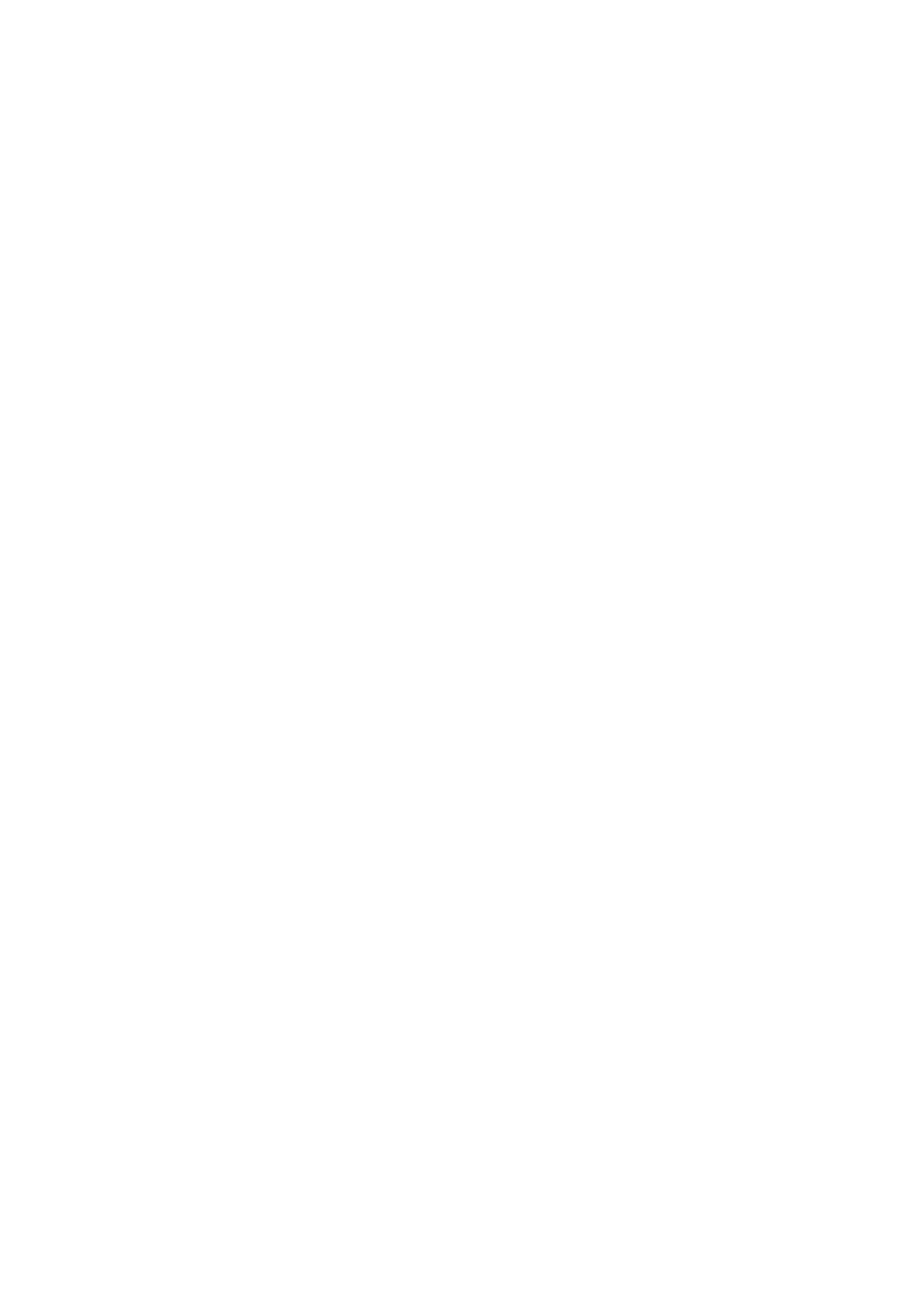### **FOREWORD**

As part of our endeavour to republish important party documents on the occasion of the celebrations of ten years of the formation of CPI(Maoist), we are bringing out here a compilation of international messages. This volume includes messages sent by our party to fraternal parties, messages sent to us by our fraternal parties and organisations from across the world as well as statements jointly issued by us with other parties over the past decade.

Lenin had pointed out that true internationalism consists of carrying out the revolutionary tasks in one's own country and supporting this, and only this line, in other countries. Our party, which is one of the detachments of international proletariat, is carrying out this directive as a foremost task of proletarian internationalism. To liberate the country from the clutches of imperialism and domestic reaction and in leading the people in revolution, our party strives resolutely to uphold the theory of MLM and to apply it creatively to the concrete practice of Indian new democratic revolution as an inseparable part of world socialist revolution. Close and lively fraternal relations with revolutionary parties and organisations of other countries is an important component of a Maoist party's proletarian internationalist stand. Be it the messages exchanged on significant occasions and events, on major political developments or turns in the revolutionary movements of different countries, to share the joy of important victories or in the grief of sad losses, to affirm the solidarity of the proletarian parties and organisations and to express our shared objectives, etc., stand testimony to these profound feelings. They are recognition of each other as vanguard contingents of the international proletariat, of the commonness of our aims and interrelation of revolutionary practices. Messages carry the ideological, political views of the party corresponding to this momentous decade. These documents therefore have acquired historical significance. They are thus useful to understand not only the party but provides a glimpse of the activities of the Maoist revolutionary forces of the world in the last one decade.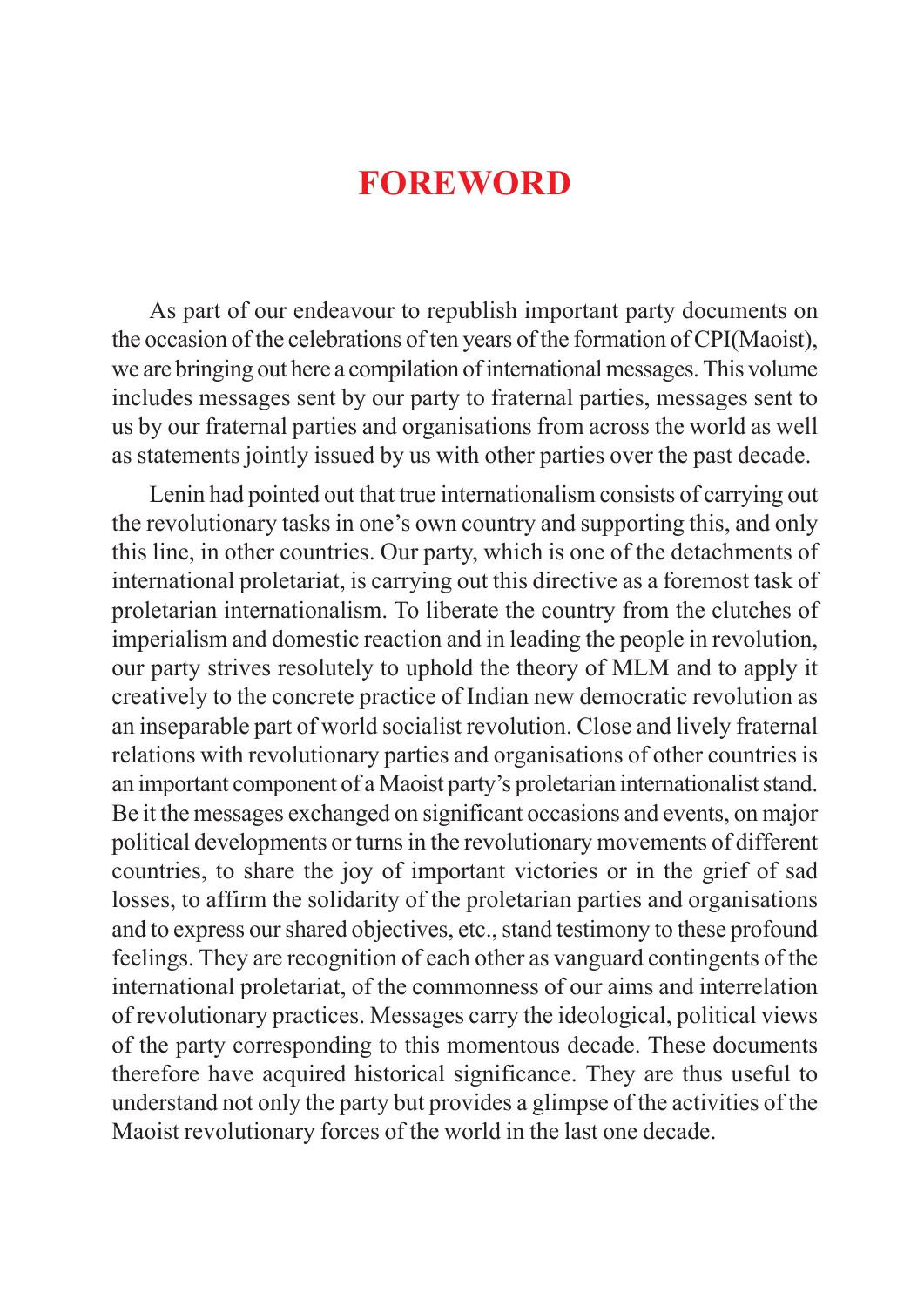While messages express a party's views and sentiments, joint statements serve to bring out the collective viewpoint of Maoist parties on important questions facing the international communist movement or developments in the world. They are also a means of struggling to unify thinking and thus they aid in developing a common understanding for the international communist movement. The advances made in this direction can be seen from the statements collected here.

During the past decade, CPI(Maoist) exchanged messages with several Maoist parties and revolutionary organisations across different countries on various occasions on a wide range of issues. They gave us confidence and strengthened our resolve in the course of struggle and in times of joy and sorrow, reaffirmed our shared commitment to MLM, our common fight against capitalism and determination to end all forms of exploitation and oppression by establishing socialism and communism on a world scale. They made us happy by letting us know that the advances made by our revolution are enthusing comrades in far off lands and that they are shouldering the task of extending all possible assistance and support to the Indian revolution with a true internationalist spirit - just the manner in which every forward step taken by fraternal revoutionary parties of other countries and every act of solidarity they take up fills the Indian revolutionary camp with great joy and enthusiasm. These messages, whatever may be the occasion on which they are issued, expresses the desire for stronger ideological, political and organisational unity of the proletariat of all countries in the course their common fight against the bourgeoisie to build a socialist world. In these times, when the forces of counter-revolution, and its tool revisionism, far outnumber the Maoist forces, when the absence of a socialist country considerably weakens international support, messages and joint statements serve to strengthen the forces of revolution. We hope this compilation will help its readers understand how the CPI(Maoist) has striven to fulfil its internationalist obligations as well as the reciprocal gesture from fraternal parties and organisations.

### **Central Committee** *21 September 2014* **Communist Party of India (Maoist)**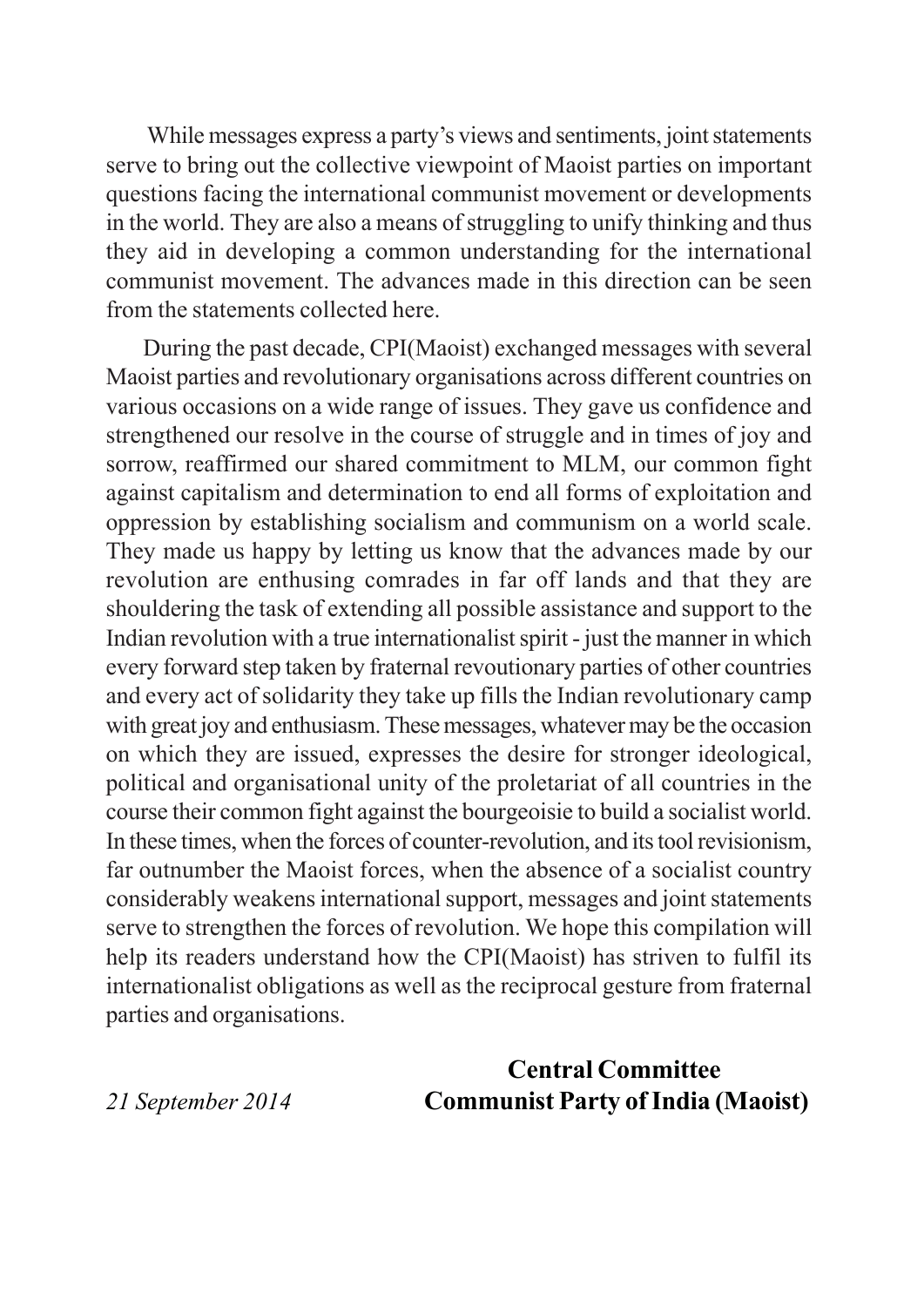### **Contents**

### **Messages and Statements by CPI(Maoist)**

| 1.CC Message to ULFA on the formation of CPI(Maoist)<br>$(21-9-2004)$                                                                                    | 15 |
|----------------------------------------------------------------------------------------------------------------------------------------------------------|----|
| 2.CC Message to All Friends of Indian Revolution (1-10-2004)                                                                                             | 18 |
| 3. CC Message to Indians settled Abroad on the formation of<br>CPI(Maoist)(1-11-2004)                                                                    | 19 |
| 4. CC Message to Indian Workers' Association, Great Britain on<br>the formation of $CPI(Maoist)(1-11-2004)$                                              | 23 |
| 5. CC Message to Organising Committee, Association of Indian<br>Communists (M-L) Britain on the formation of CPI(Maoist)<br>$(1-11-2004)$                | 27 |
| 6. CC Message to East India Defence Committee, Canada on the<br>formation of CPI(Maoist)(1-11-2004)                                                      | 31 |
| 7. CC Message to Communist Party of Philippines and TKP/ML<br>on the formation of CPI(Maoist)(6-11-2004)                                                 | 35 |
| 8. CC Statement to Resist and Defeat all the Evil Designs by the<br>Indian Government against the Liberation Struggle of the Nepal<br>People (4-12-2004) | 37 |
| 9. CC's Congratulatory Message to CC, PBSP (Bangladesh) on<br>their response on the formation of $CPI(Maoist)(7-1-2005)$                                 | 39 |
| 10. CC's Congratulatory Message to RPF (Manipur) on their<br>response on the formation of CPI(Maoist)(18-2-2005)                                         | 40 |
| 11. CC Statement for rendering all support to the ongoing People's<br>War in Nepal (8-4-2005)                                                            | 41 |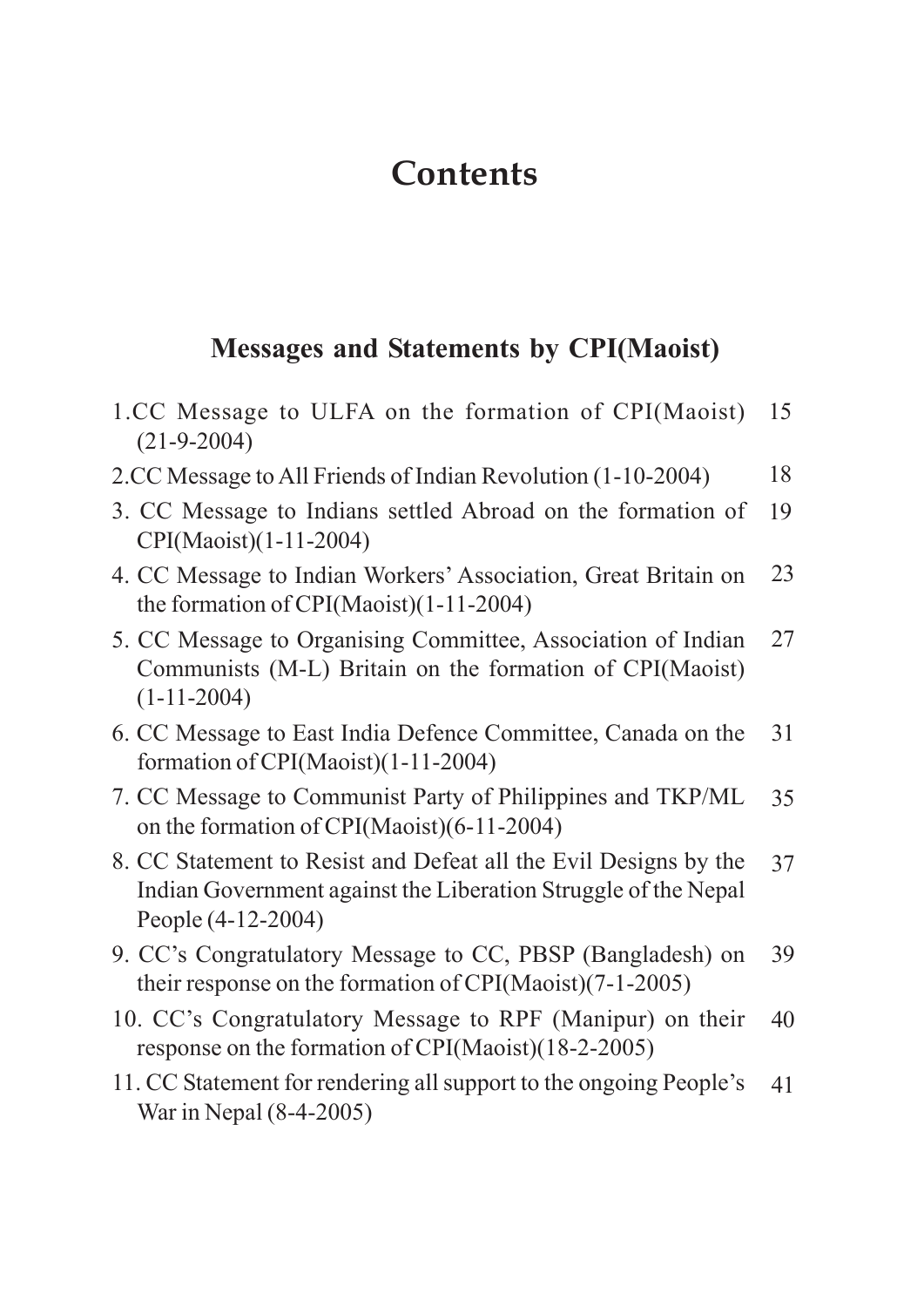| 12. CC Statement condemning the UPA Government's Plans to Supply<br>Arms to Gyanendra's Military Regime in Nepal! (26-4-2005)                                                                                              | 45 |
|----------------------------------------------------------------------------------------------------------------------------------------------------------------------------------------------------------------------------|----|
| 13. CC's Message of Greetings to APDI on its formation in Canada<br>$(12-11-2005)$                                                                                                                                         | 49 |
| 14. Message on the occasion of the 10th anniversary of the initiation<br>of People's War in Nepal (10-2-2006)                                                                                                              | 52 |
| 15. CC Statement condemns the printing of Racist Cartoons against<br>Prophet Mohammad in the Western Media (26-2-2006)                                                                                                     | 54 |
| 16. CPI(Maoist) strongly condemns the imposition of emergency in<br>the Philippines $(1-3-2006)$                                                                                                                           | 58 |
| 17. CC Statement condemning the Death Sentence on Saddam<br>Hussien (7-11-2006)                                                                                                                                            | 60 |
| 18. CC Statement on the Nepal developments after CPN(Maoist) came<br>to an agreement with the Government of Nepal (13-11-2006)                                                                                             | 62 |
| 19. Letter from Unity Congress-9th Congress to Indians Abroad<br>$(1-3-2007)$                                                                                                                                              | 65 |
| 20.CC Message to Communist Party of Iran (MLM) on the<br>Successful Completion of Unity Congress-9th Congressof<br>CPI(Maoist)(1-3-2007)                                                                                   | 69 |
| 21. Peoples March condemns the raid on the houses of Com. Sison<br>and other NDFP leaders' House in Netherlands (October 2007)                                                                                             | 72 |
| 22. The verdict in Nepal is a verdict against feudal monarchy, Indian<br>expansionism and US imperialism; it reflects the growing<br>aspirations of the Nepalese masses for land, livelihood and<br>$democracy(24-4-2008)$ | 76 |
| 23. CC Statement condemning the Brutal Murder of Comrade Tutul<br>by Bangladesh RAB (28-8-2008)                                                                                                                            | 79 |
| 24. CC Statement condemning the Indo-US conspiracy in meddling<br>Nepal Affairs (5-5-2009)                                                                                                                                 | 81 |
| 25. Appeal by the Central Committee, CPI(Maoist) to all<br>revolutionary parties and individuals (10-9-2009)                                                                                                               | 84 |
|                                                                                                                                                                                                                            |    |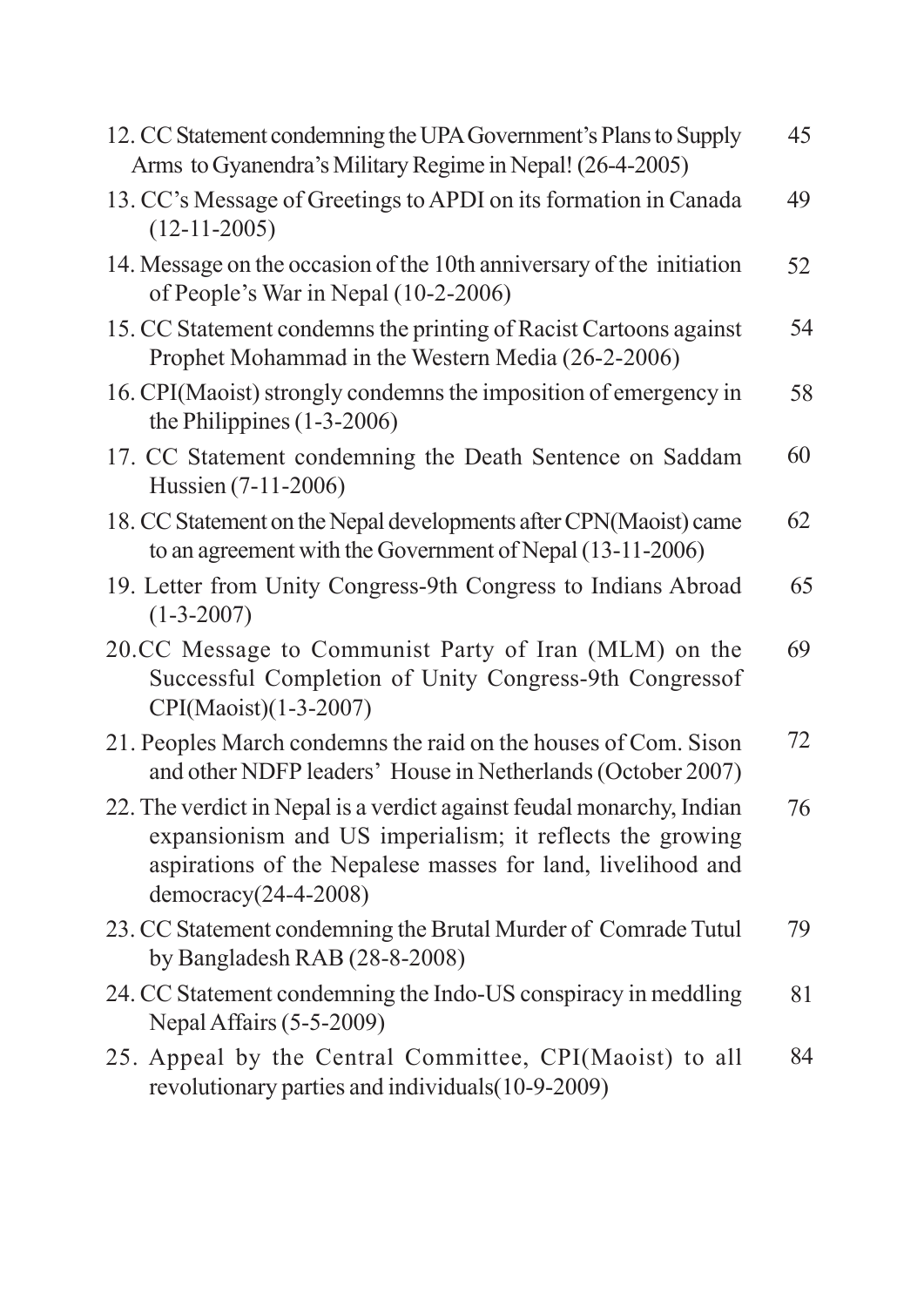| 26. Message conveying Laal Salaam to the parties, organisations,<br>forums and individuals for protesting against the murder of<br>Comrades Azad and Hemchandra Pandey(30-11-2010) | 87  |
|------------------------------------------------------------------------------------------------------------------------------------------------------------------------------------|-----|
| 27. Letter to the Central Committee, Communist Party of the<br>Philippines $(25-6-2011)$                                                                                           | 91  |
| 28. CPI(ML)NAXALBARI Statement on Nepal Developments<br>$(6-9-2011)$                                                                                                               | 93  |
| 29. Condolence Message to the Central Committee, Communist<br>Party of the Philippines on the demise of Gregorio "Ka Roger"<br>Rosal (24-9-2011)                                   | 96  |
| 30. Revolutionary greetings to the friends of Indian revolution and<br>well-wishers (13-1-2012)                                                                                    | 98  |
| 31. Revolutionary greetings to the New People's Army for seizing<br>66 weapons in the Butuan Rai(10-5-2012)                                                                        | 102 |
| 32. Hail the formation of Communist Party of Nepal-Maoist<br>$(31 - 8 - 2012)$                                                                                                     | 104 |
| 33. Hail the formation of Maoist Communist Party of Manipur<br>$(1-10-2012)$                                                                                                       | 107 |
| 35. Observe Solidarity Week to Filipino Revolution (22-3-2013)                                                                                                                     | 109 |
| 36. CC congratulates CPN-Maoist on the successful completion of<br>their 7th National Congress (25-5-2013)                                                                         | 113 |
| 37. CC sends Greetings on the Success of International Conference<br>in Hamburg (September 2013)                                                                                   | 115 |
|                                                                                                                                                                                    |     |

### **Messages and Statements by Fraternal Parties and Organisations**

| 1. CPEB (ML) (Red Flag) sends message of greetings on the<br>formation of CPI(Maoist)(14-10-2004)                    | 123 |
|----------------------------------------------------------------------------------------------------------------------|-----|
| 2. Anti-Capitalist Alliance of New Zealand sends message of greetings<br>on the formation of CPI(Maoist)(29-10-2004) | 125 |
| 3. PBSP, Bangla Desh sends message of greetings on the formation<br>of CPI(Maoist)(14-11-2004)                       | 126 |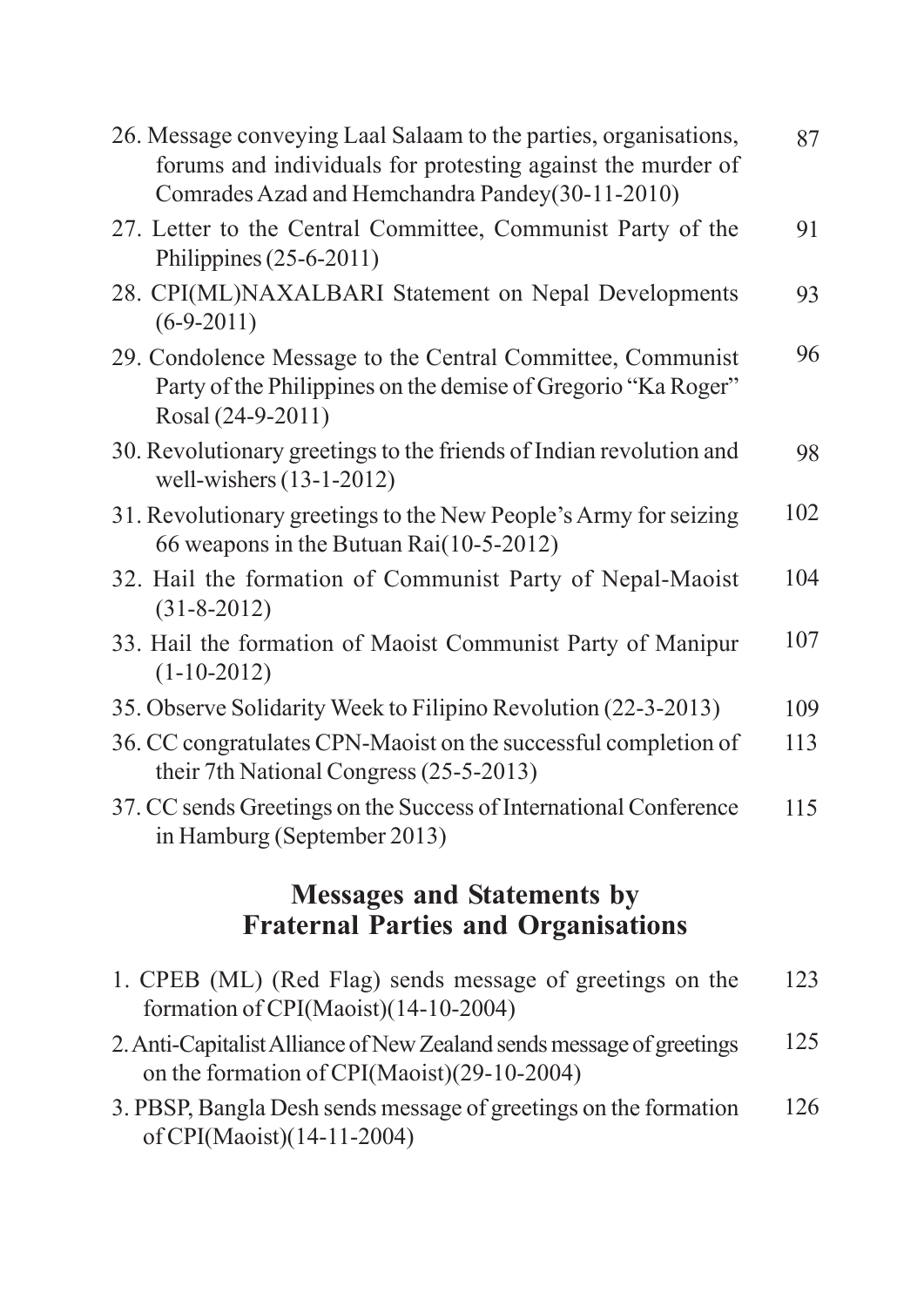| 4. Revolutionary People's Front, Manipur sends message of greetings<br>on the formation of CPI(Maoist)(12-12-2004)             | 128 |
|--------------------------------------------------------------------------------------------------------------------------------|-----|
| 5. Workers Party of Belgium sends message of greetings on the<br>formation of CPI(Maoist)(13-12-2004)                          | 129 |
| 6. Workers Communist Party (AKP), Norway sends message of<br>greetings on the formation of CPI(Maoist)(13-12-2004)             | 131 |
| 7. East Indian Defence Committee, Canada sends message of<br>greetings on the formation of CPI(Maoist)(26-12-2004)             | 133 |
| 8. Association of Indian Communists (ML), Britain sends message<br>of greetings on the formation of CPI(Maoist)(18-1-2005)     | 141 |
| 9. Communist Party of Iran (MLM) sends Condolence message on<br>the Martyrdom of Com. Karam Singh (1-12-2005)                  | 144 |
| 10. Committee of RIM sends Condolence Message on the<br>Martyrdom of Com. Karam Singh (January 2006)                           | 145 |
| 11. Stop the massacre in West Bengal! - Communist Party of Greece<br>(Marxist-Leninist)(19-6-2009)                             | 146 |
| 12. Initiative Agaimst War on People clarifies its decision to fight<br>against the atrocities on people in India (21-11-2009) | 147 |
| 13. Message of Solidarity from Cardillera People's Alliance<br>(Philippines) against OGH (2009)                                | 150 |
| 14. Message of Solidarity from Society for Threatened Peoples<br>(Germany) against OGH (2-12-2009)                             | 151 |
| 15. ILPS-Canada demands an end to Operation Green Hunt and<br>the massive displacement of people in India (1-2-2010)           | 152 |
| 16. Program of The International Campaign Against War on the<br>People of India (3-2-2010)                                     | 157 |
| 17. Bayan/ILPS Philippine Chapter Urge Indian Govt to Stop its<br>Operation Green Hunt (5-2-2010)                              | 159 |
| 18. KMP Statement against OGH in India (5-2-2010)                                                                              | 161 |
| 19. Anakbayan, Student Christian Movement of the Philippines<br>and League of Filipino Students Statement on OGH (5-2-2010)    | 163 |
| 20. APC Demands an end to OGH in India (5-2-2010)                                                                              | 165 |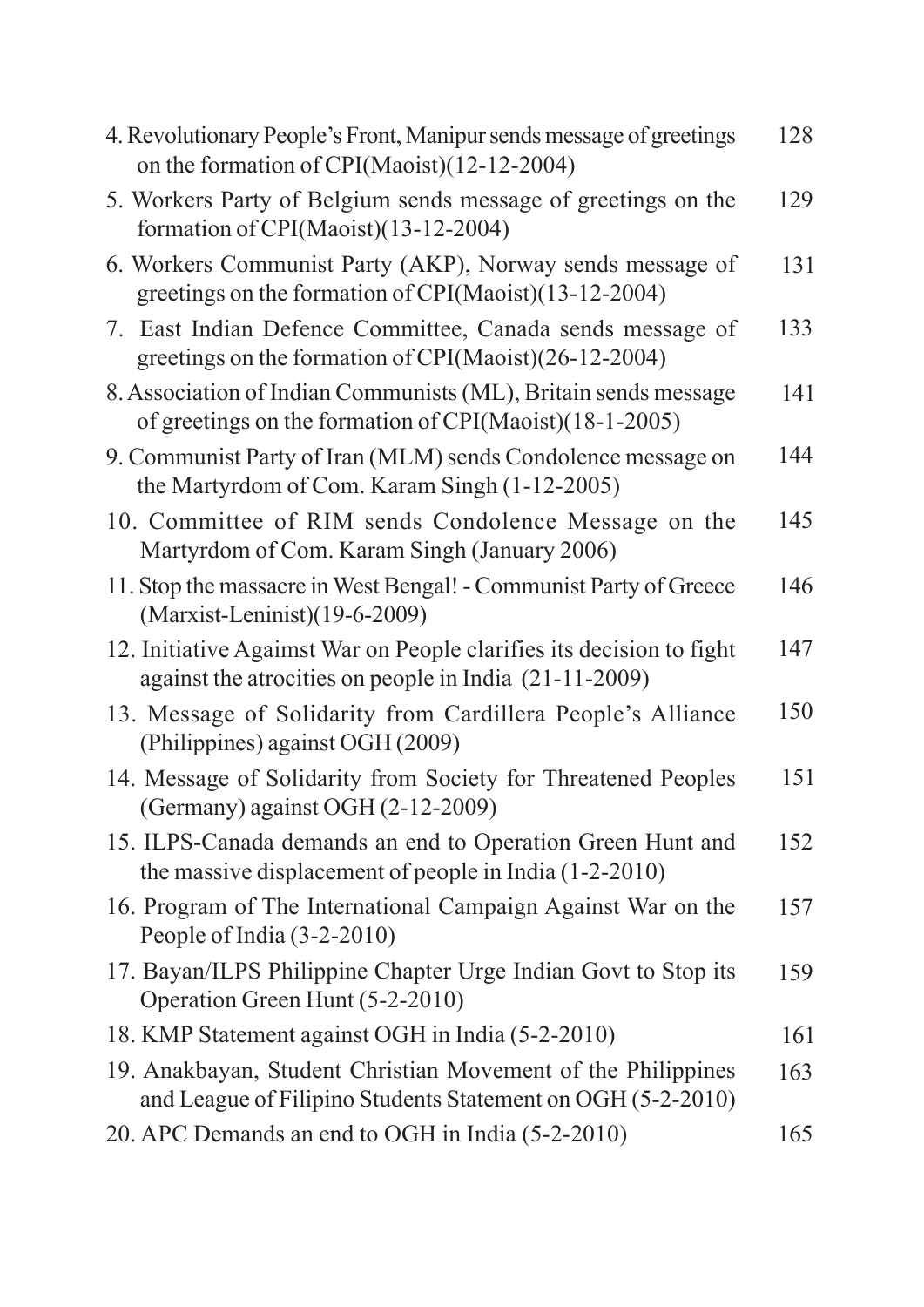| 21. CPI(ML)NAXALBARI welcomes the broad campaign against<br>OGH (15-2-2010)                                                                                         | 167 |
|---------------------------------------------------------------------------------------------------------------------------------------------------------------------|-----|
| 22. Statement by the Communist Party of the Philippines on<br>Operation Green Hunt and the Revolution in India (7-4-2010)                                           | 169 |
| 23. Oppose Operation Green Hunt! - Revolutionary Communist<br>Party, USA (1-5-2010)                                                                                 | 172 |
| 24. Communist Party of the Philippines condemns the summary<br>execution of Azad (5-7-2010)                                                                         | 173 |
| 25. Stop the mass crimes in India! - Communist Party of Greece<br>$(Marxist-Leninist)(6-7-2010)$                                                                    | 174 |
| 26. On the Occasion of Martyrdom of Comrade Azad: Let Us<br>Honour His Memory and Continue on His Path! - Communist<br>(Maoist) Party of Afghanistan (15-7-2010)    | 175 |
| 27. CPI (ML)NAXALBARI sends condolence message on the<br>Martyrdom of Com. Azad (July 2010)                                                                         | 177 |
| 28. Message to the Central Committee, CPI(Maoist), from<br>Communist Party of Turkey (Marxist-Leninist) [TKP/ML] on<br>the assasination of Comrade Azad (July 2010) | 178 |
| 30. Maoist Communist Party of France on the assassination of<br>Comrade Azad by Indian State (2010)                                                                 | 180 |
| 31. Statement of PBSP (MUG) condemning the murder of Comrades<br>Azad and Hem Pandey by the Indian state (1-8-2010)                                                 | 181 |
| 32. Kangleipak Communist Party Supports the 24-Hour All India<br>Bandh Call of the CPI(Maoist)(3-11-2010)                                                           | 182 |
| 33. Support the People's War in India - International Committee<br>in Support of People's War in India                                                              | 184 |
| 34. Revolutionary Intellectual-Cultural Forum, Nepal extends<br>solidarity to Indian Revolution (4-4-2011)                                                          | 186 |
| 35. CEBRASPO & ABRAPO Statement condemning the arrest<br>of 3 CCMs of CPI(Maoist)(30-4-2011)                                                                        | 188 |
| 36. Revolutionary Intellectual-Cultural Forum, Nepal pays<br>Revolutionary Homage to Com. Kishenji (26-11-2011)                                                     | 189 |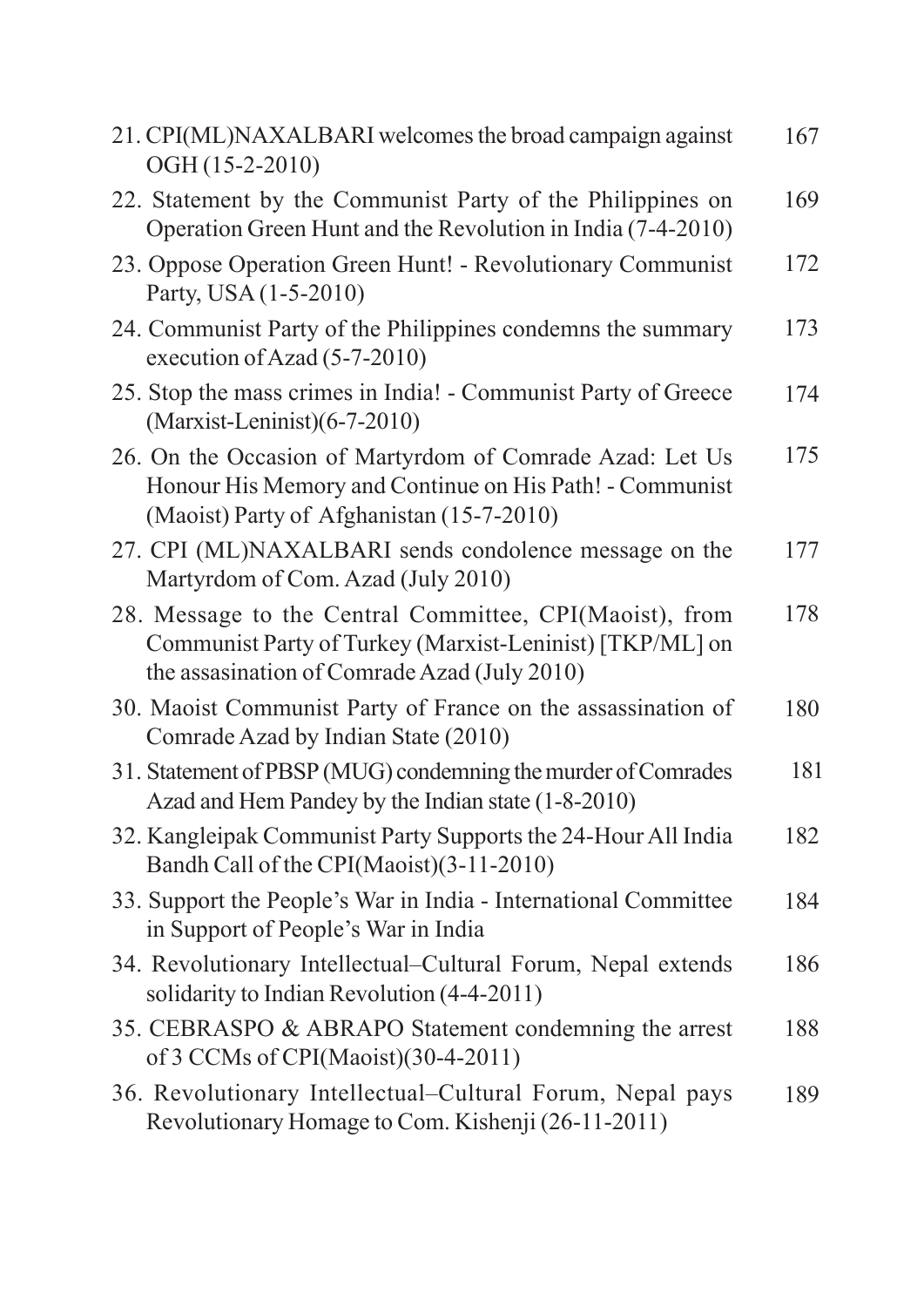| 37. Condolence Message of Communist Party of Greece (Marxist-<br>Leninist) on the Murder of Comrade Kishenji (28-11-2011)                                                     | 191 |
|-------------------------------------------------------------------------------------------------------------------------------------------------------------------------------|-----|
| 38. Eternal honor to comrade Koteswara Rao: Solidarity to the<br>struggle of CP of India (Maoist) - Press Bureau, Communist<br>Party of Greece (Marxist-Leninist)(28-11-2011) | 192 |
| 39. Comrade Kishenji: Luz Roja De Una Nueva Aurora - Partido<br>Comunista del Ecuator (28-11-2011)                                                                            | 194 |
| 40. The fascists will pay for the murder of Indian communist leader<br>- Communist Party of the Philippines on Comrade Kishenji's<br>assassination $(1-12-2011)$              | 196 |
| 41. Condemn the Murder of Comrade Rao! - United Communist<br>Party of Nepal (Maoist)(5-12-2011)                                                                               | 197 |
| 42. Statement on the murder of Comrade Kishenji by the<br>International Bureau, United Communist Party of Nepal<br>(Maoist)(December 2011)                                    | 198 |
| 43. Statement of Proletarian Party of East Bengal (MBRM) on the<br>brutal killing of Indian Maoist communist leader<br>Comrade Kishenji (December 2011)                       | 199 |
| 44. The movement will continue, the revolution will continue -<br>Joint statement of eight Maoist organisations on the murder of<br>Comrade Kishenji (December 2011)          | 201 |
| 45. Comrade Kishenji is Immortal! - International Bureau,<br>Ezilenlerin Sosyalist Partisi, Turkey (December 2011)                                                            | 203 |
| 46. People's heroes are deathless! Comrade Kishenji lives in all<br>proletarian struggles in the world! - PCm Italy on Comrade<br>Kishenji's murder (December 2011)           | 204 |
| 47. Red Homage to Kishenji by the Italian Communist Movement-<br>Party of the Committees to Support Resistance for Communism<br>(CARC)(December 2011)                         | 205 |
| 48. Message from Maoist Communist Party of France (December<br>2011)                                                                                                          | 206 |
| 49. We condemn the conspiratorial assassination of Comrade Kishenji<br>- Communist (Maoist) Party of Afghanistan (7-12-2011)                                                  | 207 |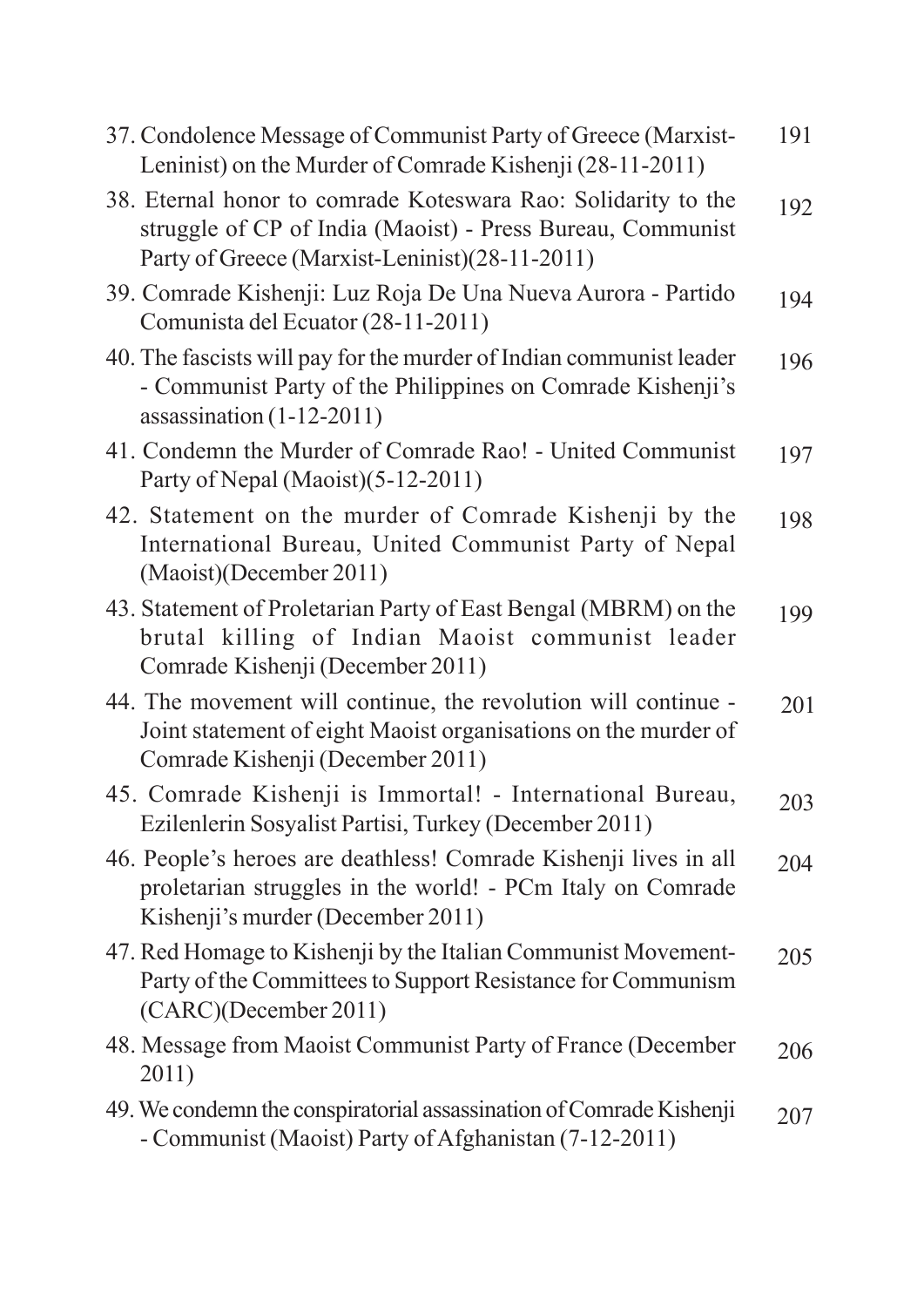| 50. CPN-Maoist invites CPI(Maoist) to attend their 7th National<br>Congress (24-12-2012)                                                                                             | 209 |
|--------------------------------------------------------------------------------------------------------------------------------------------------------------------------------------|-----|
| 51. RCP, Canada sends revolutionary greetings to CPI(Maoist)<br>$(1-4-2013)$                                                                                                         | 210 |
| 52. Maoist Communist Party, Manipur sends revolutionary greetings<br>to CPI(Maoist) on the occasion of the International Day of<br>Support for the People's War in India (July 2013) | 212 |
| 53. NDFP sends revolutionary greetings to CPI(Maoist) on the<br>occasion of the International Day of Support for the People's<br>War in India (July 2013)                            | 213 |
| 54. Communist Party of the Philippines declares Philippine<br>Solidarity Month for the People's War in India (1-7-2013)                                                              | 215 |
| 55. NDFP condemns the killing of Comrade Ganti Prasadam by<br>state-paid killer gang (21-7-2013)                                                                                     | 218 |
| 56. Milan Conference Hails the CPI(Maoist) Message (21-9-2013)                                                                                                                       | 219 |
| 57. International Campaign for Saibaba Release(25-11-2013)                                                                                                                           | 224 |
| 58. ICSPWI-25th January 2014 - Great International Day of Solidarity<br>and Struggle of Political Prisoners in India (5-12-2013)                                                     | 225 |

### **Joint Statements**

| 1. CCOMPOSA Bulletin-2004 Hails the birth of CPI(Maoist)                                                          | 230 |
|-------------------------------------------------------------------------------------------------------------------|-----|
| 2. CCOMPOSA's call to resist US intervention and Indian<br>expansionism in South Asia (15-12-2004)                | 233 |
| 3. CPN(Maoist) and CPI(Maoist) jointly condemn the attack on<br>people by Indian and Nepal governments (1-9-2005) | 236 |
| 4. CCOMPOSA's Condolence Statement on the Martyrdom of<br>Com. Karam Singh (30-11-2005)                           | 239 |
| 5. Communist Party of Philippines and TKP/ML hails the birth of<br>CPI (Maoist) (2-12-2005)                       | 241 |
| 6. CCOMPOSA Demands Immediate Release of Coms. Sunil<br>Roy, Gaurav, Kiran & Others (26-12-2005)                  | 243 |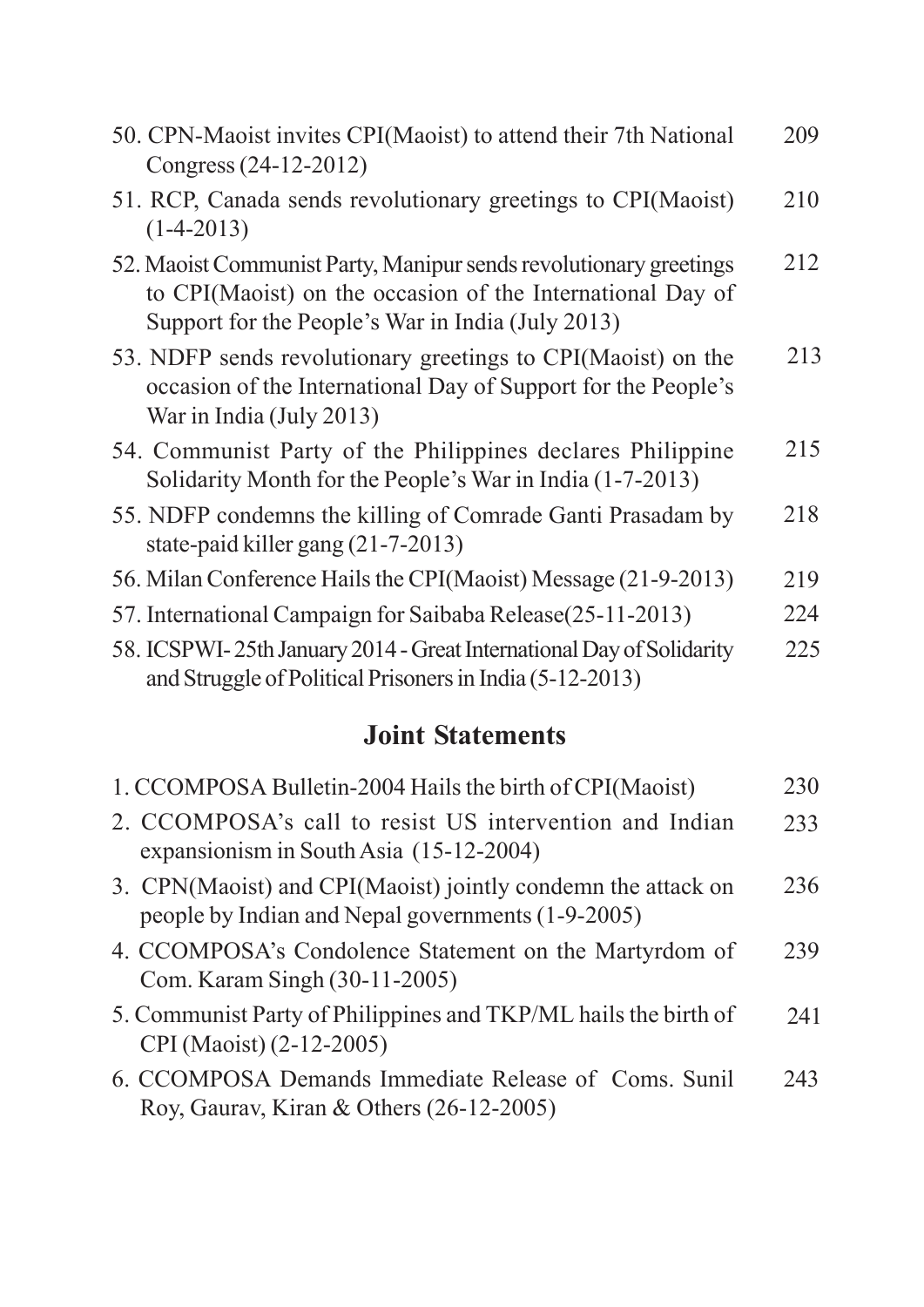| 7. CCOMPOSA's call for smashing imperialism and its lackeys in<br>South Asia (16-2-2006)                                                                                                                          | 245 |
|-------------------------------------------------------------------------------------------------------------------------------------------------------------------------------------------------------------------|-----|
| 8. 4-Parties Proposal to celebrate historic milestones in struggle<br>against modern revisionism since 1956 (February 2006)                                                                                       | 247 |
| 9. Joint press release of CPN(Maoist) and CPI(Maoist)(8-8-2006)                                                                                                                                                   | 251 |
| 10. Press release of the 4th Conference of the CCOMPOSA<br>$(18 - 8 - 2006)$                                                                                                                                      | 253 |
| 11. Draft Resolution of International Seminar in Nepal (December<br>2006)                                                                                                                                         | 255 |
| 12. CCOMPOSA's call to people for kick-out of US imperialism<br>and its lackeys from South Asia (7-1-2007)                                                                                                        | 257 |
| 13. CCOMPOSA calls on peoples of South Asia to oppose Indian<br>rulers and US imperialists growing intervention in South Asian<br>countries (25-6-2007)                                                           | 259 |
| 14. Declaration to reaffirm the significance and relevance of the<br>anti-revisionist struggle and the GPCR (23-8-2007)                                                                                           | 262 |
| 15. Joint declaration of CPI(Maoist) and the Revolutionary People's<br>Front (22-10-2008)                                                                                                                         | 269 |
| 16. ATIK Statement on Protest Actions in Europe cities Against<br>OGH (5-2-2010)                                                                                                                                  | 271 |
| 17. Unite to Oppose the Unprecedented Brutal War - Operation<br>Green Hunt by the Indian Reactionary Rulers against Maoist<br>Revolutionaries and the Oppressed People of India - Call of<br>CCOMPOSA (30-4-2010) | 273 |
| 18. Joint May Day Statement-2010 (1-5-2010)                                                                                                                                                                       | 277 |
| 19. International Call - Support People's War in India (28-7-2010)                                                                                                                                                | 280 |
| 20. Press Release of 5th Conference of CCOMPOSA (23-3-2011)                                                                                                                                                       | 282 |
| 21. Internationalist May Day - Joint Declaration (1-5-2011)                                                                                                                                                       | 285 |
| 22. 'Another May Day Comes' - May Day Joint Declaration<br>$(1-5-2014)$                                                                                                                                           | 288 |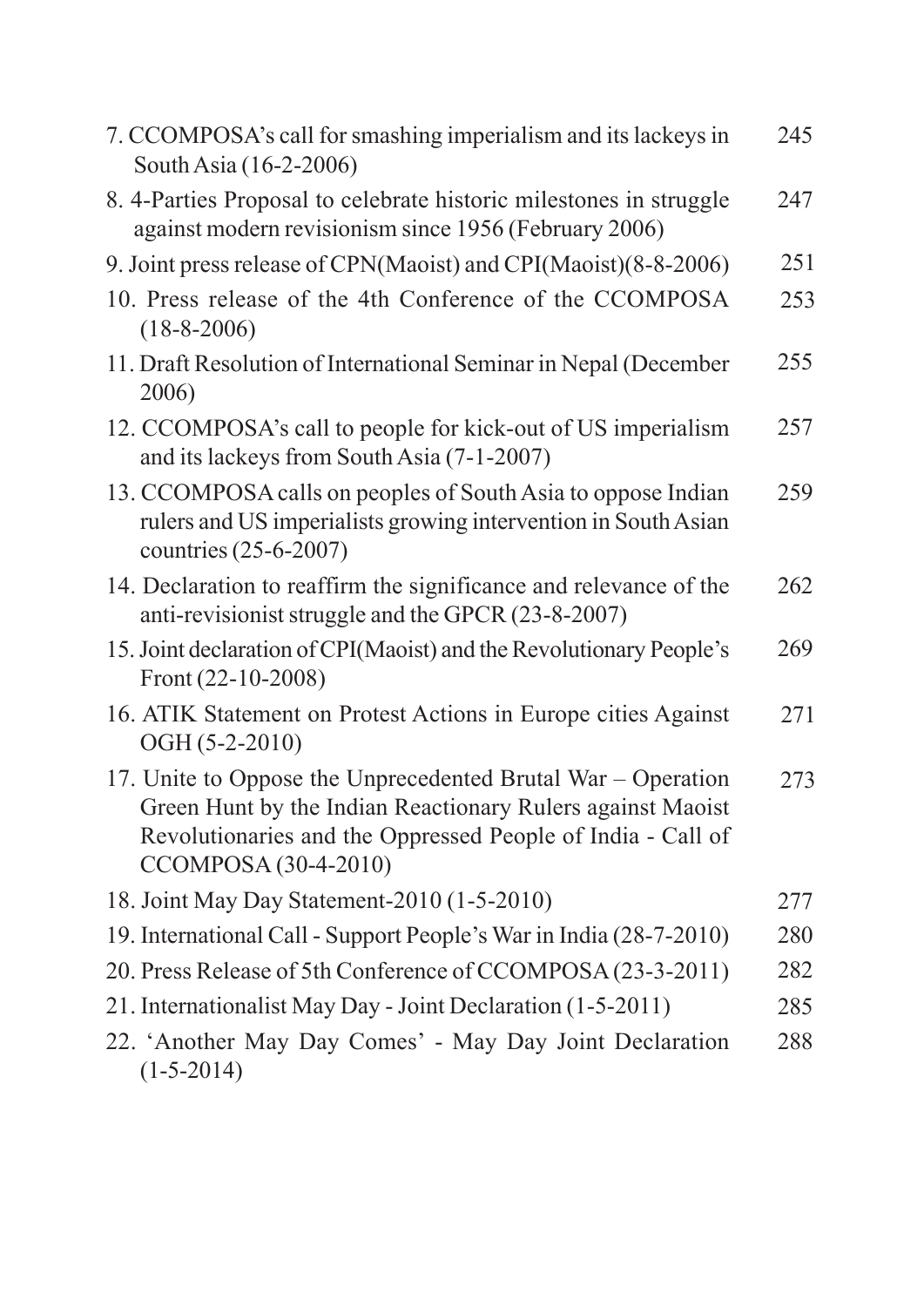## Messages and Statements by CPI(Maoist)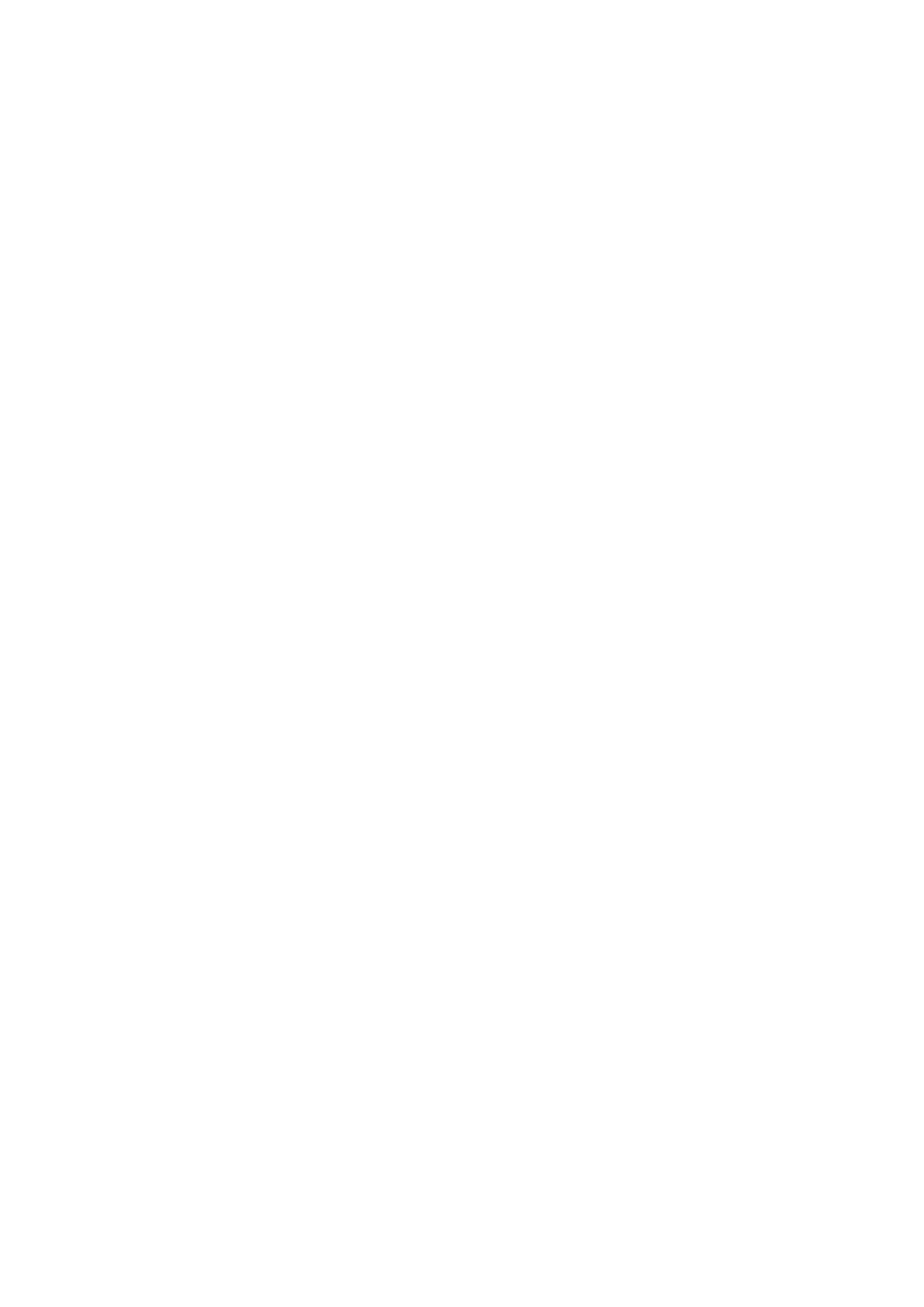**21-09-2004**

### **To, The Chairman Central Committee, United Liberation Front of Asom**

#### **Dear Comrade,**

Red Salute! It is with great pleasure we inform you that the two important and major revolutionary parties of India, namely the Communist Party of India(Marxist-Leninist)[People's War] popularly known as CPI(ML)[PW] and the Maoist Communist Centre of India, popularly known as MCCI and also the two streams popularly known as M-L stream and MCC stream have merged into a single one and thus a new unified party, the Communist Party of India(Maoist) based on MLM has come into being on 21st Sept. 2004. Our two armies – PGA and PLGA have also been merged and the name of our united army is PLGA (People's Liberation Guerrilla Army). The new unified Party and Army pledge to fulfill the aims of our martyr fore-founders and beloved leaders and teachers Com.Charu Mazumdar and Com. Kanai Chatterjee.

 In this way a long cherished desire of the Maoist revolutionaries and the revolutionary people including all those oppressed nationalities who are resisting and fighting heroically against the brutal offensive of Indian ruling classes and their imperialist chieftains all over India, has transformed into a reality. Henceforth a new chapter in the history of revolutionary Communist movement in India has begun.

In this way we are now in a better position to stand by the side of all the struggling nationalities including the oppressed nationalities of North-East who are fighting for their just right of self-determination including the right of secession.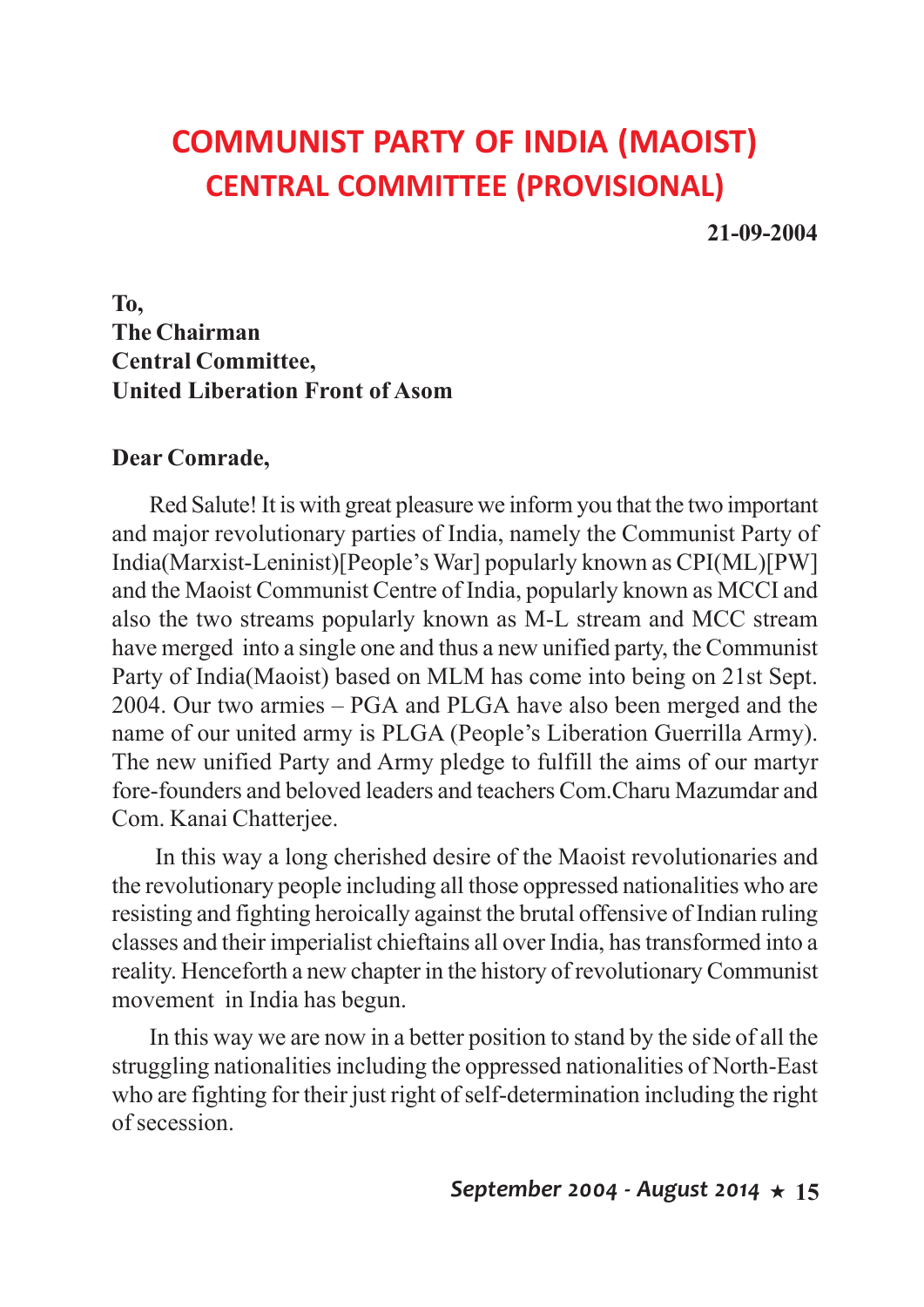We have had top level Party to Party relation with the erstwhile organisations, MCCI, CPI(ML)(PU) and CPI(ML)[PW] and have exchanged experience helped each other and taken up joint activities also, to fight against our common enemy – the Indian ruling classes and imperialism. But thereafter that link could not be continued because of various circumstances. Even then we continued our efforts from time-totime to reestablish that link but could not achieve successes.

You must be aware of the fact regarding the area in which we are engaged in developing the revolutionary struggle in lower Assam. At that level we have also some living link with your local organization. We had the highest level of cordial relations from here also, but that relation could not be continued because of various circumstances. Even then we continued our efforts from time to time to restablish that link but could not achieve success. It will be better if these relations are maintained and developed in the sound direction. Hence in addition to establish relations at the highest level we also hope you will definitely pay attention in improving these relations by maintaining and developing mutual cordiality.

We hope and expect that you will be developing your movement against our common enemy in correct direction. Lot of blood has already been flown in the rivers of Assam. We express our deep revolutionary concern for these sacrifices. We are of the opinion that these sacrifices will not go in vain. We also hope that you and all of your fighting ranks will be maintaining good and fighting spirit. We will continue to value and support your movement by all means.

We will be eagerly waiting for your reply. Hope you will definitely and positively respond to our letter and take appropriate measures to reestablish the living link at the highest level and continue to maintain it.

Comrades, on the occasion of the formation of our new unified party, the Communist Party of India (Maoist), we like to extend our heartiest and warmest revolutionary greetings to you and your whole party, army and the revolutionary masses of the oppressed nationalities of North East India.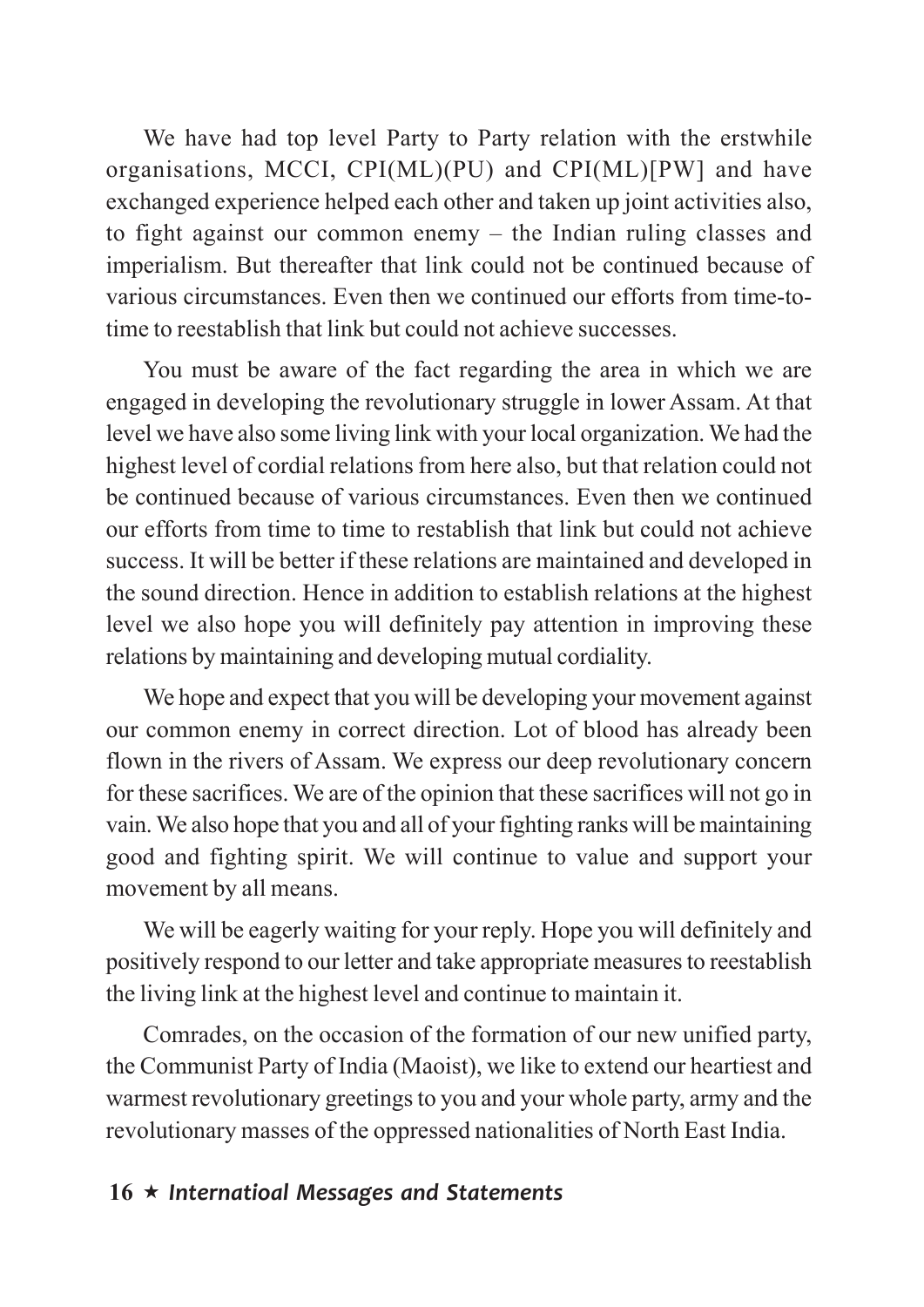On this occasion we also wish to remind you of the urgent task of forging a united front of the communist revolutionary forces, the oppressed nationalities and other democratic forces who are waging militant struggles against the Indian state and imperialism in various forms.

**With communist greetings,**

**Kishan General Secretary Central Committee Maoist Communist Centre of India CPI (M-L)[People's War]**

**Ganapathy General Secretary Central Committee**

*September 2004 - August 2014* **17**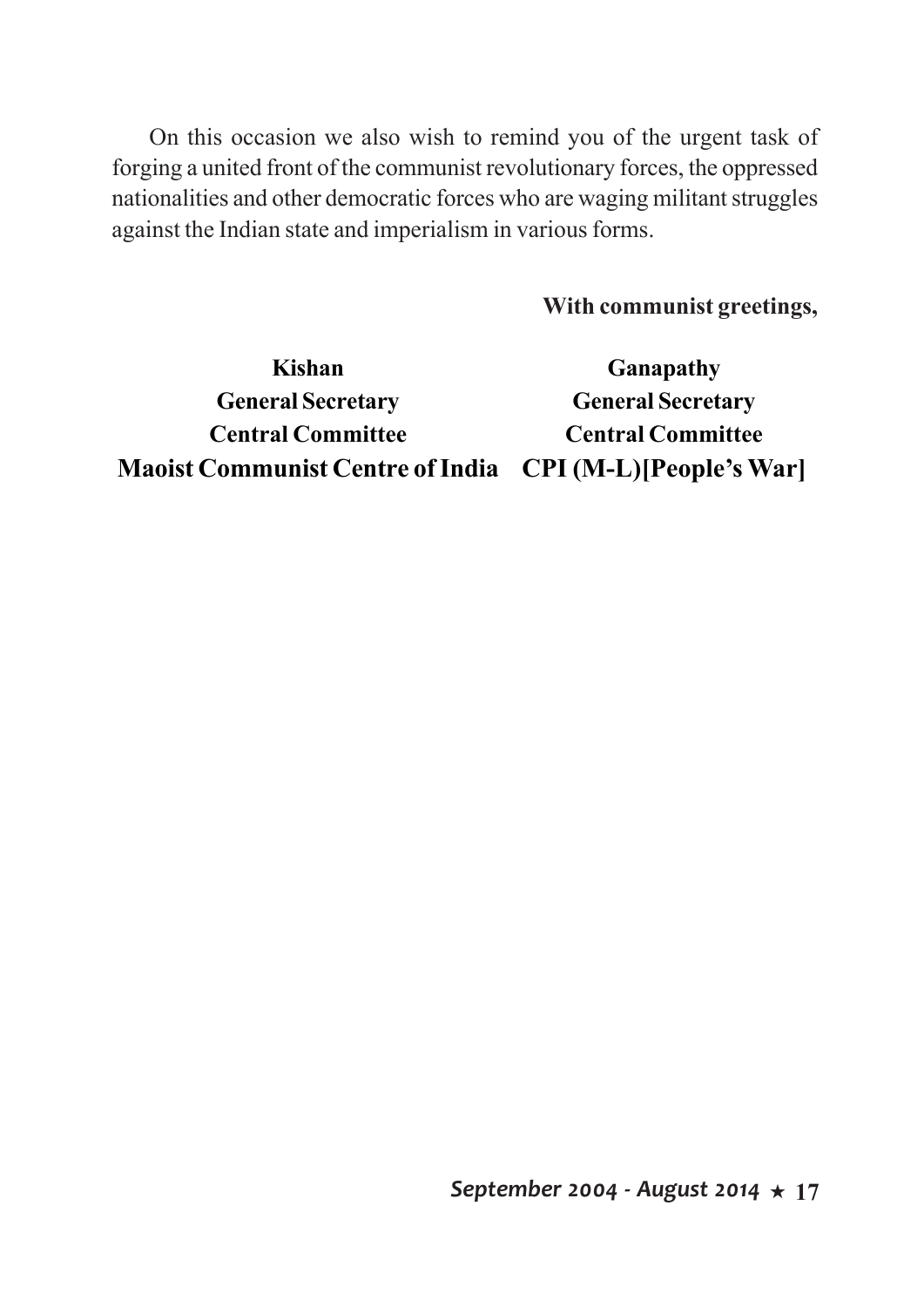#### **1-10-2004**

### **Appeal to All Friends of Indian Revolution**

#### **Dear Friends, We extend our revolutionary greetings to all of you.**

On Sept.21 of this year the two Maoist revolutionary streams represented by the MCCI and the CPI(ML)(PW) merged and formed a new revolutionary centre – Communist Party of India(Maoist). We can assure you that the newly emerged Party will further strengthen the revolutionary movement of the country and firmly advance, to accomplish its revolutionary mission. We have already developed guerrilla zones in Dandakaryana, Jarkhand, AP and Bihar. The peoples' armed forces have been developed and the Peoples' Liberation Guerrilla Army has emerged. To consolidate these achievements we are advancing to establish Base Areas. We know that this achievement would not be possible without your cooperation. We are ofcourse aware that this is yet a mere beginning; we have a long way to go to unite the vast majority of the Indian masses for the building of the new democratic society. We hope you will also continue to be part of this historic process unfolding in the country.

On this occasion we want to share our joy with you. We do not forget you and your help, cooperation and assistance which encouraged us to go ahead and fulfill the revolutionary goals. We do also remember your suggestions, comments and criticisms which helped us rectify some of our short-comings and weaknesses. We do expect that you will not only continue to help us in various ways but also come forward to take part in revolutionary activities in the coming days.

Once again we extend our warm revolutionary greetings to all of you.

**Central Committee CPI(Maoist)**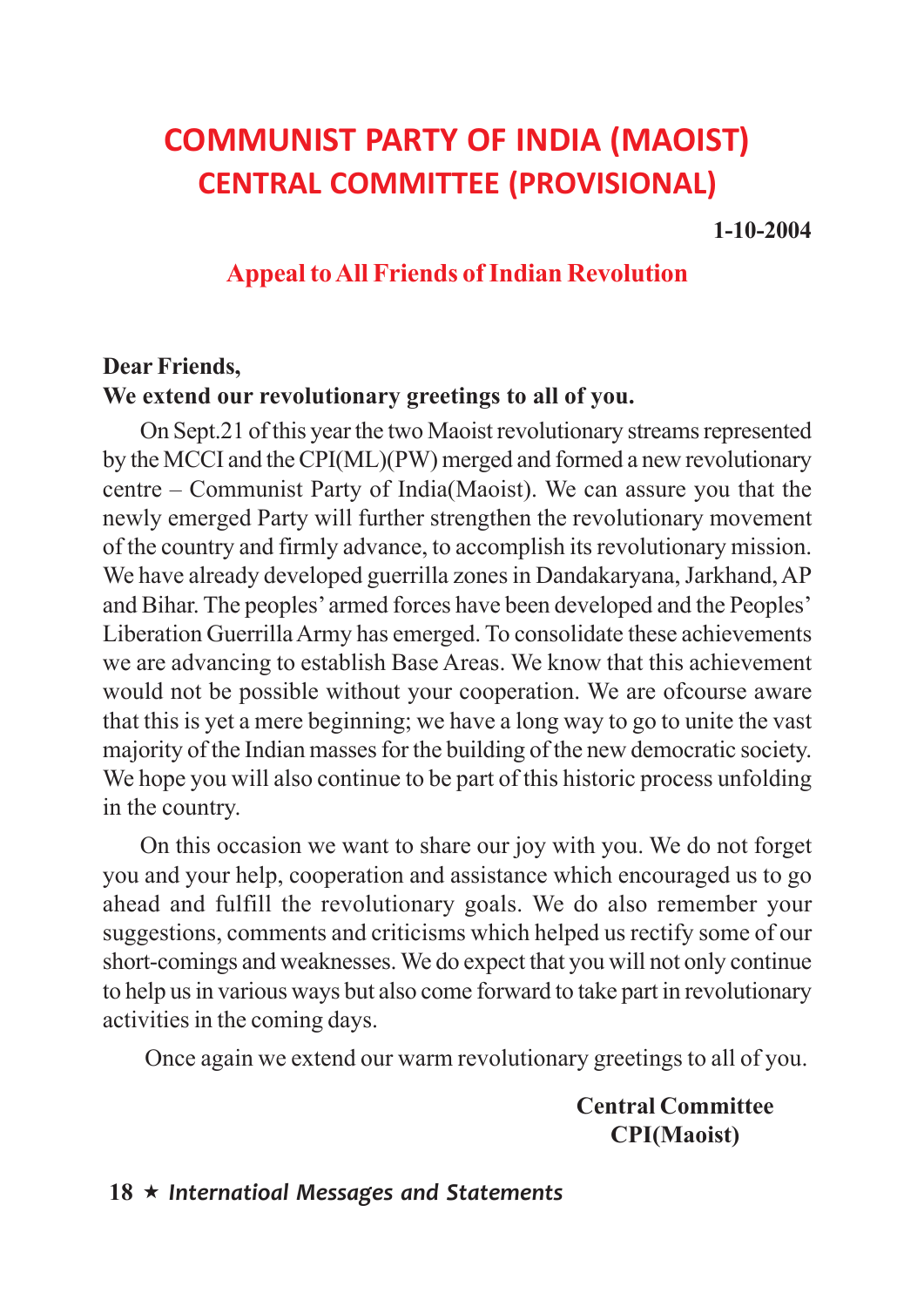#### **1-11-2004**

### **Appeal to Indians Settled Abroad**

#### **Dear Comrades, Red Salutes !**

It is with great pleasure that we inform you that the two important and major revolutionary parties of India, namely the Communist Party of India(Marxist-Leninist)[People's War] popularly known as CPI(ML)[PW] and the Maoist Communist Centre of India, popularly known as MCCI [also known as the two streams of Maoists in India - M-L stream and MCC stream] have merged into a single new unified party, the Communist Party of India(Maoist) on 21st Sept. 2004. This new Party has as its ideological basis Marxism-Leninism-Maoism and will follow the path of protracted people's war to achieve victory of India's New Democratic Revolution as the first step towards the socialist transformation of society. Our late and beloved leaders and teachers, Com. Charu Mazumdar and Com. Kanai Chatterjee, will be recognized as the founders of this new Party.

In this way a long cherished desire of the Maoist revolutionaries and the revolutionary people of India and abroad has transformed into a reality. Henceforth a new chapter in the history of the revolutionary Communist movement in India has begun.

As Indians settled abroad, with strong feelings for the future of our country and the Indian revolution, we specifically take this opportunity to bring this important news of the merger to you. We are sure you will appreciate the historic importance of this step for the future of our country and the crores of the oppressed masses of India. We would first like to briefly inform you of the process that finally resulted in this historic unity.

Before this new party came into being, the two parties conducted four rounds of bilateral discussions on almost all the fundamental political,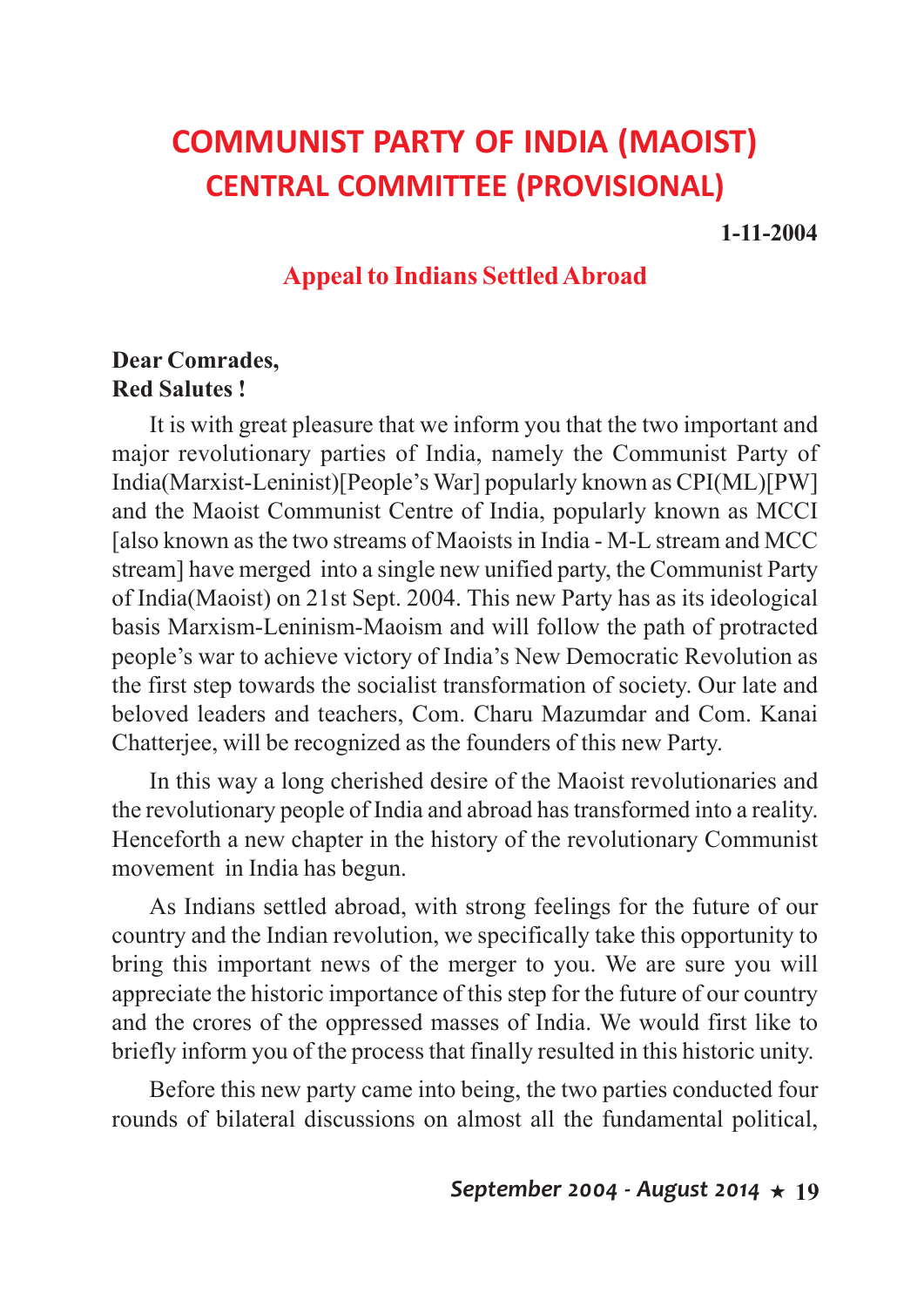organisational and military questions in a very cordial manner. Through an intensive and constructive discussion, the two parties not only have been able to prepare some basic documents (namely, Hold High The Red Banner of M-L-M, The Party Programme, The Strategy and Tactics of the Indian Revolution, The Political Resolution on International and Domestic Situation, The Party Constitution) but have also been able to enrich those documents by synthesizing the valuable experiences gathered by both the parties through their revolutionary practice over the last 35 years. Regarding the short period of strained relations between our two organizations, both the parties have made a deep, sincere and thoroughgoing self-criticism and have thus successfully resolved all the questions related to that period of strained relations recognized as a 'Black Chapter' in India's revolutionary movement.

The CPI(Maoist) has also opined that though the major portion of the Maoist revolutionaries have been unified through this merger process, still the process of unifying Maoist revolutionaries has not been completed. So the new party will accelerate it's effort to unify the remaining Communist Revolutionary groups, around the line established in the five documents, with utmost importance and sincerity. The new party will also extend its unflinching support to the ongoing people's war in Nepal, Phillippines, Peru and Turkey, and to the on going workers and people's movements of Europe, America and other capitalist countries, and also extends its full support to the heroic Iraqi and Afghan people in their fight against American imperialist aggression.

Indian's settled abroad have a great patriotic and revolutionary tradition of serving our great motherland. From the turn of the last century when the Gadar movement in Canada sent armed detachments to India, to the numerous Indians settled abroad who supported the freedom struggle from there, and up to the earlier IWA-Great Britain [Indian Worker's Association] which supported the great Naxalbari movement led by Com. Charu Majumdar - all these and more have lent enormous support for the freedom and liberation of their country of origin. We are sure you will continue in this great tradition to continue to lend support for the freedom of our country from imperialist rule and for the liberation of the vast masses from acute exploitation and poverty.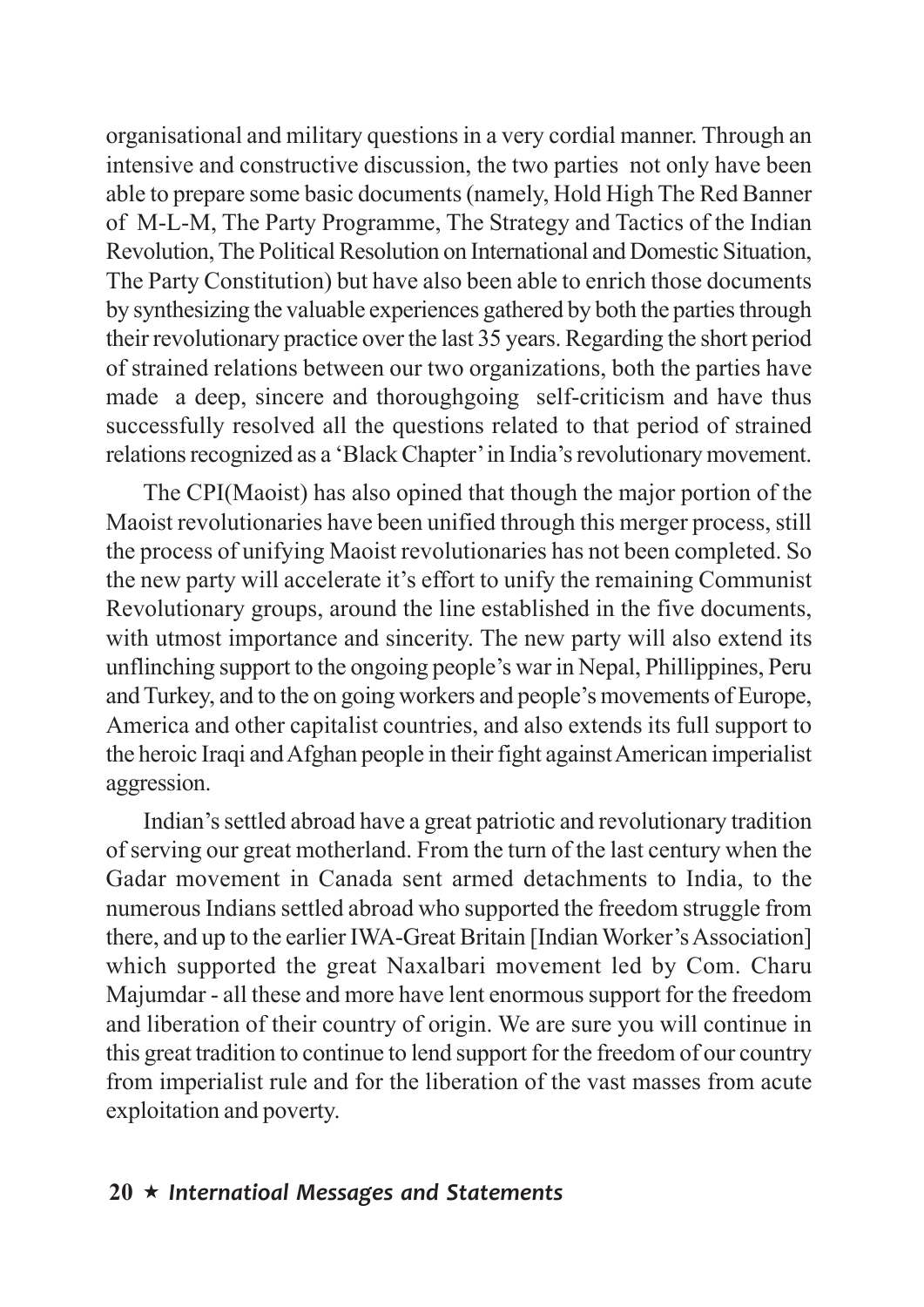You will realise that the freedom struggle was betrayed by the comprador class in 1947 and that so-called independence as basically fake. Since then, and even more so since the 1990s, the conditions of the masses of our country have continued to worsen. The situation has gone so bad that today thousands commit suicide each year. And these are not the poorest of the poor, who are used to a pitiable existence, but those whose conditions of life are dropping - they are peasants in deep debt, they are workers thrown out of jobs, they are youth who see no future, they are young girls who do not have the dowry for marriage and they are even small businessmen who have gone bankrupt. Life is a nightmare for over 90% of the population; i.e. over 90 crore people.

Today there is no other force in the country that can lead the struggle for the freedom of our country from imperialist clutches and the liberation of the masses from acute poverty, than the genuine Maoists. No doubt, till now, with numerous Maoist groups and parties in the country, you may have been confused as to which is the really effective force in the country. But now with the merger of the two major Maoist streams in the country and the birth of a unified Maoist Party in the country, together with their people's armies, there is no force that can stop the onward advance of the revolutionary movement in the country. It is at such a crucial moment that we request your support for the ongoing revolutionary movement in the country. Your support can be of great importance to the advance of this movement that can result in a historic change in the country of your birth.

### **Comrades,**

We APPEAL to you to lend any type of support that you are able to do. however limited it may be, for the Indian revolution. Some of the possible ways in which you can assist the revolutionary process in our country could be:

1) Popularise the Indian revolutionary movement abroad, particularly amongst Indians, and thereby win over the vast section of the Indian populace to the side of the Indian revolution. This can be done by widely selling literature on the Indian revolution, and also by holding meetings, processions, cultural programmes, etc on the India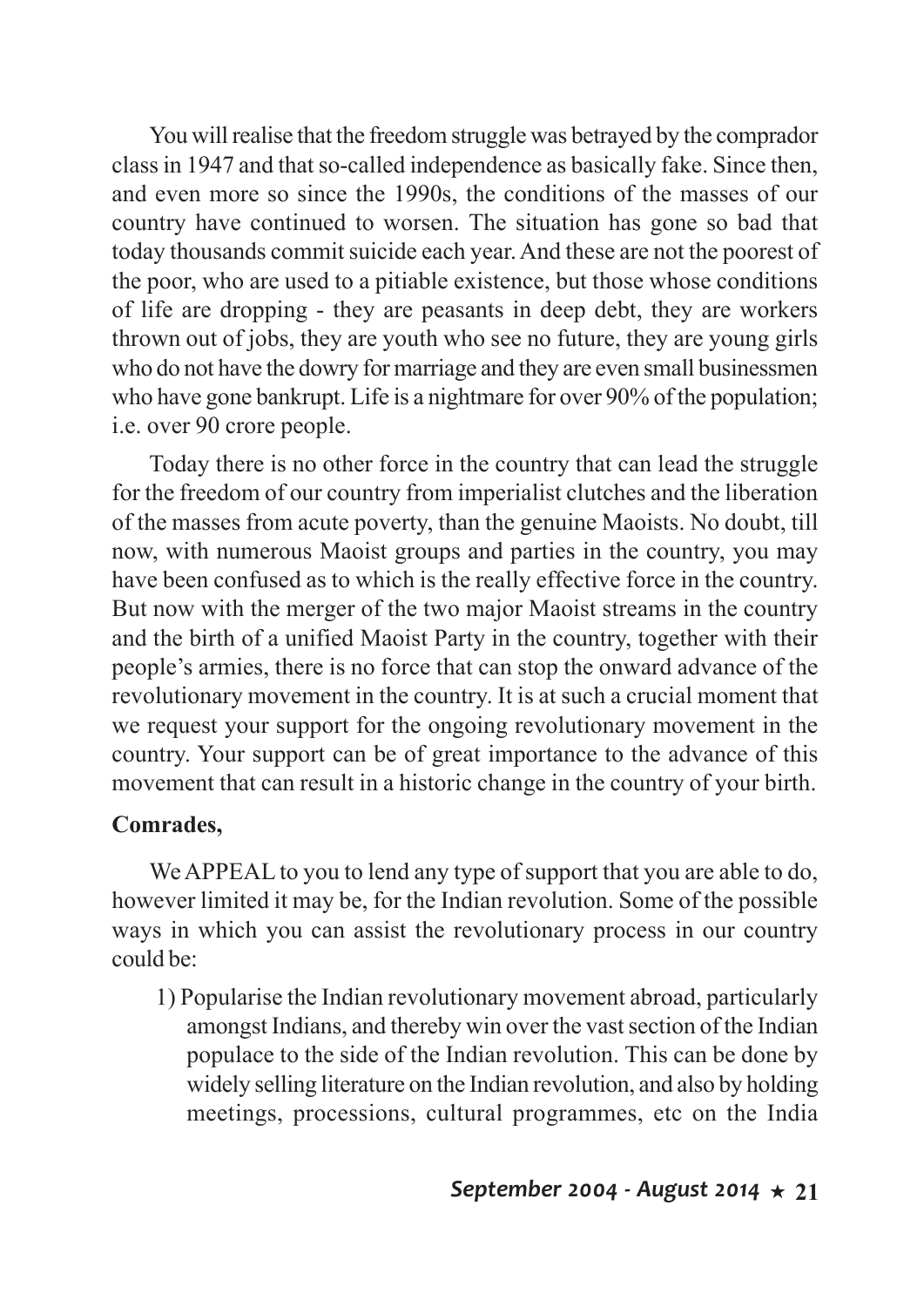revolutionary process. This can also be done from person to person eliciting discreet support from individuals in various ways.

- 2) Lending solidarity with the Indian revolution through various means like: condemning state repression, exposing the Indian rulers, etc.
- 3) Giving all kinds of support to the Indian revolution, like Financial, Logistic and in any other way that you can do.
- 4) Involve your families and friends in India to lend support and/or participate in the activities of the Party and the revolutionary movement.

We look forward to your close involvement with the ongoing revolutionary process in the country. Everyday the best of Indian society have been laying down their lives for the Indian revolution. The Maoist parties itself have lost over 6,000 comrades from the days of Naxalbari till today. In just the last one-and-a-half decades our two erstwhile parties have lost over 3,000 comrades, including top leaders. These heroic comrades have fearlessly faced the enemy bullets and given their precious life for the revolution and the oppressed masses of India. Let us, in the memory of these heroic martyred comrades, vow to put in maximum efforts to realise the dreams of these fallen martyrs.

We look forward to your deepening involvement with the historic changes taking place in our country.

**With revolutionary greetings,**

**Central Committee, Communist Party of India (Maoist)**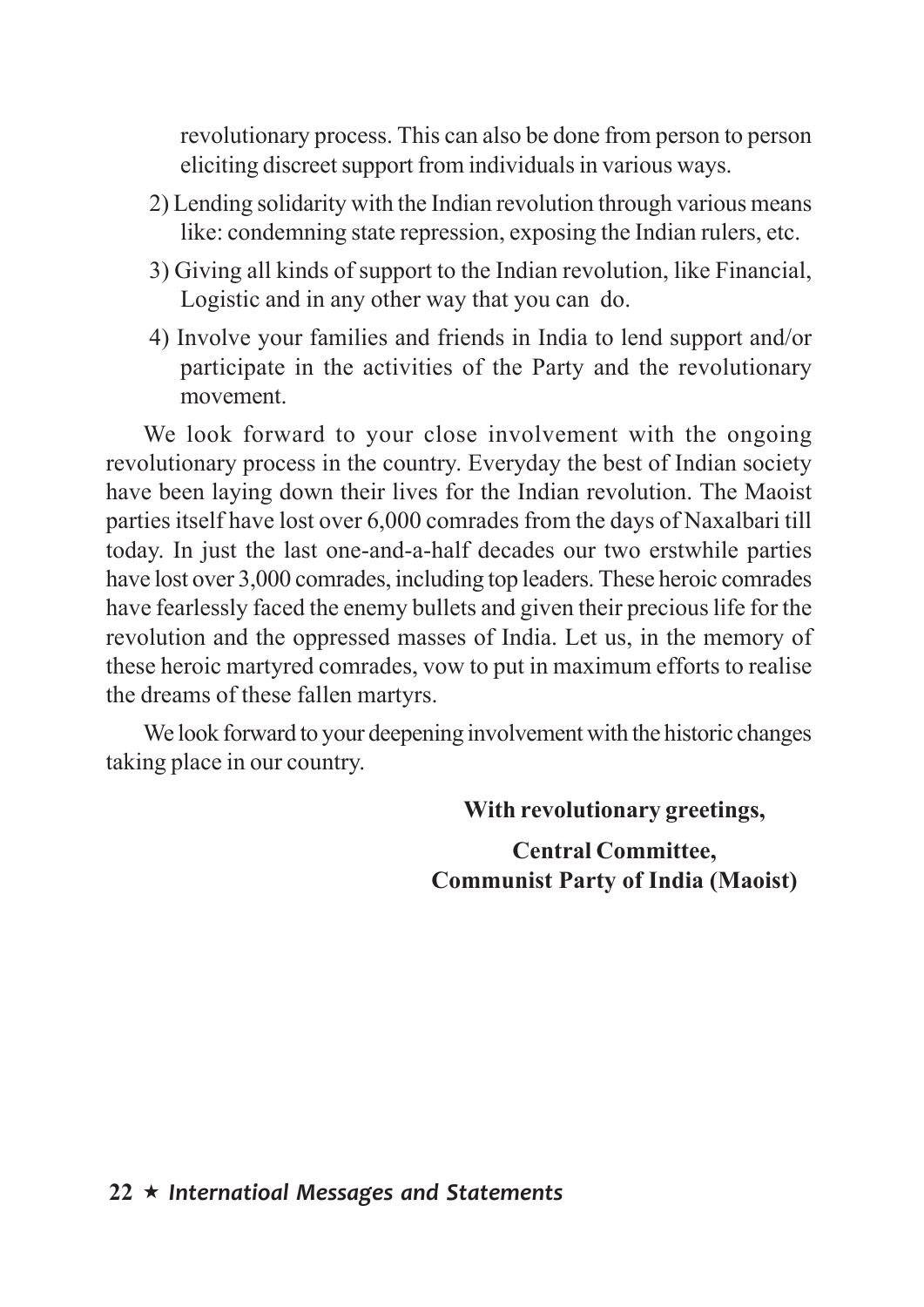**1-11-2004**

### **To, General Secretary, Indian Workers' Association Great Britain**

### **Dear Comrade, Red Salutes!**

It is with great pleasure that we inform you that the two important and major revolutionary parties of India, namely the Communist Party of India(Marxist-Leninist)[People's War] popularly known as CPI(ML)[PW] and the Maoist Communist Centre of India, popularly known as MCCI [also known as the two streams of Maoists in India - M-L stream and MCC stream] have merged into a single new unified party, the Communist Party of India(Maoist) on 21st Sept. 2004. This new Party has as its ideological basis Marxism-Leninism-Maoism and will follow the path of protracted people's war to achieve victory of India's New Democratic Revolution as the first step towards the socialist transformation of society. Our late and beloved leaders and teachers, Com. Charu Mazumdar and Com. Kanai Chatterjee, will be recognized as the founders of this new Party.

In this way a long cherished desire of the Maoist revolutionaries and the revolutionary people of India has transformed into a reality. Henceforth a new chapter in the history of the revolutionary Communist movement in India has begun.

As Indians settled abroad, with strong feelings for the future of our country and the Indian revolution, we specifically take this opportunity to bring this important news of the merger to you. We are sure you will appreciate the historic importance of this step for the future of our country and the crores of the oppressed masses of India. We would first like to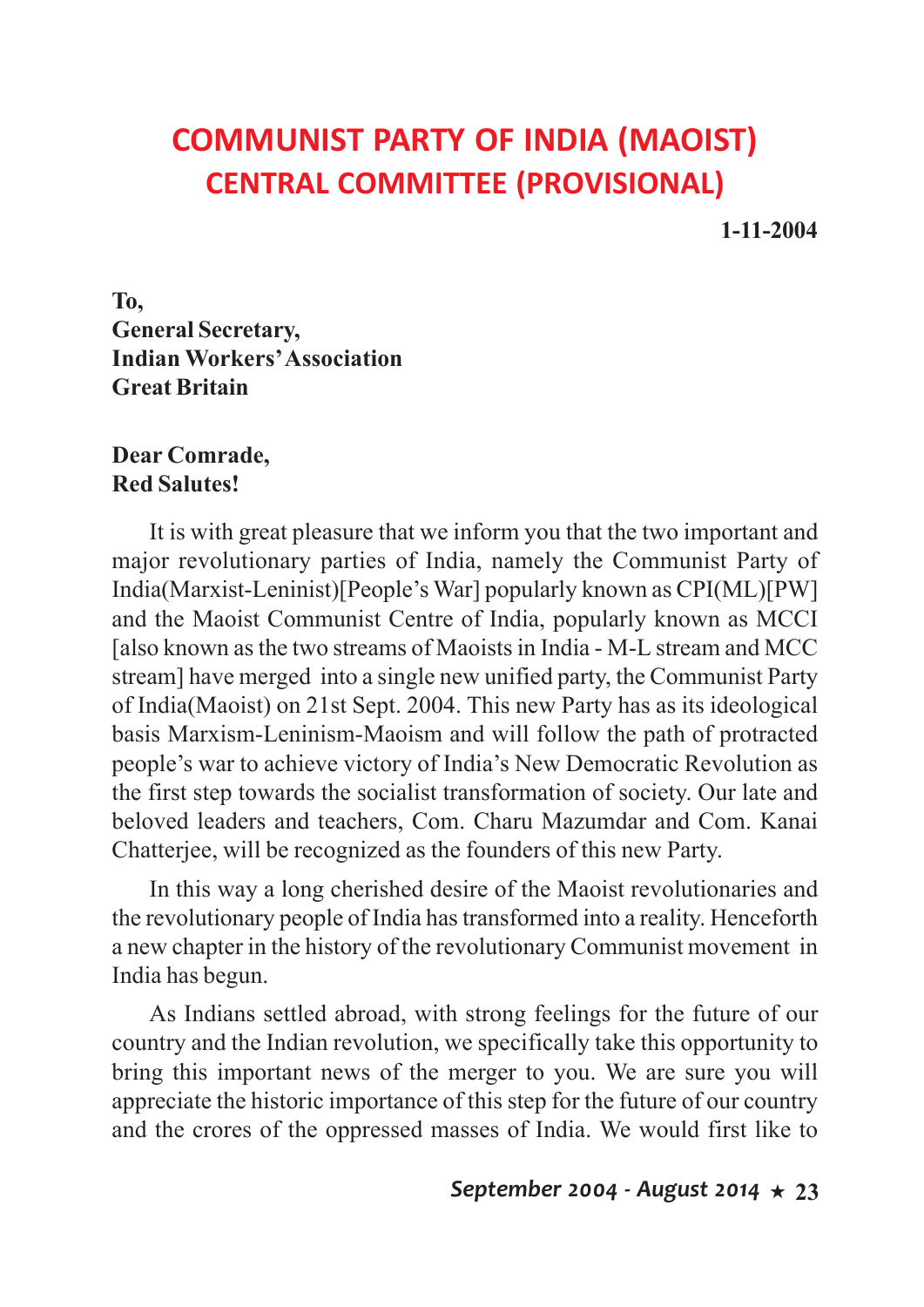briefly inform you of the process that finally resulted in this historic unity.

Before this new party came into being, the two parties conducted four rounds of bilateral discussions on almost all the fundamental political, organisational and military questions in a very cordial manner. Through an intensive and constructive discussion, the two parties not only have been able to prepare some basic documents (namely, Hold High The Red Banner of M-L-M, The Party Programme, The Strategy and Tactics of the Indian Revolution, The Political Resolution on International and Domestic Situation, The Party Constitution) but have also been able to enrich those documents by synthesizing the valuable experiences gathered by both the parties through their revolutionary practice over the last 35 years. Regarding the short period of strained relations between our two organizations, both the parties have made a deep, sincere and thoroughgoing self-criticism and have thus successfully resolved all the questions related to that period of strained relations recognized as a 'Black Chapter' in India's revolutionary movement.

It is also with great pleasure we would like to inform you that the People's Guerrilla Army(PGA) and People's Liberation Guerrilla Army(PLGA) which were formed by the erstwhile CPI(M-L)(PW) and MCCI on 2nd December.2000 and 22nd April 2003 respectively, have also been merged into one and the name of this newly formed army will be the People's Liberation Guerrilla Army(PLGA), and 2nd Dec. will be it's foundation day; the day of the martyrdom of the three CC members, Coms. Shyam, Murali and Mahesh.

The newly formed party, the Communist Party of India(Maoist) firmly based on the strategy of PPW has decided to accomplish the basic, principal and immediate task of building up of people's army and base areas by intensifying the on-going agrarian revolutionary guerrilla war throughout the country and has also decided to launch a new wave of revolutionary mass movements by involving all the sections of the people against the ruthless plunder, exploitation and oppression by imperialism, comprador bureaucratic capitalism and feudalism.

The CPI(Maoist) has also opined that though the major portion of the Maoist revolutionaries have been unified through this merger process, still the process of unifying Maoist revolutionaries has not been completed.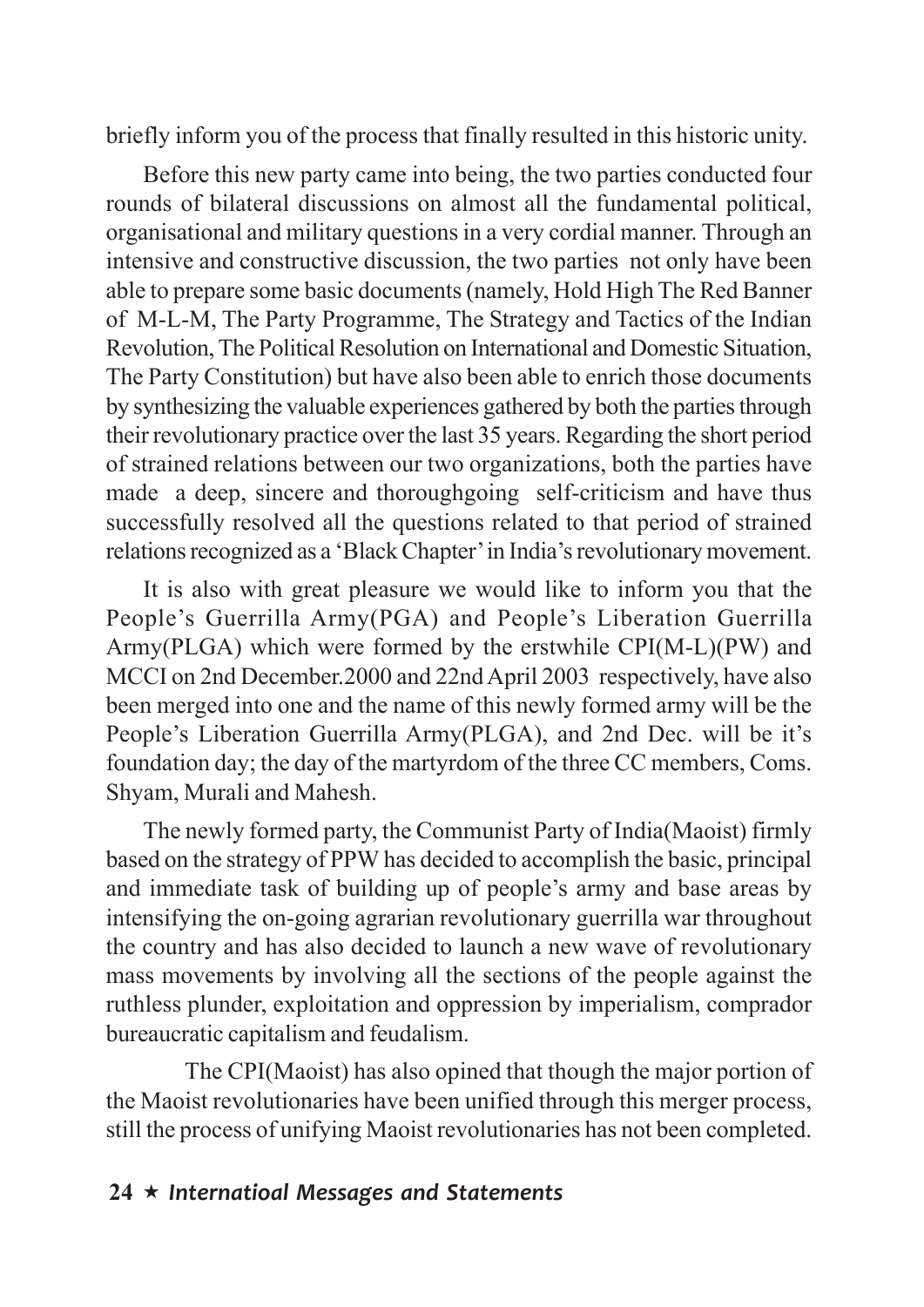So the new party will accelerate it's effort to unify the remaining Communist Revolutionary groups, around the line established in the five documents, with utmost importance and sincerity. The new party will also extend its unflinching support to the ongoing people's war in Nepal, Phillippines, Peru and Turkey, and to the on going workers and people's movements of Europe, America and other capitalist countries, and also extends its full support to the heroic Iraqi and Afghan people in their fight against American imperialist aggression.

We consider the revolutionary movement in India as a detachment of the world proletarian revolutionary movement and will do our utmost in furthering proletarian internationalism. This we shall do by furthering deep ties with the genuine Maoist forces around the world; uniting, on a principled basis, with other democratic and anti-imperialist forces throughout the world; and through lending support to all the struggling people throughout the world, particularly those forces fighting imperialism and local reaction.

The confusion created by the existence of numerous groups in the country claiming allegiance to Maoism is now coming to an end with the birth of a single proletarian revolutionary party in the country. Knowing your strong desire for revolution in your home country we request you to strongly identify and be a part of this new process that has begun in the country of your birth as it is only this new party that can be the hope for the crores of the oppressed masses of India. It is such a true proletarian party that alone can free our country from the shackles of imperialism and all reaction and build a country truly independent. In this the vast Indian community abroad can play a major role.

Being settled in a new country you would have a dual responsibility: firstly, support to the revolution in the country of your origin; secondly, participation in the revolutionary movement in the country that you have taken up citizenship by uniting with the working class of that country. Regarding the first task we would request you to take up the following responsibilities to the maximum extent possible.

1) Popularise the Indian revolutionary movement abroad, particularly amongst Indians, and thereby win over the vast section of the Indian populace to the side of the Indian revolution. This can be done by widely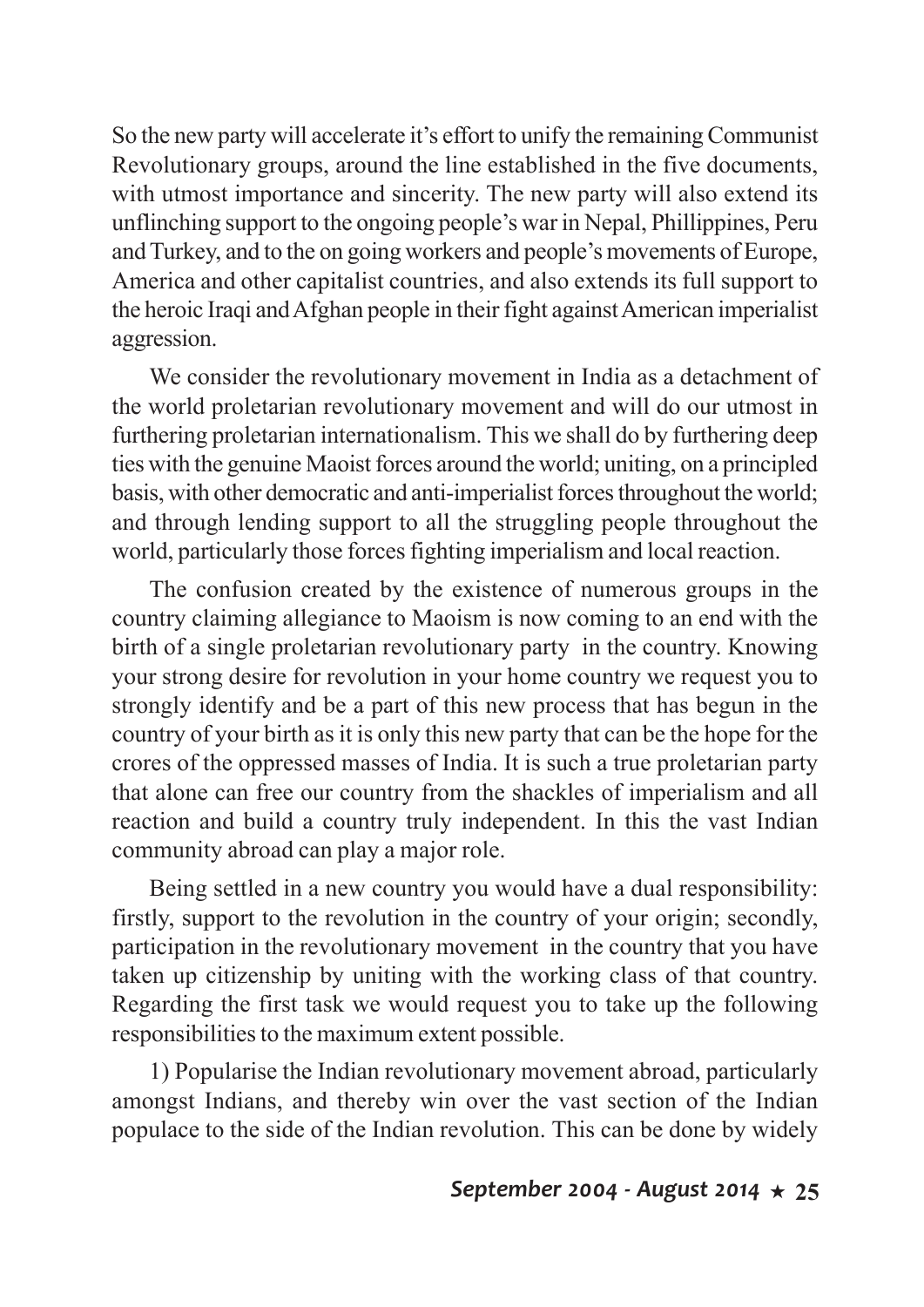selling literature on the Indian revolution, and also by holding meetings, processions, cultural programmes, etc on the India revolutionary process. This can also be done from person to person eliciting discreet support from individuals in various ways.

2) Lending solidarity with the Indian revolution through various means like: condemning state repression, exposing the Indian rulers, etc.

3) Giving all kinds of support to the Indian revolution, like Financial, Logistic and in any other way that you can do.

4) Involve your families and friends in India to lend support and/or participate in the activities of the Party and the revolutionary movement.

The IWA has a great revolutionary tradition, specifically under the leadership of the late comrade Jagmohan Joshi. We are confident that you will live up to this tradition and rebuild the organisation on the lines laid by Com. Joshi in support of the Indian revolution.

All the necessary information (i.e. press release, souvenir, pamphlet, self-criticism, and the five documents together with the self-criticisms) will be sent later.

Comrades, on the occasion of the formation of the new party, the Communist Party of India(Maoist) once again likes to extend it's heartiest and warmest revolutionary greetings to you and to your whole Organisation.

#### **Ganapathy,**

**General Secretary, Central Committee, Communist Party of India (Maoist)**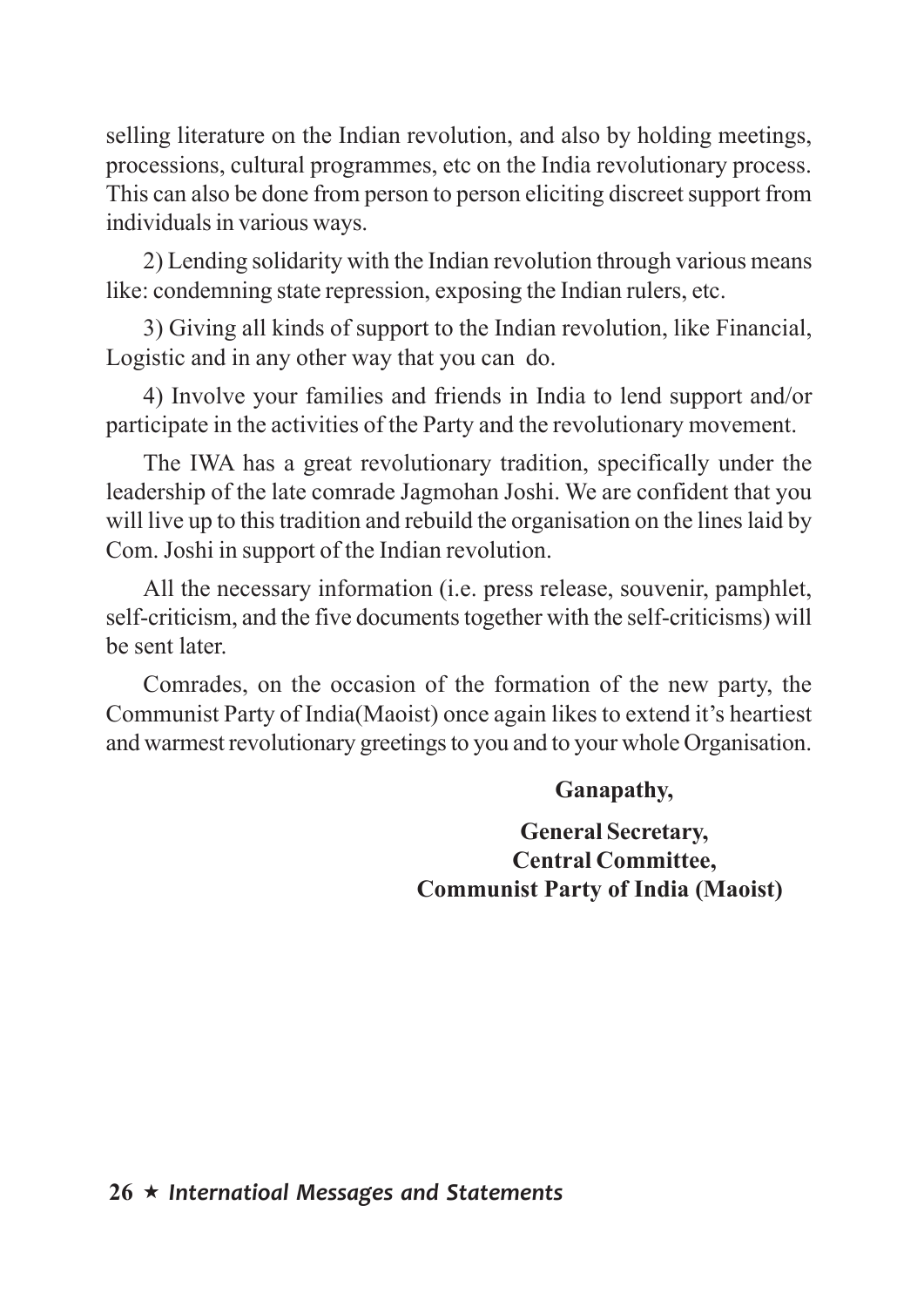**1-11-2004**

**To, Organising Committee, Association of Indian Communists (M- L) Britain 22 Belvidere Gardens, Birmingham B11 4NU UK**

### **Dear Comrade, Red Salutes!**

It is with great pleasure that we inform you that the two important and major revolutionary parties of India, namely the Communist Party of India(Marxist-Leninist)[People's War] popularly known as CPI(ML)[PW] and the Maoist Communist Centre of India, popularly known as MCCI [also known as the two streams of Maoists in India — M-L stream and MCC stream] have merged into a single new unified party, the Communist Party of India(Maoist) on  $21<sup>st</sup>$  Sept. 2004. This new Party has as its ideological basis Marxism-Leninism-Maoism and will follow the path of protracted people's war to achieve victory of India's New Democratic Revolution as the first step towards the socialist transformation of society. Our late and beloved leaders and teachers, Com. Charu Mazumdar and Com. Kanai Chatterjee, will be recognized as the founders of this new Party.

In this way a long cherished desire of the Maoist revolutionaries and the revolutionary people of India has transformed into a reality. Henceforth a new chapter in the history of the revolutionary Communist movement in India has begun.

As Indians settled abroad, with strong feelings for the future of our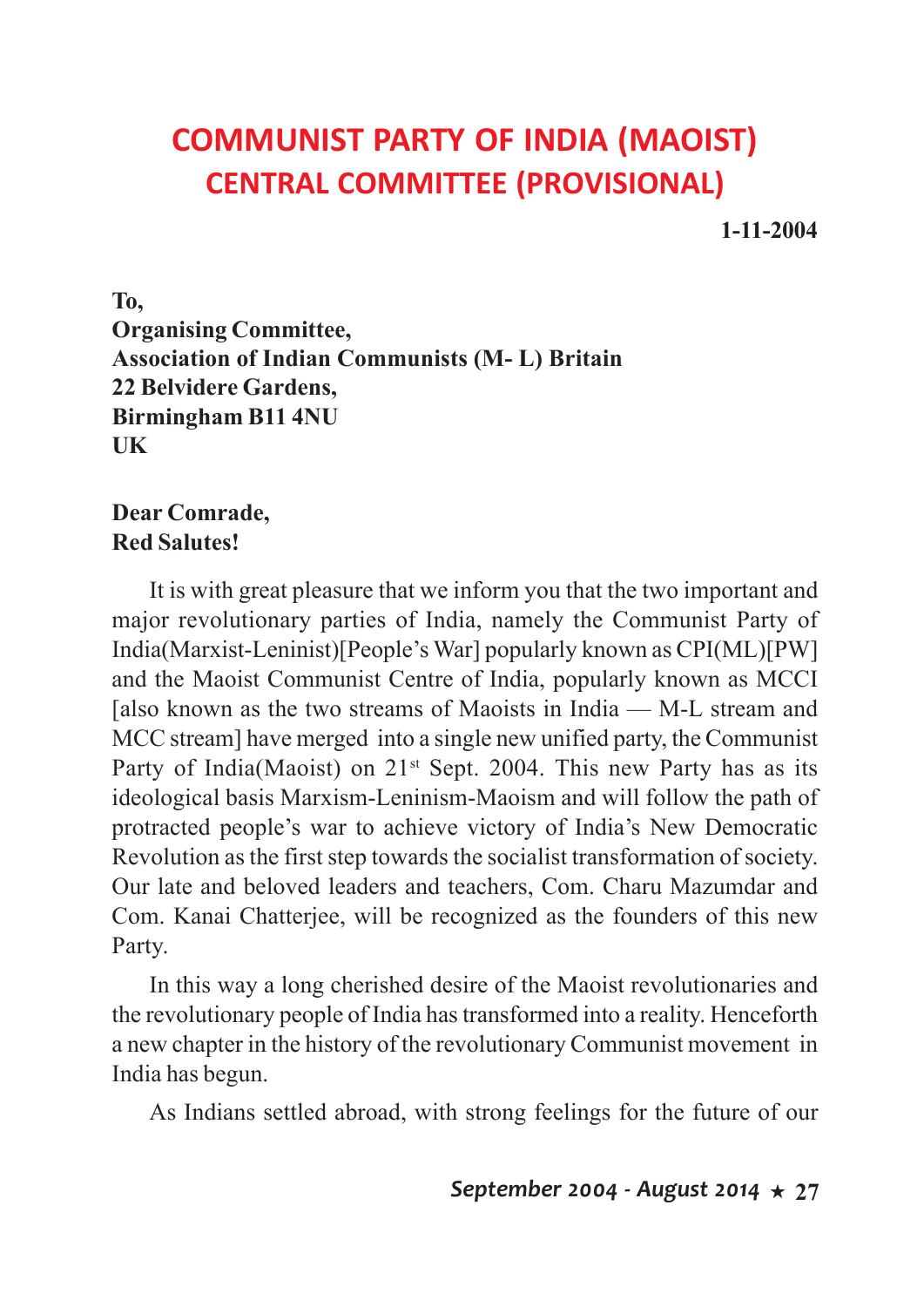country and the Indian revolution, we specifically take this opportunity to bring this important news of the merger to you. We are sure you will appreciate the historic importance of this step for the future of our country and the crores of the oppressed masses of India. We would first like to briefly inform you of the process that finally resulted in this historic unity.

Before this new party came into being, the two parties conducted four rounds of bilateral discussions on almost all the fundamental political, organisational and military questions in a very cordial manner. Through an intensive and constructive discussion, the two parties not only have been able to prepare some basic documents (namely, Hold High The Red Banner of M-L-M, The Party Programme, The Strategy and Tactics of the Indian Revolution, The Political Resolution on International and Domestic Situation, The Party Constitution) but have also been able to enrich those documents by synthesizing the valuable experiences gathered by both the parties through their revolutionary practice over the last 35 years. Regarding the short period of strained relations between our two organizations, both the parties have made a deep, sincere and thoroughgoing self-criticism and have thus successfully resolved all the questions related to that period of strained relations recognized as a 'Black Chapter' in India's revolutionary movement.

It is also with great pleasure we would like to inform you that the People's Guerrilla Army(PGA) and People's Liberation Guerrilla Army(PLGA) which were formed by the erstwhile CPI(M-L)(PW) and MCCI on 2<sup>nd</sup> December.2000 and 22<sup>nd</sup> April 2003 respectively, have also been merged into one and the name of this newly formed army will be the People's Liberation Guerrilla Army(PLGA), and 2<sup>nd</sup> Dec. will be it's foundation day; the day of the martyrdom of the three CC members, Coms. Shyam, Murali and Mahesh.

The newly formed party, the Communist Party of India(Maoist) firmly based on the strategy of PPW has decided to accomplish the basic, principal and immediate task of building up of people's army and base areas by intensifying the on-going agrarian revolutionary guerrilla war throughout the country and has also decided to launch a new wave of revolutionary mass movements by involving all the sections of the people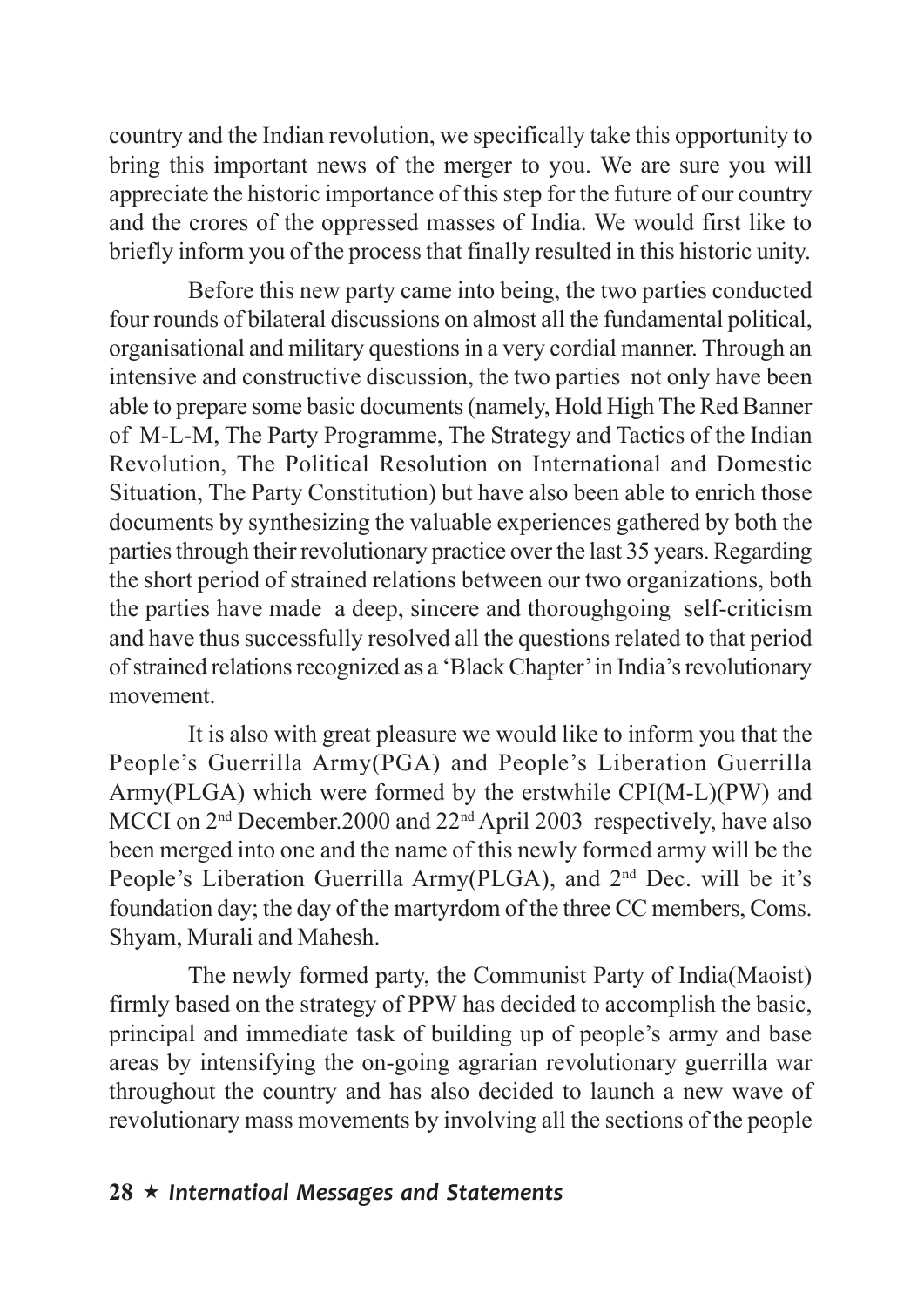against the ruthless plunder, exploitation and oppression by imperialism, comprador bureaucratic capitalism and feudalism.

The CPI(Maoist) has also opined that though the major portion of the Maoist revolutionaries have been unified through this merger process, still the process of unifying Maoist revolutionaries has not been completed. So the new party will accelerate it's effort to unify the remaining Communist Revolutionary groups, around the line established in the five documents, with utmost importance and sincerity. The new party will also extend its unflinching support to the ongoing people's war in Nepal, Phillippines, Peru and Turkey, and to the on going workers and people's movements of Europe, America and other capitalist countries, and also extends its full support to the heroic Iraqi and Afghan people in their fight against American imperialist aggression.

 We consider the revolutionary movement in India as a detachment of the world proletarian revolutionary movement and will do our utmost in furthering proletarian internationalism. This we shall do by furthering deep ties with the genuine Maoist forces around the world; uniting, on a principled basis, with other democratic and anti-imperialist forces throughout the world; and through lending support to all the struggling people throughout the world, particularly those forces fighting imperialism and local reaction.

 The confusion created by the existence of numerous groups in the country claiming allegiance to Maoism is now coming to an end with the birth of a single proletarian revolutionary party in the country. Knowing your strong desire for revolution in your home country we request you to strongly identify and be a part of this new process that has begun in the country of your birth as it is only this new party that can be the hope for the crores of the oppressed masses of India. It is such a true proletarian party that alone can free our country from the shackles of imperialism and all reaction and build a country truly independent. In this the vast Indian community abroad can play a major role.

Being settled in a new country you would have a dual responsibility: firstly, support to the revolution in the country of your origin; secondly, participation in the revolutionary movement in the country that you have taken up citizenship by uniting with the working class of that country.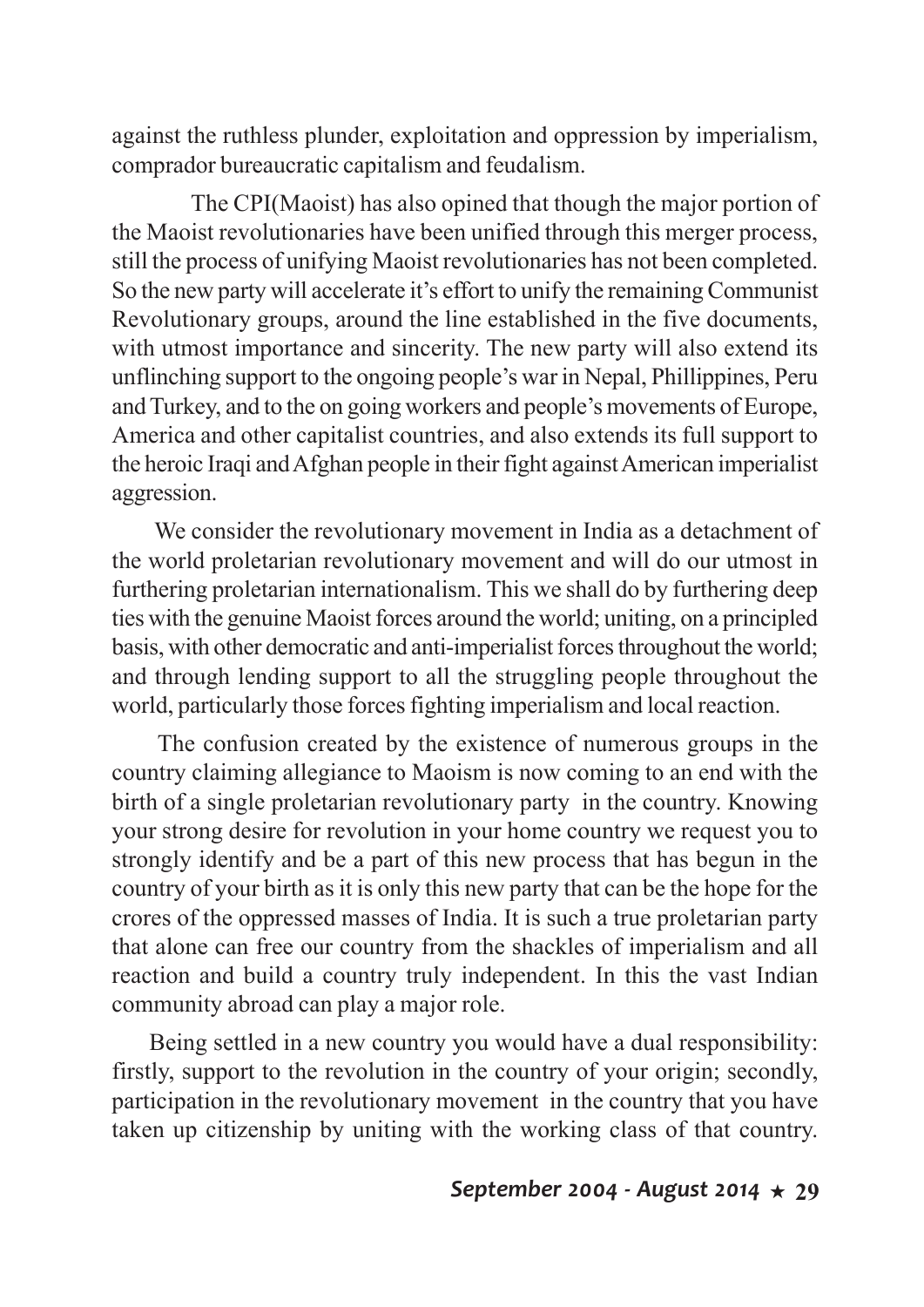Regarding the first task we would request you to take up the following responsibilities to the maximum extent possible

- 1) Popularise the Indian revolutionary movement abroad, particularly amongst Indians, and thereby win over the vast section of the Indian populace to the side of the Indian revolution. This can be done by widely selling literature on the Indian revolution, and also by holding meetings, processions, cultural programmes, etc on the India revolutionary process. This can also be done from person to person eliciting discreet support from individuals in various ways.
- 2) Lending solidarity with the Indian revolution through various means like: condemning state repression, exposing the Indian rulers, etc.
- 3) Giving all kinds of support to the Indian revolution, like Financial, Logistic and in any other way that you can do.
- 4) Involve your families and friends in India to lend support and/or participate in the activities of the Party and the revolutionary movement.

 The AIC-ML has a great revolutionary tradition, specifically under the leadership of the late comrade Jagmohan Joshi. We are confident that you will live up to this tradition and rebuild the Party on the lines laid by Com. Joshi in support of the Indian revolution.

All the necessary information (i.e. press release, souvenir, pamphlet, self-criticism, and the five documents together with the self-criticisms) will be sent later.

Comrades, on the occasion of the formation of the new party, the Communist Party of India(Maoist) once again likes to extend it's heartiest and warmest revolutionary greetings to you and to your whole Party.

### **Ganapathy**

**General Secretary, Central Committee, Communist Party of India (Maoist)**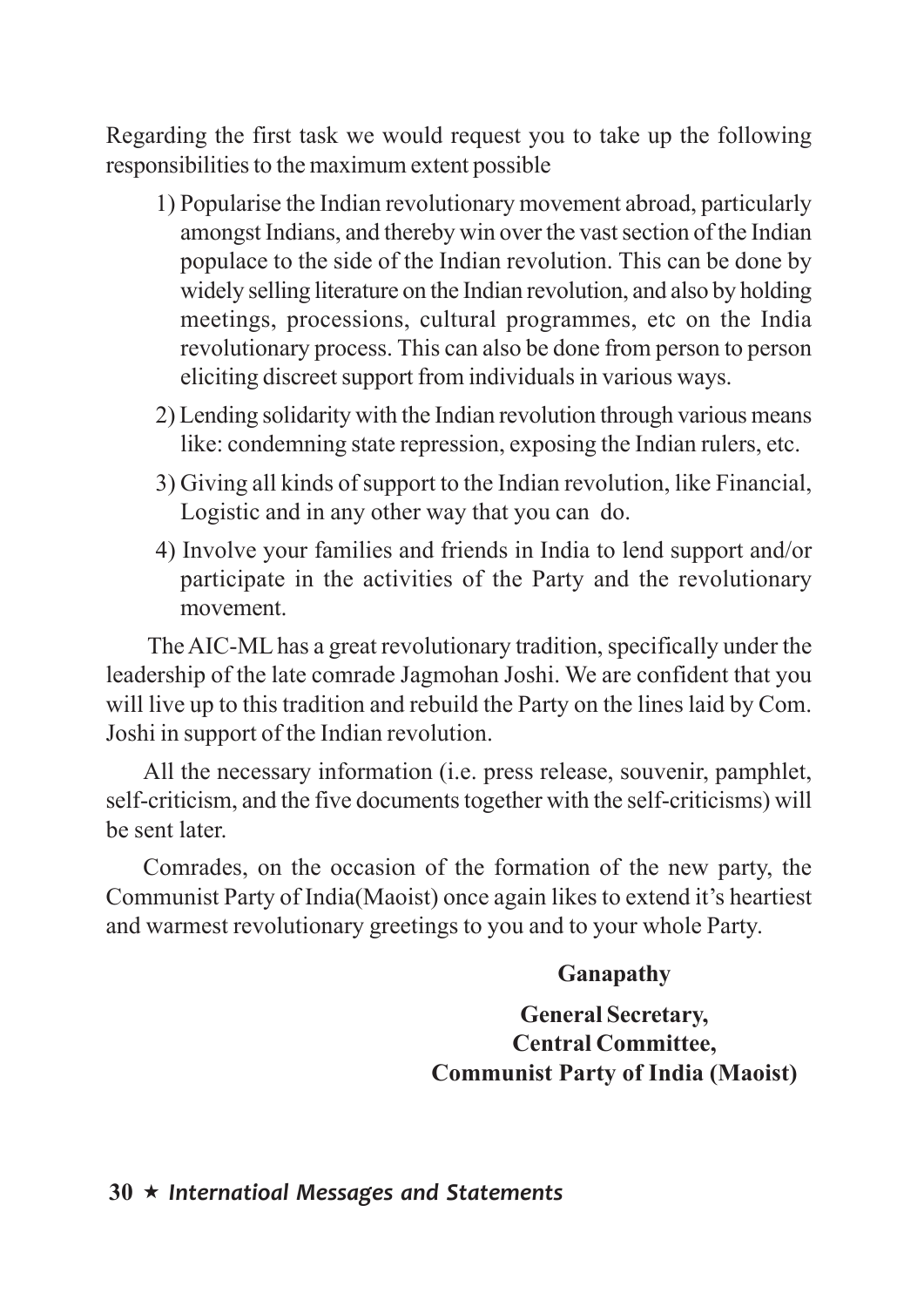**1-11-2004**

### **To, President/General Secretary, East India Defence Committee, Canada**

### **Dear Comrade, Red Salutes!**

It is with great pleasure that we inform you that the two important and major revolutionary parties of India, namely the Communist Party of India(Marxist-Leninist)[People's War] popularly known as CPI(ML)[PW] and the Maoist Communist Centre of India, popularly known as MCCI [also known as the two streams of Maoists in India - M-L stream and MCC stream] have merged into a single new unified party, the Communist Party of India(Maoist) on 21st Sept. 2004. This new Party has as its ideological basis Marxism-Leninism-Maoism and will follow the path of protracted people's war to achieve victory of India's New Democratic Revolution as the first step towards the socialist transformation of society. Our late and beloved leaders and teachers, Com. Charu Mazumdar and Com. Kanai Chatterjee, will be recognized as the founders of this new Party.

In this way a long cherished desire of the Maoist revolutionaries and the revolutionary people of India has transformed into a reality. Henceforth a new chapter in the history of the revolutionary Communist movement in India has begun.

As Indians settled abroad, with strong feelings for the future of our country and the Indian revolution, we specifically take this opportunity to bring this important news of the merger to you. We are sure you will appreciate the historic importance of this step for the future of our country and the crores of the oppressed masses of India. We would first like to briefly inform you of the process that finally resulted in this historic unity.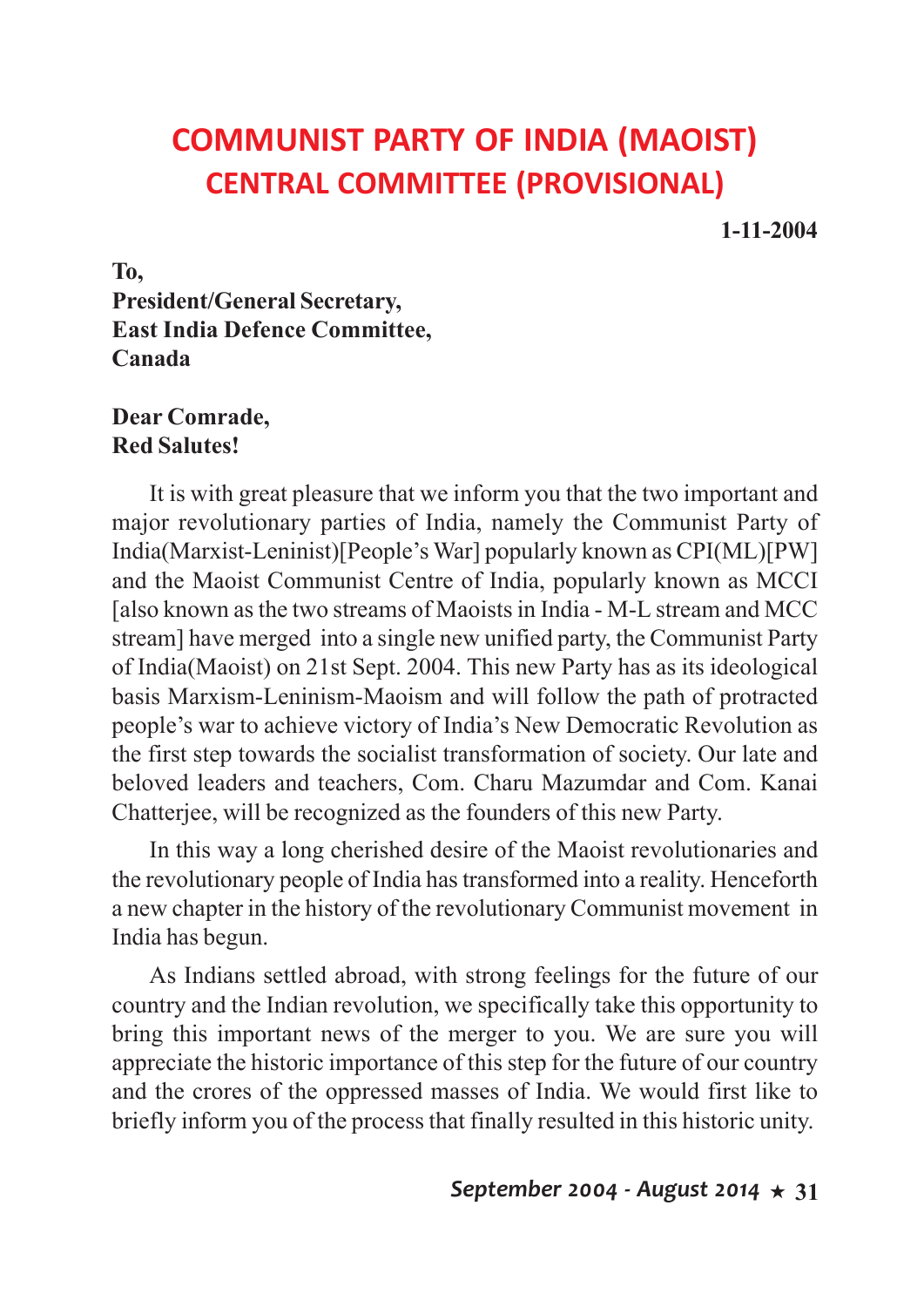Before this new party came into being, the two parties conducted four rounds of bilateral discussions on almost all the fundamental political, organisational and military questions in a very cordial manner. Through an intensive and constructive discussion, the two parties not only have been able to prepare some basic documents (namely, Hold High The Red Banner of M-L-M, The Party Programme, The Strategy and Tactics of the Indian Revolution, The Political Resolution on International and Domestic Situation, The Party Constitution) but have also been able to enrich those documents by synthesizing the valuable experiences gathered by both the parties through their revolutionary practice over the last 35 years. Regarding the short period of strained relations between our two organizations, both the parties have made a deep, sincere and thoroughgoing self-criticism and have thus successfully resolved all the questions related to that period of strained relations recognized as a 'Black Chapter' in India's revolutionary movement.

It is also with great pleasure we would like to inform you that the People's Guerrilla Army(PGA) and People's Liberation Guerrilla Army(PLGA) which were formed by the erstwhile CPI(M-L)(PW) and MCCI on 2nd December.2000 and 22nd April 2003 respectively, have also been merged into one and the name of this newly formed army will be the People's Liberation Guerrilla Army(PLGA), and 2nd Dec. will be it's foundation day; the day of the martyrdom of the three CC members, Coms. Shyam, Murali and Mahesh.

The newly formed party, the Communist Party of India(Maoist) firmly based on the strategy of PPW has decided to accomplish the basic, principal and immediate task of building up of people's army and base areas by intensifying the on-going agrarian revolutionary guerrilla war throughout the country and has also decided to launch a new wave of revolutionary mass movements by involving all the sections of the people against the ruthless plunder, exploitation and oppression by imperialism, comprador bureaucratic capitalism and feudalism.

The CPI(Maoist) has also opined that though the major portion of the Maoist revolutionaries have been unified through this merger process, still the process of unifying Maoist revolutionaries has not been completed. So the new party will accelerate it's effort to unify the remaining Communist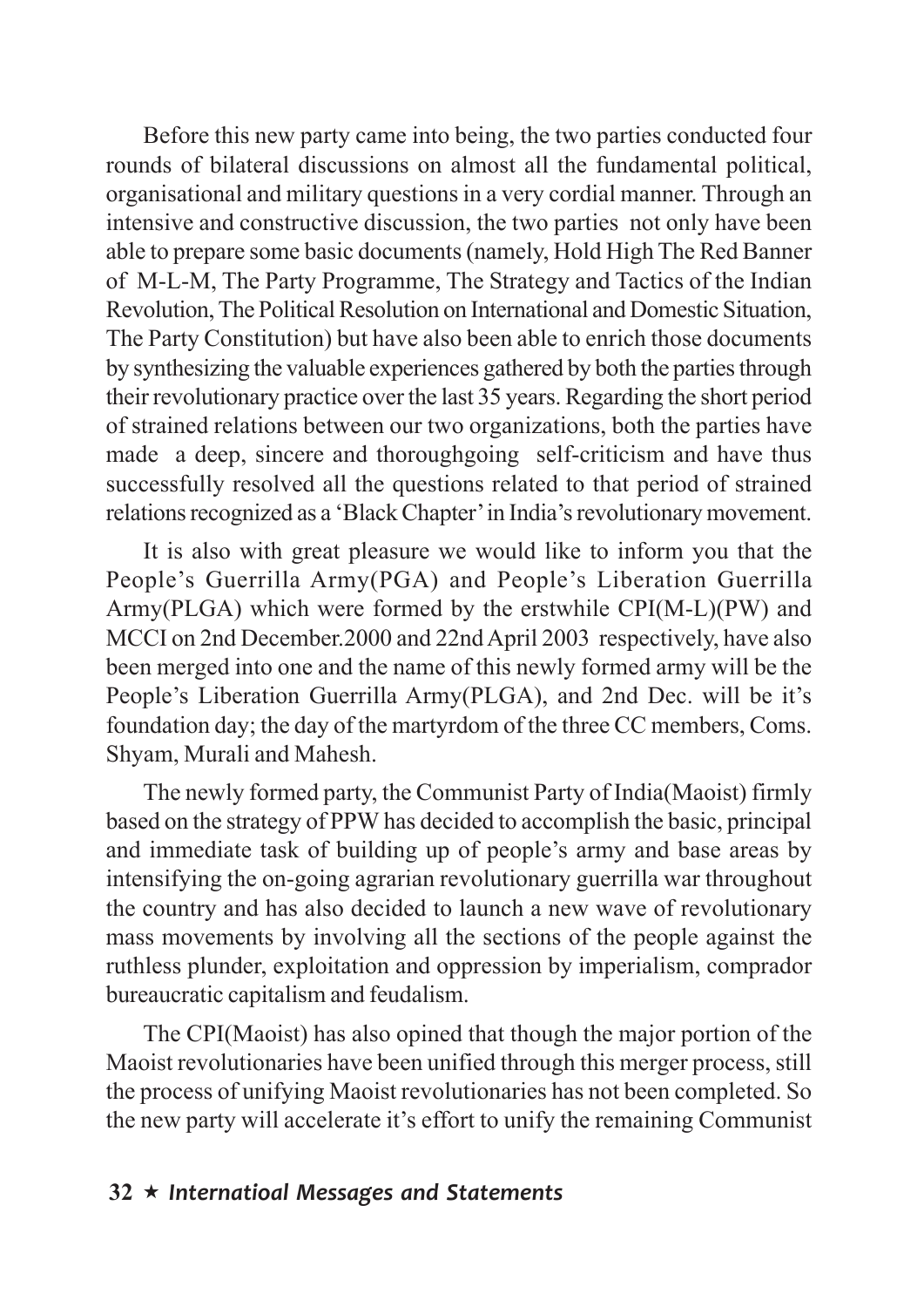Revolutionary groups, around the line established in the five documents, with utmost importance and sincerity. The new party will also extend its unflinching support to the ongoing people's war in Nepal, Phillippines, Peru and Turkey, and to the on going workers and people's movements of Europe, America and other capitalist countries, and also extends its full support to the heroic Iraqi and Afghan people in their fight against American imperialist aggression.

We consider the revolutionary movement in India as a detachment of the world proletarian revolutionary movement and will do our utmost in furthering proletarian internationalism. This we shall do by furthering deep ties with the genuine Maoist forces around the world; uniting, on a principled basis, with other democratic and anti-imperialist forces throughout the world; and through lending support to all the struggling people throughout the world, particularly those forces fighting imperialism and local reaction.

The confusion created by the existence of numerous groups in the country claiming allegiance to Maoism is now coming to an end with the birth of a single proletarian revolutionary party in the country. Knowing your strong desire for revolution in your home country we request you to strongly identify and be a part of this new process that has begun in the country of your birth as it is only this new party that can be the hope for the crores of the oppressed masses of India. It is such a true proletarian party that alone can free our country from the shackles of imperialism and all reaction and build a country truly independent. In this the vast Indian community abroad can play a major role.

Being settled in a new country you would have a dual responsibility: firstly, support to the revolution in the country of your origin; secondly, participation in the revolutionary movement in the country that you have taken up citizenship by uniting with the working class of that country. Regarding the first task we would request you to take up the following responsibilities to the maximum extent possible

1) Popularise the Indian revolutionary movement abroad, particularly amongst Indians, and thereby win over the vast section of the Indian populace to the side of the Indian revolution. This can be done by widely selling literature on the Indian revolution, and also by holding meetings,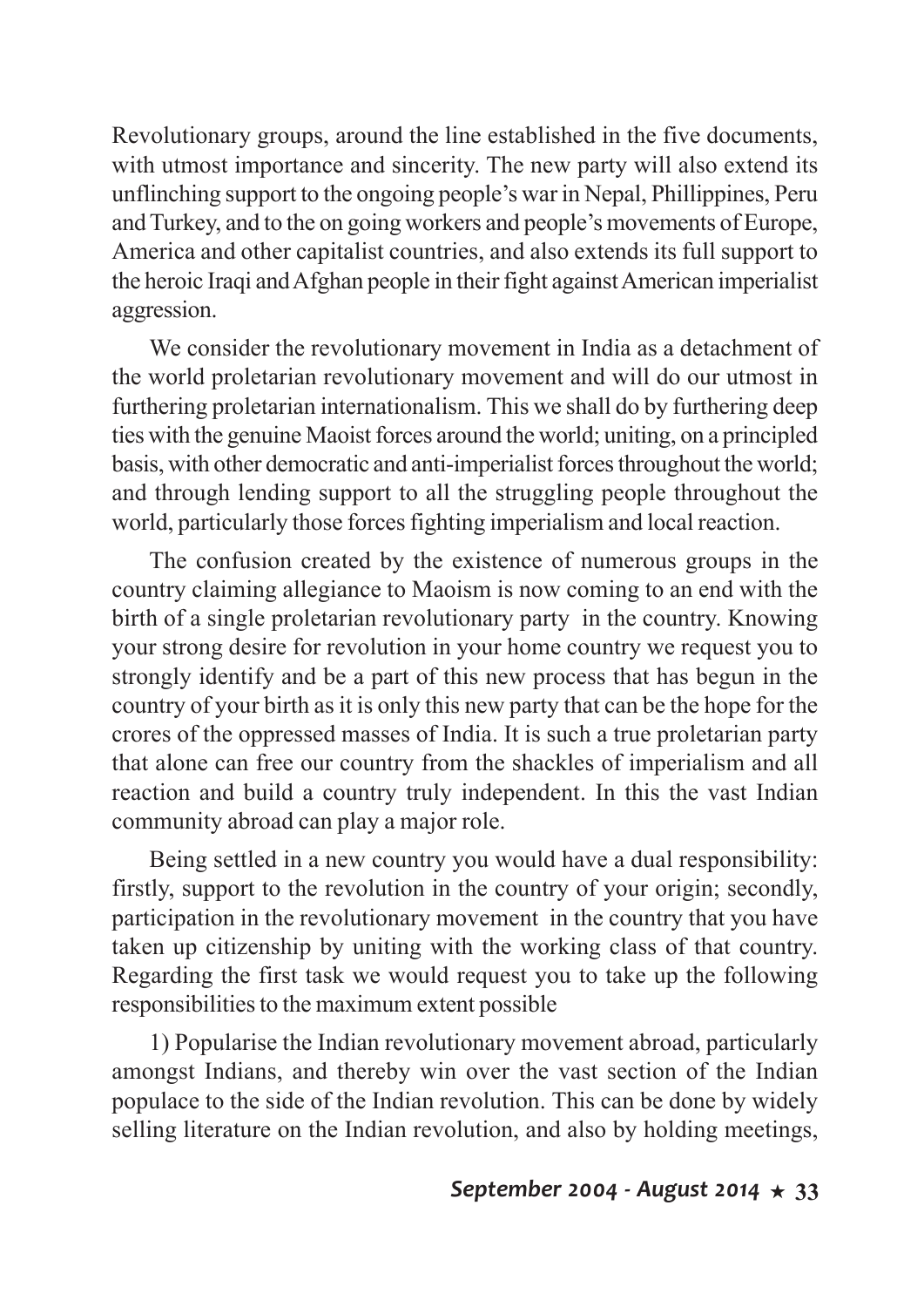processions, cultural programmes, etc on the India revolutionary process. This can also be done from person to person eliciting discreet support from individuals in various ways.

2) Lending solidarity with the Indian revolution through various means like: condemning state repression, exposing the Indian rulers, etc.

3) Giving all kinds of support to the Indian revolution, like Financial, Logistic and in any other way that you can do.

4) Involve your families and friends in India to led support and/or participate in the activities of the Party and the revolutionary movement.

The EIDC has a great revolutionary tradition and the Indians of Canada have a glorious revolutionary tradition from the days of the great Gadar movement of the early 20th Century. We are confident that you will live up to this tradition and build the organisation on revolutionary lines lending support and/or participating in the Indian revolution.

All the necessary information (i.e. press release, souvenir, pamphlet, self-criticism, and the five documents together with the self-criticisms) will be sent later

#### **Comrades,**

On the occasion of the formation of the new party, the Communist Party of India(Maoist) once again likes to extend it's heartiest and warmest revolutionary greetings to you and to your whole Organisation.

#### **Ganapathy**

**General Secretary, Central Committee, Communist Party of India (Maoist)**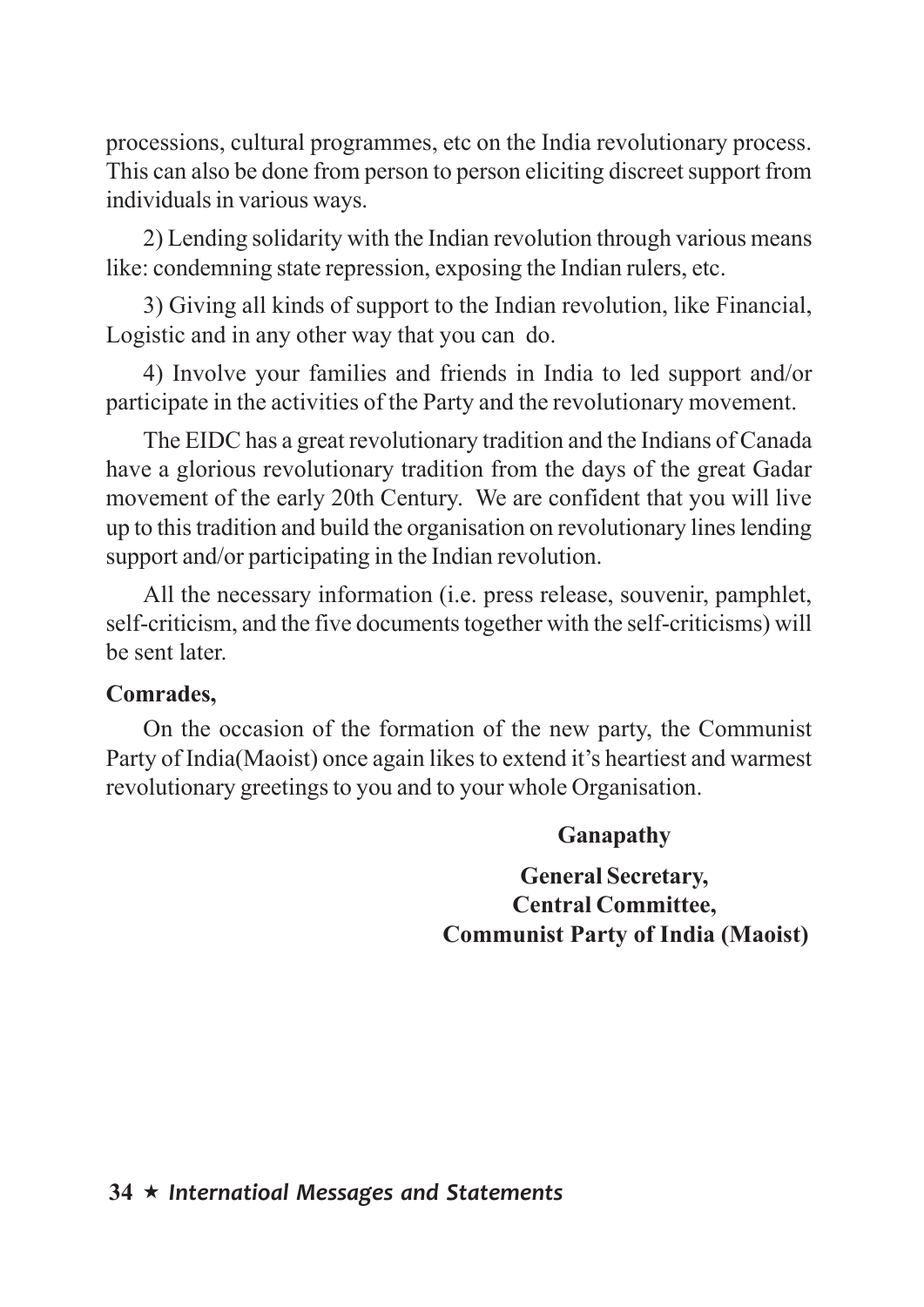### **COMMUNIST PARTY OF INDIA (MAOIST) CENTRAL COMMITTEE**

**6-11-2004**

### **To Comrades of Communist Party of the Philippines and TKP/ML**

### **Dear Comrades, Red Salutes!**

In separate letters we have informed you of the latest developments where the erstwhile CPI(ML)(PW) and the MCCI have merged to form the CPI(Maoist). The formation of a united Maoist party in India is no doubt a historic step forward in the advance of the New Democratic Revolution in the country. The new party will seek to forge deeper ties with all genuine Maoist forces in the world, including both your parties. We hope to further the existing relations.

I think you will now appreciate why it was not possible for us to pay serious attention to the international Seminar if was to be held in November 2004 as had been suggested by you, as we were deeply pre-occupied in the merger preparations. That is why we suggested a postponement. Besides, it would have been only the new party that could take decisions on such international issues.

Now we have decided to continue our participation in the Seminar as earlier planned. On this there is no change. But one problem has occurred. Our representative from the International Department of the CPI(Maoist) who was to come has been unable to get the necessary technical (passport) documents to travel abroad. You will appreciate that the repressive nature of the Indian rulers makes it difficult for leading members of our Party to travel in-and-out of the country using legal channels. This has also made it difficult to find any alternative. So, what we plan is to send our paper to the seminar and this will be read out by our representative.

We regret of our inability to attend, but like to repeat that it was purely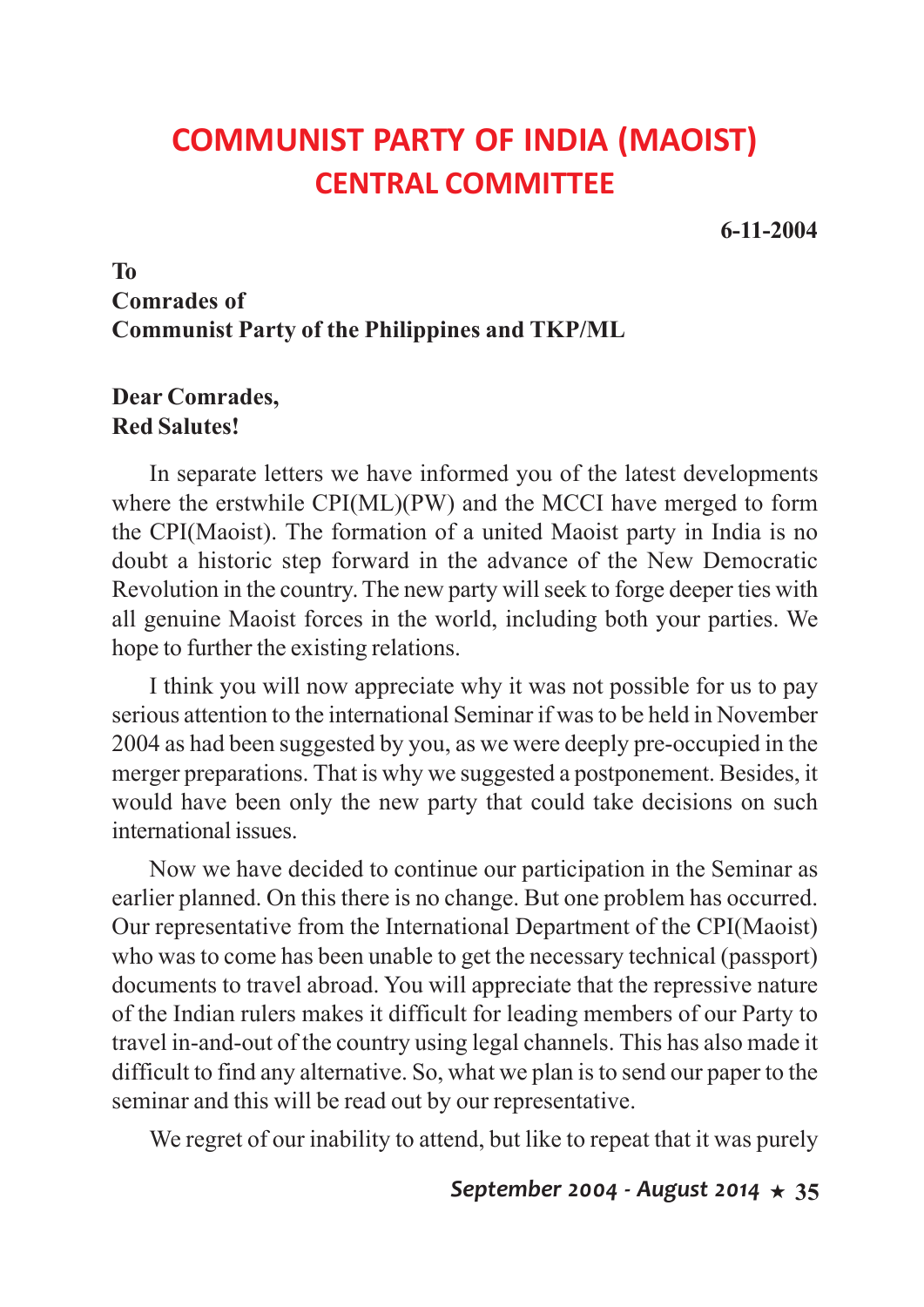on account of technical reasons. We would appreciate if you could send us a copy of all the papers presented in the Seminar and also the reports of the different movements from various countries of the world. We will carry these in our official organ.

We hope to not only continue our bilateral relations with both your parties but also deepen it on the basis of principles, proletarian internationalism and in the light of Marxism-Leninism-Maoism. We look forward to your earliest response. You could send a reply back with the bearer of this note, though he may return only in end January.

Looking forward to closer relations.

#### **With warm regards and revolutionary greetings,**

#### **Ganapathy**

**General Secretary, Central Committee, Communist Party of India (Maoist)**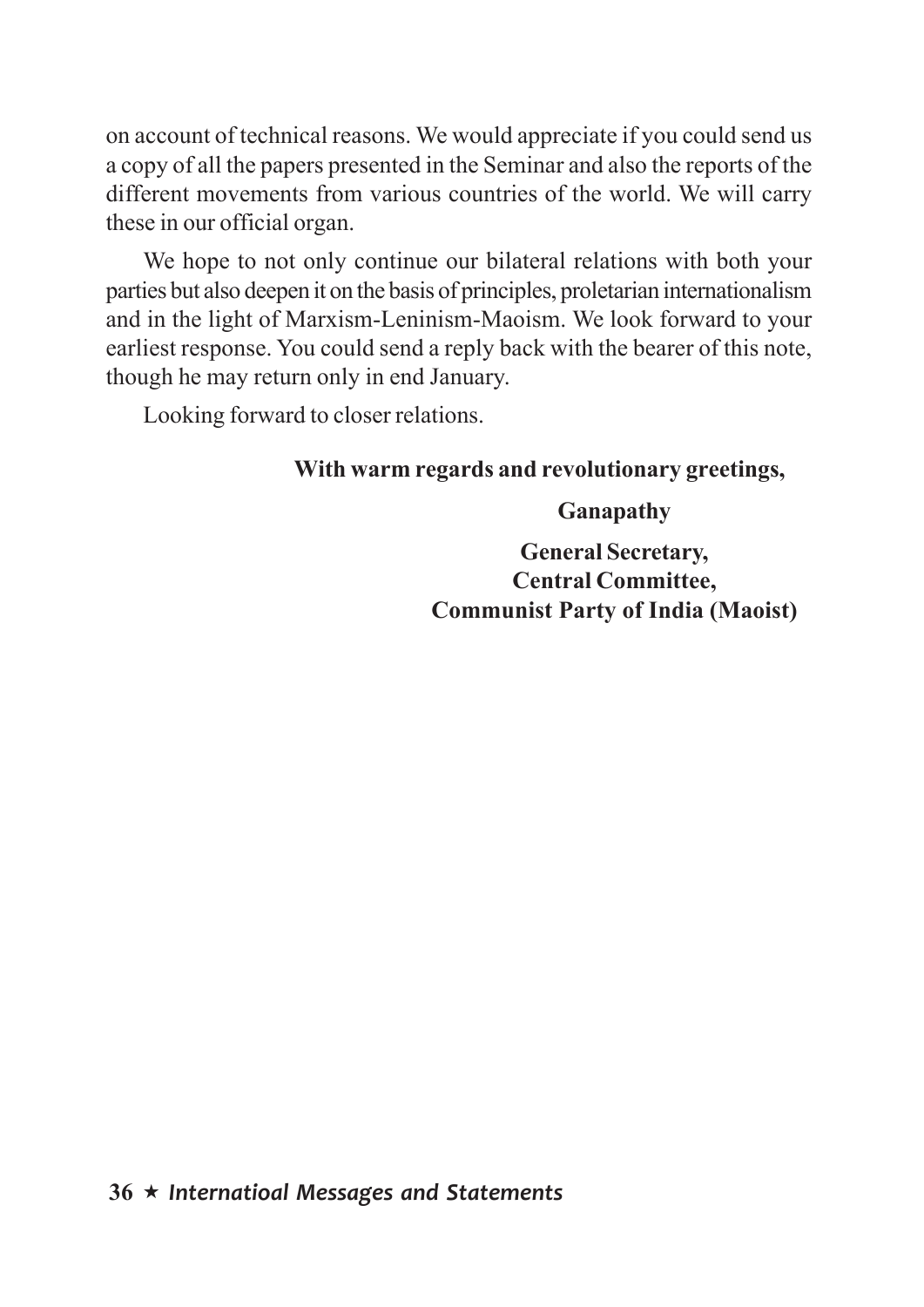**4-12-2004**

## **Resist and Defeat all the Evil Designs by the Indian Government against the Liberation Struggle of the Nepal People under the Leadership of the Communist Party of Nepal (Maoist)**

The Congress-led UPA government at the central has promised all help to Gyanendra, the king of Nepal. Only a few days back the Union Home Minister has declared that India will render all assistance to Royal Nepal Army like supplying all types of military equipment, training RNA personnel and sealing the border. It is not difficult to understand the essence of this statement. The Indian ruling classes are going to wage an undeclared and deceit war against the Nepali people and the People's Liberation Army under the leadership of CPN(Maoist).

Actually, the BJP led NDA government itself wanted to get directly involved into the affairs of Nepal. But the US government, after capturing Iraq, wanted to deal directly with the affairs in Nepal. They sent many military advisers to the RNA camps. They were supervising RNA campaigns against the PLA. The erstwhile NDA government tried its best to intervene a number of times to interfere into the national liberation struggle led by LTTE in Sri Lanka. It may be recalled that the Rajiv Gandhi regime sent the so-called peace keeping force into Sri Lanka in 1987 as per an agreement with Sri Lanka government. Before that Indira Gandhi regime dismembered Pakistan in 1971 in the name of liberating Bangladesh and wanted to install a puppet government there. Later it annexed Sikkim. Only a few months back the India government conducted a campaign inside Bhutan with the aim of crushing the liberation struggle in Assam under the leadership of ULFA. For the last one month it has been conducting a campaign near and within Mayanmar border in collaboration with Mayanmar government to crush the PLA of Manipur. All these show how the Indian government plays the role of a bully to serve the interests of imperialism

#### *September 2004 - August 2014* **37**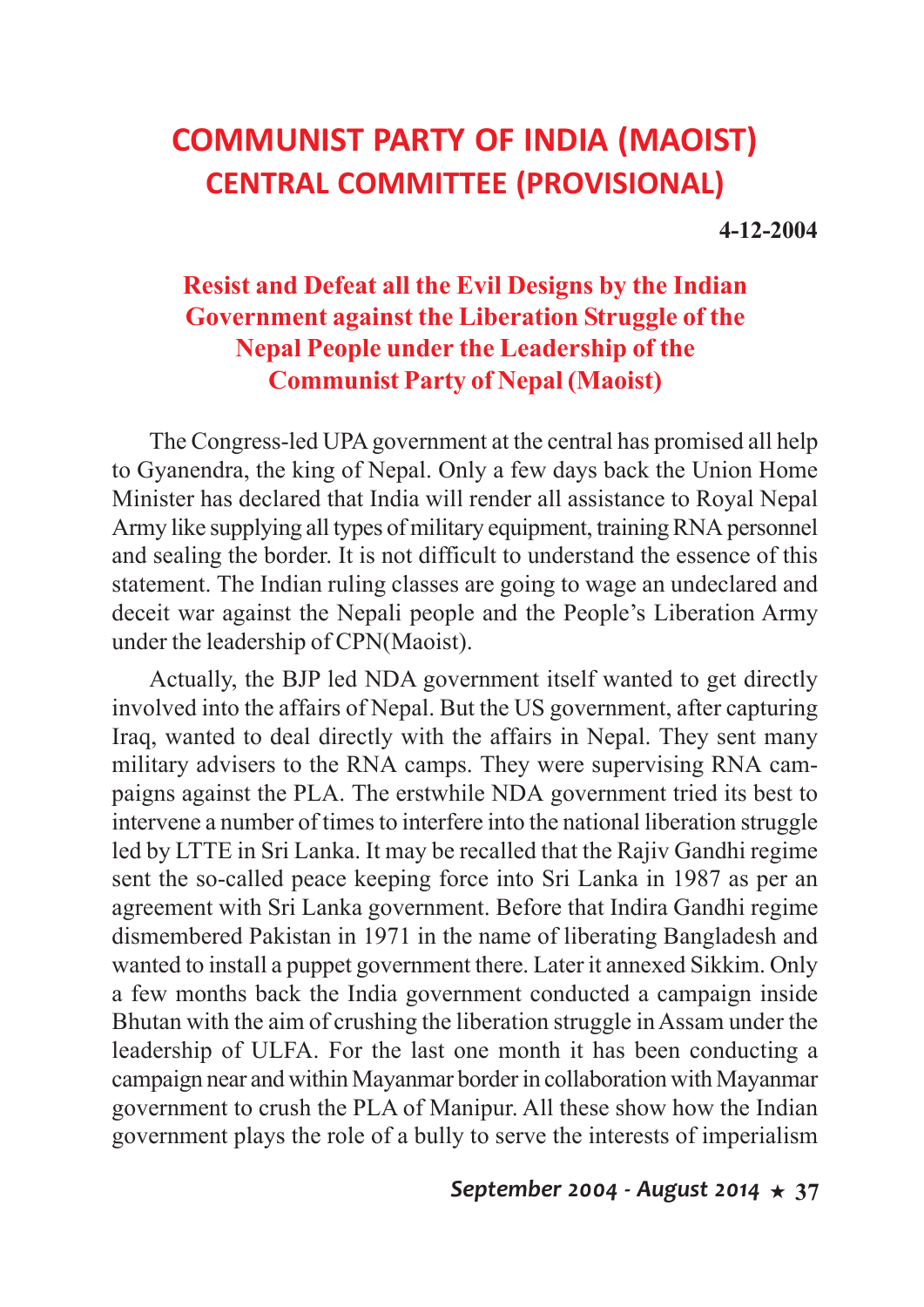and its own class interest in the Indian sub continent.

For the last few years the Nepali people are waging struggle against the monarchy under the leadership of the Maoists with the aim of establishing a new democratic society. Imperialists and all the reactionary forces are fiercely opposing their revolutionary struggle of Nepal. The CPM, one of the main props of UPA government at the centre may show an apparent opposition to this decision at the all India level. But in West Bengal, where they are in power, they are not sparing any chance to play their role in crushing the revolution in Nepal in the name of oppos-ing 'terrorism'. They have arrested many leaders and activists of CPN(M) including Com. Mohan Baidya, one of the topmost leaders in Bengal.

Our CC(P) will mobilize the Indian people in solidarity to the great revolutionary strug-gle of the Nepal people against the unjust deeds of the Indian government. We are confident that if the Indian govternment dares to send its mercenary army for suppressing the revolution in Nepal it will have to incur the same shameful defeat as it had in Sri Lanka in the 1980s. The CC(P) calls upon all the revolutionary and democratic people of the Indian subcontinent to rise in united struggle against the expansionist Indian ruling classes and their mercenary army. The CC(P) calls upon all the revolutionary, democratic, justice and peace-loving people of India to forcefully oppose the Indian government's interference into the internal affairs of Nepal. The CC(P) calls upon the jawans of the Indian army who hail from the toiling classes, not to involve themselves in killing their class brethren by participating in the unjust mili-tary campaign of the Indian government. We call upon the people of South Asia, as well as the entire world population to rise against and resist the India government's interference in the internal affairs of Nepal for protect-ing the medieval rule of King Gyanendra whose hands are soaked in the blood of thousands of Nepali people.

#### **With revolutionary greetings,**

**Ganapathy General Secretary Central Committee (Provisional) Communist Party of India (Maoist)**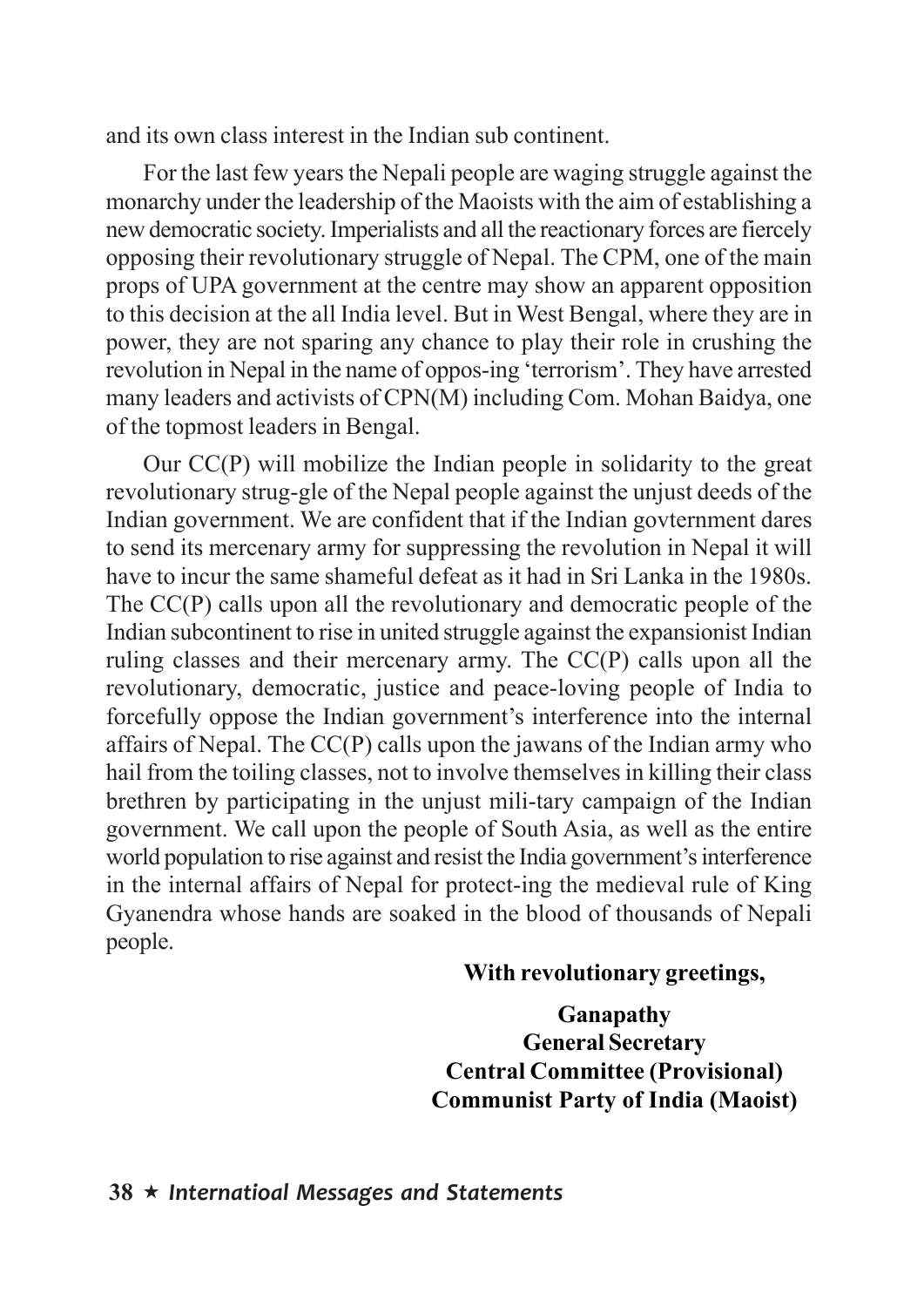**7-1-2005**

#### **To, Central Committee PBSP (Bangladesh)**

#### **Comrades,**

Revolutionary Greetings for your letter congratulating the formation of our unified Party CPI (Maoist)!

We hope that our unification process will pave the way to make success the unity of other Maoist forces in this sub-continent. Now our organizational merger process at all level of the party is advancing with high expectation and warm enthusiasm. We are also working hard to unify the other Maoist forces of our land. Our unified party has also taken a firm decision to continue our effort and responsibility within the CCOMPOSA. Regarding CoRIM our party shall maintain a fraternal relation with it and a bilateral talk is going to be held soon.

We believe thatthe unification of Maoist forces in Bangladesh and advancement of Revolutionary armed strl:lggle under the leadership of a unified Maoist party is no more far ahead.

**With communist greetings,**

**Shome Central Committee (P) Communist Party of India (Maoist)**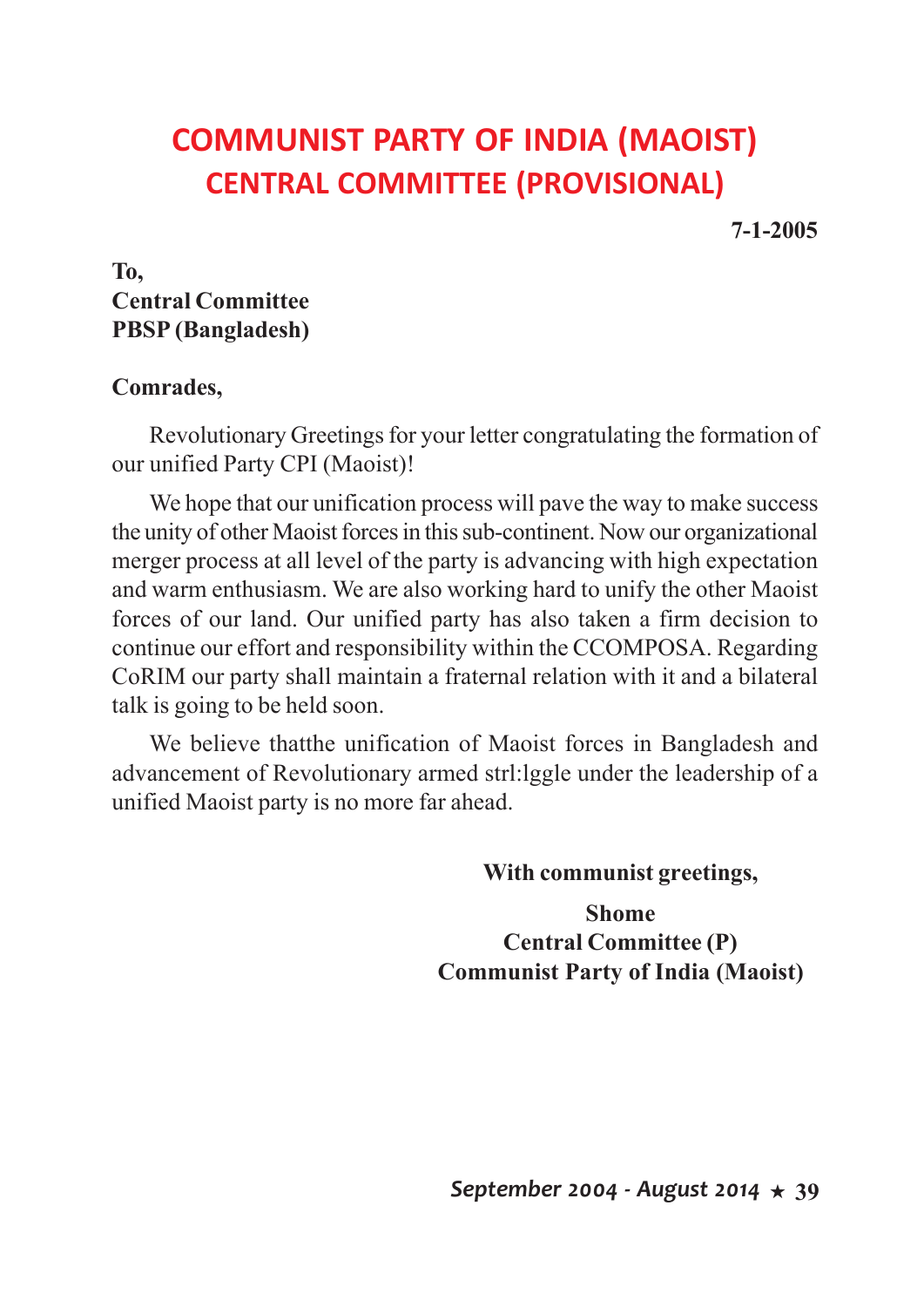**18-2-2005**

### **To, The Secretary General, Revolutionary People's Front, Manipur**

#### **Dear comrade,**

Firstly we convey our revolutionary greetings to you and all the comrades belonging to your organisation and to the revolutionary fighters and people of Manipur who are waging a heroic battle against the reactionary Indian state.

We had received your letter dated December 12, 2004 and are very glad to know your determination to build a coordinated and joint struggle against the reactionary and oppressive Indian state. We appreciate the standpoint expressed in your letter that an understanding should be brought between the parties that are leading revolutionary armec struggle in Manipur and India in order to build up such a coordinated and joint struggle against our common enemy.

In order to give a concrete shape to the above task it is necessary to have a bilateral meeting of our two parties at the earliest possible time depending on the mutual convenience of our two parties. It would be good if our representatives can meet prior to the bilateral to finalise the dates, agenda etc of the bilateral meeting. The dates for this short meeting of our representatives will be informed to you through direct channel.

#### **With revolutionary greetings,**

**Ganapathy General Secretary, Central Committee (P), CPI(Maoist)**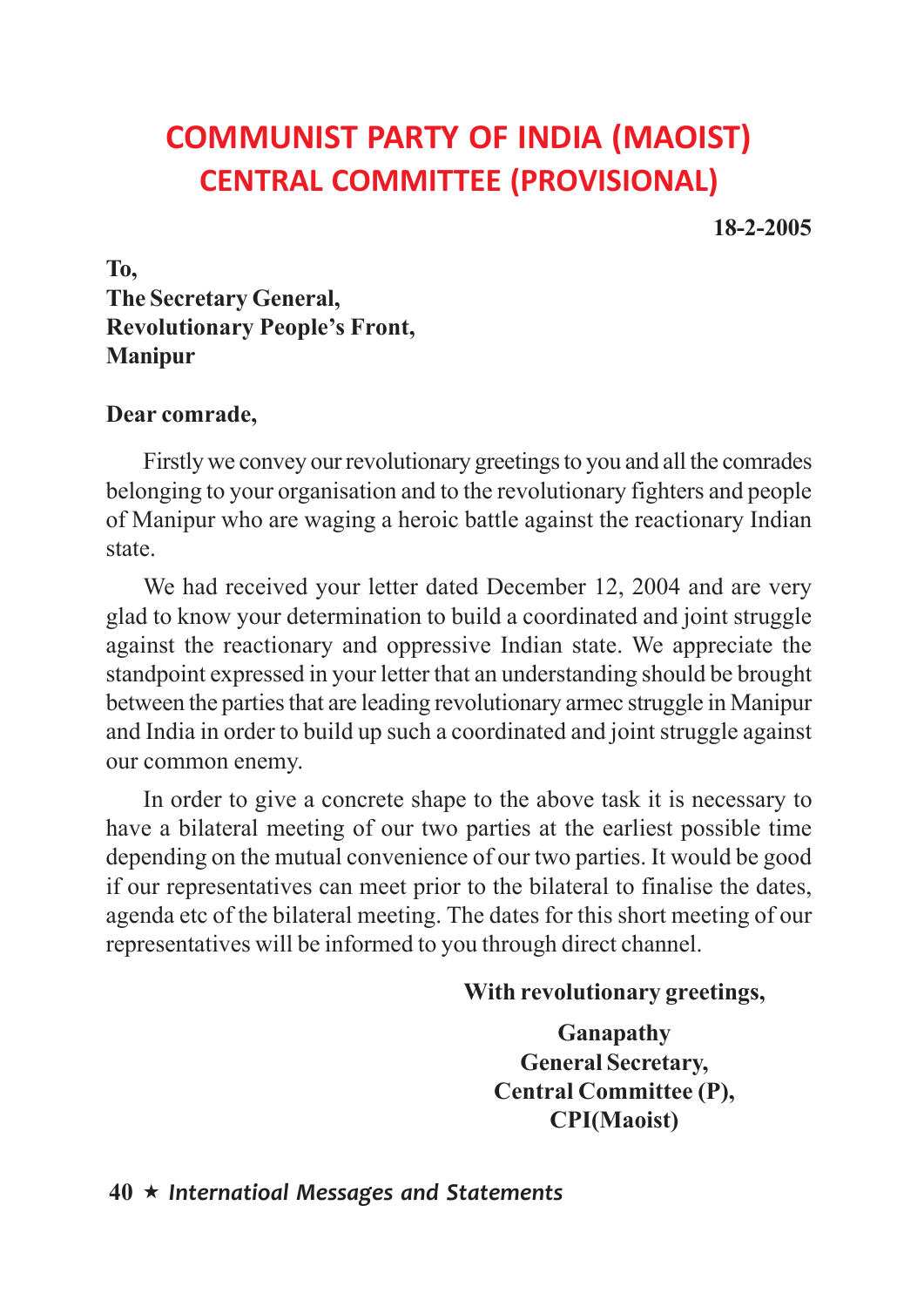**8-4-2005**

### **Render all Support to the Ongoing People's War in Nepal!**

## **Condemn the Fascist Attacks of Gyanendra's Military Regime on the Revolutionary Bases and the People of Nepal!**

### **Revolutionary and Democratic Forces of Nepal!**

## **Unite to Fight US Imperialism, Indian Expansionism and to Establish Genuine People's Democracy!**

The developments in neighbouring Nepal, starting with the dismissal of the Sher Bahadur Deuba government and the declaration of a state of Emergency by King Gyanendra on the  $31<sup>st</sup>$  of January, are a matter of grave concern to the democratic-minded people of the entire world, particularly to the people of South Asia and India. The king had usurped all powers in an extra-Constitutional manner, suppressed all opposition to his fascist rule, imposed the worst form of censorship on the media and cut off all communications of the citizens within Nepal as well as with the outside world. People of Nepal are today living under the most suffocating conditions. The military regime is planning to unleash an all-round attack on the revolutionary bases in Western Nepal and throughout the country through aerial bombardment, economic blockade, and gory massacres. And these diabolic designs of tyrant Gyanendra are backed by the imperialists, particularly the US imperialists, as well as the Indian ruling classes, notwithstanding their tall talk of multi-party democracy.

The Central Committee of the Communist Party of India (Maoist) strongly condemns this authoritarian, despotic, tyrannical rule of King Gyanendra who represents an outdated and archaic system of feudal monarchy that is entirely opposed to all democratic institutions and the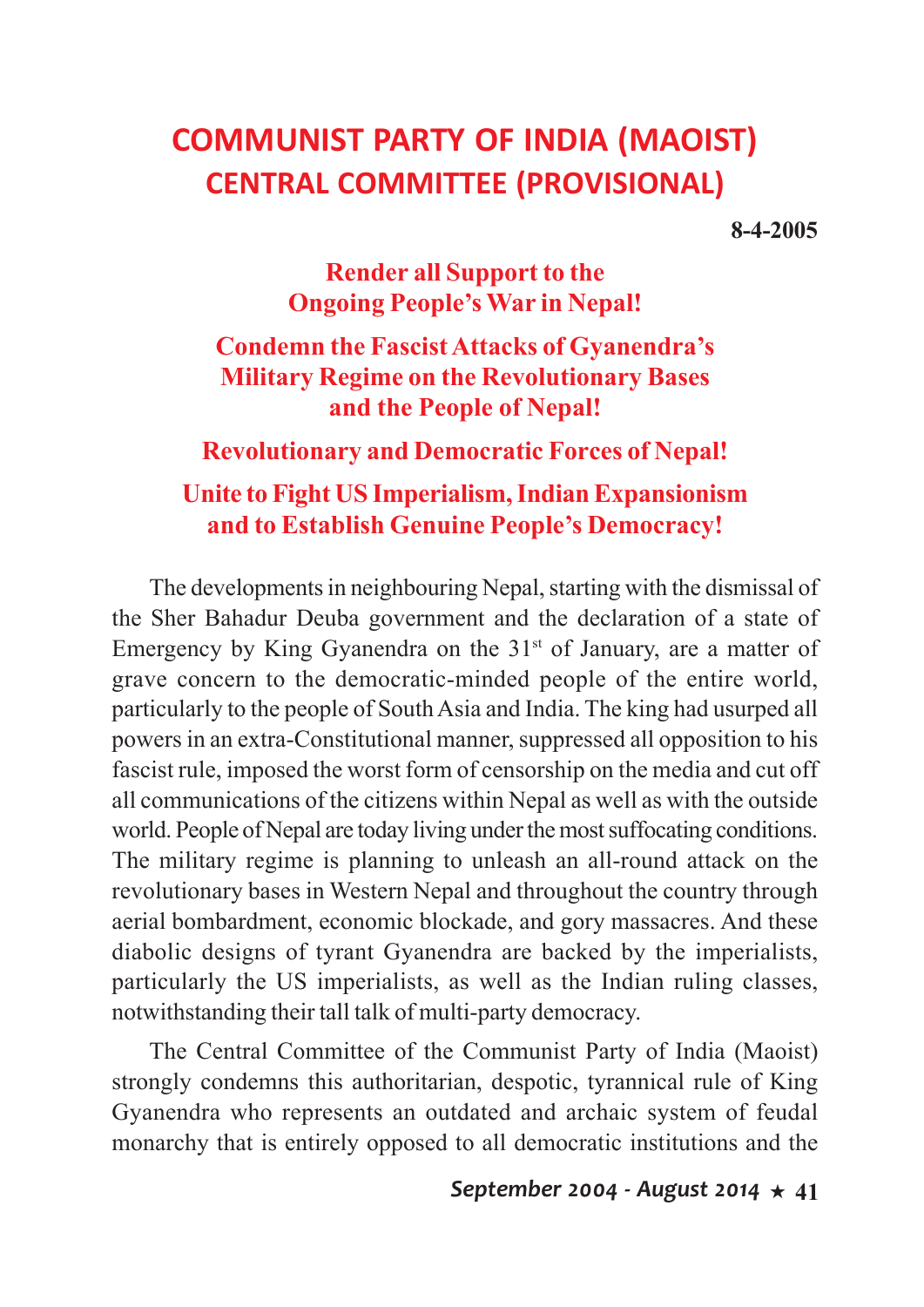democratic aspirations of the vast majority of the masses of Nepal. All democratic-minded people of India and South Asia should outrightly condemn the fascist, draconian measures of the despot of Nepal and should show their active solidarity with the people of Nepal in their struggle against Gyanendra's fascist rule. In fact, the King has the notoriety of dismissing the governments thrice in the past.

The imposition of Emergency by King Gyanendra is mainly intended to suppress the revolutionary people's war led by the Communist Party of Nepal(Maoist) that is leading a countrywide revolutionary movement by uniting all the anti-feudal, anti-imperialist forces and all the oppressed nationalities. The Maoists are fighting for the abolition of the outdated monarchy and the establishment of a democratic people's republic in Nepal in the short run, and ultimately, the establishment of Socialism and Communism. The Maoists had already established control over three-quarters of the rural areas of the country. Fearing an imminent take-over of state power by the CPN(Maoist), which is the only force that is struggling for genuine democracy and the only force that is capable of ending the monarchy and establishing genuine people's democracy in Nepal, the imperialists led by the US imperialists, have assured the King of all help and cooperation in his bloody suppression campaign. The US imperialists are ever ready to step into Nepal, just as they had done in Iraq and are itching to do in Iran and Syria, so as to destroy the Maoist revolutionary bases and protect the rotting reactionary regime. Multi-party democracy will be used as a pretext for such an intervention. The threat of a Maoist take-over always serves as a reason for the US imperialists to extend their vicious fangs into Nepal whoever is in power.

The unhappiness expressed by the Indian expansionist rulers over the developments in Nepal is only an eye-wash. The Indian ruling classes want the Nepali rulers to suppress the Maoists in the most ruthless manner but they wish to do this through the façade of multi-party parliamentary democracy just as they themselves had been doing in Kashmir and North East by perpetrating the worst massacres under the garb of so-called democracy. Moreover, the Indian ruling classes want to have their political control over Nepal, half of whose trade they are already controlling. Deuba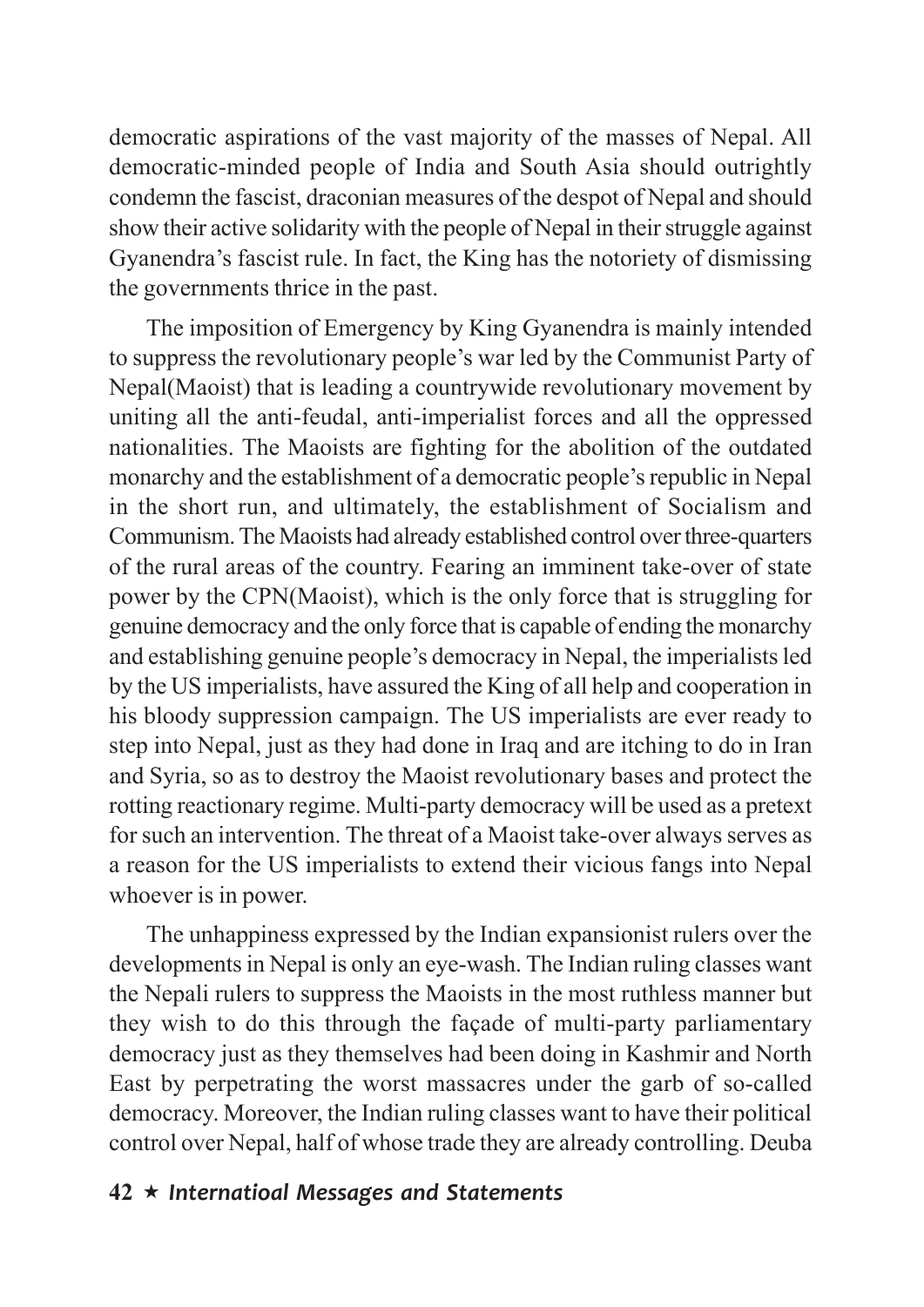and Koirala are the trusted agents of the Indian ruling classes and quite naturally the latter are exercising pressure over the King to allow the "democratically elected" parties to perform their duties.

The Indian ruling classes have been training the Royal Nepalese army to suppress the Maoists, and have been giving all aid and assistance to the Nepalese government whoever may be in power. Prevention of a Maoist take-over in Nepal and destroying their revolutionary bases is the common objective of all imperialists as well as Indian expansionists. Whatever is their outward opposition to Gyanendra's draconian measures, in reality, all these vultures extend help to Gyanendra in suppressing the Maoists. The Indian ruling classes have been assisting their Nepali counterparts in their bloody suppression campaign of the Maoists along the borders by arresting, extraditing and even killing those who cross into Indian territory or who take treatment in the Indian hospitals. These operations had been stepped up after the imposition of the Emergency and Indian security forces had been deployed in large number along the Indo-Nepal border to prevent the entry of the Maoist forces into India. Thereby they are helping Gyanendra's reactionary army to commit the worst massacres of their people.

Like every fascist ruler, King Gyanendra also wants to have absolute power by crushing all opposition including a section of the ruling classes. This foolish move had already isolated the King and is bound to lead to a polarization of all the forces opposed to the tyrannical rule of the King. And the Maoists are bound to grow stronger by leading all the forces opposed to the tyrannical rule. The CPI(Maoist) extends its complete and unequivocal support to the CPN(Maoist) and the masses of Nepal in their fight against the tyranny of the King and for the establishment of a people's democratic republic of Nepal. It warns the Indian ruling classes to stop intervening in Nepal and stop assisting the Nepalese ruling classes in suppressing their campaign against the Maoists. It also demands that the Indian security forces should put an end to the arrests and harassment of the Nepalis crossing the border in the wake of the gory massacres by Gyanendra's fascist regime.

The CC, CPI(Maoist) calls upon the Party cadre, PLGA fighters, and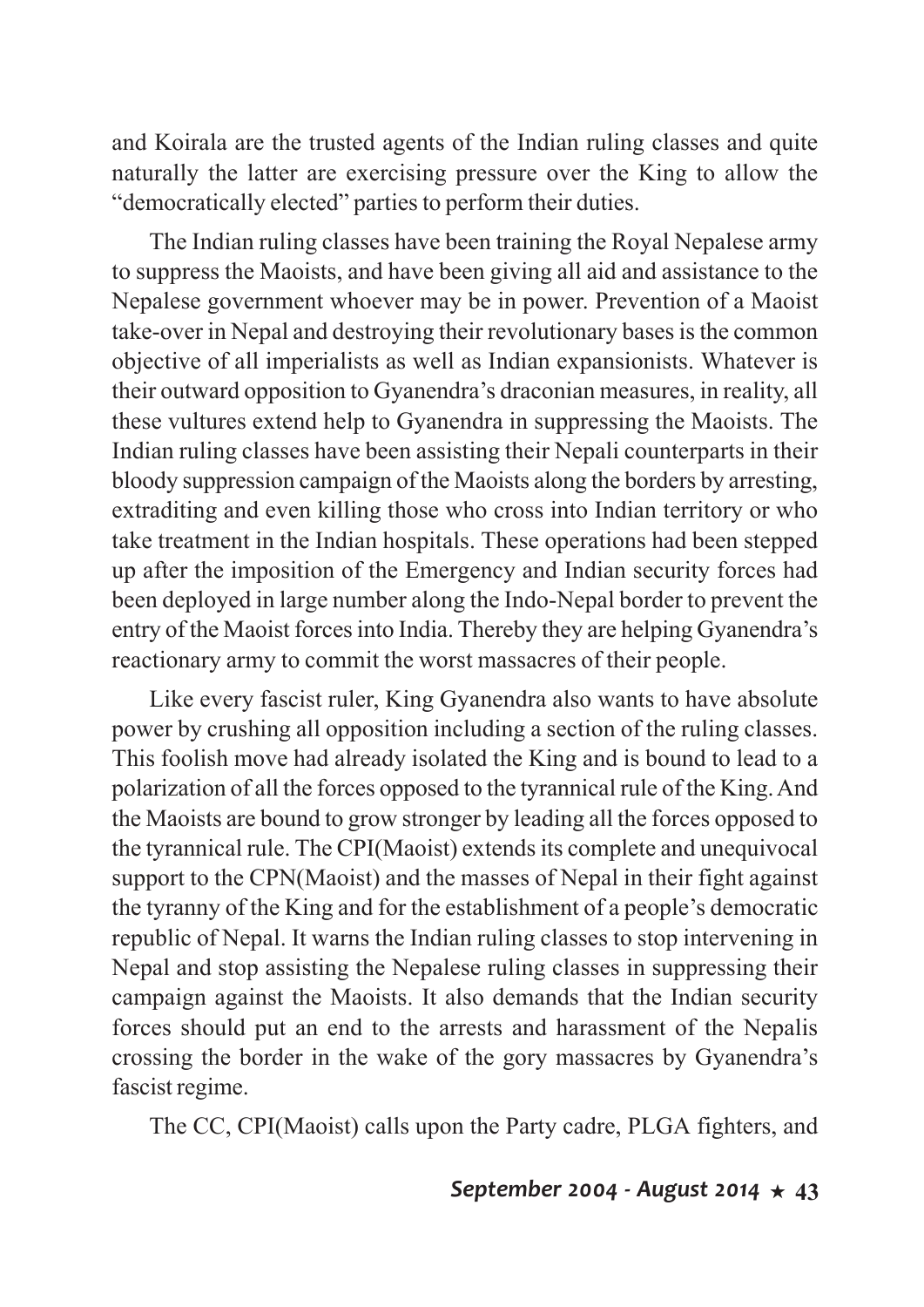the revolutionary masses of India to organize rallies and demonstrations to protest the fascist measures in Nepal, demanding the immediate lifting of the Emergency and putting an end to the suppression campaign against the Maoists and other democratic forces who are protesting the intervention by the US imperialists and the Indian ruling classes in whatever manner. It also calls upon the PLGA fighters to resist by all means the "search and destroy" operations of the Indian security forces along the border with Nepal.

#### **Ganapathy**

**General Secretary Central Committee (Provisional) Communist Party of India (Maoist)**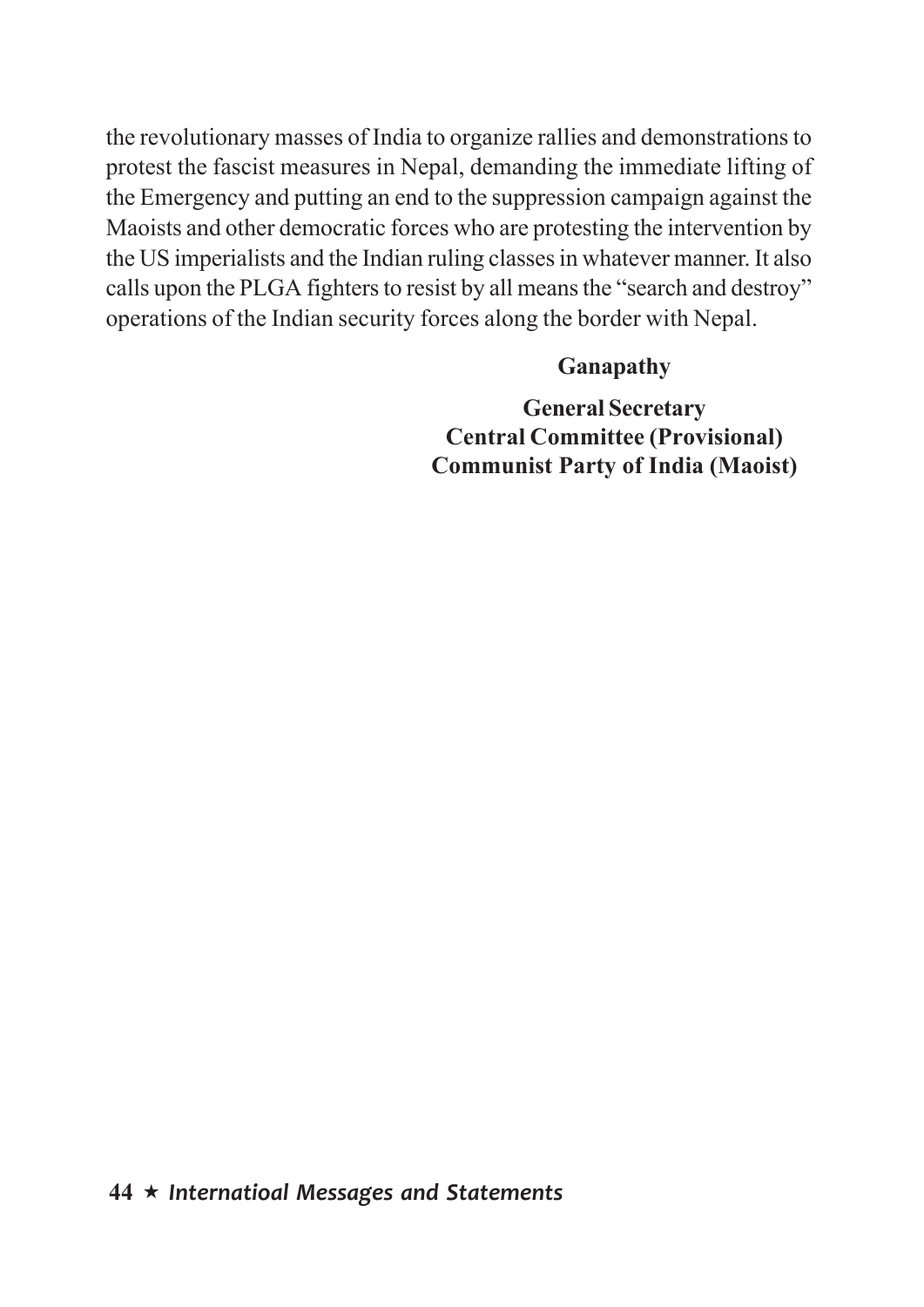**26-4-2005**

## **Condemn the UPA Government's Plans to Supply Arms to the Reactionary, Autocratic Gyanendra's Military Regime in Nepal! Unite to Fight the Sinister Designs of US Imperialism and Indian Expansionism to Attack the Revolutionary Bases in Nepal!**

The Indian Prime Minister Manmohan Singh, after his meeting with the autocratic fascist monarch of Nepal, King Gyanendra, on 23rd April in Indonesia, declared that the Indian government would supply arms and other 'aid' to his barbaric, medieval regime if the "Emergency" is lifted or relaxed. A clear understanding was arrived at in the meeting between these two that the King would turn 'benevolent' within a short time and permit some form of democracy in his country.

The entire talk of restoration of democracy in Nepal is the biggest farce of this century. It is only a figleaf behind which the Indian ruling classes, the US and other imperialists wish to carry on their most rapacious plunder and brutal suppression of the Maoists fighting for genuine democracy in Nepal. In fact, until 31<sup>st</sup> January, 2005 when the Sher Bahadur Deuba government was dismissed and a state of Emergency was declared by King Gyanendra, the expansionist Indian ruling classes had given all types of socalled aid to the feudal autocratic regime. It trained the Nepali army, supplied arms and other military needs, sent its military advisors and the personnel of the notorious Research and Analysis Wing (RAW) to Nepal to assist the decadent crumbling regime in its desperate bid to stall the rising tide of people's war led by CPN(Maoist) led by comrade Prachanda.

However, the dismissal of the Deuba government and the declaration of Emergency had caused grave concern in the minds of the democraticminded people of the entire world, particularly to the people of South Asia and India. The King had usurped all powers in an extra-Constitutional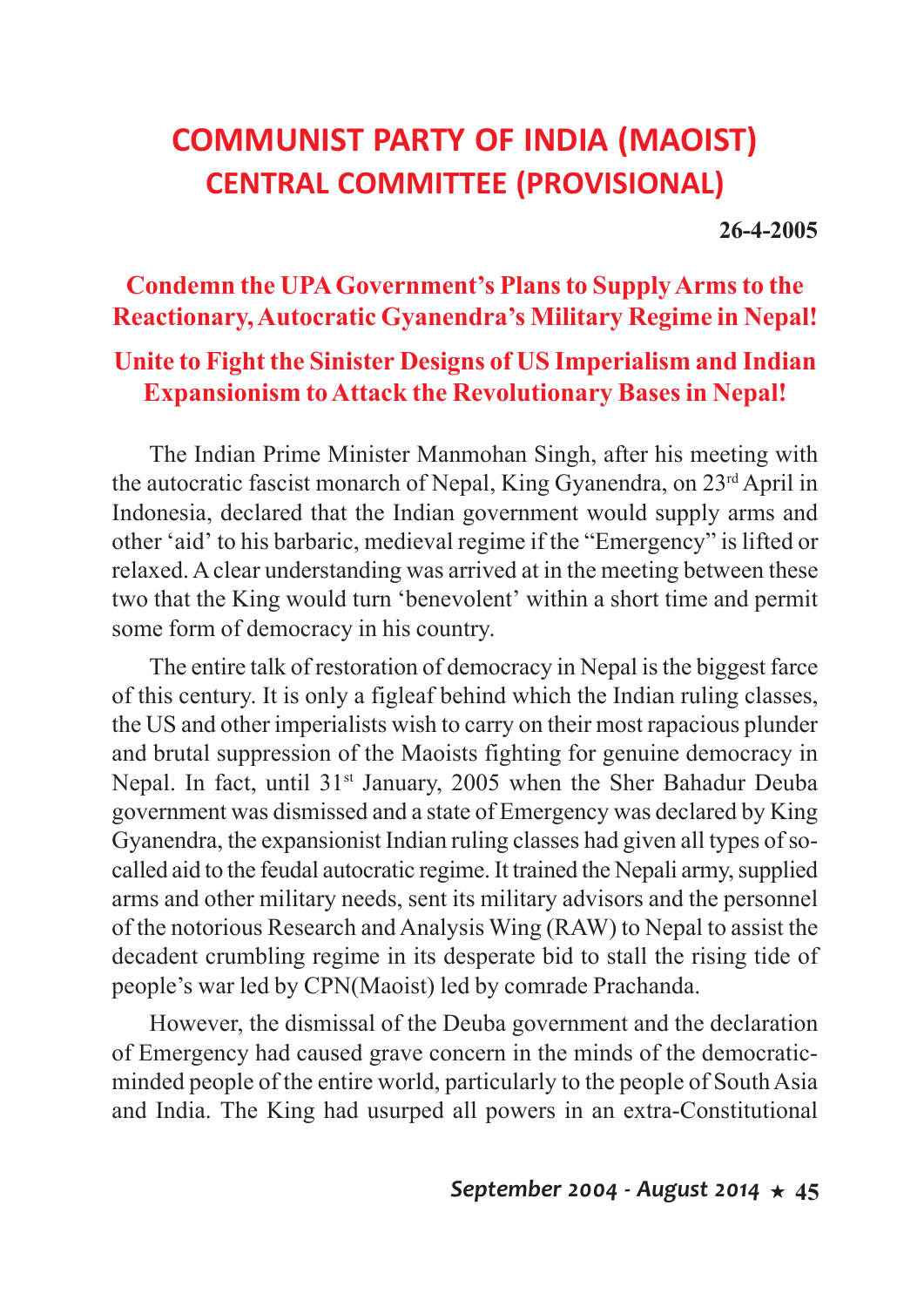manner, suppressed all opposition to his fascist rule, imposed the worst form of censorship on the media and cut off all communications of the citizens within Nepal as well as with the outside world. The Indian ruling classes had no other alternative but to declare suspension of military aid to the King and exert pressure to 'restore' democracy.

Within three months the Indian expansionist rulers have once again come out openly as the saviours of a tottering, autocratic regime that is hated by the entire people of Nepal. But for the external support by the imperialists, particularly the US imperialists, and the Indian and Chinese expansionists, the medieval regime of King Gyanendra would have had an ignominious burial by now. Already the CPN(Maoist) and the People's Liberation Army led by it, have liberated over three-quarters of the country where genuine democracy prevails. The revolutionary people's government in this vast rural area of Nepal has become a model of self-reliance, cooperative and collective wonders, equitable distribution, genuine democracy to the people, and so on. It is this Red Nepal that stands towering in the midst of the feudal and imperialist stink that sends shivers down the spines of the reactionaries the world over.

The Indian ruling classes have become even more panicky as a revolution erupting in its own backyard is bound to have a significant impact on the situation in India. The ruling classes have begun to propagate day in and day out about a '*Red Corridor*' or a *compact revolutionary zone (CRZ)* from the revolutionary bases in Nepal to the guerilla zones of Andhra Pradesh and even upto Kerala. And this fear of the spreading flames of revolution led by the Maoists from Nepal to South India has made the reactionaries sit up and unleash massive attacks in both the countries.

People of Nepal have suffered and are suffering under the most suffocating conditions. The military regime has unleashed an all-round attack on the revolutionary bases in Western Nepal and throughout the country through aerial bombardment, economic blockade, and gory massacres. And these diabolic designs of tyrant Gyanendra had the covert backing of the imperialists, particularly the US imperialists, as well as the Indian ruling classes, notwithstanding their tall talk of multi-party democracy.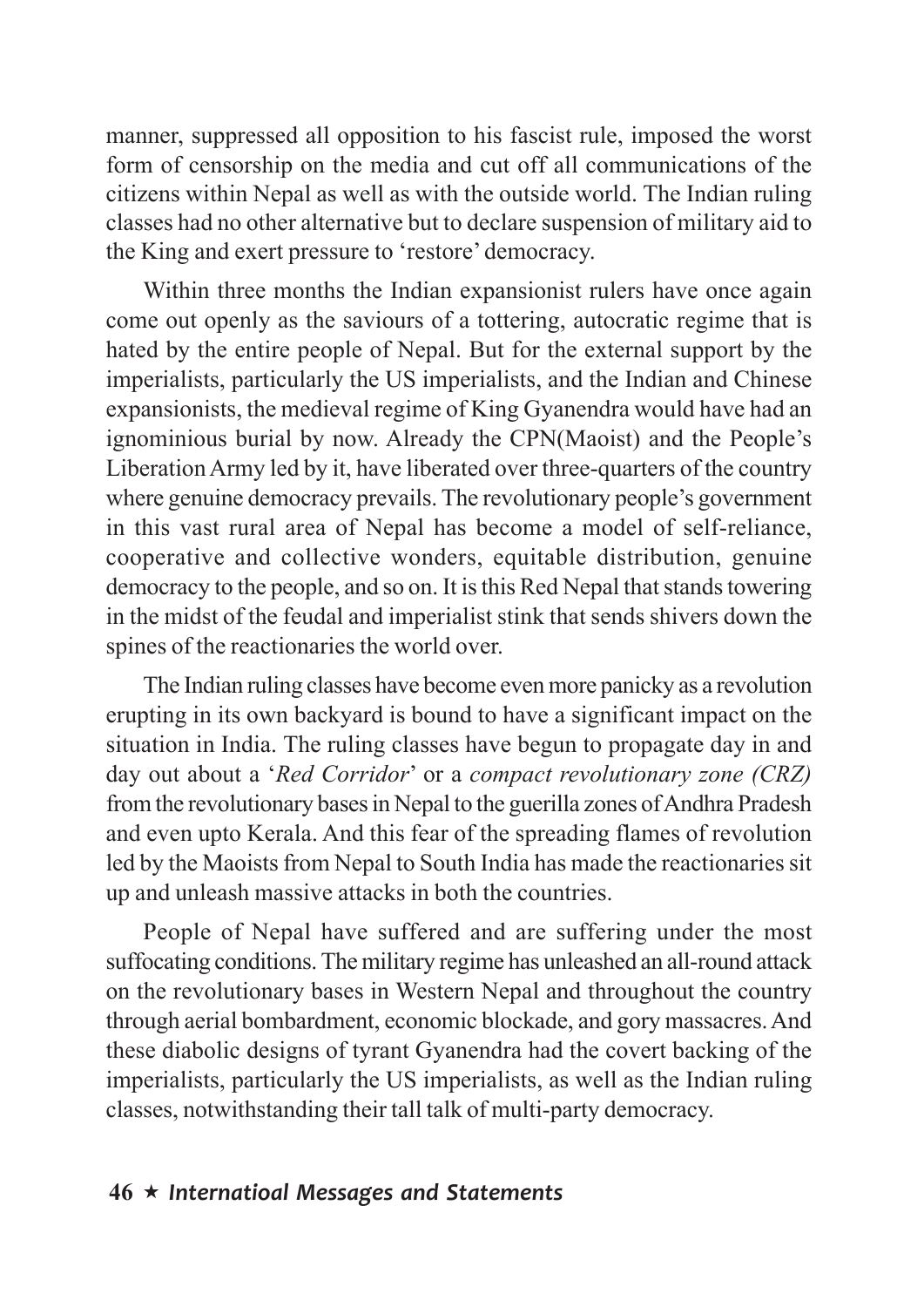The Central Committee of the Communist Party of India (Maoist) strongly condemns the plans of the Indian ruling classes to supply arms and other aid to the authoritarian, despotic, tyrannical rule of King Gyanendra who represents an outdated and archaic system of feudal monarchy that is entirely opposed to all democratic institutions and the democratic aspirations of the vast majority of the masses of Nepal.

Fearing an imminent take-over of state power by the CPN(Maoist), which is the only force that is struggling for genuine democracy and the only force that is capable of ending the monarchy and establishing genuine people's democracy in Nepal, the imperialists led by the US imperialists, have assured the King of all help and cooperation in his bloody suppression campaign. The US imperialists are ever ready to step into Nepal, just as they had done in Iraq and are itching to do in Iran and Syria, so as to destroy the Maoist revolutionary bases and protect the rotting reactionary regime. Multi-party democracy will be used as a pretext for such an intervention. The threat of a Maoist take-over always serves as a reason for the US imperialists to extend their vicious fangs into Nepal whoever is in power.

The unhappiness expressed by the Indian expansionist rulers over the developments in Nepal is only an eye-wash. The Indian ruling classes want the Nepali rulers to suppress the Maoists in the most ruthless manner but they wish to do this through the façade of multi-party parliamentary democracy just as they themselves had been doing in Kashmir and North East by perpetrating the worst massacres under the garb of so-called democracy.

Prevention of a Maoist take-over in Nepal and destroying their revolutionary bases is the common objective of all imperialists as well as Indian expansionists. The Indian ruling classes have been assisting their Nepali counterparts in their bloody suppression campaign of the Maoists along the borders by arresting, extraditing and even killing those who cross into Indian territory or who take treatment in the Indian hospitals. These operations had been stepped up after the imposition of the Emergency and Indian security forces had been deployed in large number along the Indo-Nepal border to prevent the entry of the Maoist forces into India. Thereby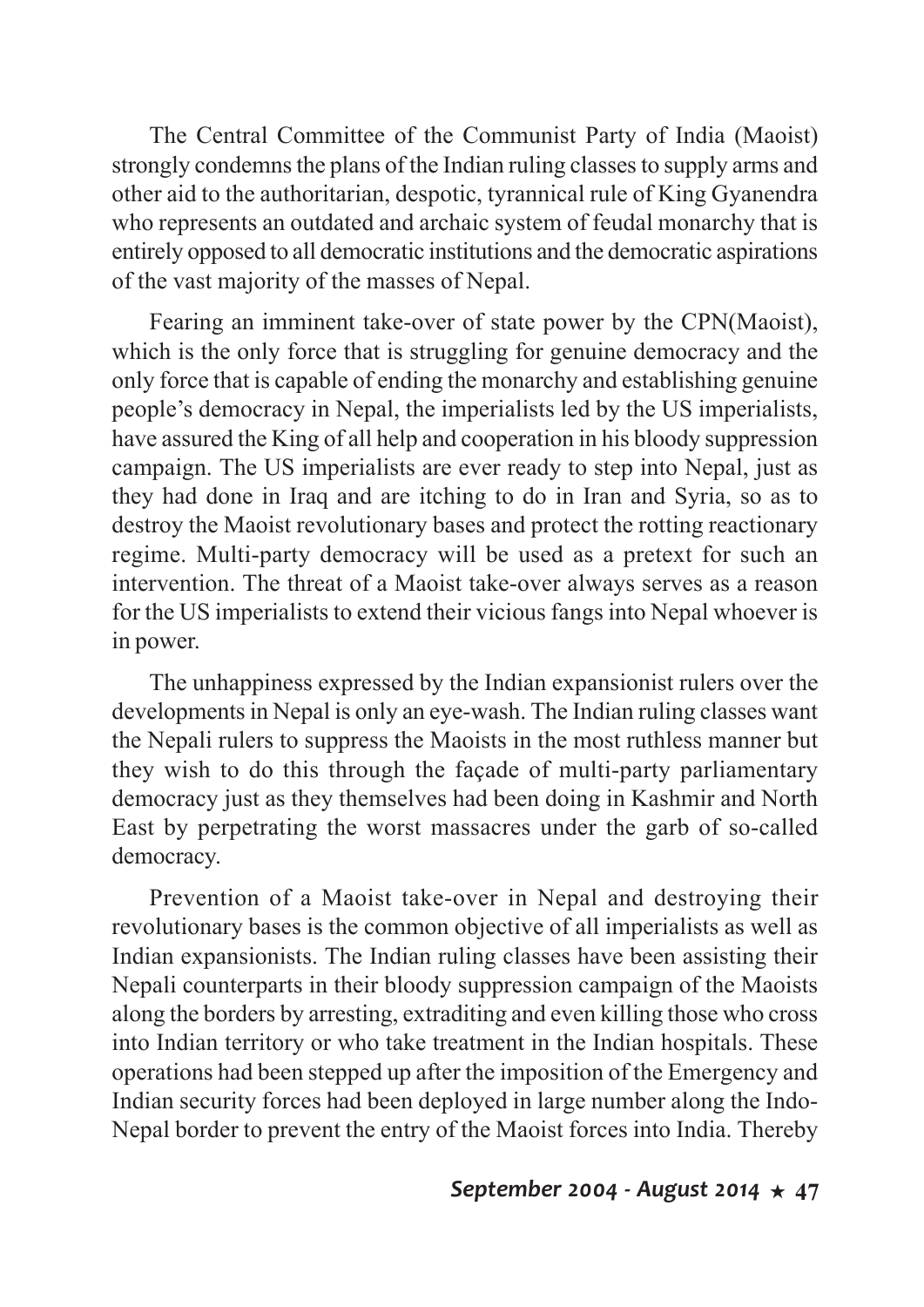they are helping Gyanendra's reactionary army to commit the worst massacres of their people.

The CPI(Maoist) extends its complete and unequivocal support to the CPN(Maoist) and the people of Nepal in their fight against the tyranny of the King and for the establishment of a people's democratic republic of Nepal. It warns the Indian ruling classes to stop intervening in Nepal and stop assisting the Nepalese ruling classes in suppressing their campaign against the Maoists. It also demands that the Indian security forces should put an end to the arrests and harassment of the Nepalis crossing the border in the wake of the gory massacres by Gyanendra's fascist regime.

The CC, CPI(Maoist) calls upon the Party cadre, PLGA fighters, and the revolutionary, democratic masses of India to organize rallies and demonstrations to protest the attempts of the Indian ruling classes to assist the fascist King Gyanendra's regime, demand that it stop its meddling and intervention in the internal affairs of Nepal in any manner. It condemns the fascist measures in Nepal, demands the immediate lifting of the Emergency and an end to the suppression campaign against the Maoists and other democratic forces in Nepal. It also calls upon the PLGA fighters and the Indian people to resist by all means the "*search and destroy"* operations of the Indian security forces along the border with Nepal.

#### **Ganapathy**

**General Secretary Central Committee (P) Communist Party of India (Maoist)**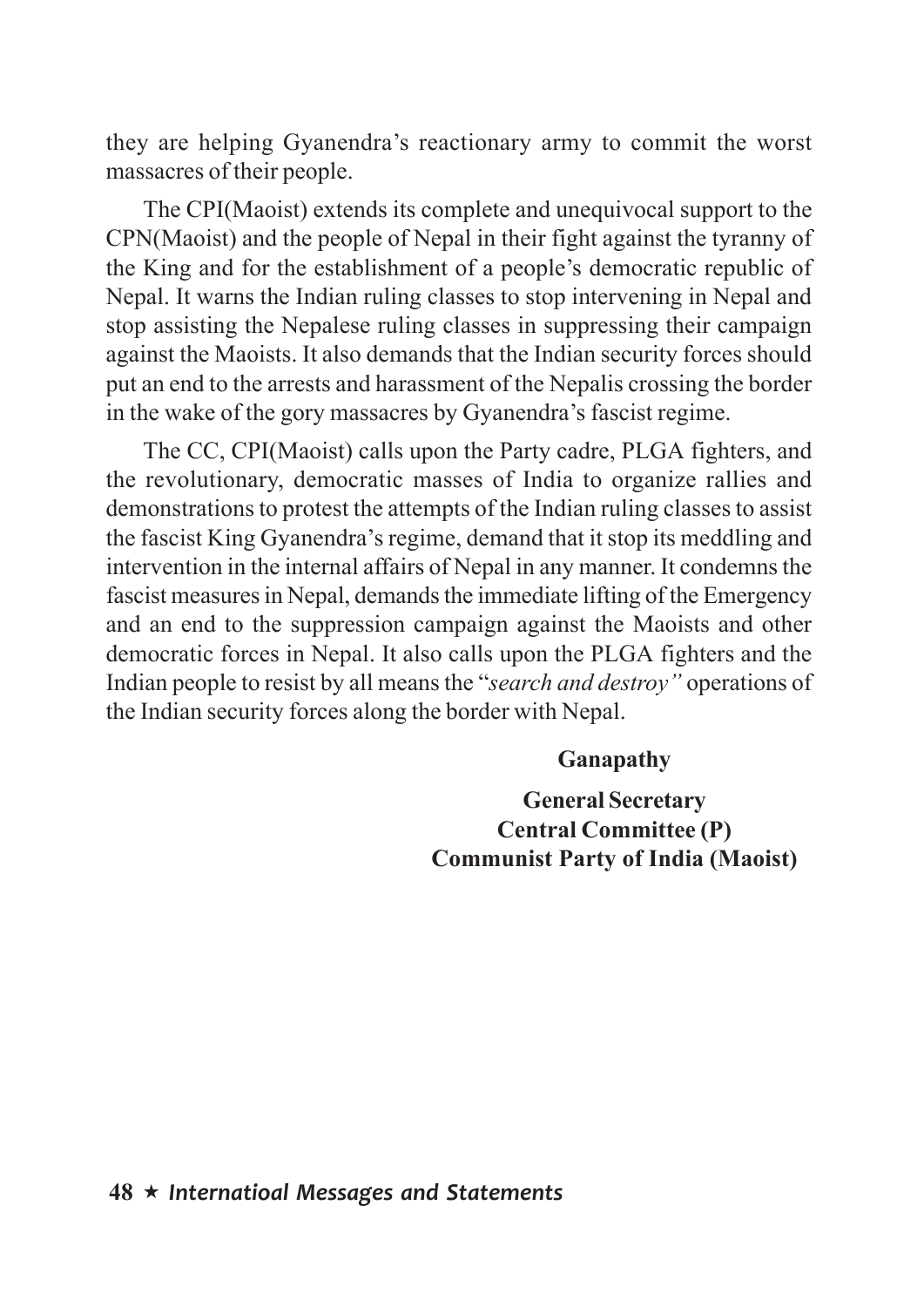# **COMMUNIST PARTY OF INDIA (MAOIST) INTERNATIONAL DEPARTMENT**

**12-11-2005**

### **To Association of People's Democracy in India Canada**

### **Dear Comrades,**

We send you the warmest greetings from our Party and the revolutionary/ democratic masses of India on the formation of the APDI. The formation of such a body abroad has important significance for the democratic and anti-imperialist movement of our country. This is particularly important at such a time when our great country is being pushed to the abyss by the imperialist gangsters and their Indian agents.

India today is reeling under horrifying hunger, disease and starvation leading to lakhs of deaths each year, all of which have been aggravated tenfold by the ruthless penetration of imperialist globalization. Six decades of so-called independence have given nothing to the vast oppressed masses of this country. The liberation of our motherland is still as urgent as it was a century back.

With a vast expatriate community abroad we are hopeful that the Indian people there rise to the occasion and lend a hand in this historic task. It is particularly in this context that we hail the formation of the APDI as an important first step forward. We are confident that this will grow into a mighty force encompassing all democratic and patriotic Indians living in Canada.

The people of Indian origin in Canada have great revolutionary and patriotic tradition by their initiation of the Gadar Party and their support for Naxalbari. It is this revolutionary spirit that is being continued by the formation of the APDI. We are confident that this will grow from strength to strength.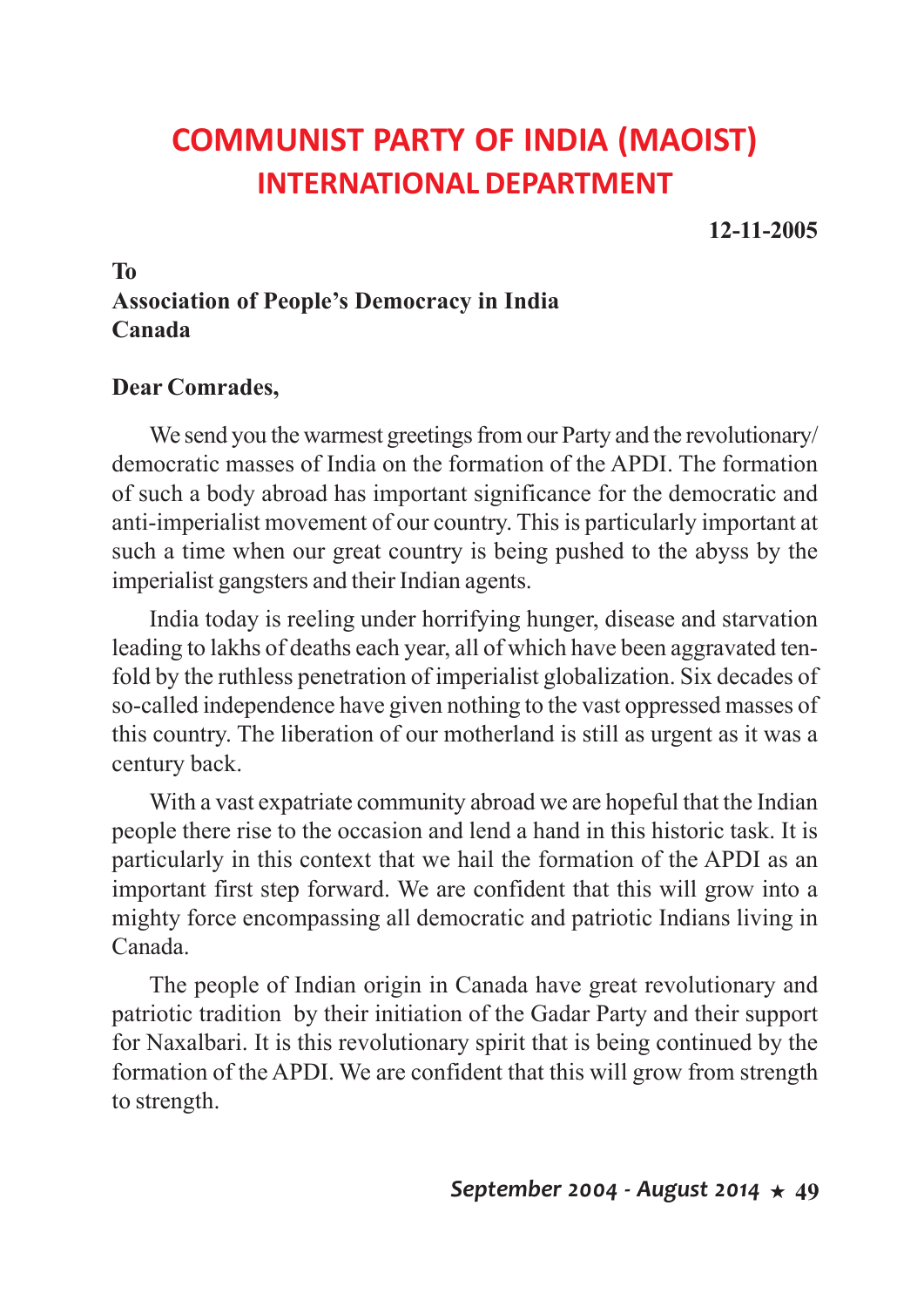We hope through this formation you are able to propagate and rally the vast Indian masses of Canada in support for the ongoing democratic movement in the country. We are very thankful for the assistance that you have already lent us in various ways. It is very much appreciated by the people of this country.

The first task that we would hope for is the wide propagation of the democratic and revolutionary movement amongst the masses of Canada, particularly amongst Indians. For this we will send you whatever literature that is available in both English and Punjabi and in other languages. We will also send you whatever is available on CDs, films, and in other forms.

One other major point of propagation that we would like to be propagated is the anti-democratic measures that are being taken by the government on the democratic and revolutionary movement in the country. This can be taken very widely and even amongst legislators of Canada. For example, the government has incarcerated some of our top leaders, like that of the PB member Sunil Roy. Though he is elderly and in failing health he has been kept by the CPM government of Bengal in horrible conditions in the jail. Also the new Congress government in AP, after conducting the ploy of talks, have launched a type of brutal killings worse than that of the previous Naidu government. In these nine months since the break down of talks they have killed over 100 comrades in fake encounters, some of them senior leaders. And now, in Chattisgarh the rulers have launched a type of terror seen only during the British rule. They have been hunting down the leaders of the tribals and even children activists, severing their heads and hanging it on trees and on top of their own houses. They are also burning, looting and destroying their houses on a mass scale. The terror is on a scale that has not been seen in recent years.

This is all being done quietly with little or no propaganda. We intend to publicise this widely in India and abroad. We also would like to take the widest possible campaign to raise money for the families of the affected in both India and abroad. All the details we will be sending you.

Propagating our literature and taking out a campaign against the brutalities of the Indian government which goes against any civilized (let alone democratic) norms, are two immediate means of assisting the process of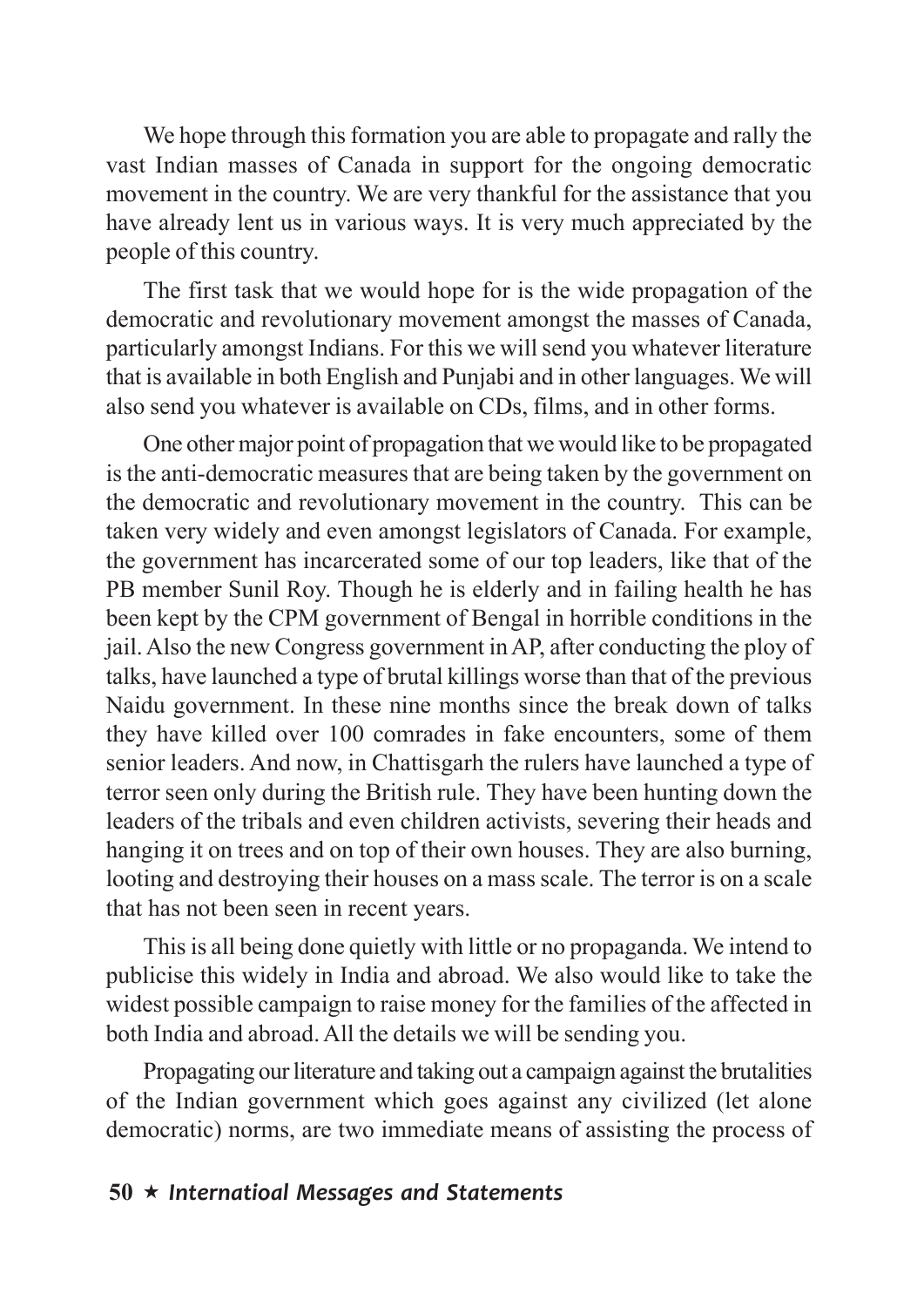establishing "People's Democracy in India". We are sure that you would also be taking issues that also affect the local Indian populace in order to rally the largest possible section of the masses.

Once again revolutionary greetings from us.

**Prashant**

**International Department CPI(Maoist)**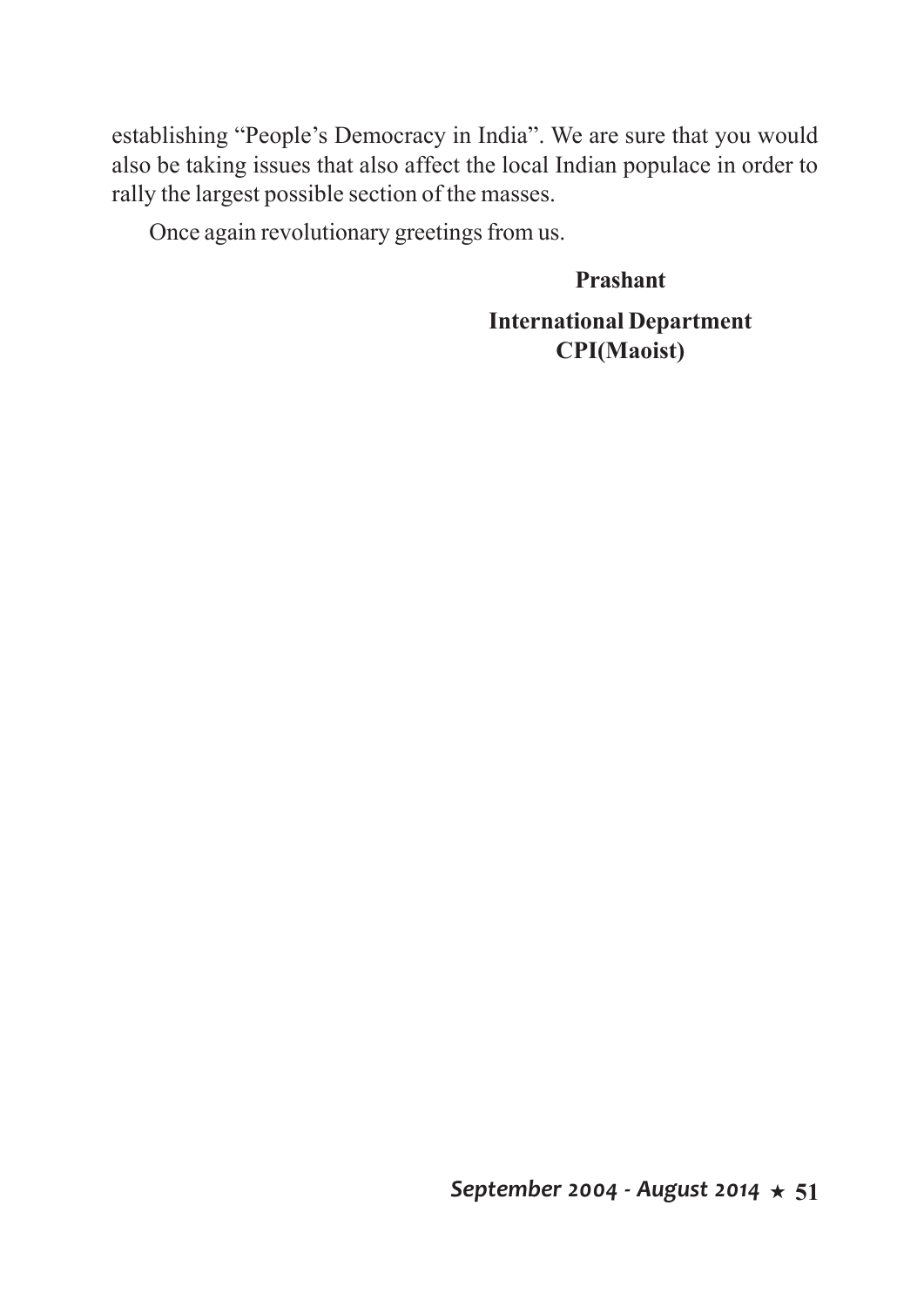## **COMMUNIST PARTY OF INDIA (MAOIST) CENTRAL COMMITTEE**

#### **10-2-2006**

## **Message from the CC (P), CPI(Maoist) on the Occasion of the 10th Anniversary of the Initiation of People's War in Nepal**

On behalf of the CC(P), the entire Party rank-and-file, the PLGA, the organs of people's power, the varied mass organisations and the revolutionary masses of India we send heartfelt revolutionary greetings to the CPN (Maoist), PLA, URPCs in the Base Areas and the people of Nepal on the occasion of the 10th Anniversary of initiation of People's War in Nepal. The victories achieved in this decade of struggle have been a great inspiration to our Party and the oppressed masses of the people of India.

In this short time the revolutionary masses of Nepal under the leadership of the CPN(Maoist) have been able to develop a strong party, powerful people's army and a United Front that governs vast areas of the country in the Base Areas set up. They have successfully been able to isolate the hated monarchy and have liberated vast parts of the countryside. They have taken the people's war from the stage of strategic defence to that of strategic offence in this short period of time. It is no doubt a historic advance which inspires not only the revolutionary people of India but that of the entire world. They have helped create a new hope in the communist movement after the setback in the Soviet Union and China throughout the world beckoning a new wave of revolutionary struggles in the world.

As a fraternal Party from a neighbouring country, and that too a big country where the ruling classes have adopted expansionist designs to rob, loot, interfere and control that country and people, we assure the Nepalese people we will not rest until we end such interference in the internal affairs of a small neighbouring country. We strongly condemn the Indian rulers for arming the RNA to suppress the people's movement. We call for the scrapping of all unequal treaties with Nepal and the removal of all Indian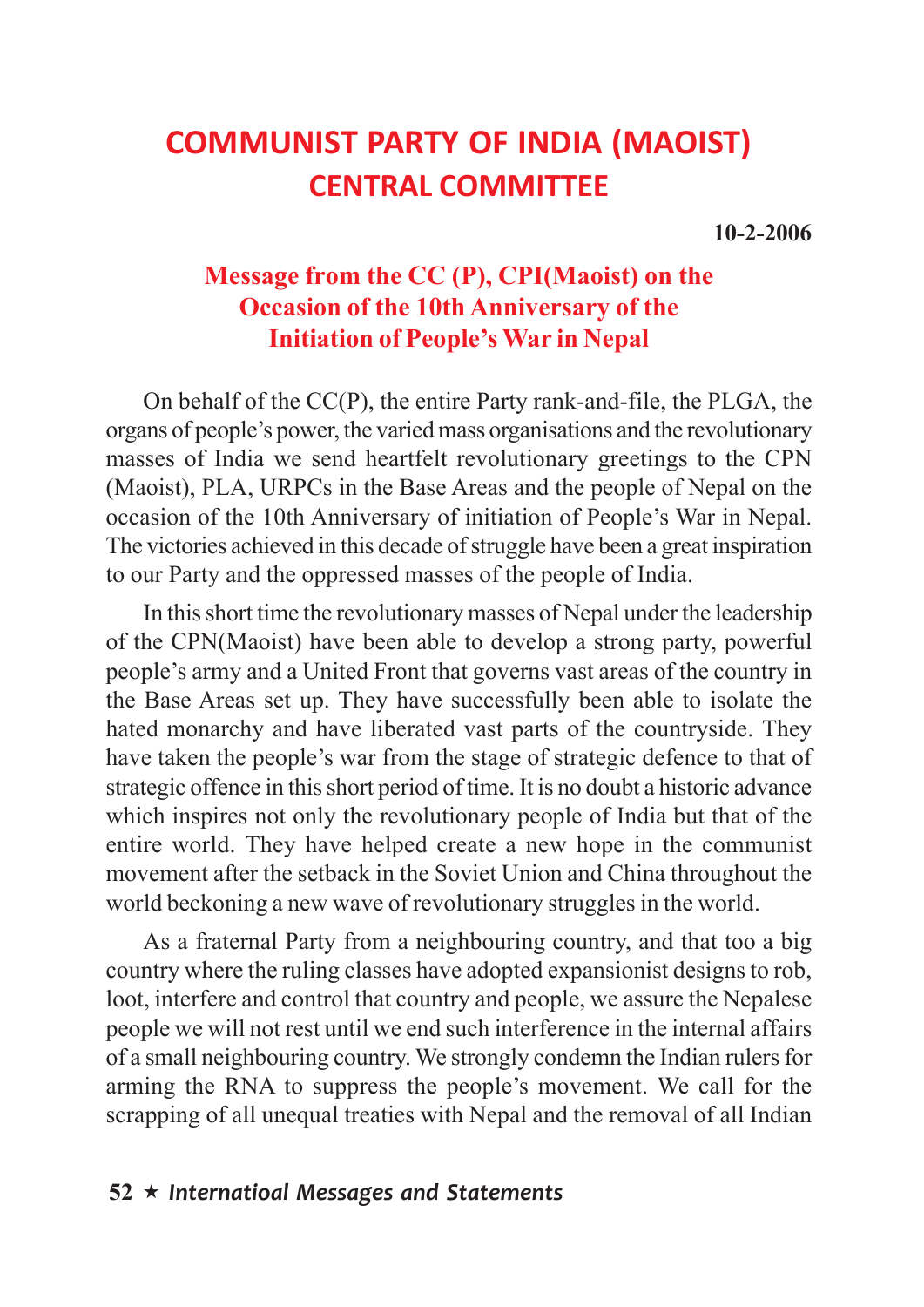comprador business interests from Nepal. We are for building good neighbourly relations between the two countries on the basis of total equality, no matter what the size of the countries may be — based on the five principles of peaceful co-existence. Also, in the spirit of proletarian internationalism we lend full support to the ongoing people's movement in Nepal; and call on the people of the entire world to help in all ways to make the Nepal revolution a success.

The people of Nepal and India have long and deep cultural, social, economic and political relations. The two Maoist parties are further bound by a common ideological basis of the world proletariat, i.e., Marxism-Leninism-Maoism and a common goal, i.e., establishment of socialism and communism on the entire world. Both are fired by the spirit of proleta-rian internationalism. There is therefore no force that can break this strong unity that is developing in the course of the class struggle in our respective countries. We shall build solid bonds of unity against imperialism and Indian expansionism. We shall always stand by revolutionary people of Nepal in their time of need and will vehemently oppose any form of intervention by the Indian rulers or imperialists against the revolutionary movement of Nepal. We will give whatever support necessary to safeguard the great victories of the Nepalese revolution.

Once again on the occasion of the 10th anniversary of the initiation of the people's war in Nepal we send our warmest revolu-tionary greetings to the CPN(Maoist), PLA, URPCs at various level in all the Base Areas and the revolutionary masses. We also pay our sincere homage to the thousands of heroic fighters and commanders of PLA, the members and leaders of CPN(Maoist) and people who have given their precious lives for the liberation of their country and for the great cause of establishment of Socialism-Communism in the entire human society.

> **Ganapathy General Secretary CPI(Maoist)**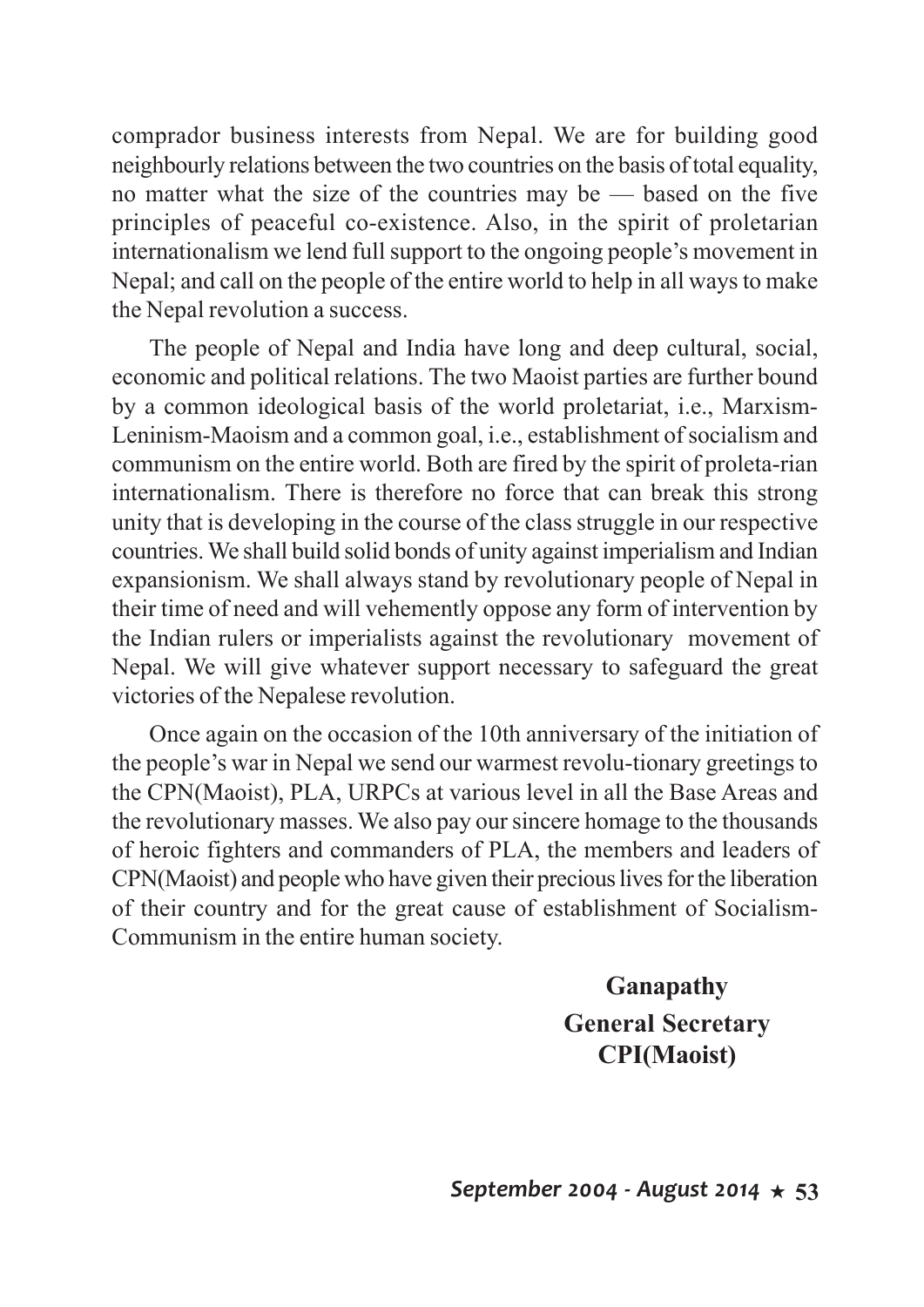## **COMMUNIST PARTY OF INDIA (MAOIST) CENTRAL COMMITTEE**

**26-2-2006**

## **Racist Cartoons against Prophet Mohammed are A Deliberate Conspiracy of the Imperialists to Denigrate the Muslim Community!**

## **The So-called Crusaders of Free Press are Only Apologists of Neo-colonialism!!**

The Central committee, CPI (Maoist), condemns the publication of the racist cartoons caricaturing the holy symbol of the Muslim community - Prophet Mohammed - by the Western media which is nothing but a sinister design of the imperialists led by George Bush to create a so-called civilisational clash between what they portray as "archaic and medieval" Muslim culture and "Western values" that are supposed to promote democracy.

The publication of the racist cartoons caricaturing Prophet Mohammed, first by Jyllands-Posten of Denmark, and later by several papers in the West, is neither accidental nor has any relation to so-called freedom of speech and free press. It is not just the Right-wing section of the media and the rulers that have been chanting the mantra of freedom of speech but even the Liberals and some civil liberties activists of the West too joined the chorus overlooking the sinister designs of the imperialists.

The popular fury that is vent out on the streets across the world by the Muslim masses is not just the result of the cartoons though it served as a flash point. Imperialism led by the 21st century Hitler, George Bush, has been demonizing the Muslim symbols; launching wars of aggression on Islamic countries as in Afghanistan and Iraq; threatening to invade or destroy Iran, Syria, Libya etc.; and endorsing every act of terrorism perpetrated by the Israeli Zionist racist regime on the Palestinians and other Arab countries. The heartrending agony suffered by the Muslims ever since the brutal campaign unleashed by the imperialist marauders led by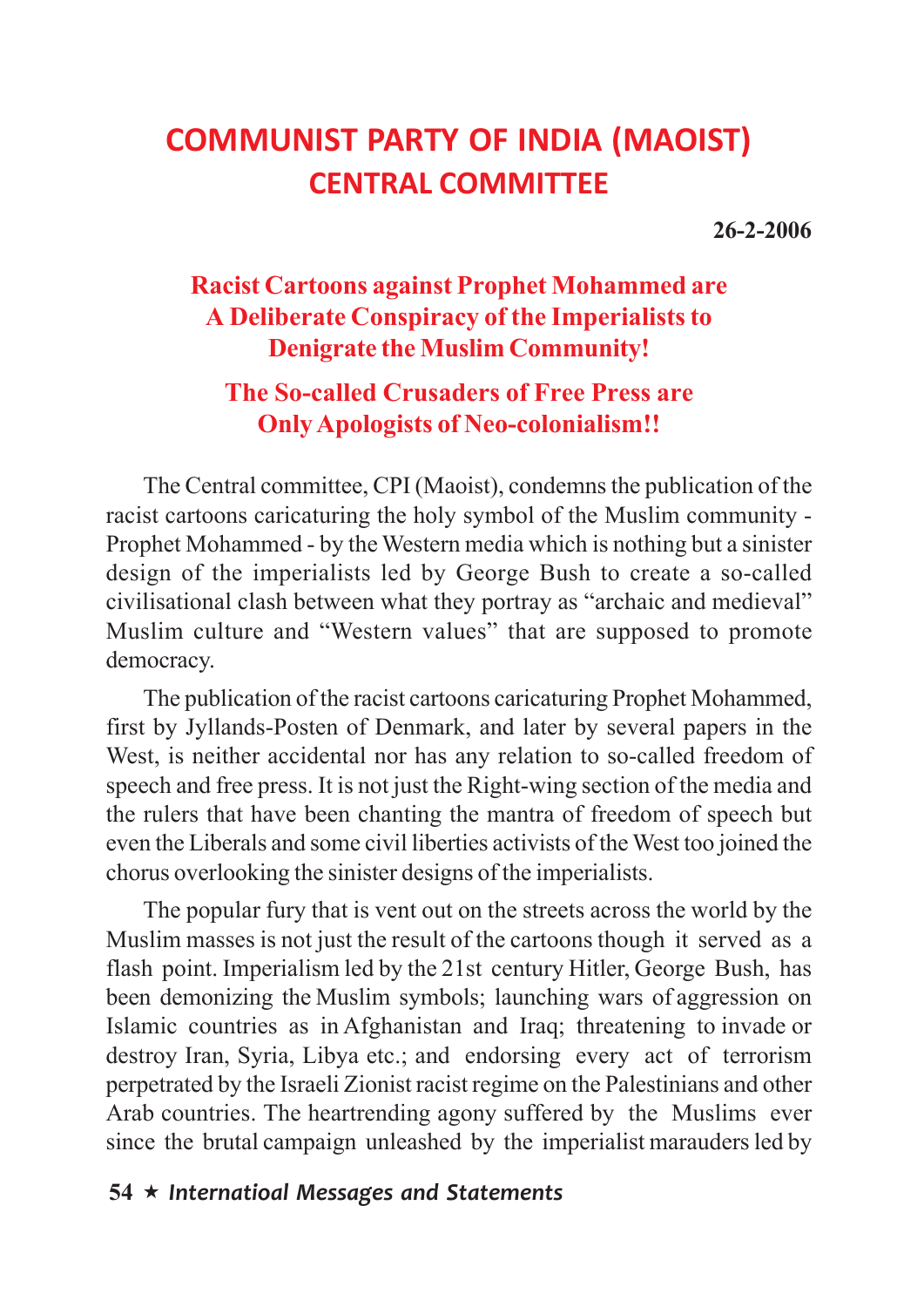George Bush in the name of a permanent and global war against terror, using the 9/11 incidents as a pretext, is indescribable. The savage bombings, indiscriminate arrests, blood-chilling torture of the detainees, as revealed by the horrifying photos and videos of Abu Ghraib; the denial of legal and human rights to Muslim prisoners held without trial for almost five years by the criminal Bush administration in the concentration camp in Guantanamo Bay and the terrible conditions prevalent there as revealed by the latest report of the UN Commission on Human Rights which recommended its immediate closure; the repeated humiliation of the Muslim citizens through surveillance and interrogation in the US and European countries; derogatory acts such as trampling upon and even urinating upon the Muslim holy book of Koran; the portrayal of Muslims as villains and barbarians by numerous films, novels and the Western media; and several such racist acts have made the Muslims furious and alienated. No wonder, more and more Muslims are pushed into the fold of religious fundamentalism and are willingly volunteering to join the so-called terrorists thanks to the global terror unleashed by George Bush.

Thus it is due to such historical and cultural factors, that the racist cartoons became the focal point for letting out the anger, disgust and agony felt by hundreds of millions of Muslims against the violence, oppression and exploitation perpetrated by the imperialists and their global corporations in their insatiable thirst for oil, rubber, diamonds and super profits.

The western media continues to sprinkle salt on the wound by republishing the controversial racist cartoons of the Danish press in several newspapers in France, Germany, the US, Australia and so on. The socalled liberals and advocates of free speech and free press maintain a criminal silence at the repulsive, repugnant, brutal tortures inflicted by the mercenaries of Bush, Blair and Co in Abu Ghraib, Bagram, Guantanamo Bay, and in numerous concentration camps maintained by the US and its allies in Iraq, Afghanistan, Pakistan, Turkey and even within the US. Nor are they concerned about the massacres that are being perpetrated in Falluja, Baghdad, Samara, and so on. For them, tortures, massacres, rape of women, destruction of towns and houses by missile attacks, and inhuman economic sanctions causing deaths of millions of Muslim people, including women and children, never become issues. There is no outrage, no crying foul, no

#### *September 2004 - August 2014* **55**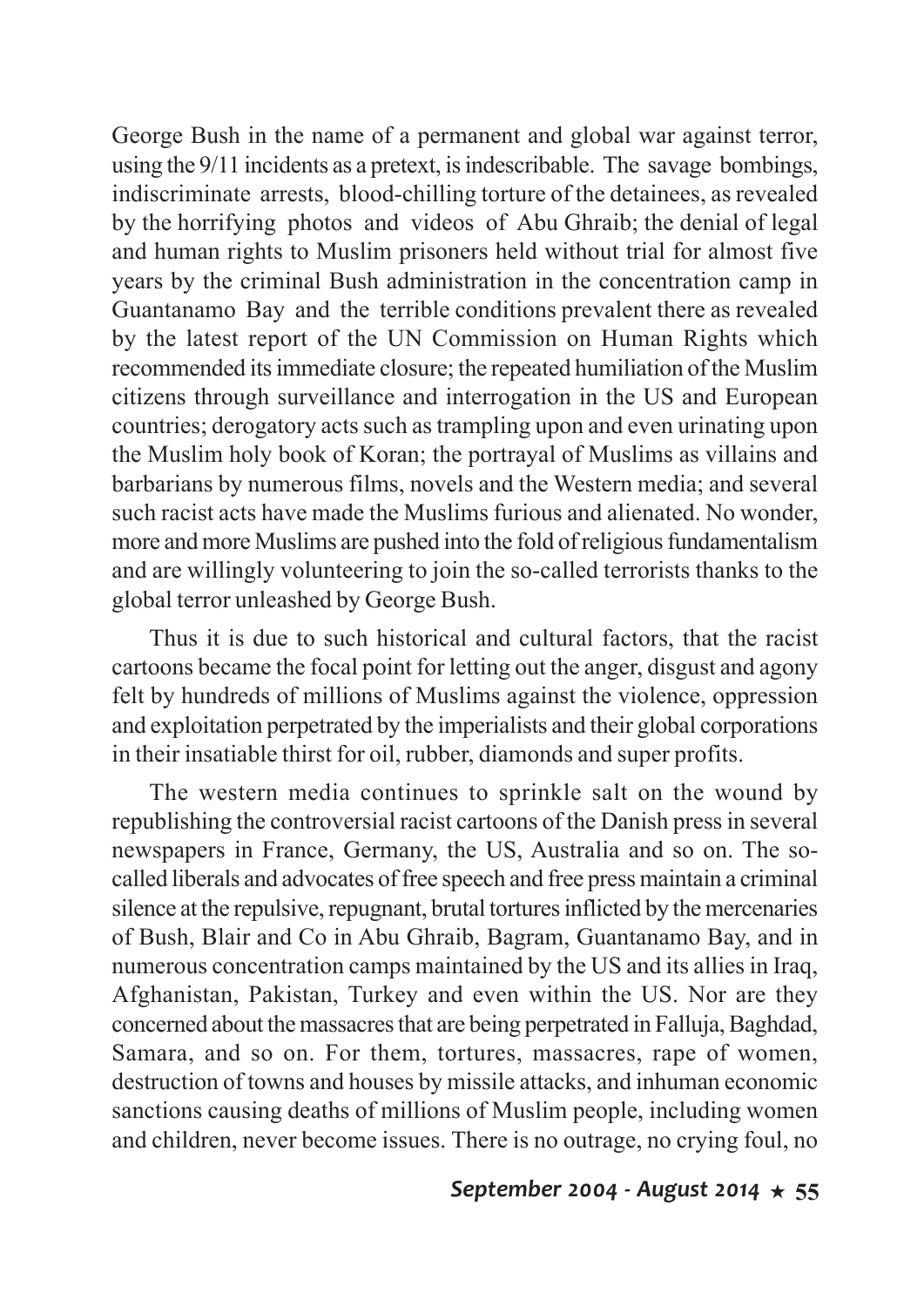tears shed for the victims of such abuse and violence perpetrated by the world's so-called democracies. The horrifying, blood-chilling photographs and videos from Abu Ghraib that would put even a Hitler to shame draw no protests or condemnation of the perpetrators of these crimes seated in the White Hose and Downing Street. Why wouldn't these self- styled champions of fundamental rights speak of the fundamental rights of prisoners in the torture chambers of Abu Ghraib and elsewhere? It is clear that the so-called freedom of speech and press is a sham and what these hypocrites and frauds, masked as liberals and democrats, mean is freedom for publishing overtly racist, anti-Muslim, provocative and derogatory literature while censoring the inhuman, savage and criminal deeds of imperialism led by butcher Bush.

The ruling regime in Denmark led by the Centre-Right coalition of Rasmussen, has racist constituents such as the rabidly anti-Islamic and anti-immigrant Danish People's Party and the Conservative People's Party. Obviously, it has allowed the publication of the cartoons with malafide intent to make the Muslims the scapegoats for the ills of Danish society and to tighten the immigration laws to prevent the flow of more people from the Muslim world into their country. In fact, Rasmussen's coalition came to power with the slogan of tax freeze and strict restrictions on immigration. The racist face of this supposedly liberal regime in Denmark can also be seen from the fact that it has denied the Muslims the right to build mosques in Copenhagen or cemeteries in Denmark. It is with the same intent of whipping up anti- Muslim passions and thereby divert the people from the real issues confronting them that the ruling regimes in other imperialist countries too allowed the republication of the cartoons.

George Bush, as expected, defended the publication of the cartoons in the name of free a press. This international terrorist who cares a damn for international public opinion, rejects the Geneva Convention as inapplicable to his soldiers found guilty of the worst war crimes in history, maintains prisoners without trial for years without end, derives vicarious pleasure as his mercenaries inflict cruel torture on hapless prisoners, considers the UN Commission's report regarding the conditions of 500-odd prisoners in the hell-hole of Guantanamo Bay as unacceptable, has become a crusa-der of freedom of expression and free press!!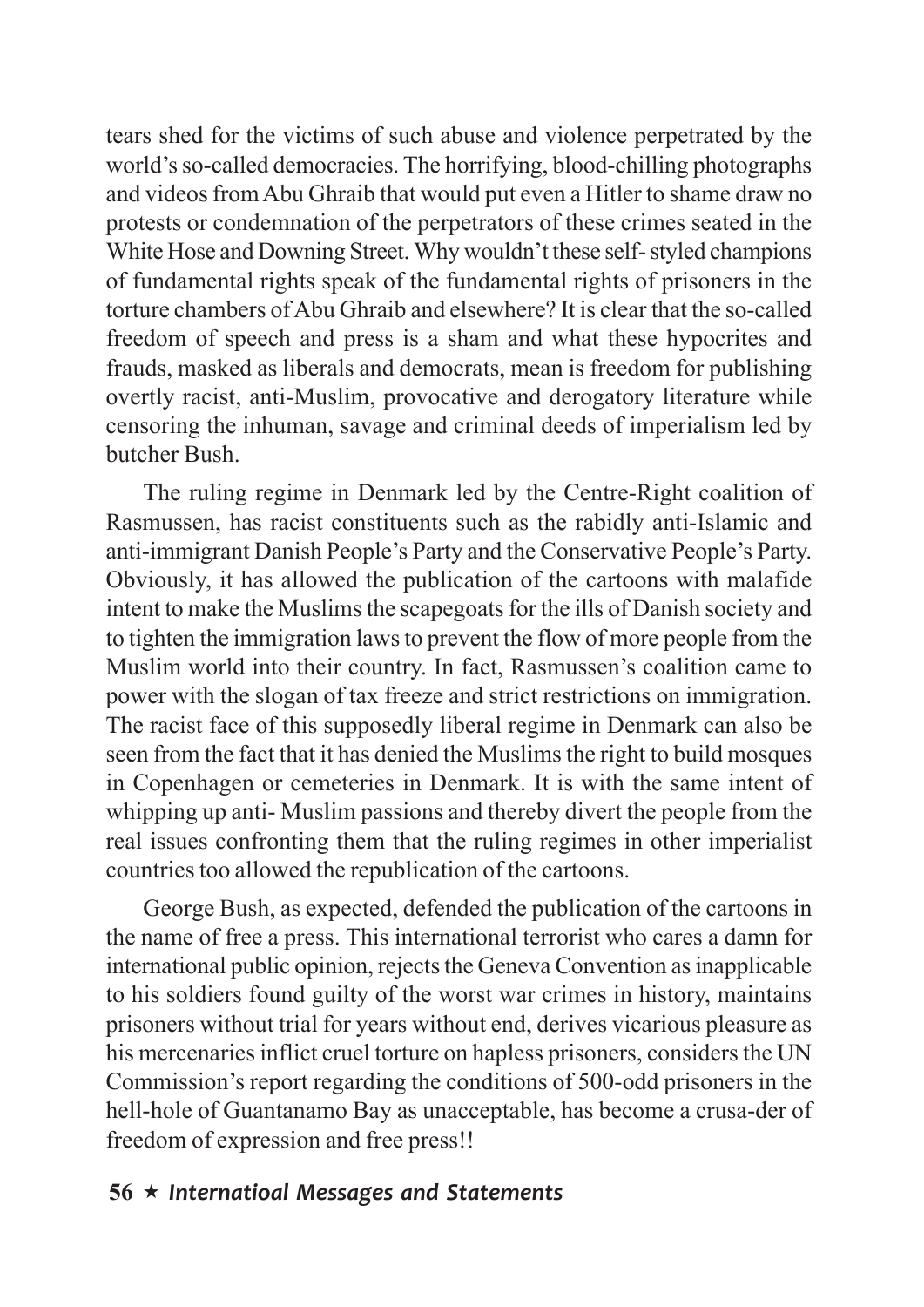The CC, CPI(Maoist), calls upon the people of India to fight shoulder to shoulder with their Muslim brethren against the sinister designs of the imperialists led by George Bush to whip up racist, anti-Muslim sentiments, their attempts to portray Islam with terrorism and thereby achieve their aim of plundering the resources of the Islamic countries through wars of aggression. It is only by waging uncompromising war to wipe out the racist imperialist oppressors and plunderers from the world that genuine democracy, freedom, equality and self-respect of nations, religions and all communities can be protected.

> **Azad, Spokesperson, Central Committee, CPI(Maoist)**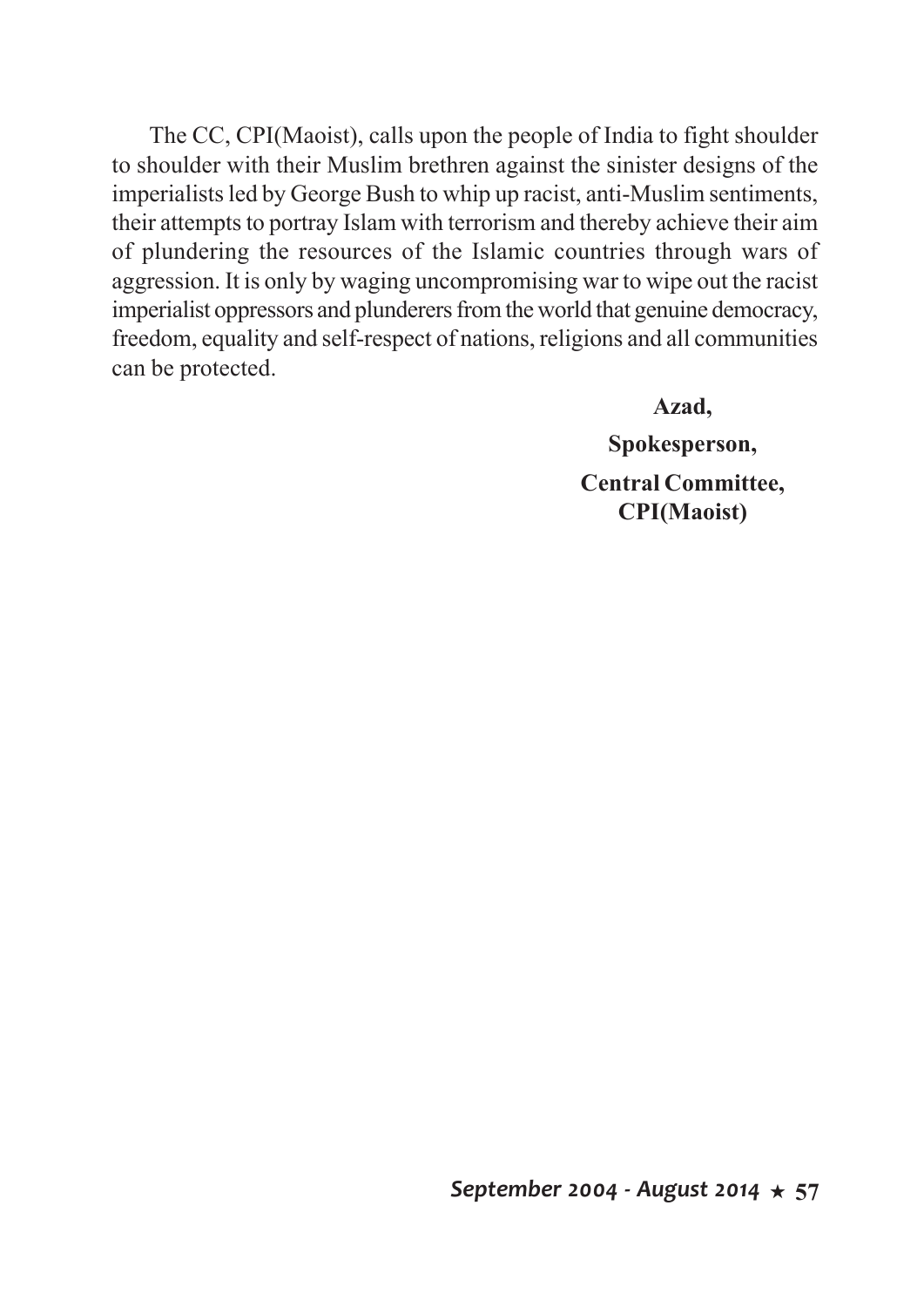## **COMMUNIST PARTY OF INDIA (MAOIST) CENTRAL COMMITTEE**

**1-3-2006**

## **CPI(Maoist) Strongly Condemns the Imposition of Emergency in the Philippines**

The Communist Party of India (Maoist) strongly condemns the imposition of Emergency in the Philippines by the US puppet government of President Arroyo. The government banned the rallies to be held on the 20th anniversary of the 'people's power' and had arrested military officers, opposition leaders and have closed down all anti-Arroyo newspaper offices. More details are yet to come to light.

There has been months of mass unrest against the anti-people polices of the Arroyo government involving a large section of the people of the Philippines stretching from the parliamentary opposition at one end to the revolutionary forces of the country, including the National Democratic Front of Philippines (NDFP). This government acting as a stooge of the US has been systematically selling out the country to the imperialists and has even gone to the extent of inviting the US armed forces into the country. It has been bogged down in all sorts of corruption.

Not only that even before the declaration of Emergency the government has been using vigilante forces to assassinate leaders of mass organisations and the trade unions. Over the last year or two about 50 of such leaders have been murdered by these killer forces. They have also been ruthlessly using the military against the peoples forces led by the Communist Party of the Philippines (CPP) and even against Moro nationality movement. In a recent action 16 Maoists were brutally killed by the military forces.

Our Party strongly condemns these actions and fully stands with the oppressed masses of the Philippines. The people of India stand shoulder to shoulder with the people of the Philippines in their struggle for justice, democracy and socialism. We demand the immediate lifting of the Emergency in the Philippines and strong punishment for those responsible for the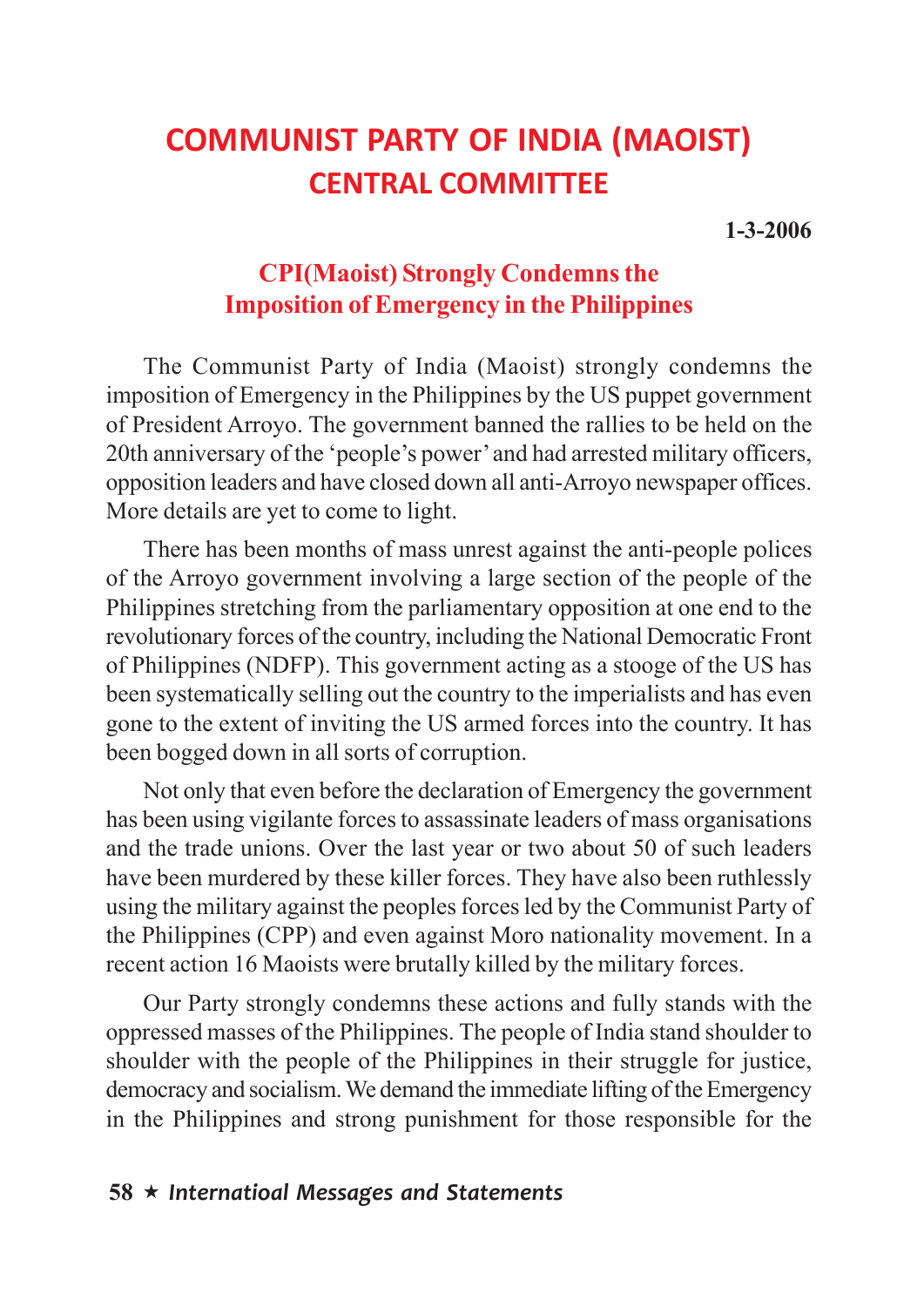assassination of the leaders of the mass organisations. The struggle of the people of the Philippines is part of our common struggle against the common enemy of imperialism, particularly US imperialism. The people of India firmly unite with the people of the Philippines against their reactionary rulers.

> **Ganapathy General Secretary CPI (Maoist)**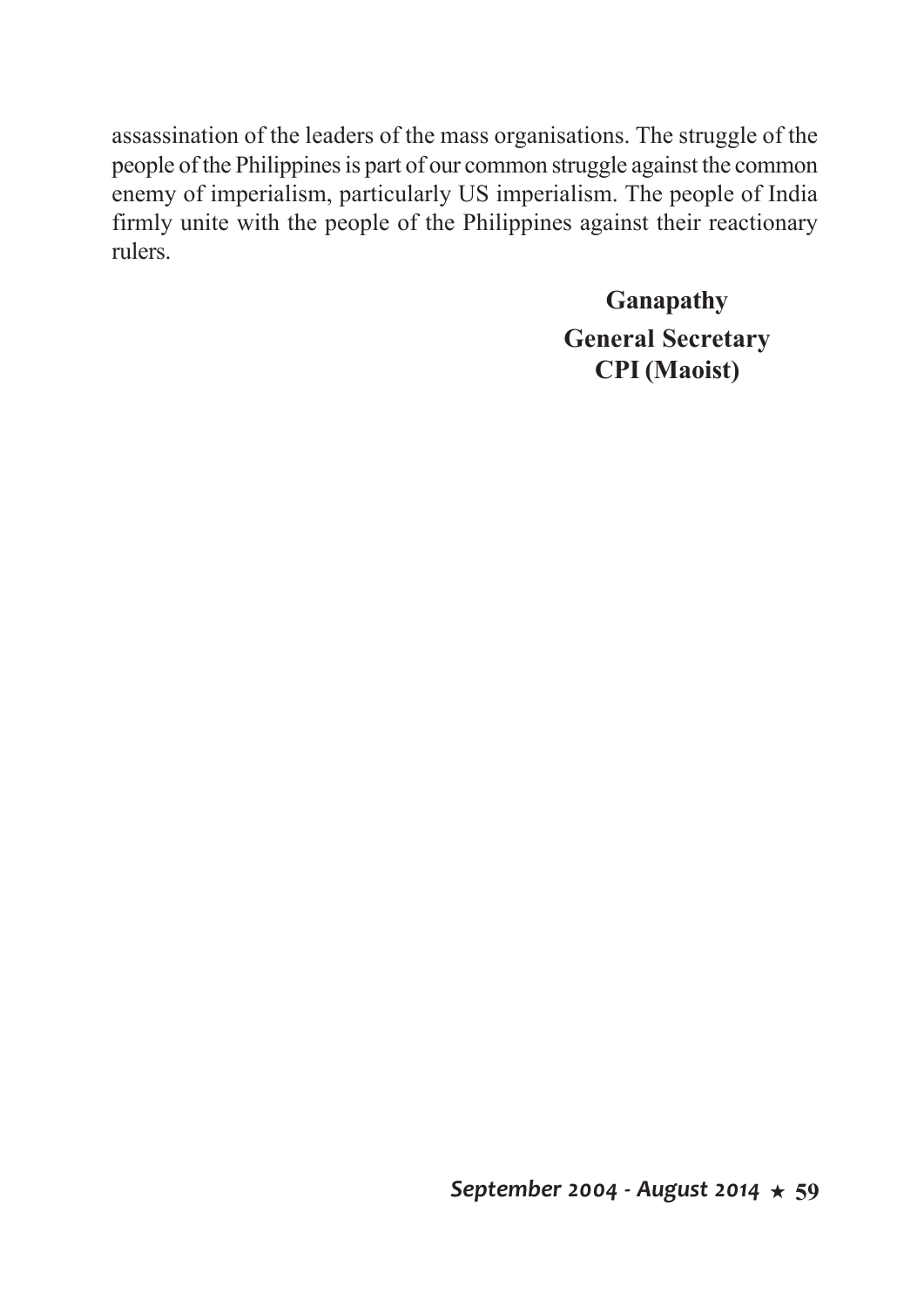# **COMMUNIST PARTY OF INDIA (MAOIST) CENTRAL COMMITTEE**

**7-11-2006**

### **Condemn the Death Sentence on Saddam Hussein by the US Occupiers and their Puppet Regime in Iraq!**

### **George Bush - the No.1 Perpetrator of Crimes against Humanity - should be Hanged, not Saddam!!**

On November  $5<sup>th</sup>$ , the US occupiers and their puppet regime in Iraq had completed their farce of so-called judicial enquiry into Saddam Hussein's crimes when he was the head of state of Iraq and sentenced him to death on charges of his alleged role in the killing of 148 people in the Shia village of Dujail in 1982. Two others, a former military intelligence chief and a chief judge, too were sentenced to death while several others were given rigorous imprisonments. The timing of the judgement, coming as it is on the eve of the Congressional elections in the US, shows the deep-rooted conspiracy and the ulterior motives of the Bush administration. Having lost its credibility among the American people who had begun to question their government's continued occupation of Iraq and the debacles its occupation forces are facing, the Bush administration has used the death sentence as a bait to woo the voters.

The sentences have no validity under any count as the entire judicial process had taken place under the direction of the US occupiers, three lawyers defending Saddam were brutally assassinated, two judges were changed and puppet officials were appointed as judges of the fake Tribunal. It is only the people of a country who have the right to punish its rulers and this can happen only after the US occupiers quit Iraq. Through this verdict, the Bush administration had also aimed at furthering the divide between the Shias and Kurds on the one side and the Sunnis on the other. It is unfortunate that Shia Muslims should hail the judgement that will benefit only the US occupiers. The Shia people have the right to punish Saddam but the first and foremost task before them is to throw out the US occupation forces from the soil of Iraq, build a sovereign Iraq and then to hold trial of all those responsible for killing innocent people.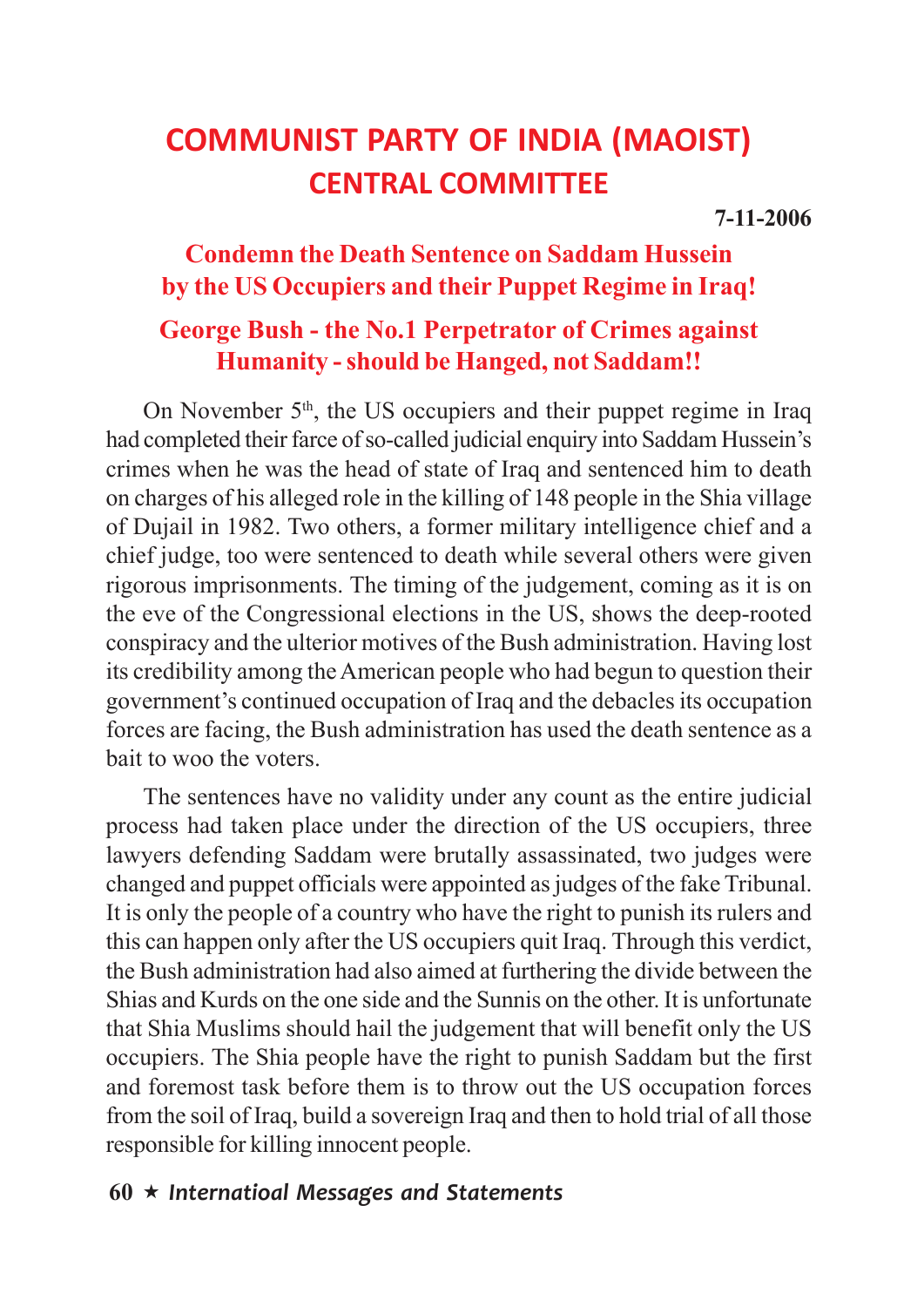If the killing of 148 people can be cited as an example for awarding death sentence, then how many times Bush should be hanged for killing over 6,50,000 civilians in Iraq since his invasion of that country in March 2003? And for his sadistic brutalities in Abu Ghraib, Guantanamo Bay and elsewhere? Virtually every US President at least since WWII could be hanged to death for the countless crimes they had committed in Vietnam, Laos, Cambodia, Nicaragua, El Salvador, Guatemala, Haiti, Dominican Republic, the Congo, Somalia and several other Third World countries. Killings in Dujail pale into insignificance before a My Lai massacre in Vietnam. And the daily bombardment of civilian localities by the Israeli Zionist forces in Gaza, West Bank and other Palestinian territories, usage of weapons of mass destruction on Lebanese territory and the genocide of the Palestinian people are the fittest case for sending Israeli dictators like Ariel Sharon to the gallows.

The war on Iraq is not for preventing Saddam from using the nonexistent WMD but to grab its rich oil resources for satisfying the insatiable greed of the oil lobby and the military-industrial complex that Bush basically represents. People of Iraq—Sunnis, Shias, Kurds—should join ranks to throw out the foreign imperialist forces occupying their country. They should resolve their differences and reject the judgements delivered under colonial rulers. Acceptance of the US-dictated judgments would only mean legitimizing the colonial rule imposed by the US-British imperialists on the people of Iraq.

We call upon the people of India to condemn this fake verdict fabricated by the US imperialists led by George Bush and other imperialists. We call upon all sections of Indian people to condemn the ambiguous attitude of the UPA government which, in essence, means tacit support for the death sentence and US occupation. Let us unequivocally declare that no foreign power has the right to interfere in the judicial process of any country and that the death sentence on Saddam and others imposed by the imperialists is null and void in the eyes of the world people. Let us demand and fight for the hanging of Bush, Blair and other imperialists for their indescribable crimes against humanity, not sparing even children and old people.

> September 2004 - August 2014  $\star$  61 **Azad Spokesperson, Central Committee (P) CPI (Maoist)**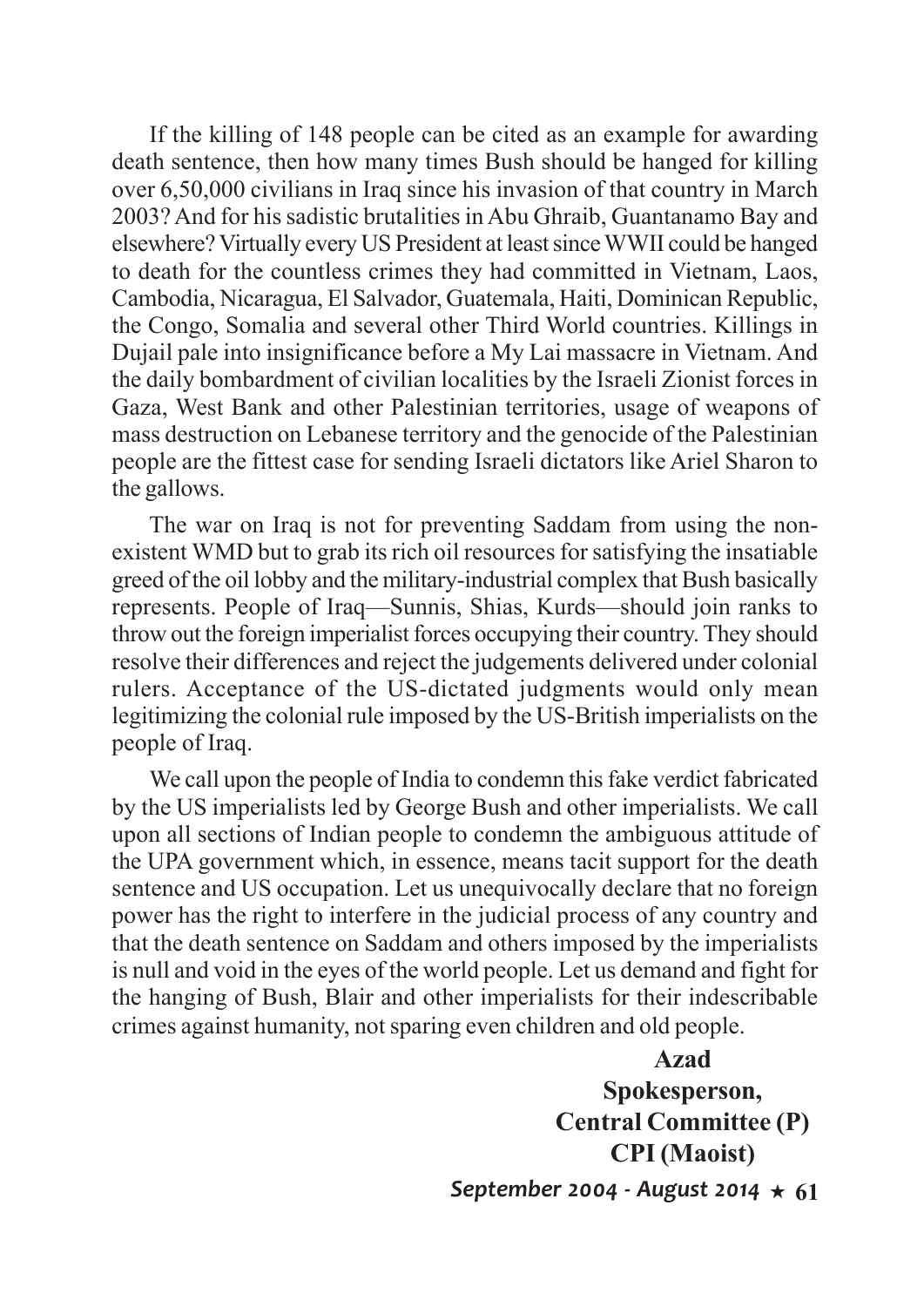## **COMMUNIST PARTY OF INDIA (MAOIST) CENTRAL COMMITTEE**

**13-11-2006**

## **A New Nepal can Emerge Only by Smashing the Reactionary State!**

## **Depositing Arms of the PLA under UN Supervision would Lead to the Disarming of the Masses!!**

On 5th November the CPN (Maoist) had entered into an agreement with the government of Nepal which stipulated that the PLA would deposit its arms in seven designated cantonments while the government's armed forces too would deposit an equal number of arms. These would be placed under the supervision of a UN monitoring team while the keys of the lockers of PLA arms would be with the Maoist party. It was also agreed by both sides to dissolve the present Parliament and form a new interim Parliament with a share of the seats for the Maoists, to form an interim government with some portfolios for the Maoists, and to elect a Constituent Assembly by next summer which is supposed to decide the fate of the monarchy and the future of Nepal. The agreement received the final official stamp when prime minister Koirala and chairman of CPN(M) comrade Prachanda signed the agreement and declared it publicly. The CC, CPI(Maoist) has been perturbed by this agreement concluded by the fraternal Maoist party in Nepal with the government of the seven party alliance led by the Indian protégé Koirala.

The agreement to deposit the arms of the people's army in designated cantonments is fraught with dangerous implications. This act could lead to the disarming of the oppressed masses of Nepal and to a reversal of the gains made by the people of Nepal in the decade-long people's war at the cost of immense sacrifices. The clause in the agreement to deposit an equal number of arms by both sides will obviously work in favour of the Koirala-led government as the latter will have the option to use the huge stock of arms still at the disposal of the army anytime and to further strengthen the reactionary army of the government. The decision taken by CPN(Maoist) on arms management, even if it thinks it is a tactical step to achieve its immediate goal of setting up a constituent assembly, is harmful to the interests of the revolution.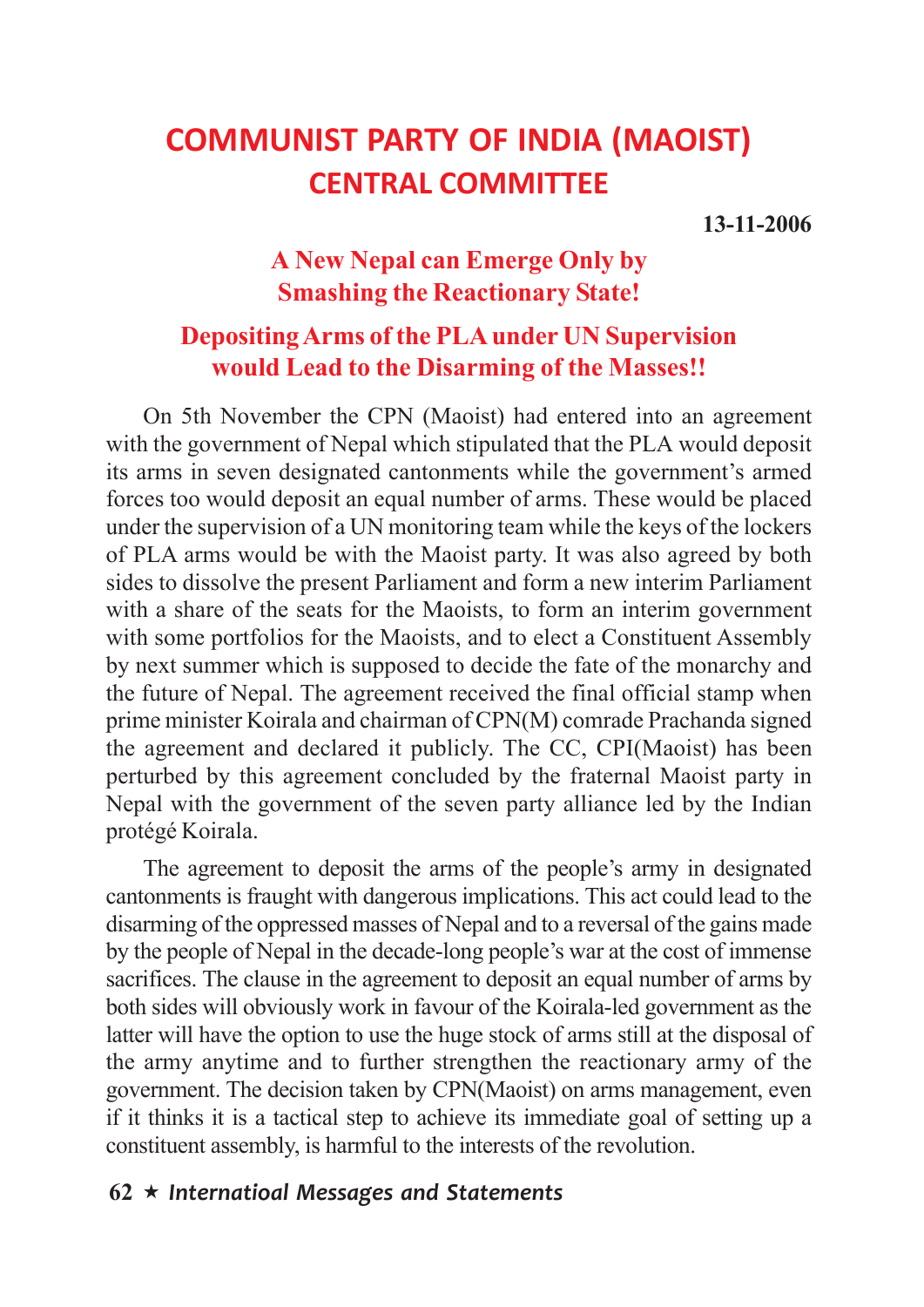Entire experiences of the world revolution had demonstrated time and again that without the people's army it is impossible for the people to exercise their power. Nothing is more dreadful to imperialism and the reactionaries than armed masses and hence they would gladly enter into any agreement to disarm them. In fact, disarming the masses has been the constant refrain of all the reactionary ruling classes ever since the emergence of class-divided society. Unarmed masses are easy prey for the reactionary classes and imperialists who even enact massacres as proved by history. The CC, CPI(Maoist), as one of the detachments of world proletariat, warns the CPN(Maoist) and the people of Nepal of the grave danger inherent in the agreement to deposit the arms and calls upon them to reconsider their tactics in the light of bitter historical experiences.

The agreement by the Maoists to become part of the interim government in Nepal cannot transform the reactionary character of the state machinery that serves the exploiting ruling classes and imperialists. The state can be the instrument in the hands of either the exploiting classes or the proletariat but it cannot serve the interests of both these bitterly-contending classes. It is the fundamental tenet of Marxism that no basic change in the social system can be brought about without smashing the state machine. Reforms from above cannot bring any qualitative change in the exploitative social system however democratic the new Constitution might seem to be, and even if the Maoists become an important component of the government. It is sheer illusion to think that a new Nepal can be built without smashing the existing state.

Another illusion that the agreement creates is regarding the so-called impartial or neutral role of the UN. The UN is in reality an instrument in the hands of the imperialists, particularly US imperialists, to dominate, bully and interfere in the affairs of the Third World countries for the benefit of the imperialists. It is used as a guise to provide legitimacy to the brazen acts of the imperialists to oppress and suppress the people of the Third World. Afghanistan and Iraq are the most recent instances of UN's direct role in legitimizing imperialist aggression and occupation of these countries. It is the duty of the revolutionaries to expose, oppose and fight this imperialist role of the UN. Giving it any role in arms management, election supervision, and peace process in Nepal, would only mean inviting imperialist interference, in particular that of US imperialism.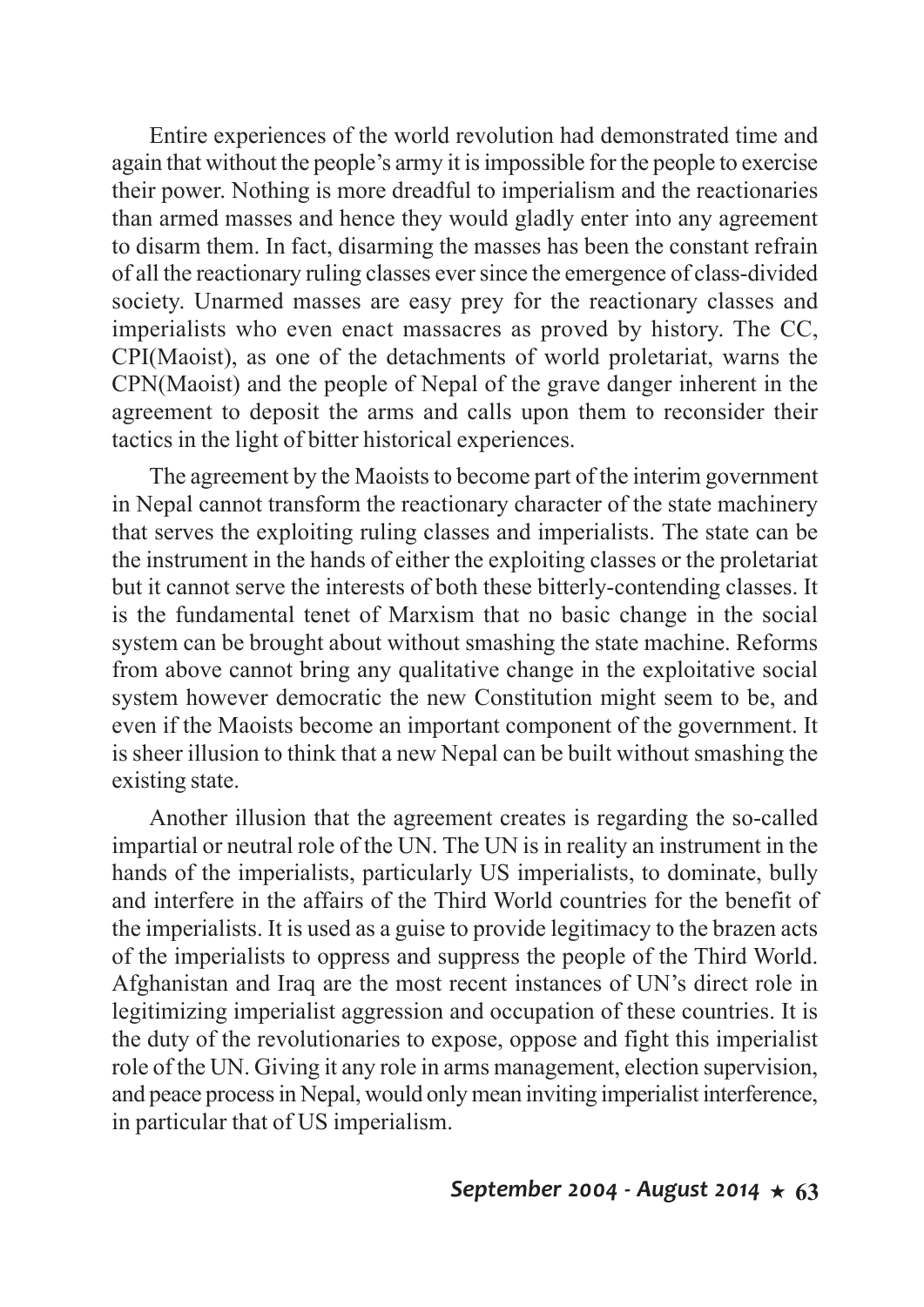Another disturbing factor is the illusion harboured by the Maoists in Nepal regarding the role of the Indian expansionists. Indian ruling classes are the biggest threat to the people of the entire sub-continent and it is the duty of the people of the various countries of South Asia to unitedly fight Indian expansionism. The Indian state, with the backing of US imperialism, has been continuously interfering in the internal affairs of Nepal; it had backed the monarchy while encouraging its stooges among the parliamentary forces in the name of two-pillar theory; trained and extended all forms of aid to the Royal Nepal Army in their military offensive against the Maoists; has secret deals with the Nepali Congress led by Koirala and with other reactionary parties; and is bent upon disarming the PLA and the masses of Nepal and isolating the Maoists. Its aim is to grab the natural wealth of Nepal particularly its huge hydel potential and to make it a safe haven for the imperialists and Indian comprador capitalists. Comrade Prachanda's repeated praise for India's role in bringing about the agreement between the Maoists and the SPA in Nepal creates illusions among the masses about India rather than preparing them for fighting the Indian expansionists who are keen on Skirmishing Nepal in future.

Even more surprising is the assertion by the CPN(Maoist) that their current "tactics" in Nepal would be an example to other Maoist parties in South Asia. Comrade Prachanda had also given a call to other Maoist parties to reconsider their revolutionary strategies and to practice multiparty democracy in the name of 21st century democracy. Our CC makes it crystal-clear to CPN(M) and the people at large that there can be no genuine democracy in any country without the capture of state power by the proletariat and that the so-called multiparty democracy cannot bring any basic change in the lives of the people. It calls upon the Maoist parties and people of South Asia to persist in the path of protracted people's war as shown by comrade Mao. We also appeal to the CPN(Maoist) once again to rethink about their current tactics which are actually changing the very strategic direction of the revolution in Nepal and to withdraw from their agreement with the government of Nepal on depositing arms of PLA as this would make the people defenseless in face of attacks by the reactionaries.

> **Azad, Spokesperson, Central Committee, CPI(Maoist)**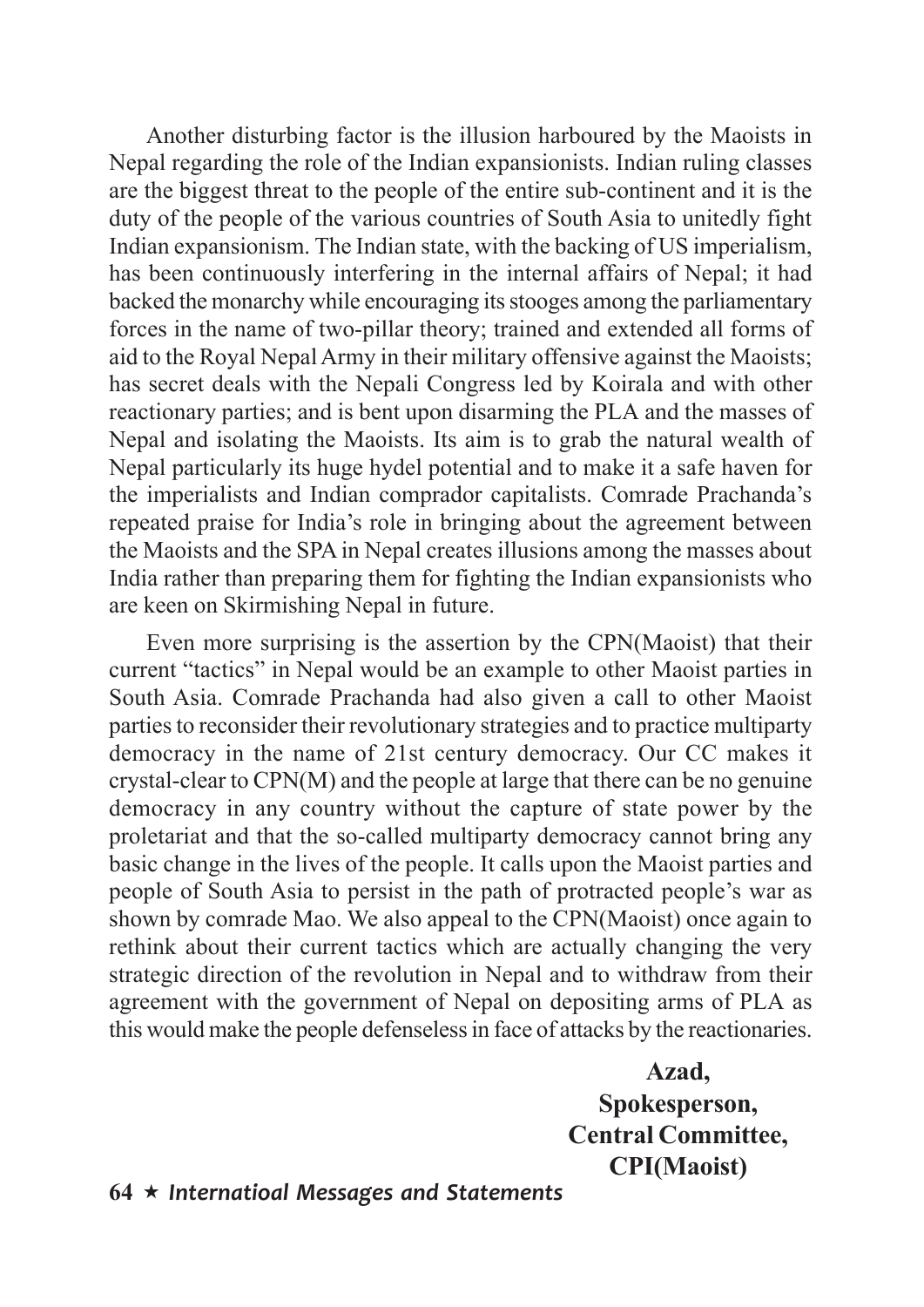# **COMMUNIST PARTY OF INDIA (MAOIST) INTERNATIONAL DEPARTMENT**

**1-3-2007**

### **Letter from Unity Congress-9th Congress for Indians Abroad**

### **To Dear Comrades,**

On behalf of the Central Committee of the Communist Party of India (Maoist) we send you our Revolutionary Greetings.

We take this opportunity to inform you of the successful completion of the historic Unity Congress-9<sup>th</sup> Congress of the CPI(Maoist). The Congress that took place in the months of January-February 2007 within one of the Guerilla Zones in India, was the culmination of a 2-year process initiated on Sept 20 2004 with the merger of the two Maoist streams of the Indian revolution into the CPI(Maoist). On this historic day the CCs of the MCCI and the CPI(ML)(PW) merged on the basis of 5 draft basic documents, draft Political & Organisational Reviews and serious selfcriticisms over the period of the clashes.

Over these past two years these draft documents were translated into nine Indian languages and taken throughout the Party. Initially classes were taken on these documents together with discussions on its various points. Then, from early 2006, began the Congress process with area Conferences being held, followed by District Conferences and then the State Conferences. At all these Conferences the basic documents were adopted and amendments sent to the Congress. Each Conference also reviewed their past practice and elected new committees after a process of criticism and self-criticism of the respective out-going committees. The State Conferences also elected the delegates to the Congress, just as the lower Conferences elected delegates to the District and State Conferences. The number of delegates was based on proportional representation depending on the size of the Party membership at the various levels.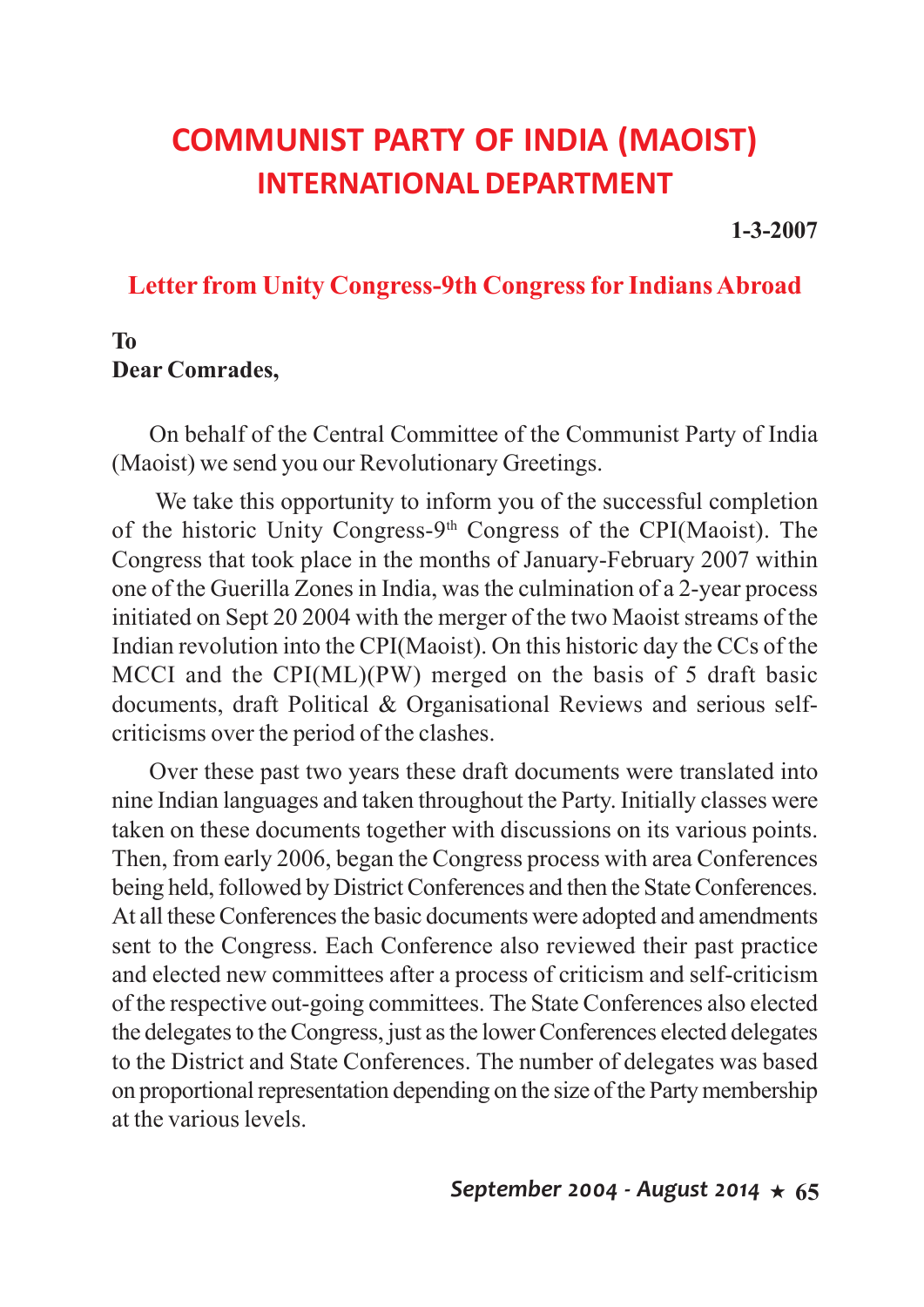After much debate and the inclusion of a large number of amendments the Unity Congress-9th Congress finally also adopted the basic documents on Marxism-Leninism-Maoism, the Party Programme, Party Constitution, Strategy & Tactics of Indian Revolution, and the Political Resolution (i.e an analysis of the current international and domestic situation). Major debates that remained in the merger process were also discussed throughout the party and finally clinched at the Congress through discussion and voting. Both the erstwhile parties presented their Political and Organisational Reviews of their over 3-decades past practice at the Congress and these too were adopted with amendments. Then the past two-year Review of the merged Party was also discussed and adopted with amendments. Then the Congress also passed a number of resolutions on current events, and also resolutions on the question of building of the Party, People's Army and the United Front. Finally the outgoing CC presented its collective self-criticisms and invited criticism from the delegates. After this, the outgoing CC presented a panel for the new CC which was unanimously elected. The CC then reelected com Ganapathi as the general secretary of the Party.

The Unity Congress-9<sup>th</sup> Congress set as its central task the advancing of the people's war to set up Base Areas, and, in the process, turning guerrilla war into mobile war and the PLGA into the PLA. It also took up the tasks of further deepening the Party amongst the basic masses and building the United Front. Though most of the Maoist forces in the country have merged into the united Party, it took the task to unite with those Maoists not yet in the Party, on the basis of the documents now finalized.

We will later be sending you copies of all our basic documents and also the resolutions passed. We do hope you will go through it and send us your critical views. Though the process of the Congress has been going on for two years we were not able to inform you about the Congress process due to the approach of the Indian rulers who were hell-bent on foiling this Congress, and had even set up a separate cell at the Centre to coordinate intelligence inputs on the Congress. They even estimated the rough dates of the Congress resorting to extensive surveillance of all our GZs. Later, we will give you a more detailed report and would like to also discuss any point that you may have on our documents. We welcome critical comments.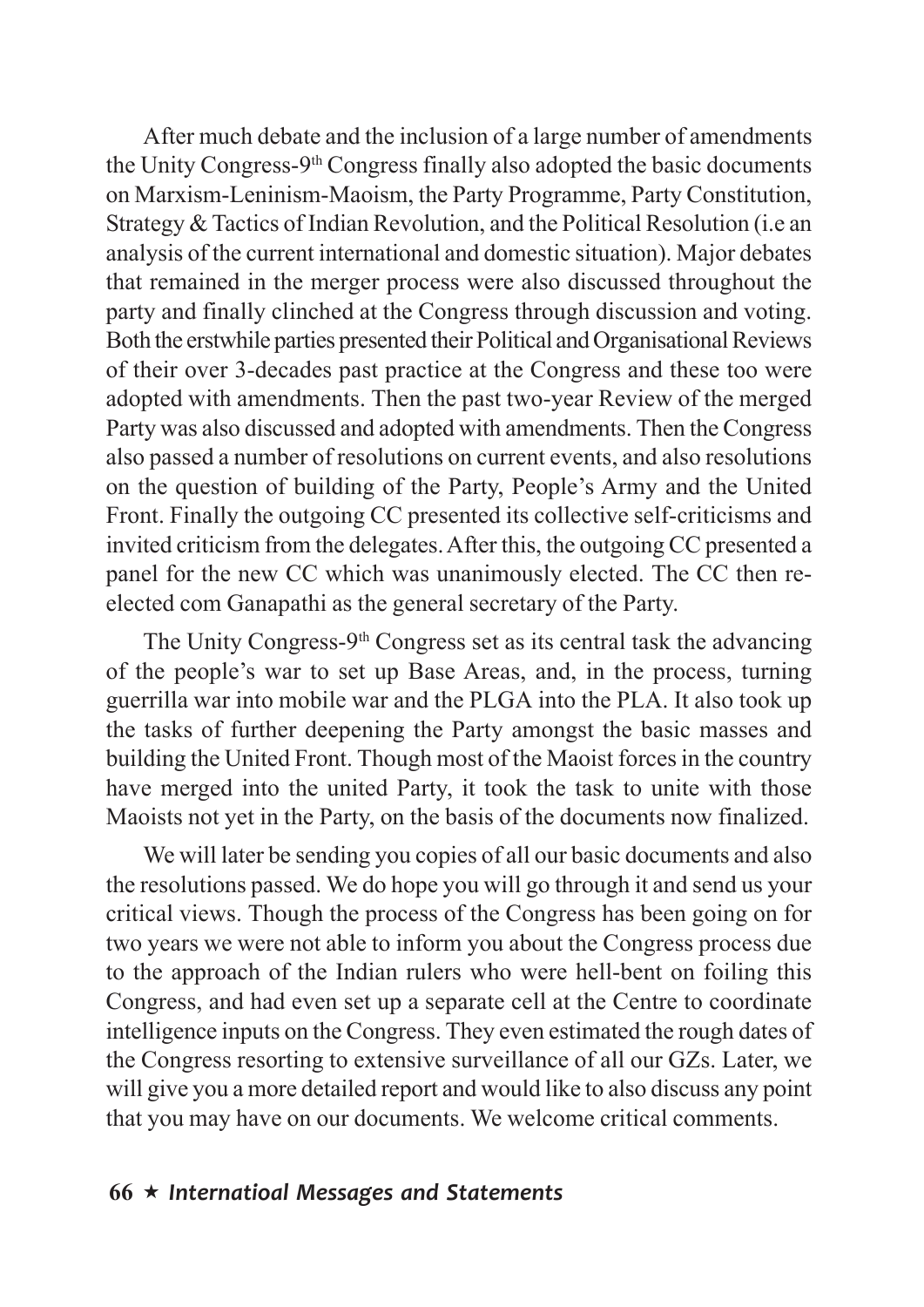The Unity Congress-9th Congress of the CPI(Maoist) is of great historical significance for the Indian revolution for three reasons. First, it has further cemented the unity between the two erstwhile Maoist streams in the country. Second, it was the first Congress of an all-India united Party to be held after the  $8<sup>th</sup>$  Congress of the CPI(ML) was held in 1970 — i.e. after a gap of over 3½ decades. And third, it refined the line of the two erstwhile parties, drawing on the positive experiences of both. Through an extensive process of debate and synthesis we were able to evolve a higher level of unity.

The Unity Congress- $9<sup>th</sup>$  Congress re-affirmed the ideological basis of the Party as Marxism-Leninism-Maoism; the path of Indian revolution as that of protracted people's war; the stage of revolution as that of New Democratic Revolution; and the nature of Indian Society as semi-colonial and semi-feudal. After extensive debate it further refined our understanding on the questions of Dual Power, Guerrilla Zone, Guerrilla Base and Base Area and the inter-relation between these, specifically in the Indian context. It emphasised the importance of developing to a far greater extent all the three magic weapons of the revolution. It emphasised the need to extend the influence of the Party in the urban areas, particularly amongst the working class. It also analysed the changes that have taken place in the agrarian relations in Punjab, within the semi-feudal framework. It characterised the specific nature of Indian feudalism/semi-feudalism as being different from that in Europe being deeply interwoven with the caste structure and Brahminical ideology. It also analysed the reasons for the temporary setback in the AP movement and the ways of coming out of it. Many other issues were also settled by thorough discussion, debate and a process of taking the majority opinion.

Finally, it emphasised the importance of firmly standing by proletarian internationalism, building closer relations with all the genuine Maoist parties in the world. It pin-pointed that revisionism continues to be the main danger to the genuine revolutionary forces the world over. It resolved to actively intervene in the debates taking place by Maoist forces in the world. It also vowed to closely ally with all anti-imperialist forces the world over to forge a firm alliance against imperialism, particularly US imperialism.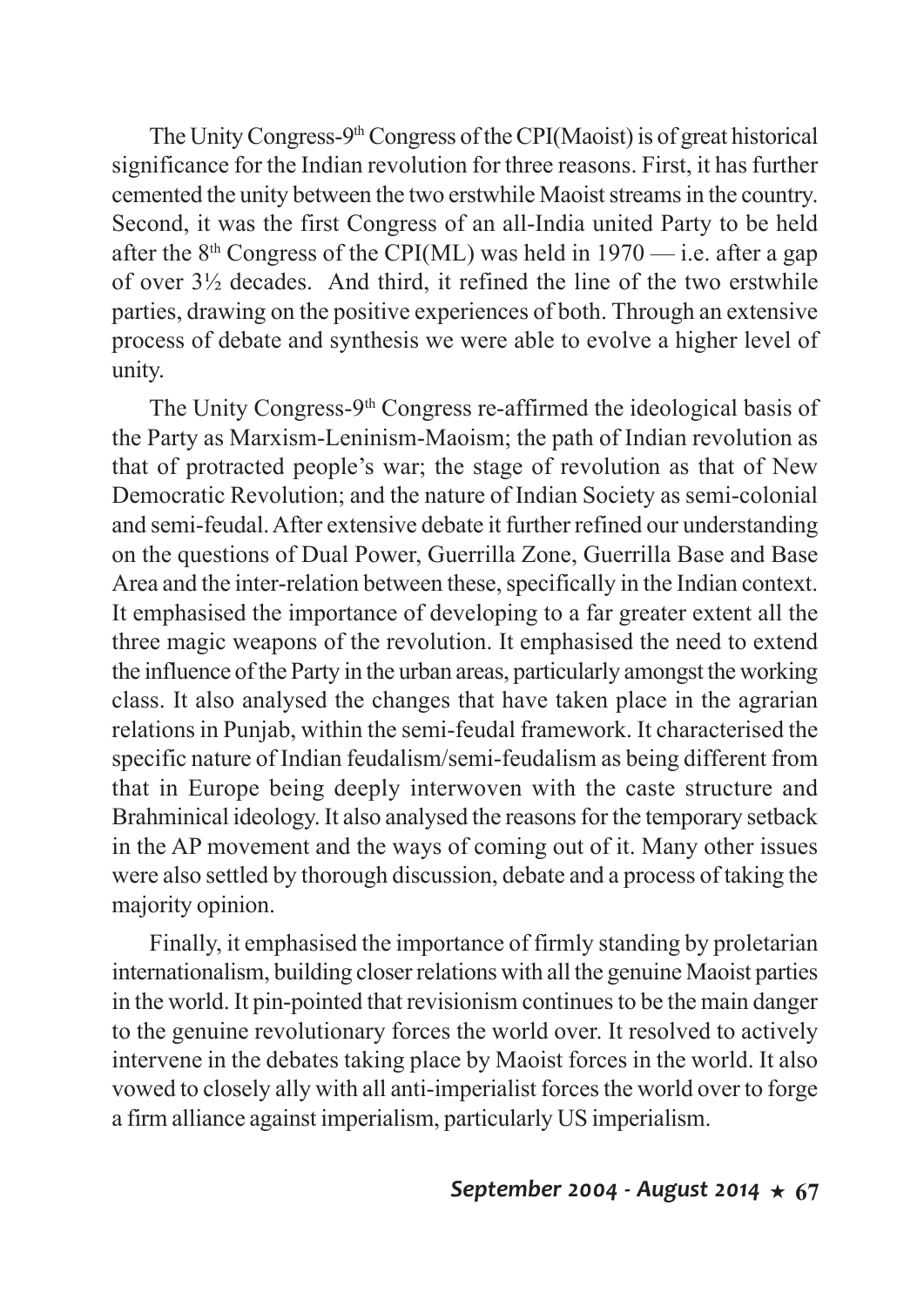The Congress ended on a note of great optimism determined to face the serious challenges being faced, with a determination to rectify the errors within the Party and seize the opportunities posed by the crisis to make great advances in the people's war in India.

> **International Department Communist Party of India (Maoist)**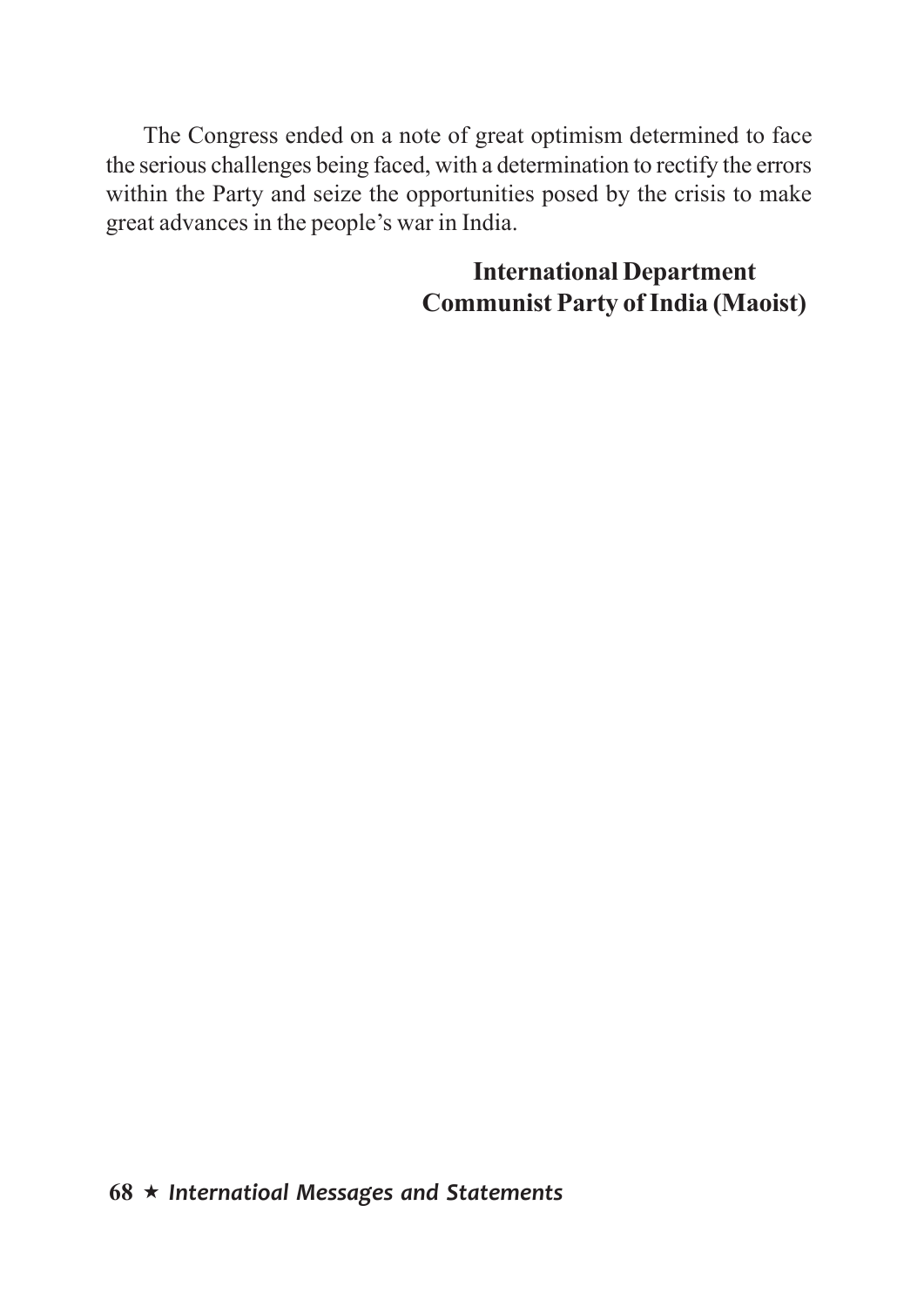# **COMMUNIST PARTY OF INDIA (MAOIST) INTERNATIONAL DEPARTMENT**

**1-3-2007**

### **To Communist Party of Iran (MLM)**

#### **Dear Comrades,**

On behalf of the Central Committee of the Communist Party of India (Maoist) we send your CC and entire party rank-and-file our Revolutionary Greetings.

 We take this opportunity to inform you of the successful completion of the historic Unity Congress-9th Congress of the CPI(Maoist). The Congress that took place in the months of January-February 2007 within one of the Guerilla Zones in India, was the culmination of a 2-year process initiated on Sept 20 2004 with the merger of the two Maoist streams of the Indian revolution into the CPI(Maoist). On this historic day the CCs of the MCCI and the CPI(ML)(PW) merged on the basis of 5 draft basic documents, draft Political & Organisational Reviews and serious selfcriticisms over the period of the clashes.

Over these past two years these draft documents were translated into nine Indian languages and taken throughout the Party. Initially classes were taken on these documents together with discussions on its various points. Then, from early 2006, began the Congress process with area Conferences being held, followed by District Conferences and then the State Conferences. At all these Conferences the basic documents were adopted and amendments sent to the Congress. Each Conference also reviewed their past practice and elected new committees after a process of criticism and self-criticism of the respective out-going committees. The State Conferences also elected the delegates to the Congress, just as the lower Conferences elected delegates to the District and State Conferences. The number of delegates was based on proportional representation depending on the size of the Party membership at the various levels.

After much debate and the inclusion of a large number of amendments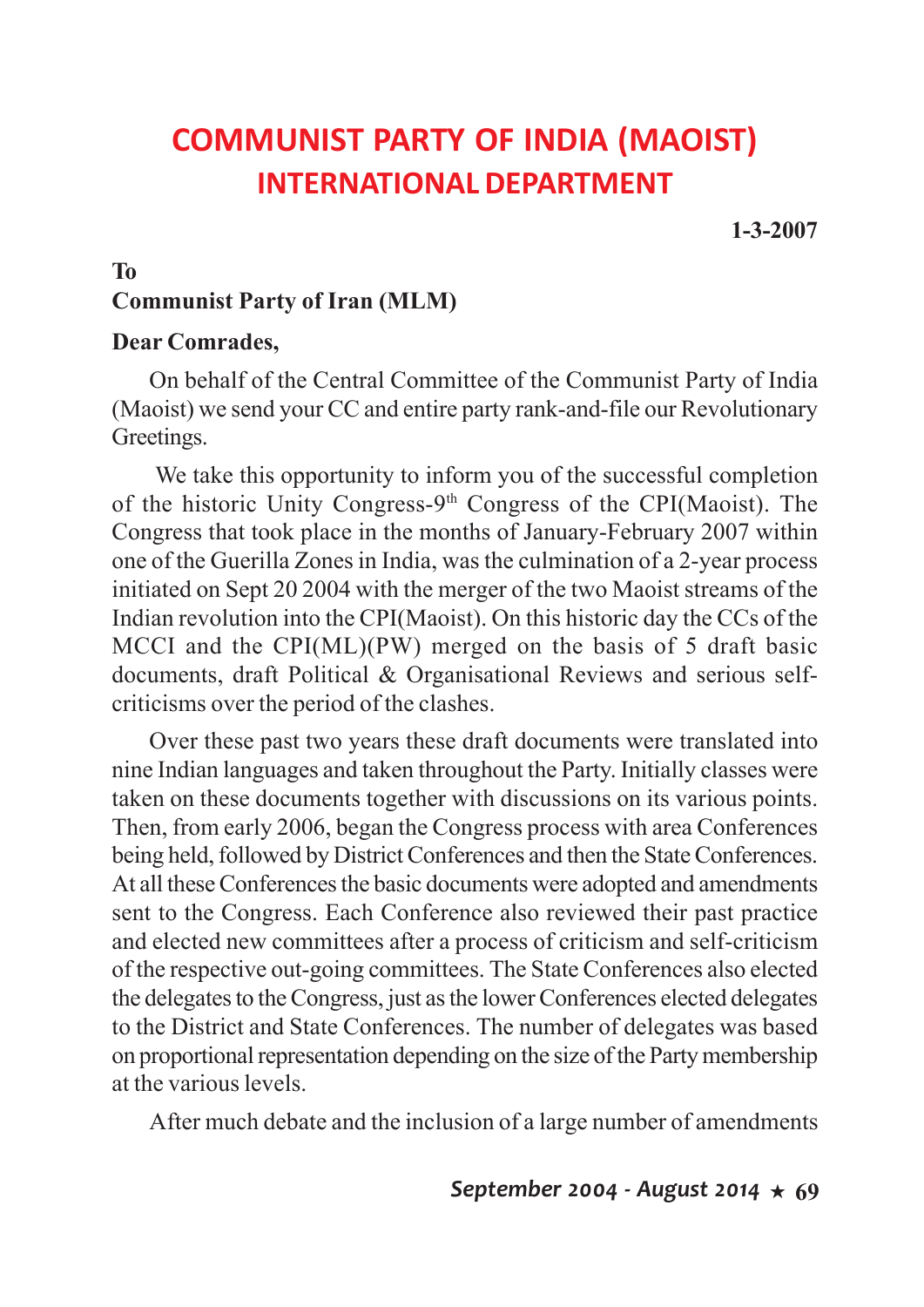the Unity Congress-9th Congress finally adopted the basic documents on Marxism-Leninism-Maoism, the Party Programme, Party Constitution, Strategy & Tactics of Indian Revolution, and the Political Resolution (i.e an analysis of the current international and domestic situation). Major debates that remained in the merger process were also discussed throughout the party and finally clinched at the Congress through discussion and voting. Both the erstwhile parties presented their Political and Organisational Reviews of their over 3-decades past practice at the Congress and these too were adopted with amendments. Then the past two-year Review of the merged Party was also discussed and adopted with amendments. Then the Congress also passed a number of resolutions on current events, and also resolutions on the question of building of the Party, People's Army and the United Front. Finally the outgoing CC presented its collective self-criticisms and invited criticism from the delegates. After this, the outgoing CC presented a panel for the new CC which was unanimously elected. The CC then reelected com Ganapathi as the general secretary of the Party.

The Central Call of the Congress was to advance the people's war in the country to build Base Areas, and in the process turn the guerrilla war into mobile war and the PLGA into a PLA. All activities should be built to further this central task, either directly or indirectly.

We will later be sending you copies in English of all our basic documents and also the resolutions passed. We do hope you will go through it and send us your critical views. We apologise that we were not able to invite any international delegation due to the necessity of maintaining exceedingly tight secretive arrangements. The Indian rulers were hell-bent on foiling this Congress and even set up a separate cell at the Centre to coordinate intelligence inputs on the Congress. They even estimated the rough dates of the Congress resorting to extensive surveillance of all our GZs. It is in order to maintain this tight security that we were unable to invite you. Though you were not able to attend we will send you all our documents and will give you a detailed report in our next bilateral, where we can also discuss any point that you may have on our documents.

The Unity Congress-9th Congress of the CPI(Maoist) is of great historical significance for the Indian revolution for three reasons. First, it has further cemented the unity between the two erstwhile Maoist streams in the country.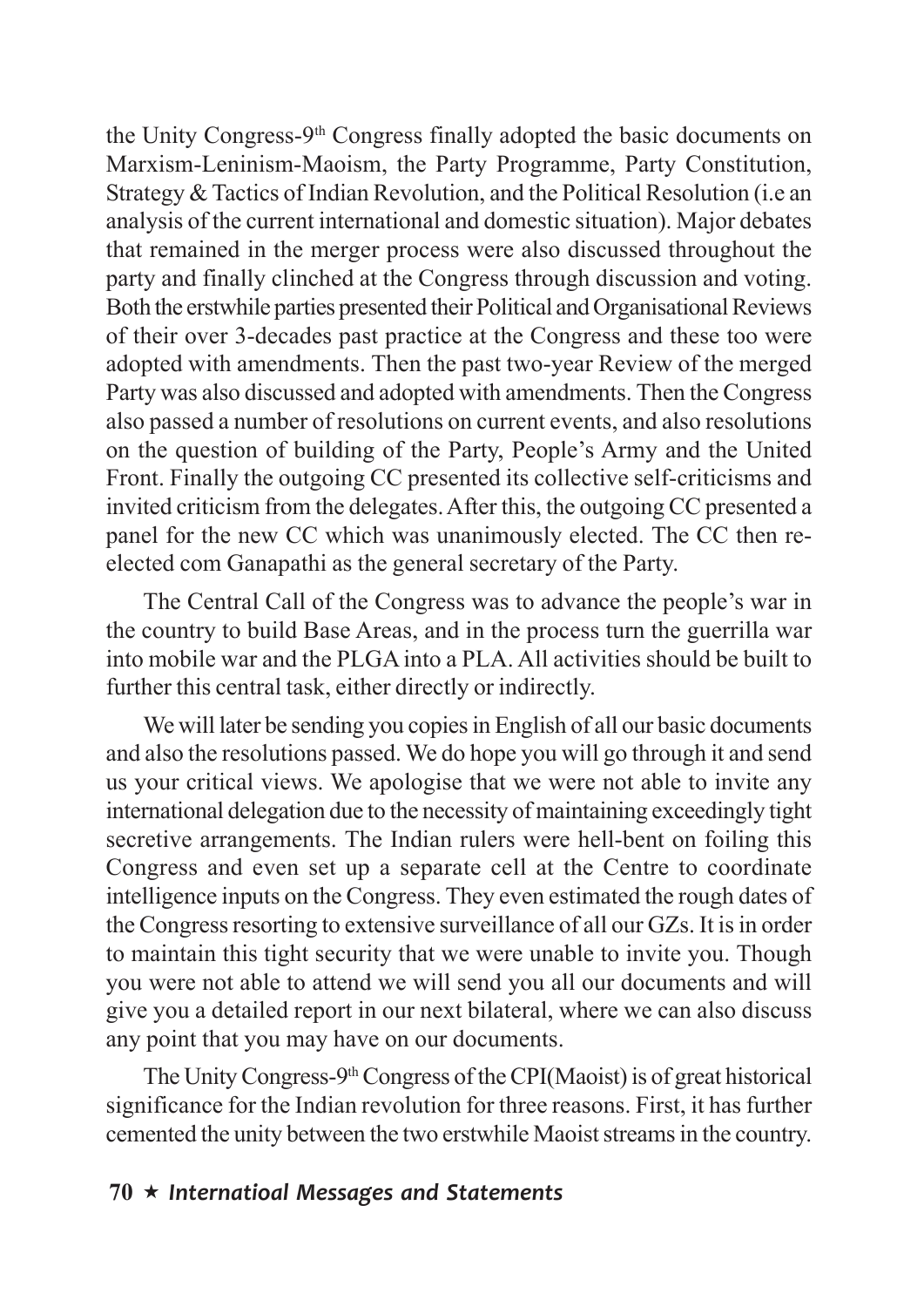Second, it was the first Congress of a united Party to be held after the 8<sup>th</sup> Congress of the CPI(ML) was held in 1970 — i.e. after a gap of over  $3\frac{1}{2}$ decades. And third, it refined the line of the two erstwhile parties, drawing on the positive experiences of both. Through an extensive process of debate and synthesis we were able to evolve a higher level of unity.

The UnityCongress-9th Congress re-affirmed the ideological basis of the Party as Marxism-Leninism-Maoism; the path of Indian revolution as that of protracted people's war; the stage of revolution as that of New Democratic Revolution; and the nature of Indian Society as semi-colonial and semi-feudal. After extensive debate it further refined our understanding on the questions of Dual Power, Guerrilla Zone, Guerrilla Base and Base Area and the inter-relation between these, specifically in the Indian context. It emphasised the importance of developing to a far greater extent all the three magic weapons of the revolution. It emphasised the need to extend the influence of the Party in the urban areas, particularly amongst the working class. It also analysed the changes that have taken place in the agrarian relations within the semi-feudal framework. It characterised the specific nature of Indian feudalism/semi-feudalism as being different from that in Europe being deeply interwoven with the caste structure and Brahminical ideology.

Finally, it emphasised the importance of firmly standing by proletarian internationalism, building closer relations with all the genuine Maoist parties in the world. It pin-pointed that revisionism continues to be the main danger to the genuine revolutionary forces the world over. It resolved to actively intervene in the debates taking place by Maoist forces in the world. It also vowed to closely ally with all anti-imperialist forces the world over to forge a firm alliance against imperialism, particularly US imperialism.

The Congress ended on a note of great optimism determined to face the serious challenges being faced, with a determination to rectify the errors within the Party and seize the opportunities posed by the crisis to make great advances in the people's war in India.

## **International Department CPI(Maoist)**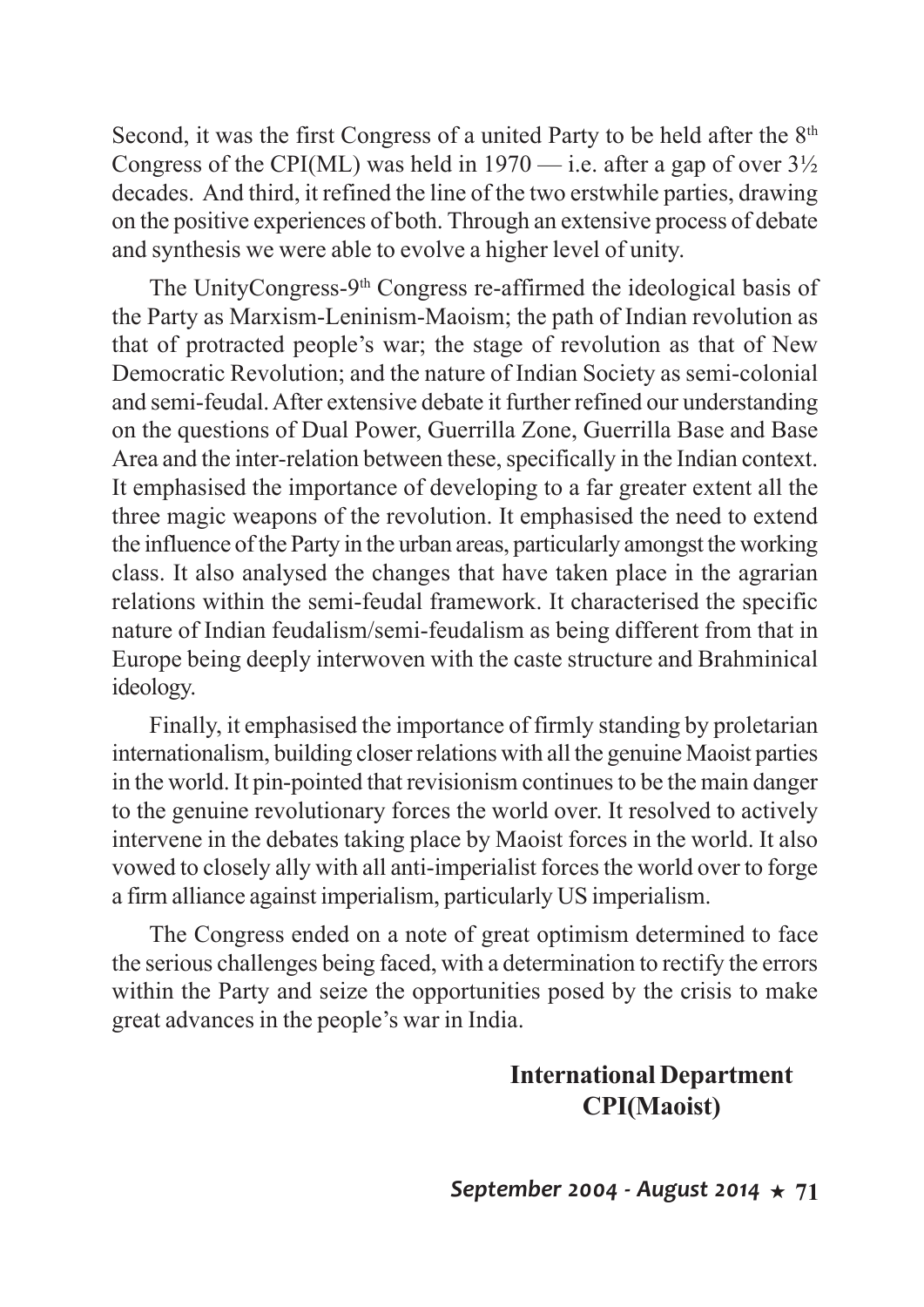## **PEOPLE'S MARCH: VOICE OF INDIAN REVOLUTION**

**October 2007**

## **Strongly Condemn Raids on NDFP Leaders and the Illegal Detention of Com. Sison in the Netherlands**

On the morning of August 28, Dutch plainclothes police raided the home of exiled Filipino revolutionary leader Jose Maria Sison in Utrecht, the Netherlands, arrested him and charged him with ordering the murder of two persons in the Philippines in 2003. According to his wife, they broke down the front door without bothering to ring or knock, bruising her arm as they prevented her from making a phone call. They carted away computers, documents, CDs, and other files, remaining until the evening while she was instructed to sit in a corner.

Eight other locations were simultaneously raided. Sison was not at home the time. Luis Jalandoni, the chief peace negotiator for the Filipino Maoist rebels in their talks with the Government of the Philippines, details what happened:

"The Dutch Police called up Prof. Sison to invite him to the police station because according to them there were new developments on the complaint that Prof. Sison had filed in 2001. Thinking that it was about the complaint he filed on an assassination plot that was hatched by the then incumbent [Joseph] Estrada government against him, Prof. Sison brought with him some documents pertinent to the said complaint."

"But when he arrived at the police station, he was separated from his three companions that included his lawyer. They learned later that Prof. Sison had been whisked away to a jail complex in Scheveningen, formerly used by the Nazis for detaining Dutch resistance fighters, on the patently spurious charge of ordering the murder of [Arturo] Kintanar and [Romulo] Tabara<sup>"</sup>

A source however said Sison's house was also subjected to a search by Dutch authorities. The source also said the houses of National Democratic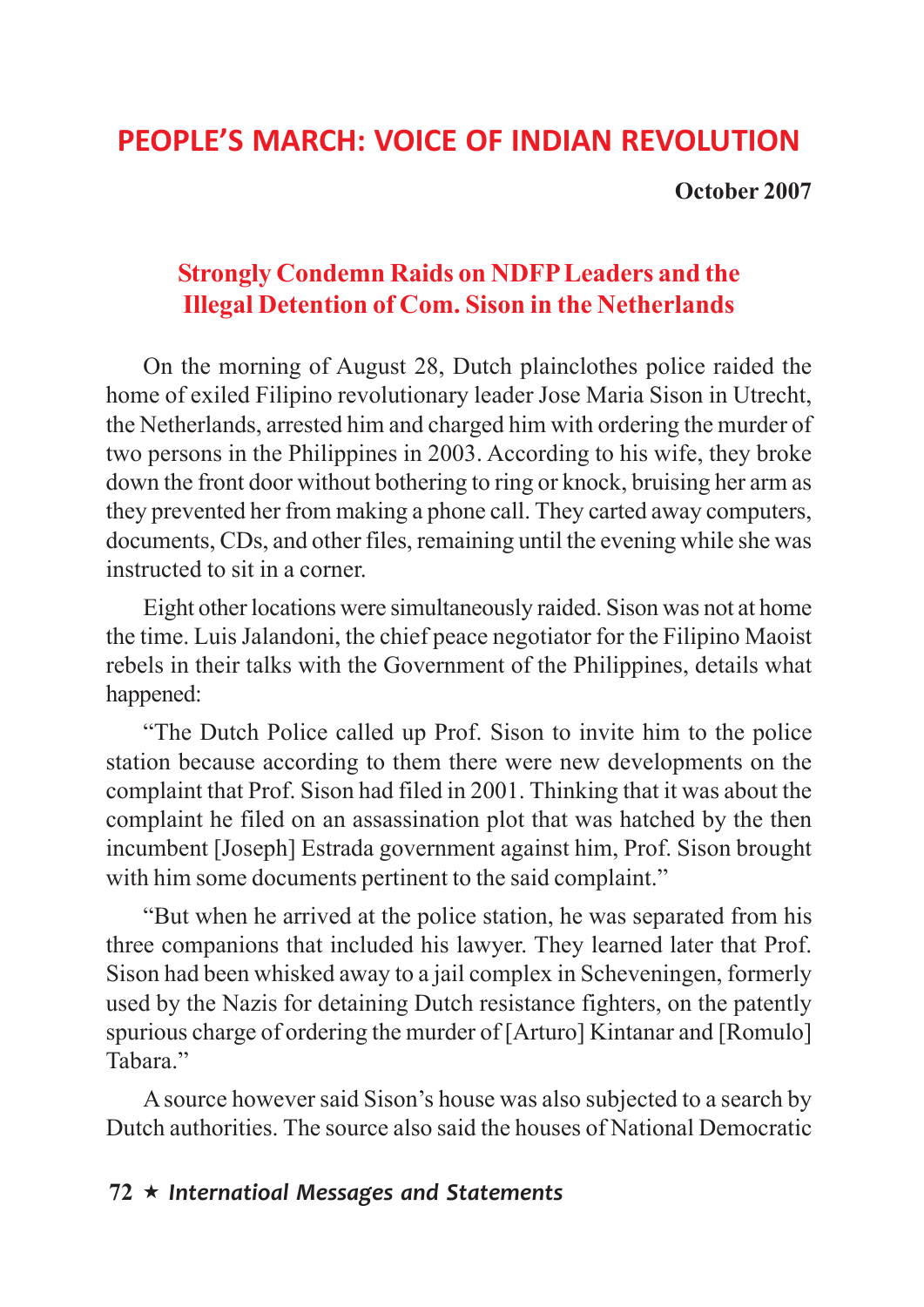Front (NDF) negotiating panel head Luis Jalandoni and Ruth de Leon, executive director of NDF international information office were searched by Dutch authorities. Computers and files were reportedly taken.

Sison was in the National Penitentiary in Scheveningen in The Hague where the judge before whom he appeared August 31 ruled that he will remain in solitary confinement for up to 14 days. According to his lawyer, Jan Fermon, the official charge against him is "incitement to murders" in the Philippines. Its proximate cause, according to the Philippines mainstream press, was affidavits filed with the Philippines Department of Justice last year by the wives of Kintanar and Tabara (themselves former communists expelled from the movement) followed by visits to the Dutch Embassy in Manila.

Ironically the NDFP consultant's arrest comes shortly after the Supreme Court's dismissal of trumped-up rebellion charges against him and several other personalities in connection with the 2006 alleged "Left- Right conspiracy" to unseat the Arroyo administration. It also comes just barely over a month after the Luxembourg-based European Court of First Instance annulled Sison's inclusion in the Council of the European Union's "terrorist list" for lack of basis. In 2002, the CPP-NPA was included by the U.S. Department of State in its list of "foreign terrorist organizations." Sison was likewise listed as a "foreign terrorist." The Council of the European Union followed suit later that year. On May 29, the Council of the European Union decided to retain Sison in its "terrorist" list. This decision was annulled by the July 11 verdict of the ECFI.

Today com Sison is a consultant to the NDFP and is the Chairperson of the ILPS (International League of People's Struggle). It is reported that he has no direct involvement in the Communist party of the Philippines which conducted the actions on the two traitors who were collaborating with the fascist Philippines government. Tabara, according to the Maoists, was apprehended by CPP officials in a parking lot on Sept. 26, 2004. He pulled a gun when they attempted to arrest him for murdering an elderly peasant leader and they shot him to death. This happened in a society in which the regime in power employs death squads. The human rights group Karapatan states that more than 800 left-wing activists have been extra-judicially killed since 2001. The Bush administration makes no fuss about that, or the fact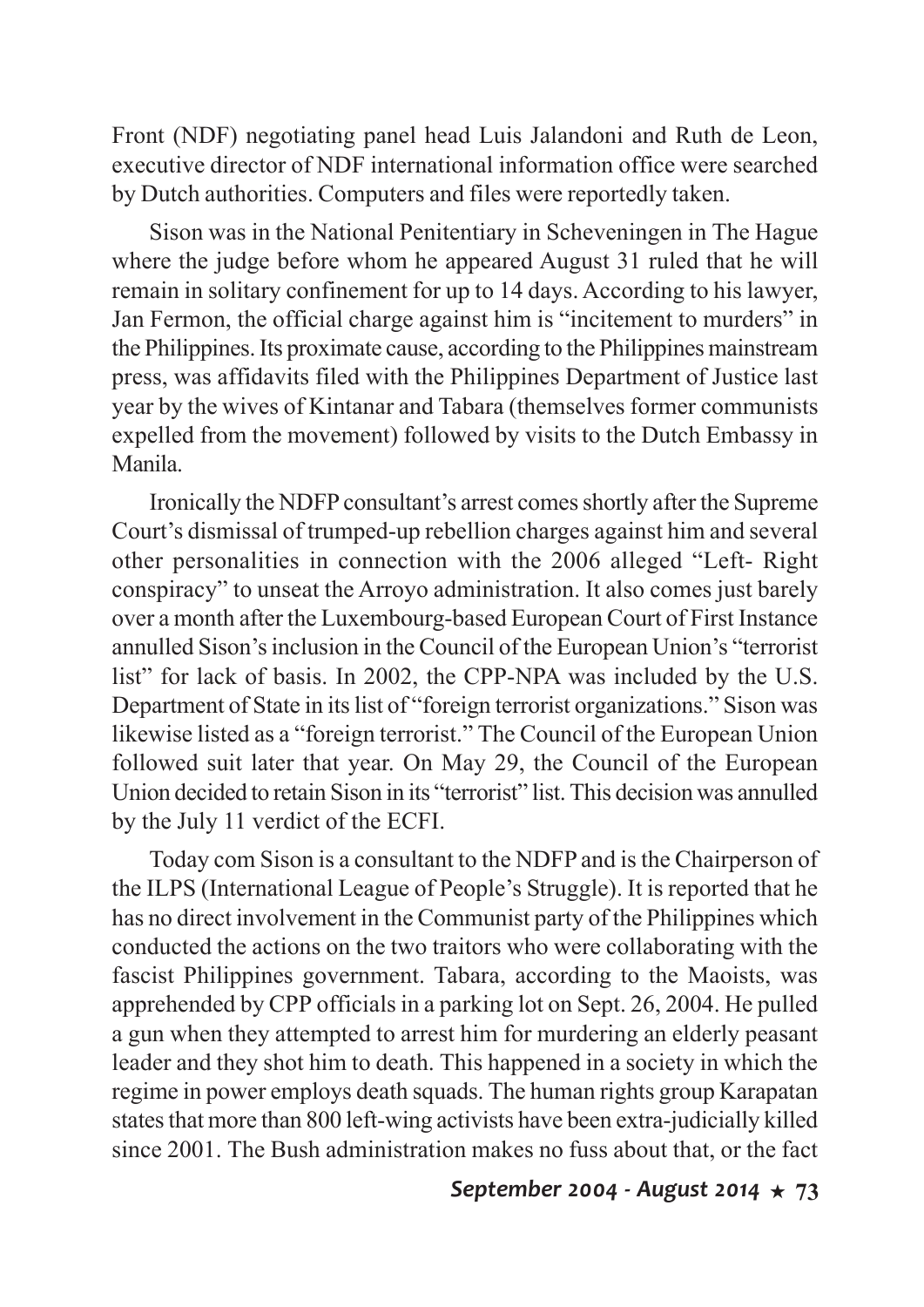that there were 1200 people on death row in the Philippines in June 2006 when the Philippines Congress passed a law banning the death penalty. The official justice system in the Philippines is widely perceived as fraudulent. But the U.S. and its allies validate it while treating the people's courts as illegitimate and tools of terrorists answering to Sison in his Utrecht exile.

Sison has lived in Holland since 1987. The 68-year-old former professor of English literature and accomplished poet headed the newly reestablished Communist Party of the Philippines from 1968 to 1977. Sison has been on self-exile in the Netherlands since 1987. He had applied for but has not been granted political asylum. He could not be deported because he has claimed his life would be endangered upon his arrival in the Philippines.

During these years the party's military arm, the New People's Army (NPA), made extraordinary advances in its People's War to topple the U.S. backed dictatorship of Ferdinand Marcos. Captured by Marcos' troops in 1977, Sison spent years in prison, including a year and a half strapped to a cot, in solitary confinement before he was released in 1986 by President Corazon Aquino following the "People Power" revolution that drove Marcos and his notorious wife Imelda out of the country. Since then he has served as chairman of the International League of Peoples Struggle, and Chief Political Consultant to the National Democratic Front of the Philippines in its off-again on-again peace talks with the Manila government. Protests have broken out all over the world against the illegal detention of Sison by the Dutch government at the instigation of the US administration.On Aug 29th about a hundred activists belonging to various organizations under the banner of the Bagong Alyansang Makabayan (Bayan or New Patriotic Alliance) rallied here earlier today to protest the arrest of National Democratic Front of the Philippines (NDFP) chief political consultant and International League of Peoples' Struggle (ILPS) chairman Jose Maria Sison in Utrecht, The Netherlands.

Meanwhile Dutch and Filipino supporters are organizing a petition campaign. Hastily arranged demonstrations have occurred in the Philippines, Netherlands, U.S. (New York and L.A.) and Hong Kong. Former U.S. Attorney General Ramsey Clark has offered his services as an attorney, describing Sison as "a gentle person... and inspiring leader" and "great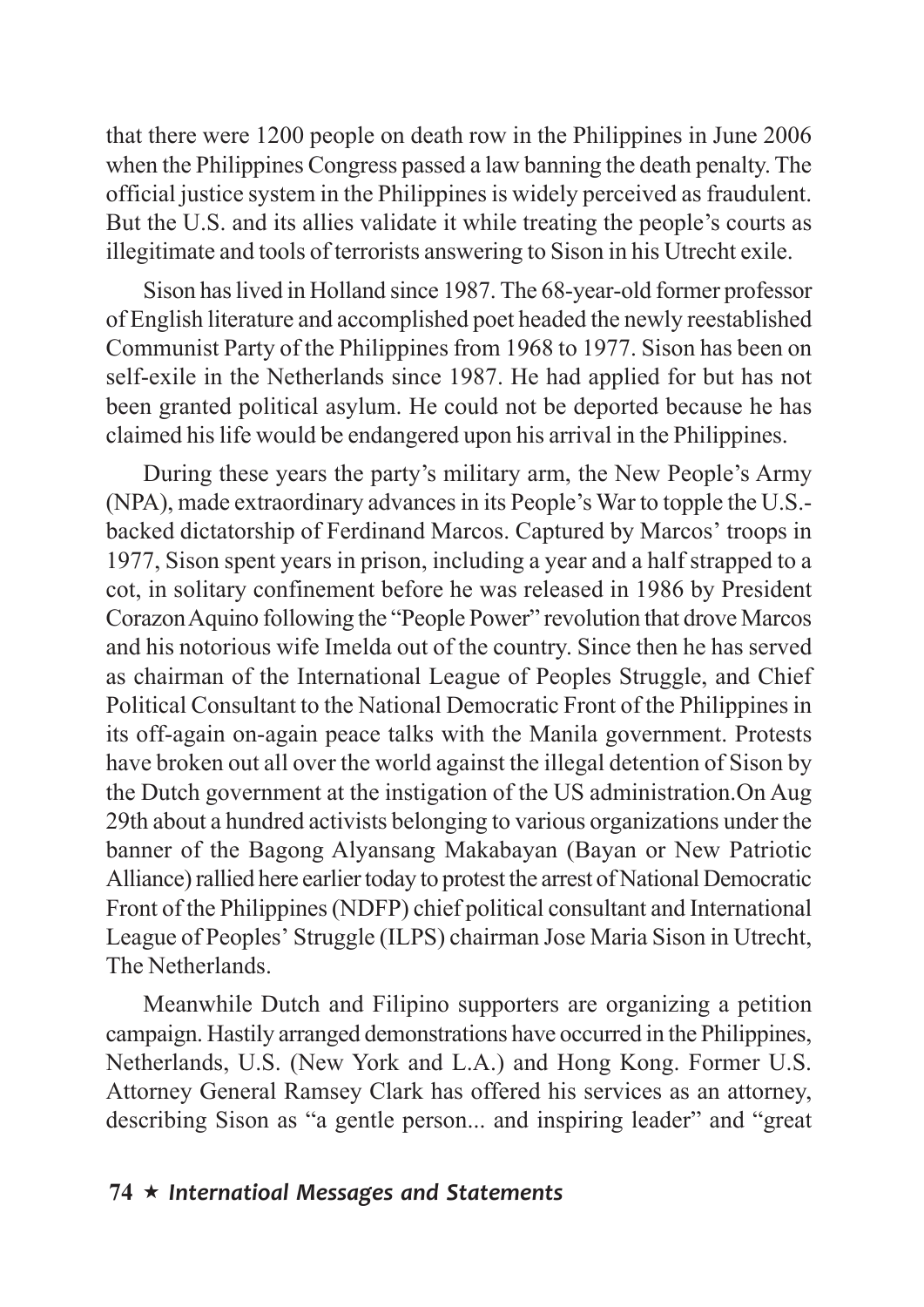man." "Everyone who is concerned about peace and freedom has to be greatly distressed over the arrest of Joma Sison," he told members of the New York Committee for Human Rights in the Philippines last week. "Sison is a great spirit that the world needs to know about, a great voice that the world needs to hear. The demonization will destroy us if we permit it to continue."

The National Lawyer's Guild of the USA has taken up his case. The National Lawyers Guild, founded in 1937, is a progressive bar association in the United States working in the service of the people. Its national office is headquartered in New York and it has chapters in nearly every state, as well as over 100 law school chapters. In 2006, NLG lawyers participated in a delegation of women lawyers to the Philippines, which produced the report of atrocities.

People's March demands the immediate and Unconditional release of Co. Sison and serious action against The Netherlands government for such acts of harassment. We call on all progressives in the country to build up a movement for the release of com. Sison. We call on the people of the country to boycott the purchase of all commodities by Dutch companies like Unilever (earlier Hindustan Lever), Philips, etc.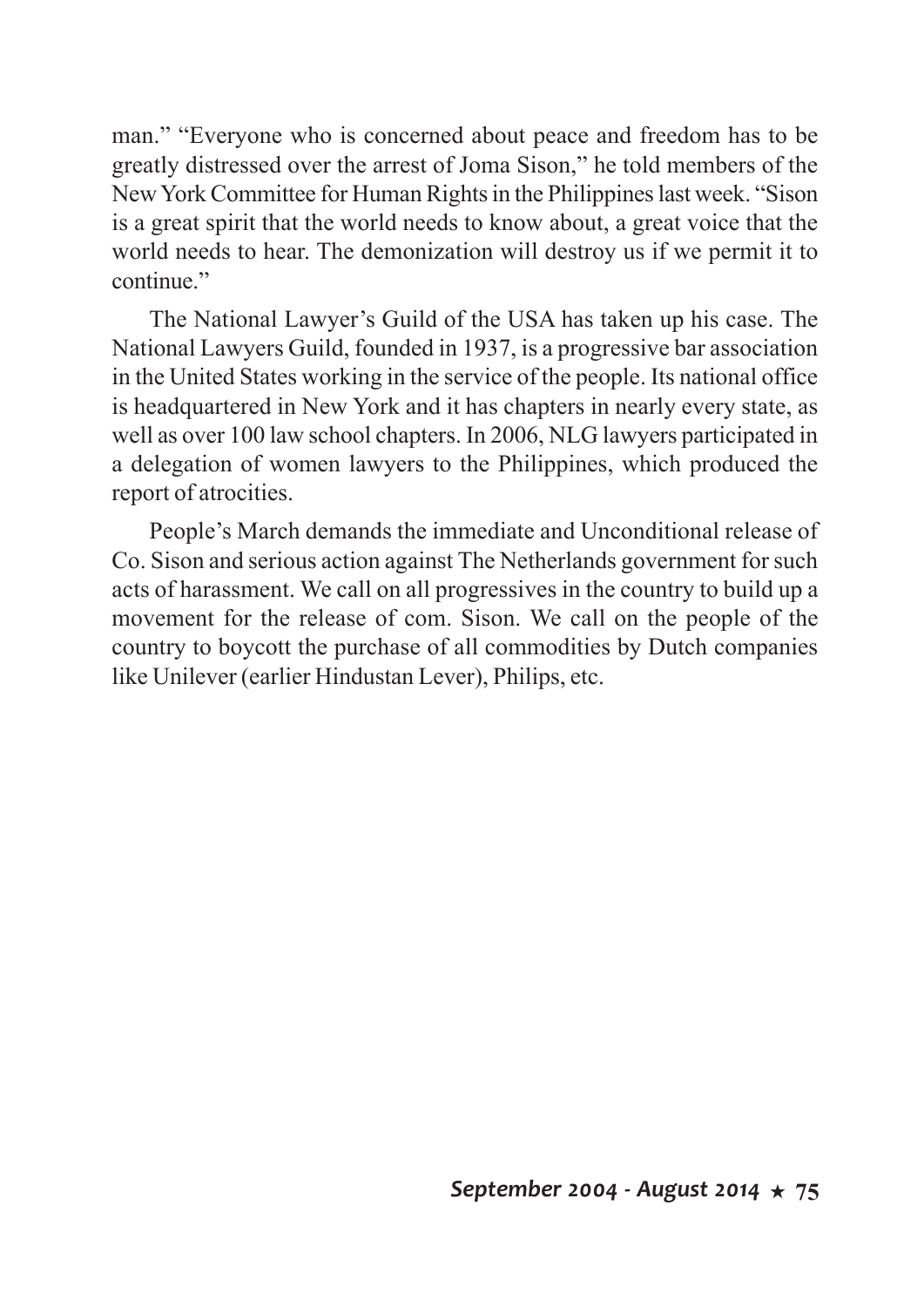**24-4-2008**

# **The Verdict in Nepal is A Verdict against Feudal Monarchy, Indian Expansionism and US Imperialism; It Reflects the Growing Aspirations of the Nepalese Masses for Land, Livelihood and Democracy!**

# **Oppose the Moves of the Imperialists, Particularly US Imperialists, and the Indian Expansionists to Meddle in the Affairs of Nepal!!**

The election results in Nepal have proved once again the overwhelming anger of the masses against the outdated feudal monarchic rule in Nepal, against the Indian expansionist's bullying and domination of Nepal, against US domination and oppression, and are a reflection of the growing aspirations of the Nepali masses for democracy, land, livelihood and genuine freedom from imperialist and feudal exploitation. It is these aspirations of the overwhelming majority of the masses that had completely trounced the parties that had either supported the King and/or the Indian ruling classes or hesitated to come out strongly against feudal, imperialist oppression and Indian intervention in Nepal. Hence, when an alternative like the CPN(M) came to the fore, with its open commitment to abolish the feudal monarchy once for all, abrogate all unequal treaties signed with India by the former ruling classes of Nepal, and ensure democracy and equality for the oppressed sections of society such as Dalits, adivasis, national minorities and women, the masses enthusiastically veered towards the Maoists. The CC, CPI(Maoist), hails the Nepali masses for routing the feudal, pro-imperialist, pro-Indian comprador parties and voting for a genuine change in the rotten feudal system in Nepal. It sends its fraternal revolutionary greetings for their victory in the electoral struggle against the reactionary forces.

The election results have not only sounded the death-knell for the 239 year-old absolutist monarchy but also to the continuous domination,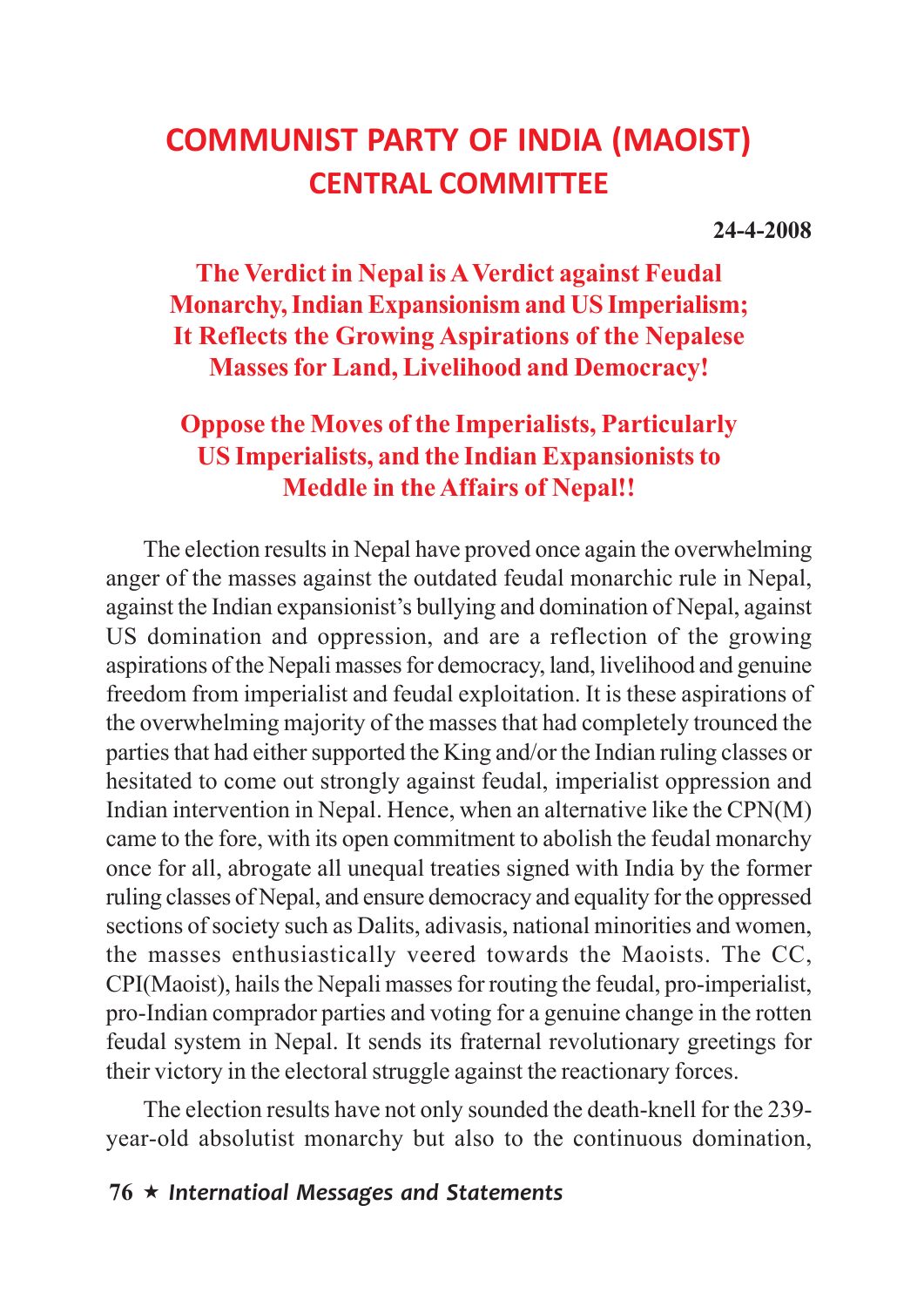interference, and bullying by the Indian reactionary expansionist ruling classes. Moreover, they have also sealed the fate of all the compradorfeudal electoral Parties which had proved themselves to be the most corrupt, country-selling, anti-people, loyal stooges of imperialists, feudal forces and Indian expansionists. In the eyes of the broad masses, these parties are narrow self-seeking robber gangsters who are out to fatten themselves at the expense of the vast masses of poor and the destitute. The results are a telling indictment against forces which had proved themselves to be a party to the oppression, suppression and exploitation of women, dalits, national minorities and adivasis.

The real test, however, begins now after the CPN(M) taking over the reins of power. It is a fundamental tenet of Marxism that no radical restructuring of the system is possible without the militant mobilization of the vast masses. It is impossible to make genuine changes in the system through measures initiated "from above", i.e. through state decrees and laws. Whichever Party may be in power, not excluding the most radical Maoists, one can only make laws at best, but to implement these it is imperative to mobilize the masses and advance class struggle against exploiters and oppressors and for radical changes for the liberation of the vast majority of the poor. No ruling class will give up power without putting up a bitter struggle and carrying out sabotage and subterfuge against the oppressed class. Hence the real, bitter and most cruel struggle for power will now unfold soon after the elections. In fact, drafting Nepal's Constitution in favour of the poor and oppressed masses is itself a very arduous and bitter struggle. The reactionaries will oppose every change tooth and nail. Lacking a majority in the Constituent Assembly, the Maoists will be powerless to affect radical changes in the Constitution. Either they have to compromise and adjust with a section of the reactionary forces thereby sacrificing the class interests of the oppressed in whose interests they had come to power, or, they have to mobilize the people and intensify the struggle through all means, including armed insurrection, in order to implement genuine democracy and establish people's power. There is no other alternative.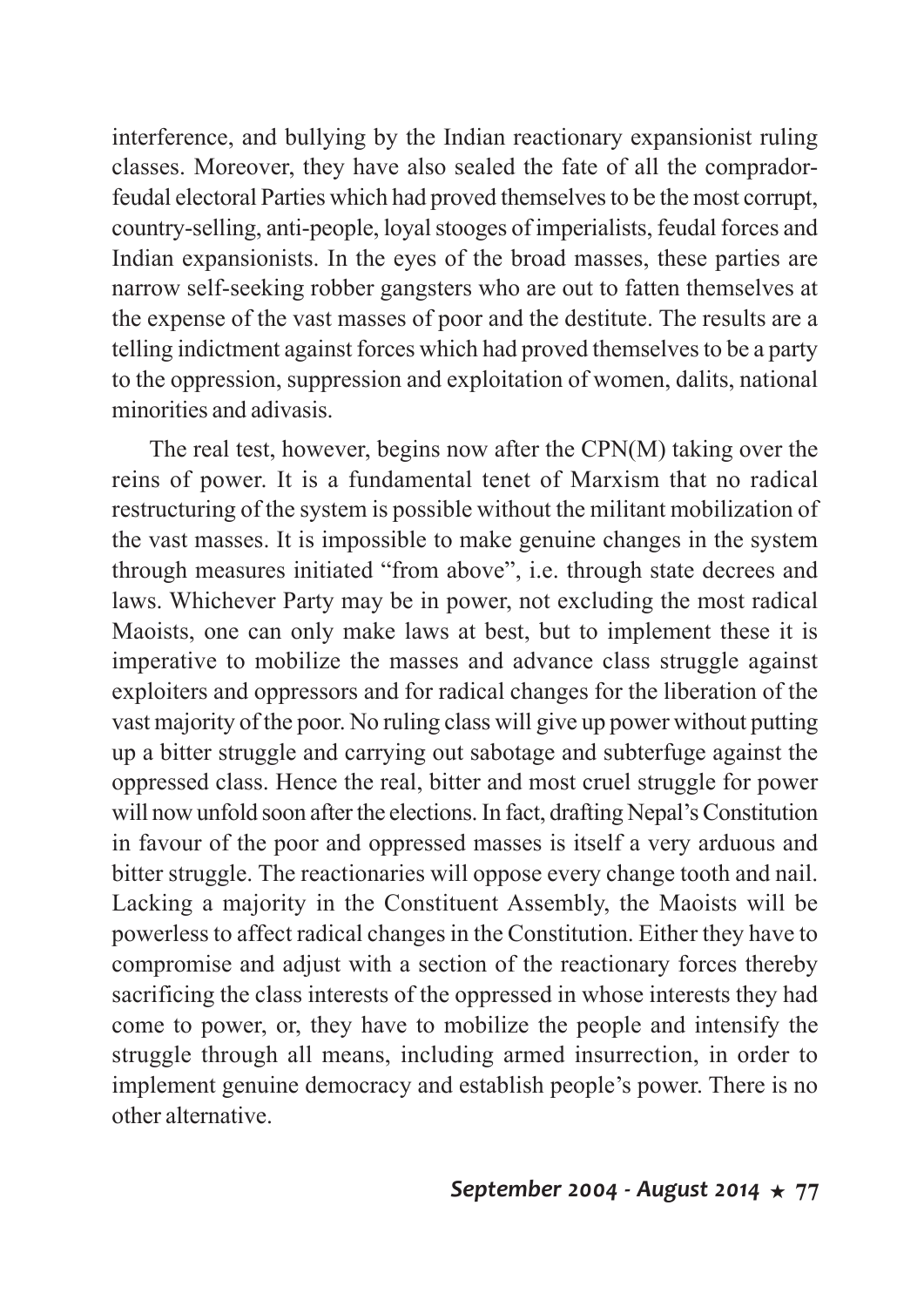The CC, CPI(Maoist), warns the CPN(Maoist) to beware of the conspiracies of the imperialists led by the US imperialists, the Indian reactionary ruling classes, and the feudal comprador forces of Nepal to engineer coups, political assassinations, creation of artificial scarcity through economic blockades and sabotage, and subversion of democratic process, and calls upon it to be fully prepared to confront these reactionaries by armed means. The one and only guarantee for carrying through the radical revolutionary programme is to raise the political class consciousness of the vast masses, mobilize them into class struggle, arm and train them to fight the exploiters and all reactionary forces and defend the gains they had derived through long period of class and mass struggle. Nothing could be more dangerous at the present juncture than to become dizzy with success and underestimate the prospects of a reactionary backlash. One must keep in mind that the gains that can be achieved through a government that has come to power by means of elections are very much limited. Survival of such a regime depends on taking a conciliatory stand on several crucial matters. Hence to overestimate the prospects of radical restructuring of the society or economy by a Maoist government would be illusory and will dilute the possibility as well as the ability of the Party to continue the class struggle.

The CC, CPI(Maoist) sees immense possibilities in present-day Nepal to carry forward the revolutionary programme by firmly relying on the masses and carrying out class struggle while utilizing the state to further this process. This is possible if the main leadership of the Maoist party does not become part of the government but concentrates on the principal task of continuing the class struggle by mobilizing the masses. Otherwise there is every danger of unprincipled compromises with the reactionary parties and imperialists, degeneration of the party leadership and cadres, and emergence of strong bureaucratic class. In such a scenario, all the gains made would go down the drain and the reactionary parties would once again come to power by cashing in on the frustration of the masses.

> **Azad Spokesperson Central Committee CPI (Maoist)**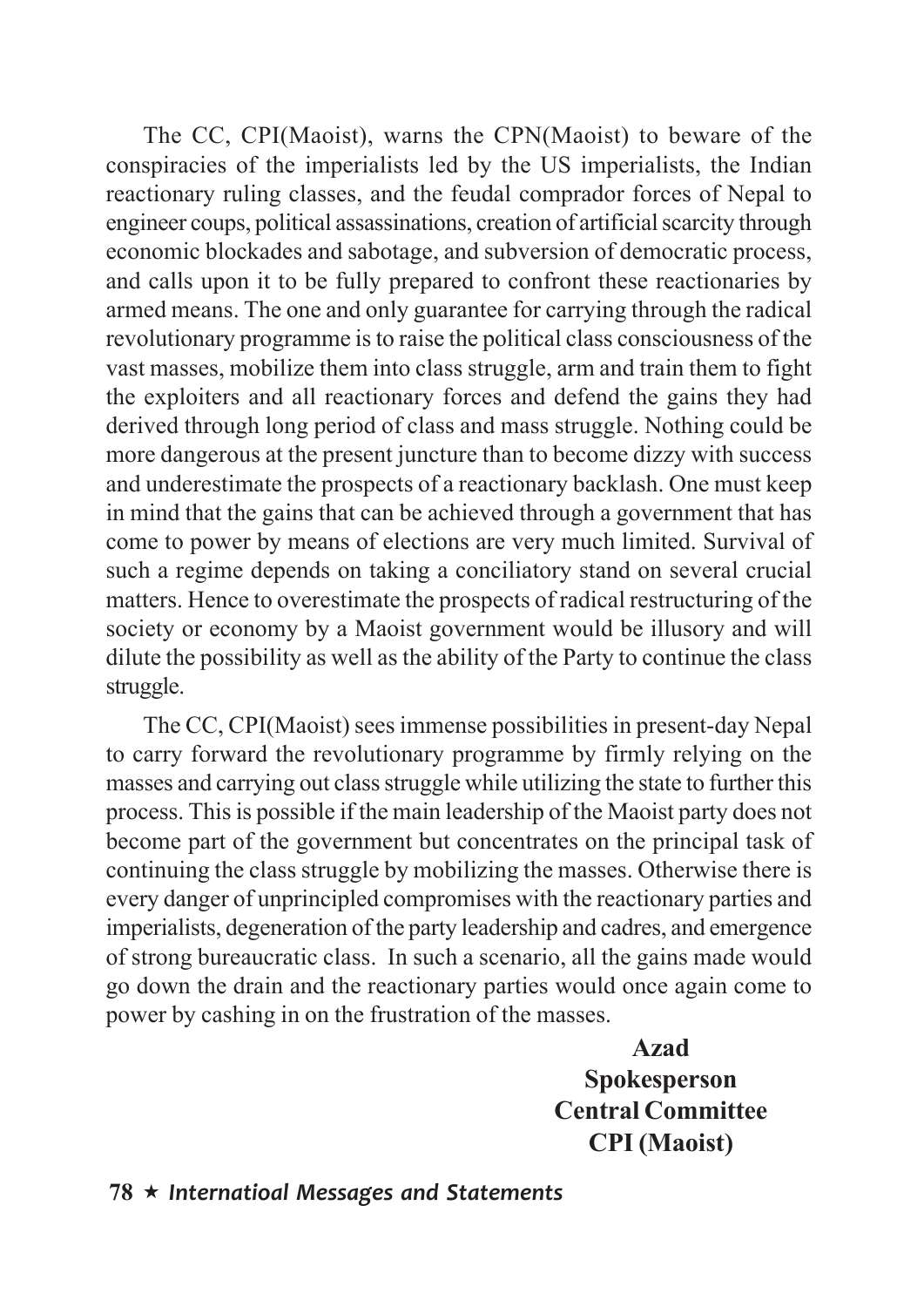**28-8-2008**

# **Condemn the Brutal Murder of Comrade Tutul by Bangladesh RAB**

It was with great shock and deep sorrow that we heard the news of the brutal and savage murder of our beloved comrade Mizanur Rahman Tutul, General Secretary of the Purba Bangla Communist Party (Marxist-Leninist) Lal Pataka and a founding member of CCOMPOSA. He was killed in a fake encounter (termed 'killed in crossfire' in Bangladesh) in late July 2008 by the notorious Rapid Action Battalion (RAB) of Bangladesh.

The Central Committee of the CPI(Maoist), the PLGA and the entire rank-and file of the Party conveys its revolutionary condolence in this hour of serious loss to the CC and entire ranks of the Purba Bangla Communist Party (Marxist-Leninist) Lal Pataka of Bangladesh. As a fraternal party and co-member of the CCOMPOSA the loss to the Purba Bangla Communist Party (Marxist-Leninist) Lal Pataka is like a loss to our Party. We are fully with them in this hour of serious loss, particularly as it has come soon after the loss of their main ideological leader and guide, Com Kamrul Islam (Master).

Comrade Tutul was a leading figure in the Maoist movement of Bangladesh. In 1997, along with comrade Kamrul Islam (Master) he founded the Purba Bangla Communist Party (Marxist-Leninist) Lal Pataka. Comrade Kamrul was martyred in 2006, murdered while in the custody of the RAB.

Comrade Tutul played a leading role in initiating a thorough summation of the rich history and experiences of the Party and of the Maoist movement in Bangladesh. He was keen on unifying the genuine Maoist forces of that country into a single party. He was an active participant in CCOMPOSA and had close relations with the CPI (Maoist). We shared experiences and sought to learn from each other's practice. His death, coming in the wake of the loss of comrade Kamrul, is a heavy blow for the Party.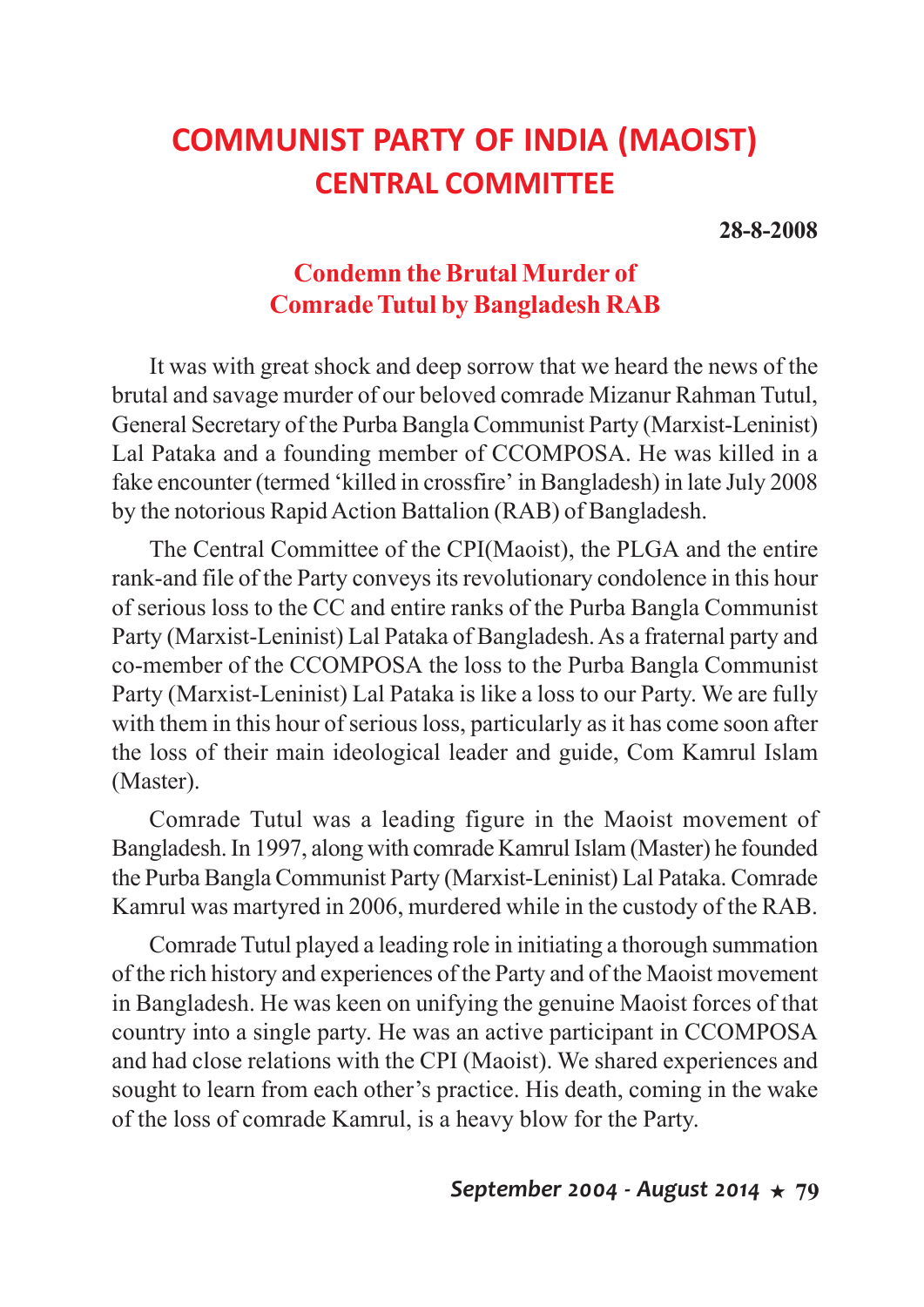The martyrdom of comrade Tutul has deprived the Purba Bangla Communist Party (Marxist-Leninist) Lal Pataka and the Maoist movement of Bangladesh of one of its most able leaders. Yet, we are confident that the movement will get over the loss and advance the New Democratic Revolution in Bangladesh which is reeling under acute poverty and fascist army rule.

We once again assure the Purba Bangla Communist Party (Marxist-Leninist) Lal Pataka that we are with it in this hour of crisis and repeat our sincere condolence to the ranks of the Party and the family and relatives of Com Tutul.

> **Azad Spokesperson Central Committee CPI (Maoist)**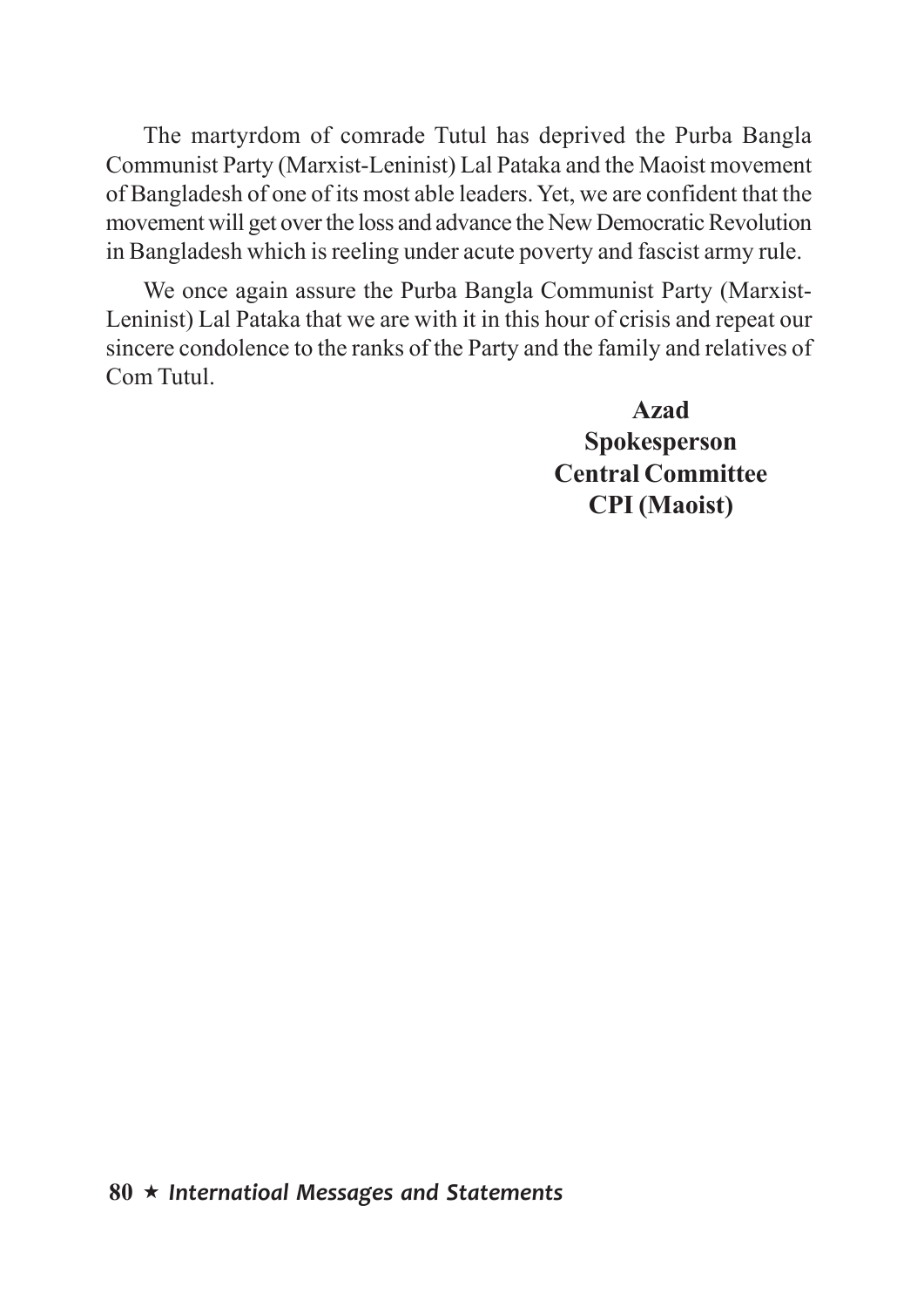**5-5-2009**

## **The Political Crisis in Nepal is the Result of Indo-US Conspiracy!**

## **Oppose the Attempts by Indian Expansionists to Meddle in the Internal Affairs of Nepal!**

## **People's Democracy Can be Established in Nepal Only by Smashing the Old State!!**

Withdrawal of support by CPN(UML), MJF and other allies to the government headed by comrade Prachanda does not come as a surprise to any keen observer of the unfolding situation in Nepal in the context of the growing realignment of forces in South Asia and the world at large. South Asia has become a top-priority zone for American imperialism in the context of its growing rivalry with China which is seen as the greatest threat to American imperialism in the world arena in the coming decades. Besides, its importance has grown against the backdrop of a series of defeats suffered by the occupation forces of NATO and US in Afghanistan at the hands of Taliban and the latter's fast-expanding hold and influence in Pakistan. The strategy of US imperialism in the region is to contain the growing influence of China and the Shanghai Cooperation Organisation (SCO), forge a powerful pro-American axis of powers to turn the tide in its favour in Afghanistan where its forces are on the run in the renewed Taliban offensive, and establish its hegemony in the region as part of its global strategic designs. To achieve this goal American imperialism has been trying to forge an alliance with Pakistan and India, preaching to Pakistan that it should do away with its obsession with threat from India and, instead, concentrate on war in its western frontier to crush Taliban.

**US imperialism and Indian expansionism are particularly perturbed over the growing influence of China over the region, consolidation of China's grip over Sri Lanka, and the fear that the government in Nepal is moving closer to China. And it is this fear which is common**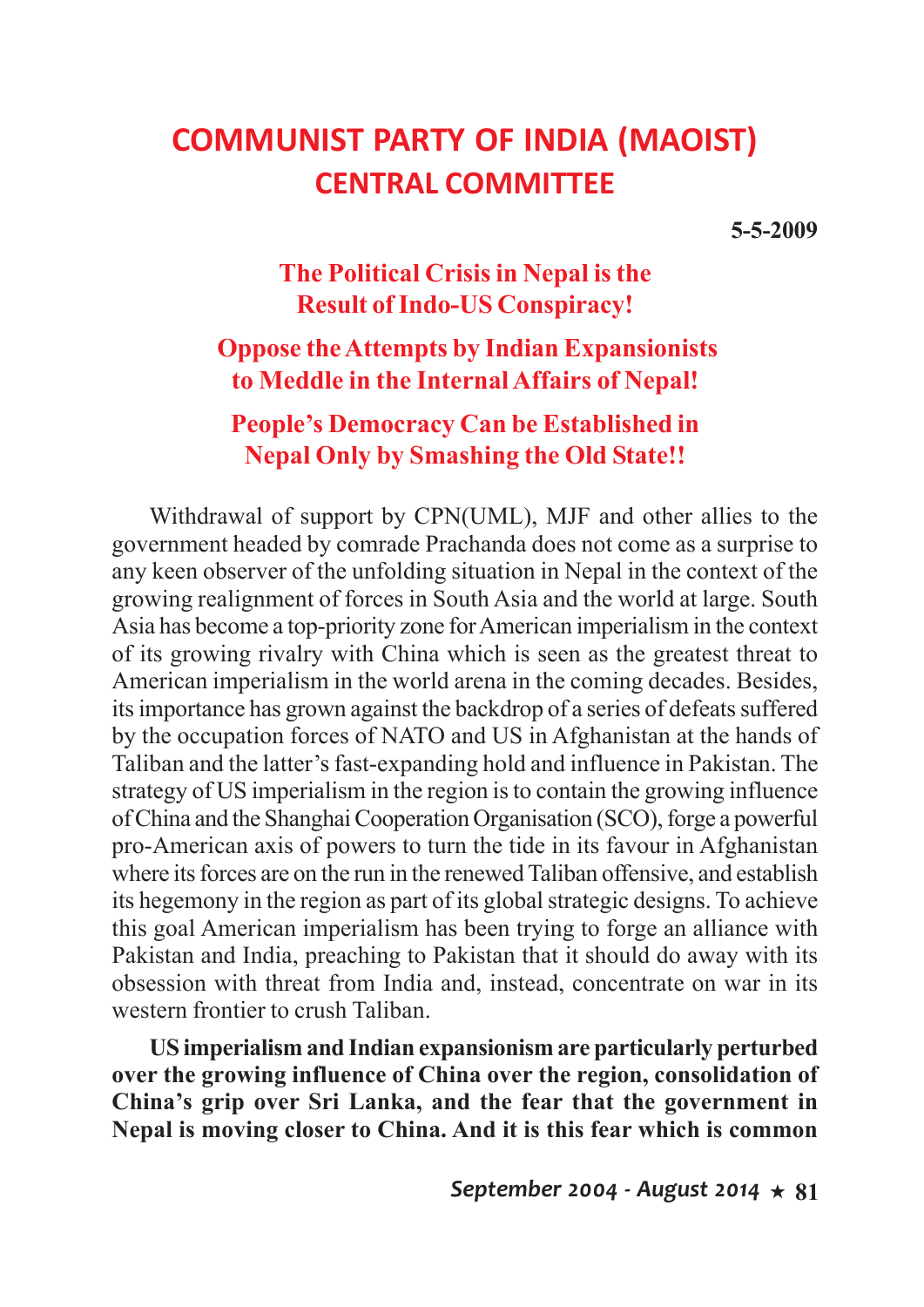**to both India and US that has pushed these powers to oust the government led by the Maoists in a bid to install a regime loyal to them.** Hence Washington and Delhi had instructed the allies of UCPN(M) in the ruling coalition to withdraw support to the government headed by Prachanda and to form a government with all other forces sans the Maoists. Attempts are already on to from a government with UML, Koirala's NC, MJF and others all of which are loyal to India.

The arch-reactionary UML which dons the garb of Marxist Leninist had always served the reactionary rulers of Nepal and their foreign masters. They blame UCPN(M) and com Prachanda for "unilaterally sacking" the chief of the Army Staff, General Rookmangud Katawal. But why such a step had to be taken is simply hushed up. Moreover, the unconstitutional act of the President in reinstating the Army Chief is given legitimacy by these anti-people Parties. The fact is the army chief had ordered the fresh recruitment of several thousand soldiers into the Nepal Army while blocking the integration of the PLA cadres thereby going against the letter and spirit of the agreement reached between the various parties who waged a unified struggle against the monarchy. Gen Katawal had also extended the tenure of several senior Army officers with the aim of retaining the hold of the pro-monarchy elements over the Army. It is a deliberate planned move by the reactionary ruling classes of Nepal under the close guidance and planning of the Indian expansionists and US imperialists. **By resuming recruitment to Nepal Army even before finalizing the integration of the two armies, these reactionary forces wanted to precipitate the situation and place the blame for the break-up of the government on the Maoists themselves. Thereby they aim to isolate and attack the Maoist forces, consolidate the anti-people Army, tighten the hold of India-US over Nepal, and contain the growing influence and competition from China in the region.**

In fact, the Indian ruling classes have been feeling uncomfortable ever since CPN(M) had emerged as the single largest political Party in the elections to the CA in April 2008. Their attempts to prevent the formation of a government headed by the Maoists had failed. Hence they had been waiting for an opportune moment to topple the government and preparing to create such a crisis by placing spokes in the process of integration of the two Armies, advising the Army Chief to go ahead with massive recruitment into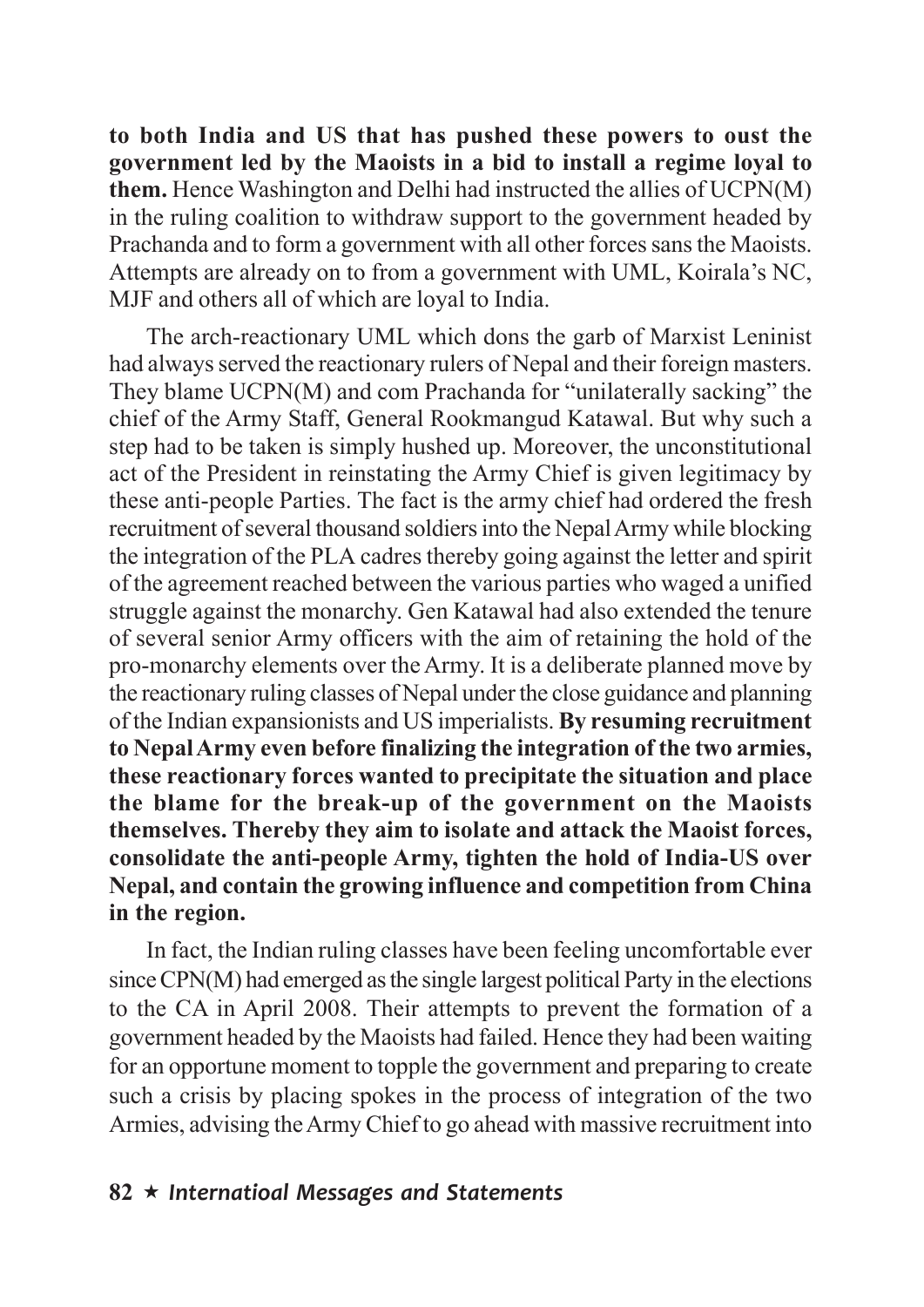the Nepalese Army, and assuring support to any unconstitutional move to oust the Maoist-led government.

That Gen Katawal should have been allowed to continue for so long in office even after his mentor, King Gyanendra, was forced to retreat from the political scene in Nepal, is itself a bad thing. He had been the most reliable pillar of the monarchy and the old state power whose interests he had served all along. He and the Army he heads are representatives of the old state and naturally would cling to their privileges and class interests until they are overthrown by force. The attempt by the Maoists to utilize the apparatus of the old state to bring about change in the social system, instead of smashing it, is the basis for the development of the present dangerous situation. Today any slight mistake on the part of the Maoists would result in grave disaster. **The reactionaries in Nepal, with the active aid and assistance of US and India, are hatching conspiracies to unleash a blood-bath to wipe out the Maoist forces. The only way to resist these reactionary attempts is to rely on the revolutionary masses, organize them against the state and prepare them for street battles basing on the base areas in the vast countryside.** At least now the leadership of the CPN(M) should realize the futility of the parliamentary path and resume the people's war to achieve complete victory by smashing the old state and reactionary forces, and establishing the people's democratic state. And to achieve this, the major chunk of the Party leadership and cadre should go underground immediately, rely on the vast countryside to wage guerrilla war on the one hand and mobilise the masses politically in the entire country against the reactionary forces who are attempting to establish the rule of the feudal forces, comprador bourgeoisie.

The CC, CPI(Maoist), condemns the Indo-US conspiracy in toppling the government headed by comrade Prachanda and warns them against meddling in the internal affairs of Nepal. It pledges all support to the Maoists in Nepal in their fight against Indian expansionism and cautions them to beware of the attempts by the reactionary rulers of India to create a bloodbath of revolutionaries in Nepal.

> **Azad Spokesperson Central Committee CPI (Maoist)**

*September 2004 - August 2014* **83**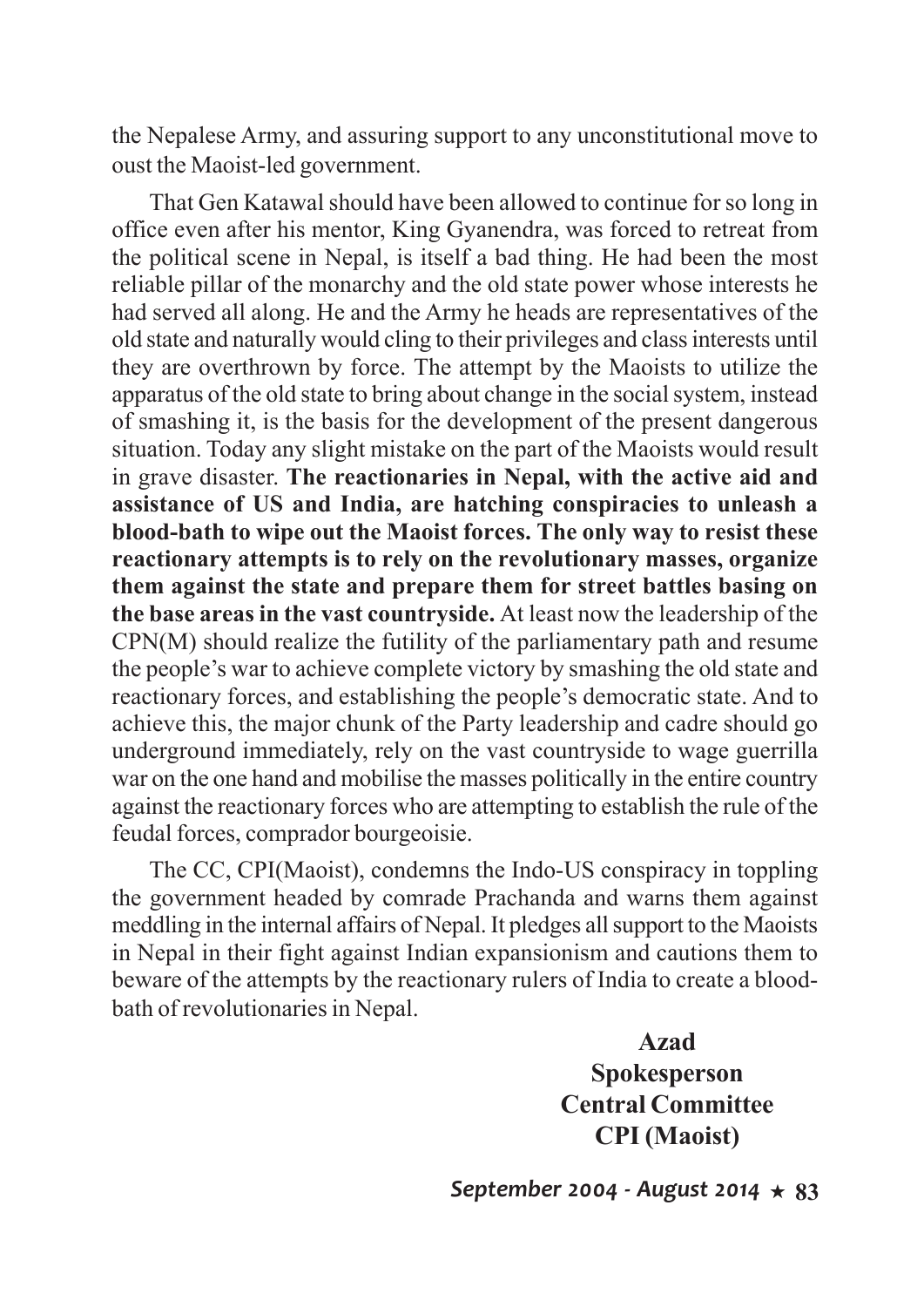**10-9-2009**

# **Let us Unite to Fight Back the Countrywide Brutal Offensive by the Imperialist-backed Central-State Governments on the Revolutionary and Democratic Movements in India!**

*An Appeal by the Central Committee, CPI(Maoist) to All Revolutionary Parties and Individuals*

#### **Dear comrades!**

We convey our comradely revolutionary greetings to the rank and file of all the revolutionary Parties and organsiations and to the revolutionary masses in the areas of class struggle led by your Parties.

As we all know, the reactionary ruling classes of India, with the total support and backing of the imperialists, particularly the American imperialists, have been carrying out the most brutal state terror on the revolutionaries and struggling people in India, particularly on the armed agrarian revolutionary war that is raging in the vast adivasi-inhabited region stretching from Paschim Midnapur-Bankura-Purulia in West Bengal to North Andhra Pradesh. The state governments of Chhattisgarh, Jharkhand, Bihar, Andhra Pradesh, Orissa, Maharashtra, West Bengal and others are spending huge amounts to strengthen the special police forces to suppress the revolutionary war in their respective states. The Centre has deployed 50,000 central forces, set up special anti-Naxal force called the Cobras, and is planning to raise and deploy several more battalions of para-military forces for suppressing the revolutionary movement. The state and central governments have set up vigilante groups like salwa judum, nagarik suraksha samiti, shanti sena, hermad bahini and the frontal organisations of the social-fascist CPI(M) and other political parties which are carrying out cruel state-sponsored terror against the entire population in the areas of armed agrarian revolutionary war.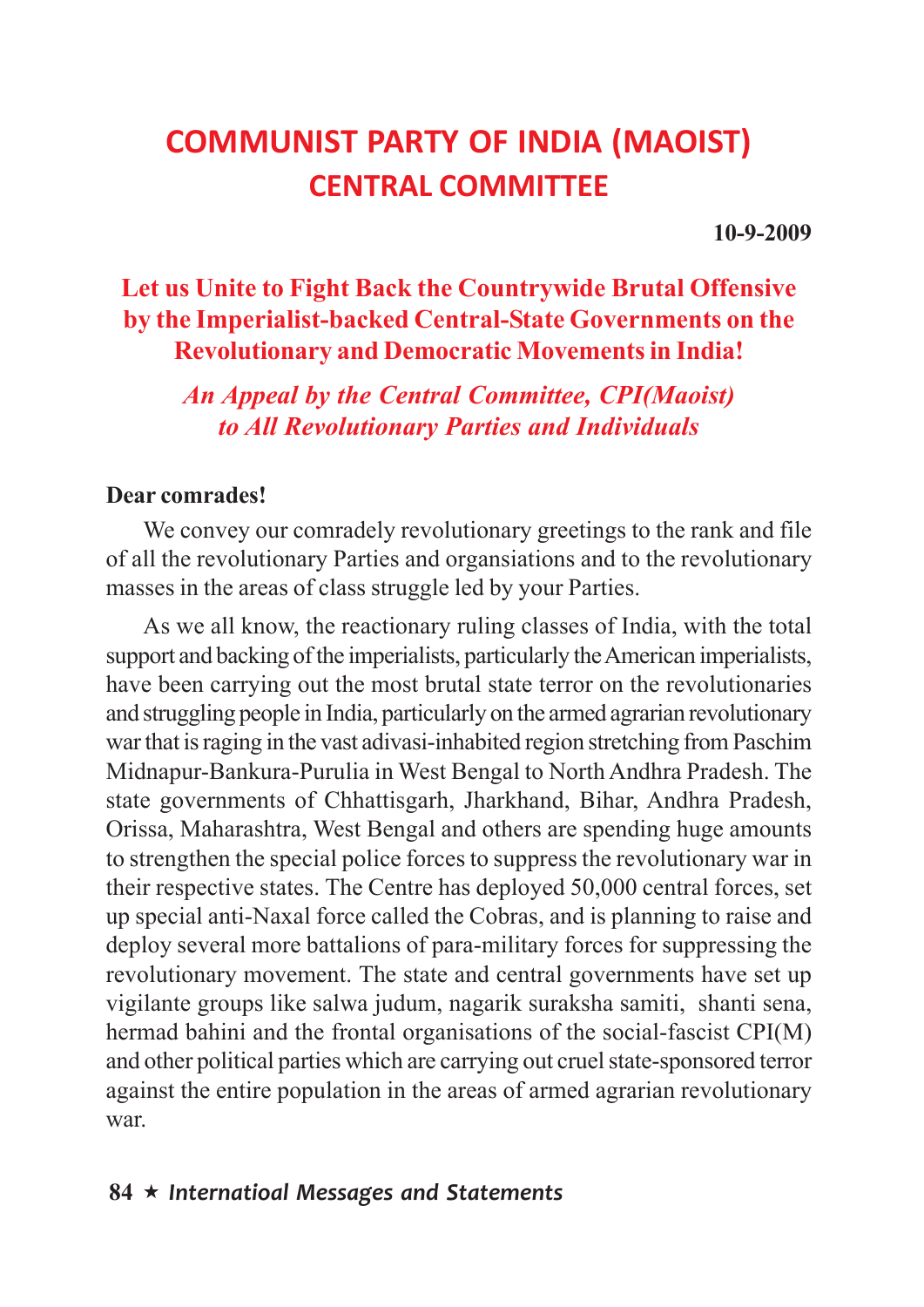Ever since the UPA returned to power at the Centre for the second time in May last, it has stepped up this state terror on an unprecedented scale, imposed an All India ban on the CPI(Maoist), declared it as a terrorist organisation, and has declared its intent to brutally suppress the Maoist revolutionaries even if it meant carrying out a blood-bath in the entire adivasiinhabited region. The US and other imperialists are actively goading on their Indian comprador agents to unleash such a brutal war. As part of this plan the US delegation had visited Chhattisgarh several times and Washington is actively overseeing the counter-revolutionary preparations in other states. The comprador big business houses of India—the Tatas, Jindals, Mittals, Ruias (Essar), Birlas, Ambanis & others—and imperialist MNCs like Vedanta, all of which are itching to lay their hands on the abundant forest and mineral wealth of this vast region, are holding secret parleys with their representatives in the political establishment to use all means to brutally crush the Maoist movement. Sonia-Manmohan-Chidambaram clique has been carrying on hectic consultations with the various political parties, top bureaucrats and Army officials to deploy the notorious Rashtriya Rifles—the counterinsurgency wing of the Indian Army—against the Maoist movement.

A united struggle by all the revolutionary-democratic forces in the country against this unprecedented cruel state terrorist offensive on the Maoist movement is the urgent need of the hour. The support and solidarity extended by the various revolutionary and democratic forces in India and abroad to the Lalgarh mass uprising and their protest against the massive state offensive has greatly enthused the adivasi people of the region and the people of the entire country. This show of solidarity has opened up a new chapter of unity among the revolutionary and democratic forces.

#### Comrades!

It is a fact that the revolutionary forces in India have been riven by serious differences for a long period of time. There is still some bitterness owing to several reasons and sharp differences exist in the ideologicalpolitical-organisational-military lines. There is need to address these and achieve stronger unity among the entire revolutionary camp on a principled basis. Notwithstanding these differences prevailing at present, our Party earnestly hopes that all the revolutionary parties and organisations in the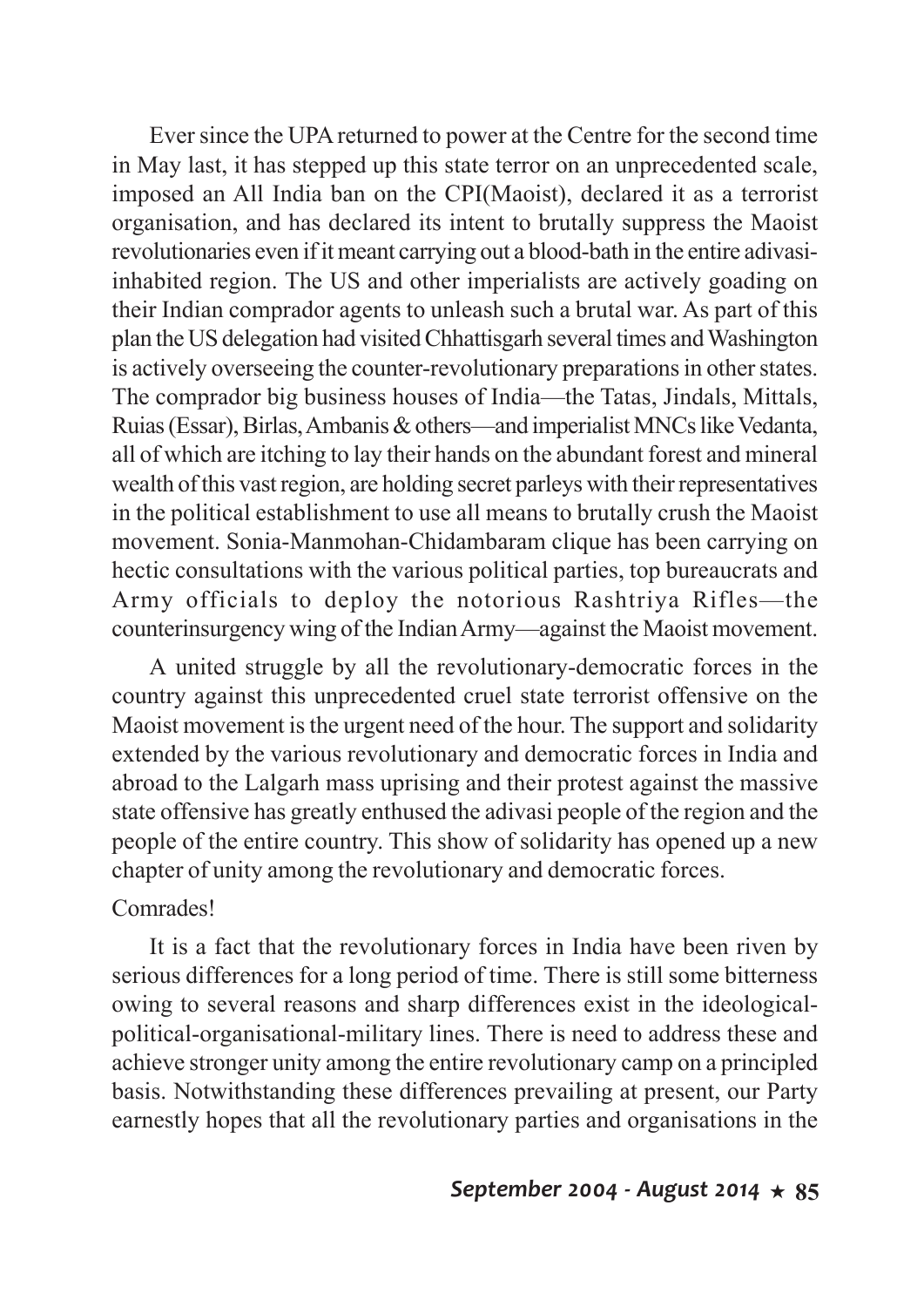country will come forward at this critical hour in the history of the Indian revolutionary movement and unite in action to form the broadest united front against this state terrorist offensive. This revolutionary act will give immense confidence to the vast adivasi masses and other sections of the people who are being crushed, displaced and even decimated in accordance with a well-hatched conspiracy of the reactionary rulers.

Let us keep aside our ideological-political differences and join hands to fight back this imperialist-backed state offensive in order to defend the interests of the oppressed masses. The current state terrorist attack by the Sonia-Manmohan-Chidambaram clique is not just on the CPI(Maoist) and the people's war going on in the country but on the entire revolutioanry camp and the democratic people's struggles. The aim of this state terrorist offensive is to suppress the revolutionary leadership of the people so as to intensify the exploitation and plunder of the country's wealth by the imperialists and the CBB.

*There is no time to ponder. LET US ACT NOW.*

With revolutionary greetings,

**Central Committee CPI(Maoist)**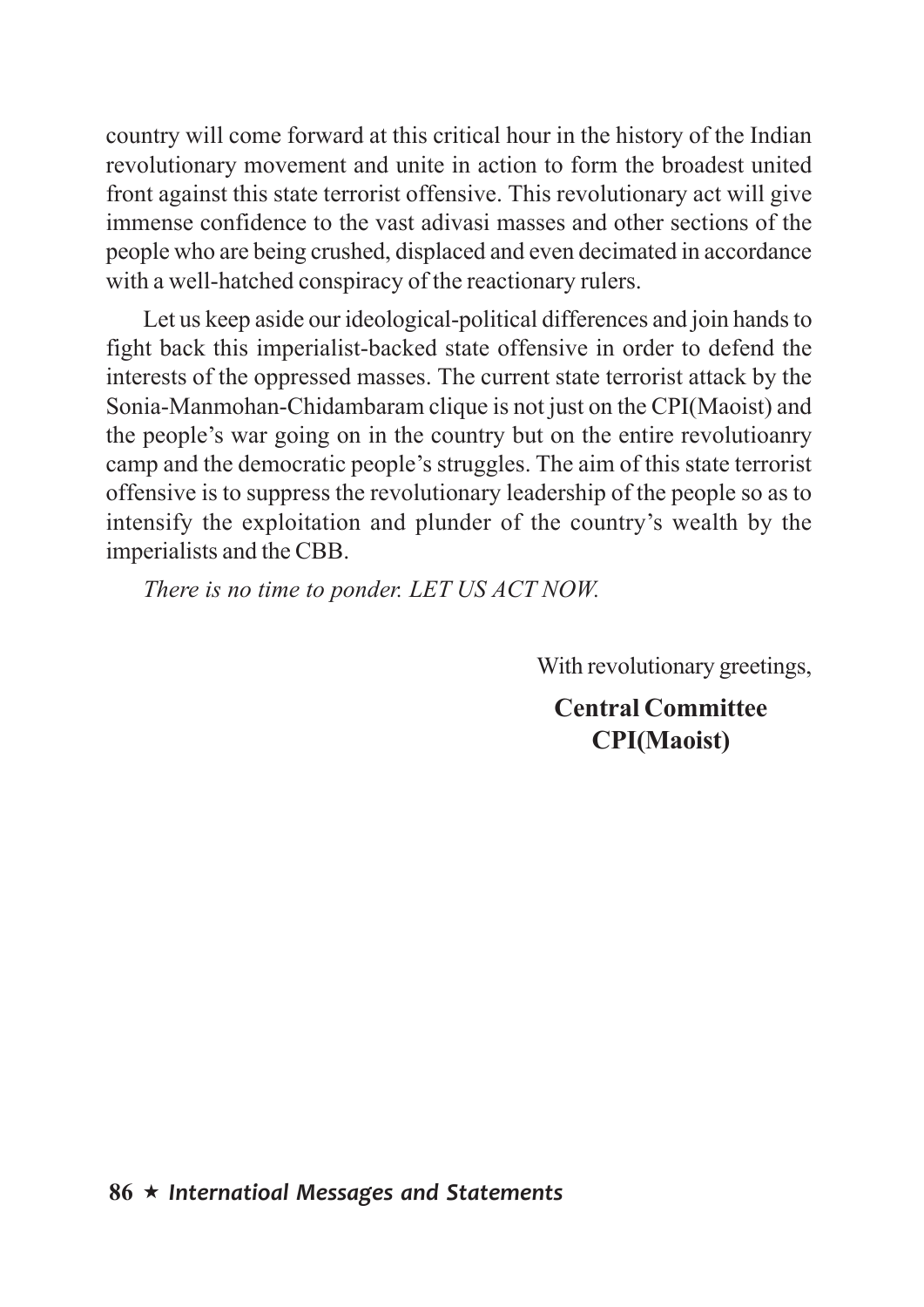**30-11-2010**

# **Message Conveying Laal Salaam to the Parties, Organisations, Forums and Individuals for Protesting against the Murder of Comrades Azad and Hemchandra Pandey**

### **Dear Comrades and Friends of Indian Revolution,**

On behalf of our Party, the CPI (Maoist), People's Liberation Guerilla Army (PLGA), Revolutionary People's Committees (RPCs), revolutionary mass organizations and revolutionary people of India, firstly, we send our heartfelt Laal Salaam (Red Salutes) to all the parties, organizations, various forums and individuals from India and abroad, who had sent condolence messages to our CC and who had condemned the brutal murders of comrades Cherukuri Rajkumar (Azad) and Hemchand Pandey on July 1, 2010 by the fascist Indian ruling classes. As all of you have acknowledged, losing comrade Azad is one of the biggest blows our party and Indian revolution had suffered. Azad was one of the topmost leaders in our party. He has been leading the Indian revolution since a long time. In our country, People's War is intensifying with each passing day. With the aid and support of imperialists, particularly the American imperialists, the Indian reactionary ruling classes are trying to suppress the revolutionary movement and are carrying on ruthless atrocities in an unprecedented severe manner. In this war between the people and the ruling classes, the enemy had particularly schemed to murder our leaders and concentrated on comrades like Azad who are leading the revolution. It is as part of that conspiracy that comrade Azad was caught and killed in the most brutal and cowardly manner. Comrade Azad was leading the entire urban movement on behalf of our Central Committee and was also looking after political propaganda, party periodicals, party education and other such crucial responsibilities. He was a most experienced and popular mass leader. He maintained close relations with many comrades at various levels and with the revolutionary masses. In the midst of severe repression, he worked selflessly and unflinchingly in spite of the many risks

### *September 2004 - August 2014* **87**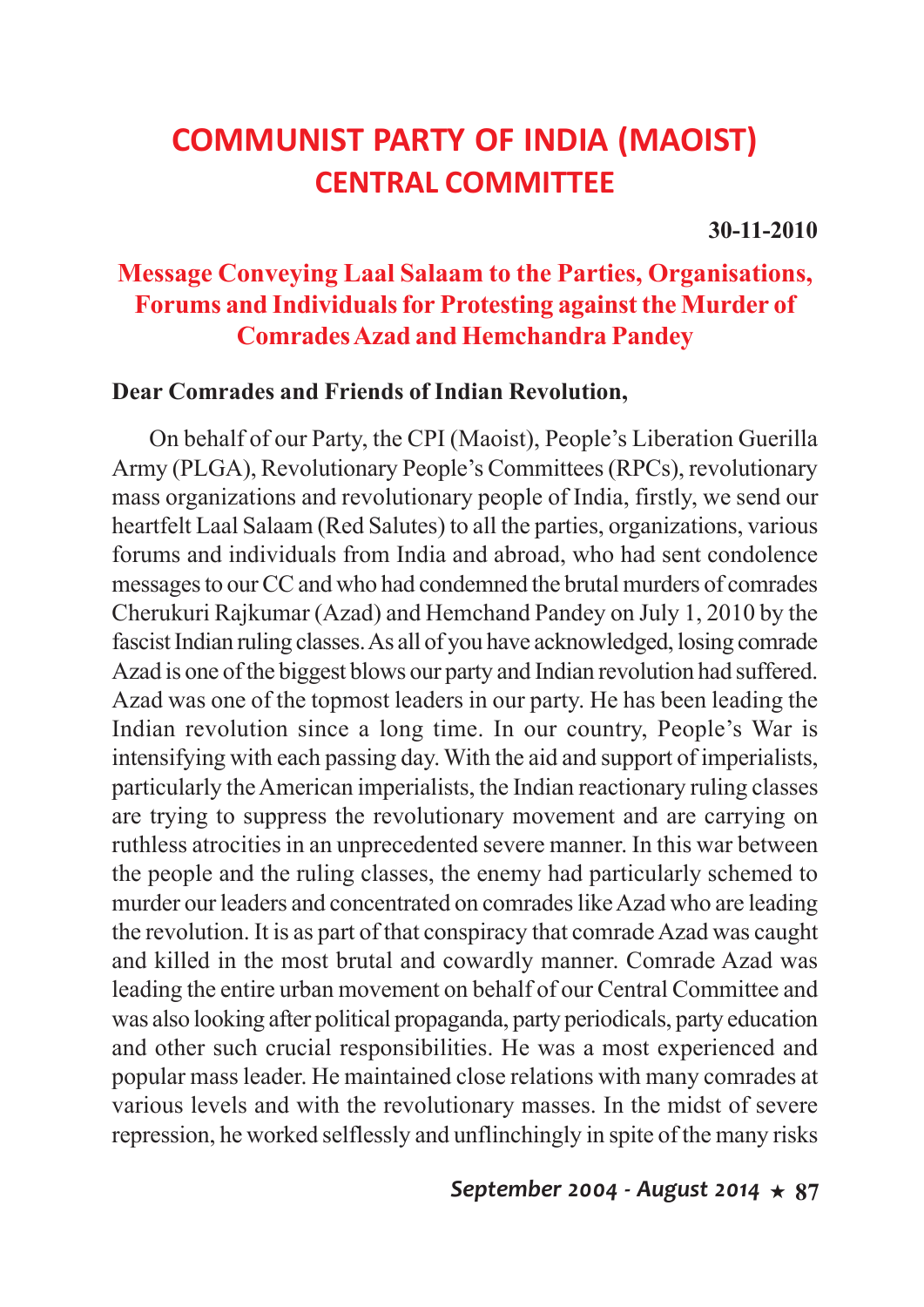involved. It is under such circumstances that the enemy came to know about his whereabouts somewhere and could catch him by laying in wait.

Your messages and condemnations released in the true internationalist spirit had given the necessary moral support to the oppressed peoples and the comrades who were grief-stricken with this shocking news. Due to the severe repressive conditions here, we could not receive all the messages and even the messages we received had reached us very late. Hence we feel very sorry for this delay in sending you a reply.

Comrade Azad was attracted to the revolutionary movement while he was studying in the Warangal Regional Engineering College in 1972. Azad who was exceptionally brilliant in his studies had played a dynamic role in the revolutionary movement too. He played a role in the formation of the Radical Students Union (RSU) in 1974. He was elected as the state president of RSU in 1978. He was one of the founders of the All India revolutionary student's movement and guided it from its inception in 1985. He played a key role in conducting a seminar on Nationality Question in the then Madras city in 1981. Later he took up the responsibility of building the revolutionary movement in Karnataka and build up the Maoist party in this State for the first time. He attracted many comrades like Saketh Rajan into the party. When opportunistic elements tried to split the party in 1985 and in 1991, comrade Azad had played a crucial role in defending party line and keeping it united and strong enough in defeating their opportunist politics. He worked tirelessly for twenty years as a CC member and Politburo member from 1990 till now. We cannot separate Azad's life from the history of revolutionary movement of the past forty years. Particularly, he played a key role in the ideological, political spheres, party education and running of periodicals. He fulfilled the responsibility of the party spokesperson since three years as 'Azad' in the most excellent and exemplary manner. He used his intellect and sharp pen outstandingly in fighting back the 'War on People' led by the Manmohan Singh-Sonia-Chidambaram gang. He stood as the powerful voice of the people against the rulers and exploiters. In the development of the party's political line, in the development of the party, people's army and mass organizations, in expanding the movement, in the emergence of new democratic power organs and in all the victories won, Azad's ideological, political work and practice played a key role. Unflinching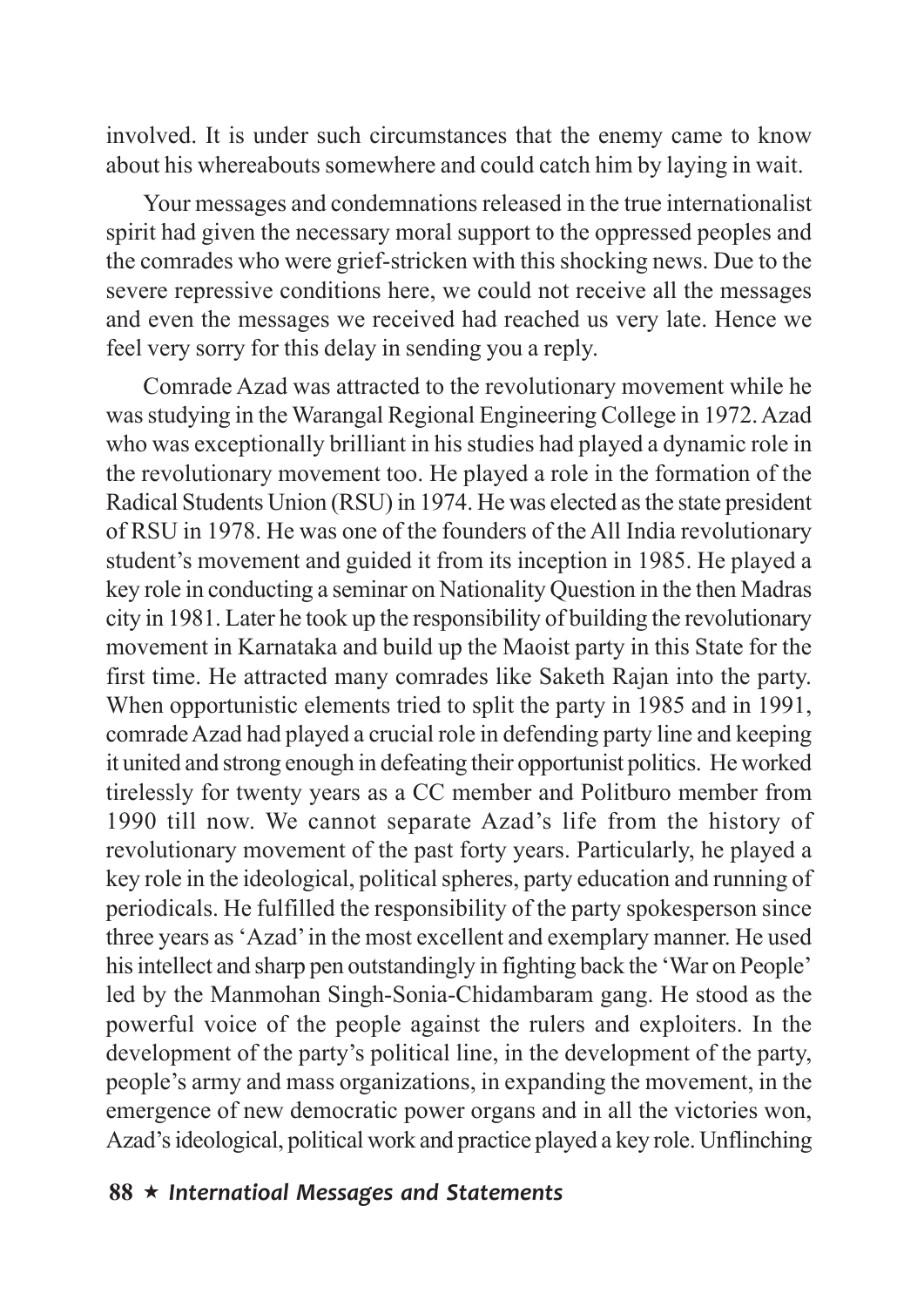commitment in face of any odds and during the ebb and flow of the movement, great sacrificing nature, selflessness, simple living, indefatigable work for the revolution and for the interests of the people, astounding study, study of changing phenomena in the society from time to time, being with the people always are some of the great proletarian ideals established by Comrade Azad. Though he is no more, it is undeniable that he would serve as a revolutionary role model to every revolutionary and particularly to the youth, students and intellectuals.

Hemchand Pandey was a progressive free lance journalist from Uttarakhand who had used his pen to bring to light the plight of the poor oppressed people of our country. He was killed as he could bring out the truth behind Azad's murder. The brutal murder of this pro-people young budding intellectual is just another instance of the callousness of the fascists.

You have rightly condemned these ghastly murders by exposing the conspiracy of the Indian ruling classes in killing Azad, which is to crush the ever expanding revolutionary movement under the leadership of CPI (Maoist) and to render the people and party leaderless. Azad's murder is the latest one in a series of such murders of our leaders carried out in the name of 'encounters' for the past 40 years and especially since the successful completion of our Unity Congress-9th Congress in 2007. The government had declared CPI (Maoist) to be the biggest internal security threat and launched many suppression campaigns to crush the movement, the latest being Operation Green Hunt, launched in mid-2009. This is the biggest offensive launched on the revolutionary movement in India so far and it has resulted in unprecedented destruction of lives and property of the people. Extra-judicial killings of leaders and massacres of people are all part of this counterrevolutionary multi-pronged offensive.

All of you had condemned this war on Indian people, particularly on the adivasis, with right indignation and demanded that it be immediately stopped. The people of revolutionary movement areas warmly remember this international solidarity expressed by various parties, organizations, individuals and the proletariat of various countries as this is exactly the kind of support which must be extended to any genuine movement of the people when it faces such fascist onslaught. We very much appreciate this kind of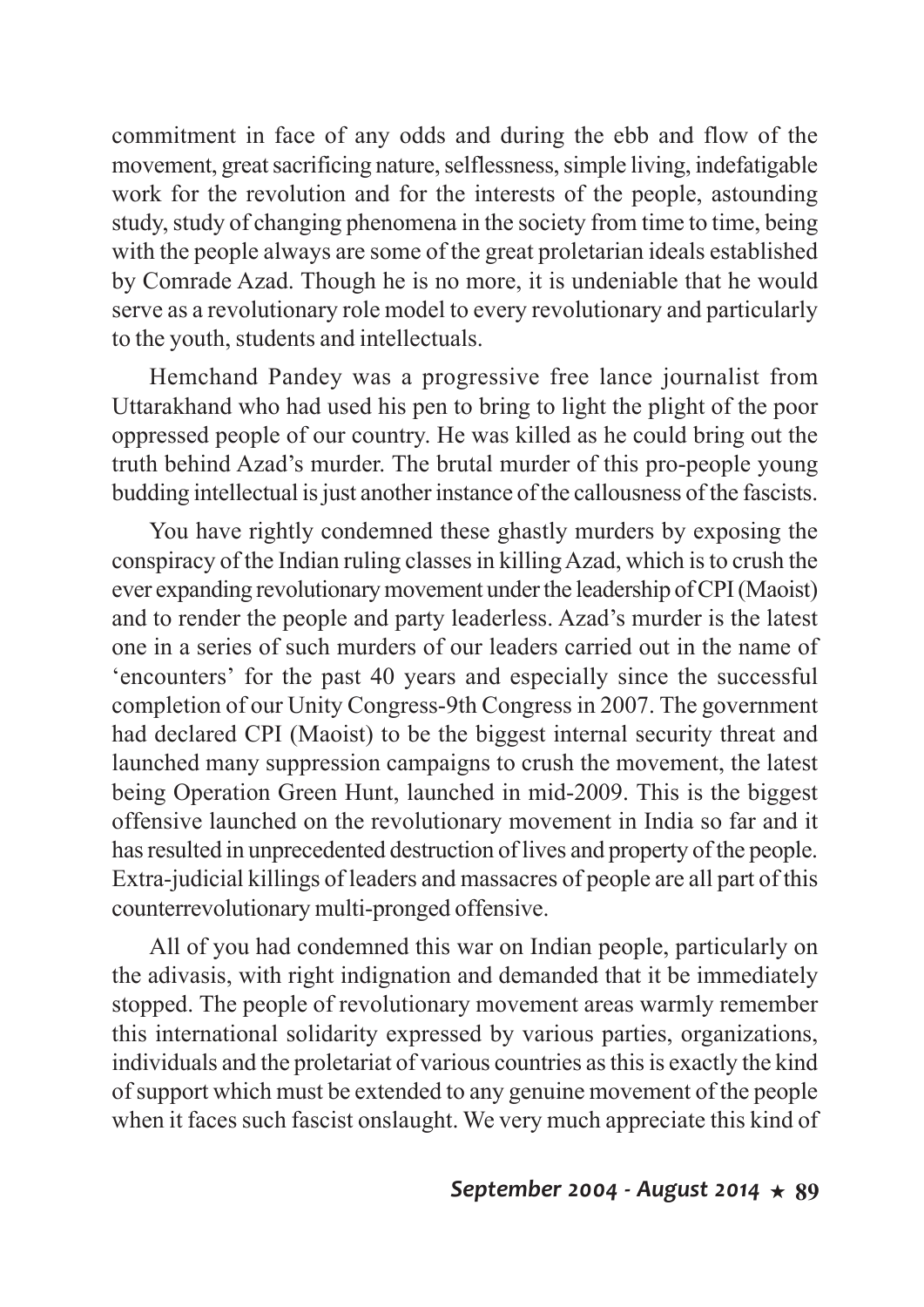support and solidarity and firmly assert that we will reciprocate the same towards other fighting masses in various parts of the globe. This kind of solidarity infuses great confidence and reassurance among the fighting people that there are not alone in their fight. It also points sharply one more time towards the common enemies we all are facing, namely imperialism and all kinds of reactionaries. It enhances the fighting spirit of the people and helps them to advance the movement firmly. Our party, PLGA, RPCs, Revolutionary Mass organizations, revolutionary people and all progressive and democratic forces of our country exactly wish for such unity and solidarity at the domestic and international scale. This is extremely important to defend the people's movement and to advance it.

We once again pledge before all of you that we would carry on the lofty aims of all great martyrs of the world proletarian revolution including Comrade Azad and announce that no amount of fascist repression can subdue the fighting spirit of our Party and the revolutionary people of India. We will march forward with renewed determination braving all kinds of odds and making sacrifices till the final victory. This is our promise to all the friends and well-wishers of Indian revolution.

- *\* Long live proletarian internationalism!*
- *\* Long live the unity of international proletariat, revolutionary and democratic forces and the oppressed nations and peoples all over the world!*

With revolutionary greetings,

 **Abhay Spokesperson Central Committee, CPI (Maoist)**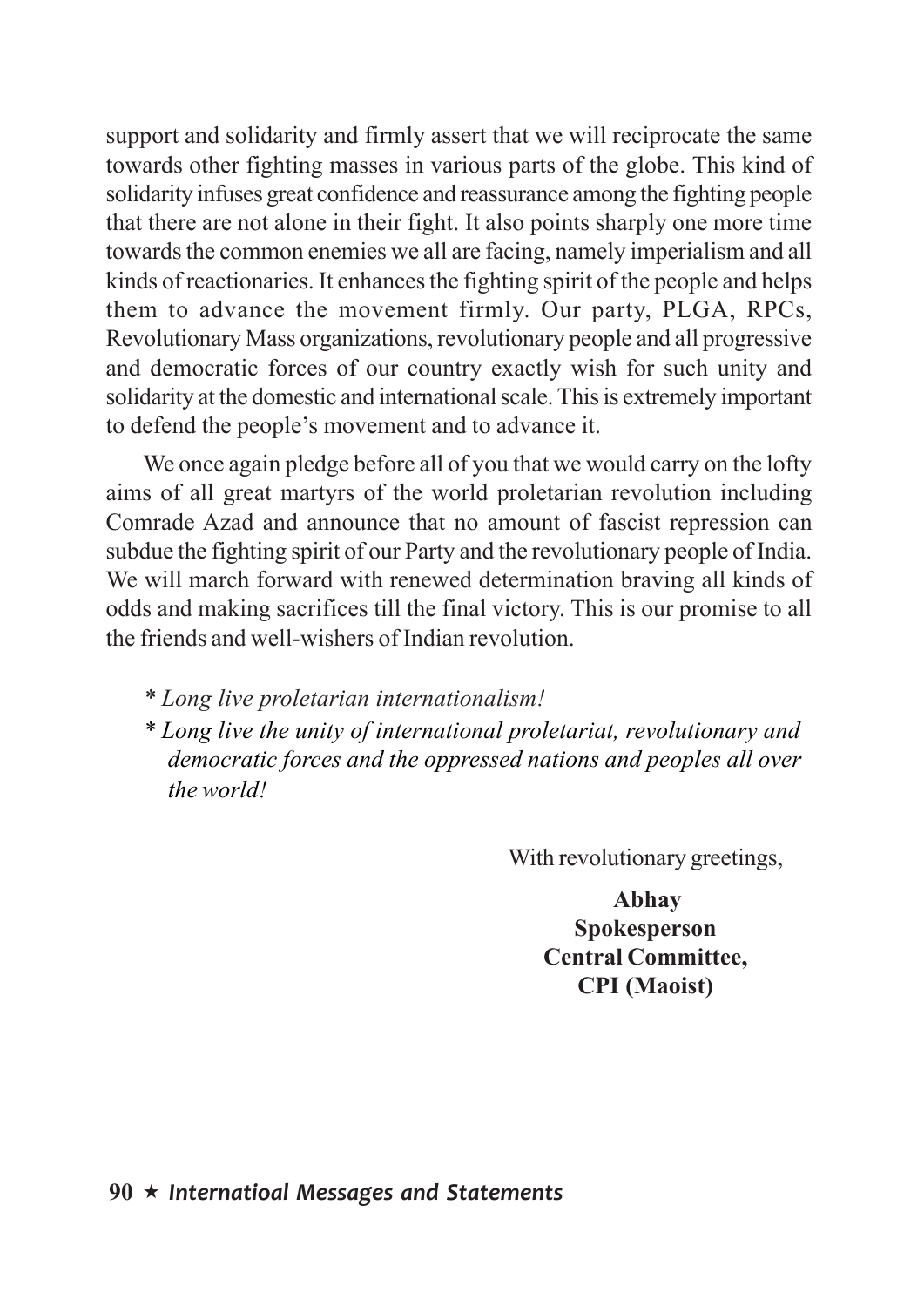**25-6-2011**

## **Letter to the Central Committee, Communist Party of the Philippines**

## **To, The Central Committee, Communist Party of Philippines**

## **Dear comrades, Red Salutes.**

We convey our warmest revolutionary greetings to all the CC comrades on the occasion of the advance of the Philippines revolution achieved by fighting back bravely the "Oplan Bayanihan" campaign of the reactionary US-Aquino regime and we congratulate you for your appropriate plan to develop to the stage of strategic equilibrium from the stage of strategic defence. Please convey red salutes from our entire party to the entire rank and file of the party and brave commanders and fighters of New People's Army. We humbly pay homage to all the great martyrs of Philippines who have laid down their precious lives in the fight to smash imperialism and all kinds of local reactionaries and establish a new democratic Philippines and then to march forward to establish socialism and communism.

As you had mentioned in the special issue of your magazine Ang Bayan, "Oplan Bayanihan" is nothing but a counter-revolutionary war on the Philippines people. The Philippines ruling classes are propagating that this is a plan formulated for the sake of peace-development and human rights. This is done in accordance with the US counter-insurgency guide-2009. With the connivance of the lackey Philippines ruling class representatives like Marcos, Acquino, Arrayo and Jr Acquino, the US is scheming to turn your country into a strong neo-colony through its military bases. Oplan Bayanihan has nothing to do with peace-development and human rights and the promise to make them available for the people is nothing but a big

### *September 2004 - August 2014* **91**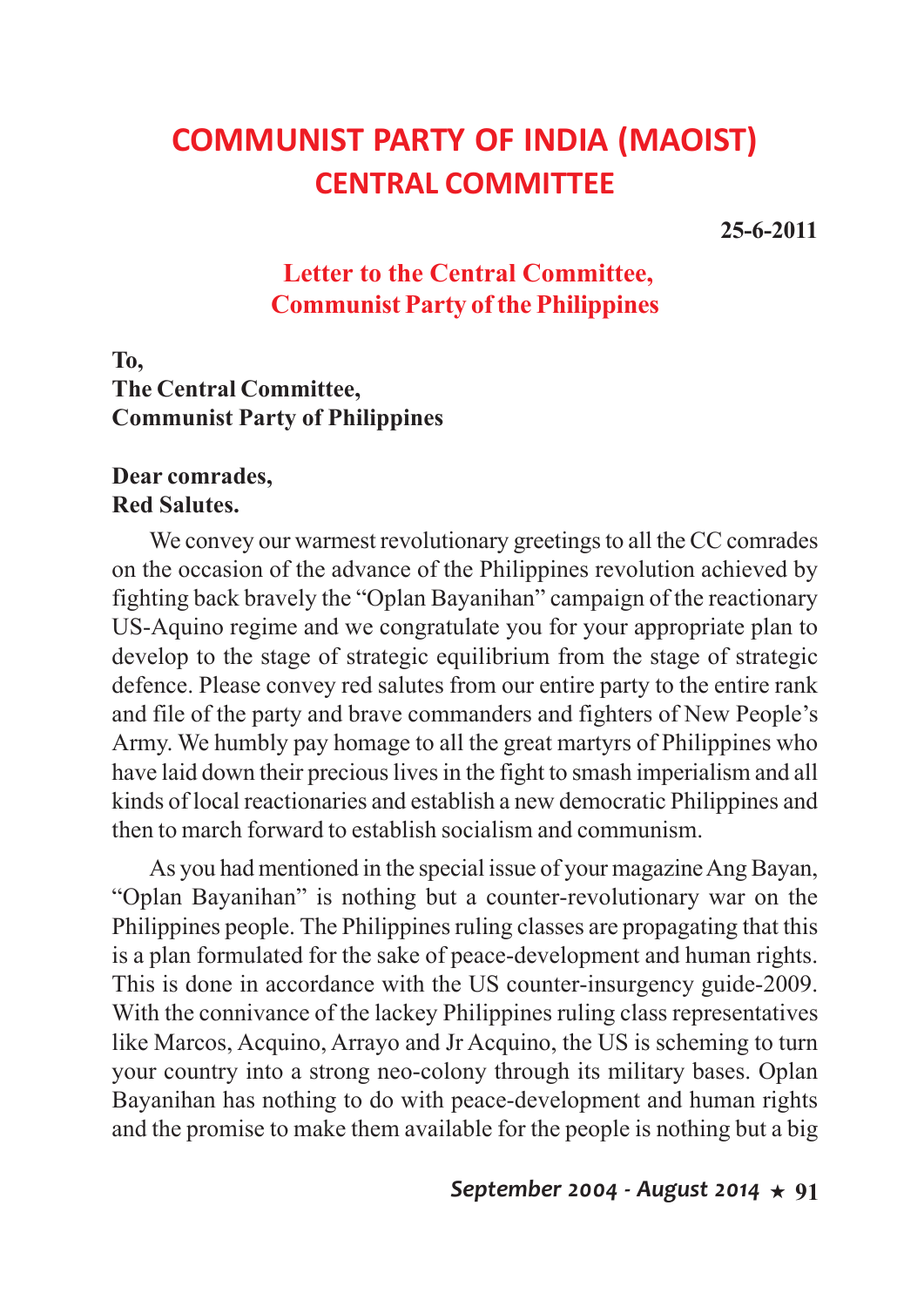sham. We communist revolutionaries are aware that on the contrary this is a conspiracy to brutally suppress and divert the deluge of people's struggles and revolutionary agitations. That is why, as you had mentioned, the Oplan Bayanihan which was launched for the interests of the imperialists and the Philippines comprador ruling classes is bound to face defeat.

Our party the CPI (Maoist) is extending its full support to the People's War being waged by the revolutionary and democratic forces of Philippines under the leadership of CPP which also took up concrete tasks to defeat Oplan Bayanihan. We are striving to vastly propagate about your struggle in our country and rally the support of the people of our country for it. We promise to take up this propaganda at the international level too.

Our Central Committee on behalf of our entire party, PLGA, emerging organs of new people's power, revolutionary mass organizations and the revolutionary masses of India conveys its red salutes to the CPP for building a solidarity campaign against Operation Green Hunt as part of the international solidarity against War of the Indian state on the people. This international solidarity campaign of your party and other International revolutionary parties in true international spirit has given great moral support to all of us in our fight against imperialism and all kinds of local reaction.

The Protracted People's Wars (PPWs) in Philippines and India under the leadership of our parties have gained recognition as genuine alternatives to the decadent and corrupt systems in our countries against whom we are fighting. Maoist parties of Turkey, Bangladesh and some more countries are trying to consolidate themselves and are trying to advance the people's war. This is an optimistic situation in terms of the development of revolutionary subjective forces in the world. Wishing that the Philippines revolution would advance and achieve more successes.

With Revolutionary Greetings,

**Central Committee CPI (Maoist)**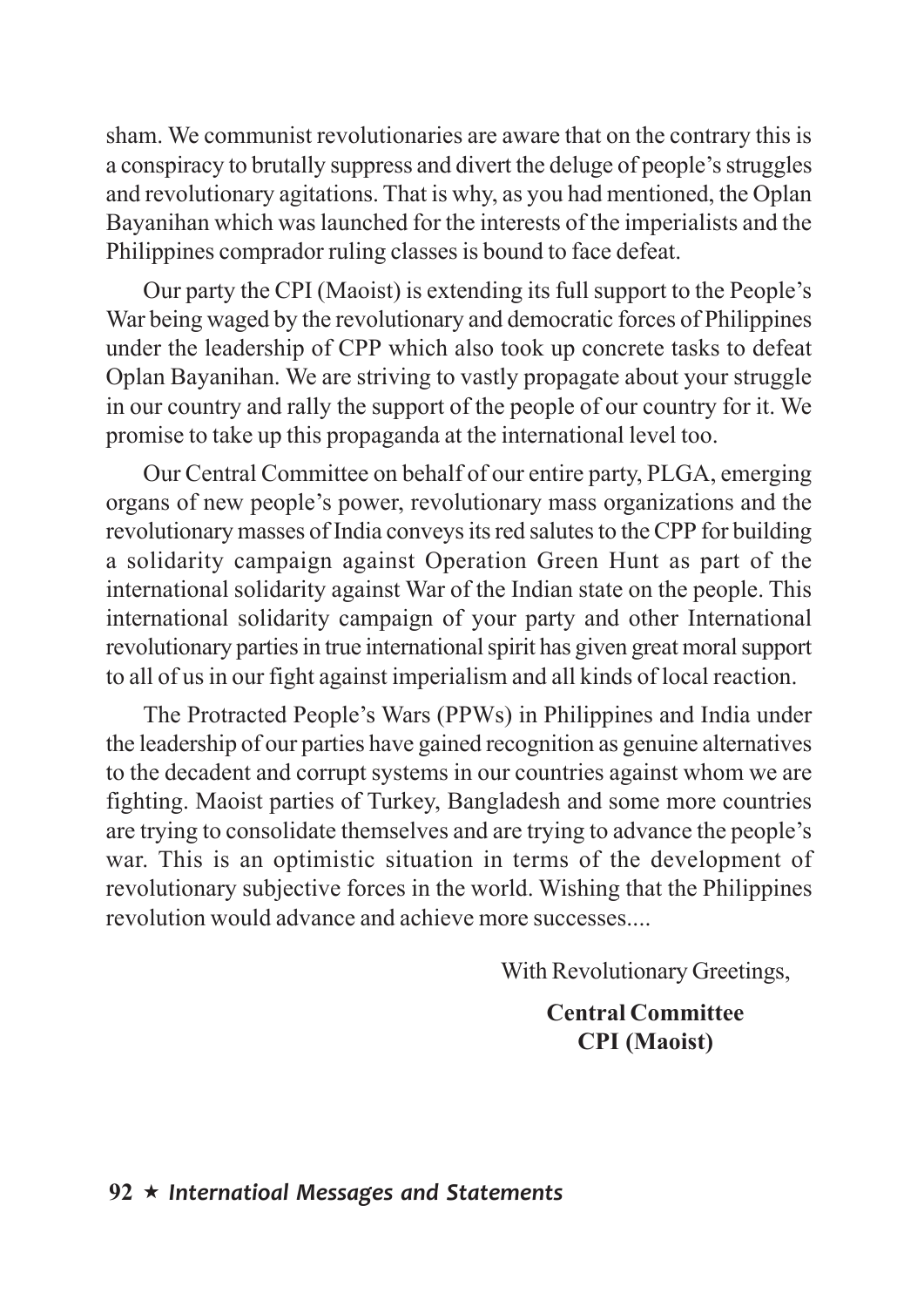# **COMMUNIST PARTY OF INDIA (M-L) NAXALBARI**

**6-9-2011**

## **On the Current Situation in Nepal and the Challenge before the Maoists**

Participation in the Constitutional Assembly process, and in government, in Nepal has been used by the UCPN (Maoist) leadership to liquidate the revolutionary nature of the party and sink it in the morass of parliamentarism. For quite some time now, this has been the concrete political manifestation of revisionism, of the derailment of the party from the path of New Democratic Revolution. It has now been taken to a new depth with the recent appointment of Dr. Baburam Bhattarrai as the Prime Minister of Nepal through a deal with the Madheshi parties, known agents of the Indian expansionists. Following a script already given by the reactionaries and endorsed by the UCPN (Maoist) leadership, the new government promptly handed over the keys of the People's Liberation Army's (PLA) stored weapons. Severely drained of its fighting qualities through the policies followed by the leadership of the UCPN(Maoist), it is now being prepared for formal elimination, to finish off the last remaining, and one of the most important, achievements of the 10 years of People's War. Thus the people will have nothing to bank on and will be helplessly thrown back to the reactionary wolves.

10 years of heroic war of the masses and their immense sacrifices gave the tiny organisation CPN (Maoist) international fame and recognition. Once the emerging shining armour in the glorious history of the international communist movement, this party is now reduced to being 'just another petty political party', shamelessly bargaining for some space in the ruling class benches. Today the very leaders of this organisation are trading sacrifices and pains of the revolutionary masses for a few ministerial posts and recognition from the Indian expansionists, in the service of the imperialists. Every step taken by them is meant to prove to their aakkas (masters) that they are genuinely committed to abandoning the path of revolution.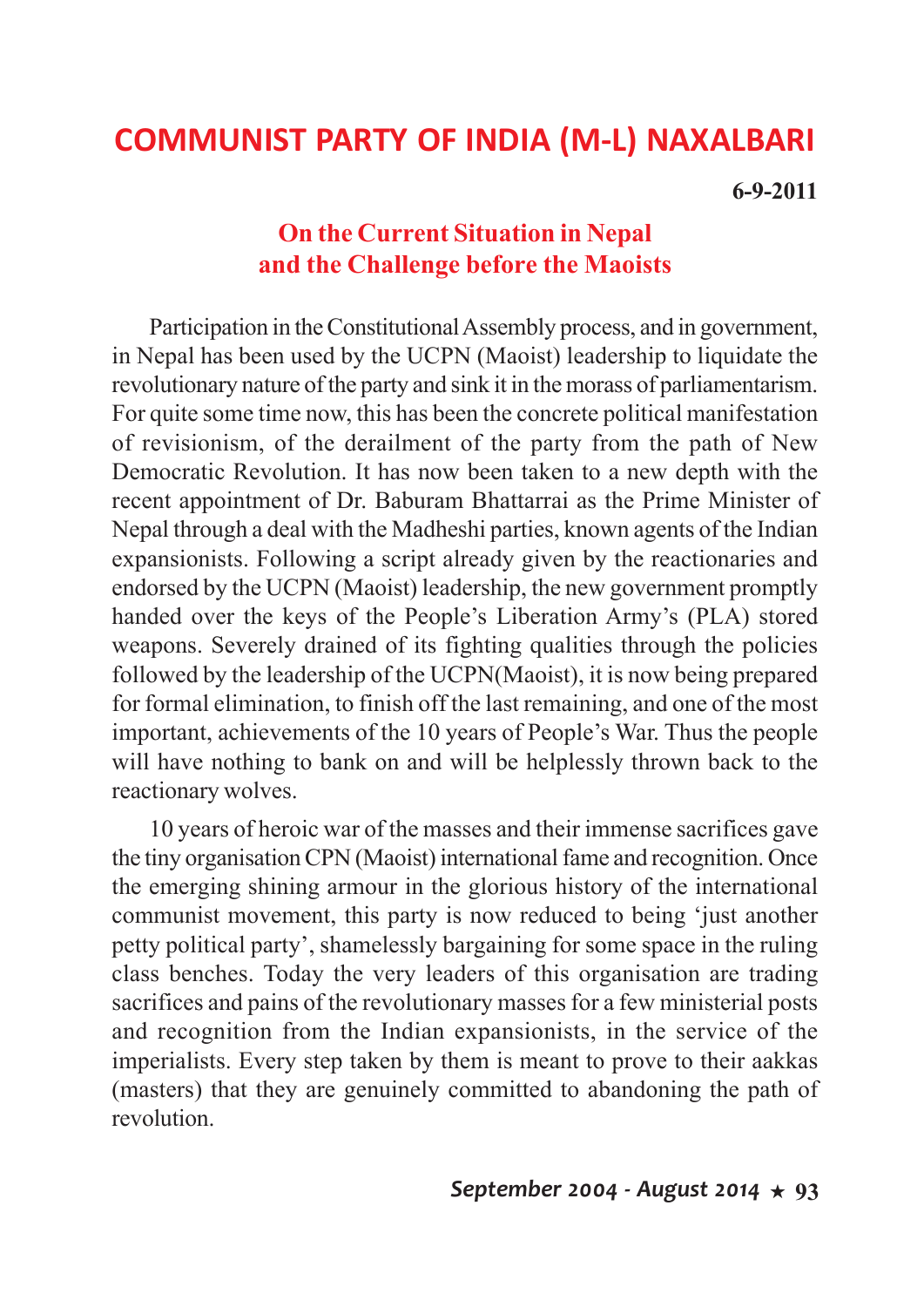When communists turn colour and rot the stench is far worse. The slogan 'serve the masses' is converted to 'serve the imperialist-expansionist masters'. As the class nature of the party changes, it acquires the 'most favoured status' from the ruling classes. The veil of minimum bourgeois morality too is shorn off. Shameless degeneration, craving for consumer goods and luxuries replace communist plain living, revolutionary self-respect and modesty. Revisionists are the seeds of reactionaries and slaves of the imperialists in the revolutionary ranks. In no time they infect the whole organisation, decapitate its ideological strength and denude it of its revolutionary sheen. The first thing they do in order to liquidate a revolutionary organisation is by bringing in liberalism in place of firm and clear ideological position. They abhor Leninist party principles and convert the organisation into an open non-functional debating forum. Conspiracies and manipulations become the hallmark of functioning. All these features can now be seen in the UCPN (Maoist).

The Maoists had gained strategic advantage through the ten years of People's War, which liberated vast regions of the country and established people's power. The advance of revolution intensified the crisis within the ruling classes and pushed their imperialist, expansionist mentors into a quandary. This set the context for the Peace Accord of 2006 and the mass upheaval that eventually led to the ending of the hated Gyanendra monarchy. The Maoist party was propelled to a unique position of national leadership, gaining overwhelming support for the unfinished agenda of revolution. But instead of utilising these favourable factors and applying tactics suitable to the fulfilment of these aspirations of the people the leadership deviated from the strategic tasks of revolution. The ideological, political roots of this deviation, including the different trends contained in the turn to 'peace tactics', are already a matter of ideological struggle within the Nepalese and international Maoist movement. The views of our party on this matter, including correspondence with the UCPN (Maoist) leadership, can be seen in 'Naxalbari' No: 3 (thenaxalbari.blogspot.com). This ideological struggle must be certainly deepened, most importantly by the Nepali Maoists themselves. But the immediate task before the Maoists and the revolutionary masses in Nepal is to raise the flag of open rebellion against the revisionist headquarters and thus initiate the reconstruction of the party on solid Marxist-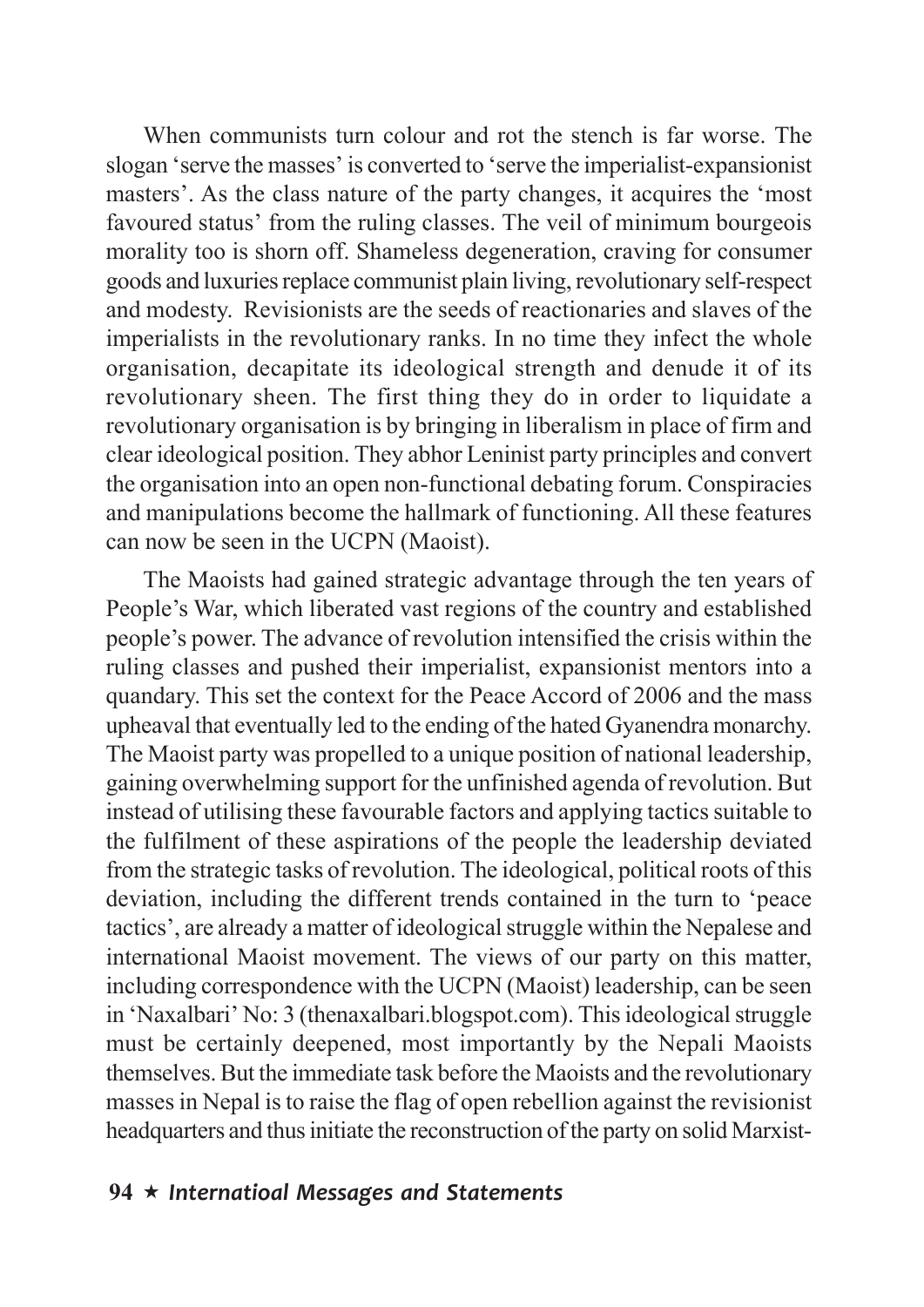Leninist-Maoist bases, firmly united with the masses. They must get out off the revisionist swamp of Constitutional Assembly politicking and retake the road of revolution. The revolutionary heritage of the Maoists in Nepal, much enriched by the heroic People's War they led and the glorious sacrifices made by thousands of the valiant daughters and sons of Nepal, along with the boundless solidarity of people all over the world with the Nepali revolution provide the bedrock basis for taking up this challenge. As called for in the Political Resolution of the CCOMPOSA, "People all over the world look up to the Maoists in Nepal to break out of all domestic and external conspiracies and advance determinedly towards the completion of new democratic revolution."

# **Krantipriya Spokesperson CPI(M-L)NAXALBARI**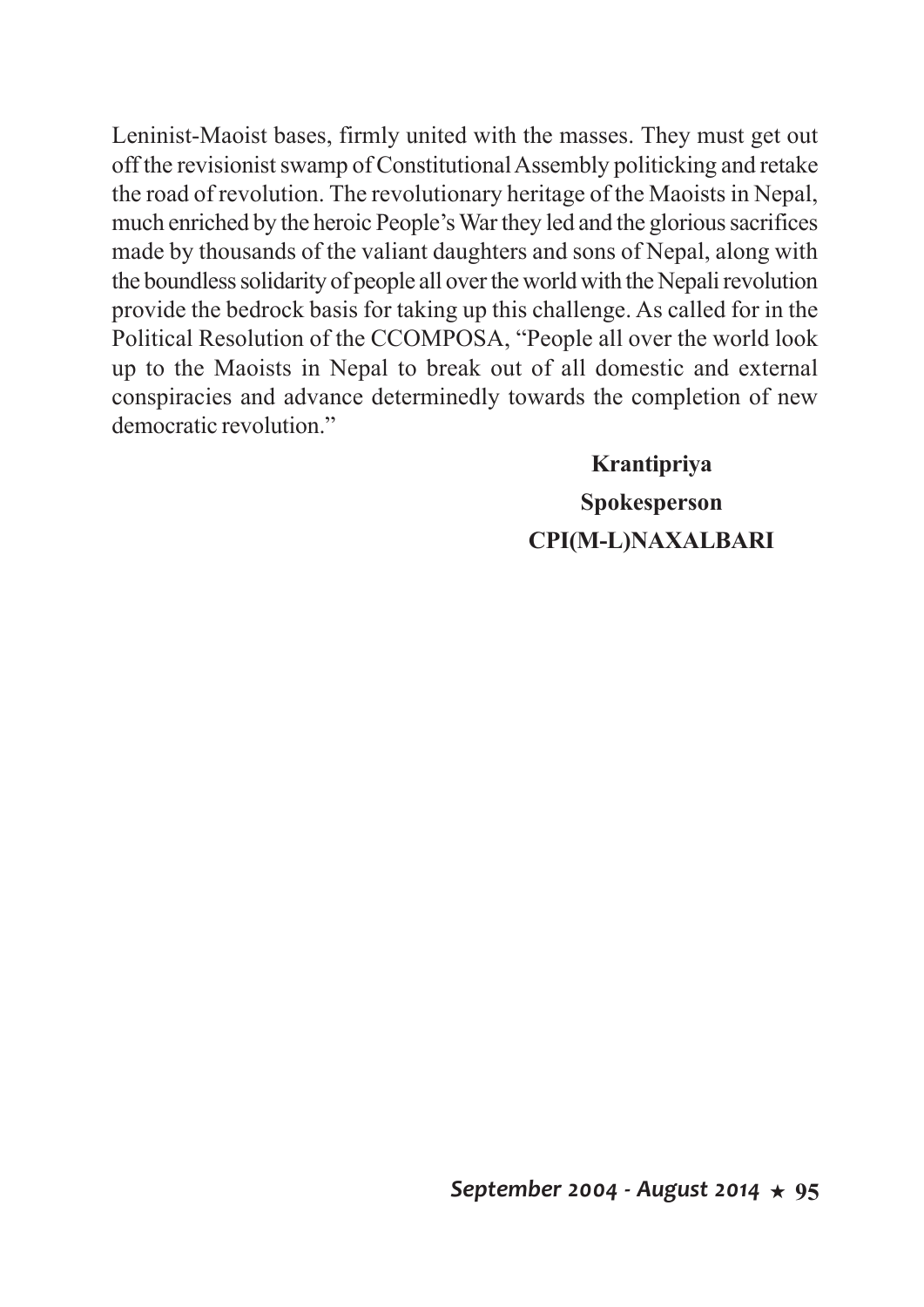**24-9-2011**

# **Condolence Message to the Central Committee, Communist Party of the Philippines on the Demise of Gregorio "Ka Roger" Rosal**

#### **Dear Comrades,**

Our CC felt deep sorrow when we heard the news of passing away of Gregorio "Ka Roger" Rosal, spokesperson and chief of the Information Bureau of your Party, the CPP. On behalf of the Indian revolutionary movement and entire revolutionary masses of India, we send our heartfelt condolences to the CPP, NPA and NDF, all near and dears of the departed veteran of Filipino revolution. We share your grief. The demise of Ka Roger is a great loss to entire Communist revolutionaries of the world.

Veteran Communist leader Comrade Roger greatly contributed to the Filipino revolution ever since he joined into the revolutionary movement in 1972. Born in a poor peasant family in the countryside, he raised to the level of the spokesperson of the Party. This would inspire every communist across the world. From 'Great Escape', he played crucial role in expanding and consolidating the Filipino revolution as well as armed struggle and mass struggles. He strode unwaveringly against all odds faced in his personal and political life. Understanding the significance of the propaganda work in revolution he accrued immense experience in propaganda front striving hard. The way your Party waged a relentless revolutionary propaganda war in defeating the psychological war being carried out by the imperialists and their lackey Benigno Aquino III is simply great. It's been an immense inspiration to our Party. Despite severe ill health, as a veteran communist leader Ka Roger had been in touch with the Propaganda Bureau of the CPP furnishing it with his invaluable suggestions till the end and thus he handed over his legacy to his comrades so that the tasks of the revolution could be carried on ceaselessly.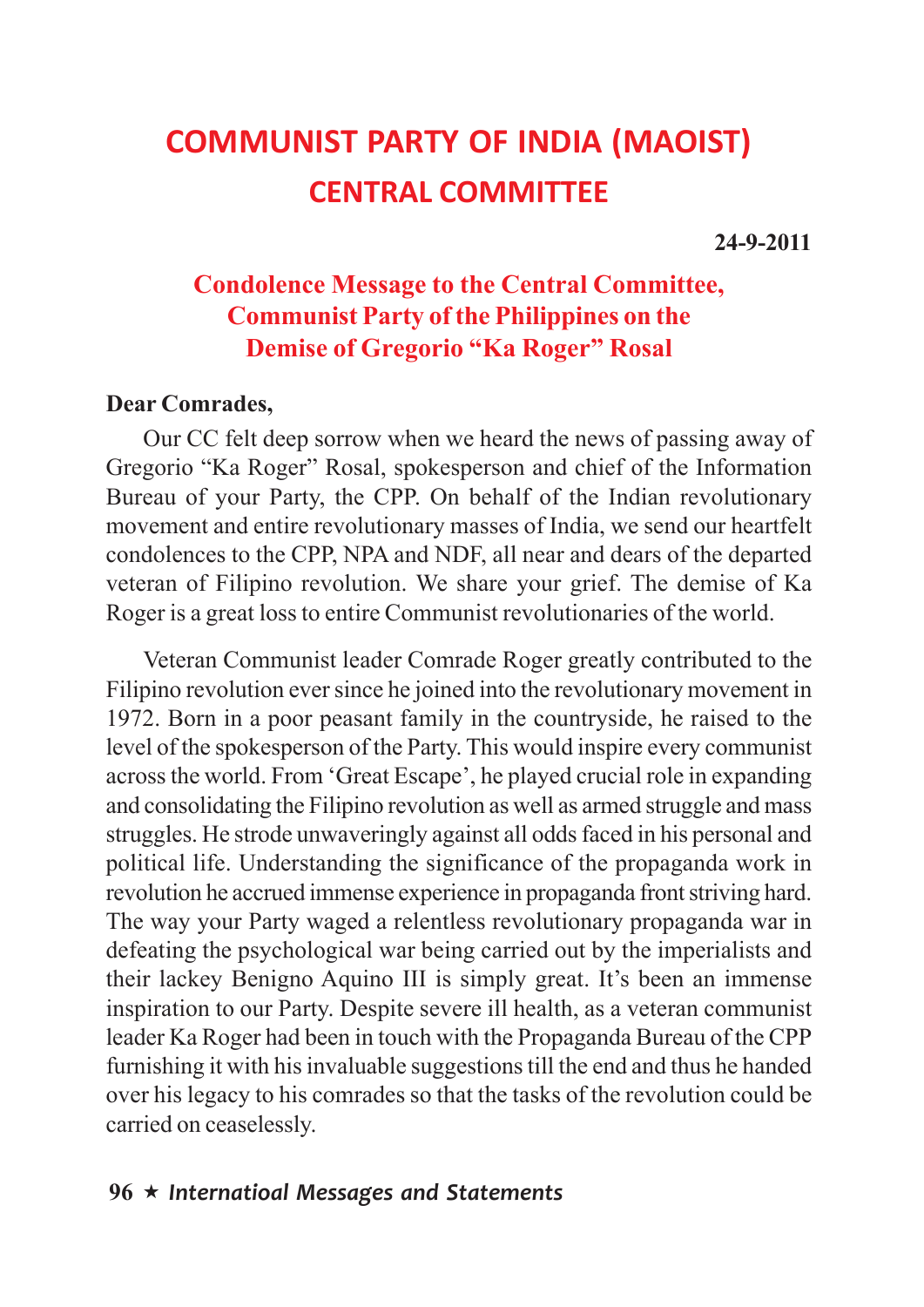His demise is a huge loss not only to the Filipino Revolution, but to the World Socialist Revolution as well. He displayed enormous competence, patience, straightforwardness, intelligence, patriotism and love for his nation throughout his career as a revolutionary. Thus he presented himself before the world people as a model of how communists should think about the world.

The CC of CPI (Maoist) humbly bows its head in memory of this Great Leader of the World Proletariat Ka Roger and vows to carry the World Proletarian Socialist Revolution forward.

> **Abhay Spokesperson Central Committee CPI (Maoist)**

*September 2004 - August 2014* **97**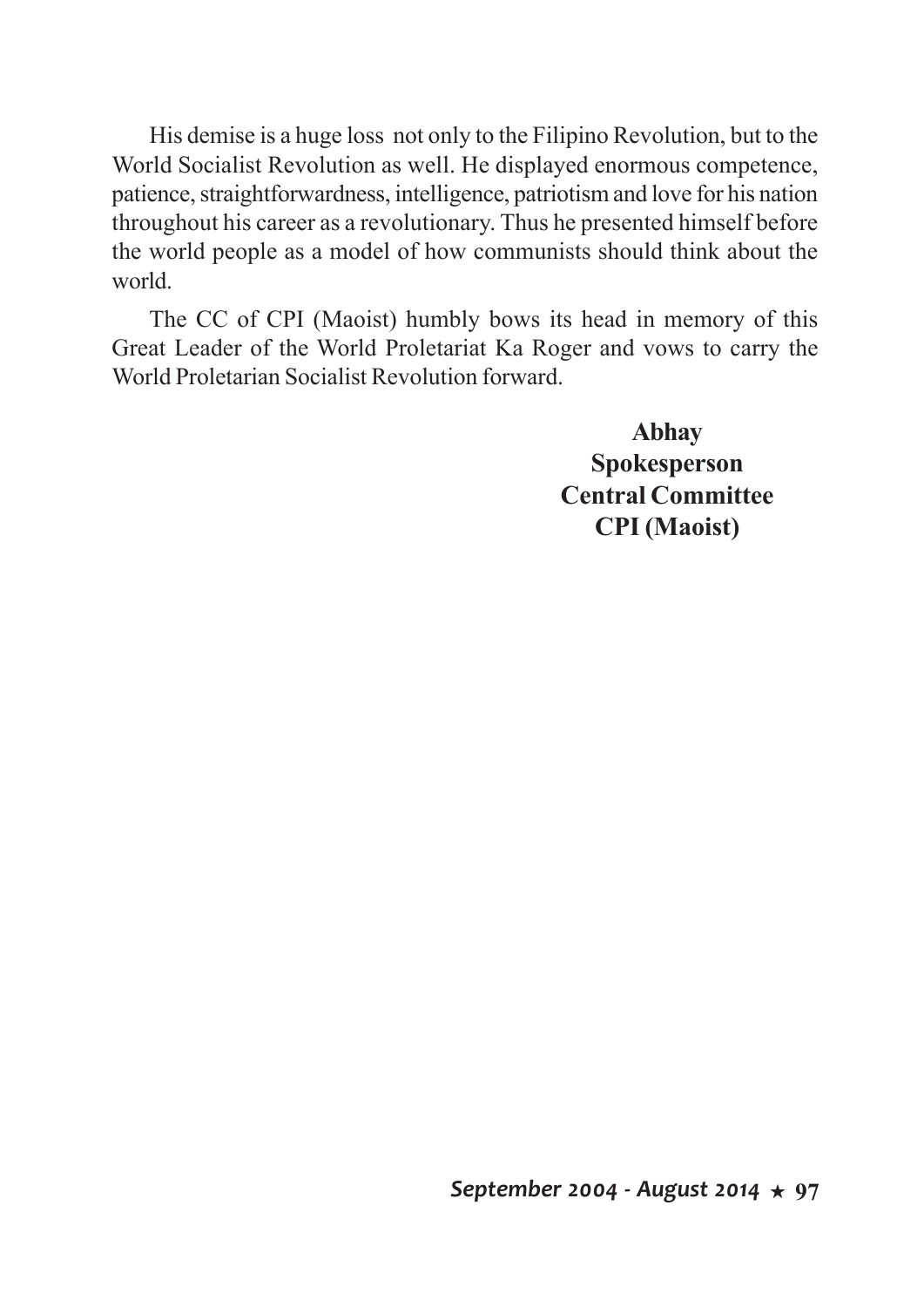#### **13-1-2012**

## **Revolutionary Greetings to the Friends of Indian Revolution and Well-wishers**

#### **Comrades and Friends,**

On 24 November, 2011 the Indian revolution lost its great leader and the oppressed masses of India lost their most reliable servant. November 24 would remain a dark day in the history of the Indian revolution. On July 1, 2010 the Indian ruling classes had murdered our Politburo member and spokesperson Comrade Azad. Within one and a half years, another Politburo member Comrade Koteswarlu (who is popular among the people and party ranks as Kotanna, Prahlad, Ramji, Kishenji and Bimal) was caught alive in a covert operation, tortured inhumanly and was killed in a fake encounter. In India which claims to be the largest democracy in the world, the feudal and comprador bureaucratic bourgeois ruling classes, with the support of the imperialists, particularly the US imperialists, are trying to suppress the democratic, national liberation and revolutionary movements with iron heel. Particularly, since 2009 they are carrying on an unjust war on the people in the name of 'Operation Green Hunt'. They are shamelessly violating even the constitution and the laws formulated by themselves and are killing people, activists and leaders of the movement. They are unsuccessfully trying to justify all their unlawful murders in the name of a lie named 'encounter' tracing the footsteps of the British colonial rulers. Now it is an established fact that 'encounter' anywhere in India means a conspiratorial murder by the state.

Comrade Koteswarlu was born on November 26, 1954 in Peddapalli town of Karimnagar district which has a legacy of the glorious Telangana armed struggle. He led the Indian revolutionary movement for nearly four decades. Comrade Koteswarlu was brought up by democratic thinking parents and imbibed patriotic feelings and love for the oppressed people since childhood. He was a top rank representative of the generation after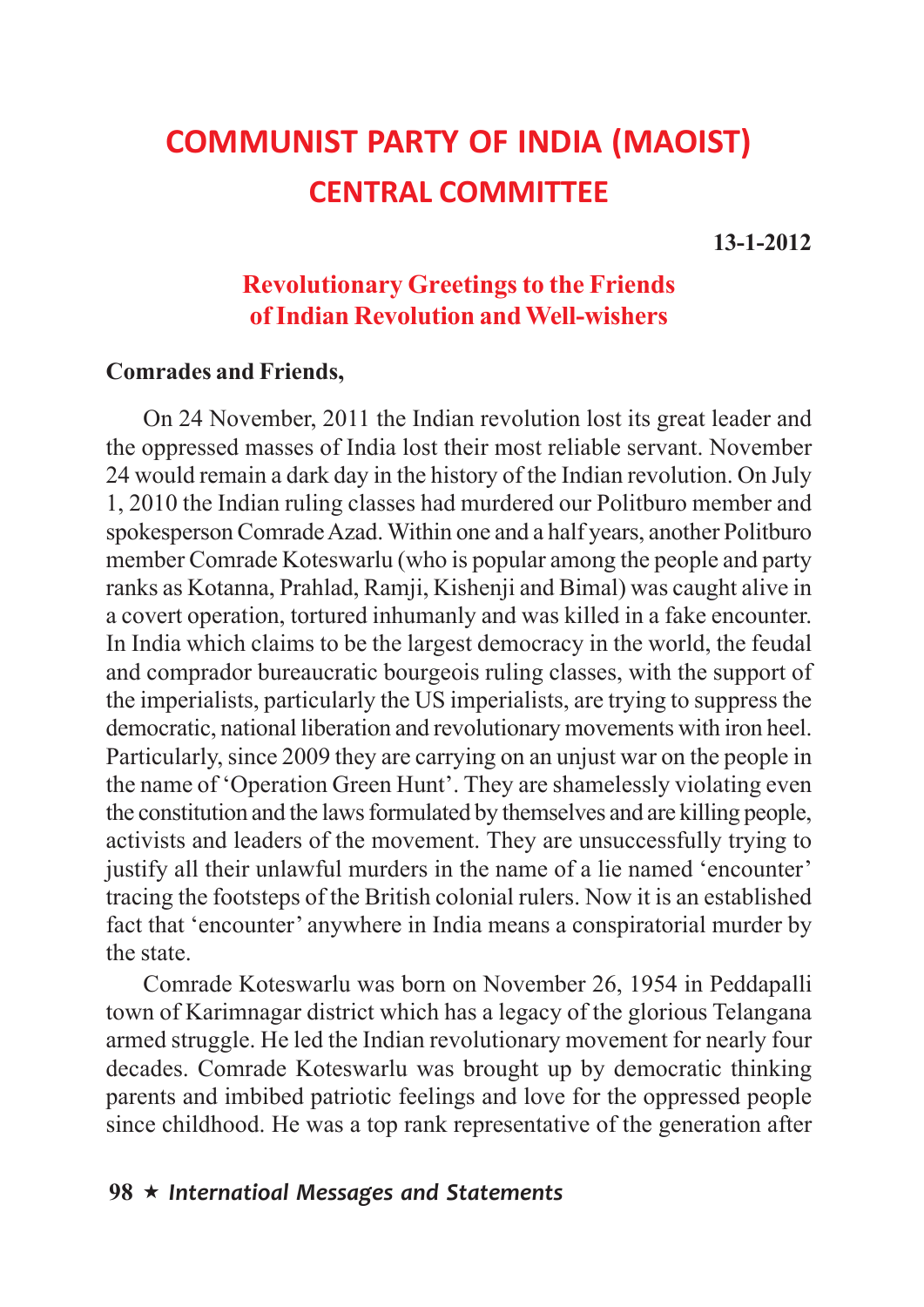the glorious Naxalbari rebellion. Though the Naxalbari rebellion which established Maoist Protracted People's War as the path for the Indian revolution was suppressed within a few years, it had a great impact all over the country. Peasant rebellions arose in many areas following its model. It awoke the students in colleges and universities. The slogan 'Naxalbari Ek Hi Rasta' (The Only Way is Naxalbari) reverberated all over the country. It was this backdrop that turned Comrade Koteswarlu into a Maoist revolutionary. Firstly, at the end of 1970s, he organized the peasantry against deeply entrenched feudalism in his home district of Karimnagar and led many struggles. He played a key role in the peasant movement popularly known as 'Jagityal Jaitrayatra' (Victory March of Jagityal). In no time this spread to the whole of North Telangana apart from Karimnagar and Adilabad districts. Even while mobilizing peasants into anti-feudal struggles, he greatly strove to attract students, writers, intellectuals, workers…all oppressed classes and sections of people into the fold of revolutionary movement. In this course, he worked as a party organizer at first, then as the district committee secretary and was later elected as the secretary of the Andhra Pradesh Sate Committee and won the accolade of the people and the party ranks. Since 1986, he played a crucial role in the development and expansion of the revolutionary movement in central, eastern and northern parts of India. He particularly concentrated on Dandakaranya for eight years and on West Bengal for eighteen years. Since 1993 till he breathed his last he worked as a Central Committee member, later as Politburo member member and held responsibilities for Northern and Eastern Regional Bureaus. He contributed greatly in many spheres in the party such as political education, magazines, propaganda and shone as a man of many talents. He played a prominent role in enriching the party documents and in developing party political-military line and policies. He represented the CC in the meetings and bilateral talks held with various national liberation organizations and Maoist forces in South Asia. He strove a lot to unite the Marxist-Leninist groups and individuals that divided and scattered after the setback of Naxalbari and particularly to achieve unity of the ML and MCC organizations which continued as separate streams since Naxalbari. Thus his role remains etched forever in the annals of the history of Indian revolution.

At the end of 1970s, Comrade Koteswarlu played a crucial role in the Jagityal peasant movement and in the first decade of the  $21<sup>st</sup>$  century he became the architect of the illustrious Lalgarh people's upsurge. He was an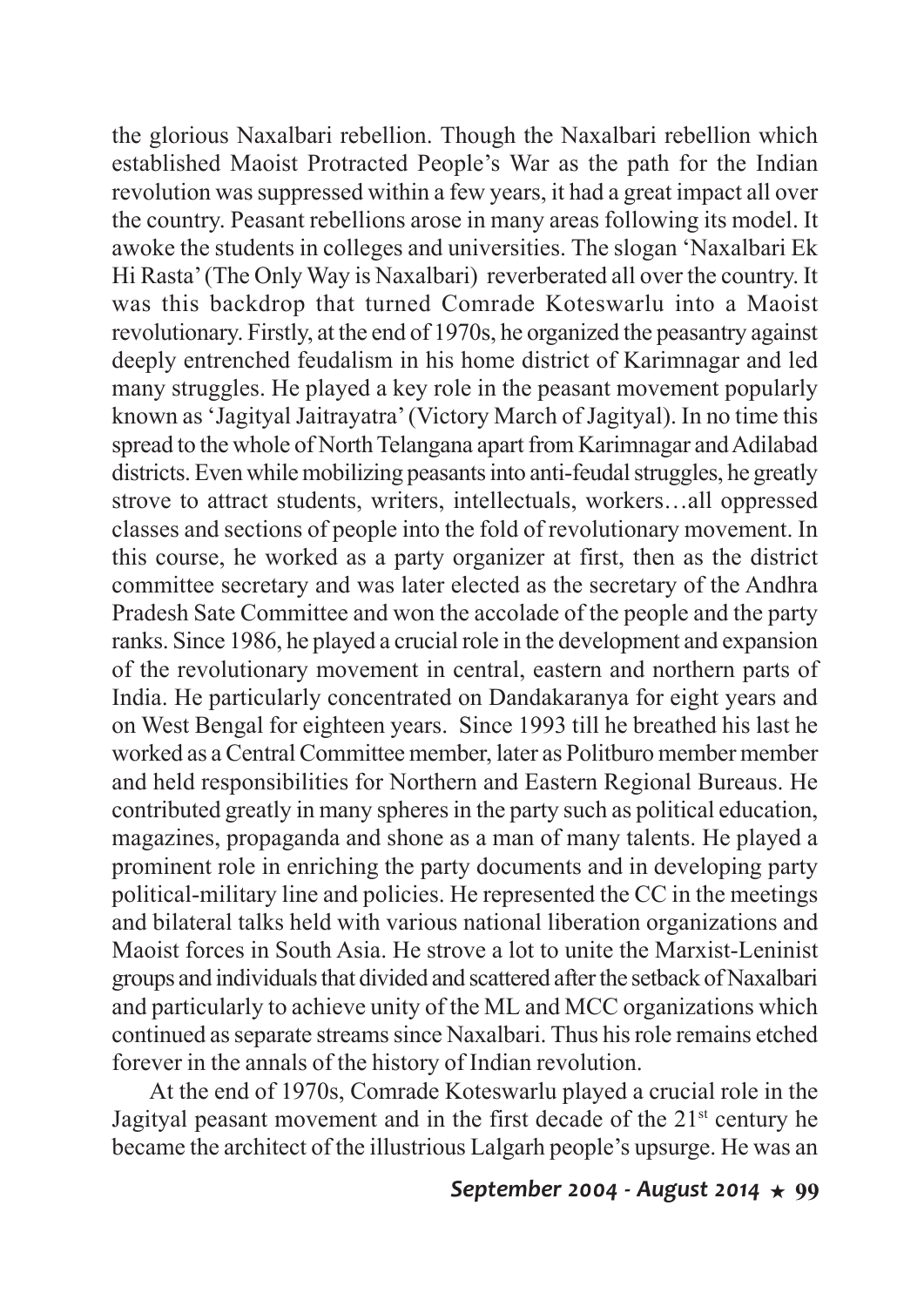inspiring leader who never left the people and the cadres and who stood firmly during many an ebb and flow in the Indian revolutionary movement with courage and initiative. He was an organizer with initiative, a warrior commander and a guide who imparted love and care. His very presence proved to be a hard nut to crack for the enemy right from the beginning. He successfully fought back several attacks and attempts to murder him. He was a tireless warrior who fought incessantly and uncompromisingly and never let go of any opportunity to attack the enemy politically and militarily. That is why the ruling clique of this country led by Sonia-Manmohan-Chidambaram-Pranab-Jairam colluded with the Chief Minister of West Bengal Mamata Banerjee and killed him in the cruelest manner. The brutal signs of torture on his dead body indicate the fascist nature of the enemy, his cowardliness and his defeat. On the other hand he bore all the inhuman tortures in the hands of the enemy and emerged victorious even in the face of death. The crimson of the international red flag of the proletarians turned deeper with the blood spilled by him in Jungle Mahal.

With the murder of Comrade Koteswarlu @ Kishenji the Indian revolutionary movement lost a great leader. This is a huge loss for our party. Our party has been continuously losing main leadership forces since a few years and this loss cannot be surmounted under these circumstances. However our party would fight firmly to advance the Indian revolution on the path of victory by overcoming these losses. The exploitative ruling classes can never comprehend the truth that people and the people's movements give birth to hundreds and thousands of leaders like Koteswarlu and Azad and they continue daydreaming that they could suppress the movements by killing the leaders. As long as there are exploitation and suppression, people would continue to revolt. Leaders like Koteswarlu keep on emerging. That is why the great struggles with sacrifices and the ideals established by the thousands of great martyrs serve as an inspiration.

Our Central Committee pays red homage with bowed heads to the great martyr Comrade Koteswarlu. Our CC is expressing deep empathy to mother Madhuramma who was calling upon the people to follow the footsteps of her son even while immersed in deep sorrow, to other family members and friends of Comrade Koteswarlu. Our Central Committee calls upon entire Party, PLGA, activists of mass organizations and revolutionary masses who are immersed in deep sorrow and agony with the brutal murder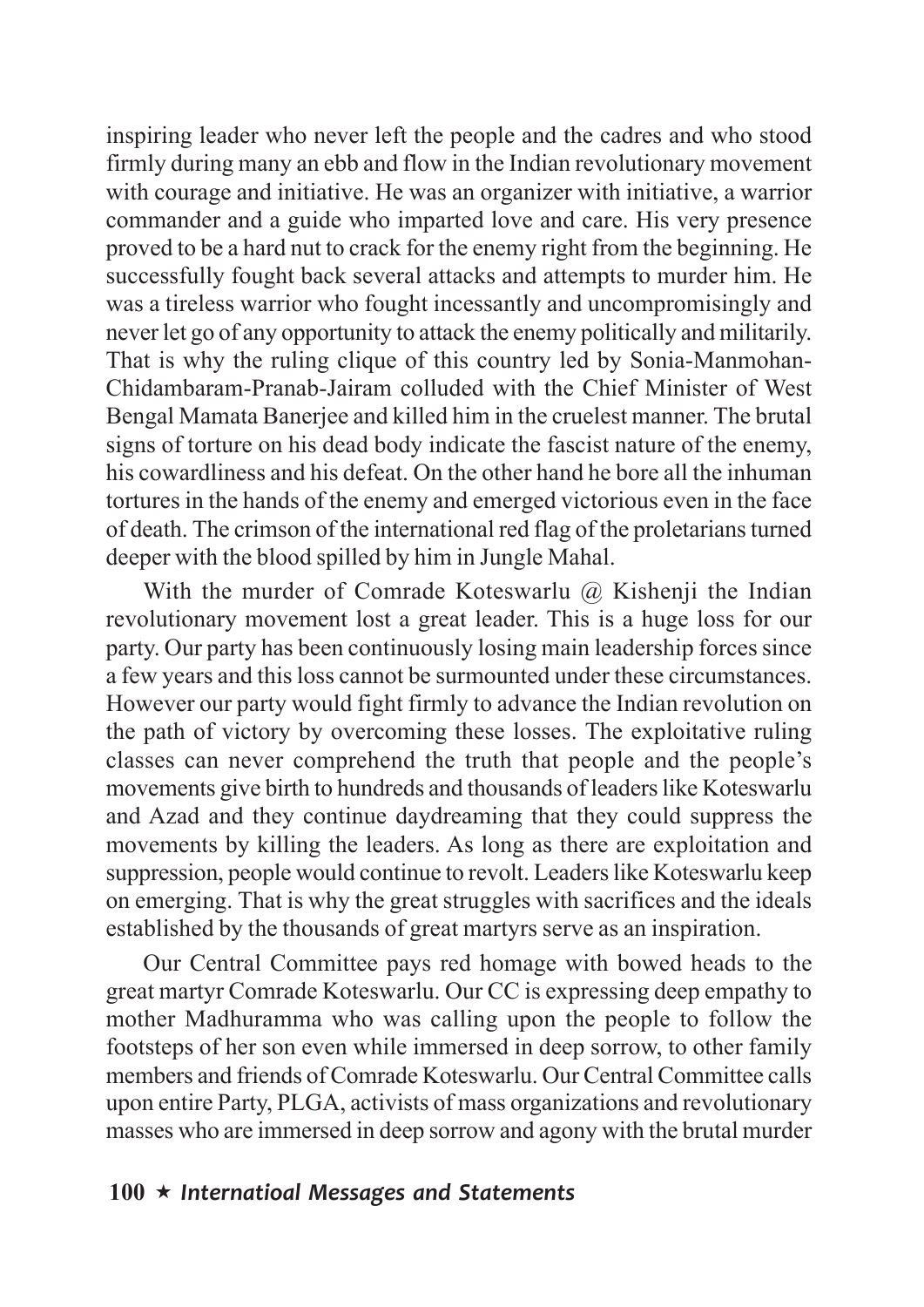of Comrade Koteswarlu to overcome the grief and intensify the People's War. Our CC calls upon the youth to join our Party and PLGA in large numbers and to march forward in the footsteps of Comrade Kotanna to fulfill his cherished dreams. Our party is sending revolutionary greetings to the democrats and revolutionary sympathizers who brought the deadbody of Comrade Koteswarlu from West Bengal to Peddapalli and to all the people who participated in the funeral procession on a huge scale to pay last respects to the fallen leader by overcoming many restrictions and encirclements of the governments and police forces. We humbly express our thanks to various mass organizations, civil rights organizations, revolutionary parties, democrats, writers, journalists, media friends, artistes and the agitators of Separate Telangana struggle who condemned the brutal murder of Comrade Kishenii. Our red salutes to all those writers and intellectuals who have written articles and reports unequivocally condemning this killing. Our CC is sending revolutionary greetings to all the revolutionary parties and democratic organizations of several countries that condemned the murder of Comrade Kishenji and the war unleashed by the Indian government on its people and sent condolence messages to our party.

Our CC is firmly taking the vow once again on behalf of the entire party, PLGA, revolutionary mass organizations and the revolutionary masses of India that we would advance by overcoming all the hurdles in the path of accomplishment of New Democratic Revolution of India with the aim of achieving socialism and communism and that we would carry the unfulfilled aims of the thousands of martyrs including Comrade Kishenji till their fulfillment. It is assuring the oppressed masses of India as well as entire world that it would not rest until feudalism, comprodor bureaucratic bourgeoisie and imperialism are sent to the grave and all kinds of reaction are put to an end.

- *Long Live Comrade Kishenji!*
- *Long Live Marxism-Leninism-Maoism!*
- *Long Live Proletarian Internationalism!*

**Abhay Spokesperson, Central Committee CPI (Maoist)**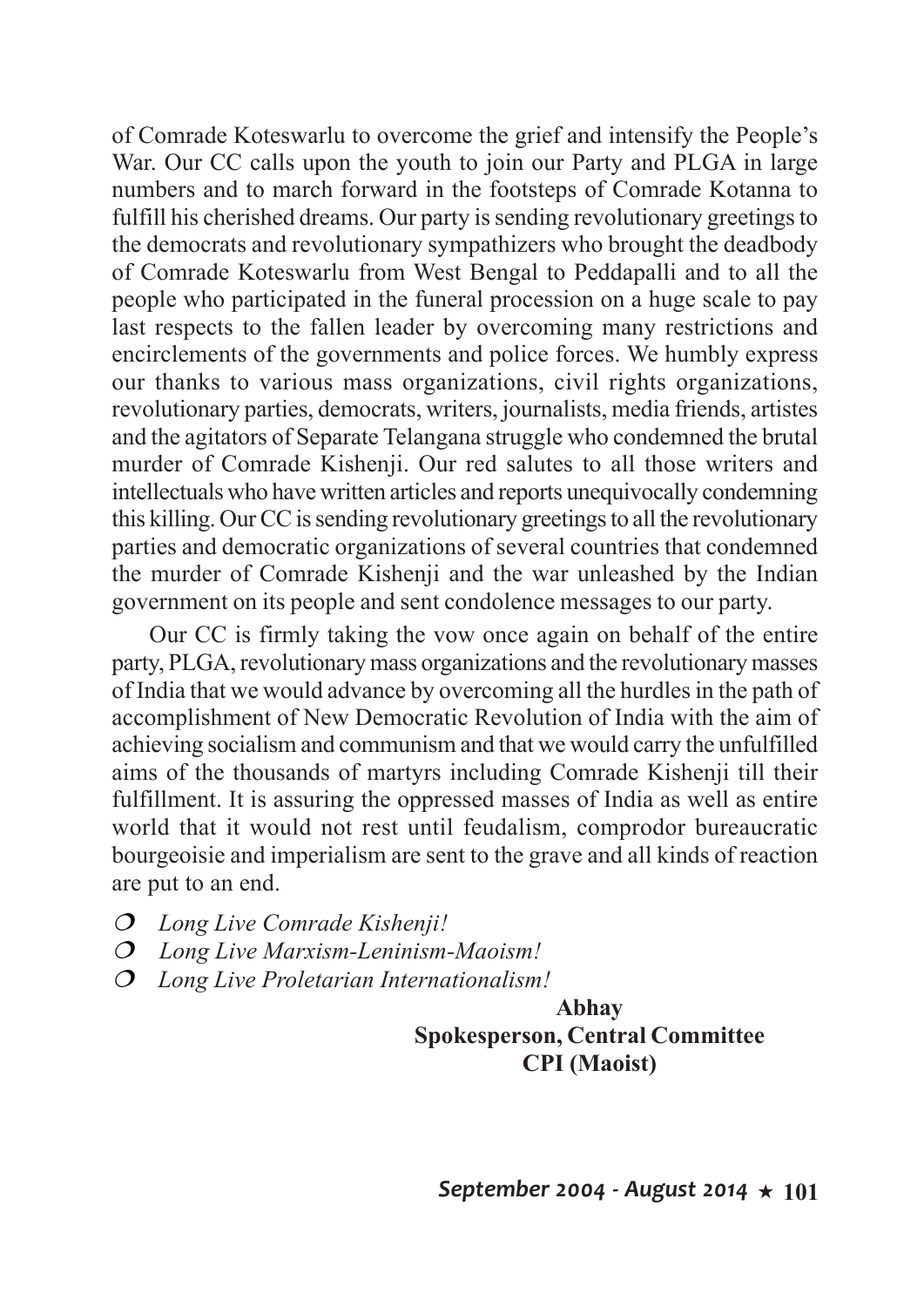**10-5-2012**

## **Revolutionary Greetings to the New People's Army for Seizing 66 Weapons in the Butuan Raid**

The New People's Army Front under Front 4 under the NPA North Central Mindanao Command successfully conducted a raid on an arms storage facility being maintained by a security agency in Butuan City in the Mindanao island of Philippines on April 22, 2012 and seized 66 assorted high-powered firearms. CPI (Maoist) congratulates the NPA commanders and the red fighters for conducting this successful raid. The caché of firearms seized by the NPA is composed mostly of AK-47 assault rifles, several sniper rifles and hand pistols.

NPA seized these modern weapons from the Earthsaver Security Agency's office that the mining companies had established in Barangay Libertad, Butuan City. This brave raid enthused the people and the revolutionary forces of Philippines a lot. This raid served as a model to the NPA forces all over Philippines. The people and the NPA hailed the NPA forces in the North Central Mindanao Command. Many young women and men who were motivated by this raid are coming forward to join NPA. They are readying themselves to advance the armed agrarian revolution in their country. Our party, the CPI (Maoist) is sharing this elation along with you. This incident very much inspired the advancing revolutionary movements in Philippines, India, Turkey and other countries.

In the past few years, the NPA revolutionary guerillas led by the Communist Party of Philippines conducted hundreds of tactical counter offensives on the counter-revolutionary police (APP) and military forces (AFP). They seized hundreds of weapons. These offensives played a crucial role in advancing the People's War in Philippines. At present, the Philippines revolution is striving to advance in a planned manner from the stage of strategic self-defence to the stage of strategic stalemate. The NPA revolutionary forces conducted the Butuan raid as part of this. Within a few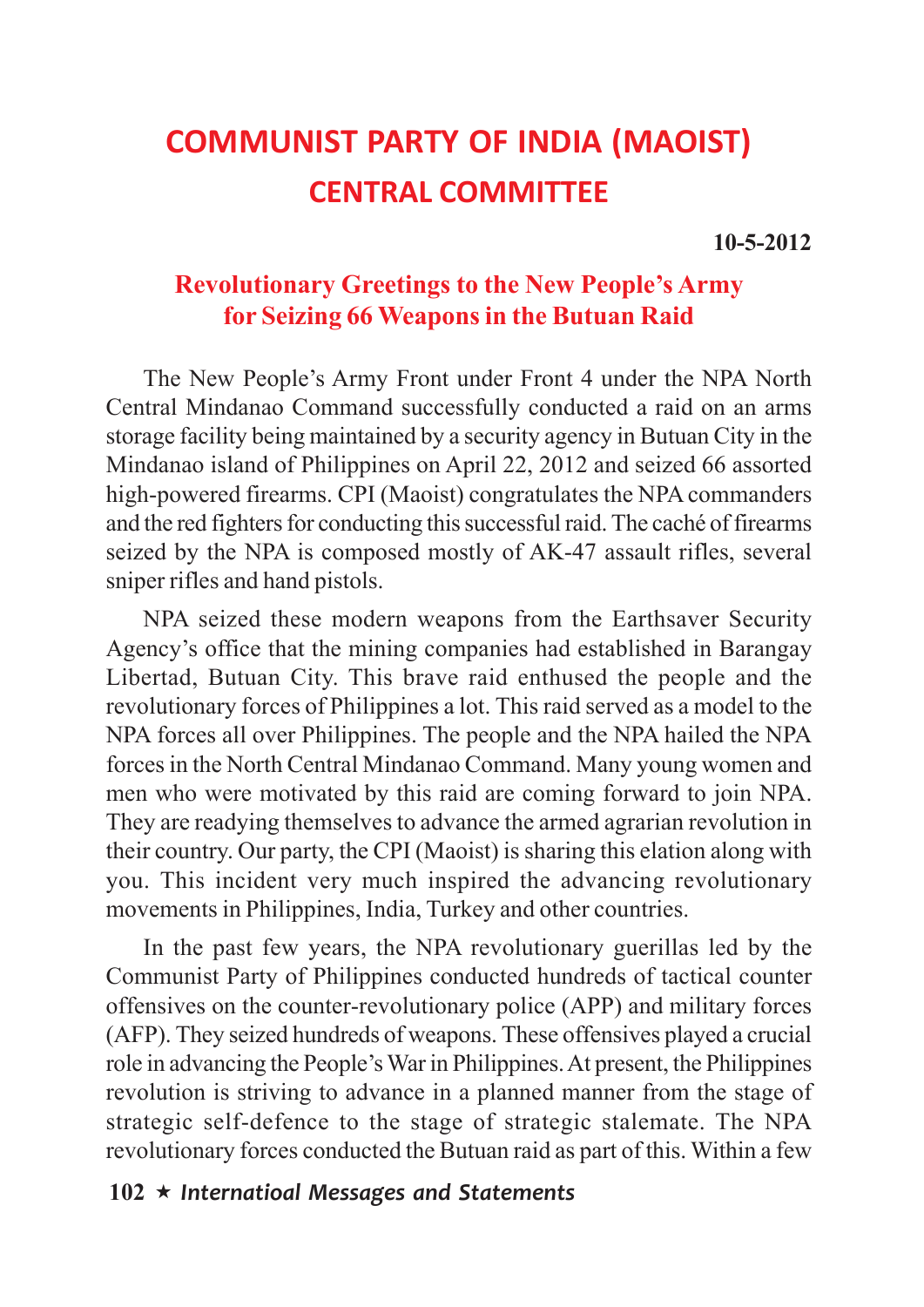days of this incident, on April 25, 2012, in a brave ambush conducted by the NPA in Ifugao, eleven soldiers including battalion operations officer of the 86th Infantry Battalion were wiped out. This is another big blow to the Philippines Army this year.

Comrade Mao has repeatedly taught us that wiping out the enemy and seizing of weapons play the most crucial role in establishing the New Democratic society by overthrowing the exploiting society. The task of the revolutionaries all over the world who are following the path of Protracted People's War is to wipe out the enemy in huge numbers on the one hand and on the other hand build revolutionary people's armies with the weapons seized from the enemy forces, train them, further advance the People's War and establish alternative people's political power. At present, it is necessary to conduct many more raids like Butuan for the advance of the World Socialist Revolution. Through such raids we must build the people's political power, strengthen it and expand it. Our party is sending revolutionary greetings to the NPA and CPP for placing a model in front of the world revolutionaries through this Butuan Raid. Communist revolutionary parties, groups and revolutionaries following the path of People's War formulated by Comrade Mao would definitely advance forward by emulating the model of Butuan Raid.

> **Abhay Spokesperson Central Committee CPI (Maoist)**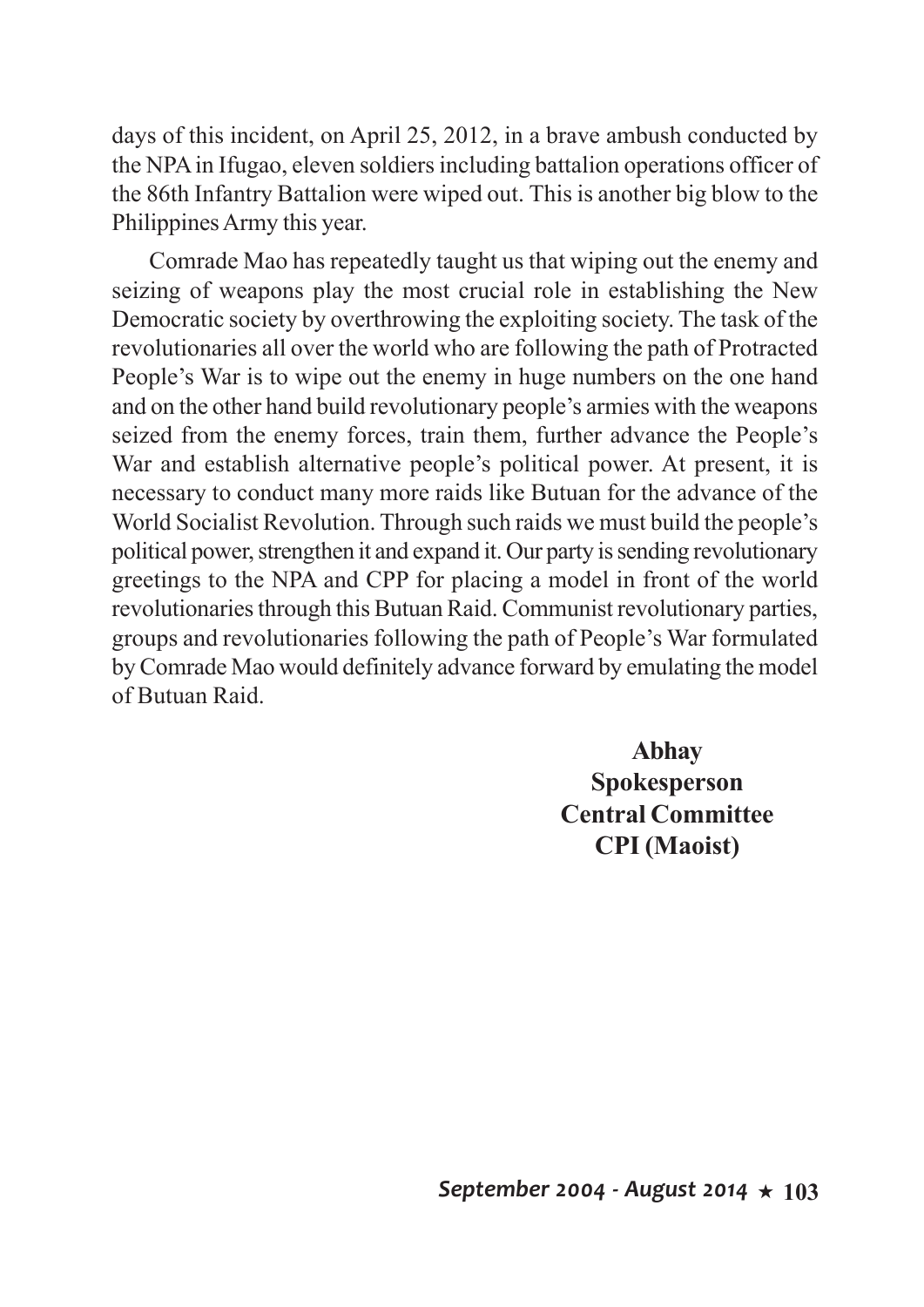**31-8-2012**

### **Hail the Formation of Communist Party of Nepal-Maoist**

The CC, CPI (Maoist) is sending its warmest revolutionary greetings to you and all the CC members and the entire rank and file of the CPN-Maoist on the formation of the new revolutionary party in Nepal after a prolonged internal ideological and political struggle against the opportunist and neo-revisionist leadership within the party who betrayed the Nepalese

revolution and by demarcating and making a break with them.

Even while the Nepal Revolution reached the stage of strategic offense, the UCPN (Maoist) leadership assessed the national and international situation subjectively, took erroneous tactics and bogged itself in the quagmire of parliamentarianism with capitulationism uninterruptedly since end 2005. The opportunist faction that was dominant in the party rapidly went on taking modern revisionist positions including 12-point, 8-point, Comprehensive Peace Agreement etc thus betraying the cause of the Nepal people and causing enormous harm to the New Democratic Revolution in Nepal. The revolutionary faction of the UCPN (Maoist) led by Comrade Kiran and other revolutionaries put up a fight against the neo-revisionist stands that harmed the interests of the Nepal oppressed masses and have split at various stages from the revisionist leadership. Our CC considers such splits resorted to by genuine revolutionaries demarcating from the neo-revisionist leadership and its erroneous right opportunist line as correct steps that would advance the revolution in Nepal and serve the interests of the oppressed classes and all oppressed social sections in Nepal. Our CC hails the formation of CPN-Maoist and offers its support and solidarity to the new party with Proletarian Internationalism. We wholeheartedly wish that your Congress scheduled to be held in February 2013 would be a great success and that it would be successful in adopting a correct ideological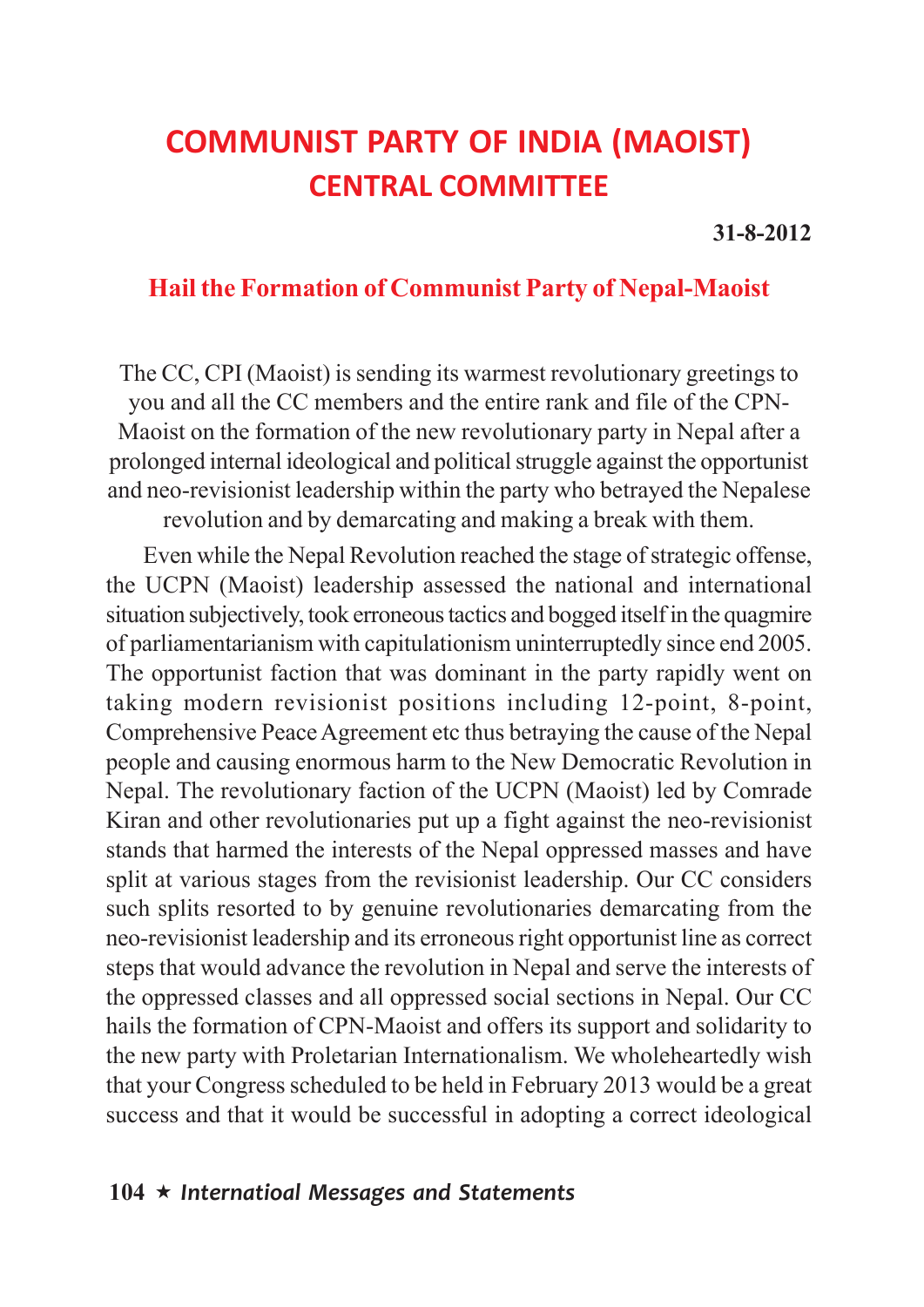political line and path of the revolution and on this basis in uniting and consolidating all the genuine revolutionary forces in the country.

On this joyous occasion, we would like to put in a word which we learned from our own experience. The CPN (Maoist) and heroic people of Nepal waged Protracted People's War (PPW) for seizure of political power, got steeled and strengthened in war and achieved great successes. But now for a long period of more than 7 years the PPW has been abandoned and the party and the people have been engaged in parliamentary, peaceful and legal activities. In such a backdrop, the great qualities that were gained due to PPW may have undergone a significant change now. So those have to be regained with correct ideological and political line, path of revolution, class struggle, conscious effort and practicing proletarian life style and work style. Ideological, political and organizational mistakes done during the internal struggle are to be identified correctly and rectified very seriously. The mistakes you realized and rectified while forming the new party give us good hope that you are advancing in this direction and we wholeheartedly hope that it would continue.

Revolutionaries may still be present in the neo-revisionist Prachanda-Bhattarai faction of the party, so your stand of continuing internal struggle and keeping the doors open till the Congress is correct. We feel that efforts must be put later too to unite the genuine revolutionaries and there should a scope for them to join the genuine revolutionary party. Some comrades had left the party beforehand and we hope that you would put efforts to unite with all such genuine revolutionary forces that have demarcated themselves from the neo-revisionists. This unity of all revolutionary forces on correct ideological and political line would be very necessary to isolate revisionists and to unite people in the larger interests of the revolution. As we are all aware any one country's communist party cannot intervene in another country regarding the political line, strategy and tactics to be followed by the communist party there. But it would be necessary to hear and pay serious attention to the critical opinions/observations that would be placed before you by the International Maoist parties with proletarian internationalist spirit.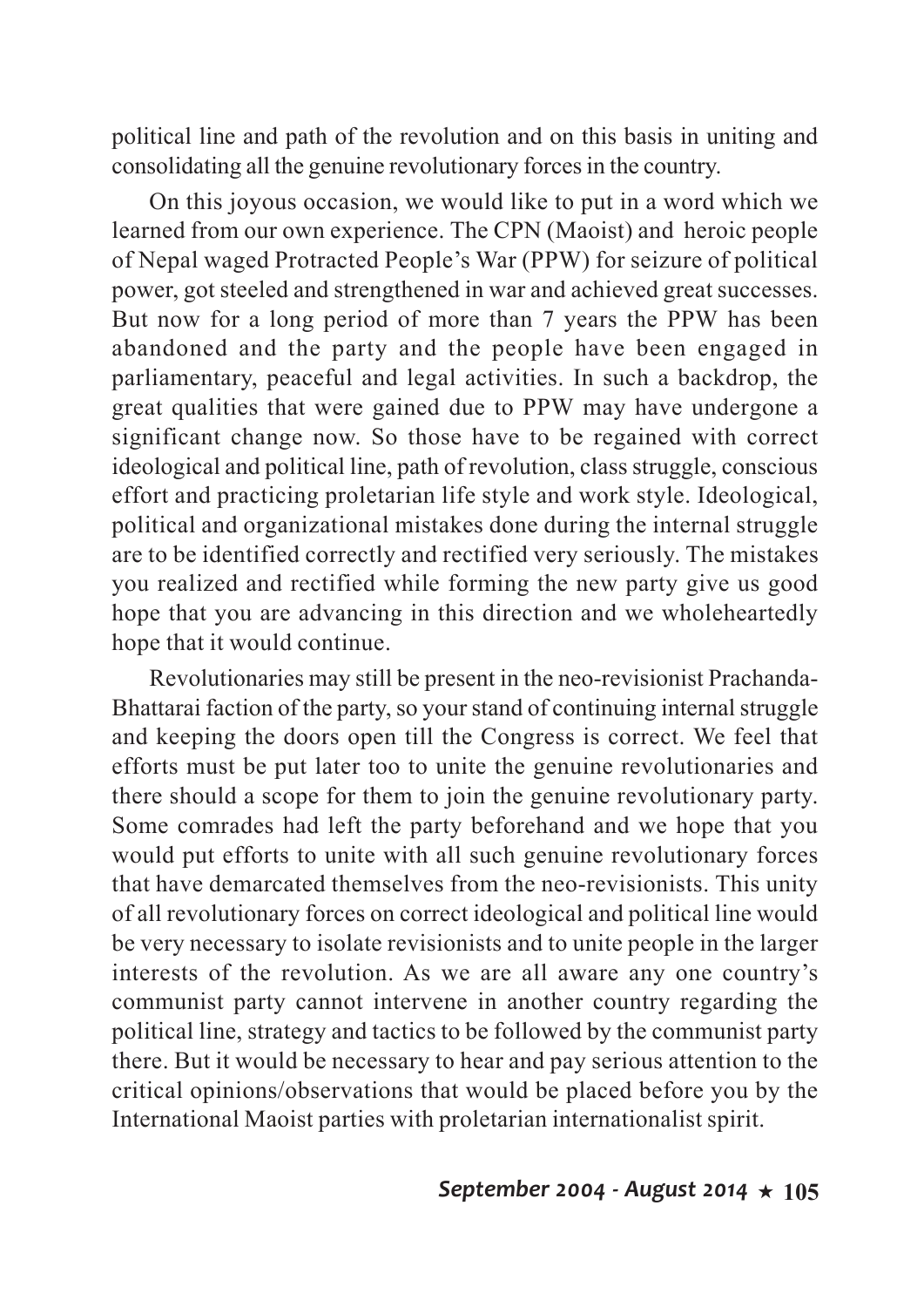We sincerely hope that your new party would play its role in the liberation of the oppressed masses of South Asian people with International Proletarianism as before. Just a few years back Nepal was on the threshold of building a revolutionary base for the World Socialist Revolution and we hope the new party would continue to work to fulfill this task by putting efforts for advancing towards victory in Nepal. Still there is every possibility of capturing power in Nepal in a new manner in spite of great dangers. We hope that our two parties along with all fraternal Maoist parties in South Asia would put up a united, consistent and tough fight against Indian expansionism, imperialism and all kinds of reactionaries.

We hope that the new party would boldly uphold MLM, creatively apply it to the concrete new context and the nature of the society in Nepal, would oppose all types of revisionism, particularly Prachanda-Bhattarai modern revisionism in Nepal to fulfill the revolutionary aspirations of the proletariat and oppressed people of Nepal and the world.

We end this letter with the great hope that CPN-Maoist would uphold revolutionary traditions of the great oppressed masses of Nepal and Proletarian Internationalism and fulfill the dreams of thousands of great martyrs of Nepal revolution.

With Revolutionary Greetings,

**Abhay Spokesperson, Central Committee, CPI (Maoist)**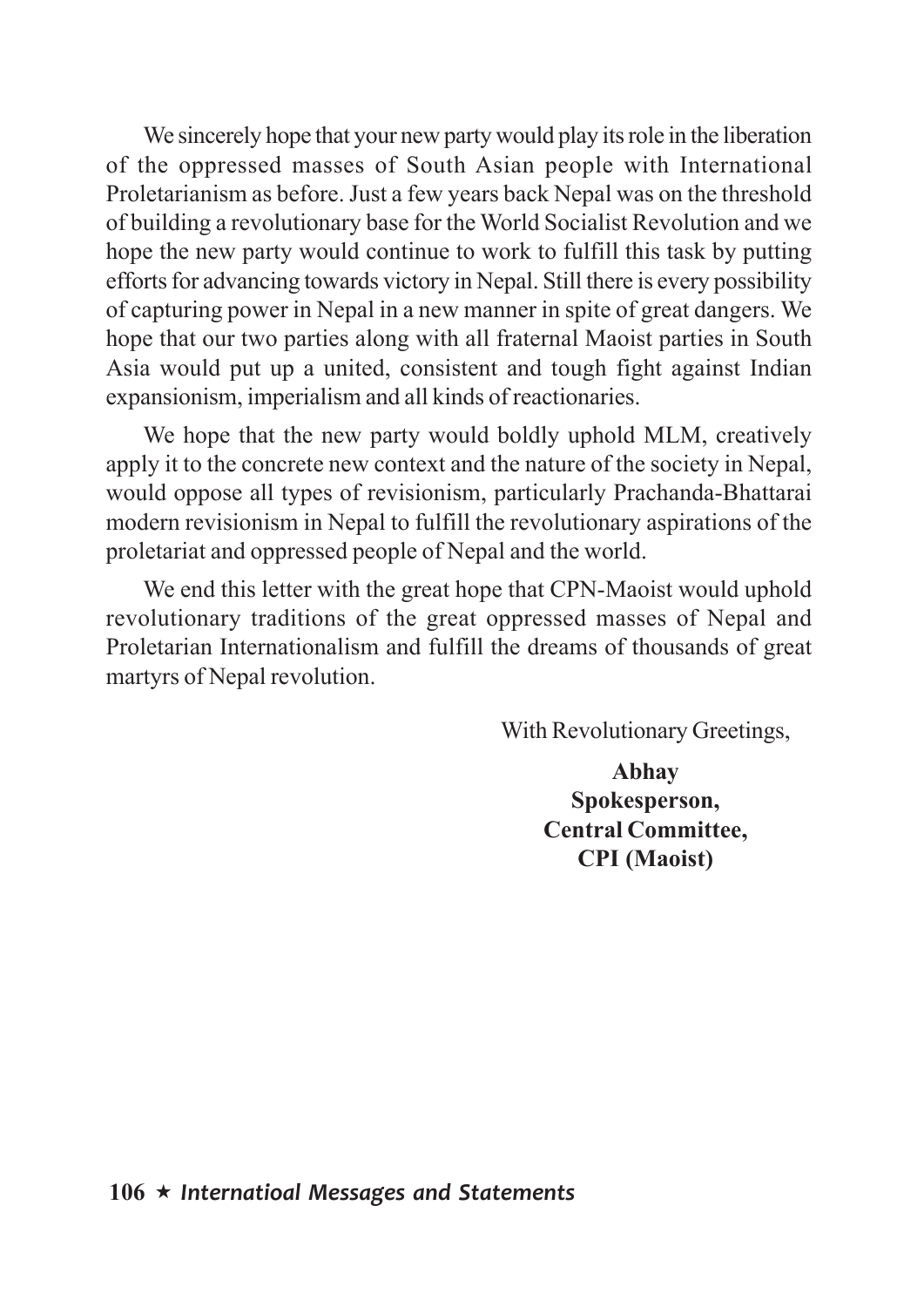**1-10-2012**

### **Hail the Formation of Maoist Communist Party of Manipur!**

## *- Message to the Central Committee, Maoist Communist Party of Manipur*

## **To, The Central Committee, Maoist Communist Party of Manipur**

The CC, CPI (Maoist) extends its heartfelt warmest revolutionary greetings to the Central Committee and the entire rank and file of Maoist Communist Party of Manipur. We are immensely happy for this great significant development in South-Asia, i.e., the formation of your new party.

Manipur and other oppressed nationalities situated to the North-East of India have a rich tradition of struggles against the colonial British rule and later against the imperialist lackey Indian expansionists. The people in these states have suffered for a long time under the exploitation, oppression, control and repression of the British colonial rulers and the Indian expansionists. The glorious people of Manipur and these states have established great heroic traditions of sacrifice in their protracted fight for national liberation while fighting the British imperial army and the Indian paramilitary forces and the Army at present.

In such a backdrop, our party considers the formation of a proletarian revolutionary party by the name Maoist Communist Party of Manipur as an event of historical significance in the annals of the history of revolution in South-Asia and that it would facilitate the way for liberation of the oppressed nationalities and people of oppressed classes not only in Manipur but in entire North-East of the sub-continent. The successful advance of the revolution in Manipur under the leadership of a Maoist party also would positively impact the advance of the struggles at various levels in other states in the NE and New Democratic Revolution in India. So our CC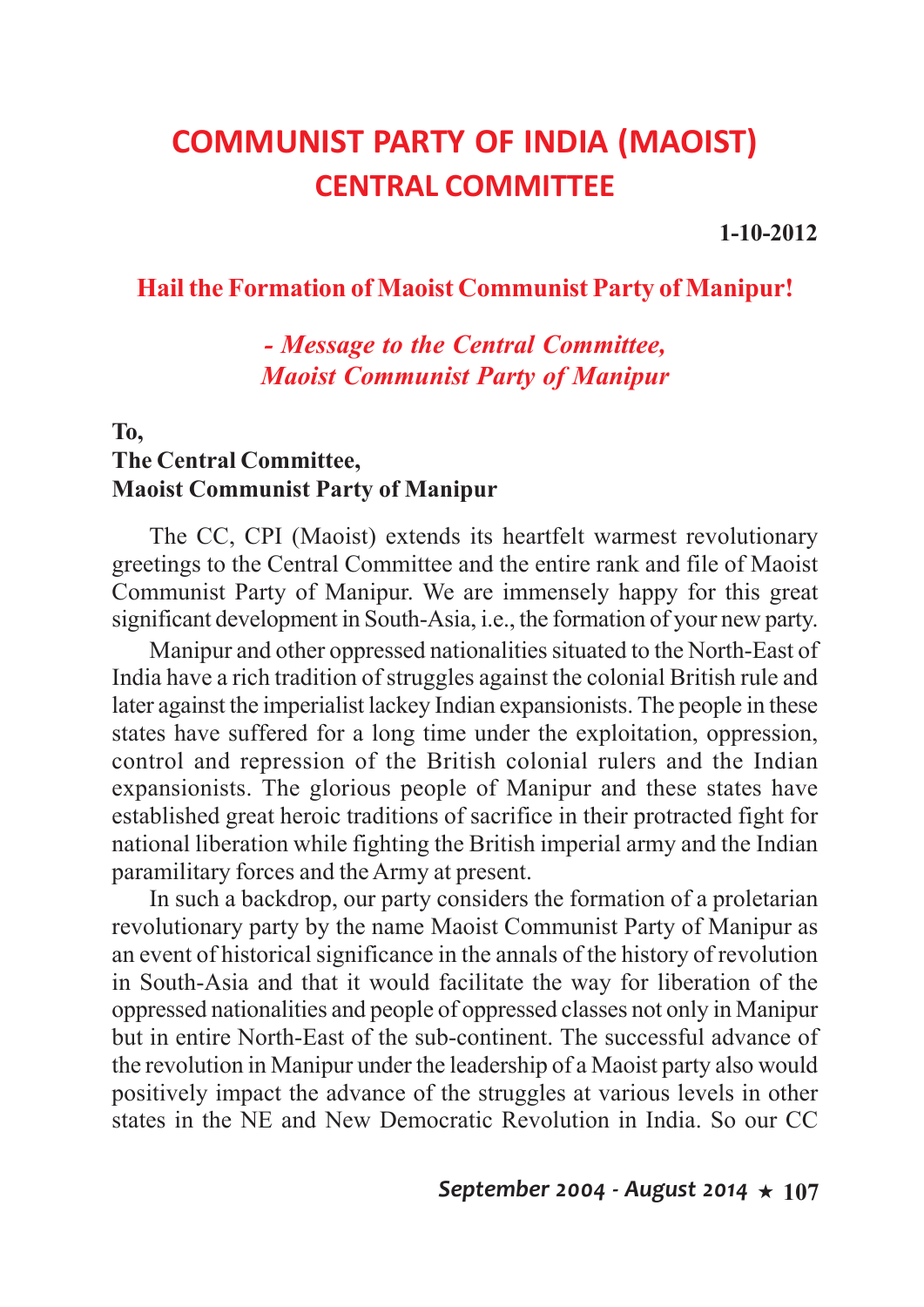considers the formation of your party as a matter of strategic significance for the Indian revolution and other revolutions in South-Asia.

Since the forceful annexation of the sovereign nation states in the NE by the Indian ruling classes, the people there have been fighting heroically against this historical injustice for their liberation or right to self-determination including cessation. The Indian state deployed lakhs of paramilitary and Army in these states to suppress these struggles and the atrocities committed by these forces are one of the worst in the world. Thousands of worthy daughters and sons of these oppressed nationalities have laid down their precious lives in this entire bloody trial left by one of the cruelest forces in the world. Our party salutes all the great martyrs of Manipur and once again vows to stand firmly with Manipuri people in their struggle for national liberation and against class exploitation and oppression.

Our party hopes that the newly formed Maoist party would hold aloft the flag of struggle for national liberation and independence and all the heroic traditions that the people of this region of South-Asia established in the course of the various glorious struggles. We firmly believe that it would be one of the foremost tasks of the Maoist party to unite the various sections of people and nationalities in this entire strategic area to defeat the 'divide and rule' policies followed by the Indian expansionists as a legacy of their British imperial masters and that have caused enormous harm to the liberation of the people in the NE since decades. Our party gives assurance with clenched fists to your party and the entire Manipur nation that it would fight shoulder to shoulder with them in the fight against the common enemy - the Indian State - that is the biggest hurdle to the liberation of the people of both Manipur and India - and in defeating it.

We wholeheartedly aspire that you would strengthen in the process of Protracted People's War and would also in this course unite all the genuine revolutionary forces and all broad democratic forces that oppose Indian expansionism in Manipur on the basis of correct line and correct politics and that you would achieve great successes during the course of New Democratic Revolution in Manipur and advance to final victory.

With Warm Revolutionary Greetings,

**Abhay, Spokesperson Central Committee CPI (Maoist)**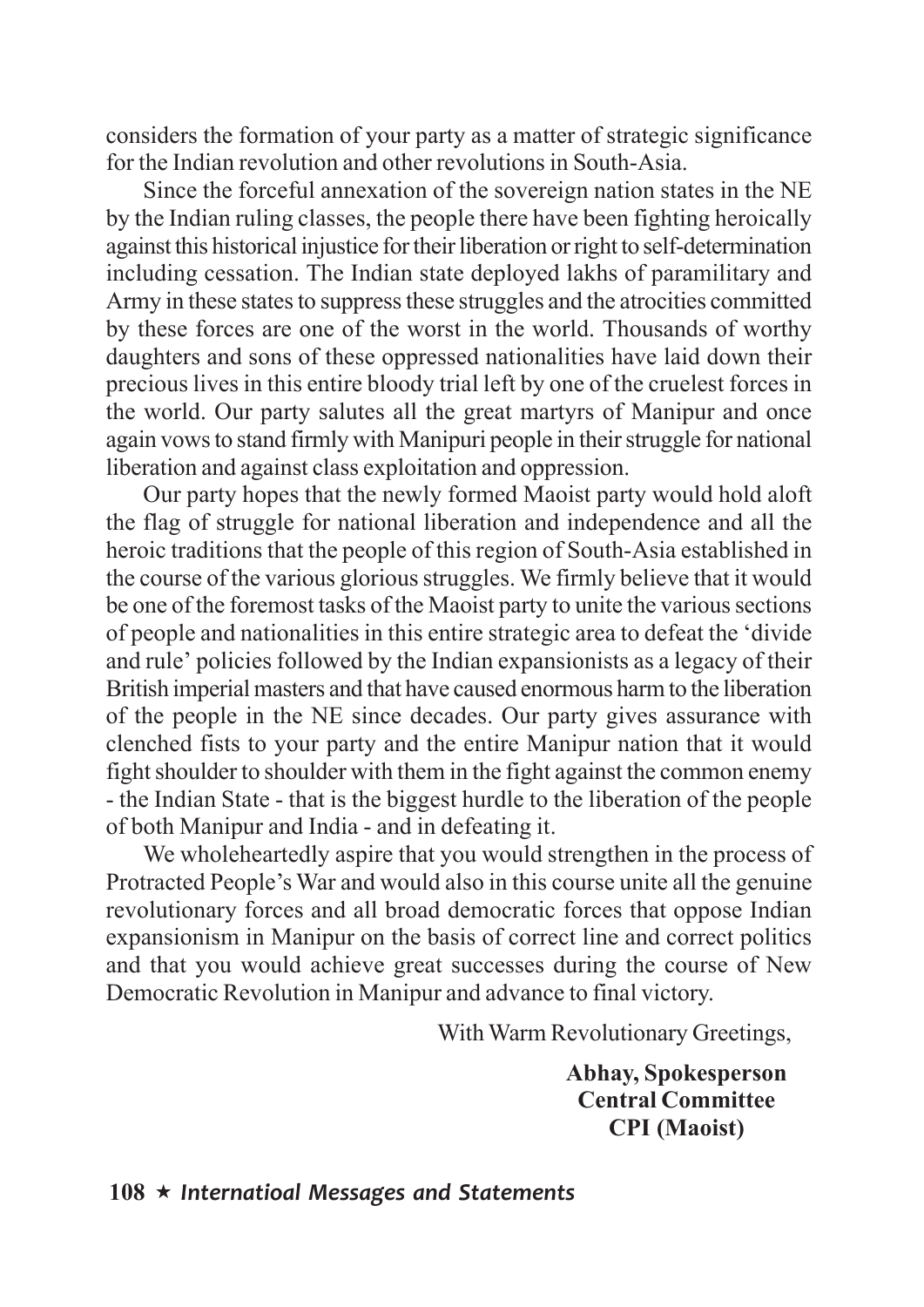# **COMMUNIST PARTY OF INDIA (MAOIST) CENTRAL COMMITTEE**

**22-3-2013**

**Hail the Filipino Revolution Advancing in the Path of Victory with the Immediate Task of Achieving Strategic Stalemate !**

> **Extend Strong Support to Filipino Revolution and Filipino People!**

**Oppose and Condemn Oplan Bayanihan !**

**Observe Solidarity Week to Filipino Revolution from April 22 to 28, 2013**

It is now crystal clear to the world people as well as the people of India that a barbaric military campaign i.e., 'Oplan Bayanihan' is being carried out by the American puppet Benigno Aquino regime in a bid to destroy the on-going revolution with the immediate and central slogan achieving strategic stalemate under the leadership of the Communist Party of Philippines.

Philippines is in South East Asia spread in a land of three lakh square kilometers with a population of nine and a half crores. The freedom-loving Filipino people have a glorious history and heroic long tradition of revolutionary struggles and sacrifices against the colonial rule and particularly against the American imperialism. This is a semicolonial, semi-feudal country having a rich cultural heredity. The country of Philippines is rich with enough variable kinds of resources for selfreliance. The crores of toiling masses are a strong foundation to the country to develop as a sovereign, free, democratic country. The workers and peasants of the country are the main source in bringing the exploitation and suppression of the imperialists and their comprador ruling classes to an end and achieve a genuine democracy and progress in the society.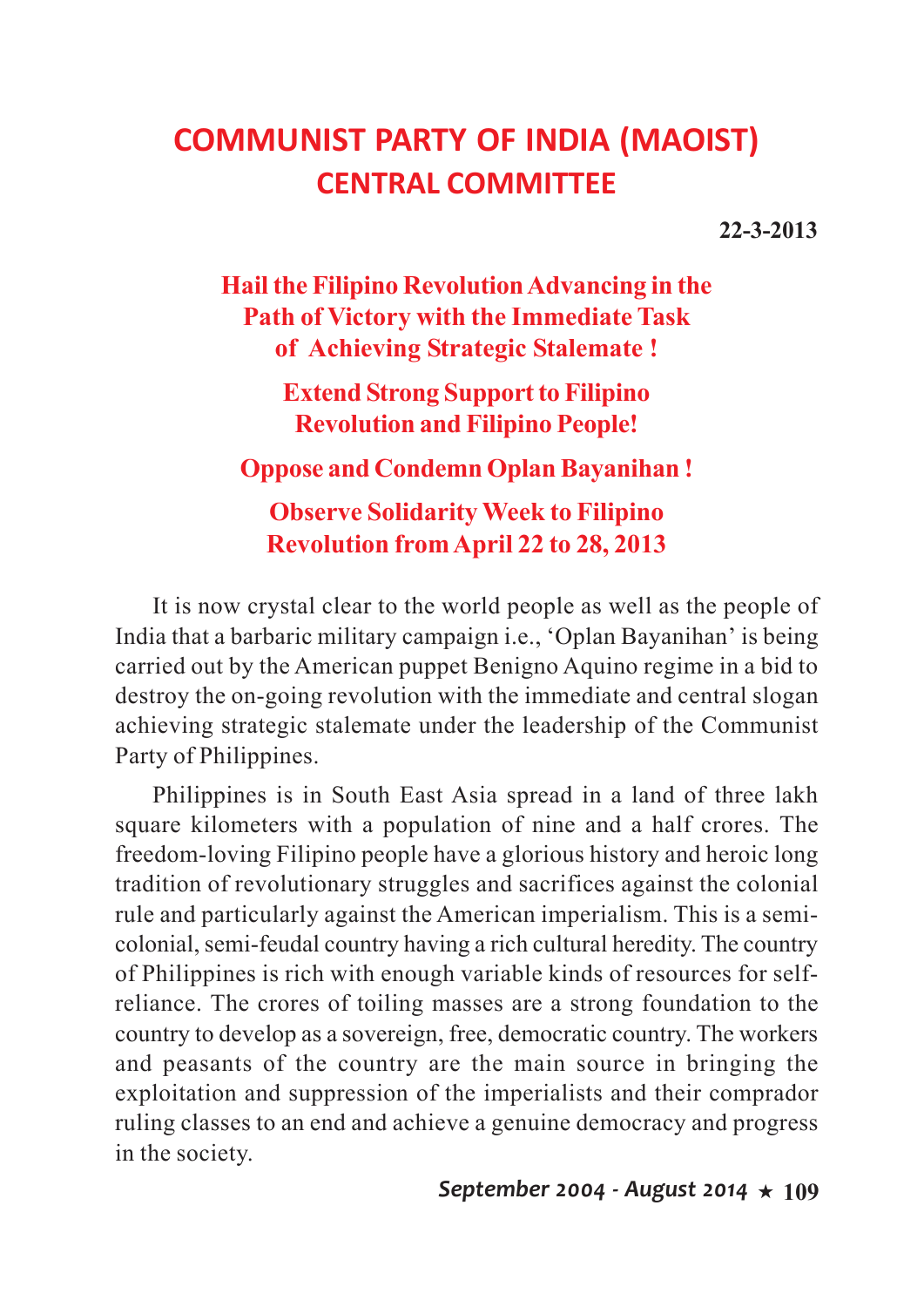The National Democratic Revolution was initiated in Philippines from 1896. But in early 1930s, the Communist Party of Philippines (CPP) emerged from the anti-feudal struggles. After traversing through a zig-zag course, and after defeating the revisionists in the party, it was only in the 2nd half of 1960s the CPP was able to take up a correct path of the revolution in the backdrop of a great upheaval in the international arena against US imperialists under the leadership of Mao-CPC and genuine revolutionary and democratic forces. From that time the New Democratic Revolution (NDR) of Philippines again began to advance with a new spirit. With the help of people's army, i.e., New People's Army (NPA) and National Democratic Front (NDF), the NDR began to advance by gaining more and more successes through massive mass participation. At present, CPP is the most trusted and popular Party of the people of Philippines which is leading all the struggles of all oppressed classes and social sections against US imperialism, feudalism and comprador capitalism to advance the national democratic revolution to its successful completion.

As the crisis in the semi-colonial, semi-feudal system is increasing, the people of all strata have begun to rally more and more under the red banner of CPP.

Getting afraid by seeing the popularity of the present on-going NDR, and by feeling the danger to their exploitative system the Benigno Acquino government unleashed and carried out one after another suppressive campaigns under various names. 'Oplan Bayanihan' is the latest form of all-out multi-pronged suppressive campaign let loose by the US imperialist lackey Benigno government. 'Oplan Bayanihan' campaign is the most cruel, barbaric and all-out military campaign which is being conducted in a fascist way by the reactionary US puppet regime.

But, the Filipino people, under the leadership of CPP and with the help of NPA and NDF are fighting bravely and militantly and even by sacrificing their lives in every corner of country against this barbaric 'Oplan Bayanihan', thus standing on a point of inspiration and enthusiasm to the working class and oppresed nationalities and people across the world.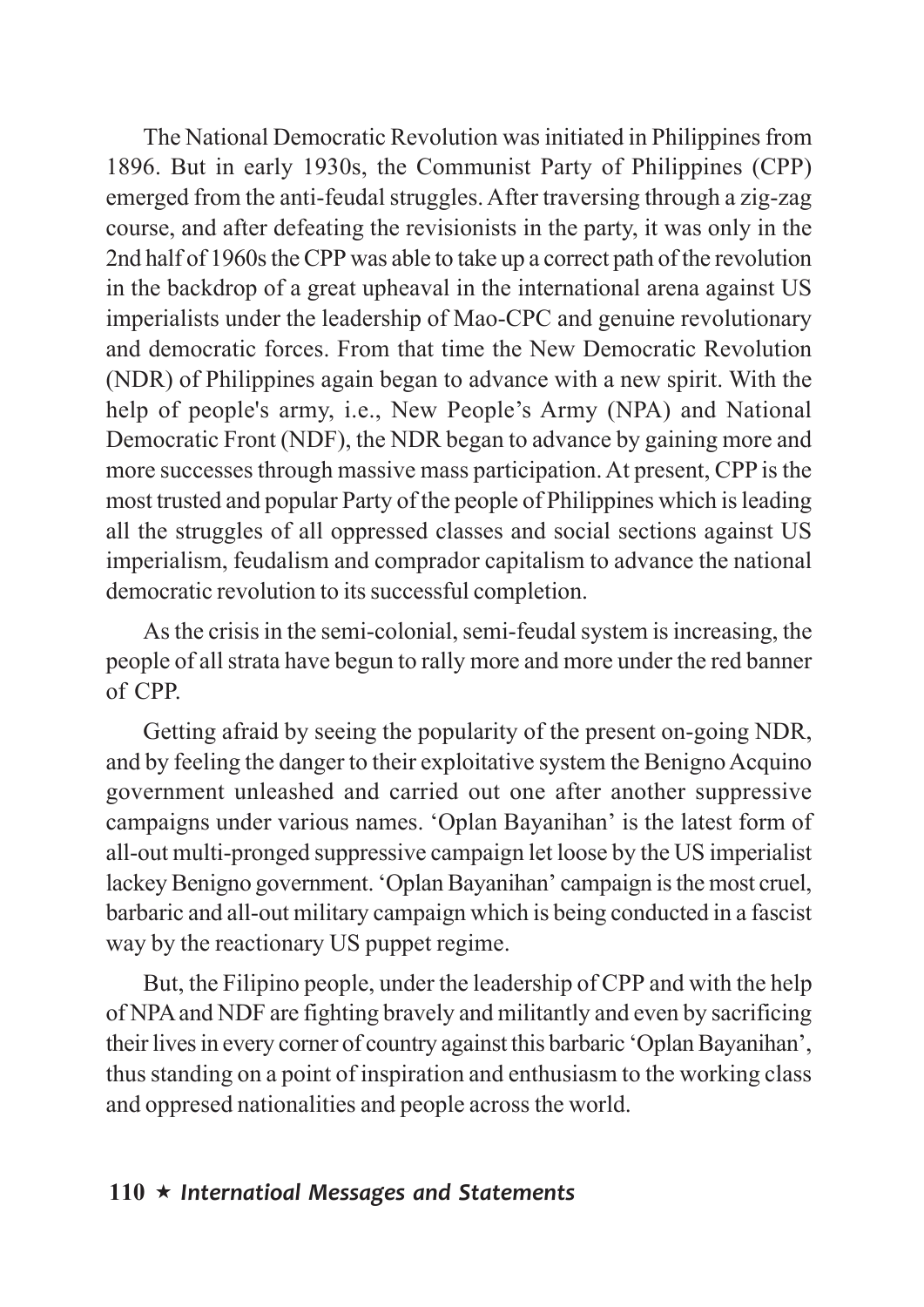Under such circumstances, the Central Committee of CPI (Maoist) in its 2012 August Meet decided to observe solidarity week from April 22 to 28, 2013 in support of Philippine revolution and called upon the people, rank and file of the Party as well as all the progressive, democratic and revolutionary forces of India to strongly oppose and condemn vehemently the barbaric military campaign i.e., 'Oplan Bayanihan'.

Today the movement is fighting with great and high objectives. Presently it is advancing from the stage of strategic defensive to the stage of strategic stalemate. It now has …. Guerilla fronts. It is working with the task of increasing them to ..., by 2015. the  $42<sup>nd</sup>$  anniversary of NPA held in 2011 decided to seize twenty five weapons from the enemy in the coming five years and hand them to the ….companies to be formed. It is giving strong blows to the enemy through the tactical counter offensive and stands as a point of enthusiasm and inspiration to the oppressed masses over the world and mainly the people's armed forces. Despite the kidnapping, atrocities, house burnings, loot and banning of revolutionary organizations, the people and the NPA and NDA that are in support of the people are fighting under the leadership of CPP. Let us all extend support to them. Let us voice to them that they are not alone. Let us send our solidarity message to them.

All of us demand to stop the Benigno government-led 'war on people' with immediate effect ! Demand the lifting of all the American military bases in Philippines ! Demand the unconditional and immediate release of all political prisoners in the Philippine jails ! Extend solidarity and support to the heroic Filipino revolution going on against the fascist rule of Benigno Acquino serving the interests of the imperialists, especially the American imperialists, comprador big bourgeoisie and the big feudal classes !

CPI(Maoist) and all the revolutionary masses of the country are extending their strong support and revolutionary solidarity to all of you. Both parties are waging the revolutionary wars in India and Philippines with enormous sacrifices to achieve their immediate and ultimate goals. We promise that we would continue the revolutionary war with indomitable determination, not hesitating to any kind of sacrifices in order to make success the New Democratic Revolution. We also pledge to be a strong co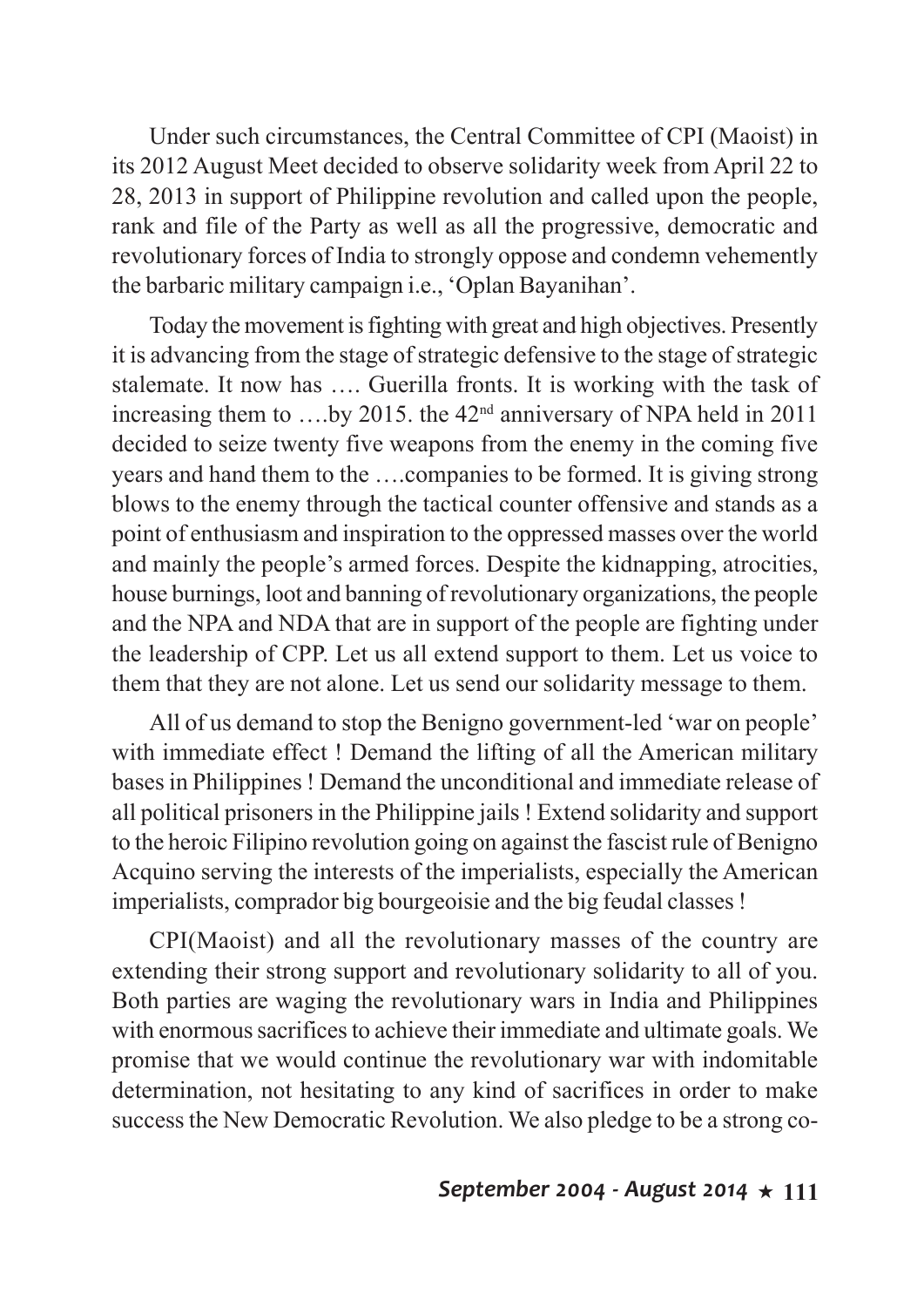combatant to the Filipino revolutionary movement as an inseparable part of world socialist revolution. We would thus contribute our bit, with proletarian internationalism to serve the world proletarian revolution and stand firmly in support of the success of NDR in Philippines. The great people of Philippines, CPP and NPA are invincible. The working class and oppressed nationalities and people of the world are with you. Advance ! Ultimately victory would be yours ! Defeat would be to the US imperialists and their Philippine lackeys !

- *Oppose 'Oplan Bayanihan' !*
- *Extend strong support and solidarity to the NDR of Philippines!*
- *Long Live Communist Party of Philippines !*
- *Long Live Marxism-Leninism-Maoism !*
- *Long Live Proletarian Internationalism !*
- *Down with Imperialism and their lackeys !*

**Abhay**

**Spokesperson Central Committee CPI (Maoist)**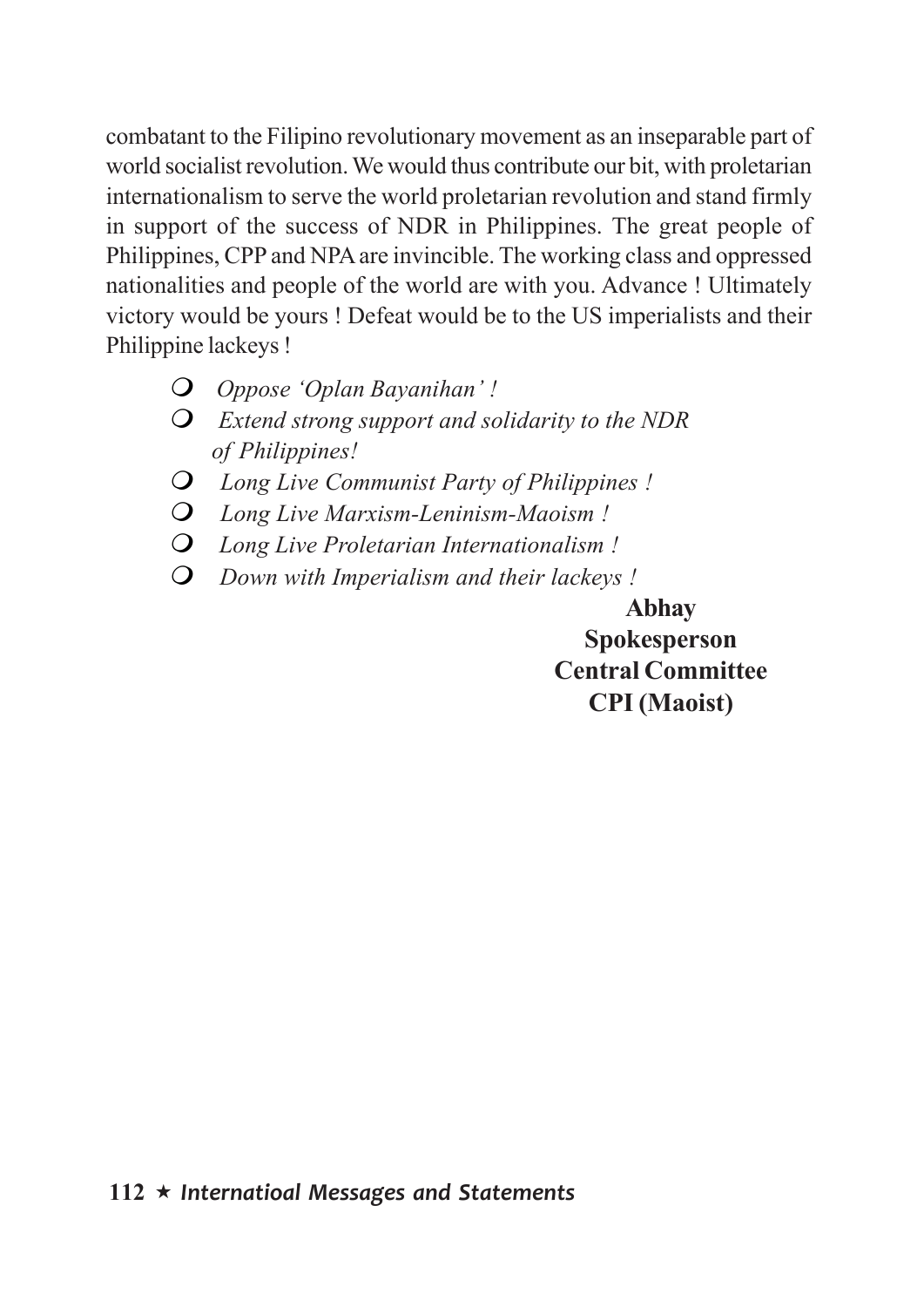# **COMMUNIST PARTY OF INDIA (MAOIST) CENTRAL COMMITTEE**

**25-5-2013**

### **To The Chairman, CPN-Maoist**

### **Dear Comrade,**

I on behalf of the CC, CPI (Maoist) congratulate you and entire CC and your party on the successful completion of the 7th National Congress of CPN-Maoist.

We have received belatedly the two letters written by you with the subject of high importance to the friendly relations between two parties and the people dated 4-09-2013 and invitation for  $7<sup>th</sup>$  National Congress of CPN-Maoist held from 9 to 13 January 2013 at Kathmandu dated 24-12- 2012. Before these, we belatedly received the letters and articles written by Comrade Basanta. The arrest of the in-charge of our international department Comrade Srikant is the reason for this late receiving.

I hope you received the letter and message hailing the formation of the new party reached you. This message has been published in our MIB-26 too and you must have seen it. In the previous letter addressed to you, we wrote to you regarding strengthening fraternal relations, bilateral talks, People's Forum and your fight against the revisionism of Prachanda-Bhattarai. Strengthening the relations between our two parties has significance not only to South Asia but also to the ICM. Let both our parties strive for it.

In our previous letter we mentioned about the decision taken in CCOMPOSA regarding the Chairperson/leading person for the People's Forum and our opinion regarding it. Later we discussed this matter in our CC and opined that Jagmohan would be better as the Chairperson and Saroj Giri and Amit Bhattacharya would be better as members of the Forum. All three had gained recognition and reputation in various fields of democratic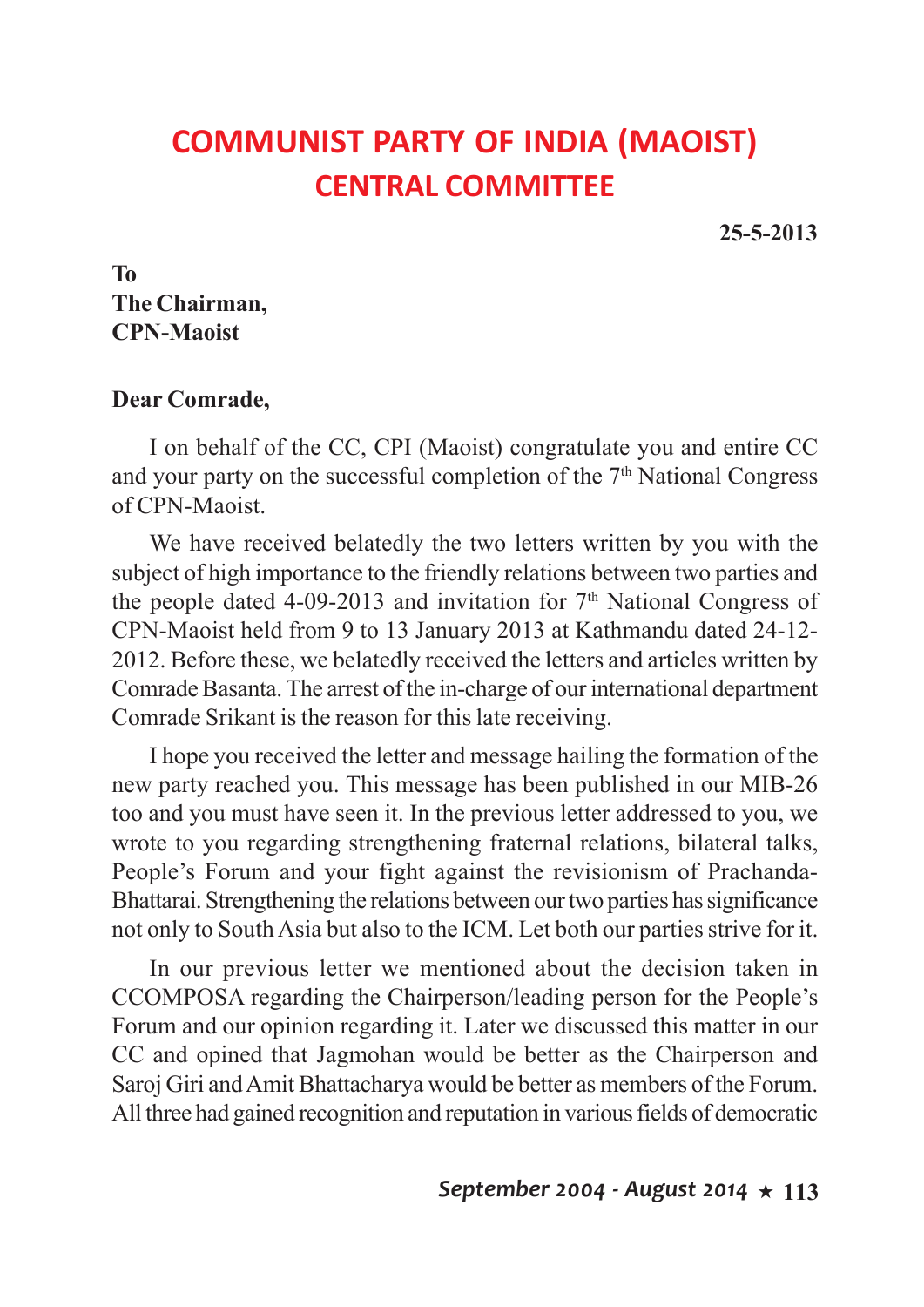movement in India. Their presence in the Forum would help in develop people to people relations of South Asian countries. Our CC requests you not to insist on Gautam Navlakha as the Chairperson for this Forum.

With Revolutionary Greetings,

**Ganapathy**

**General Secretary, CPI (Maoist)**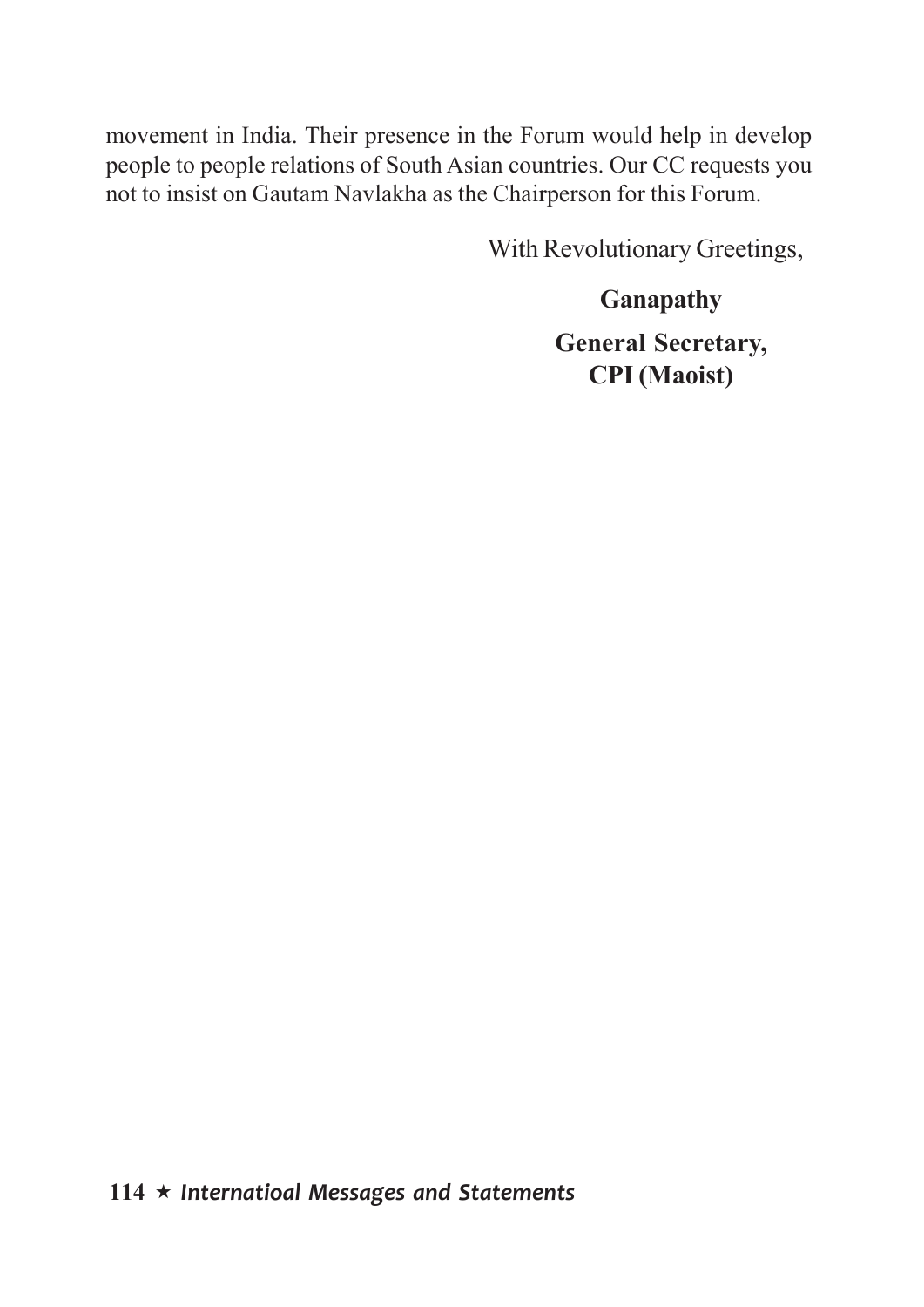# **COMMUNIST PARTY OF INDIA (MAOIST) CENTRAL COMMITTEE**

**September 2013**

# **Let Us Hold High the Banner of Proletarian Internationalism! LAL SALAM at the Success of the 'International Conference in Support of the People's War in India'!**

### **Dear Comrades,**

On behalf of our Party, the CPI (Maoist), People's Liberation Guerilla Army (PLGA), Revolutionary People's Committees (RPCs), Revolutionary Mass Organizations and revolutionary people of India, firstly, we send our warmest revolutionary greetings and heartfelt Lal Salam (Red Salutes) to all the parties, organizations and individuals from India and abroad that had put great efforts to build up a world wide support and solidarity for the New Democratic Revolution (NDR) in India and made success the 'International Conference in Support of the People's War in India' at Hamburg on 24<sup>th</sup> November 2012.

Your messages and speeches released in genuine internationalist spirit at the Hamburg Conference had given the essential moral support to the oppressed peoples and the comrades fighting a bitter battle with the class enemies in this battle front of World Socialist Revolution i.e., in India. As each one of you is aware severe repressive conditions are continuing here with increasing intensity that are becoming extensive day by day and so we could not receive your messages in time and even the messages we received had reached us very late. We are really very sorry for this delay in responding to your good efforts.

It particularly heartened us to note that youth, students, women and cultural activists participated actively in the Hamburg conference. Report of the campaigns taken up at such varied corners of the globe filled us with warmth and enthusiasm and more than everything this entire solidarity made us feel even more humble and responsible towards the world proletariat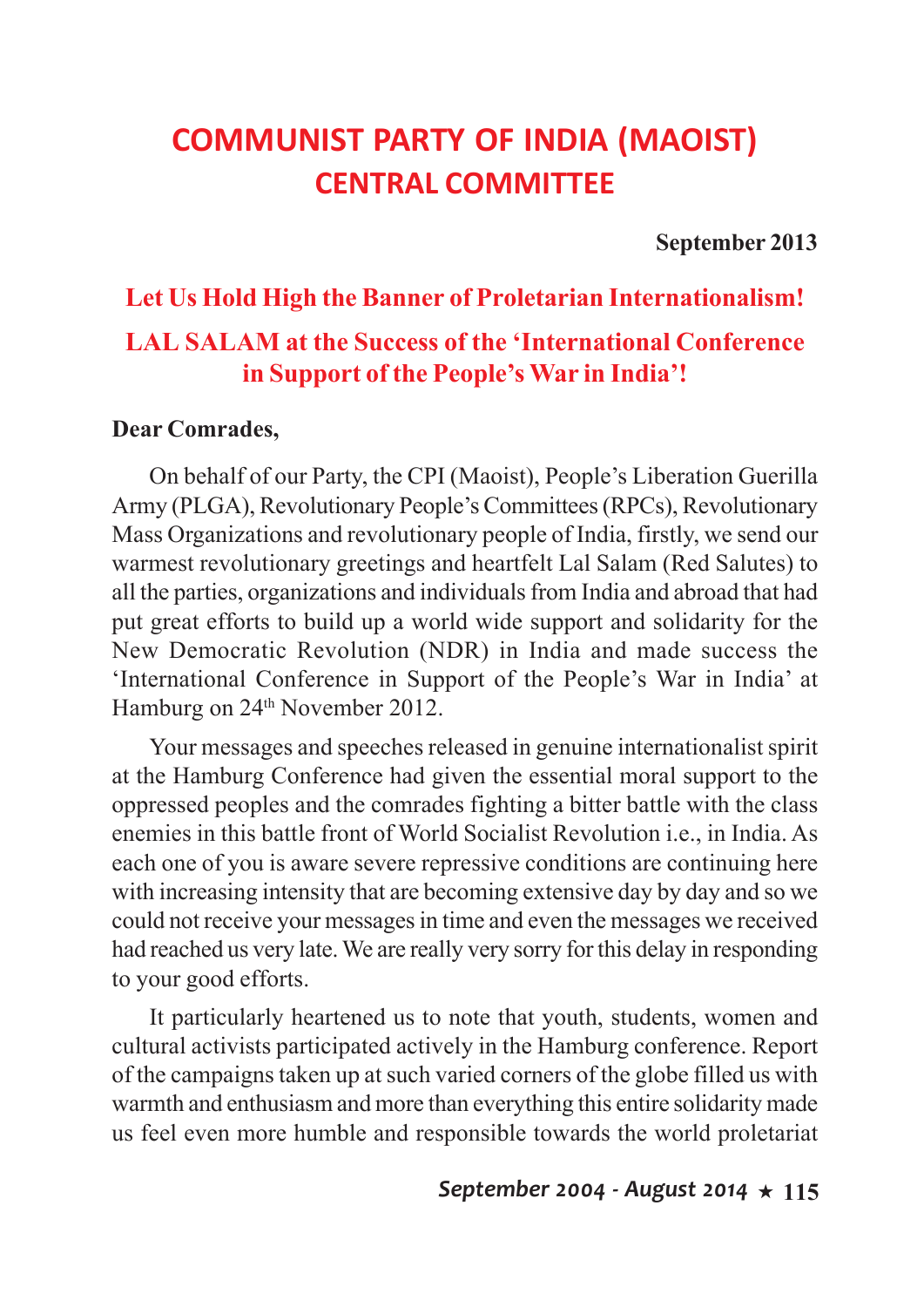and about playing our role in the WSR. We were also to have participated and played a main role in this campaign but could not due to the unprecedented enemy onslaught.

You united your hands with us in the grief stricken hours when we faced serious losses at the top whether it be the martyrdom of Comrades Shyam, Mahesh and Murali in 1999 or the martyrdom of comrades Azad & Kishenji in the recent past– all of whom were great leaders of our revolution brutally murdered by the Indian ruling classes with the tacit support of the imperialists. Your assertion 'the struggle of Maoists in India is our struggle, their loss is our loss' filled our hearts with the solace laced with internationalist spirit much needed to overcome the grief and advance with undaunted courage.

You had aptly stated that the way to honour all martyrs of the revolution in India and in the world is redoubling the support to People's War in India as a part of intensifying struggle against imperialism in the world and working for proletarian internationalism and we believe that the Hamburg Conference had proven that it was a further step in fulfilling your commitment as you had concluded.

All of you had been consistently condemning and protesting the Indian state's war on its people with right indignation and demanding that it be immediately stopped. The people of revolutionary movement areas warmly remember this international solidarity expressed by various parties, organizations, individuals and the proletariat and people of various countries as this is exactly the kind of support which must be extended to any genuine movement of the people.

You launched world-wide campaigns of support to the People's War in India, particularly in the belly of the imperialist beast, the countries where most of you operate and its significance is very much appreciated by us and the fighting people in one of the storm centres of world revolution.

We very much value this kind of support and solidarity and firmly assert that we will reciprocate the same towards other fighting parties, organizations and masses in various parts of the globe. This kind of solidarity infuses great confidence and reassurance among the fighting people that they are not alone in their fight. It also points sharply one more time towards the common enemies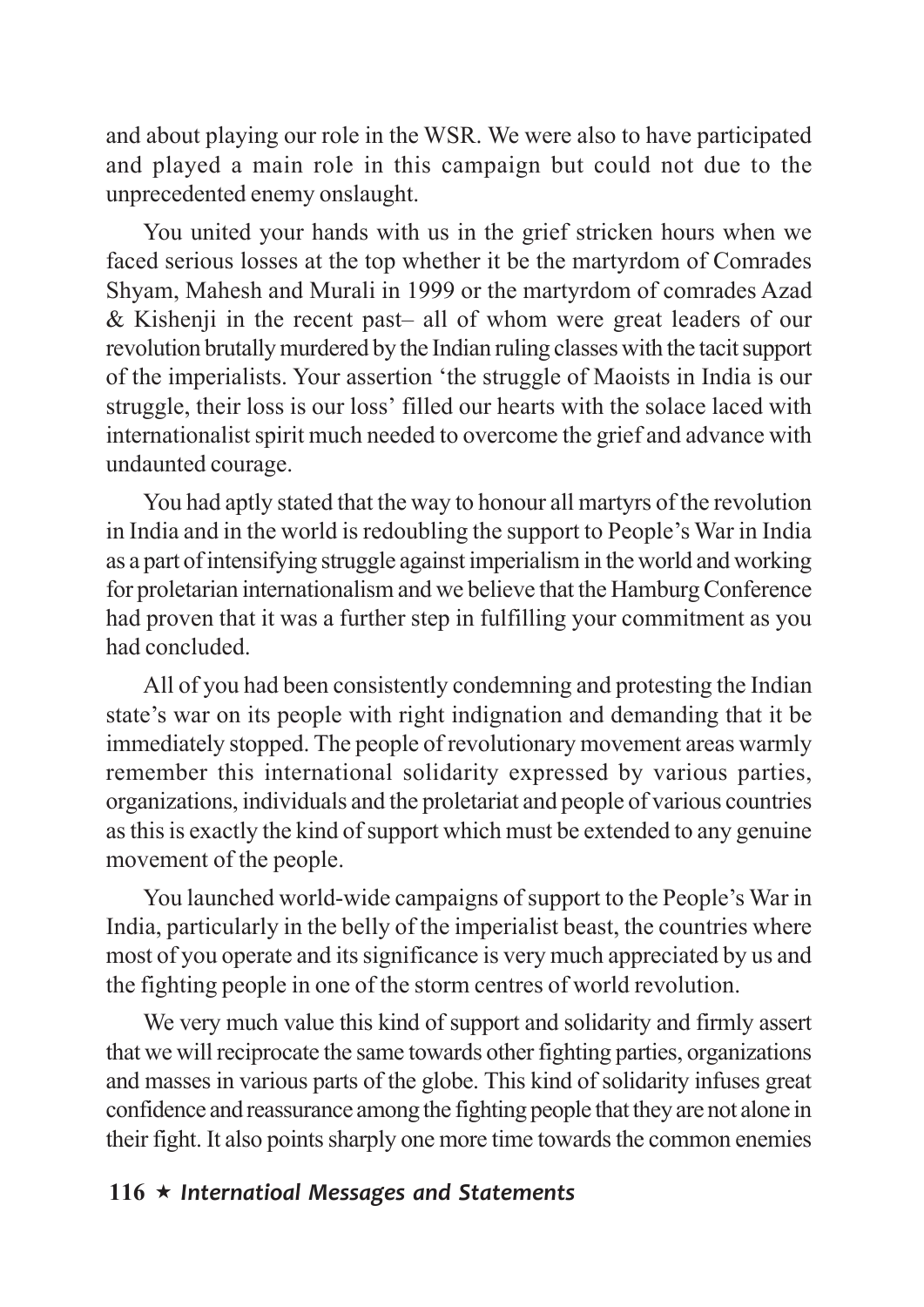we all are facing, namely imperialism, their puppets/lackeys and all kinds of reactionaries world over. It enhances the fighting spirit of the people and forces and helps them to advance the movement firmly. Our party, PLGA, RPCs, Revolutionary Mass Organizations, revolutionary people and all progressive and democratic forces of our country exactly wish for such unity and solidarity at the domestic and international scale. This is extremely important to defend the People's War and to advance it.

Every party and organization that expressed solidarity to the ongoing People's War in India had realized this task as the foremost not only in the context of the revolution in their respective countries but also in the context of expressing solidarity to other revolutions. The spirit that advancing the revolution in our respective countries is the best way of expressing solidarity to similar revolutions in other countries has been expressed most profoundly in this conference and we concur with it completely. We, the Maoists in India are also working with this same spirit and this has been the hallmark of our practice ever since the days of the Naxalbari armed peasant uprising led by genuine revolutionaries.

Our Party which carries forward the legacy of Naxalbari had always considered the NDR that we are waging in India as an integral part of the WSR, the Party a detachment of the world proletariat vanguard, i.e. the communist party, the PLGA a detachment of the world proletarian army and Revolutionary People's Committees being established here an integral part of world proletarian dictatorship or world socialist state. The invaluable and incredible sacrifices that are being done by the people and comrades in our revolution are also an integral part of the great sacrifices done by innumerable beloved martyrs of WSR in each and every country. It is with this understanding that the various genuine revolutionary streams in India that worked since Naxalbari have taken up solidarity campaigns supporting the revolutions and people's movements in other countries the most prominent of which were the solidarity campaigns taken up in support of revolutions in Vietnam, Laos and Kampuchea and the national liberation struggles in Palestine, Tamils in Srilanka etc and wars of resistance of Iraq and Afghanistan people. The latest is our solidarity campaign in support of Philippines New Democratic Revolution taken up by our Party from April 22 to 28, 2013.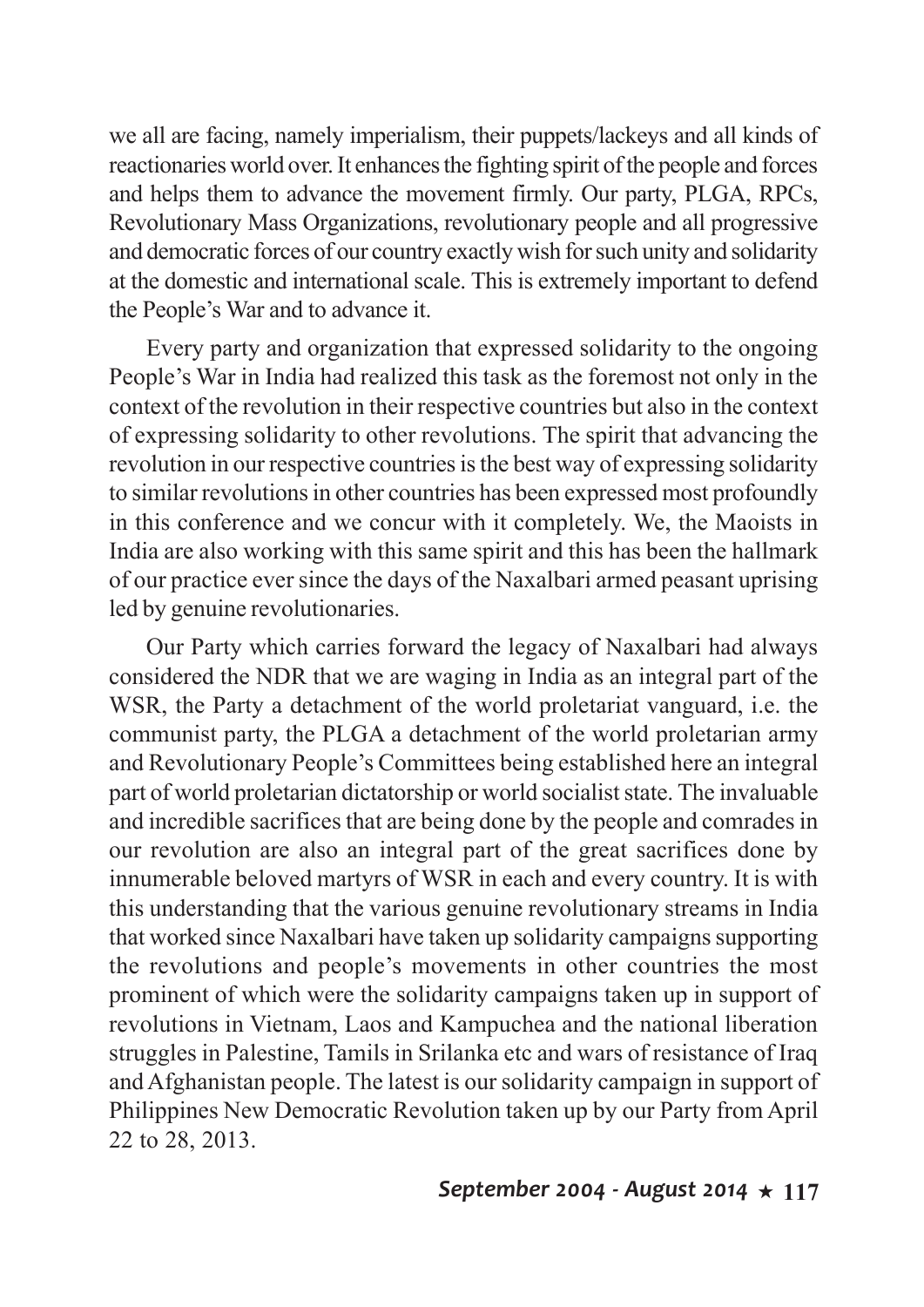Our party believes that such solidarity campaigns can sustain and strengthen only from the advancement of the revolutionary movements and that the revolutionary movements in turn gain the much needed moral and material strength from such solidarity campaigns. Their interrelation should be realized in depth by all revolutionaries in the world situation at present and we understand that the Hamburg Conference could take the right step in that direction because of this realization.

The launching of the multi-pronged countrywide offensive in the name of Operation Green Hunt, most appropriately termed as the War on People and the barbarous innumerable atrocities committed by the reactionary central and state mercenary armed forces as part of it had enraged a wide range of people cutting across various world views both inside India and the world and immediately led to huge protests and campaigns demanding its immediate withdrawal. Consistent efforts at the domestic and international level were put by revolutionary, democratic, progressive forces to build international campaigns supporting the fighting people in India and to put pressure on the Indian government to stop the onslaught. The communist revolutionary forces world over also rightly took the initiative to build up an international solidarity movement to the People's War in India. The campaign to end OGH and the solidarity movement in support of People's War in India complement each other and the anti-OGH programs should form an integral part of the support movement to Indian revolution as defeating this multi-pronged countrywide offensive of the enemy is an immediate task before us. Our party believes that it is the need of the hour for the communist forces standing in support of PW in India to strive to mobilize the broadest possible anti-imperialist, democratic and revolutionary forces to strengthen the campaign to end OGH and with a view to build a broad worldwide antiimperialist front that is in process. And the further strengthening of the unity of communist forces world over would lead to stronger support for the Indian Revolution too.

Imperialism is going through its most severe crisis till date and on the other hand struggles of the working class, other oppressed classes and sections of people, national liberation struggles and People's Wars in semi-colonial and semi-feudal countries are on the rise. The New Democratic Revolutions in semi-colonial, semi-feudal or neo-colonial countries and Socialist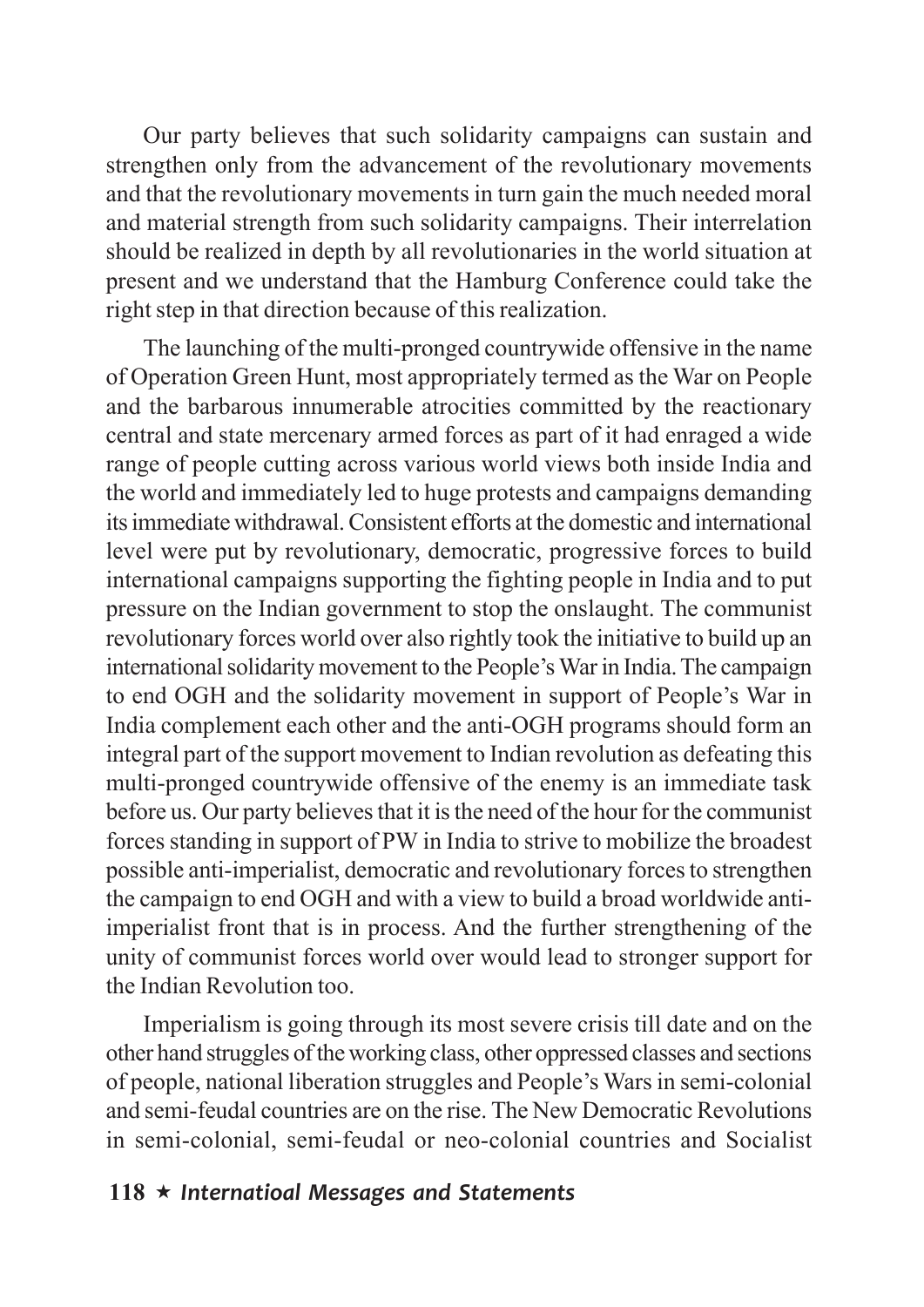Revolutions in the capitalist-imperialist countries which are the two streams of the World Socialist Revolution (WSR) are advancing at various levels and Marxism-Leninism-Maoism is increasingly being embraced by more and more people as their guiding ideology. People are progressively realizing that the imperialists, their lackey/puppet rulers in the backward countries and all kinds of reactionaries are the common enemies of all the oppressed people and nations in the world and so are joining the fighting ranks in growing numbers. All the fundamental contradictions in the world and internally in every country are sharpening and intensifying with each passing day. To be precise, the world situation is excellent for revolution. So the foremost task before the communists everywhere in the world is to best utilize this excellent objective condition to politically mobilize and consolidate the oppressed masses and to strengthen the subjective forces as only a strong proletarian party and consolidated masses can make revolution successfully.

The present financial crisis in which the world capitalist system is getting bogged down increasingly is intensifying the internal contradictions in capitalist system as a whole and is giving rise to huge mass movements, revolts and revolutions. Imperialism is already on the death bed as analyzed by our Great Marxist teacher Lenin and the present crisis is reiterating the fact strikingly. In the uneven capitalist world, crises would also be reflected in an uneven manner in various countries. So we communists should apply the universal theory, i.e. MLM to the concrete practice in our respective countries and our preparations or practice should also be in accordance for making our revolutions successful. As all of you had rightly pointed out workers, student, youth, women etc movements are to be developed in capitalist countries and supporting the PWs in other countries would also constitute an inseparable foremost international task of each and every proletarian party.

 In response to the great confidence placed on us by all the fraternal parties and organizations that took the initiative for organizing this conference and made it a success we pledge one more time to sustain, strengthen and advance the revolution in India to fulfill the dreams of the martyrs of the WSR in spite of the severe losses of top leadership comrades and loss of some areas.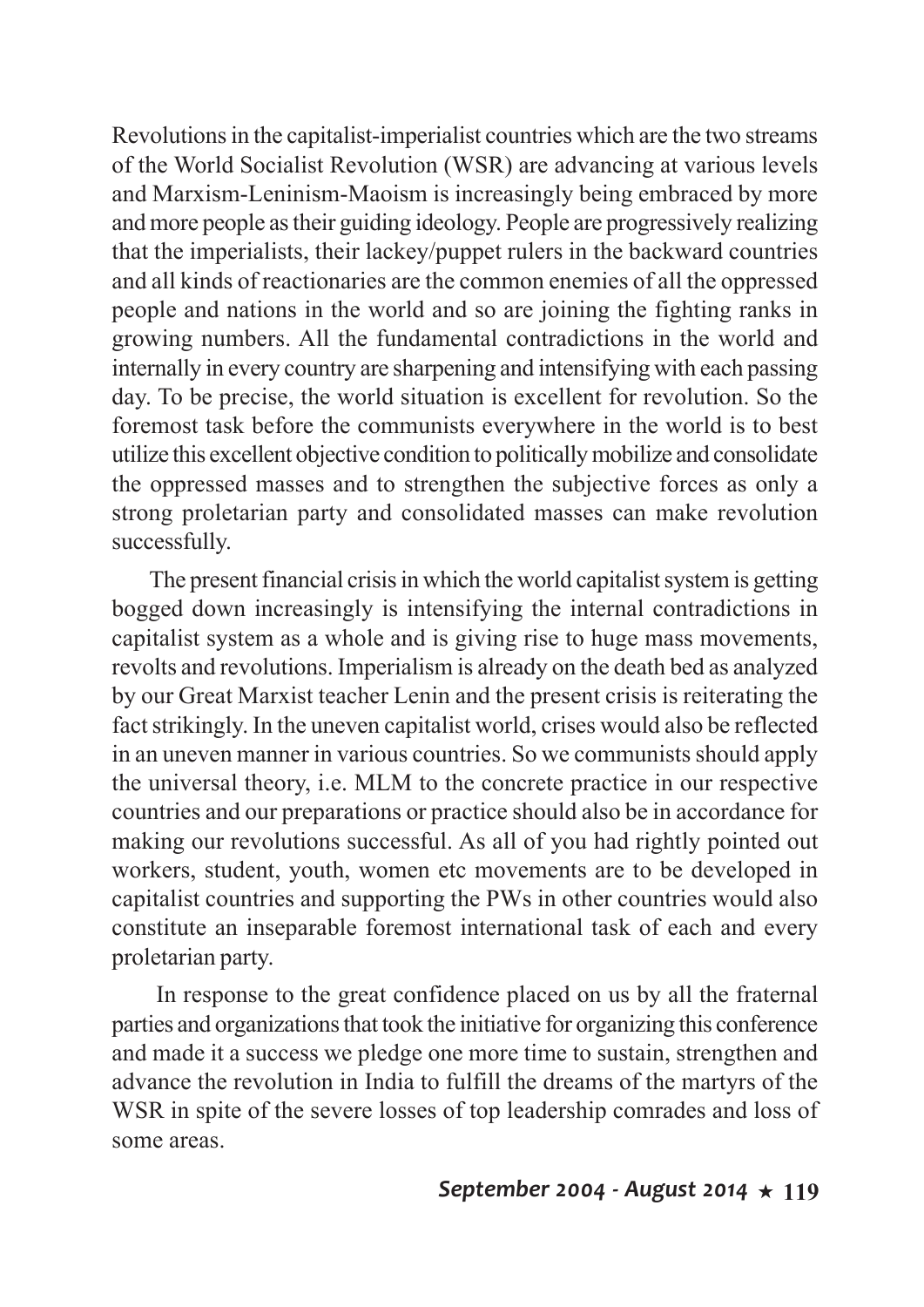This international conference deals a hard blow to imperialism and the Indian ruling classes while at the same time it fills great hopes among the great ocean of proletariat and oppressed toiling masses about NDR in India and the WSR. In this backdrop we once again pledge before all of you that we would carry forward the lofty aims of all great martyrs of the world proletarian revolution and announce that no amount of fascist repression can subdue the fighting spirit of our Party and the revolutionary people of India that are traversing through an arduous and protracted zigzag path. We will march forward with renewed determination braving all kinds of odds and making sacrifices till the final victory. This is our promise to the international proletariat and all the friends and well-wishers of Indian revolution.

- *\* Long Live Proletarian Internationalism!*
- *\* Long Live The Unity of International Proletariat, Revolutionary and Democratic Forces and the Oppressed Nations and Peoples All Over the World!*

With revolutionary greetings,

**Ganapathy General Secretary, CPI (Maoist)**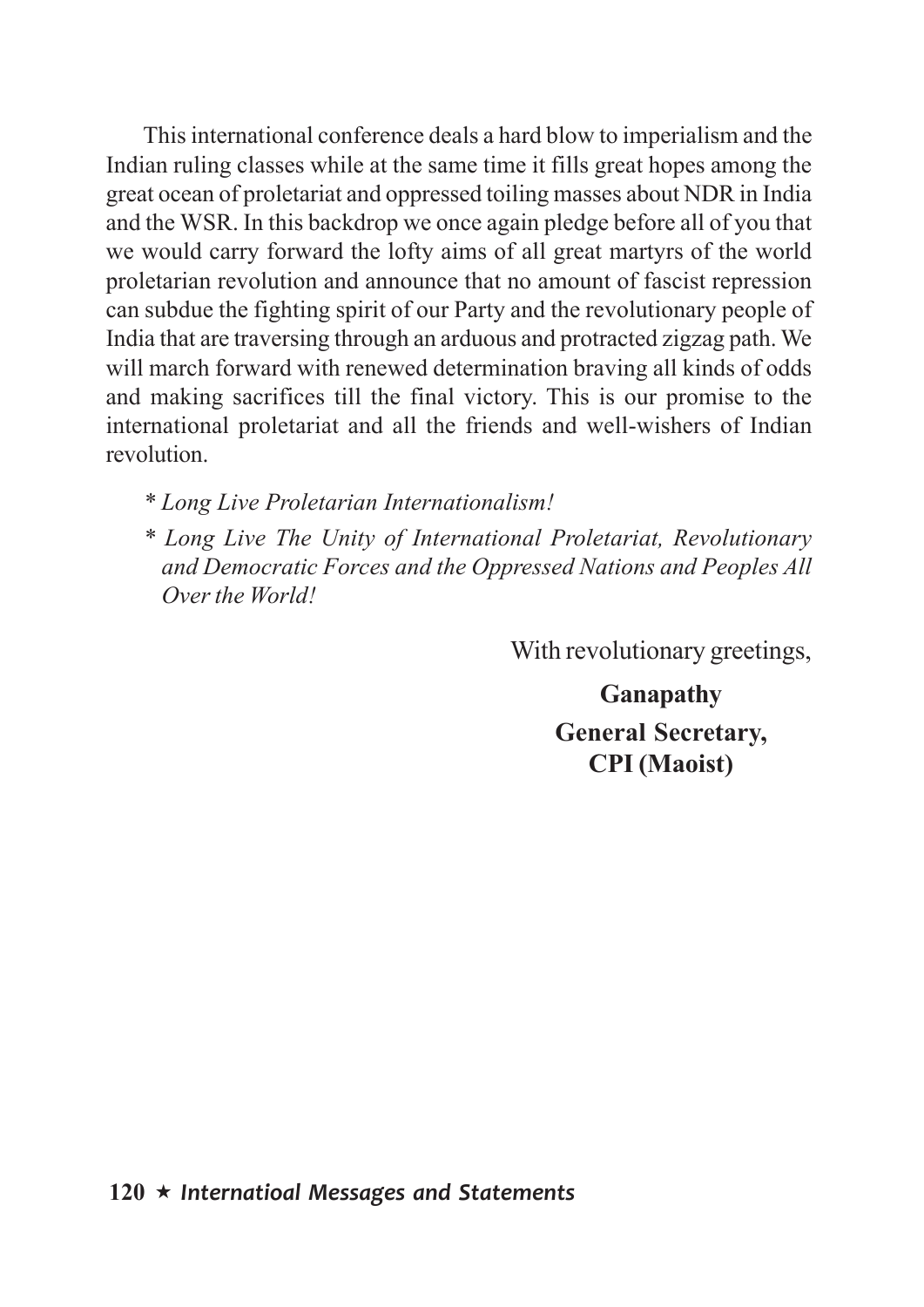# Messages from Fraternal Parties and Organisations

*September 2004 - August 2014* **121**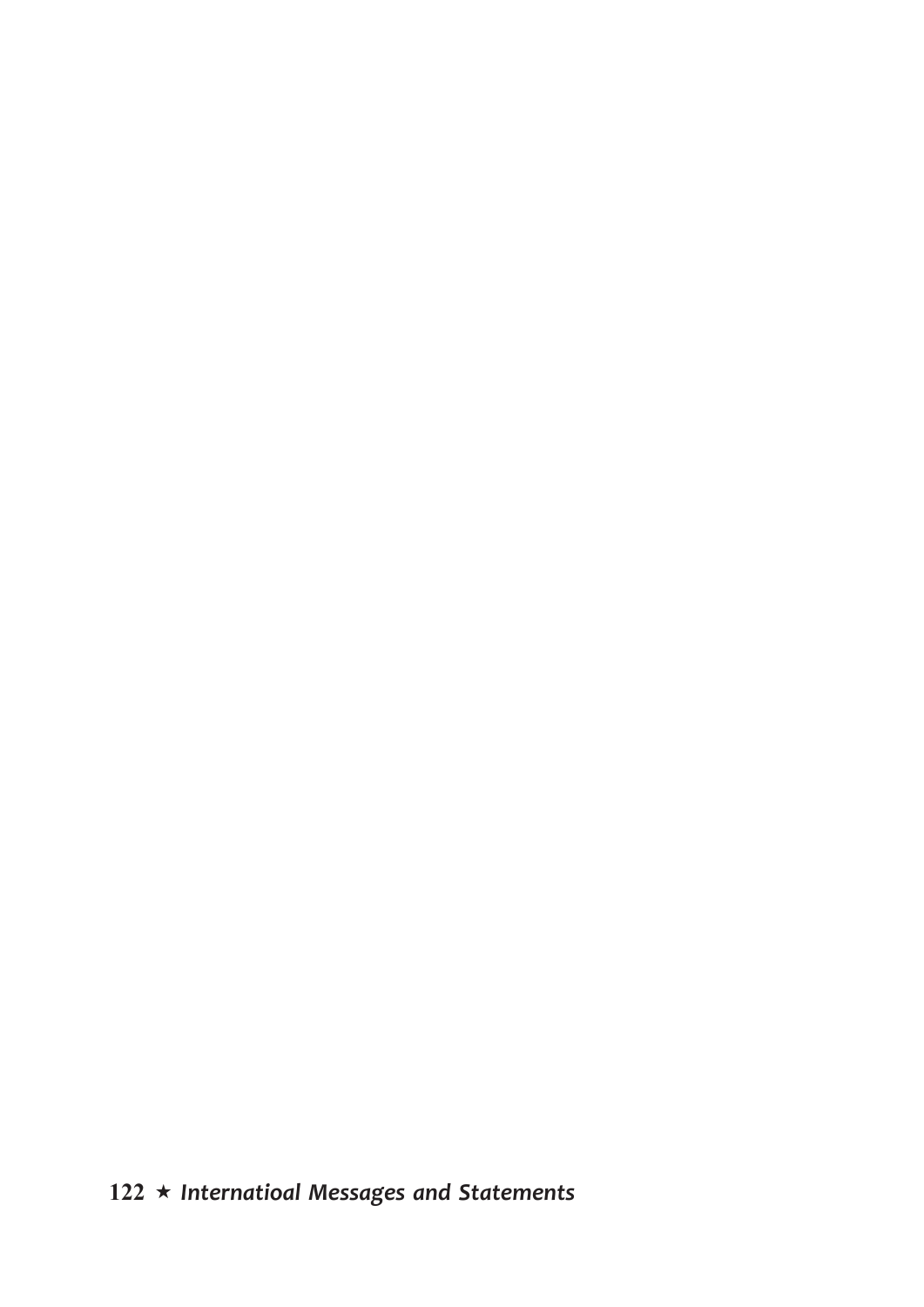# **COMMUNIST PARTY OF EAST BENGAL (MARXIST-LENINIST) [RED FLAG]**

**14-10-2004**

## **To, General Secretary Central Committee (Provisional) Communist Party of India (Maoist)**

#### **Dear comrade,**

We got the letter you wrote on 5 October 2004. The unification of CPI(ML)[PW] and MCCI under a single flag and the unification of the PGA and PLGA led by the two parties under a single flag is a significant advancement in Indian revolution. Not only that, it has a great national and international significance. We are happy and enthused by the realisation of a much-anticipated event. On this occasion, through you we extend our heartfelt congratulations to the leadership and activists of CPI(Maoist) at all levels, all the members and supporters of the PLGA as well as the great revolutionary masses of India.

Hearing the news of the formation of the CPI(Maoist) today, we are remembering with deep respect Comrade Charu Majumdar and his teachings, we are remembering the great Naxalbari. With deep respect we are remembering Comrade Kanhai Chatterji. In the same way we are remembering with deep respect the thousands upon thousands of martyred comrades who have laid down their lives for the advancement of the Indian revolution.

Indian expansionism is one of the major problems in the path of successfully completing the revolution in the countries of the subcontinent including ours. Indian expansionism will certainly be given a blow by the advancement that has been made by the Indian revolution through the unification of CPI(ML[PW] and MCCI under a single flag. As a result, advancement in the revolutions in the countries of the subcontinent including ours will be intensified. Moreover, we strongly believe that the unity of

#### *September 2004 - August 2014* **123**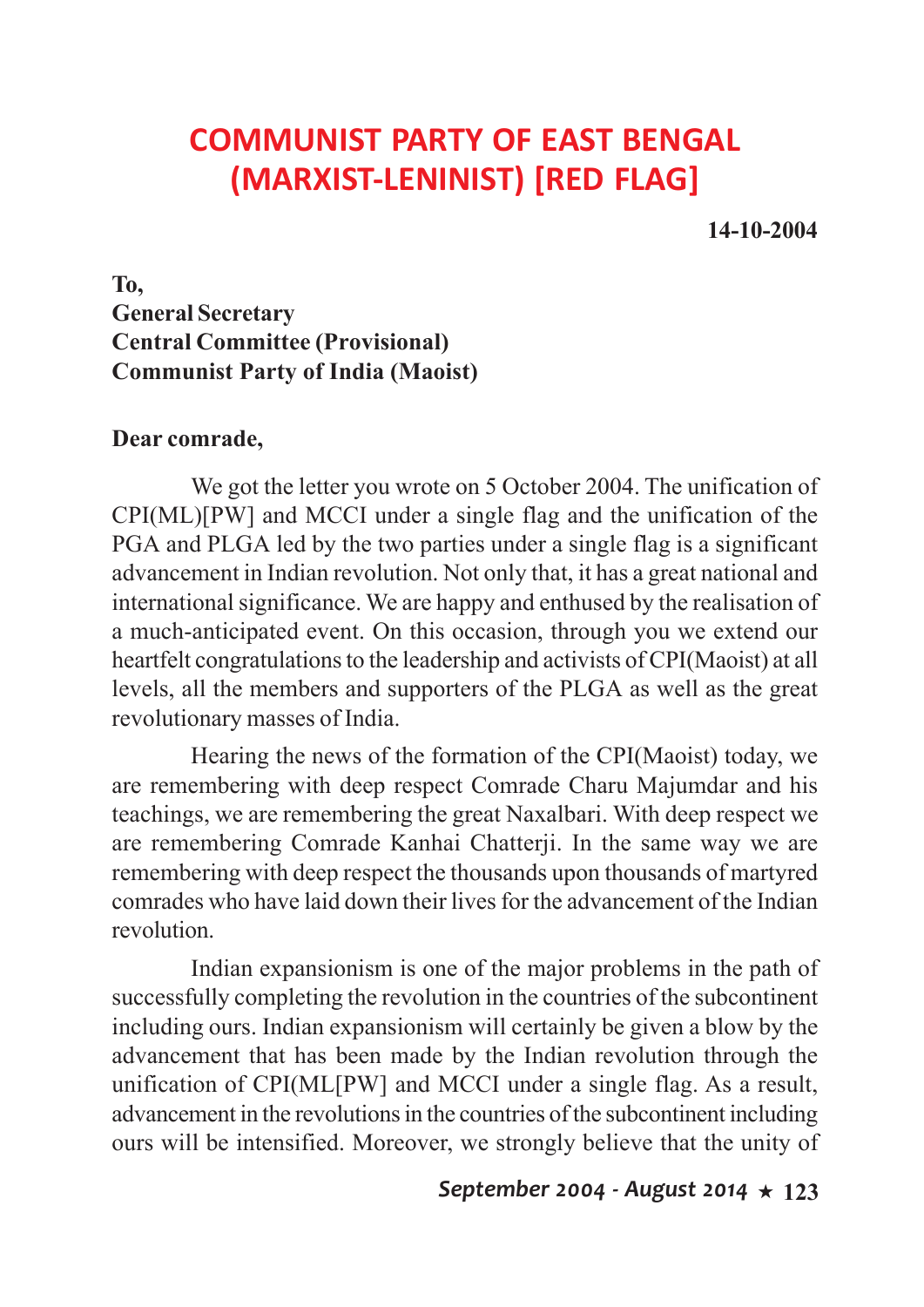CPI(ML[PW] and MCCI will inspire and work as a pioneering example before the divided Maoist forces of different countries in the subcontinent including ours to unite under a single flag.

We hope that the remaining Marxists-Leninists-Maoists of India will also unite under a single flag as a result of the sincere efforts of CPI(Maoist) and will further advance the Indian revolution towards victory. Red salutes.

With revolutionary greetings,

**Rakesh Kamaal General Secretary CPEB(ML) [Red Flag]**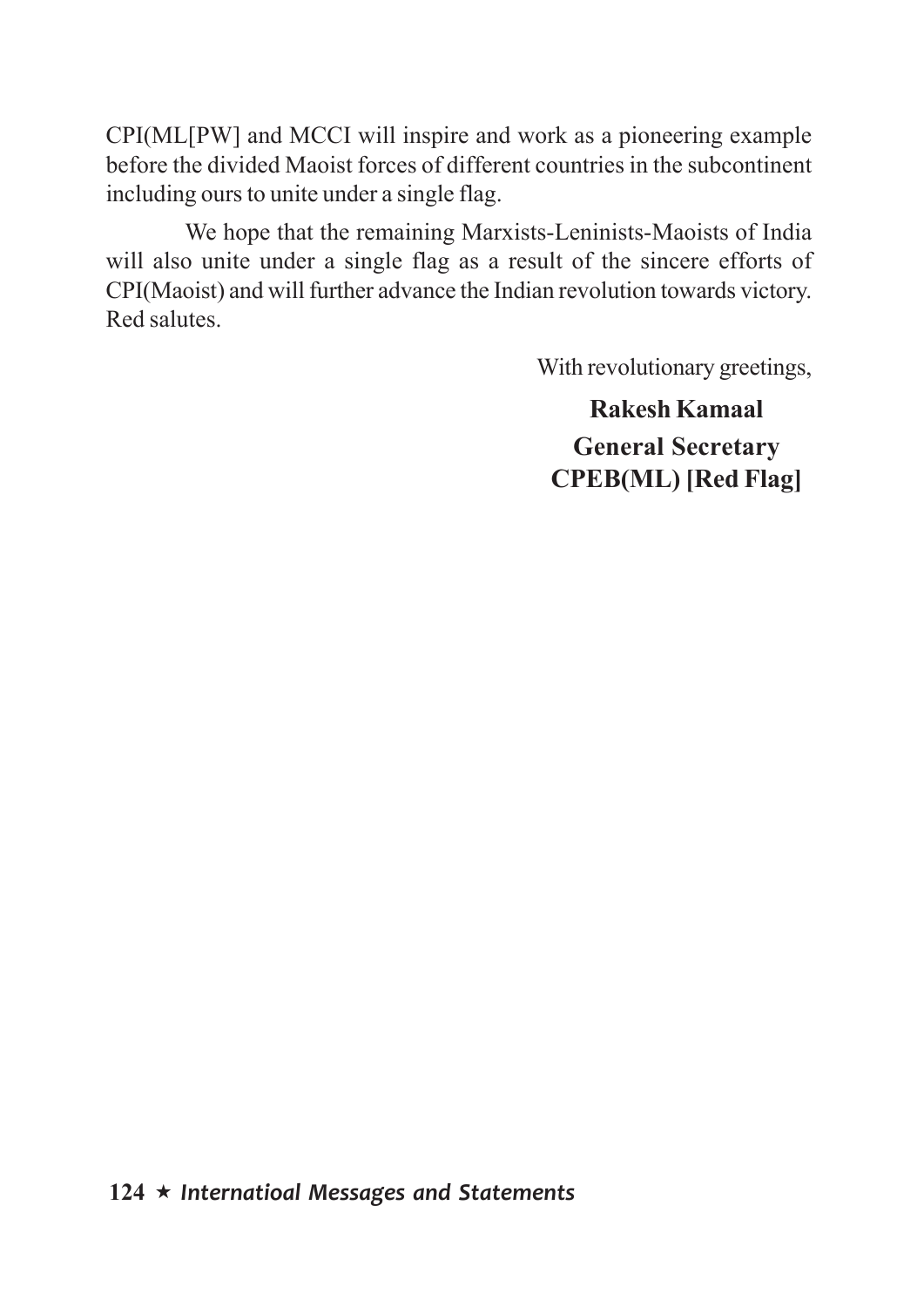# **ANTI-CAPITALIST ALLIANCE OF NEW ZEALAND**

**29 10-2004**

#### **Message from New Zealand**

The Anti-Capitalist Alliance of New Zealand sends greetings and congratulations on the formation of the Communist Party of India (Maoist).

We view the merger of CPI M-L (PW) and the MCC as an exciting step forward for the revolutionary forces in India. Such positive developments in India are a source of great encouragement to workers and oppressed around the world. We commend both parties for taking the steps necessary to forge this unity.

If there are documents available from the merger we would be pleased to receive them.

We wish the new organisation every success in its struggle and will do what we can to give assistance to the cause.

> **Revolutionary greetings, Daphna Whitmore for the Anti-Capitalist Alliance**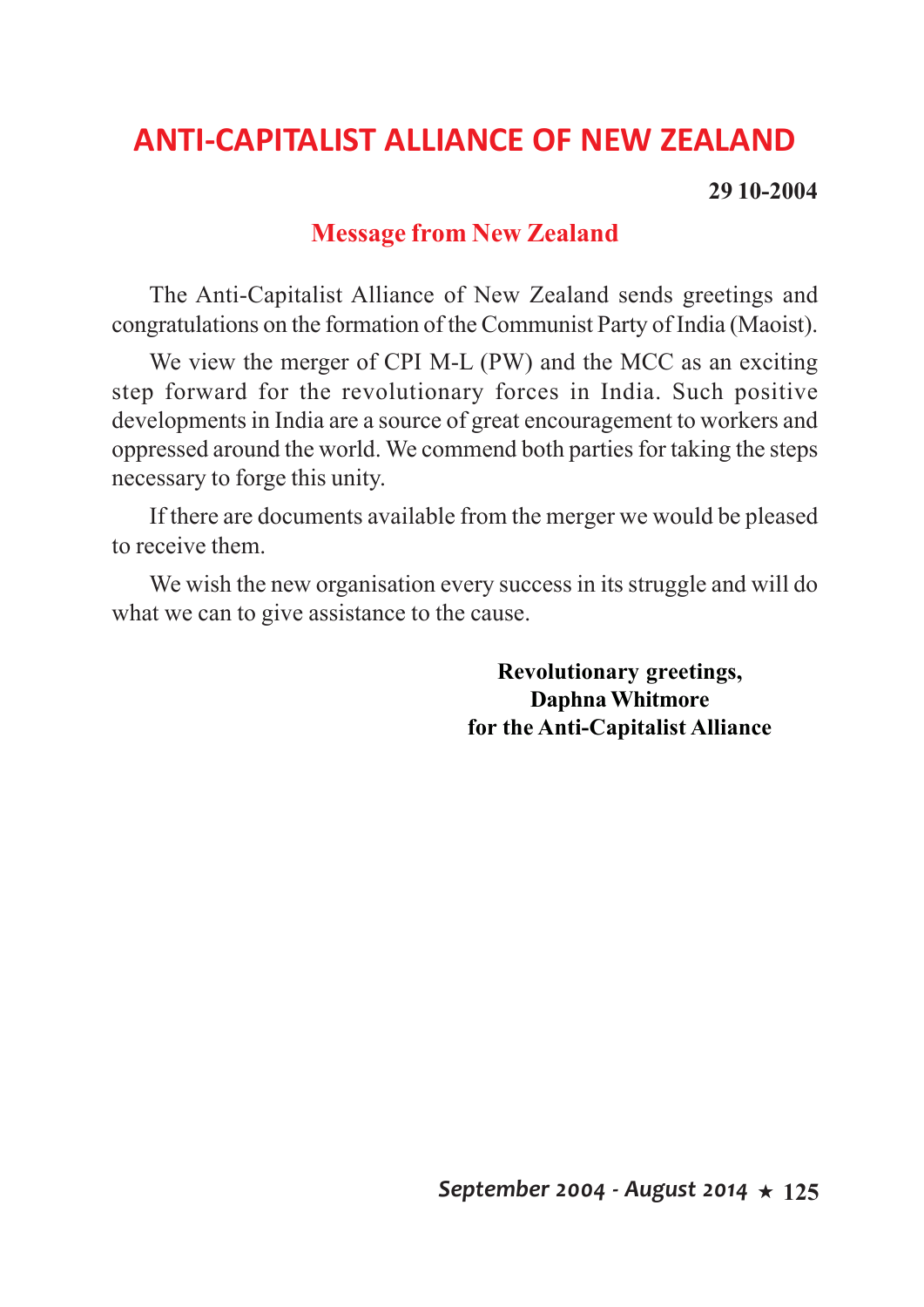# **PBSP (BANGLADESH) CENTRAL COMMITTEE**

# **INTERNATIONAL BUREAU**

**14-11-2004**

### **To Central Committee (Provisional) Communist Party of India (Maoist)**

#### **Comrades, Lal Salam.**

We came to know the news of formation of your new united party through the unification of two parties the erstwhile MCCI and CPI (ML) (PW). Cordial revolutionary greetings to the Central Committee (Provisional), all party members, members of PLGA and all the supporters & well wishers of the party from the part of our party - Proletarian Party of Purbo Bangia (PBSP/Bangladesh). We hope that, this united party will play a greater role in uprooting reactionary ruling classes of India & their masters, imperialists. And it will accelerate the motion of Maoist People's War in India, the centre of reaction in South Asia.

The unity of genuine Maoists is sought for and important at any comer of the world. This is a part of greater mission for unity of Maoists worldwide. Formation of a united Maoist party by unifying the genuine Maoists of India splitted under different centres on the basis of a correct MLM-ist line is a very important task for Indian and world revolution. We hope that this unity of yours will advance forward that goal.

The problem of unity of Maoists is not any domestic matter, but in essence an international problem. So, Maoist revolutionaries of all countries should have to work for the international unity of genuine Maoists of whole world. Revolutionary Internationalist Movement (RIM) has been formed with this goal, and our party is one of its members. We hope that the Communist Party of India (Maoist) will develop healthy discussions &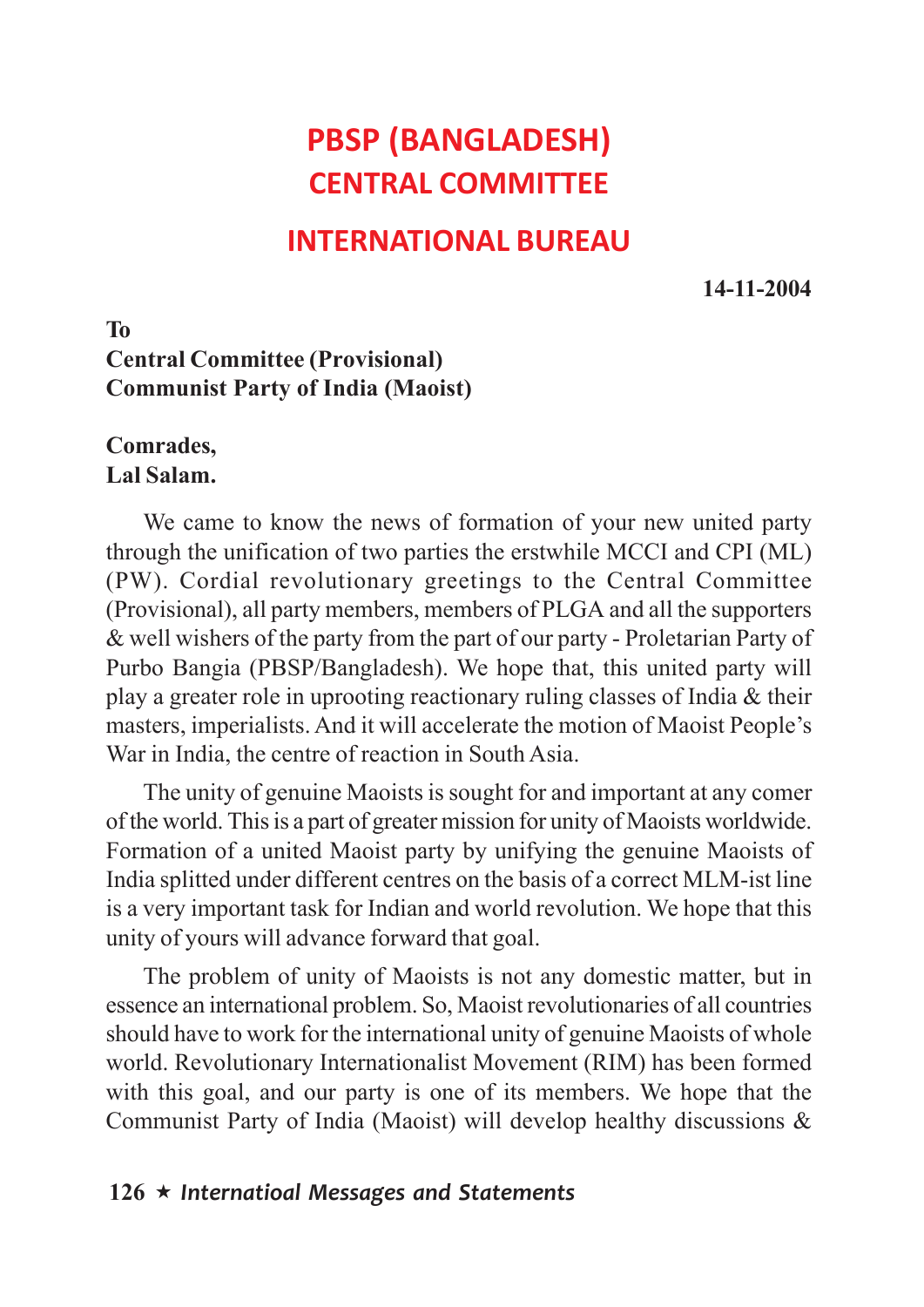debate by clearly detecting their unity and differences with RIM and will play positive role in case of Maoist unity in international arena.

Which will play great role to fulfill the mission for the unification of all Maoists in India also.

We hope that, the fraternal relation between the two parties of yours  $\&$ ours, on the basis of common ideology of MLM, will be more deeper in future.

We are expressing deep respect to all your martyred comrades and people. We wish progress of this unified party.

Again with revolutionary greetings

**International Bureau, Central committee, PBSP (Bangladesh)**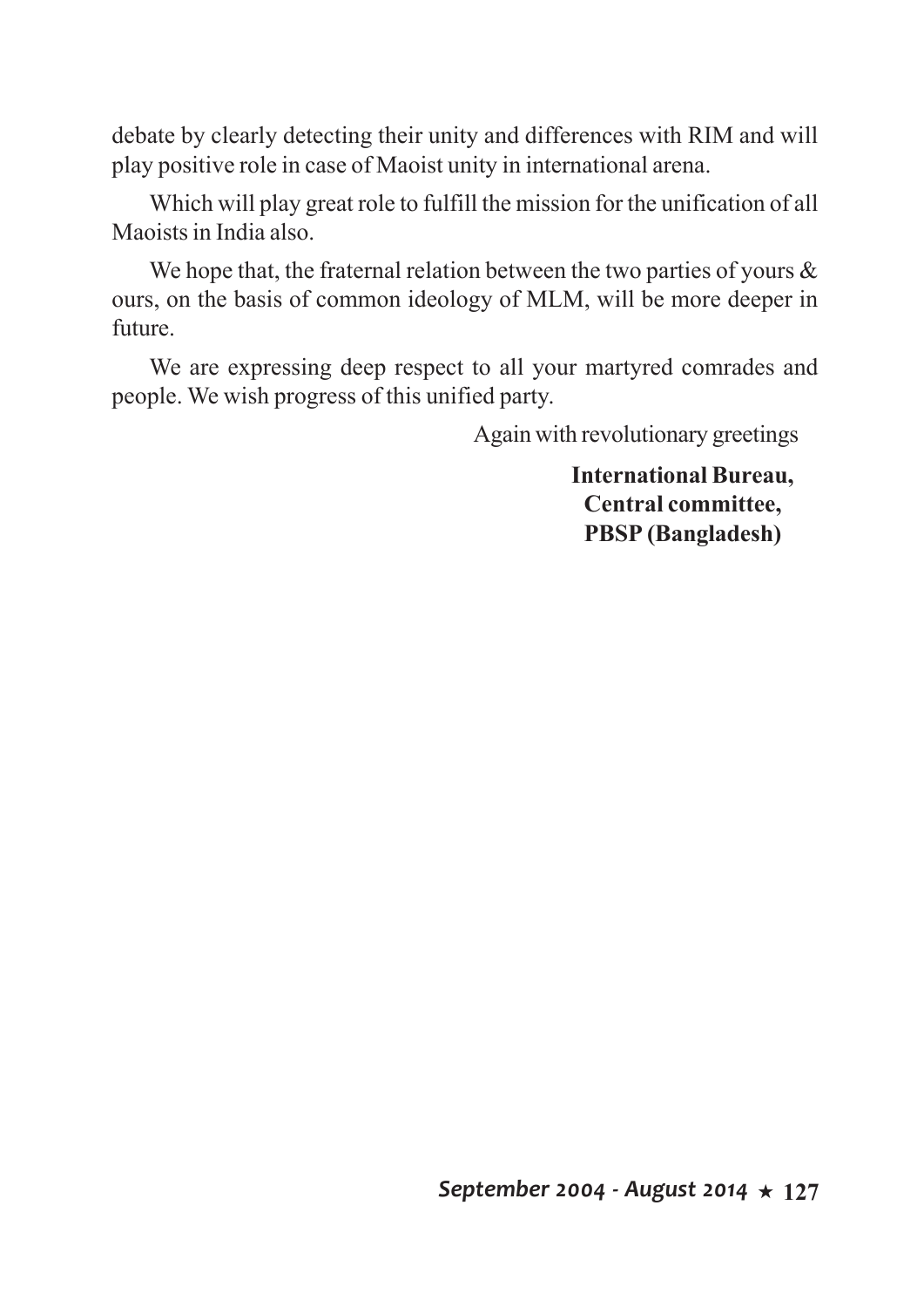# **REVOLUTIONARY PEOPLE'S FRONT**

**12-12-2004**

### **To The Secretary, Communist Party of India (Maoist)**

#### **Dear Comrade,**

The Revolutionary People's Front is waging Revolutionary War for the liberation of the people of Manipur from the clutches of the Indian Government. Where as we understand That the CPI (Maoist) is waging an armed struggle for the liberation of Indian masses from the oppression by the same Indian Government. In order that these struggles are to succeed, the present ruling class is to be defeated. This can only be achieved through waging a co-ordinated and joint armed struggle against the present Indian state. To build up such co-ordinated and joint struggle it is a necessity that an understanding be brought between the parties, who are leading the armed revolutionary struggle in Manipur and in India.

We apologise for our inability to carry forward the efforts to bring such an understanding in the past due to various reasons despite of best efforts from both sides. We would like to assure that our party is committed to carry forward the efforts to bring an understanding between the parties to make co-ordinated and joint struggle against the Indian state a reality.

With revolutionary greetings,

Yours'

**Sanasan Gunen Secretary General, Revolutionary People's Front**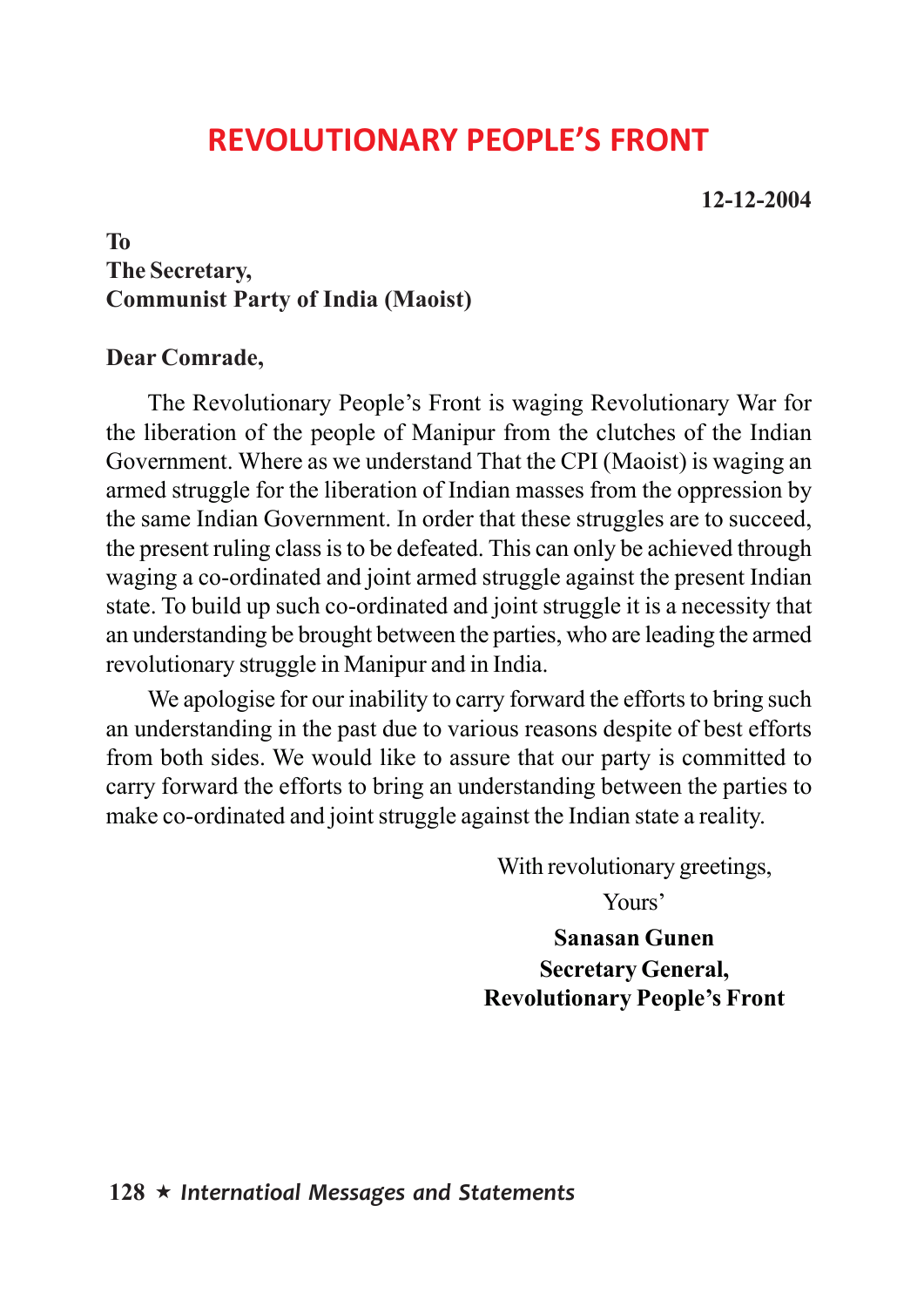# **WORKERS' PARTY OF BELGIUM DEPARTMENT OF INTERNATIONAL RELATIONS**

**13-12-2004**

## **To, Central Committee Communist Party of India (Maoist)**

The Central Committee of the Workers' Party of Belgium congratulates the Central Committee and the membership of the Communist Party of India (Maoist) for the formation of your unified Party.

We sincerely hope that the merger of your two parties will contribute to the reunification of the communist movement in India - as the present world situation needs a strong, broad and revolutionary answer.The unity of all revolutionaries within one single party on the basis of scientific socialism and proletarian internationalism has always been a basic principle of marxism-leninism.

Communists the world over are fighting against the imperialist determination to enforce its inhumane and barbaric law and order on all peoples. We are fighting together to free the world proletariat, the toiling masses and the oppressed nations from imperialist dictatorship and from capitalist wage slavery.

United, the national democratic revolutions in Asia, Africa and Latin America and the socialist revolutions in the developped capitalist countries will destroy imperialism and its barbaric dictatorship. Socialism is the future of mankind In a situation when US imperialism choses for militarization and war as its strategic option to try and get out of the chronic crisis of capitalist overproduction, and when inter-imperialist contradictions are intensifying, the question of a broad united front against the most dangerous and immediate enemy on a world scale, takes on renewed significance. Long live the international communist movement!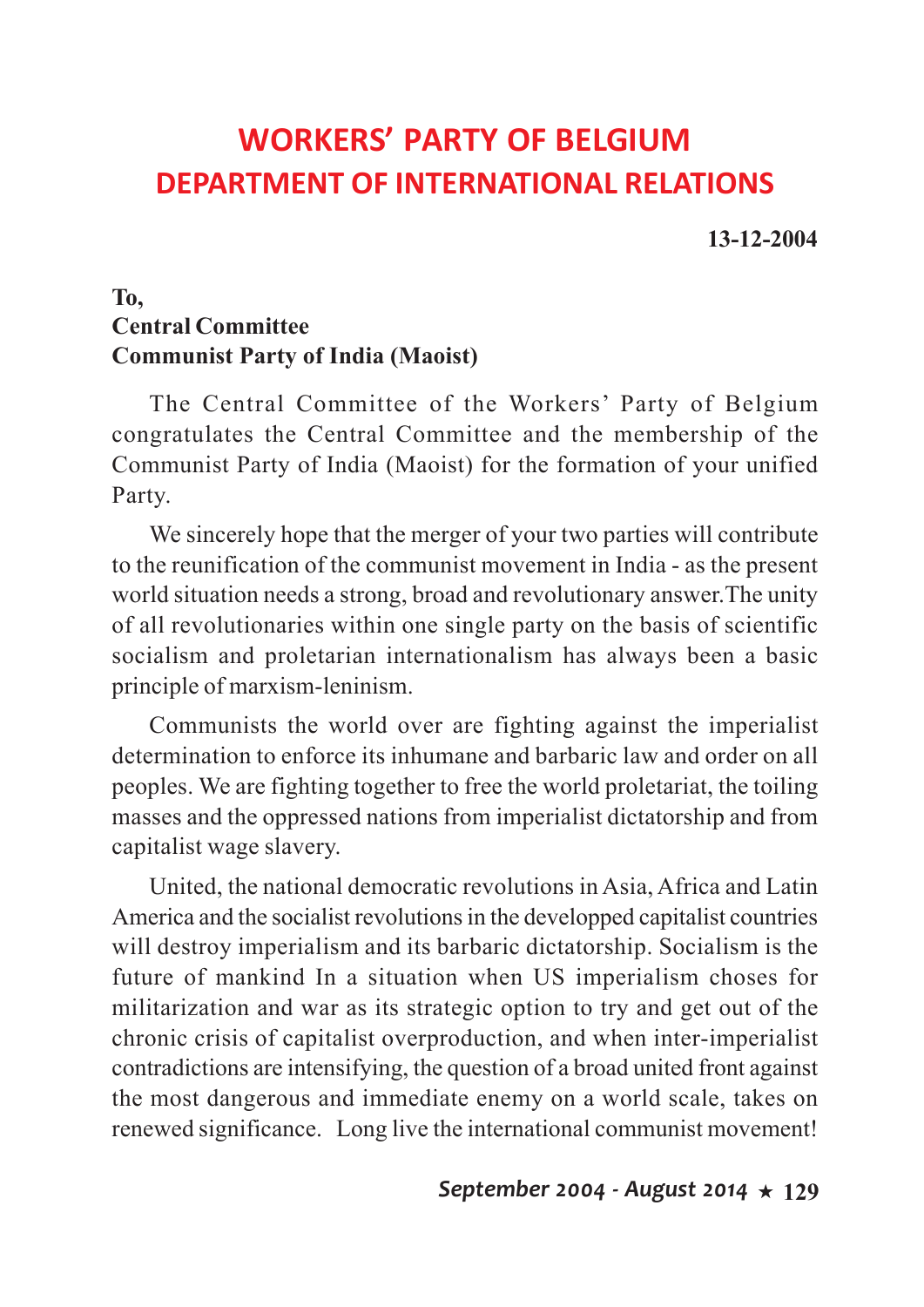With revolutionary and communist greetings and best wishes for the New Year

On behalf of the Central Committee of the Workers' Party of Belgium

# **Bert De Belder**

**Deputy Head of the Department of International Relations Workers' Party of Belgium**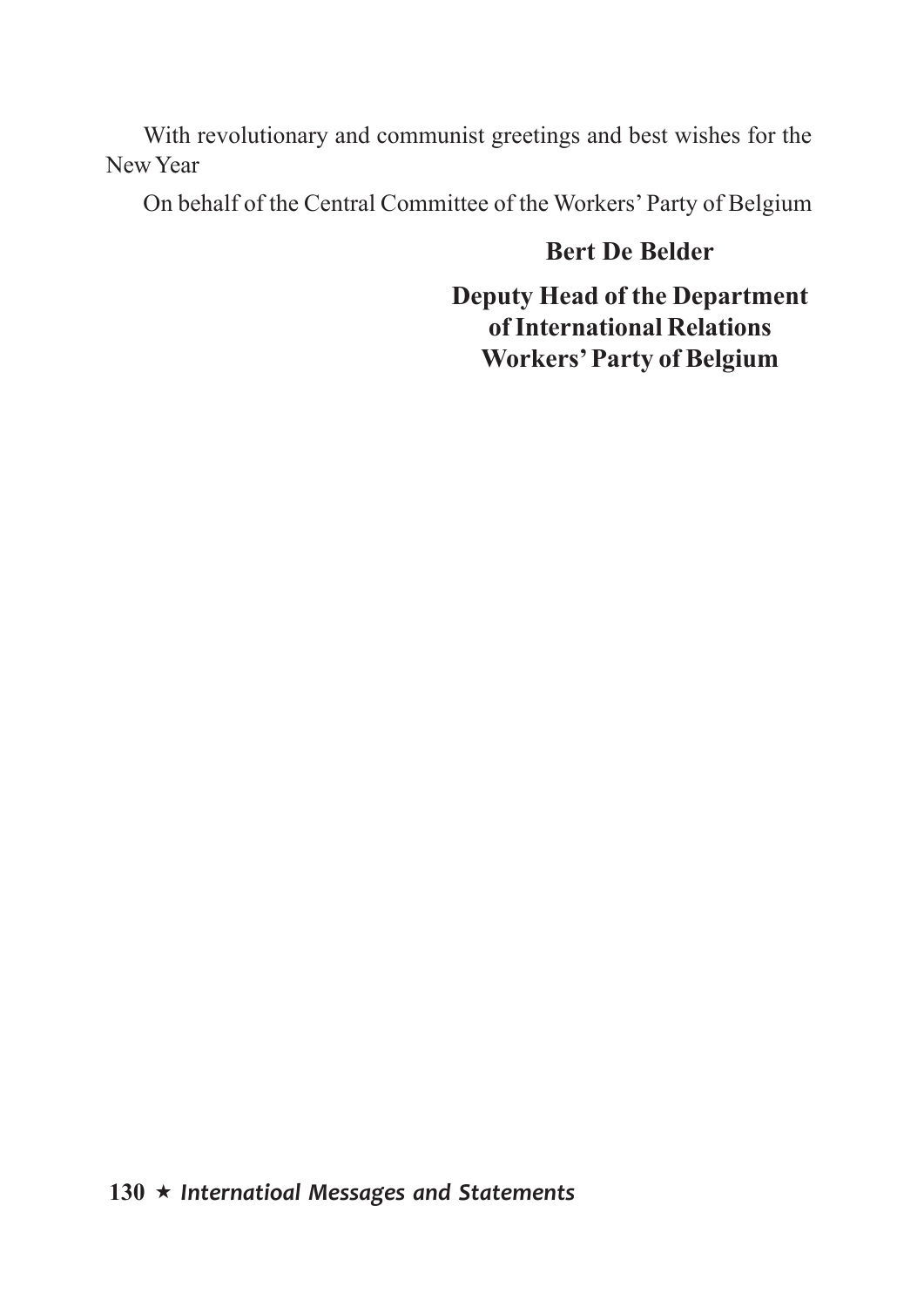# **WORKERS COMMUNIST PARTY NORWAY (AKP)**

**13 -12-2004**

## **Message for the CPI (Maoist)**

### **To Central Committee Communist Party of India (Maoist)**

#### **Dear Comrades.**

Red Salutes from the Workers Communist Party, Norway (AKP), to the Communist Party of India(Maoist) on the ocassion of the important step forward in the history of the revolution in India. by the merger of Communist Party of India(Marxist-Leninist)[People's War] and the Maoist Communist Centre of India!

Already we have observed that this strengthening of the revolutionary pole in the class struggle of India are met by wild counter-attacks from the bourgeoisie in India. Manifestations to salute the merger have been obstructed both in Delhi and in Patna, showing that the India bourgeoisie have not the intention to change their rulership by pure debate and elections not even allowing legitimate poitical activities like this.

As the CPI(Maoist) put forward in their first declarations, the proletatian intemationalism and the strengthening of the frontline struggle against the imperialists all over the globe are a common cause for the revolutionary parties and organisations in all countries. Today the struggle of the heroic Iraqi and Afghan people against the leading imperialist power of today, the USA are of utmost importance also for the struggle in India as well as in the imperialist countries like Norway. In a manner that our struggle to restrain our bourgeoisies from backing up the USA is helping both our friends as well as strenghtening the revolutionary forces in our own countries.

The developement of the revolutionary struggle in India, beeing a country planned to be one of the main bases for further developement of the world wide imperialist system, affects all of us. Also for this reason the AKP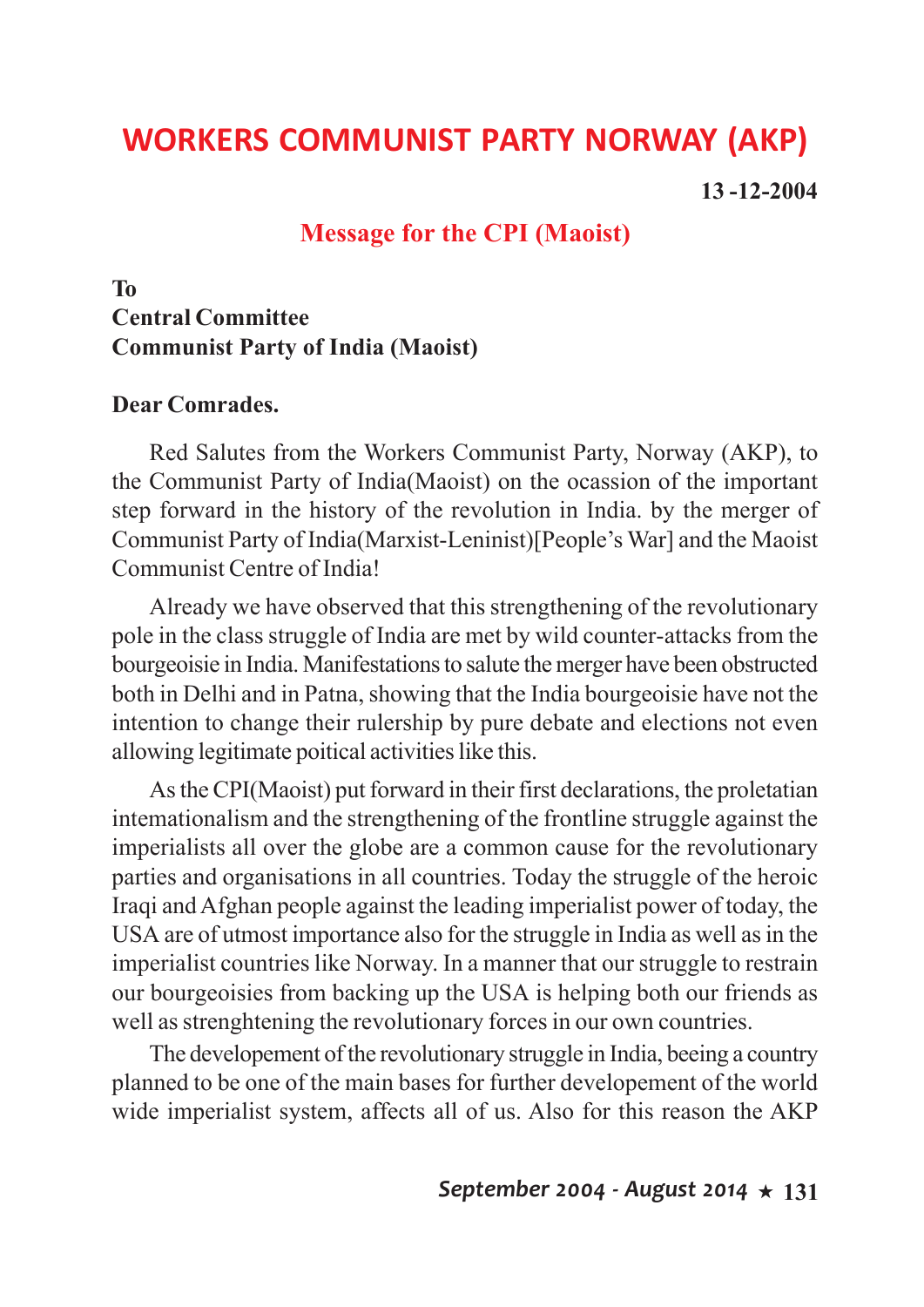welcome the founding of the CPI(Maoist). We hope to continue to maintain and develope our relations with your party. as was long maintained with the former CPI(M-L)PW. Please, bring forward our hearties and warmest revolutionary greetings to the leadership and the whole party.

> With revolutionary greetings On behalf of the Workers Communist Party, Norway

> > **Arnljot Ask**

**International Secretary**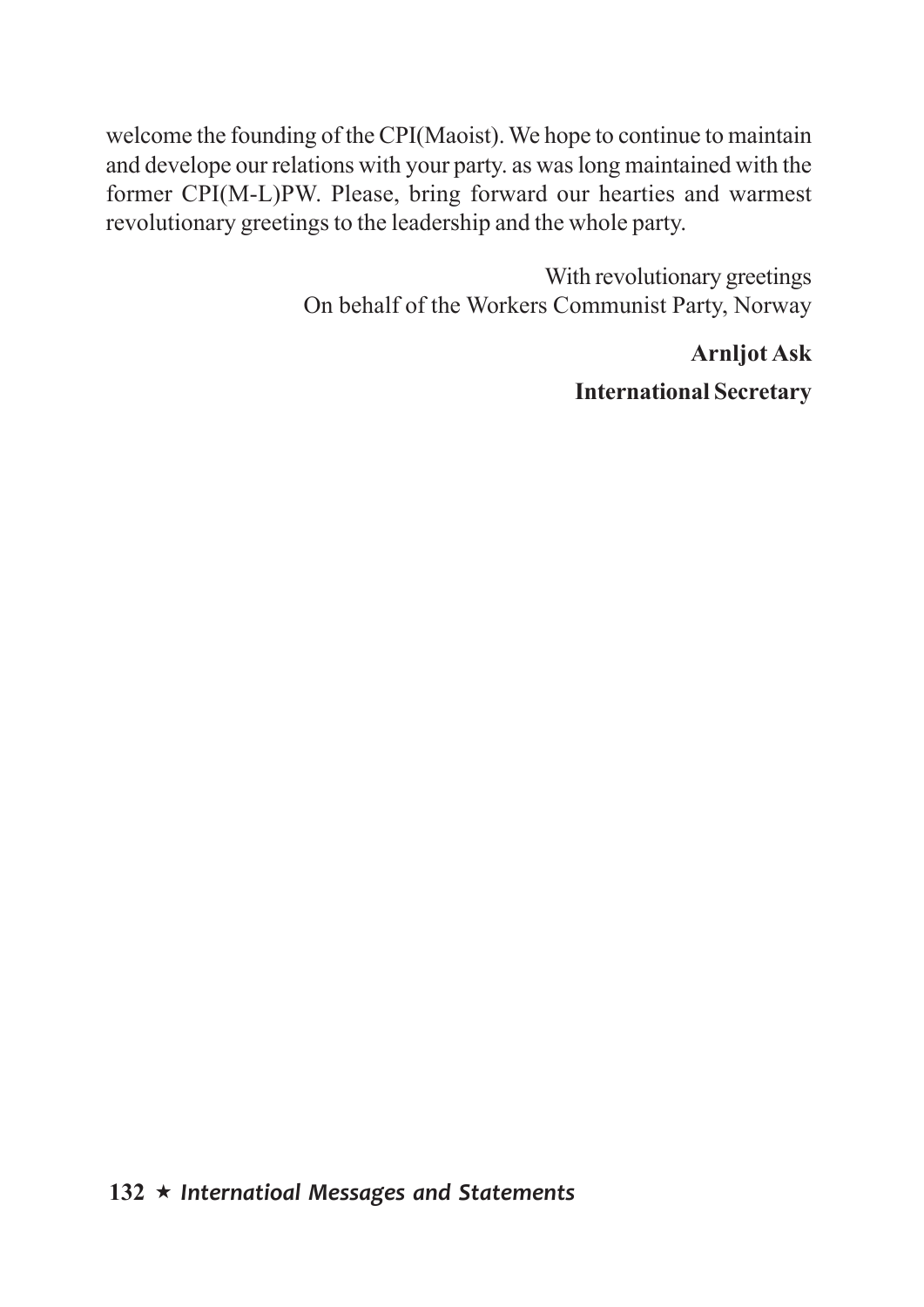# **EAST INDIAN DEFENCE COMMITTEE, CANADA**

**26-12-2004**

#### **Central Committee (Provisional) Communist Party of India (Maoist)**

### **Attention: Comrade Ganapathy, General Secretary**

**Dear Comrade Ganapathy, General Secretary and Comrades of the Central Committee (Provisional) of the Communist Party of India (Maoist)**

We gratefully acknowledge receipt of your letter of November 1, 2004. By way of reply, I, on behalf of the National Executive of the East Indian Defence Committee wish to make the following points:

# **First of all we Hail the formation of the CPI(Maoist) by the merger of the Communist Party of India(M-L) (People's War) and Maoist Communist Centre of India.**

We extend our heartfelt greetings to you as the General Secretary and to the comrades of the Central Committee (Provisional) and rank and file of the new CPI(Maoist) on the successful conclusion of this merger. This event is a very important one in the history of the communist movement in India. It signifies a significant and memorable milestone in the trend of unification around the correct political line among Marxist-Leninist revolutionaries in India in particular and South Asia in general. Your unification is a significant victory for the proletarian revolutionary line in the Indian Communist movement. This revolutionary subjectivity - the union - is a victory that transcends all apparent defeats. By your deeds you have overwhelmed what only appeared to be failure. Your victory is not only empirical, but both constitutive and symbolic, at the same time. Such events, in the history of the Indian communist movement are rare indeed.

Looking back, our felicitations to you on this September 21, 2004 occasion of your unification has a long and honourable pedigree. In June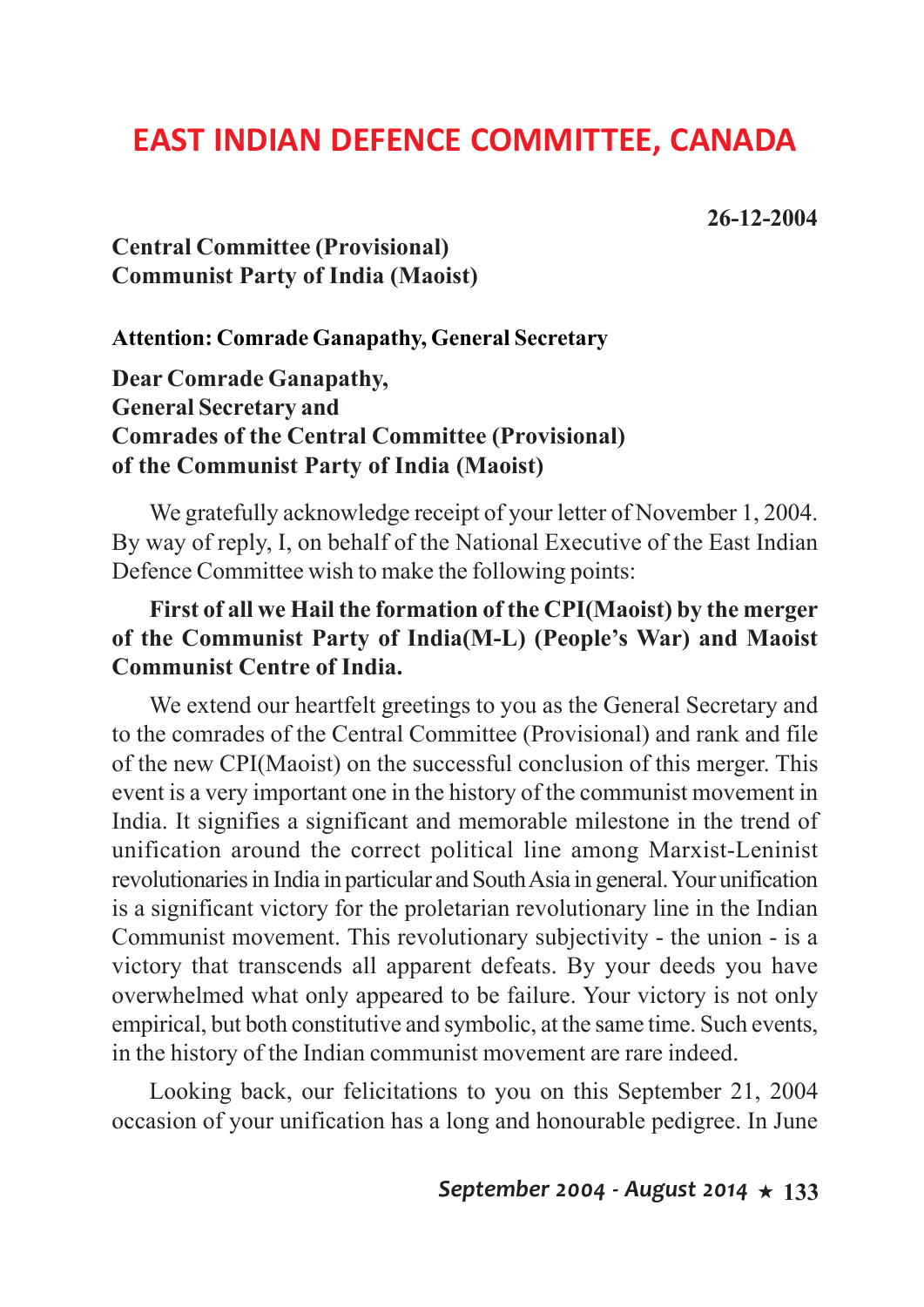1968 the Ad-Hoc Committee of the Hindustan Ghadar Party was formed in Montreal. In January 1969 Indian Progressive Study Group dedicated to organizing Indian students in Universities and Colleges was formed in Montreal. In September 1970 the Hindustani Ghadar Party (Marxist-Leninist) Organization of Patriotic Indians Abroad was formed in Toronto. In August 1971 Hind Mazdoor Lehr (Group of Indian Workers) was formed in Vancouver. In November 1973 East Indian Defence Committee was formed in Vancouver. All five organizations had associations with the Communist Party of Canada (Marxist-Leninist). All five organizations, hailed the 1967 Spring Thunder of Naxalbari, the leadership of Charu Mazumdar and the correct political line of the May 1970 Eighth Party Congress of the Communist Party of India (Marxist-Leninist). Comrades of the East Indian Defence Committee have been consistent supporters of that correct political line. Recently on the occasion of the 30th Anniversary of Founding of East Indian Defence Committee Celebrations and 19th Convention on November 28-29 of 2003, concluded a Resolution on Acknowledging The Trend Towards Unification among Marxist-Leninist Groups in India and Pledged East Indian Defence Committee to Support Indian Revolutionaries Who Follow Comrade Charu Mazumdar's line and the General Orientation of the Naxalbari Way. For more than three decades, our organization has kept abreast of, albeit with great concern, the terrible effects of state repression against communist revolutionaries in India. Comrades of the East Indian Defence Committee have been studying the great debates in the Indian communist movement, which unfortunately resulted in a great many splits, both in India and abroad. It is sufficient to underline here that throughout this period of more than three decades, there was zero support for the chief opportunist Satya Narain Singh and renegades of his variety, amongst our comrades.

Comrades, your unification is profound historical activity that has dealt a heavy setback to that particular brand of Indian opportunism that raises the false distinction between "Ends" and "Means" and lends theoretical justification to alliances with bourgeois socialists such as the CPI and CPI(Marxist), as the "lesser evil". In the glorious history of revolutionary Marxism in India, these right deviations have been the bane of the Communist movement in India. Not many in the Indian communist movement disagree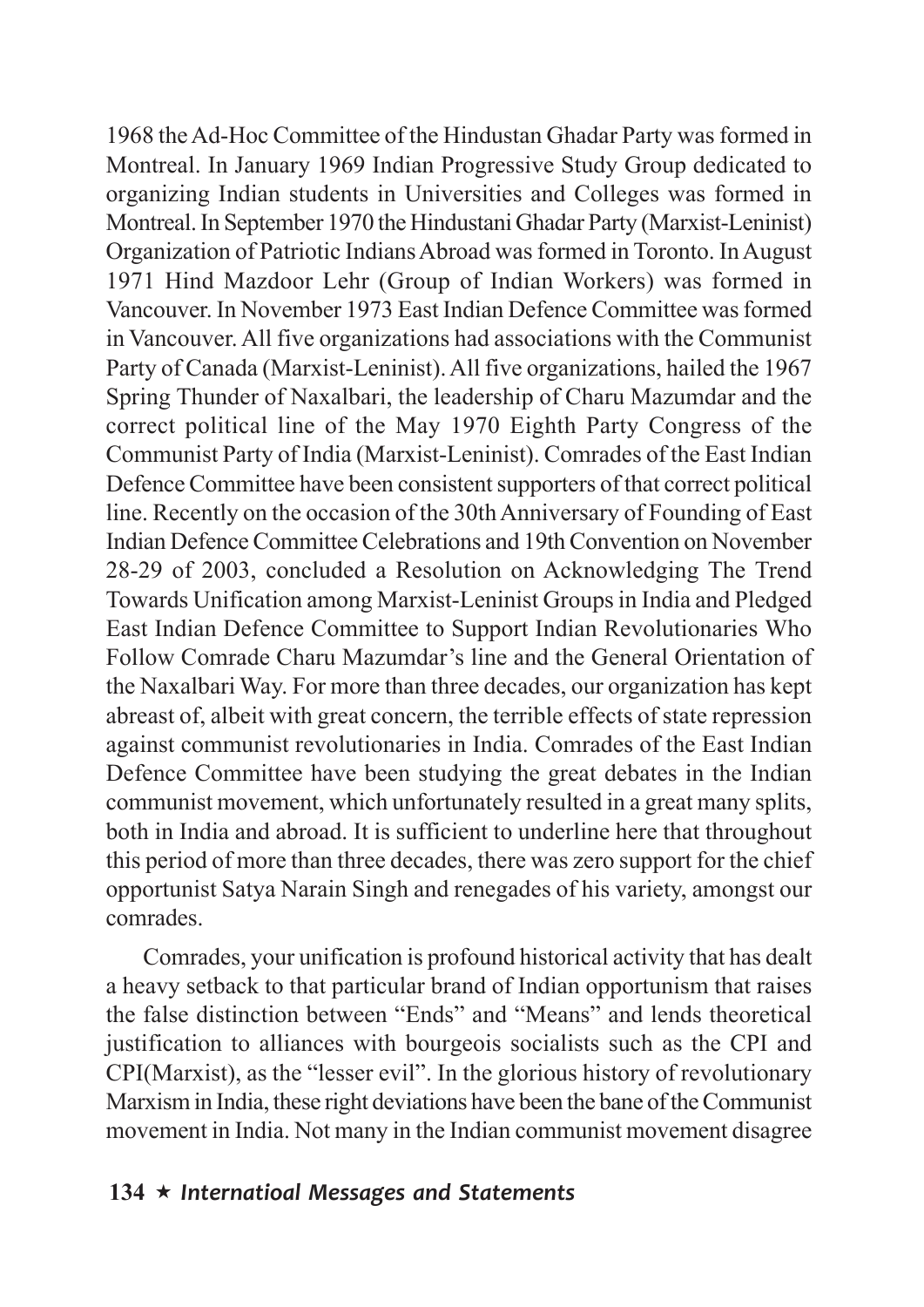with the noble goals of Indian revolution. However, the class position of some opportunists forces them to "regret" that Marxism-Leninism in India should pursue such noble ends through what they contend, are such unacceptable methods. These opportunists denounce Indian revolutionaries for pursuing their goals maximally. The opportunists say that this revolutionary activity is the ultra-leftism of "at all costs". Just when revolution in India has become absolutely necessary, these opportunists say that it is impossible. Your revolutionary experience has shown that this brand of opportunism is nothing but pure cynicism and defeatism. The very categories of "Ends" and "Means" have always been entirely alien to revolutionary Marxism. An "end" by definition, is a preferred outcome with vectored activity to realize it. It should be superfluous to point out that revolutionary Marxism very consciously distinguishes itself from utopianism by defining revolutionary action as definitely not the adoption of a certain number of ends through reasoning and will, but instead is the relatively simple extrapolation of revolutionary praxis already at work in Indian history.

Revolutionary Indian Marxism does not promise heaven on earth but instead posits the patient analysis of past and current events in India, as the history of contending classes locked in struggle for supremacy in the context of US imperialist domination. Precisely because it does not resort to pious excuses of "ends" revolutionary Indian Marxism has never been able to acknowledge the idealist thinking of "any and all means". Because the CPI(Maoist) has never stooped low to describing an idealized and rosy but fictionalized future and never justified its daily deeds in terms of it, it is clear that through you, revolutionary Indian Marxism has distinguished itself through following socialist principles, consistently democratic centralist style of work and fighting ~Ian. This is how we interpret your outstanding revolutionary activity of the past three decades. By completing this unification, we are convinced that you have been guided by proletarian principles distilled from the experience of the international working class in general and Indian proletarian revolutionaries in particular. It is extremely heartening for us to witness how well the CPI(Maoist) has actualised revolutionary consciousness in India by extrapolating, specifying and redirecting the spontaneous praxis of the class conscious Indian proletariat along its path to winning state power and hegemony.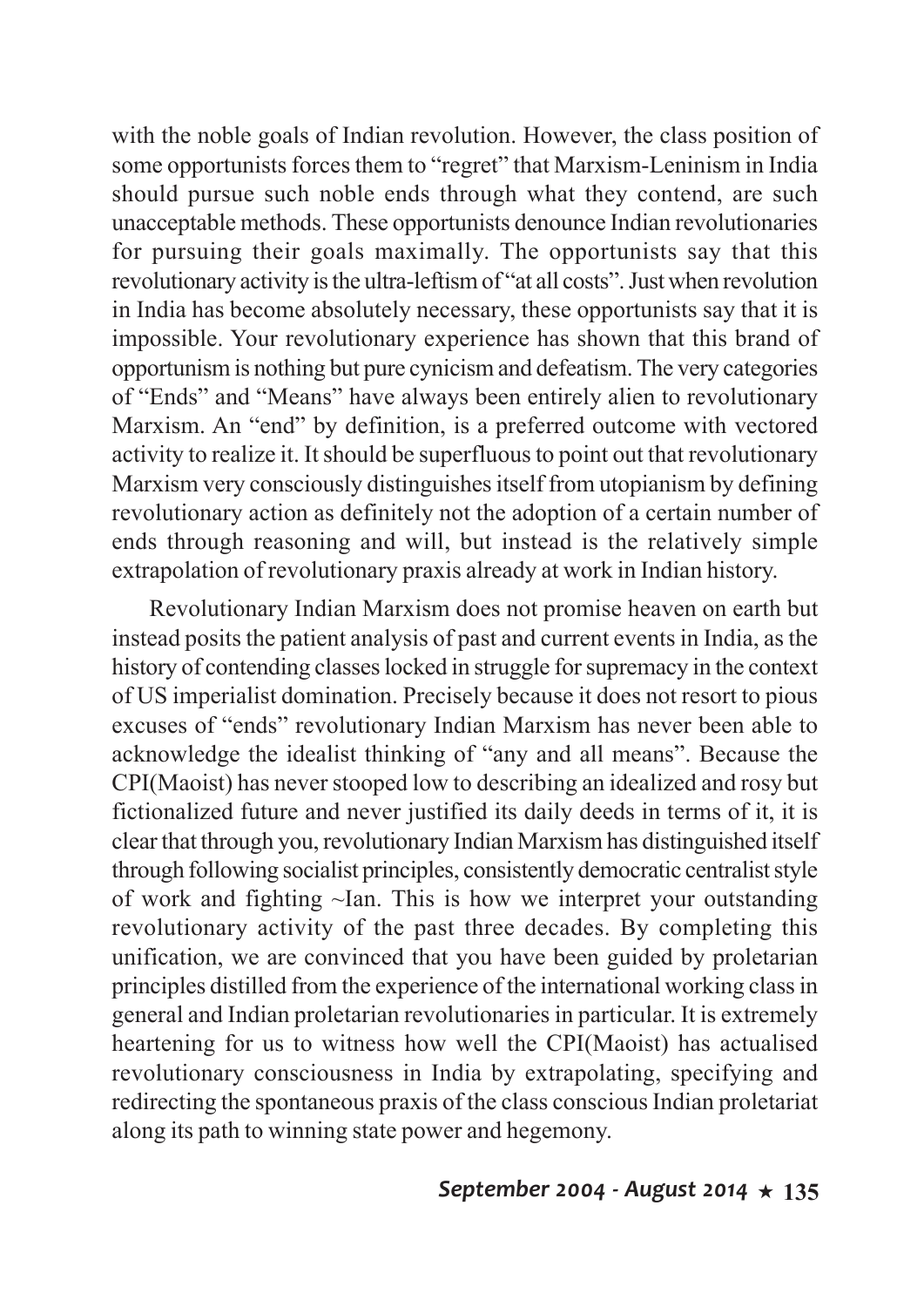East Indian Defence Committee pledges that being faithful to the principles of proletarian internationalism, it will render all help and assistance under any and all conditions, to the best of it ability to actualize the four tasks set out in the Appeal by the CPI(Maoist) that are in conformity with the East Indian Defence Committee Political Resolutions and ongoing work in Canada.

Comrades, the East Indian Defence Committee has studied your "Appeal to Indians Settled Abroad" in addition to your letter to our organization. As you are aware, our organization is now more than 31 years old. We derive our revolutionary legitimacy by leading the anti-racist struggles of the East Indian community in Canada as well as placing this struggle in the broader context of anti-imperialist and revolutionary proletarian struggles in advanced capitalist countries.

As a mass organization we are enthusiastic in extending our hand of assistance to you. We will be guided in practice by the principles of proletarian internationalism as reflected in our thirty year long support for the struggles of the people of Vietnam, Palestine, South Africa and other nations and now the heroic resistance in Iraq and Afghanistan fighting against imperialist and neo-colonial domination. We will be also guided by the principles enshrined in the East Indian Defence Committee Political Programme and its Aims and Objectives. These are to defend the East Indian community in Canada against racist attacks, support People's Democratic revolution in India and organize political, sports and cultural events for uniting the entire East Indian community in Canada. In this work, East Indian Defence Committee has been united with the struggles of the Canadian working class and people.

After the events of 9/11, the ruling circles of the imperialist countries have imposed the heavy hand of political police backed by the fabric of draconian laws such as Bill C-36, which have exposed all the grim and ugly features of real dictatorship under monopoly capitalism and imperialism. Racial profiling, which is a form of pre-emptive attack on our community, has become very widespread. Before 9/11, East Indian workers in Canada, were suppressed by racist practices to be restricted to the lowest paying jobs. The vast majority of East Indian workers in Canada work at the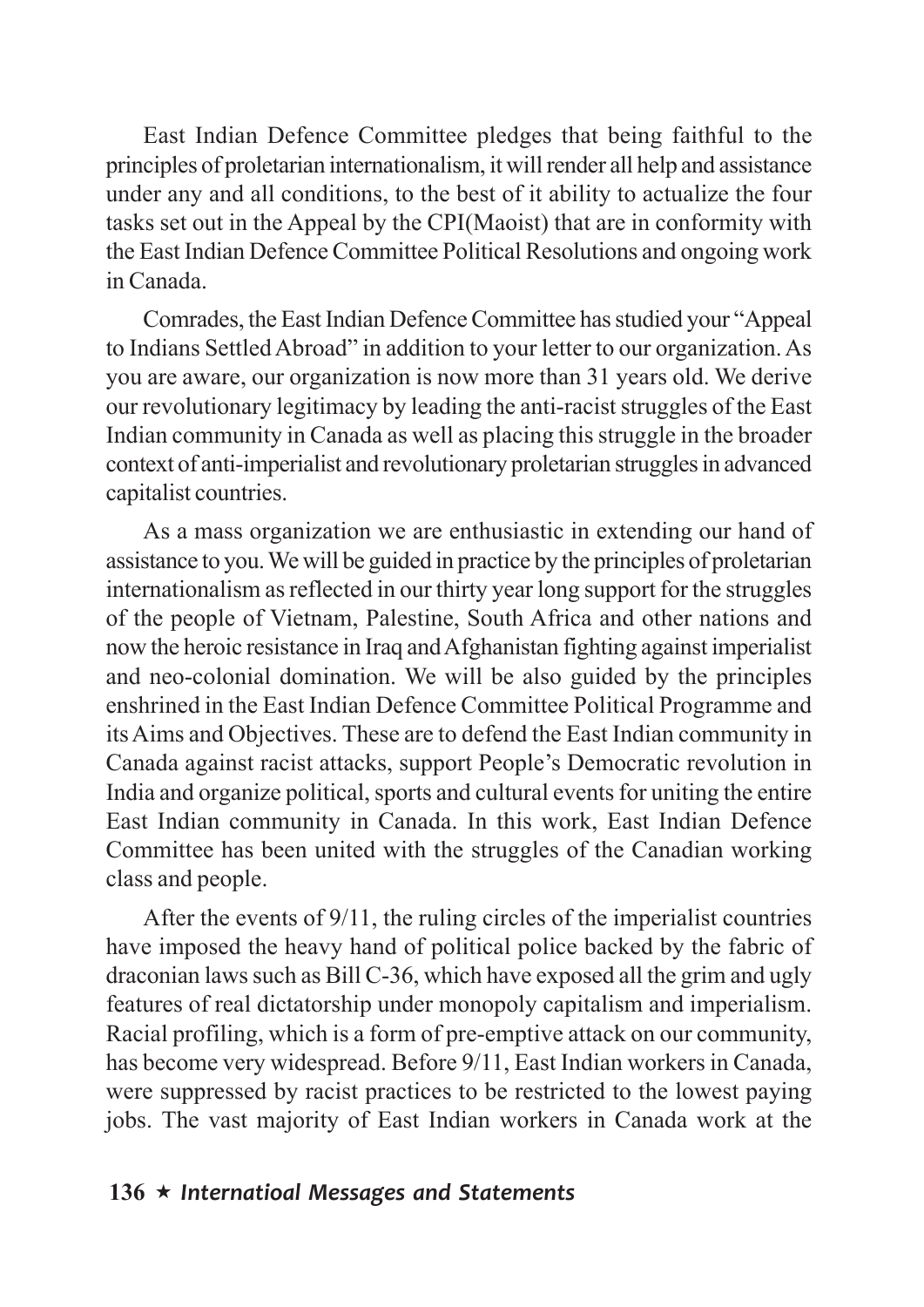minimum wage. This racial discrimination is extended to housing, education and access to government services. Now the new form of racist attacks is racial profiling. Perversely, racial profiling is being used by ruling circles to select their own collaborators in our community. As the crisis of racially motivated state sponsored attacks reaches a crescendo, these collaborators are trotted out to target communities to pacify the justified anger felt in our community.

People in the East Indian community believe that just as in the 1970's and 1980's East Indian Defence Committee organised around the correct line of "Self Defence Is the Only Way", that we will now provide, under new conditions, such guidance and leadership by example. We are now working out new tactics of how to best defend our community. Historical experience has brought us many friends and allies. In this we salute the heroic fighters in the black community who have for many decades, experienced and fought against racial profiling. Racial profiling is so well known in the black community that they use the commonly understood term "Driving While Black" to measure its horribly dehumanising effects which range from murderous atrocities to mass arrests.

Comrades, the South Asian diaspora is very widespread. From large settlements in Guyana, South America, throughout the Carribean Islands including Trinidad-Tobago to small settlements in Mexico, Brazil and Argentina and then large settlements in Canada and the US of A. It extends to almost every country of Africa with concentrations in South Africa and the three countries of East Africa, namely Tanzania, Kenya and Uganda. The Indian diaspora vends its way to the outer islands of the Indonesian littoral all the way to Fiji and back to the mainland of Asia with large settlements in Malayasia and smaller ones in Thailand, Kampuchea and Vietnam. Today there are large settlements of Indians in the Arab countries from Morocco to Yemen. In metropolitan Europe, very large populations of Indian origin are settled in Britain. There are smaller numbers in Italy, Germany, France and Holland. With still smaller numbers in the Scandinavian countries and southern Europe namely Greece, Spain and Portugal. This extensive geography of the Indian diaspora is mainly caused by oppressive demands for cheap labour and maximum exploitation of immigrants in imperialist countries and their colonies. This inevitably leads progressive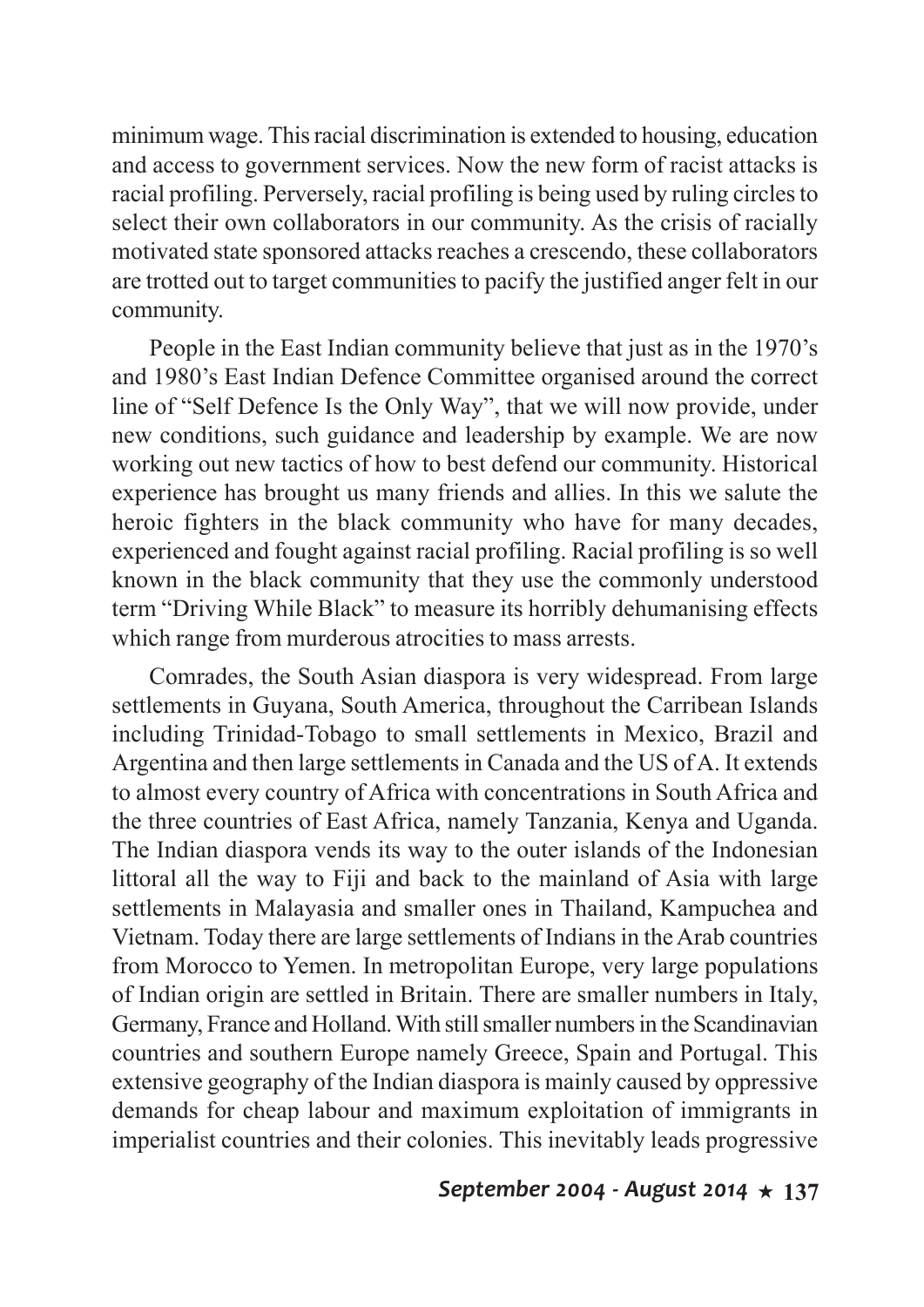Indians (and South Asians) to forge close alliances with and become part of the advanced working class in their countries of residence. Where Marxist-Leninist parties are functioning, this unity is a straight forward task. In countries where such parties do not exist, the task is much more complicated.

You have rightly acknowledged in your letter to us and Appeal, the proud memories that Indians settled abroad have of the Hindustani Ghadar Party which led the anti-British struggle abroad from 1900 up until 1947. In the light of the terrible conditions afflicting the people of India today, that uncompleted task of contributing to the genuine independence and freedom of the Indian people by winning the People's Democratic revolution has to be developed to a new stage with dedication, energy and self-sacrifice.

This then is the ambit of our current activity. In developing our work, we are always seeking to unite with the class conscious revolutionary proletariat in Canada. We look forward to the day when Canadian working class and people give rise to a genuine Marxist-Leninist Party again and liquidationism is defeated in the Canadian communist movement. The East Indian Defence Committee has suffered greatly by the betrayal of one such liquidator who was in the National Executive of East Indian Defence Committee. Insitutional assets worth many millions of dollars and which were the concentrated result of the sacrifices of East Indian workers in Canada over two decades, were liquidated, in blatant violation of many resolutions of the National Council and National Executive of the East Indian Defence Committee. This was a major setback to our work. The 18th Convention of EIDC in Vancouver on March 1995, passed resolutions severing all relationship with Marxist-Leninist Party of Canada and denounced that organization as counter-revolutionary, with a socialdemocratic programme organized on revisionist and opportunist ideology. The 19th Convention was the turning point in the work of our organization against the liquidators. The leadership of the East Indian Defence Committee, is working out its tactical line to emerge successfully from this very heavy setback.

All the five organization referred to earlier did uphold Marxism Leninism-Mao Tse Tung Thought from 1968 to 1978. Since its founding in 1973, East Indian Defence Committee was a mass organisation associated with the Marxist-Leninist Party of Canada. In 1978, that Party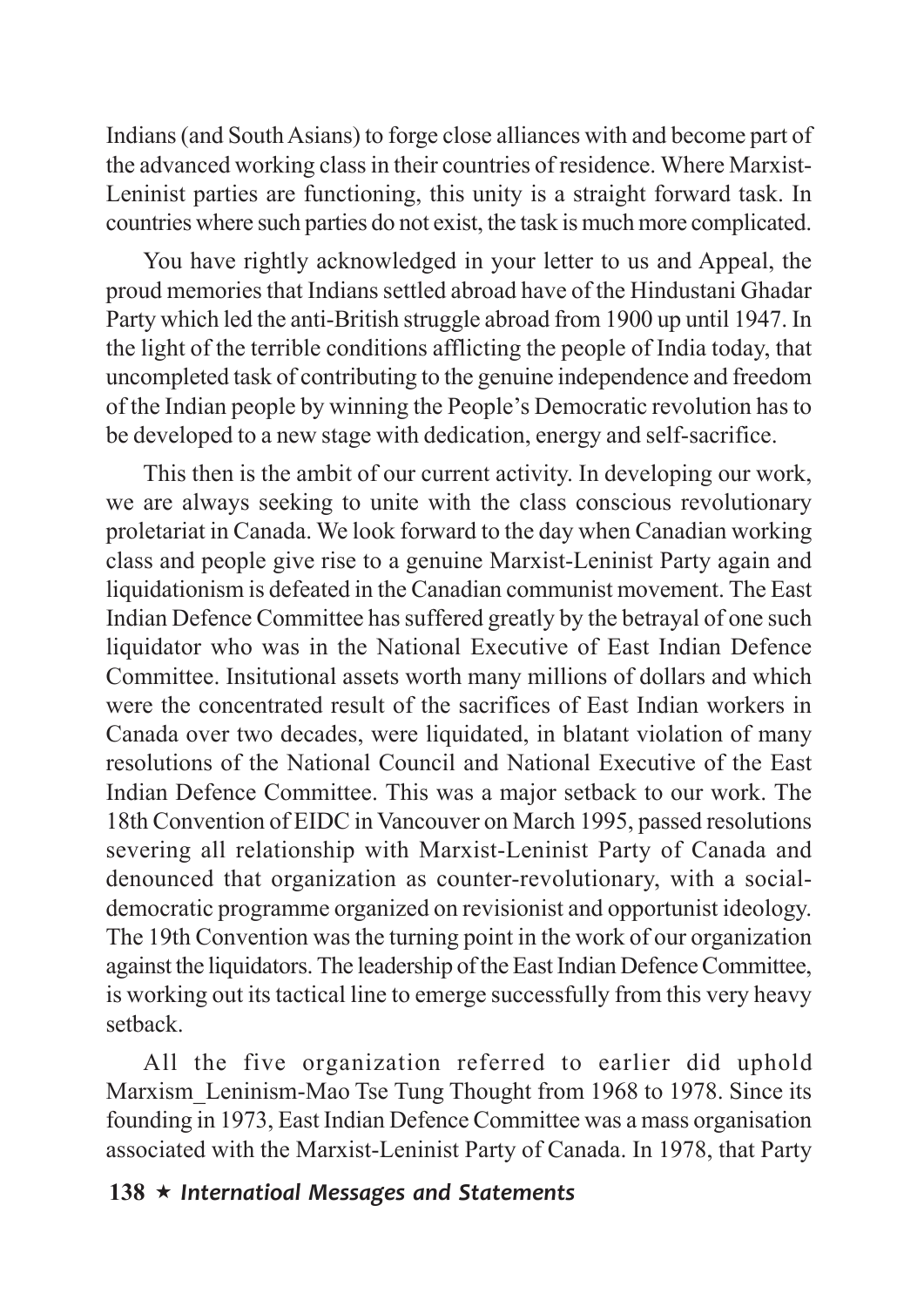along with the Communist Party of Brazil, Albanian Party of Labour and many other parties and organizations took a stand against Mao Tse Tung Thought and condemned it as guiding principles of present day Marxism-Leninism. Along with other mass organizations of the Marxist-Leninist Party of Canada, East Indian Defence Committee also passed a resolution against Mao Tse Tung Thought in 1978.

As part of building relations with your organization on the basis of proletarian internationalism, we are continuing our work to re-examine that 1978 resolution. Our review of that resolution in the light of current events, the balance of forces against imperialism and the life experience of the international proletariat in the period 1978 to 2004, both retrospectively and looking ahead, should be complete sometime in 2005. We shall make the necessary effort to inform you of the results of our review.

In 1978, East Indian Defence Committee was participant in the decision to send the most resolute communists cadres back to India with a clear mandate that in the absence of one unified party they should work with all groups and organizations which support line of Charu Mazumdar and the Naxalbari Way. In December 2000, on the occasion of the celebration of the 75 Anniversary of the Communist Party of India in Kanpur, this organization the Communist Ghadar Party of India (Marxist-Leninist) passed resolutions which clearly departed from the fundamental principles of Marxist-Leninist practice in India. At this time our organization is engaged in reviewing their work from 1978 until today. This review is ongoing and will be completed in 2005.

In the meantime we shall make every effort to build closer links with you on the basis of proletarian internationalism and render such assistance which is in conformity with our organizational principles, goals and our daily work. For now some thirty years, the many splits in the Indian communist movement inevitably found their reflection in the large number of progressive groups and individuals in the Indian community in Canada. We pledge that the East Indian Defence Committee, in the process of completing its programmatic goals, will work with every one of these progressive individuals and groups to build a broad front in support of Peoples Democratic revolution in India led by the CPI(Maoist).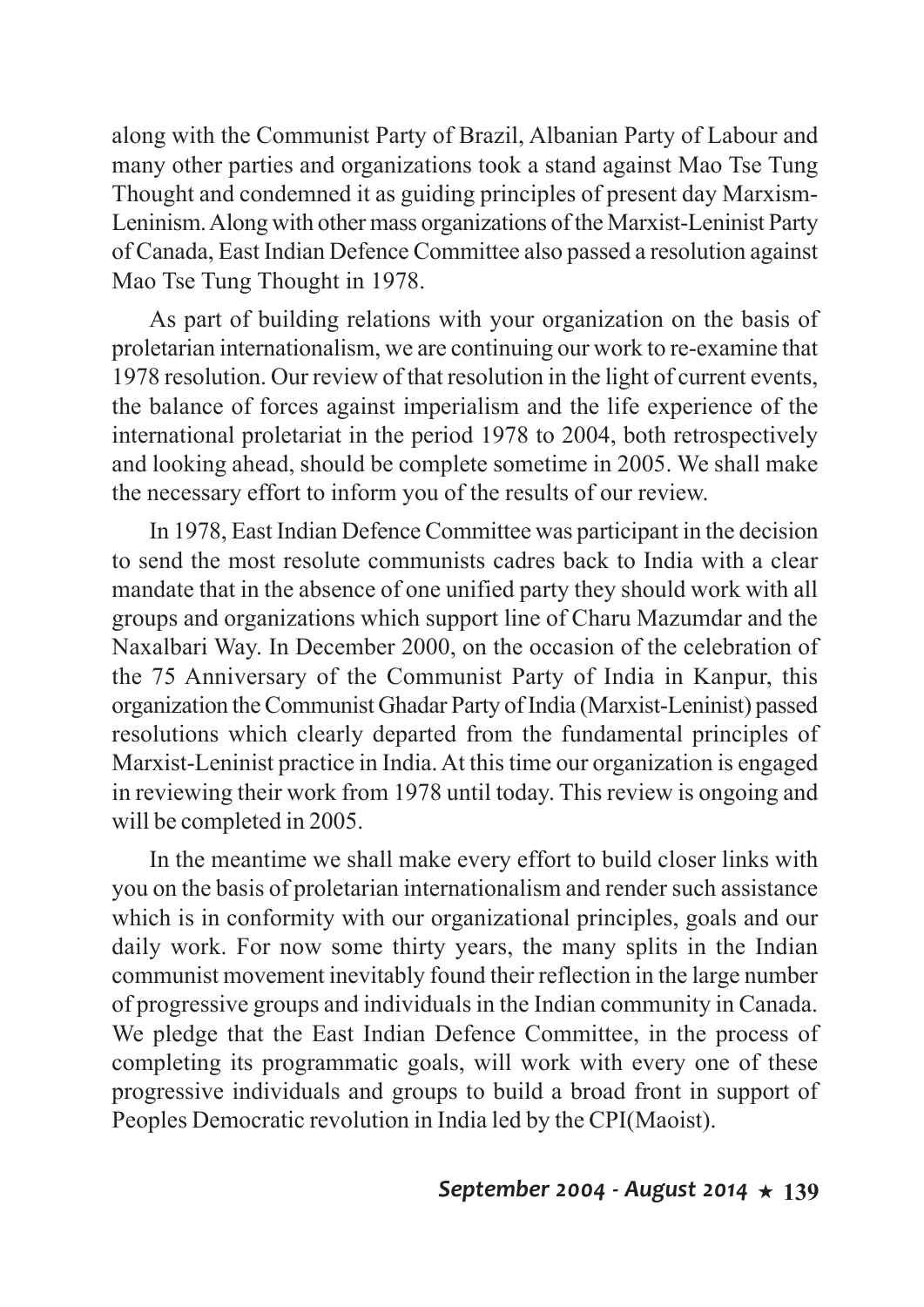*Long live the CPI(Maoist), leader of the Indian revolution! Glory to Marxism-Leninism! Victory to the Indian Revolution!*

**Harbhajan Cheema**

**National Secretary East Indian Defence Committee [Suite 489, 13711-72 Avenue, Surrey, BC, Canada]**

[Discussed fully, Voted on And Passed unanimously at the Extended Session of the National Executive of the National Council of the East Indian Defence Committee meeting on December 26, 2004]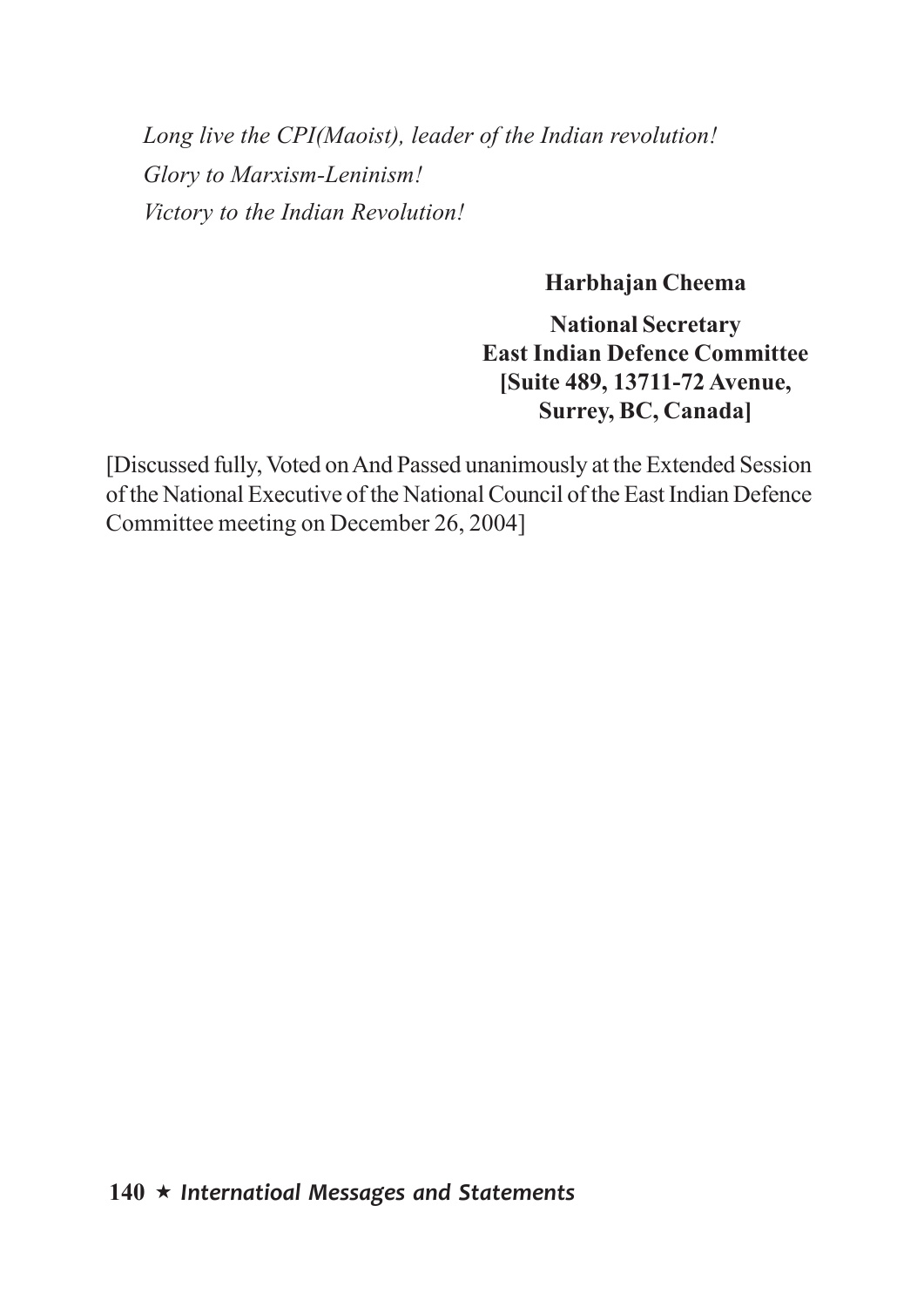# **ASSOCIATION OF INDIAN COMMUNISTS (ML) BRITAIN**

**18-01-2005**

**To, Comrade Ganapathy, Secretary, Communist Party of India (Maoist)**

### **Dear Comrade, Red Salutes!**

Thank you very much for your letter dated November 1,2004, informing us of the great news that CPI(ML)[PW] and MCCI have forged a complete unity and both have resolved to work under one banner, that of the newly formed Communist Party of India (Maoist). The news of the two organisations working together as a united force was received here with great jubilation. This was long awaited and desperately needed by the oppressed and exploited masses of India. Such unity has always been at the forefront of our wishes to the Indian revolutionaries and indeed a cherished desire of the Maoist revolutionaries.

The arduous work undertaken by yourselves resulting in the formation of a united Party is a fitting tribute to Comrade Charu Mazumdar, Comrade Kanai Chatterjee and countless other peoples' heroes who gave there lives advancing the Naxalbari struggle. We are sure that this unity will consolidate the Marxist-Leninist-Maoist ranks, strengthen the People's Liberation Guerrilla Army (PLGA) and greatly advance the cause for the New Democratic Revolution in India.

We recognise the formation of CPI (Maoist) as an historic event, one which is worthy of celebration. We sincerely hope you will understand that at the same time, we are mindful not to be overly euphoric and would see it prudent to exercise a degree of cautious optimism. To exaggerate the size of unity either in writing or in speech could give the unhelpful impression of superiority, thereby driving a wedge against developing further unity. Adopting the view point that others will have to joins us or wither away, could reinforce

### *September 2004 - August 2014* **141**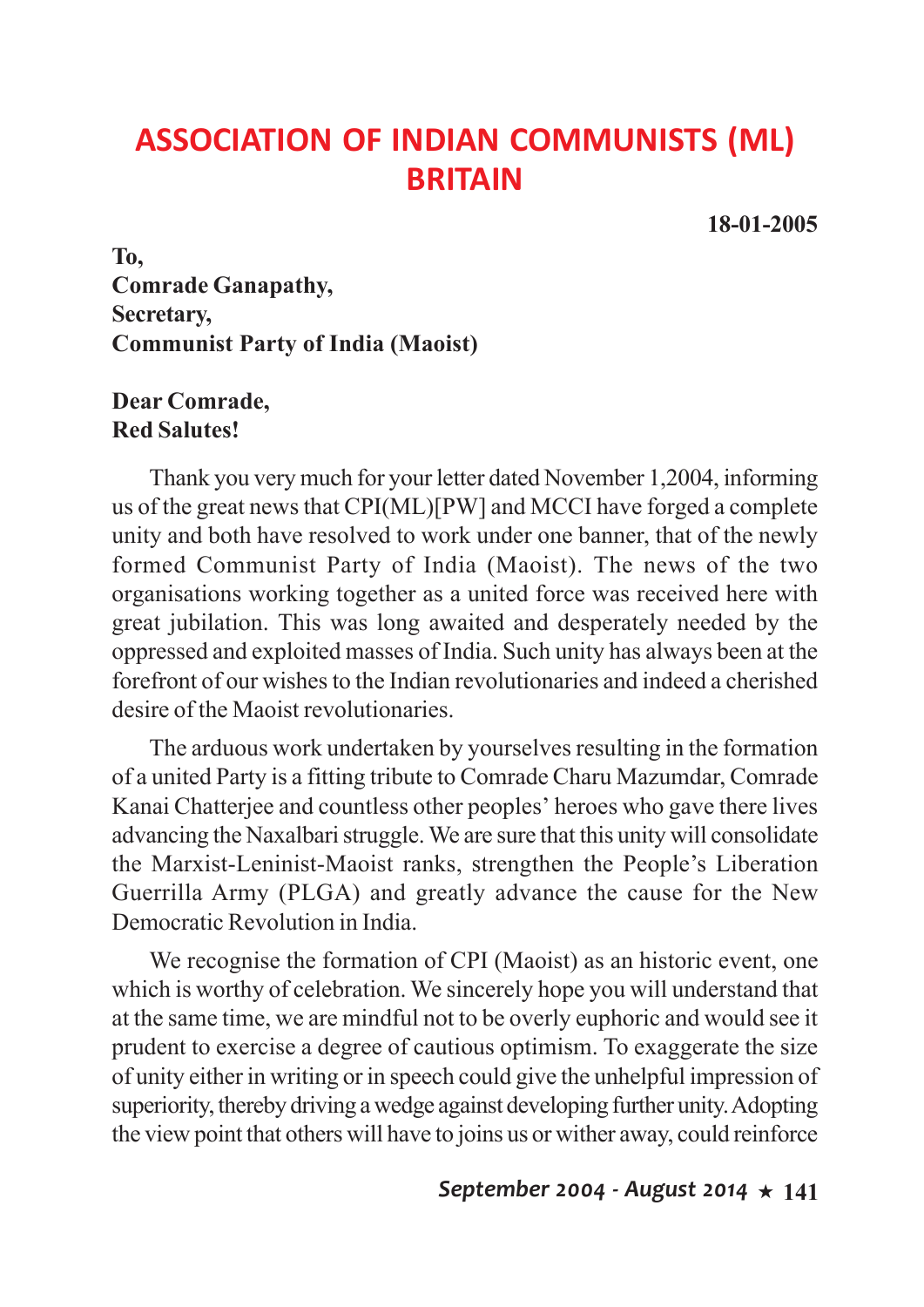the existing divisions within the broad spectrum of ML movement in India. Such tendency could cause far reaching damage and plunge the Indian revolutionary movement decades backwards. This must not be allowed to happen, if the unity which you have painstakingly brought about is to bear further fruit

Your Party's recognition that unification of the Maoist is yet to be completed and your endeavor to make speedy efforts to embrace others are most welcome and we feel very necessary. It is our view that the onus falls on all revolutionaries to adopt a common political line and unite as one formidable revolutionary force. We do feel however that, it is incumbent on the bigger organisations such as your Party to take the lead in creating such unity. We believe there are a large number of other genuine ML organisations in India with whom unity should be possible, given the will and magnanimity on all sides. We are confident that if such moves are made with sincerity, as is being promised by your Party, then this new chapter in the Indian revolution will see the development of major advances towards securing the New Democratic Revolution in India.

We acknowledge that there are genuine revolutionary forces that have fallen victim to rightist opportunism, who have put armed struggle on the back burner, albeit temporarily. Whilst we appreciate that it may not be possible for you to unite with such forces at party level, at the same time we believe they should not be classed as enemy. Such forces should be united with and embraced when tackling broad issues, for the common cause, in mass political campaigns. We recall MR2004 in Bombay, where many organisations of all sorts of descriptions were invited to attend and yet many of the ML organisations were given less than token consideration. That important event, in our view, was a good opportunity to pull together most ML groups, into a broad front and forge closer links, which was most regrettably missed. Again such short comings were apparent in the October 2004 Kolkata rally. To continue in this manner would be to negate some of the most important lessons that should be learnt from the past mistakes.

Regarding the tasks you have requested from us. As Marxist-Leninist we are duty bound to support all proletarian struggles throughout the world. Our organisation has a particular affinity with the Indian revolutionary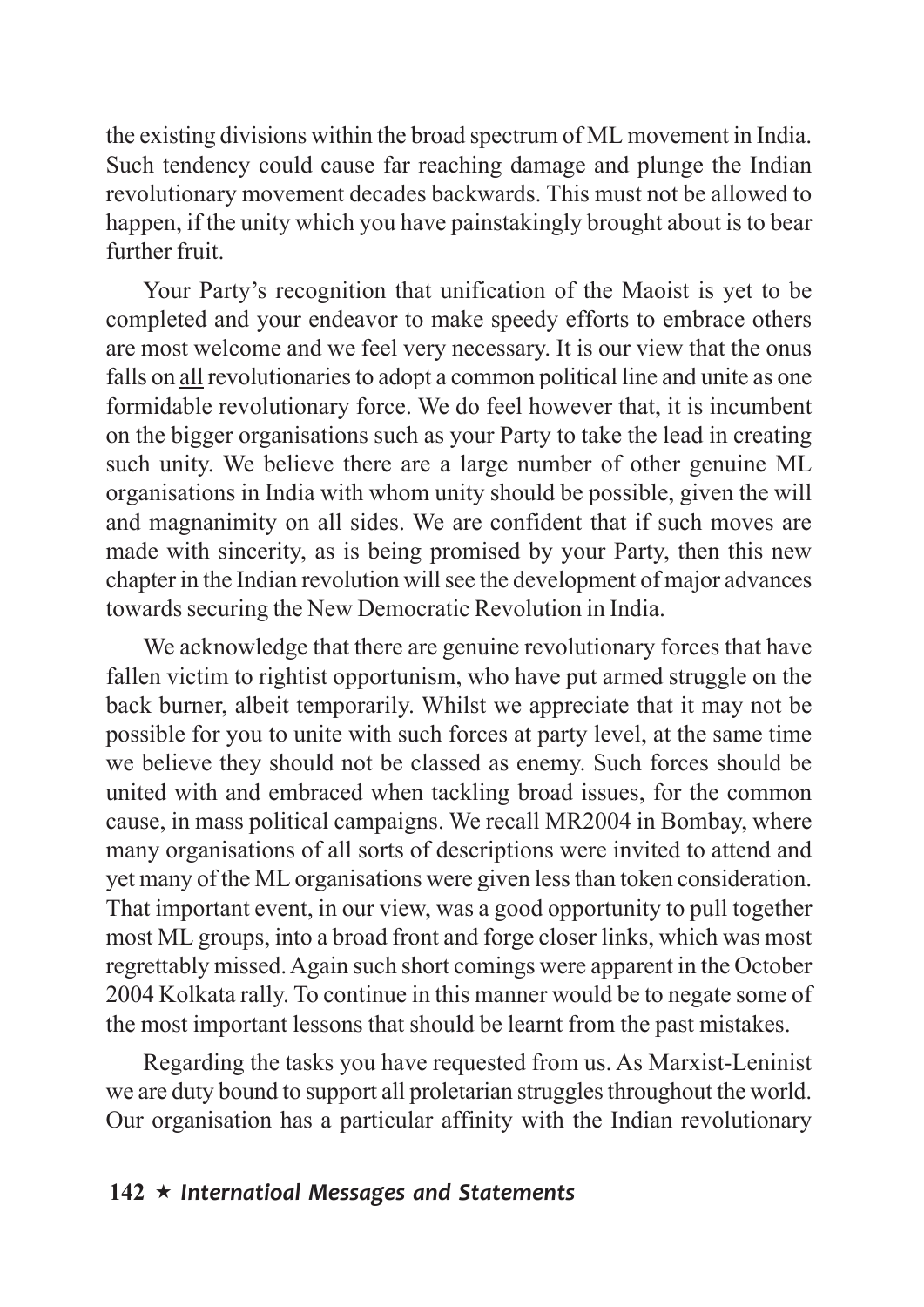movement and popularising it in the UK, lending solidarity and support to it is a prominent part of our program, one which we endeavor to carry out.

Comrade, the Association of Indian Communists (ML) in Britain whole heartedly congratulates PW and MCCI for having achieved a major unity and uniting under one banner, that of CPI (Maoist). We celebrate your unity. This represents a major gain for the oppressed and the exploited Indian masses. It sounds a death knell to the bourgeois and imperialist forces operating in India. We look forward to seeing this unity extending further and to seeing peoples' struggle securing new victories in the days to come.

We extend our warmest revolutionary greetings to you and every member of your Party.

#### **Azad Hoshiarpuri**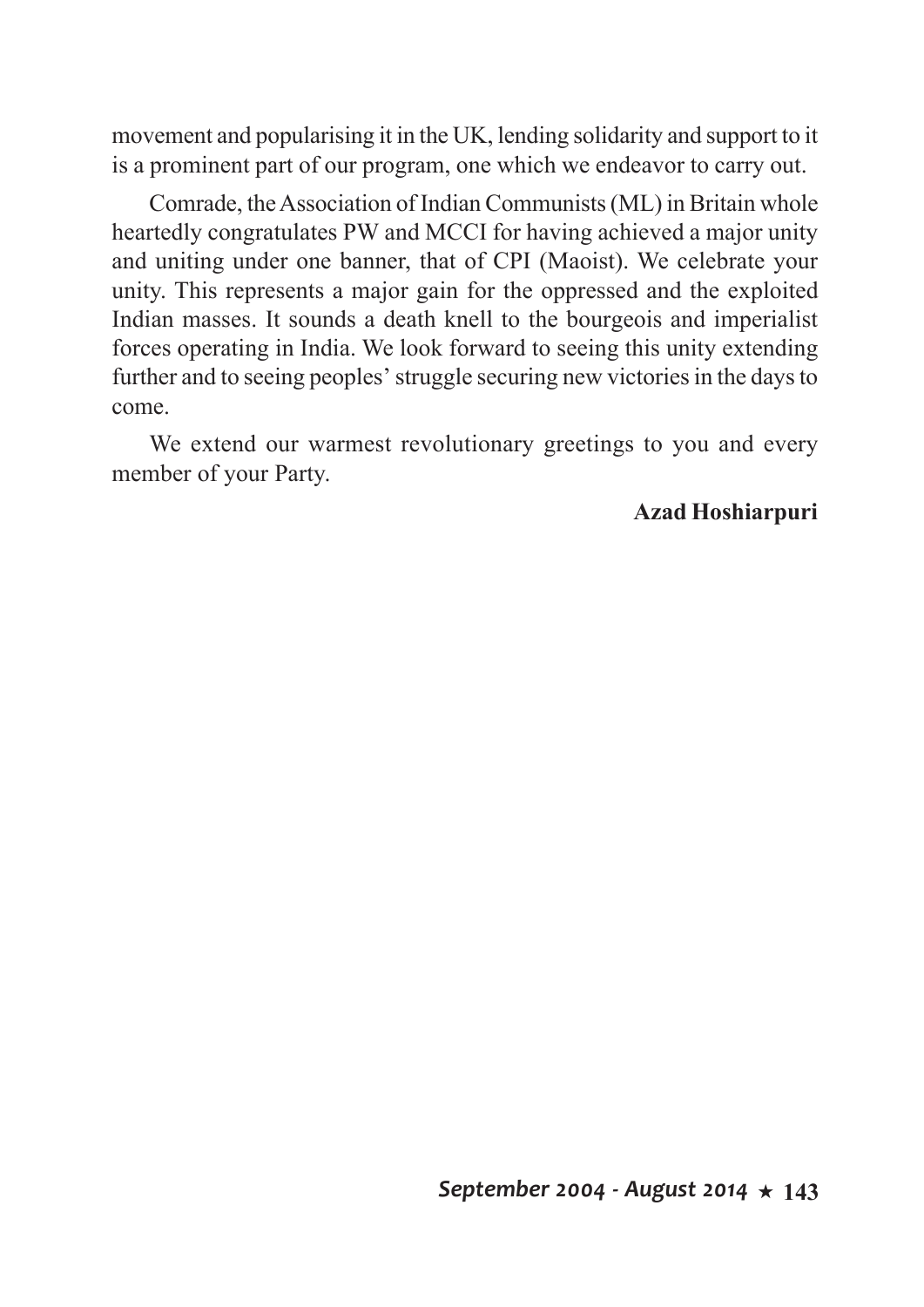# **COMMUNIST PARTY OF IRAN (MLM) CENTRAL COMMITTEE**

**1-12-2005**

### **To Comrade Ganapathy, General Secretary, CPI(Maoist)**

### **Dear comrade,**

We were deeply shocked by the news of passing away of Comrade Shamsher Singh Sheri (Com. K.S.). This is a great loss for your party as well as the international communist movement. Even though we did not have the honor to meet comrade K.S. in person but being an old timer from the legendary Naxalbari movement and the CPIML, being a prominent leader of the Maoists in Punjab as well as the leader of one of the organizations supporting the Revolutionary Internationalist Movement full heartedly, working hard to promote it in India and spread its influence, we knew him well from afar and had deep affection for him.

Comrade KS laid down his life for emancipation of the workers and peasants and peoples in India and around the world. He and other martyred communist leaders will be for ever in our minds and will inspire us in our battles for achieving proletarian revolution in Iran and world wide communism.

Dear comrade general secretary,: please accept our heart felt condolences for this grave loss and convey our solidarity to the comrades in CC (P), the entire rank and file of CPIM and PLGA, as well as to the family of comrade K.S.

As you have called for in your letter of condolences of November 3, 2005, we pledge to hail and uphold comrade KS ideals very dear to our heart .

#### **With revolutionary communist greetings**

**Central committee of the Communist Party of Iran (MLM)**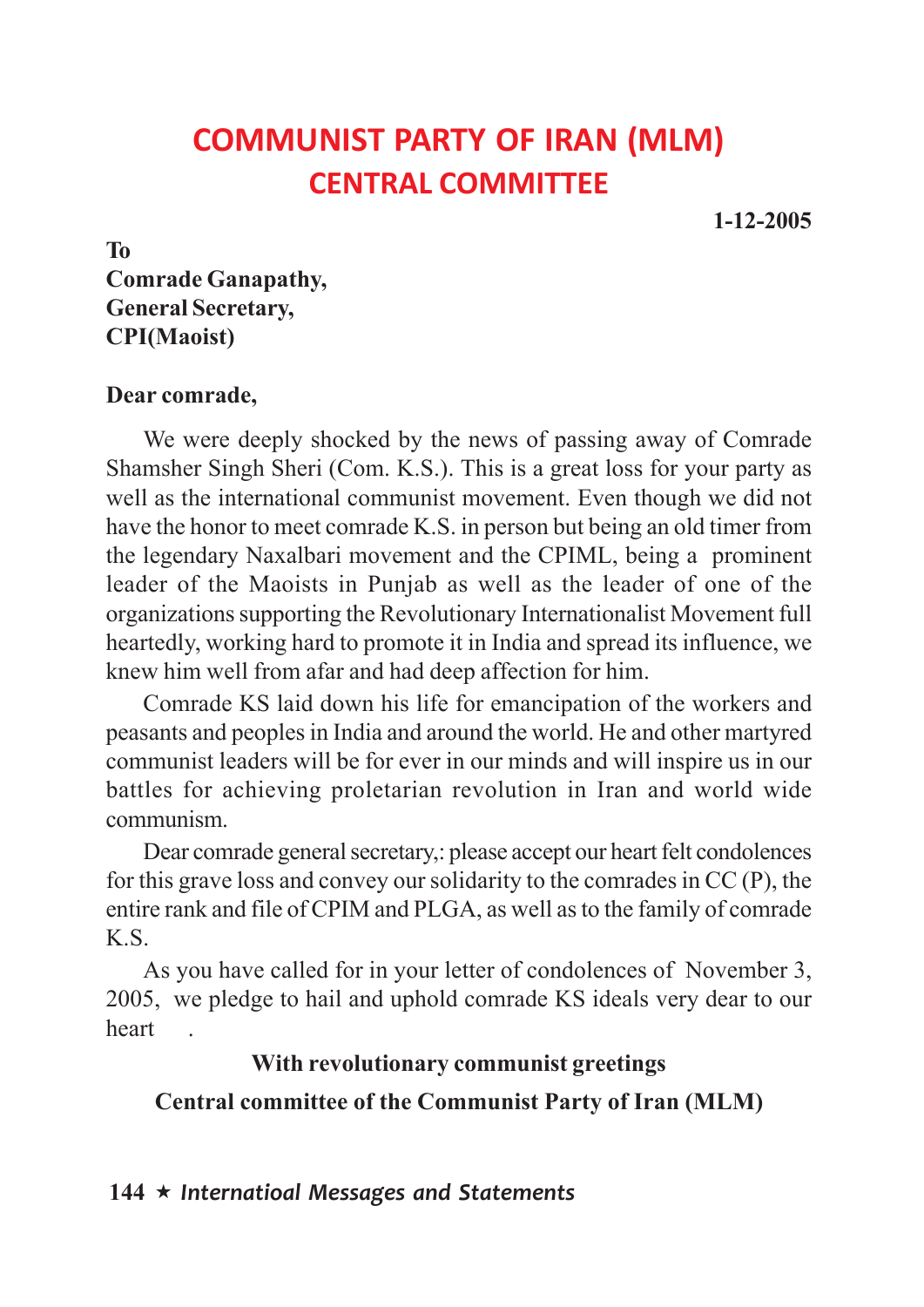## **COMMITTEE OF THE REVOLUTIONARY INTERNATIONALIST MOVEMENT**

#### **January 2006**

## **To Central Committee (Provisional) Communist Party of India (Maoist)**

#### **Dear Comrades,**

It was with great sadness that we learned of the death of Comrade Shamsher Singh Sheri.

Comrade Sheri struggled over many decades in the glorious cause of communism. Although his area of practical activity for most his life was the state of Punjab, he never lost sight of the ultimate goal of revolution in India and all over the world. We have no doubt that his loss will be great to the Indian revolution.

Comrade Sheri was well known to us as a comrade with a thoroughgoing proletarian internationalist orientation. He had played a significant role in helping to popularise the Revolutionary Internationalist Movement in India and in fighting for the unity of the Marxist-Leninist-Maoist forces in India and on a world scale. We also appreciate the attention Comrade Sheri devoted to studying Marxism-Leninism-Maoism and developing theoretical work.

At a time when the challenges and opportunities are intensifying all over the world, there is a clear-cut need for communists leaders to be bold in fighting for Marxist-Leninist-Maoism and to learn from and engage with the understanding and experience that emerges from all corners of the world. Comrade Sheri is a fine example of this.

We are sure that the Communist Party of India (Maoist) and the whole communist movement in India will honour the memory of Comrade Sheri by learning from his proletarian internationalism, his selfless dedication to the masses of the people and his efforts to grasp and apply Marxism-Leninism-Maoism.

Please extend our condolences to Comrade Sheri's family as well as to the comrades of your party.

### **Committee of the Revolutionary Internationalist Movement**

*September 2004 - August 2014* **145**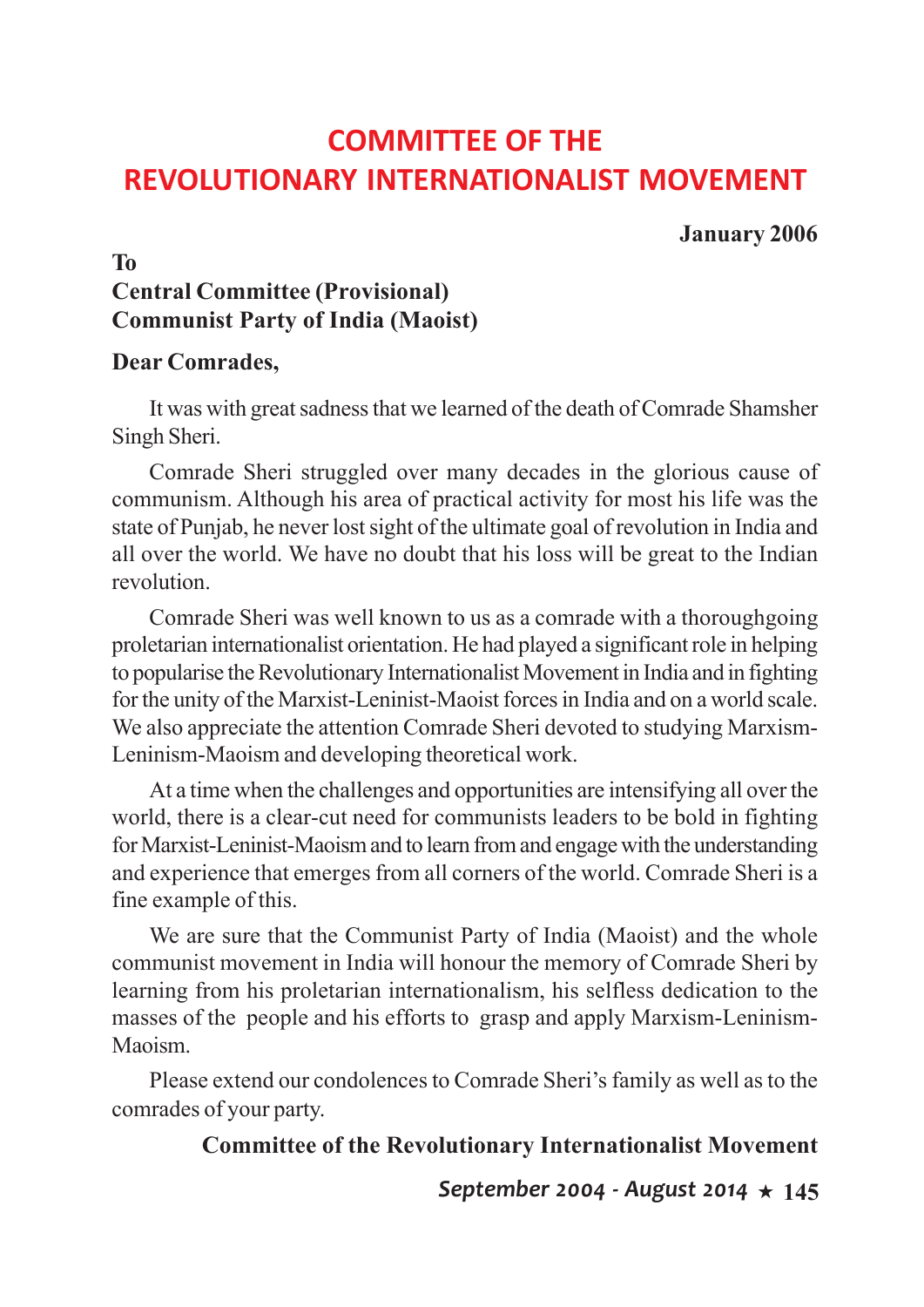# **COMMUNIST PARTY OF GREECE (M-L) INTERNATIONAL BUREAU**

**19-6-2009**

## **Stop the Massacre in West Bengal !**

The Communist Party of Greece (marxist-leninist) strongly denounces the mass murderous assault conducted by the security forces and the paramilitary gangs ordered by the West Bengal government against the fighting peasants and adivasis in Lalgarh, West Midnapor. The administration in Kolkata, in collaboration with the federal state and police forces have surrounded villages and rural areas, exercising brutal violence and have launched a huge tide of state terror, arrests, detentions and killings, aiming to wear down the resistance of poor peasants and adivasis in order to implement the land-grabbing policy of their lands by the multinational corporations. They have the impertinence to characterize as terrorists the revolutionaries, who under the leadership of the Communist Party of India (Maoist), fight in the forefront of this just struggle against the pro-imperialist policies of the Kolkata and New Delhi governments. The Communist Party of Greece (marxist-leninist) calls all the progressive people across the world to express their solidarity to the struggle of the poor peasants and adivasis in West Bengal and demand to stop the military assault that has been launched in the most brutal way.

### **International Bureau Communist Party of Greece (Marxist-Leninist)**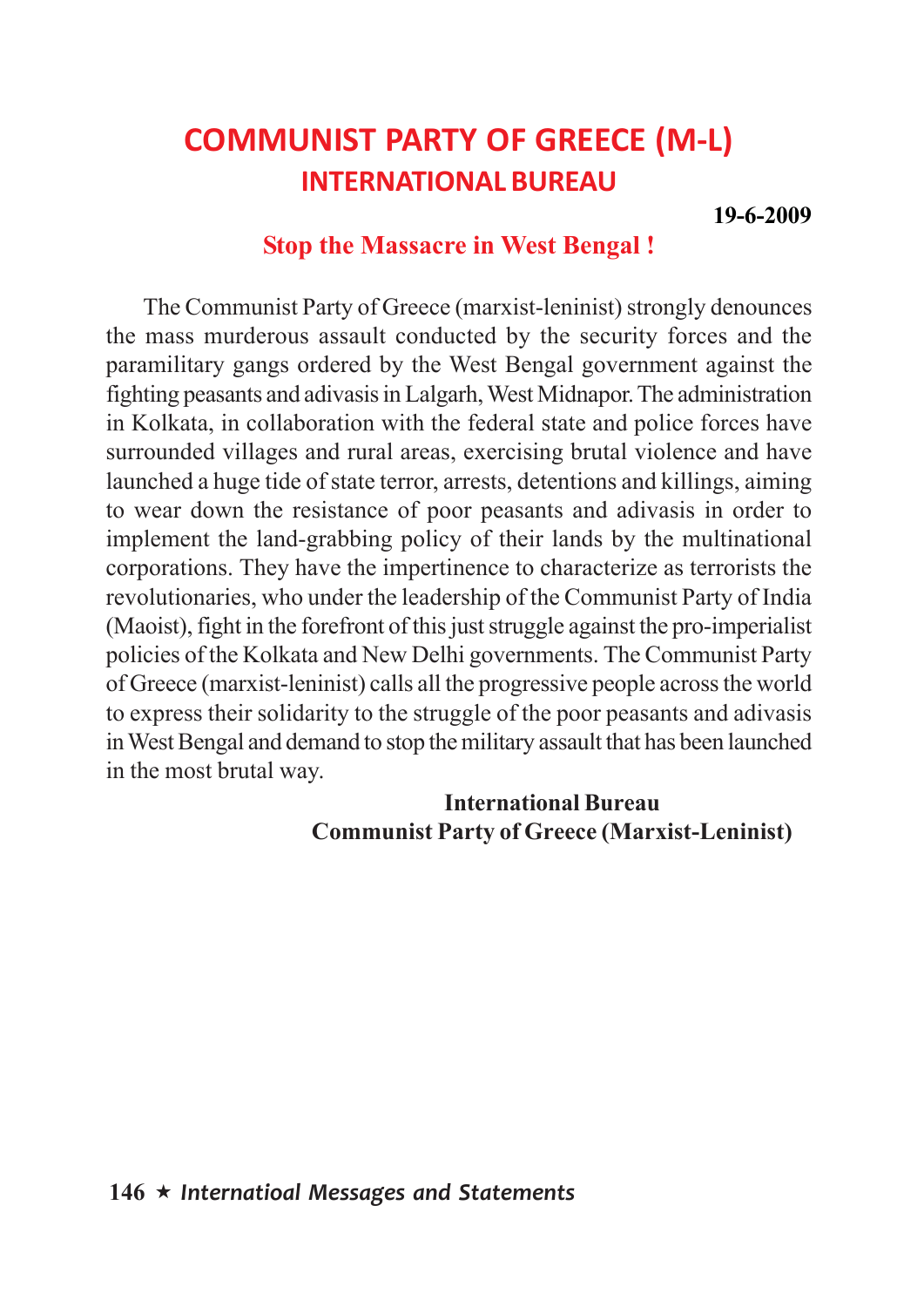# **INITIATIVE AGAINST WAR ON PEOPLE IN INDIA**

#### **21-11-2009**

As the Indian government is stepping up the military repression against the liberation movement of the adivasis (the native people and lowest castes) led by the Maoists (Naxalites), a broad defence front is in the making. It is supported by renowned personalities like Arundhati Roy and others. (See the open letter to PM Manmohan Singh and its list of endorsers. ) As Antiimperialist Camp we do not only support and join the initiative but will actively engage in spreading it across the world. However is ready to cooperate is requested to contact us.

The Indian government has deployed 100,000 troops in addition to the existing paramilitary and police forces in parts of central India, including Chhattisgarh, Orissa and Jharkhand, Maharashtra Lalgarh - Jungalmahal area of Bengal -- a vast area inhabited by mainly tribal people. Forces are being withdrawn from Jammu and Kashmir and the Northeast to join battalions of CRPF commandos, the ITBP, the CoBRA and the BSF. There is also talk of bringing in the Rashtriya Rifles – a paramilitary force that is directly guided by the Indian Army created especially for counter-insurgency work known for its notoriety in Kashmir and Northeast in the past few decades, and the purchase of bomb trucks, bomb blankets, bomb baskets, and sophisticated new weaponry. The Air Force has already been deployed and a full-scale air operation is in the offing.

Prior to this military build up in these regions a sort of hysteria about the 'deteriorating internal security environment due to Maoist threat' is being created in an attempt to manufacture consent for this war on the Indian people. Prime Minister Manmohan Singh repeatedly stated that 'left wing extremism' was the gravest internal security threat. This raises a basic question - Why does the state need to go to war against its most deprived, impoverished and oppressed population, and inside its own territory?

Central and eastern parts of India are rich in mineral wealth that can be sold to the highest bidder. All that stands between politicians/ big money bags and this wealth is the tribal people and their refusal to consent to their designs. Addressing a conference of heads of different paramilitary,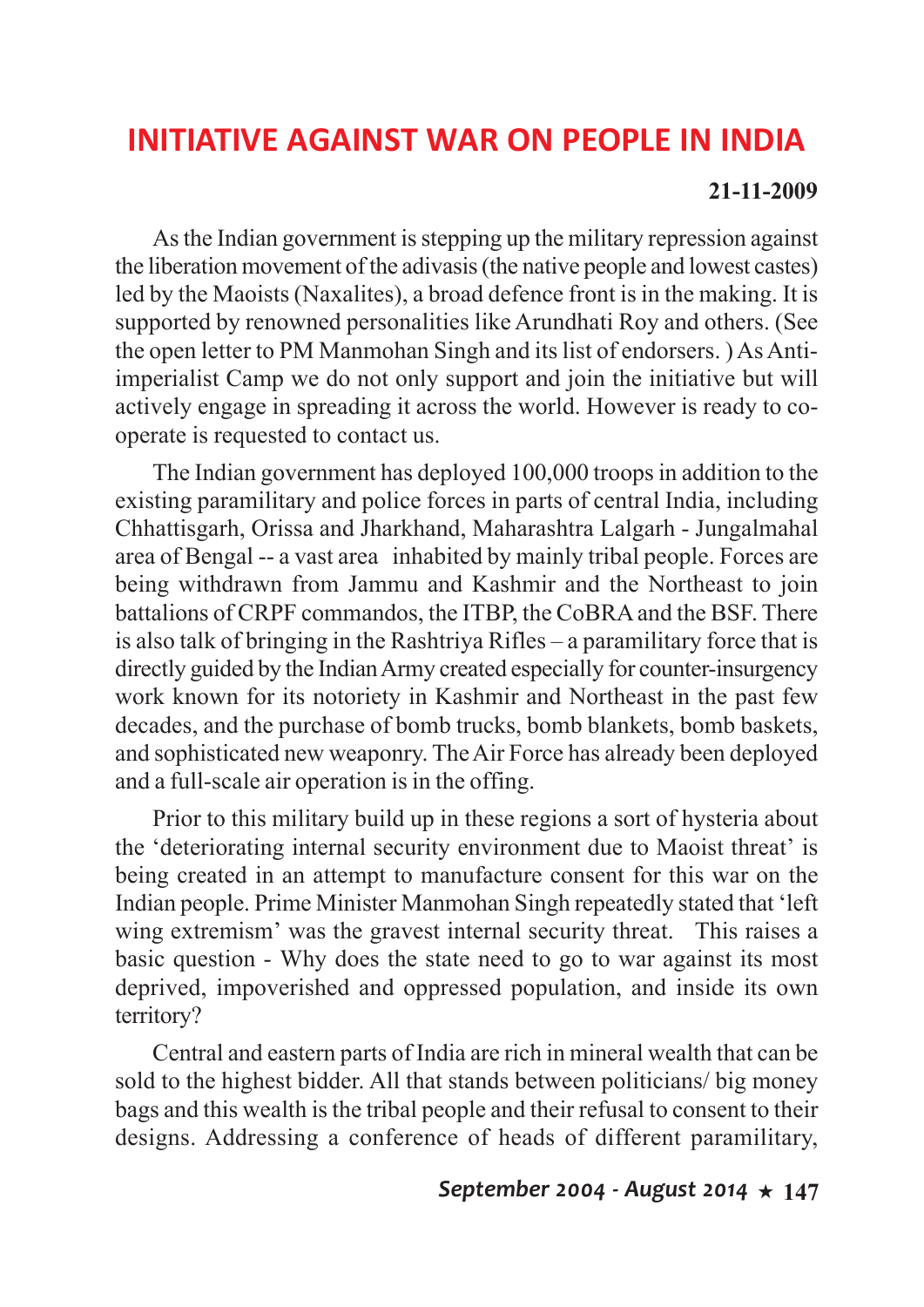intelligence and police forces a month ago, Manmohan Singh stated that the mineral resources in the regions of tribal people remained untapped due to resistance, which affected the foreign investment. The Fifth Schedule of the Constitution grants tribals complete rights over their traditional land and forests and prohibits private companies from mining on their land. In the name of fighting the Maoists, the state wants to evacuate the entire area of the tribals and force them into the 'relief camps', so that the land and forests can easily be handed over to the multi-nationals. This is not new the new economic policy, since 1991, has repeatedly attacked whatever little access the poor had to forests, land, rivers, common pastures, village tanks and other common property resources. In each case this was justified in the name of development, whether as Special Economic Zones (SEZs) or mining, industrial park. In each case it was the poor who lost their land and livelihood. For instance, in Niyamgiri, Orissa, home to several Dongria tribes, land has been handed over to multinational companies like Vedanta and in Jagatsinghpura to POSCO or in Kalinganagar to Tatas resulting in deprivation. The rulers have been displaying absolute disregard to the strong resistance of the people.

However, there are voices of dissent against oppression and dispossession. In recent years, people throughout the country with or without Naxalites including Maoists, are fighting to defend land and resources. So far, valiant resistance by the tribal and other deprived sections of people have prevented government-backed corporations from making inroads in the mineral rich central India. But desperate to gain control of valuable resources, the government, at the behest of big corporations, has now planned a full-scale war on people who are fighting a battle of survival. The stated objective of current offensive, 'internal security', is nothing but a smoke-screen to cover this loot.

The state has tried to crush all popular resistance, armed or not, in the past as well. It has ignored resistance. Without use of arms -- be it in Bhopal or the 'Narmada Bachao' movement. Various human rights activists who have spoken out against such policies have also been time and again targeted by the state. It has also brutally assaulted protesters in Singur/ Nandigram/ Lalgarh and Khammam. Like every counter insurgency operation since 1947 this war will also lead to death of huge number of people - many lives will be lost and many more will be rendered homeless. Once more a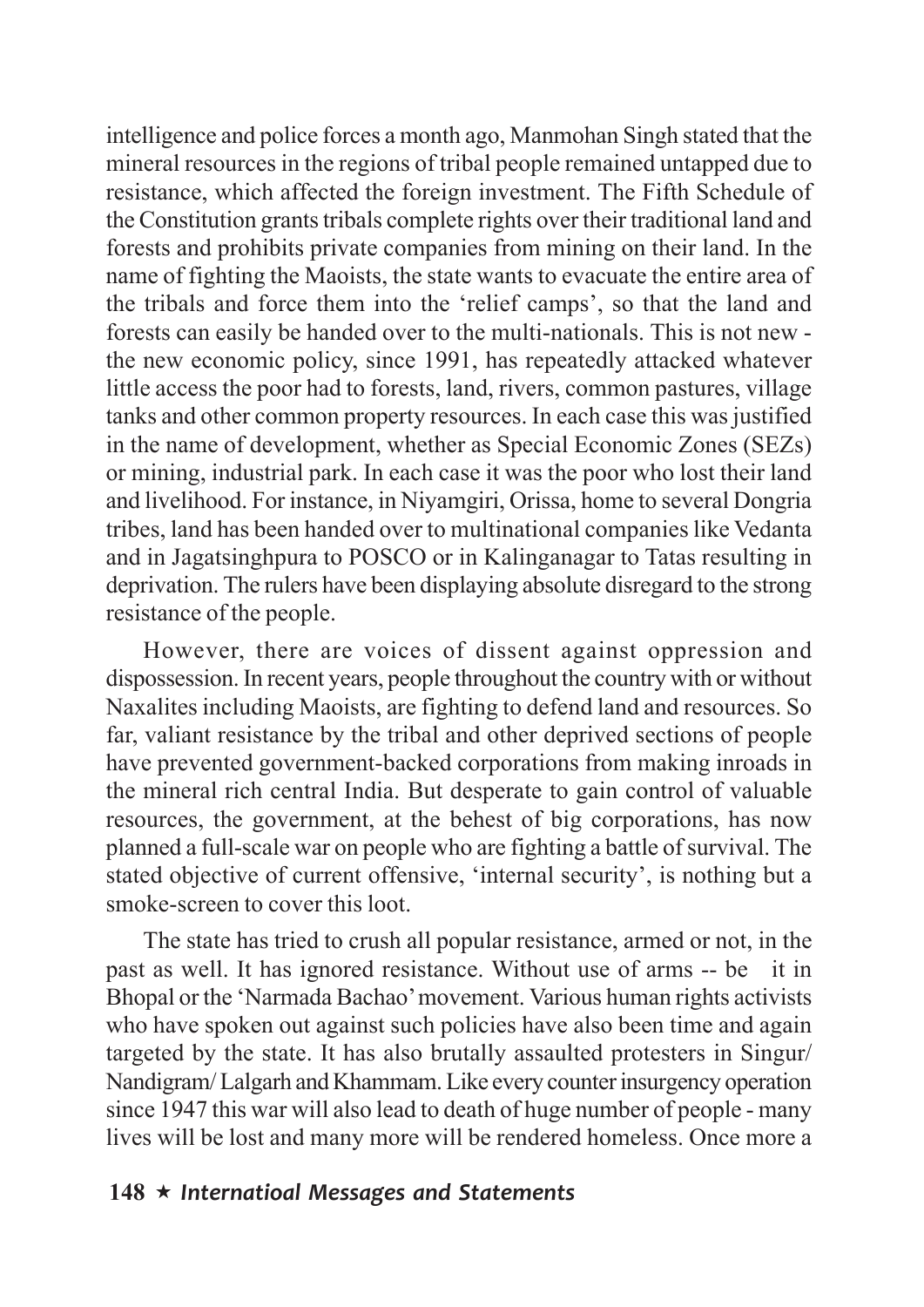war will be fought in our name and against our own people.

The Home Minister Chidambaram after his visit to US stated that the objective of the military offensive in the tribal regions is to 'conquer, hold, and develop', borrowing a phrase from the US General's statement on Afghanistan. This statement from the Home Minister shows the real intention this present war of Indian Government on its own citizens.

The state's war on movements in Chhattisgarh, Orissa and Jharkhand and other adjacent regions also entails a further shrinking of already limited spaces for democratic dissent and articulation of pro-people development paradigms. In the guise of this war the state is planning to come down on all peoples' struggles. Any organisation protesting against the policies of the state can be labelled as a threat to 'internal security'. To understand the politics and economics of the current state offensive, we urge people to look beyond the current hype being built by the government and its pliable media.

We need to collectively raise our voice against this attempt of the government to hand over the people's resources by brutally suppressing all political dissent.

We propose to take up the following demands in the light of the above mentioned background and come together as platform of people's organisations and democratic individuals.

- 1. The military offensive against CPI (Maoist) and other revolutionary parties and organisations and including tribal people in the regions of Chhattisgarh, Orissa, Jharkhand, Gadchiroli and West Bengal should be immediately stopped.
- 2. No to use of Army and Air Force against the people. All military, paramilitary, Air Force, and special police forces should be withdrawn from these regions.
- 3. The people's resistance, armed or unarmed, against the exploitation of natural resources should be taken into account politically. The hundreds of Memoranda of Understanding (MOUs) made for mining and other industrial projects in these regions should be immediately cancelled.
- 4. Demands and issues of the people in different regions should be settled through dialogue and not through military offensive. \*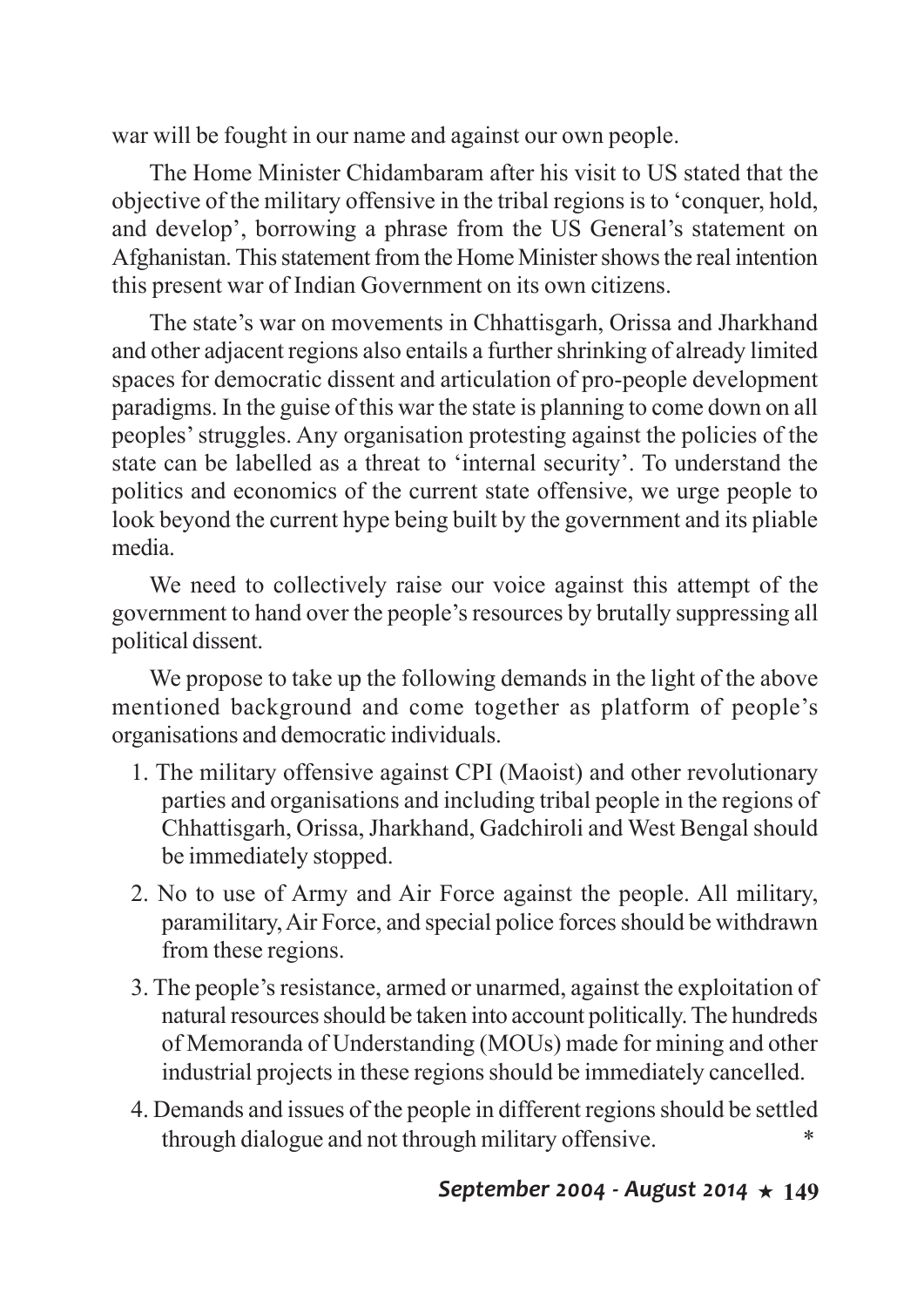# **CORDILLERA PEOPLES ALLIANCE, THE PHILIPPINES**

**2009**

## **A Message of Solidarity from Cordillera Peoples Alliance, the Philippines**

#### **Dear Comrades and Friends,**

The for the Defense of the Ancestral Domain and for Self Determination, an independent federation of progressive peoples' organizations, mostly grassroots-based organizations among indigenous communities in Northern Luzon Cordillera, Philippines, hereby endorses the statement against the Indian government's plans for launching an unprecedented military offensive by army and paramilitary forces in the adivasi (indigenous people)-populated regions of Andhra Pradesh, Chattisgarh, Jharkhand, Maharashtra, Orissa and West Bengal states.

We are in solidarity with the indigenous peoples and movements opposing this plan which would result in massive human rights violations and oppression of the advasi and democratic sectors if this plan is pushed through. What is happening there in India especially in indigenous territories is very real here as militarization and military terrorism in indigenous communities in the Philippines and political repression continue under the US-Arroyo regime's Oplan Bantay Laya ("operation plan defend freedom") resulting in the killing of more than a thousand activists and human rights advocates, hundreds of victims of enforced disappearance, and thousands of people and communities affected. Our situation is the same, hence, our solidarity has become more urgent and strengthened.

We are with you in your struggle against state terrorism and fascism.

**In solidarity, Mr. Windel Bolinget Secretary General, Cordillera Peoples Alliance**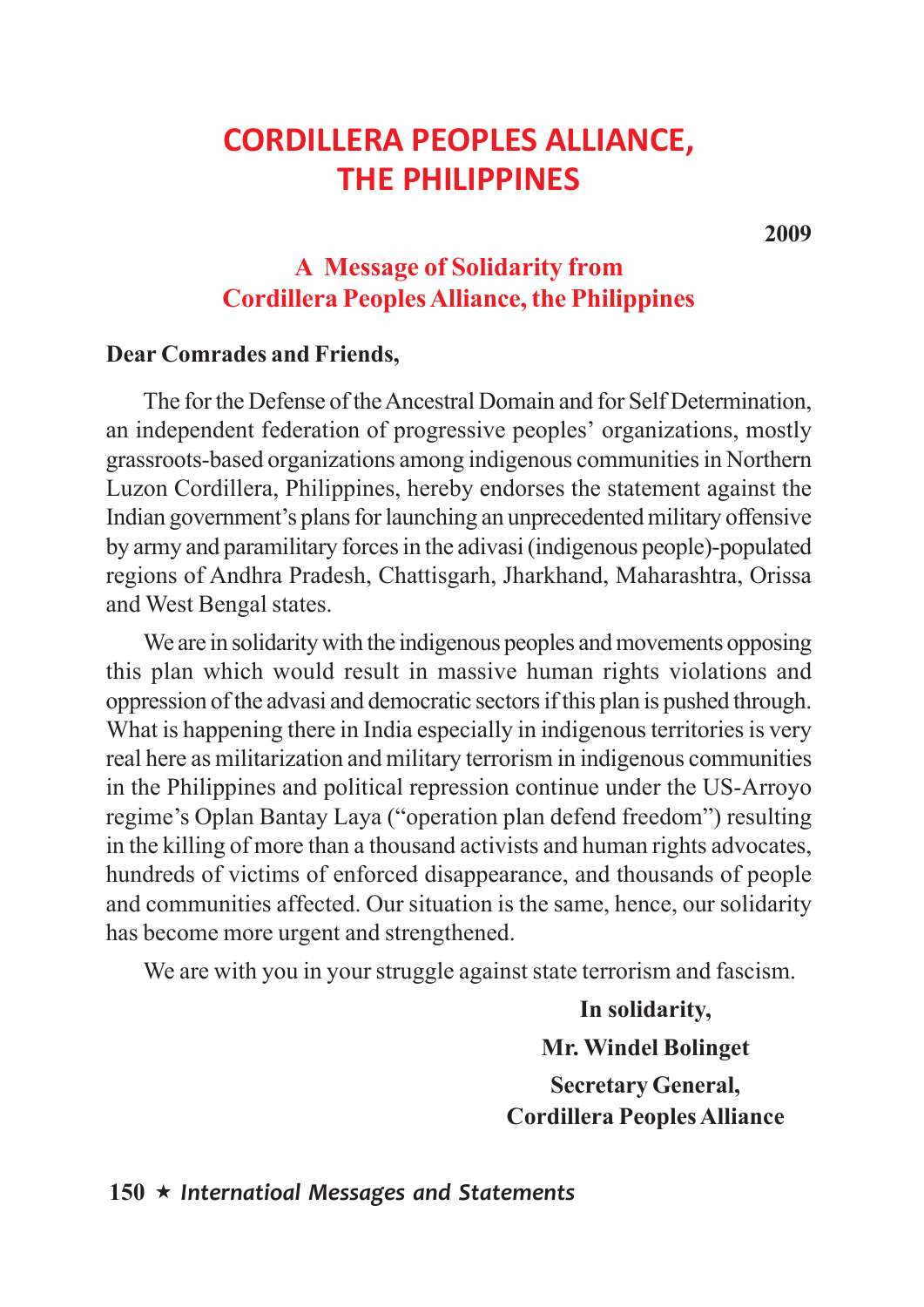# **SOCIETY FOR THREATENED PEOPLE (STP)**

#### **2-12-2009**

## **Message of Solidarity against OGH**

Society for Threatened Peoples (STP) is a Human Rights organisation based in Germany, in the past we have raised our voice against the suppression of the indigenous people of India and the violation of their rights.

With deep concern we follow the news about the military operations directed against the Adivasis living in the entire forested regions of central and eastern India, we hear of massive military and paramilitary forces with sophisticated weapons starting a ruthless battled offensive against unarmed farmers and other Adivasi citizens of India.

We support the peoples rights to live in peace in accordance with their traditions in their forests and on their land as guaranteed in the constitution of India, we have received verified reports on police brutality against Adivasis. organisations like salwa Judum have been installed to split tribal unity and intimidate peace-loving forest-dwellers and villagers through acts of violence, women, children and the aged have been their prime victims.

We fully support the initiative of the "Forum Against war on People"

We in Germany have experienced in our own history how our nation was split in Suppressors and victims, suffering, death and destruction was the result for millions of innocent people, we know only too well the results of the militarization of the state and of society.

We thank you for the invitation to your 'Convention Against War on People'.

It would have been a great honour for us to send a delegate to your convention on the 4"th of December 2009 to New Delhi, but the notice was too short. May you be successful in urging your government to listen to your demands for peace. You can count on us for international support for your just cause.

#### **Dr. James Albert**

 Advisor for ethnic and religious minorities in India Gesellschaft fur bedrohte Volker Gdttingen, Germany

### *September 2004 - August 2014* **151**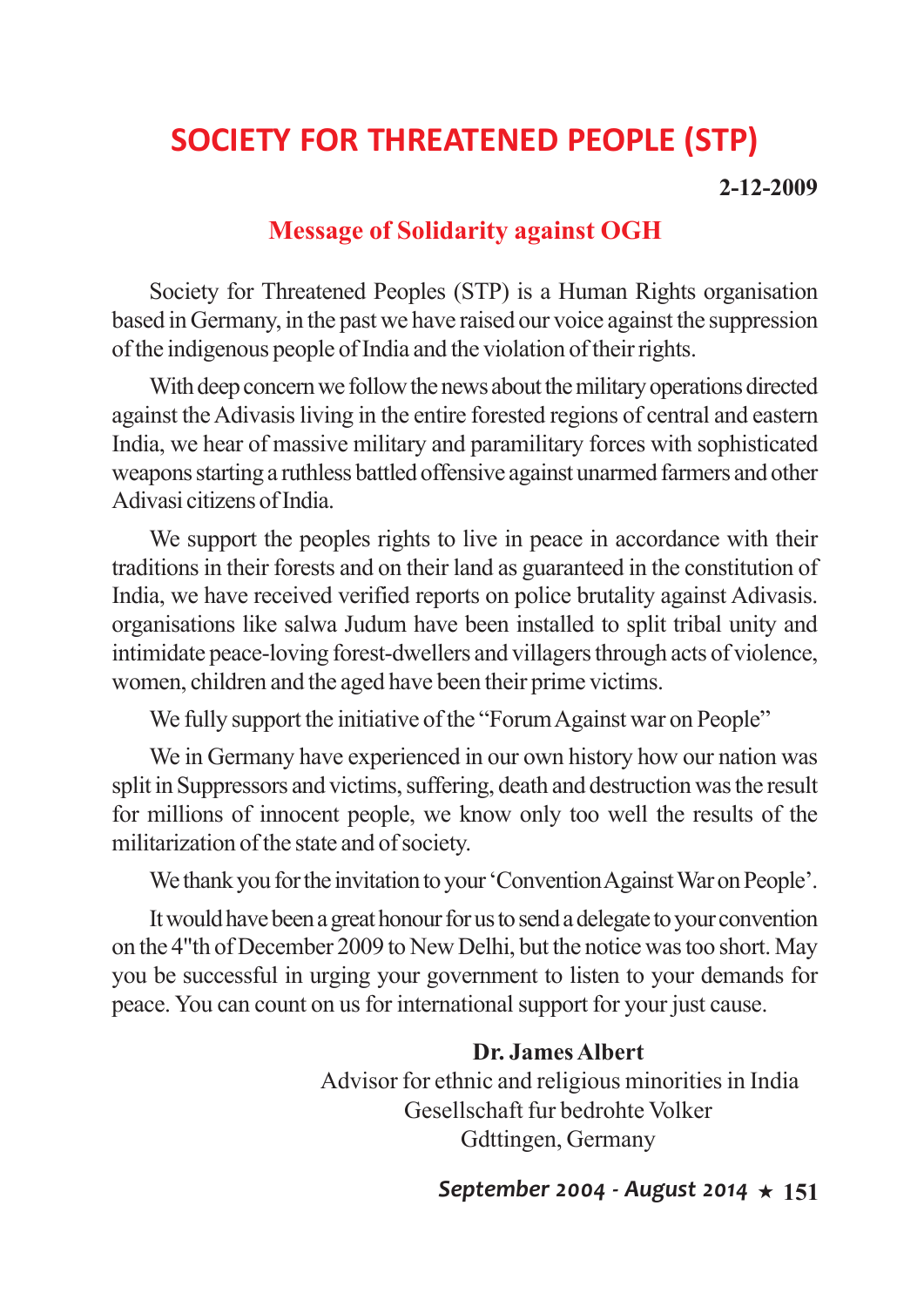# **INTERNATIONAL LEAGUE OF PEOPLE'S STRUGGLES (ILPS) - CANADA**

**1-2-2010**

## **ILPS-Canada Demands an End to Operation Green Hunt and the Massive Displacement of People in India**

## *Indian government threatens to eradicate popular resistance by March 2010 !*

In late 2009 the Indian government unleashed massive war against its own people under the code name "Operation Green Hunt" involving the deployment of 70,000 military and paramilitary troops in the so-called "Red Corridor" that runs through parts of Andhra Pradesh, Bihar, Chattisgarh, Jharkhand, Maharashtra, Madhya Pradesh, Orissa and West Bengal states.

It's the latest in a series of efforts by the Indian government, labeled the "biggest democracy in the world" by Canada and other western powers, to impose "military solutions" on deep-seated social, political and economic problems,and to clear the way for local and trans-national corporations to plunder this region's resources. Most of the riches sit on or under land occupied by the poorest populations in India, including the adivasis — the indigenous or tribal peoples.

Hundreds of agreements and Memoranda of Understanding (MoUs) that allow free plunder of people's resources have already been concluded by mining and other corporations with the central and state government and Special Economic Zones for multinational corporations have been established. The only barrier that now stands between the local and transnational corporations and their prize is people's resistance, both unarmed and in some instances, armed.

During this military-economic offensive, Indian government is actively ignoring its own Constitution and laws such as PESA and the Forest Rights Act and targetting anyone who dares to speak out against this state repression as a "potential terrorist".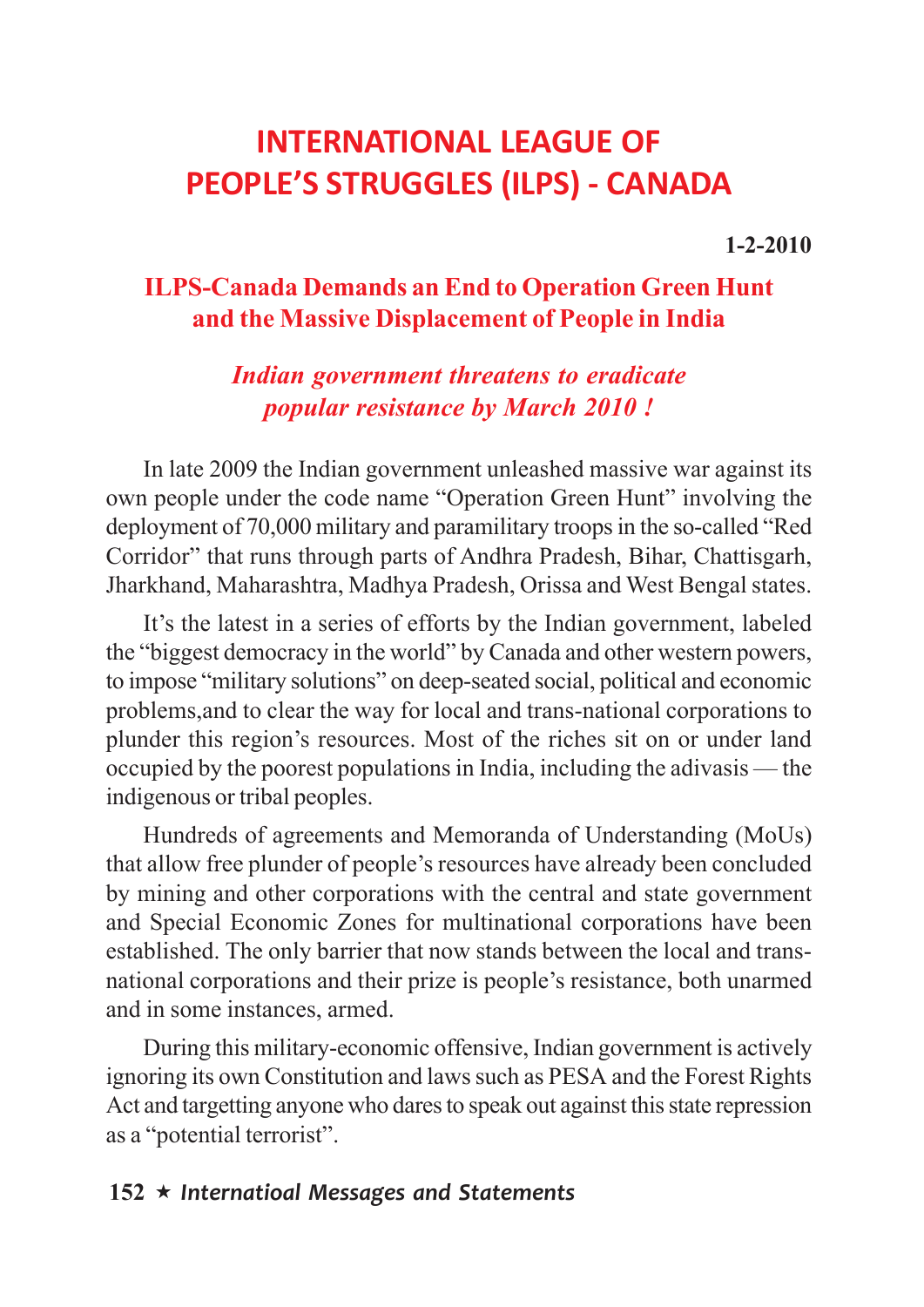However, from Nandigram to Niyamgiri, Lalgarh to Dandakaranya, Koraput to Lalinganagar, Dadri to Narayanpatna, people have refused to be mere victims of state-sponsored politics of liberalism, privatization and imperialist globalization (LPG) in the name of "development".

As a result of Operation Green Hunt and renewed aggressions in Lalgarh, hundreds of thousands have been displaced, and the number of burnt villages, persons displaced, injured, arrested or "disappeared" has skyrocketed. Many have been placed in so-called "security camps" similar to the practice in Sri-Lanka, where the government in Colombo, with the backing of Washington and other western powers, bloodily attacked the Tamil population in early 2009.

In a letter to Indian Prime Minister Manmohan Singh, dated October 12, 2009, Indian and foreign intellectuals, including Booker Prize-winning author Arundhati Roy and American political activist Noam Chomsky, charged that the government's offensive was "an attempt to crush democratic and popular resistance against dispossession and impoverishment" and a move that seemed to be geared towards facilitating the entry and operation of "large corporations and paving the way for unbridled exploitation of the natural resources and people in the affected regions".

Arundhati Roy said, "This is a war waged by the army and paramilitary forces for the super rich corporations against the super poor of India, who have been driven to rebel and resist by years of injustice and mistreatment." Roy continued: "The Government doesn't give the people anything else than violence and disrespect. And now they want to take away from them the last thing they have, their land".

The purported aim of the Indian government is to clear this heavily forested area of resistance forces, including Maoists and other Naxalite organizations. Maoists — also known as Naxalites after Naxalbari district in West Bengal state where they first led a peasant uprising against landlords in 1967 — have a strong presence in this region. The members of the Communist Party of India (CPI - Maoist) the political wing of the Maoists, are now estimated by mainstream Indian media to be 20,000 strong.

The focus of Operation Green Hunt is the Maoist or "Red Corridor" which stretches from West Bengal in India's northeast through the states of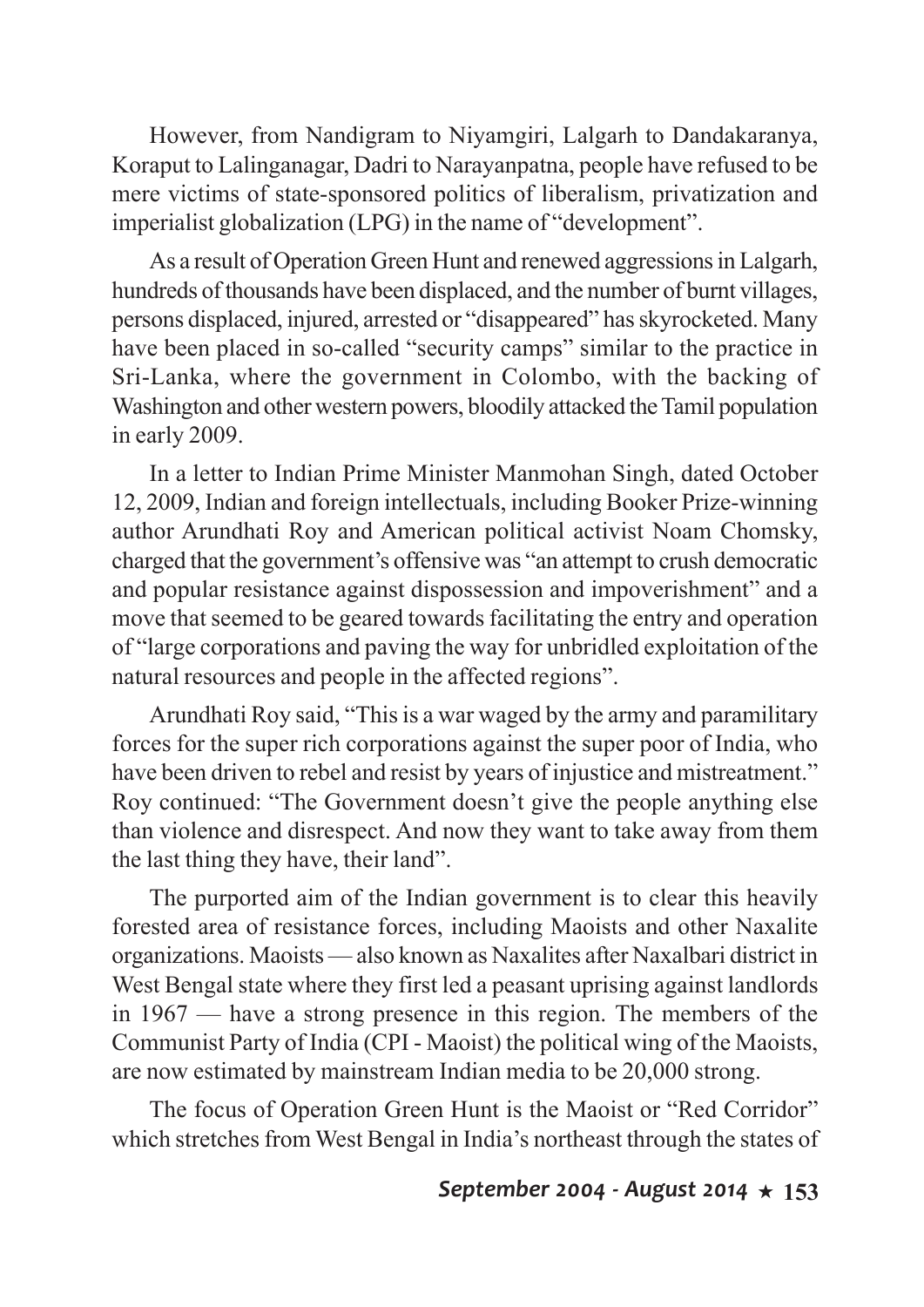Jharkhand, Orissa, Chhattisgarh, Andhra Pradesh and Maharashtra in the west. It includes many forest areas including the Dandakaranya forest. Its millions of adivasis were pushed into forest regions by waves of invaders and generally excluded from mainstream Hindu society. They have a long history of rebellion and militant uprisings against British colonial rule starting in the 19th Century and have been a major base for communist organizing.

The forests where the adivasis are concentrated have abundant mineral wealth (iron, coal, bauxite, manganese, corundum, gold, diamonds and uranium). Over the last years foreign and Indian corporations, with the protection of the Indian state apparatus, have been exploiting these resources and violently suppressing the local people in the process.

The Communist Party of India (Maoist) has been active in this area since the 1970s, following the Naxalbari rebellion. The Maoists have helped lead the tribals in their struggles for just demands for land and opposition to police and military repression. The Maoists have support among the Muslim population and the Dalits (often referred to as "untouchables"). They have helped organize the people to improve subsistence agricultural methods, build wells and schools and struggle against backward feudal practices.

For years the Indian elite left this area in dire poverty and profited from the cheap labour which migrated all over India searching for work. Now, realizing the vast riches that lay in and beneath the vast forests of this region, the Indian ruling elite, with backing from the U.S. and other forces, is trying to clear the way for a new wave of foreign investment to plunder the regions' resources.

The Indian government claims that by March 2010 they hope to have eradicated the Maoists and anyone who dares to support them and resists the government's armed presence. According to the Indian state, tens of thousands of government "security personnel" will combat "against 6,000- 7,000 armed Maoist cadres".

The military offensive has been accompanied by illegal arrests and detainment of progressive leaders in the area, such as Raja Sarkhel and Prasun Chatterjjee, by the reactionary forces, under the CPI (Marxist), an organization apparently Communist in name only, and the Bharatiya Janata Party (BJP). Activists have been heavily tortured to try to force them to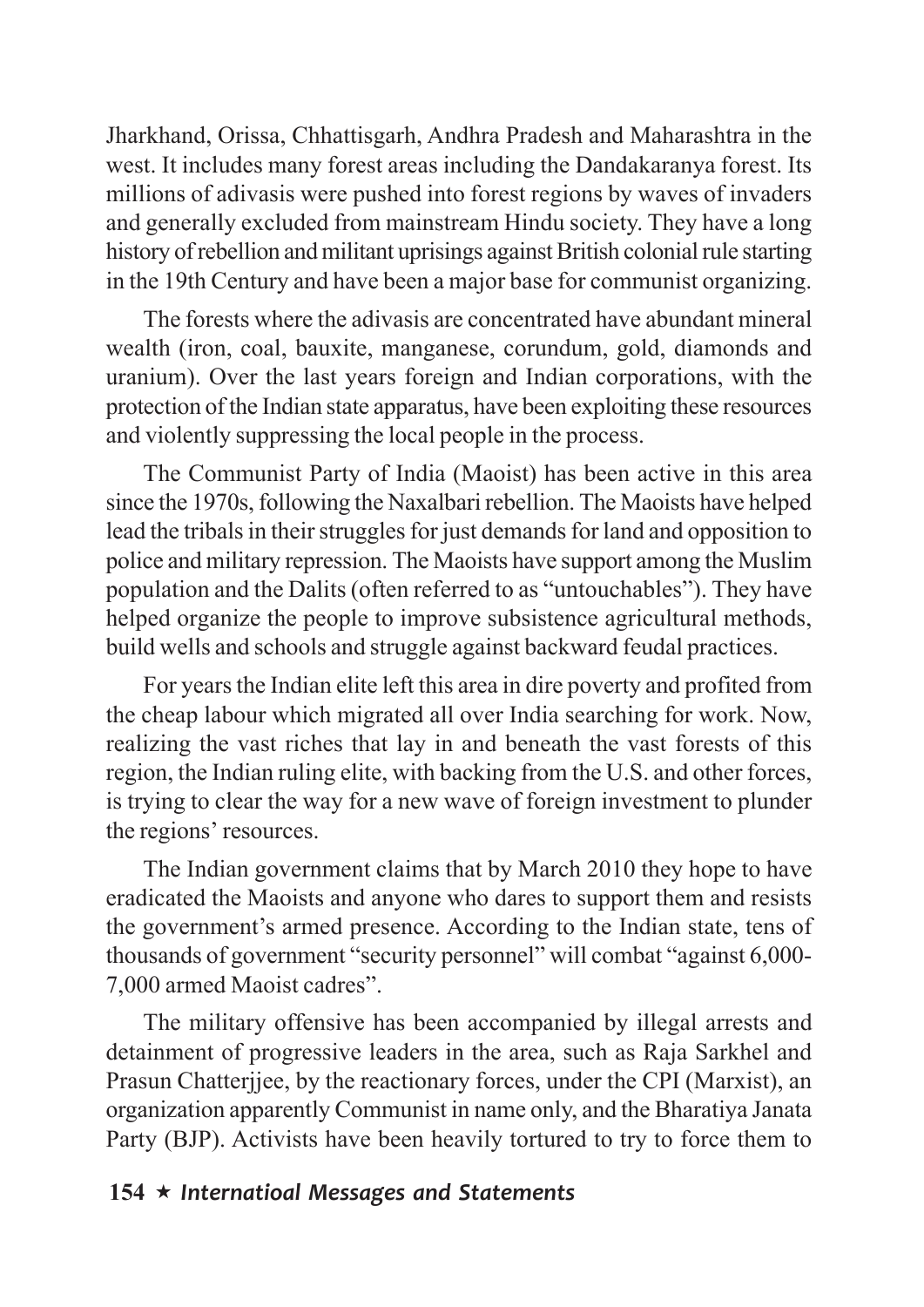give false testimonies against fellow activists.

Progressive Indian political leader Kobad Ghandy was also abducted, illegally detained and tortured for three days and nights while deprived of medicine and medical treatment for life-threatening health problems. The Committee for the Release of Political Prisoners (CRPP) has been actively campaigning for the immediate release of Ghandy and an immediate end to all illegal arrests and detentions and human rights abuses.

Operation Green Hunt follows on the heels of the vast offensive against the people of Lalgarh-Jangalmahal in West Bengal starting June 2009. An All-India Fact Finding Team which was organized by progressive forces to look into the atrocities being committed by the West Bengal government was prevented from reaching Lalgarh. The members of the fact-finding team were arrested, maltreated and detained. An international team of Amnesty International was also prevented from entering Lalgarh.

The International League of Peoples Struggle Canada chapter (ILPS-Canada), and its member organizations and allies, support the call of the Indian people to demand that their government immediately and unconditionally withdraw its armed forces engaged in the military-paramilitary offensive against the oppressed adivasi people of Chhattisgarh, Jharkhand, Orissa, Maharashtra, Bengal, Karnataka and other regions.

Furthermore, we support the Indian people who are demanding that their government take concrete measures to stop the plunder of the people's land, forests, hills and rivers by Indian and multinational corporations. This requires the scrapping of hundreds of MoUs signed by the central and state governments with various corporations who plan exploit natural resources at the expense of the poor and marginalized citizens of India.

We also extend our solidarity and support to the struggle of the tribal people in Lalgarh-Jangalmahal.

We join the people of India in demanding:

- an immediate end to Operation Green Hunt and the withdrawal of all military and paramilitary forces;
- an immediate end to the "Lalgarh Operation" against the tribal people of Lalgarh-Jangal mahal and the withdrawal of all military and police-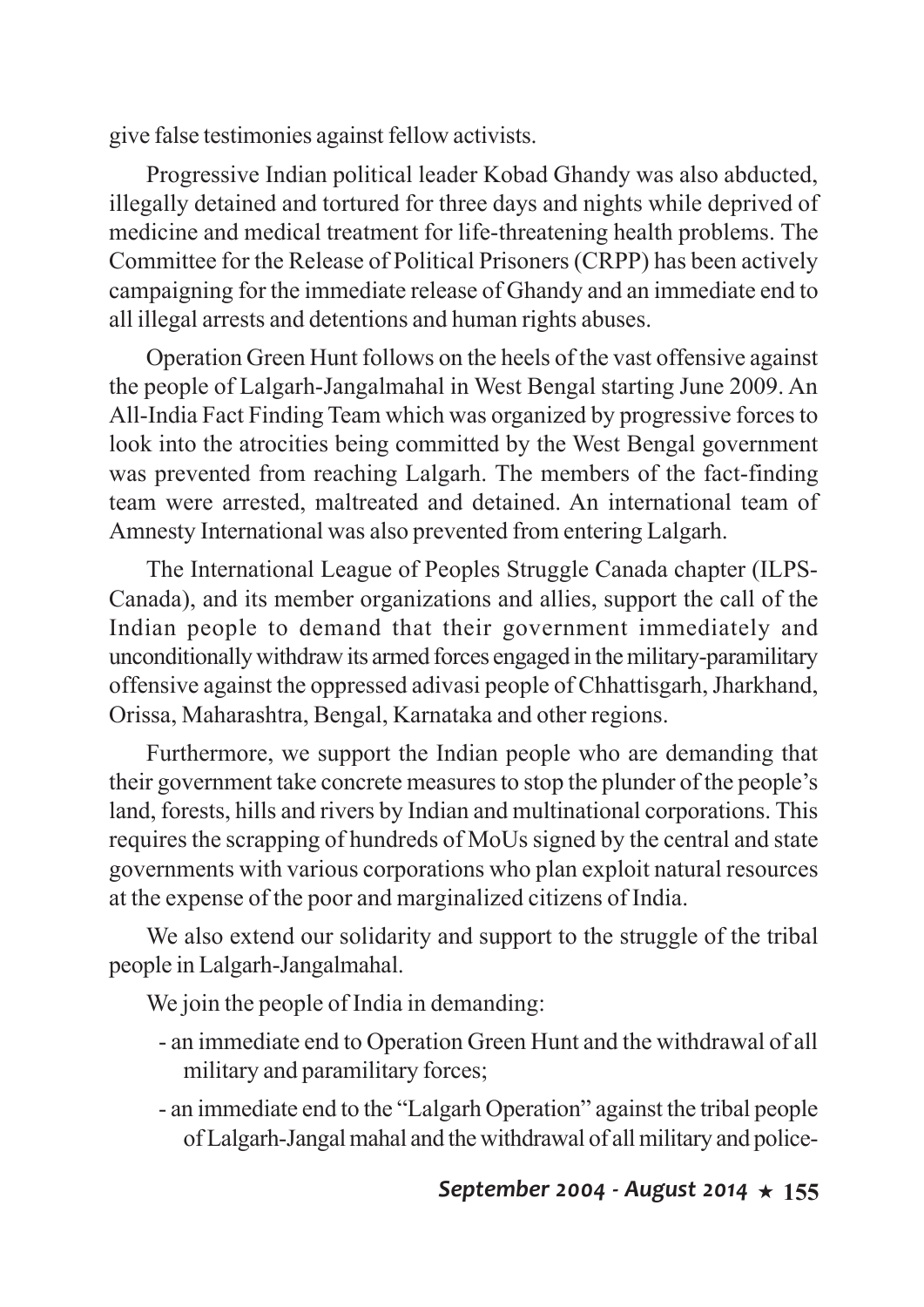paramilitary forces from Lalgarh and nearby areas;

- the closing of all "internment" camps;
- the immediate release of all political prisoners;
- the Indian government provide due compensation to the people displaced and impacted by Operation Green Hunt and Operation Lalgarh, and punish those military, para-military and police officials responsible for violence, rape, loot and other crimes;
- the repeal of the Unlawful Activities Prevention Act (UAPA), 2008
- free access to affected are as for fact-finding and solidarity teams and journalists;
- that the Central and State governments in India should initiate a dialogue with the people's movements and accept their just demands.

## *Resist imperialist globalization and plunder! Long live the courageous resistance of the people of India!*

**ILPS-Canada**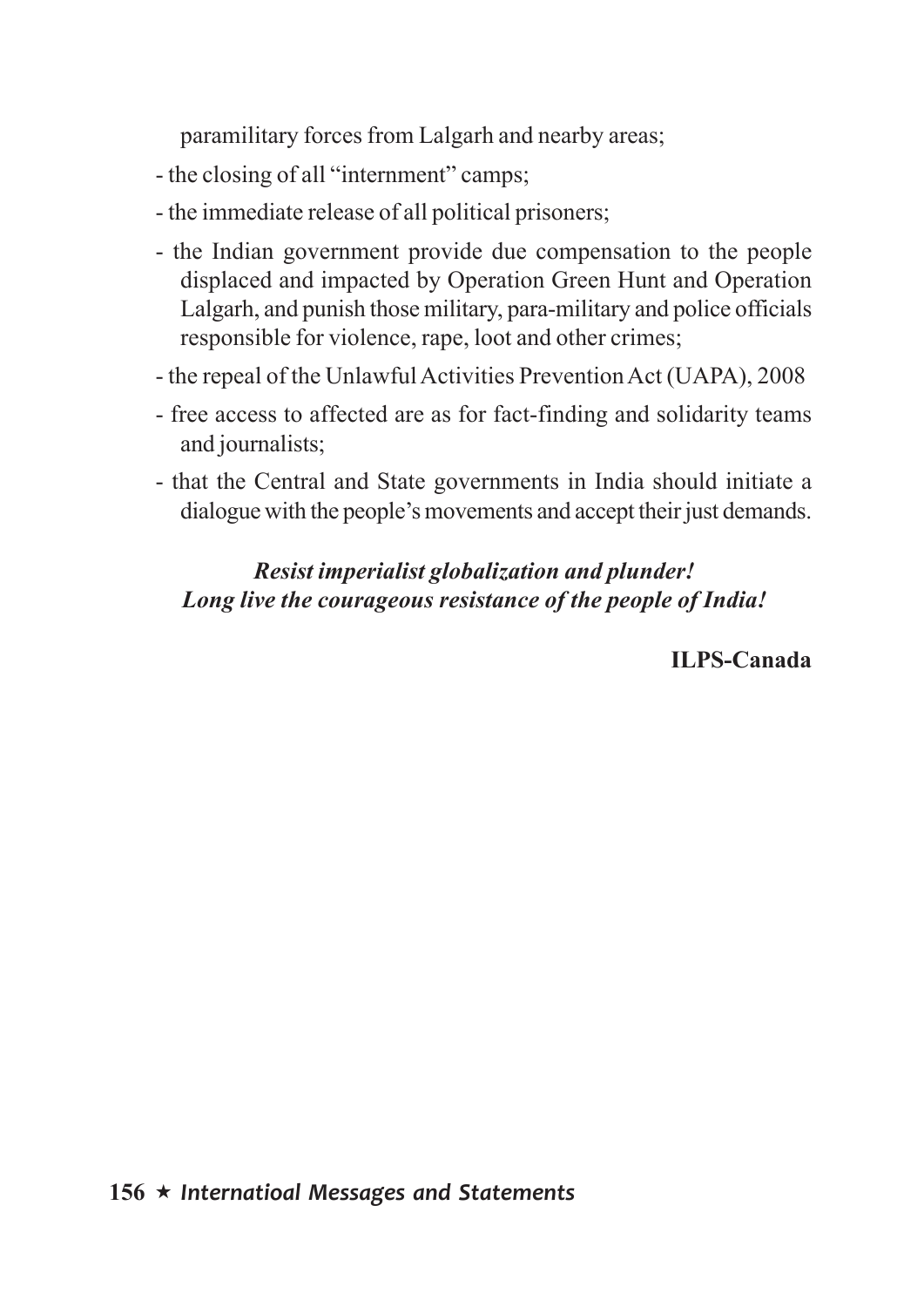# **INTERNATIONAL CAMPAIGN AGAINST WAR ON THE PEOPLE OF INDIA (ICAWPI)**

### **3-2-2010**

### **Dear friends,**

The International Campaign Against War on the People of India (ICAWPI) is now ready to be launched to work as a coordinating centre seeking international support for the resistance of the people of India against the all out military offensive of the Indian state against its own citizens.

ICAWPI is an international extension of widespread opposition and initiatives against this genocidal war to forcefully crush the heroic resistance of the tribal peoples in the heartlands of India and hand over these lands rich in minerals and raw materials to international corporations such as Vedanta.

This overt war serving to facilitate the looting of the land by Indian and international corporations for fabulous profits and the destruction of the livelihood of the countless numbers of the poorest of the poor in India is branded "Operation Green Hunt". While in different regions of the country the same operation may be named differently, the Indian state shamelessly tries to hide this banditry against the people of India and utterly open servitude to the imperialism as "war against the Naxalites"— imposing a severe reign of terror and repression on progressive and democratic forces and individuals everywhere across the country.

Countless intellectuals, authors, film makers, academics, and other professionals such as lawyers and doctors who abhor the Indian state's total lies and open disregard for civil and human rights have joined mass gatherings and rallies and various forums in India in order to raise their own voices and join forces to oppose the State and to defend the just cause of the oppressed tribal people in India.

In the course of this gathering movement countless people have been arrested and imprisoned. Untold suffering and restrictions have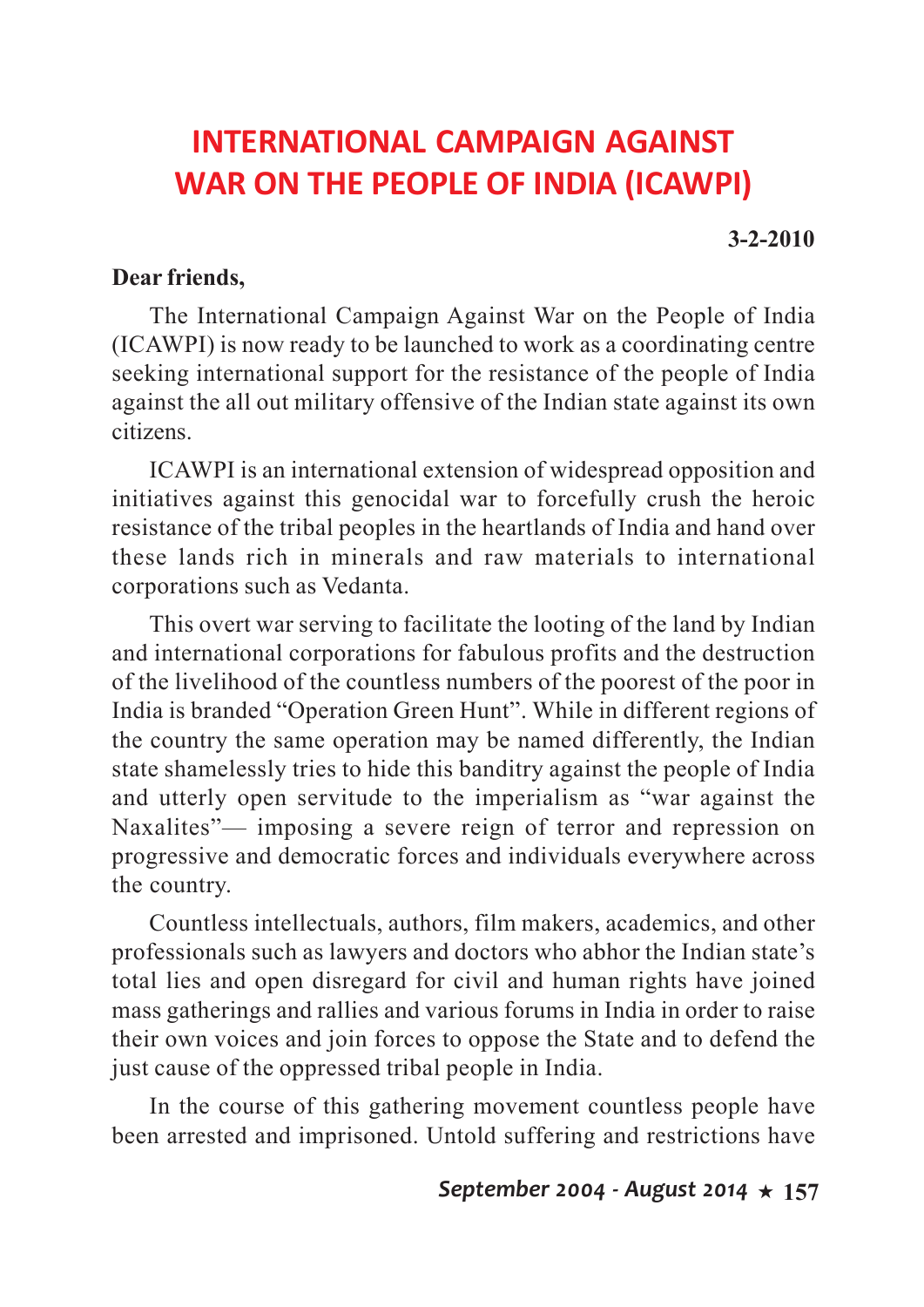been imposed on the people.

Yet, international public opinion is kept grossly in the dark about these issues while the mainstream media continue to follow and repeat the Indian State's claims that "India is the largest democracy in the world" and that the Maoists, as the biggest security threat to this "democracy" must wiped out at all costs. Thus they justify their silence and bless the Indian State in perpetrating these crimes in the name of a "war on terror".

The ICAWPI aims to reach out to all democratic and freedom loving people across the world concerned about the plight of the people in India to unite and take initiative to break this silence internationally and to rally much needed support and solidarity to the just struggles of the people of India.

Further information on Operation Green Hunt and the struggles of the people are available through www.icawpi.org - a website designed to carry material related to this issue and the campaign.

We request all democratic and progressive formations to take initiative and coordinate their efforts with ICAWPI. All reports of actions, meetings and letters of solidarity and concern will be published at this site.

In order to launch this campaign and rally the support and solidarity of the progressive forces abroad, ICAWPI calls on everyone to join demonstrations and protest actions in front of Indian embassies and consulates on February 5, 2010 where ever possible. A list of organized events will be published on the website as they become available. Further actions, events and meetings are being planned and will be announced soon after.

The website will also publish a list of clubs, associations and meeting places in Europe and elsewhere, for contact and discussion about the issue and to find ways of raising local awareness and take common joint action.

Please contact the ICAWPI through info@iwapi.org to inform us of your proposals to bring the campaign to your area.

#### **ICAWPI**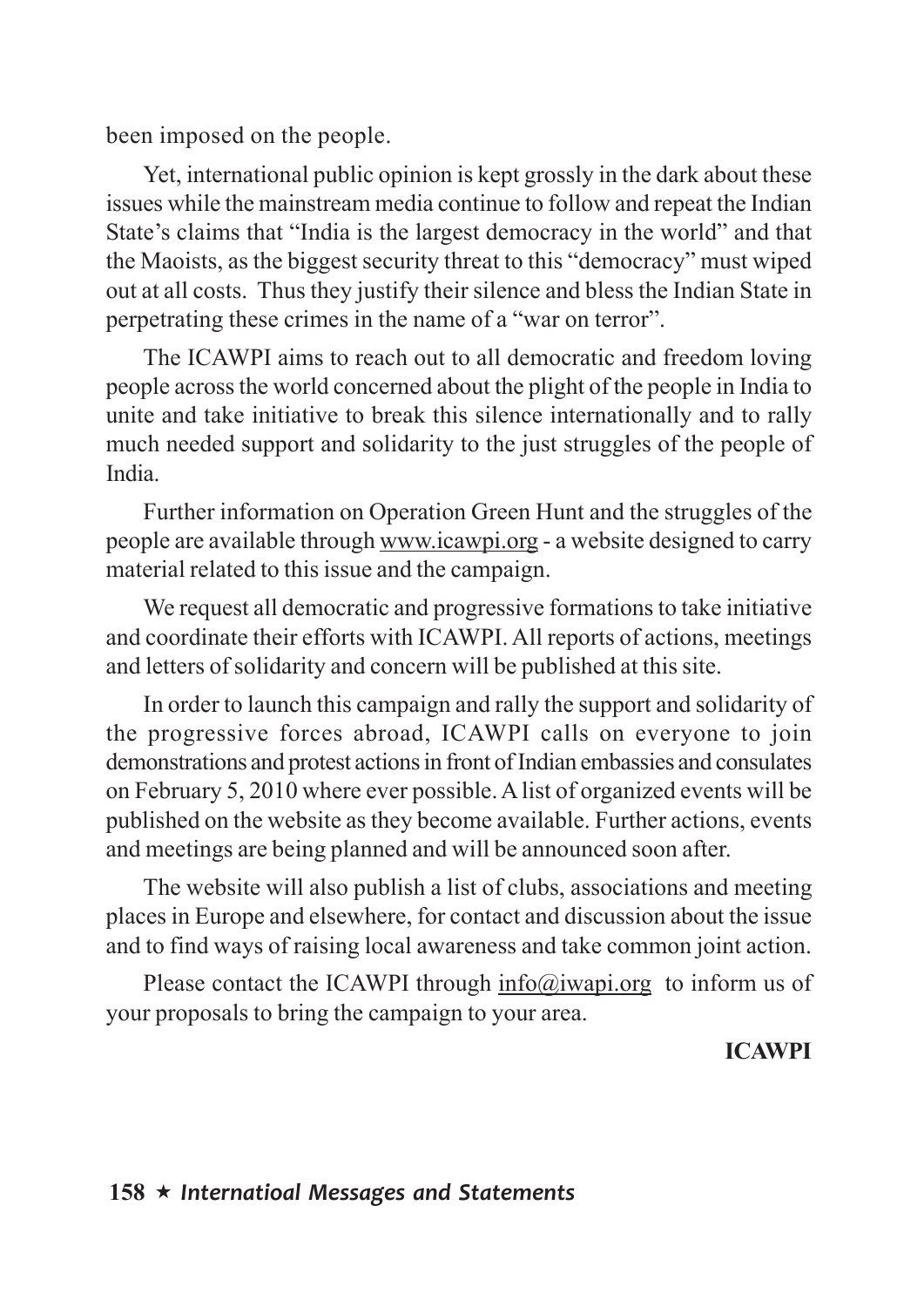# **BAYAN/ILPS PHILIPPINE CHAPTER**

#### **5-2-2010**

## **Bayan/ILPS Philippine Chapter Urge Indian Govt to Stop its Operation Green Hunt**

The Bagong Alyansang Makabayan and the ILPS Phil.Chapter today, Feb. 05, 2010, picketed near the Indian Embassy in Makati City to demand that "the Indian government immediately and unconditionally withdraw its armed forces engaged in the military-paramilitary offensive called *Operation Green Hunt*, against the adivasi ( indigenous ) people of Chhattisgarh, Jharkhand, Orissa, Maharashtra, Bengal, Karnataka and other regions of this populous country."

Alarmed by the growing resistance movement of the adivasi in many parts of India, the government has unleashed Operation Green Hunt that has seen the burning of houses of adivasi, the targetting and killings of unarmed civilians, the torture-detention-killings of mass leaders of progressive organizations

Last year, Bayan and the ILPS Phil. Chapter, picketed near the Indian Embassy to protest the militarization and violations of human rights of the adivasi in Orissa where a large tract of land would be cleared for a sprawling factory for the cheap locally-made Indian car called Tata.

"Bayan and the ILPS Phil. Chapter demand that the Indian government immediately stop the plunder of vast tracts of land and forested areas for large scale mining and industrial projects in special economic zones. Vast areas within India, both rich agricultural fields and areas rich with minerals like Jharkand, Orissa, Andra Pradesh, Maharashtra, and West Bengal, are being exploited by the MNCs in collaboration with India's top industrialists" Rita Baua, Intl Solidarity Officer of Bayan and Vice-Chairperson of the ILPS Phil. Chapter, said.

"Bayan and the ILPS Phil. Chapter likewise condemn the impunity of the Indian government towards the adivasi who are resisting their plunderous activities. Already, 3 million of the adivasi have been displaced by Operation Green Hunt. The adivasi people are the rightful owners of the land and the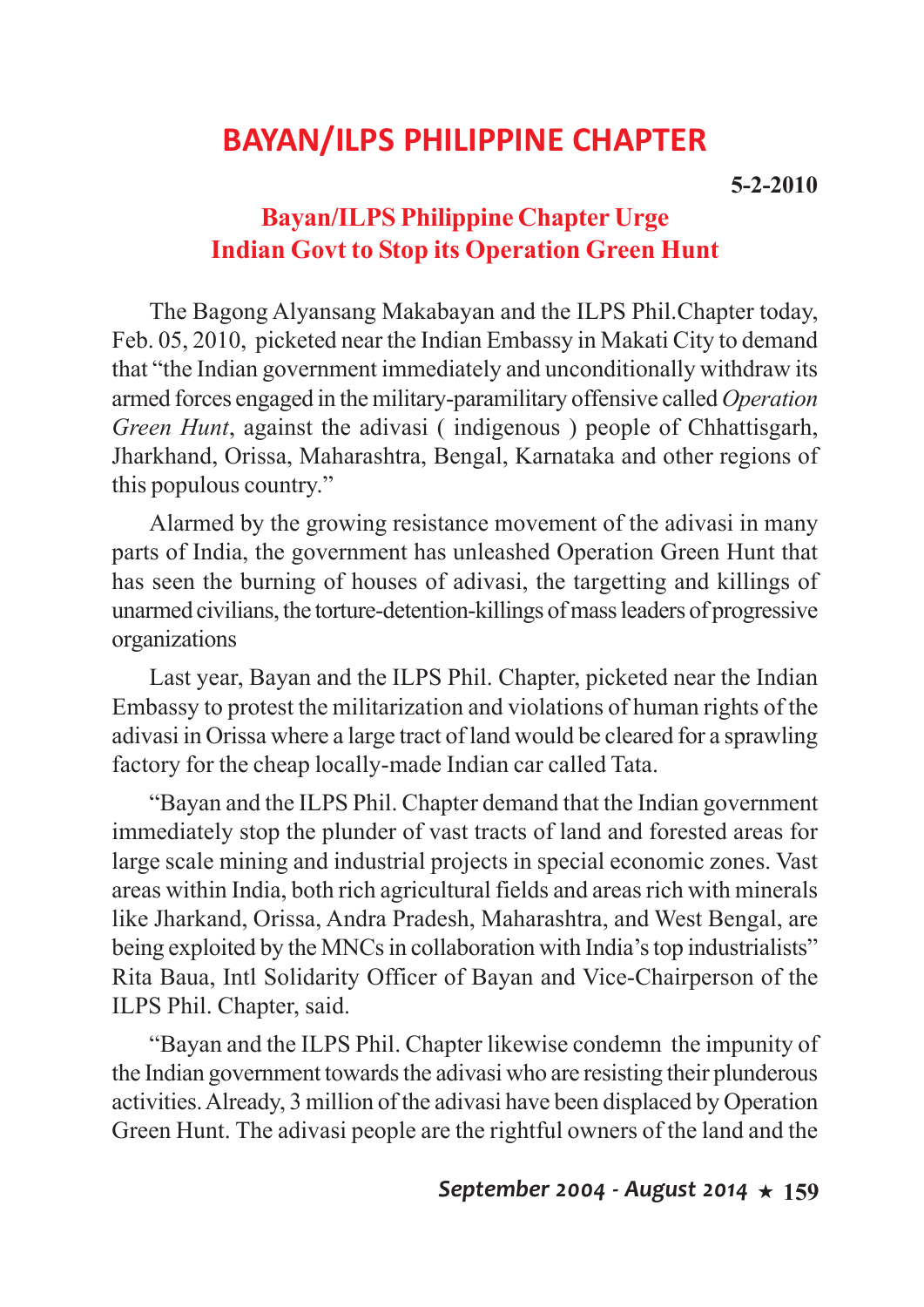fruits of their hardship, not the Indian government which is pro-foreign investors," Baua said.

Bayan and the ILPS Phil. Chapter also called on the Indian government for the immediate surfacing of two progressive and militant leaders, namely, Mr. Ravi Sharma and Ms. Anuradha, who were forcibly taken from their workplace and home, respectively.

"We fear that both leaders might have suffered tremendously from torture and intimidation. We hope they have not yet been killed considering that Mr. Sharma was arrested last October 10, 2009," Baua noted.

"Bayan and the ILPS Phil.Chapter likewise condemn the Obama govt for providing not only logistical support such as munitions and other war materiel, latest military technology, but also US\$18 billion; providing military advise on mapping the deployment of revolutionary forces on the ground, and holding of joint US-India-Israel military exercises. Obama who got a Nobel Peace Prize for Peace is a contradiction in terms as far as the genuine peace in India is concerned" Baua said.

"We therefore demand that the Obama government stop its war of terror against the adivasi and the people of India. The latter will not be cowed by your weapons and political/military tactics meant to suppress them," Baua concluded.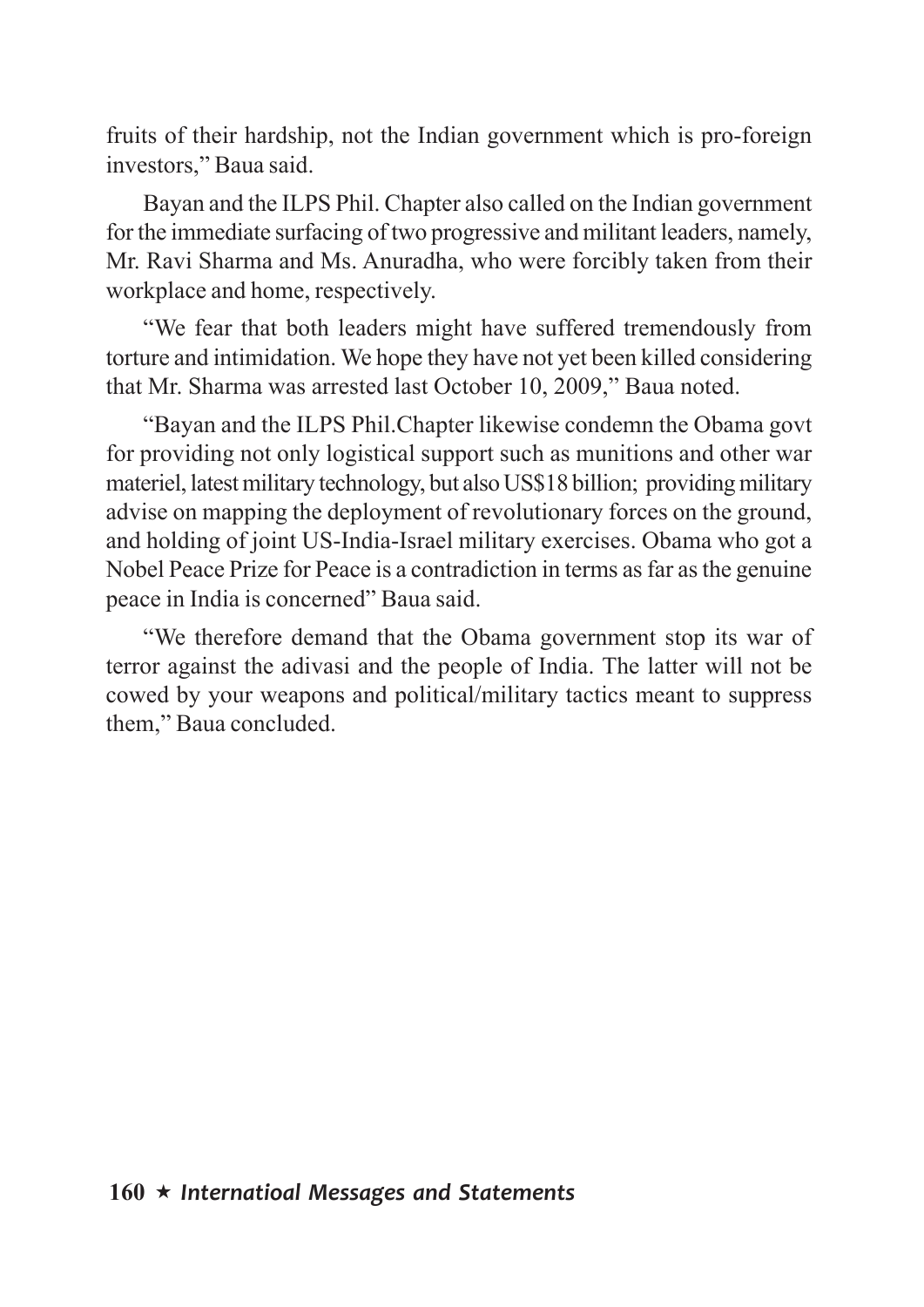# **KILUSANG MAGBUBUKID NG PILIPINAS (KMP) [PEASANT MOVEMENT OF THE PHILIPPINES]**

### **5-2-2010**

## **Statement of Support to the Indian People's Struggle and against Operation Green Hunt of the Indian Government**

 We, peasants from the Kilusang Magbubukid ng Pilipinas (KMP, Peasant Movement of the Philippines) strongly support the Indian people's struggle against the Operation Green Hunt being implemented by the Indian government.

 We strongly condemn the inhuman abuses of Indian military backed by US imperialism, the killings of Indian people, particularly peasants, the torture and rape, dislocation of 20 million peasants and hamletting and other forms of human rights violations. We hold the Indian government and US military and government for the violence imposed upon the Indian people.

We support and uphold the Indian people's struggle for genuine land reform, primarily advanced by the Naxalites and Indian peasants who serve as main protectors of their native lands against foreign landgrabbing, mining and industrial exploitation and environmental destruction. We recognize the Indian peasants' sovereign right to land and abhor the imperialist hunger of the United States and other capitalist countries for profit, as well as the Indian government.

We can relate to the suffering of the Indian peasants as we, Filipino farmers are also victims of the Arroyo government's counter-insurgency program Oplan Bantay Laya (Oplan Guard Freedom), that is composed mainly of extra-judicial killings (EJK), enforced disappearances and accusations of fabricated charges. Arroyo's Oplan Bantay Laya resulted 561 peasant victims of extra-judicial killings, where 119 were KMP leaders, 129 peasant victims of enforced disappearances and scores are being held for crimes they did not commit.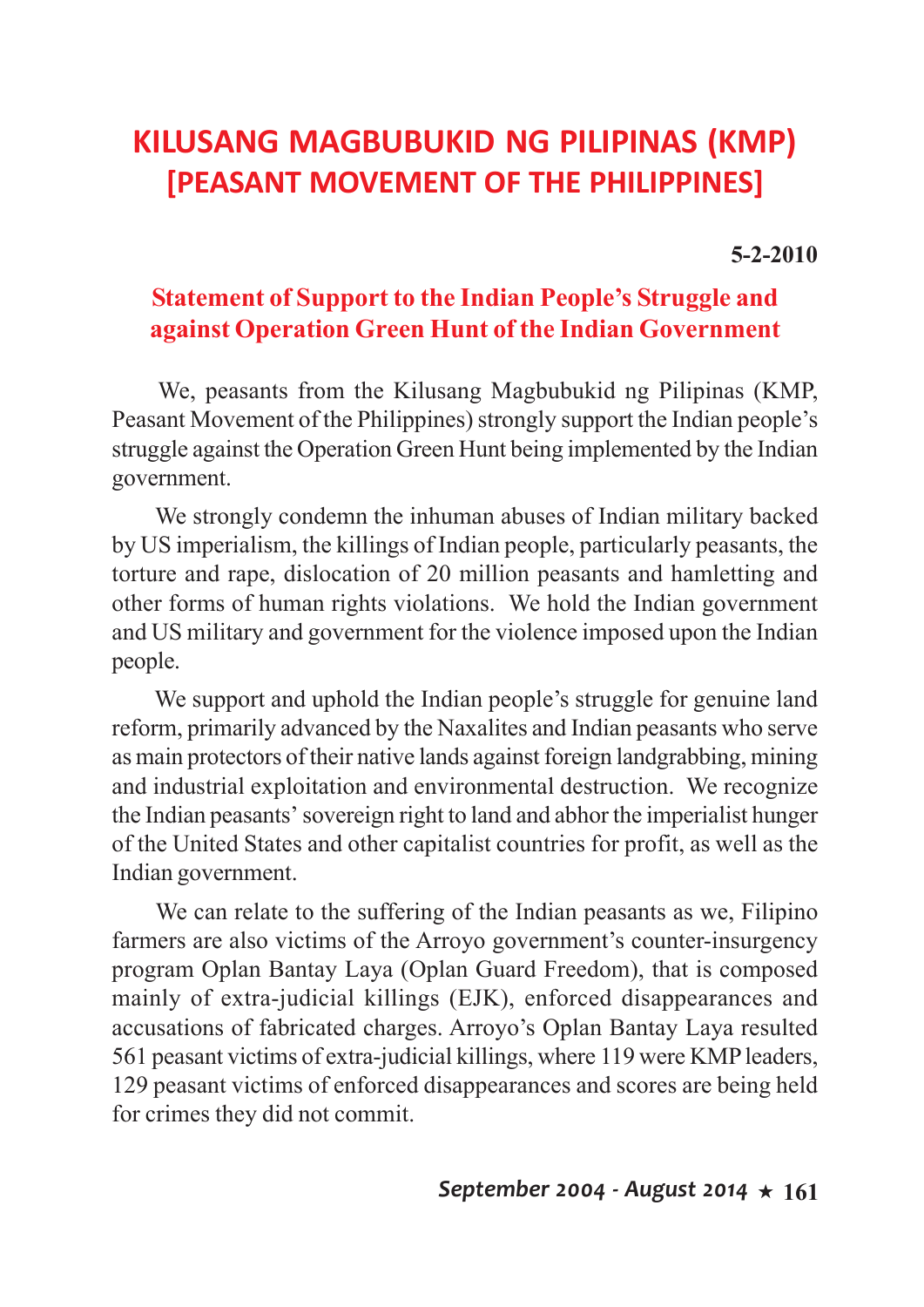We from the Filipino peasant movement pledge to carry out all we can to expose the brutality of the Indian government. We will hold protest actions at the Indian embassy anytime possible and convey our message of dissent to the measures of their government. We will include in our fundamental calls the immediate end to Operation Green Hunt, massive militarization and human rights abuses on Indian peasants and people.

## **END OPERATION GREEN HUNT IN INDIA! JUSTICE TO VICTIMS OF HUMAN RIGHTS VIOLATIONS IN INDIA! STRUGGLE FOR GENUINE LAND REFORM IN INDIA!**

**DOWN WITH U.S. IMPERIALISM AND PUPPETRY OF THE INDIAN GOVERNMENT!**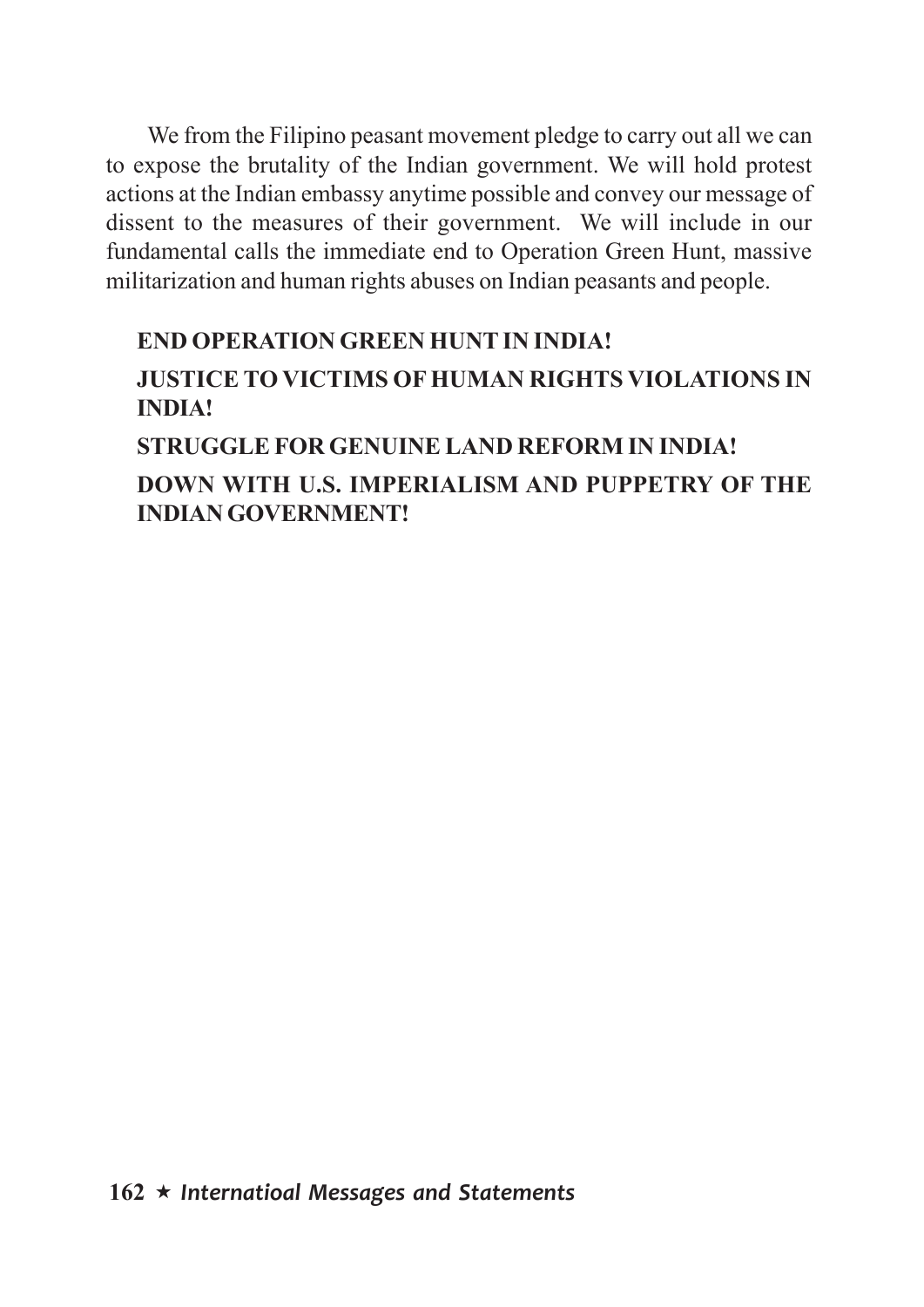# **ANAKBAYAN (SONS AND DAUGHTERS OF THE PEOPLE) STUDENT CHRISTIAN MOVEMENT OF THE PHILIPPINES LEAGUE OF FILIPINO STUDENTS (LFS)**

**5-2-2010**

## **Statement on India's Operation Green Hunt**

We, in the various youth and student groups in the Philippines express our condemnation at the intensifying attacks of the Indian government, starting from the Central government down to the state governments in pursuing the so-called Operation Green Hunt, its counter-insurgency operations purportedly directed primarily against the Communist Party of India (Maoist).

From the start of the Operation it has become clear that the real targets are not the Maoists alone but the resistance of the people of India against the wanton and profit-driven operations of big multinational companies backed by government and its military and police.

It has been reported that intensified militarization in the regions of Orissa, Jharkhand, Andhra Pradesh, Chhattisgarh and in the heroic Lalgarh had further resulted to wider human rights violations. Illegal and unjust arrests, forceful evacuation, torture, rape, and extra-judicial killings are being committed by military, police and paramilitary without hesitation, in full public view and with so much impunity.

The Operation Green Hunt is against the adivasis, farmers, ordinary people especially in the remotest and poorest villages of India. The only crime they have committed is to stand and prevent the profit-driven mining and corporations in its operations which will destroy their livelihood and plunder the environ and India's natural resources.

We condemn the use of the Operation to flush out the adivasis and farmers from their land and government's building of concentration camps of the displaced in order to pursue its Memorandum of Agreements (MOA) with various mining corporations. We demand that these camps be immediately closed.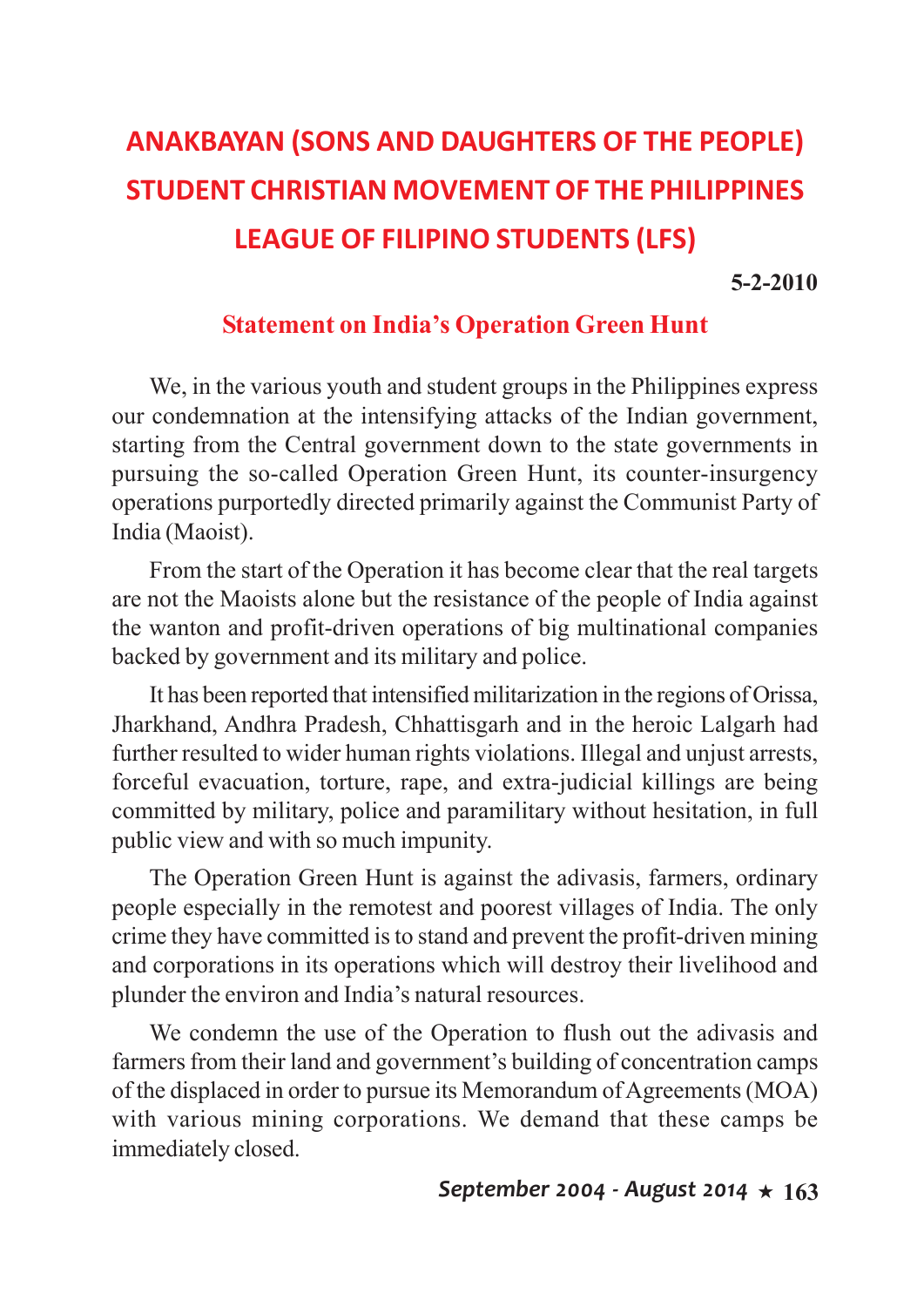We demand that the Indian government withdraw heightened military deployment in the countryside and halt its Operation Green Hunt, and balked at pursuing anti-people projects which will only trample upon the basic rights of Indian people.

We support the Indian youth and people in their legitimate resistance against the systematic loot of India's resources which deprive its own people their life and livelihood, and their future.

## **ANAKBAYAN (Sons and Daughters of the People) Student Christian Movement of the Philippines League of Filipino Students (LFS)**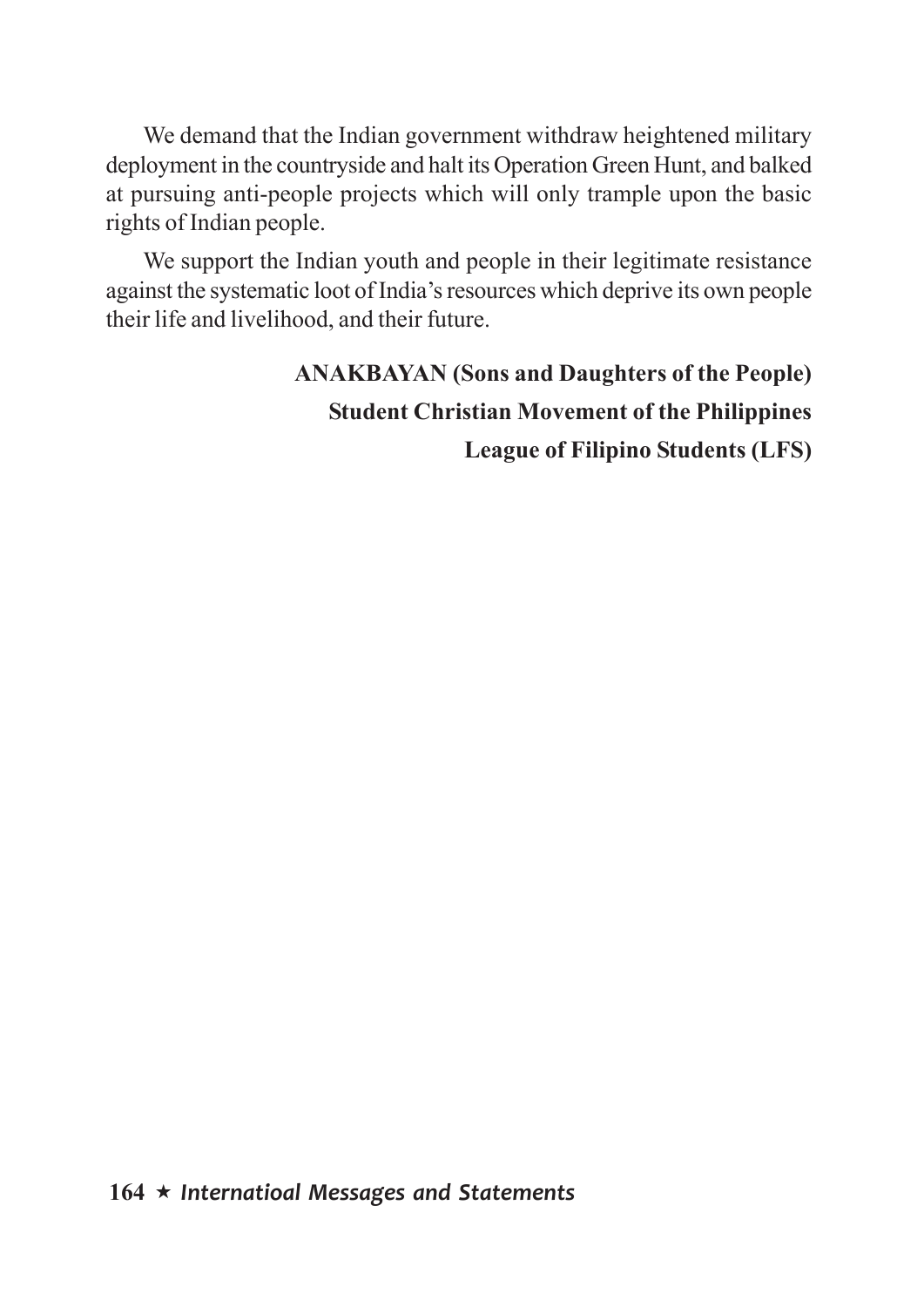# **ASIAN PEASANT COALITION**

#### **5-2-2010**

### **APC Demands an End to Operation Green Hunt in India**

The Asia-wide peasant group Asian Peasant Coalition (APC) lambasted the Indian government's massive war against its own people under the code name "Operation Green Hunt" which started in 2009. It involves the deployment of 70,000 military and paramilitary troops in the so-called "Red Corridor" that runs through parts of Andhra Pradesh, Bihar, Chattisgarh, Jharkhand, Maharashtra, Madhya Pradesh, Orissa and West Bengal states.

Biplab Halim APC Chairperson, based in India said, "this is the latest in a series of efforts by the Indian government to impose "military solutions" on social, political and economic problems we are facing. It also aims to clear the way for local and trans-national corporations to plunder our resources."

"As a result of Operation Green Hunt and renewed aggressions in Lalgarh, hundreds of thousands have been displaced, and the number of burnt villages, persons displaced, injured, arrested or "disappeared" has skyrocketed. Many have been placed in so-called "security camps" similar to the practice in Sri-Lanka, where the government in Colombo, bloodily attacked the Tamil population in early 2009" added Halim.

"The focus of Operation Green Hunt is the Maoist or "Red Corridor" which stretches from West Bengal in India's northeast through the states of Jharkhand, Orissa, Chhattisgarh, Andhra Pradesh and Maharashtra in the west. They have a long history of rebellion and militant uprisings against British colonial rule starting in the 19th Century and have been a major base for communist organizing," remarked P. Chennaiah, APC deputy secretary general who is also based in India.

"The Communist Party of India (Maoist) has been active in this area since the 1970s, following the Naxalbari rebellion. The Maoists have helped lead the tribals in their struggles for just demands for land and opposition to police and military repression. They have helped organize the people to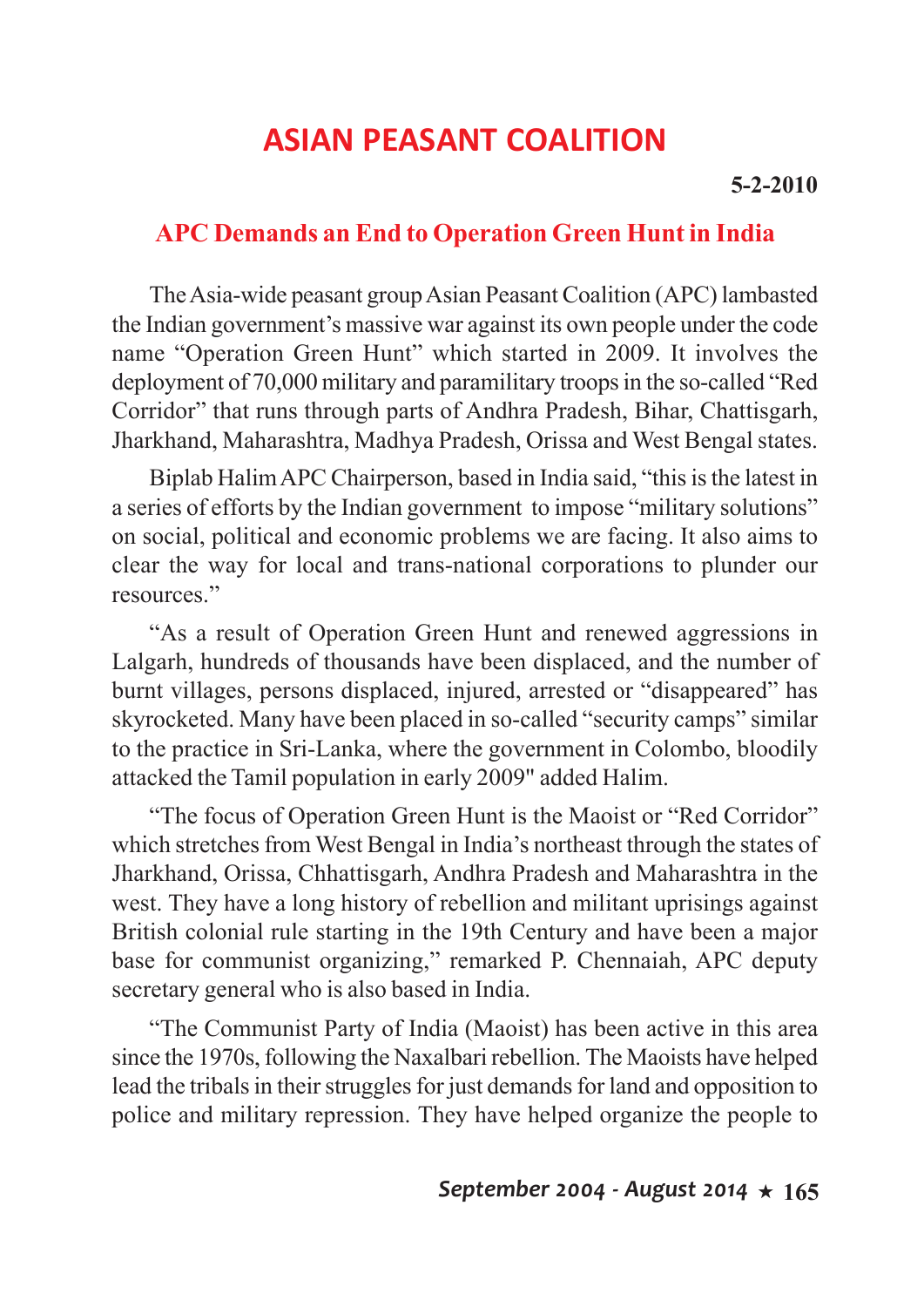improve subsistence agricultural methods, build wells and schools and struggle against backward feudal practices," added P. Chennaiah.

The military offensive has been accompanied by illegal arrests and detainment of progressive leaders in the area, such as Raja Sarkhel and Prasun Chatterjjee, by the reactionary forces, under the CPI (Marxist), an organization apparently Communist in name only, and the Bharatiya Janata Party (BJP). Activists have been heavily tortured to try to force them to give false testimonies against fellow activists.

"We can relate to the suffering of the Indian peasants as we, Filipino farmers are also victims of the Arroyo government's counter-insurgency program Oplan Bantay Laya (Oplan Guard Freedom), that is composed mainly of extra-judicial killings (EJK), enforced disappearances and accusations of fabricated charges. Arroyo's Oplan Bantay Laya resulted 561 peasant victims of extra-judicial killings, where 119 were KMP leaders, 129 peasant victims of enforced disappearances and scores are being held for crimes they did not commit," said Danilo Ramos, secretary general of APC and Kilusang Magbubukid ng Pilipinas (KMP) who is baed in the Philippines.

"The APC support and uphold the Indian people's struggle for genuine land reform, mainly advanced by the Naxalites and Indian peasants. We call on our members in Asia to expose the brutality of the Indian government. Let us hold protest actions at the Indian embassy in our respective countries to pressure the Indian government to immediately end its Operation Green Hunt, massive militarization and human rights abuses on Indian peasants and people", ended Ramos.

This morning, the KMP joined the International League of Peoples' Struggle (ILPS)-Philippines in a picket in front of the Indian embassy in Makati City. The protesters shouted, "End Operation Green Hunt in India! Justice to victims of human rights violations in India! Struggle for genuine land reform in India! Down with U.S. imperialism and puppetry of the Indian government!"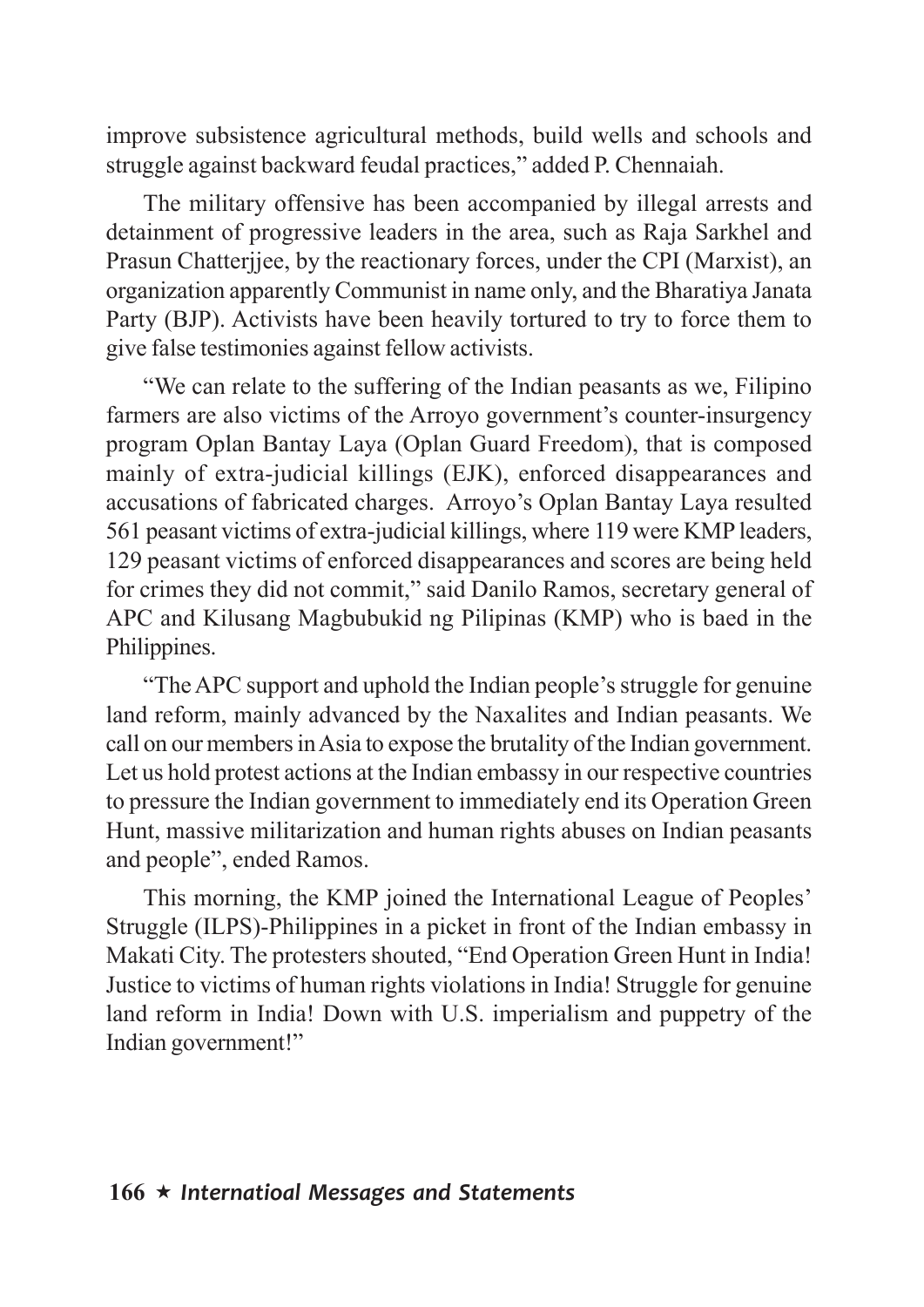# **COMMUNIST PARTY OF INDIA (MARXIST-LENINIST) NAXALBARI**

**15-2-2010**

### **To Central Committee, Communist Party of India (Maoist)**

#### **Lal Salam!**

Thank you for your letter of November 22 , 2009. We received it only recently, in mid-January. Meanwhile we received.... a copy of your letter addressing all revolutionary parties, on the need to unite against Operation Green Hunt. As you know, we fully agree with this. The attitude you have shown in that letter, as well as in the letter to us, is also very enthusing.

Due to our organisational situation we face some limitations in playing a very active role in the movement against Green Hunt at the all-India level. However our comrades are keeping in close touch. A message they sent to the Delhi convention is enclosed with this letter. Earlier they had initiated an all-India signature campaign. It gained good support but was blacked out by the media, except in AP...

In your letter you have asked for suggestions on how the resistance against Operation Green Hunt can be developed. We think that the most important task to be taken up is broad propaganda on the achievements made by the people of the struggling areas through the people's war, most importantly about the new political power and society that is being built there, about how the Adivasi masses in particular are in the forefront. This is very much needed to expose the political context of the enemy's suppression campaign, highlight what is at stake in the struggle to defeat it, and unleash revolutionary propaganda in all its possible strength. We firmly believe that this is also important for the orientation of the broad resistance movement itself. Obviously, the defence of the people's war cannot be made the basis of a broad resistance movement. But that doesn't mean that this broad resistance against Operation Green Hunt must be restricted to the matter of the rich resources in that region or the human rights of the Adivasi people...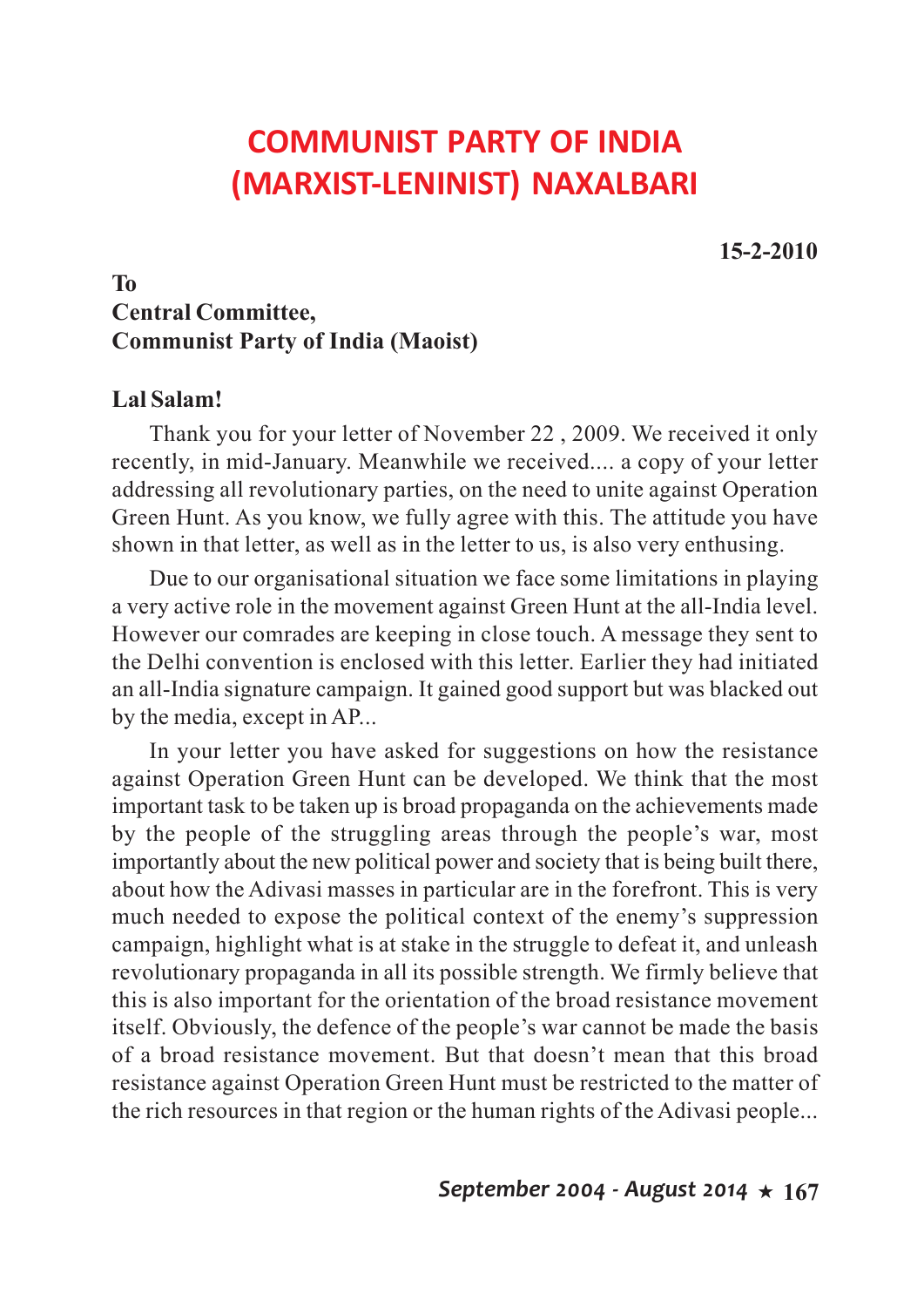We are glad to see that, in your call as well as in the letter to us, you highlight the fact that the issue involved is not just suppression of the revolutionary movement. Ultimately it is a matter concerning all those opposing the antipeople, pro-imperialist policies of the Manmohan government. It seems that this realisation is now emerging among varied sections and strata of society also. This underlies the unprecedented manner in which progressive, democratic sections and personages have come forward to denounce the 'War on the People' and their refusal to be cowed down by the bogey of violence raised by the enemy. For sure their realisation is still not so sharp or clear and is quite uneven. But it carries the potential of powerfully promoting the task of building a really broad, countrywide movement - going even beyond the resistance against Green Hunt uniting most of those resisting the government's policies. We hope you will consider this aspect too, while we organise the movement against the "War on the People".

### **Comrades,**

We have recently discussed about the situation in the country and examined various ways in which we can contribute in defending the people's war led by your party as well as in building a broad people's resistance movement. We concluded that while giving maximum effort on carrying out our revolutionary tasks, including that of initiating people's war in regions of our work, we must also actively take up the task of party unity. In a situation where the people themselves are realising the need to stand together, unification of Maoists is all the more urgent. It will certainly give a big boost to all those who are joining the resistance...

The determined stand and courageous fight put up by the PLGA, people's militia and the masses led by your party against the huge array of vicious forces assembled by the enemy is a matter of great enthusiasm to all those desiring revolution. Through you we salute the ranks of your party, the fighters of the PLGA and people's militia and the revolutioanry masses. We pledge to strive with all our capacity to defend the people's war and strengthen the resistance against the enemy's suppression campaign.

> With Revolutionary Greetings, **Ajith Secretary, Central Organising Committee, CPI(M-L) NAXALBARI**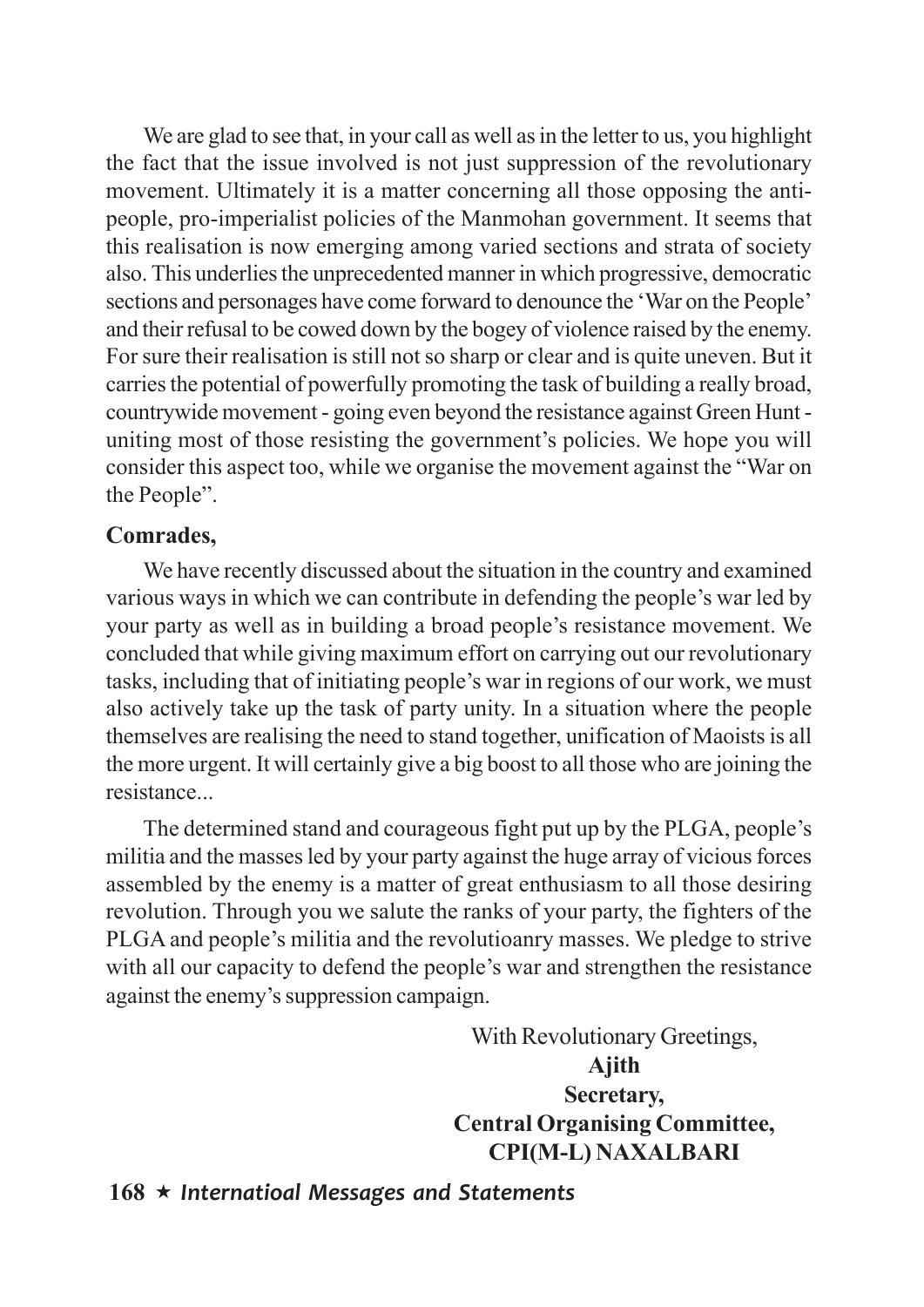# **COMMUNIST PARTY OF THE PHILIPPINES**

**7-4-2010**

## **Operation Green Hunt and the Revolution in India; Genocidal war against the People's Revolutionary Movement**

*"The armed movement in India inspires the people throughout the world to stand up and fight. The CPP is ready to extend any help and support to the Indian revolutionaries in order to further advance their struggle. This is a part of the proletarian internationalist duty of Filipino communists."*

*– CPP*

The Communist Party of the Philippines, the Filipino people and the revolutionary movement worldwide condemn "Operation Green Hunt", a counterrevolutionary war launched by the reactionary government of India against the armed revolutionary movement and the national minorities within the country. This conflict is part of the terrorist war led by the US in various parts of the world, mostly in areas where the people are waging courageous resistance.

Operation Green Hunt's principal target are mineral-rich areas like West Bengal, Jharkhand, Orissa, Chhattisgarh, Andhra Pradesh, Bihar and Maharashtra. These places are also known as the "Red Corridor", because it is here that the broad and advancing revolutionary war led by the Communist Party of India (Maoist) can be found. In the past couple of years, numerous projects and operations in mining and other industries were delayed, if not outrightly cancelled due to the staunch people's resistance in the area supported by the People's Liberation Guerrilla Army and CPI(Maoist).

In these locations, iron, coal, gold, diamond, bauxite and uranium deposits can be found. These areas have also been cited as ideal sites for setting up special economic zones. Several mining agreements with local and foreign capitalists have been approved by the reactionary Indian regime for these **sites**.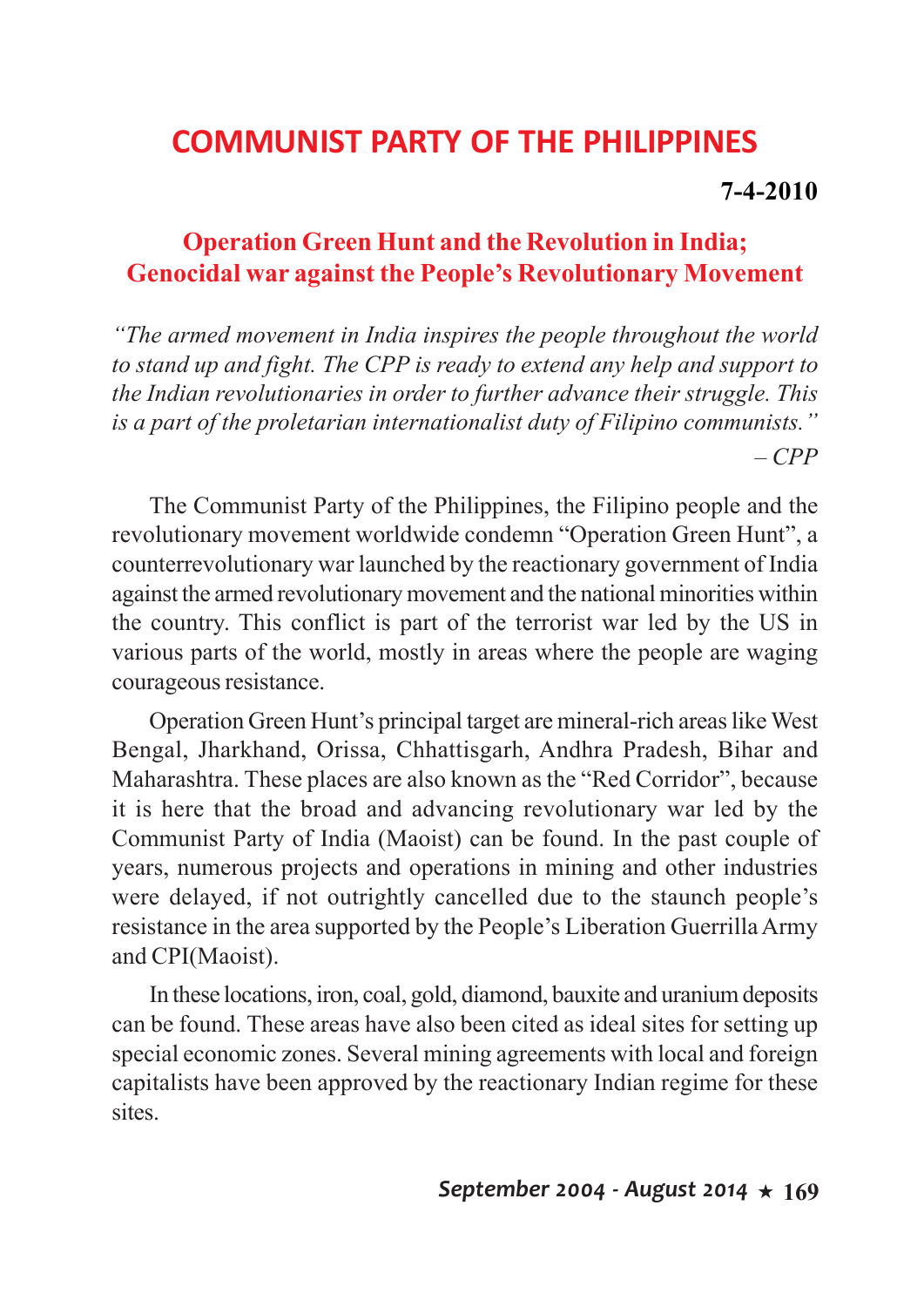Many more areas already have companies operating there such as Vedanta, Rio Tinto and Posco, companies that have long been plundering the country's natural resources.

In the past five years alone, the governments of Chhattisgarh, Jharkhand, Orissa and West Bengal have secretly made deals with local and foreign companies for billions of dollars worth of contracts to construct steel, iron and aluminum factories, power plants, dams and mines. In order to clear the way for these projects, the people who are largely national minorities, are being driven out and their organizations destroyed.

#### **Operation Green Hunt**

To counter the guerrillas' strength, India's central reactionary government has begun the massive deployment of military forces to extensive areas in the states of West Bengal and Orissa where it has been conducting widespread aerial bombings and using high-tech military equipment from the US and Israel. The collusion between the reactionary regime in India and US imperialism in Operation Green Hunt is crystal clear.

Under Operation Green Hunt, there have been worsening attacks on the livelihoods and rights of the people in the affected areas. Already as many as 20 million peas- ants have been driven from their farms as a result of hamletting and zoning. Abuses such as torture and rape are rampant. Many communities have been razed to the ground in order to banish residents accused of being CPI-Maoist members or supporters. A large number of the residents have been forced to live in guarded communities called "security camps" where their mobility is restricted. They are also prohibited from going to their farms and fields. Those who violate these rules are automatically shot.

The victims are denied access to all legal means including the courts. The media are alsobanned from entering and reporting what is transpiring in the area. Organizations, media people, intellectuals, writers, cultural workers and other progressive forces opposed to Operation Green Hunt and supportive of the people's resistance are persecuted and threatened.

In response, the CPI-Maoist is helping the people to organize and strengthen themselves. They launch literacy and education campaigns by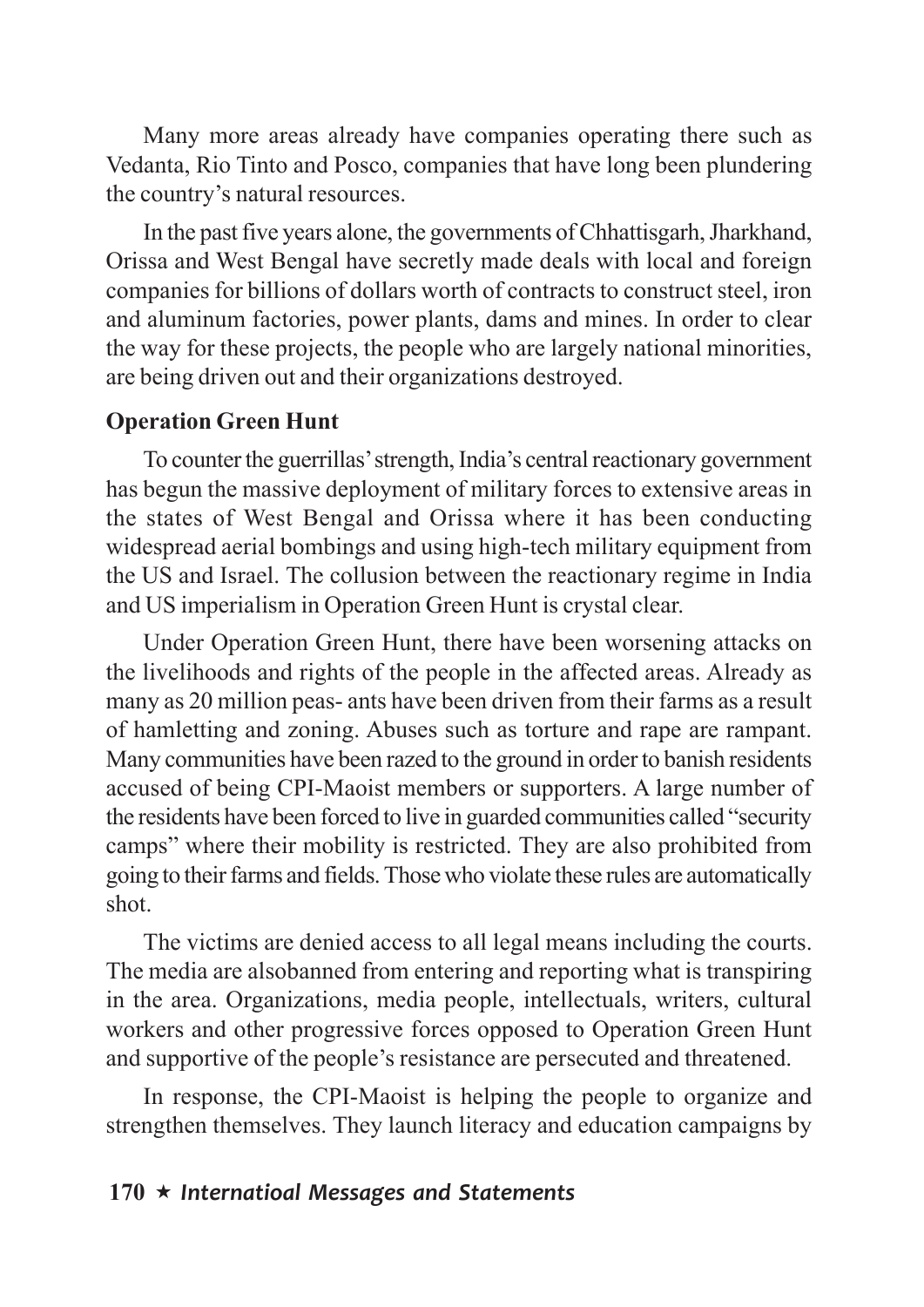establishing schools. They provide much-needed medical services. They set up self-defense units and core forces to fight and overcome the attacks and brutality of the state's military and paramilitary forces being deployed to crush the tribal communities.

## **Inspiration to the CPP and whole world**

Revolutionaries and the CPP closely follow and laud the guerrilla war and revolutionary movement in India. They hail their victories. Each of their successes is a contribution to the struggle of the international proletariat, and the CPP recognizes their complementary role in the development of armed struggle in the Philippines and other communist and revolutionary movements worldwide.

The armed movement in India inspires the people throughout the world to stand up and fight. The CPP is ready to extend any help and support to the Indian revolutionaries in order to further advance their struggle. This is a part of the proletarian internationalist duty of Filipino communists.

From the CPP's standpoint, the revolutionaries and communists in India will likely be a major force in the advancement of the international proletarian struggle due to the country's size and the intensity that their people's war has already achieved. Chiefly, it is significant because it is under the correct proletarian revolutionary guidance of a genuine communist party.

It has the potential to bring the international communist movement to a new and higher level, as Russia did after World War I until the 1950s and China after World War II until 1970.

The CPP considers the CPI-Maoist a fraternal party. There is a high level of ideological unity between the two parties. These past few years, they have had many opportunities to share ideas and practical experiences. Also, they have attended many conferences where they both carried out important tasks for the promotion of Marxism, Leninism and Maoism.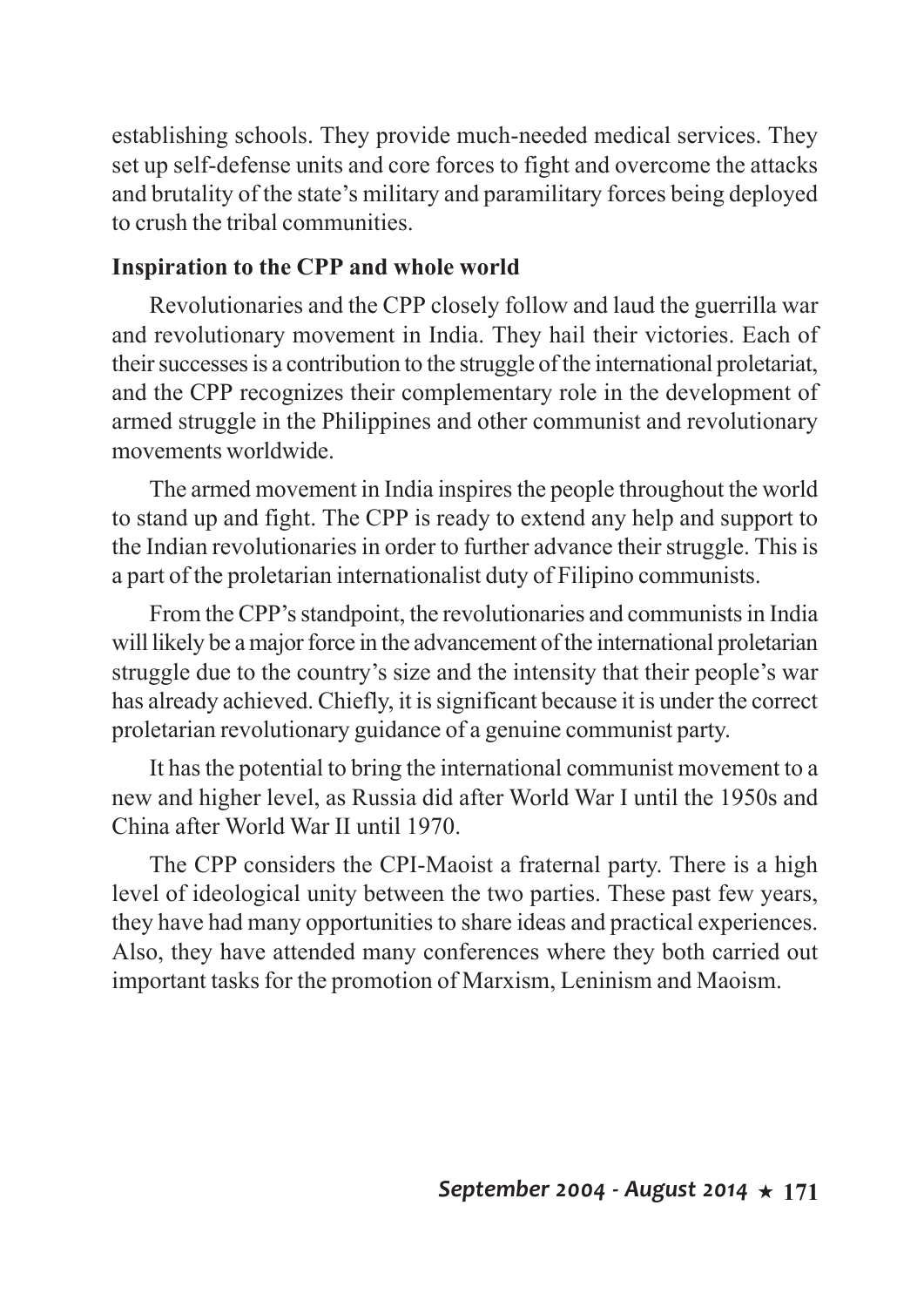# **REVOLUTIONARY COMMUNIST PARTY, USA**

**1-5-2010**

## **Oppose Operation Green Hunt!**

In November 2009, the Indian government launched "Operation Green Hunt." This massive military assault targets millions of adivasis (ethnic and tribal groups who were among the original inhabitants of the subcontinent). The adivasis have a long history of rebellion and militant uprisings. The forests where adivasis live have abundant mineral wealth (iron, coal, bauxite, manganese, corundum, gold, diamonds and uranium). Over

the last years foreign and Indian corporations, with the protection of the Indian state, have been exploiting and violently suppressing the people. Two sides are shaping up in this struggle. On one side are the adivasis and the Communist Party of India (Maoist), whose members have lived and fought side by side with the adivasis since the 1970s. On the other side, with its military and police force, is the central Indian state — the representative and protector of the ruling classes that live off and suck the life out of the Indian masses. The Indian state urgently wants to clear the obstacles for a new wave of foreign investment and capitalist development aimed at taking advantage of the region's resources. And the rulers of India are concerned by the deep ties the Maoists have made with the region's people.

A statement last year from prominent intellectuals opposing "Operation Green Hunt" said, "Such a military campaign will endanger the lives and livelihoods of millions of the poorest people living in those areas, resulting in massive displacement, destitution and human rights violation of ordinary citizens<sup>"</sup>

The U.S. and India have a deep strategic relationship. In 2007, the U.S. moved to bolster India's nuclear capacity, and India and the U.S. regularly conduct military exercises together. In the spirit of proletarian internationalism — and as part of standing up against the crimes of "our" government and oppressors aligned with it — "Operation Green Hunt" must be protested and opposed by all who hate injustice and oppression.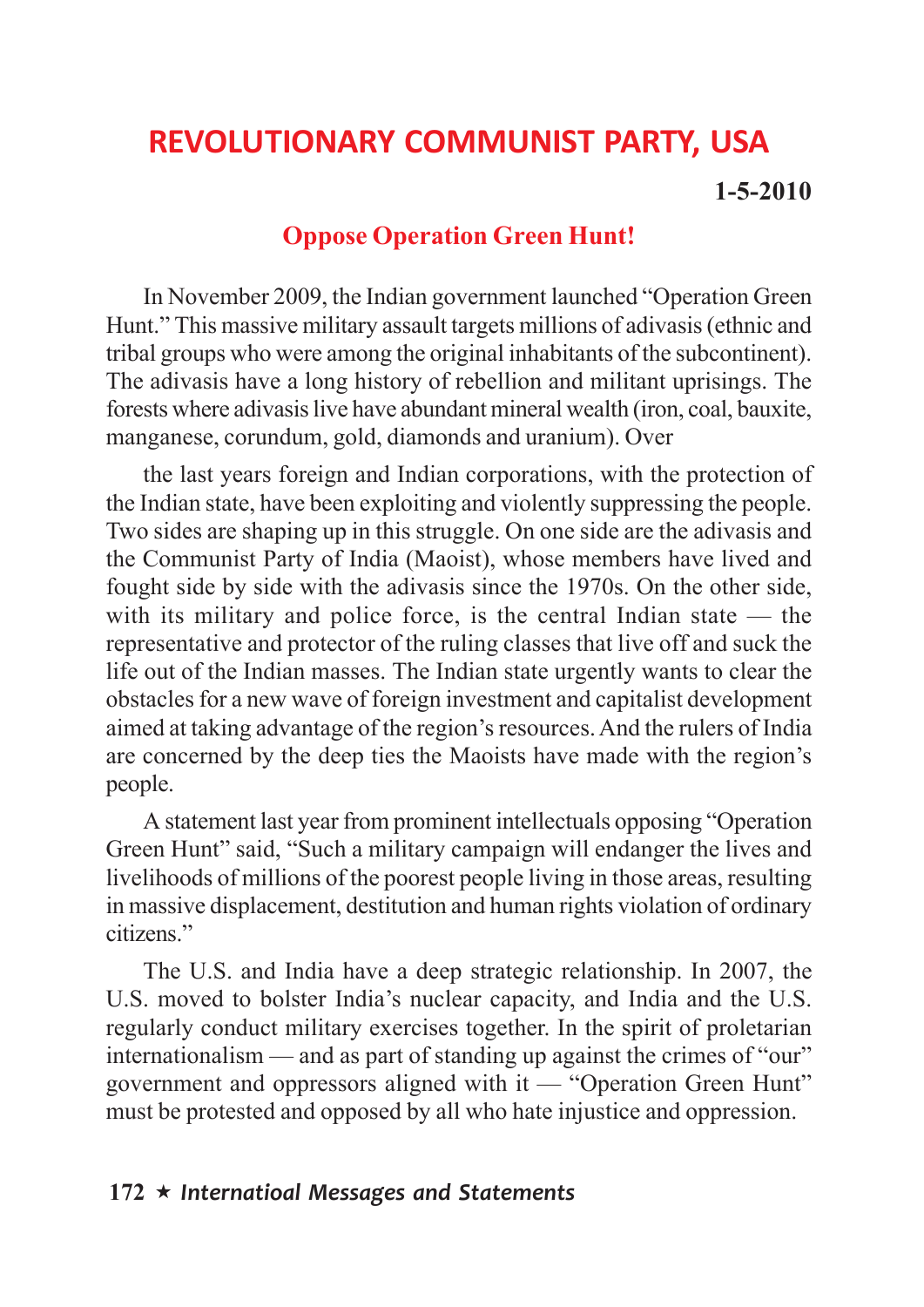# **COMMUNIST PARTY OF THE PHILIPPINES**

**5-7-2010**

## **Communist Party of the Philippines Condemns Summary Execution of Azad**

## **Filipino People Join Indian People in Condemning Execution of Comrade Azad**

The Communist Party of the Philippines (CPP) and all Filipino revolutionary forces join the Indian people in condemning the summary execution of Comrade Azad (Cherukuri Rajkumar) and his companion Comrade Hem Pandey (Jitender) by the fascist Indian police last July 2 in the Adilabad jungles near the Maharashtra border, Andhra Pradesh.

Comrades Azad and Hem Pandey were en route to meet other comrades in Nagpur District, Maharashtra when they were abducted by the notorious Andhra Pradesh Special Branch Police. They were likely flown by helicopter to the jungles where they were summarily executed.

To cover up its fascist crime, the Indian police claim that Comrade Azad was killed in an armed encounter and to have recovered an AK-47 rifle at the scene. According to reports, Comrade Azad was traveling unarmed when he was accosted. His killing was carried out by the Indian police in cold blood and in complete disregard of international laws of war.

Comrade Azad was a member of the Central Committee of the Communist Party of India (Maoist) and served as its spokesperson. He was a disciplined student of Marxism-Leninism-Maoism who dedicated three and a half decades of his life to the revolutionary struggle of the Indian people. He was well regarded for living a simple life and working hard for the revolutionary cause. His death is mourned by the working class and oppressed people of India, the Philippines and the world over.

The CPP pays the highest revolutionary tribute to Comrade Azad and encourages all its members and revolutionary forces under its leadership to read and study the life story of Comrade Azad and be inspired by his revolutionary dedication.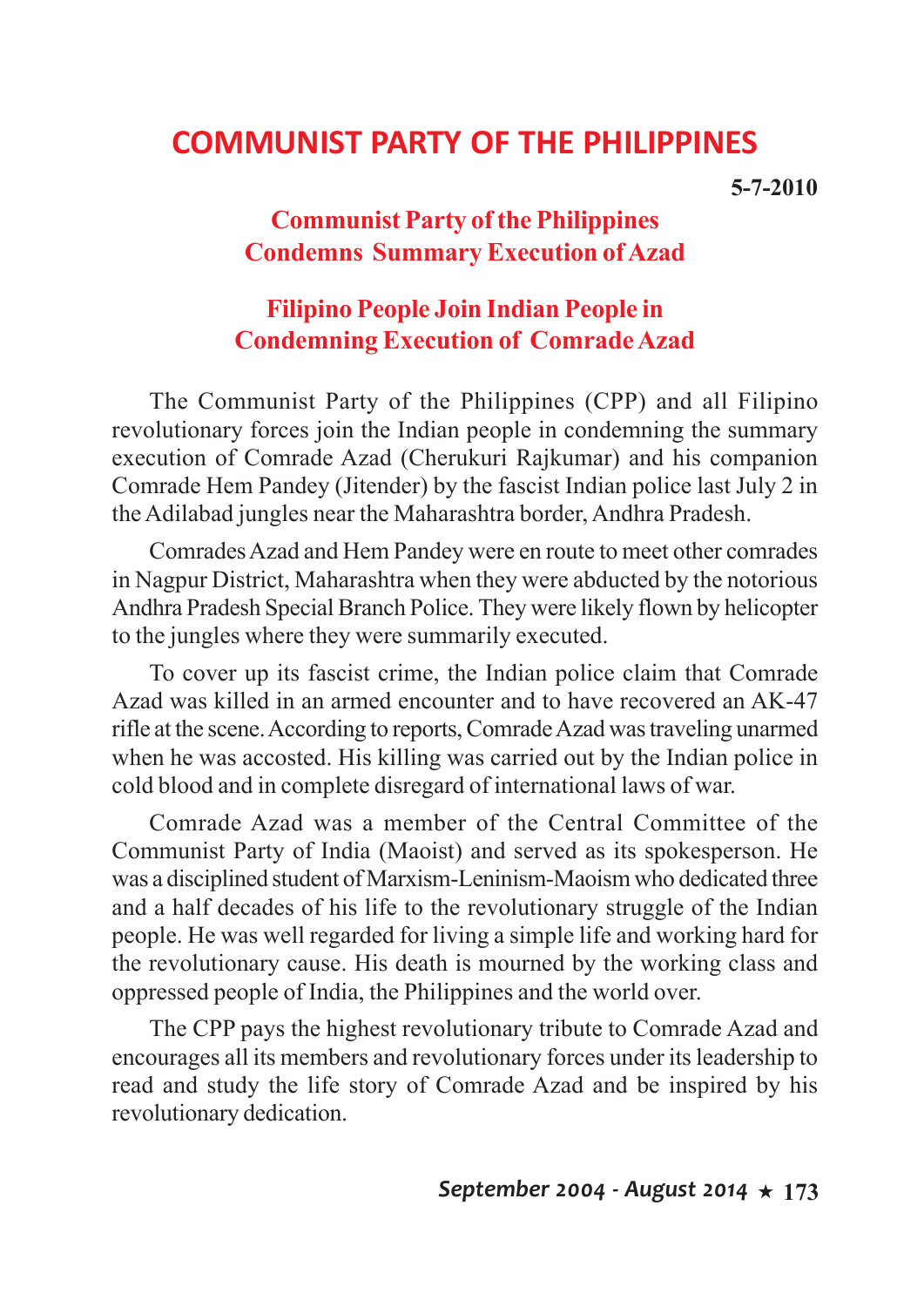## **COMMUNIST PARTY OF GREECE (M-L)**

**6-7-2010**

### **Stop the Mass Crimes in India!**

The Communist Party of Greece (marxist-lennist) condemns the ongoing murderous crusade of the Indian repressive forces, both official and paramilitary, against millions of peasants and Adivasi (tribal people) in central India. The so-called "operation Green Hunt" that was jointly launched by the Central Government in Delhi governments of Indian states like Andhra Pradesh, West Bengal, Chhattisgarh etc, have turned into a bloodbath with killings, mass arrests, tortures and displacements, moving populations and whole villages is nothing short of a genocide. It aims to eliminate the armed revolutionary movement and to serve the plans of the multinational conglomerates. Meanwhile with this escalation of the political violence and terrorism against the cadres and the members of the revolutionary movement of the country as well as the harassment and intimidation of every progressive person that attempts to denounce these mass crimes continue to extend the reign of fascist terror across the country. The last and characteristic incident was the extrajudicial cold-blooded murder, of two cadres of the Communist Party of India (Maoist), following their arrest and torture by the Intelligence Service of Andhra Pradesh.

The CPG(M-L) conveys its revolutionary greetings to the militant communists in India and expresses it's rage to the Indian government for the murder of corn. Azad. We call on all revolutionary and democratic forces in Greece to support the struggle of the popular masses in India and to take part in the mobilization organised for today to condemn these crimes and atrocities against the people of India, outside the Indian Embassy in Athens.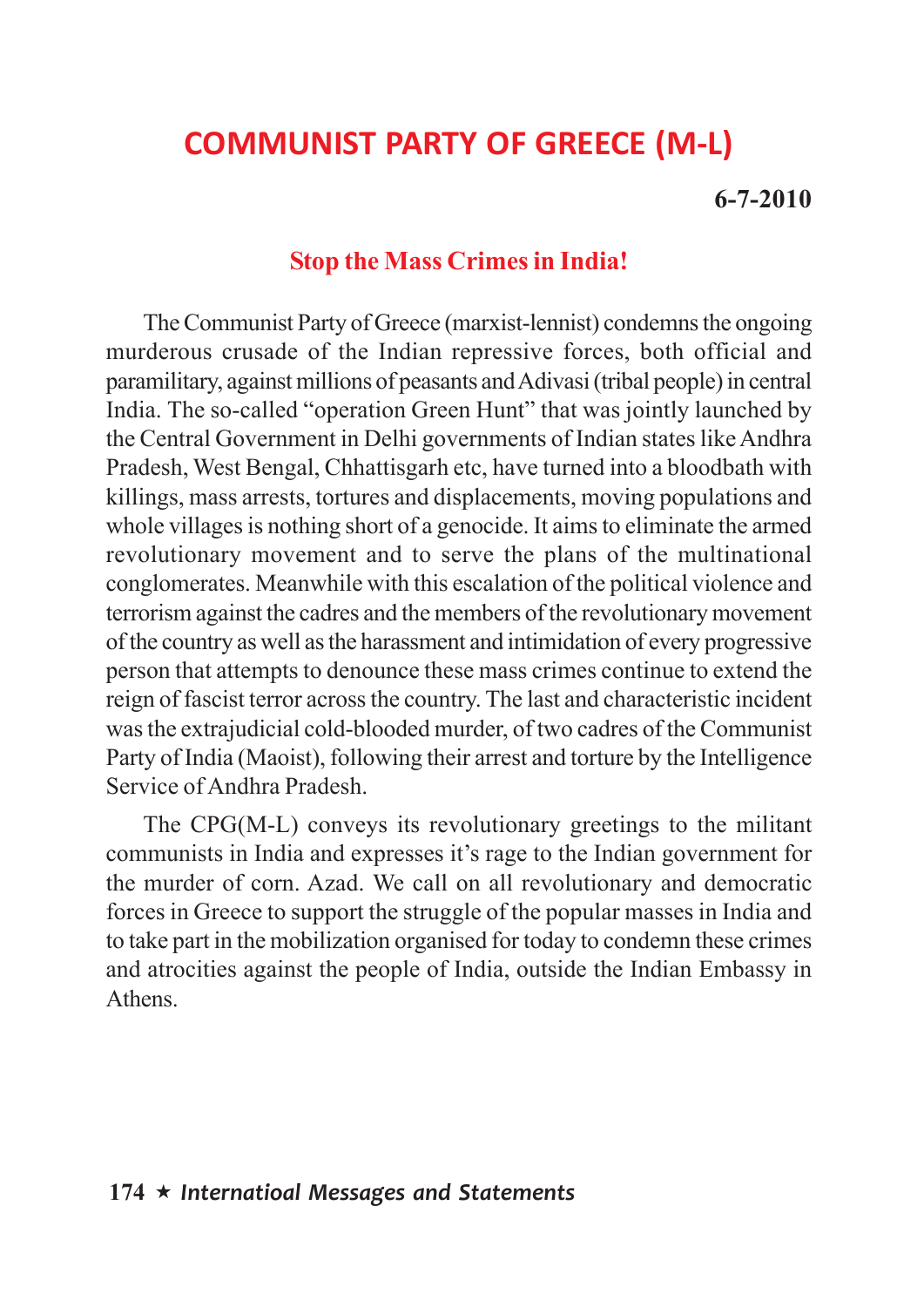## **COMMUNIST (MAOIST) PARTY OF AFGHANISTAN**

**15-7-2010**

## **On the Occasion of Martyrdom of Comrade Azad: Expressing Solidarity with CPI (Maoist)**

### **Let us Honour His Memory and Continue on His Path!**

Comrade Azad was a member of central committee and also a member of the politbureau of the Communist Party of India (Maoist). His death is a big loss for the CPI (Maoist), the Indian revolution, the revolutions of the region, and also the global revolution. He would have played a very critical and decisive role at the current juncture: at a time when the reactionary Indian state on one hand has mobilized more than 250000 police and mercenary forces against the Maoist peoples war within the framework of a large military campaign called Operation Green Hunt, and on the other hand it is espousing a deceptive propaganda about "peace talks" and "ceasefire." His murder at the hands of Andra Pradesh's special forces, and that even in another state, which is even illegal under the laws of the Indian state, illustrates the fact that the reactionary state is using the false propaganda around "ceasefire" and "peace talks" as a façade for hiding its anti-people brutal repression and for this purpose they would even break their own laws. The resistance of the masses under the leadership of CPI (Maoist) against "Operation Green Hunt" that spreads across twenty states out of 28 Indian states is a resistance against the comprador policies of the reactionary Indian state which is making possible the vast plunder and pillage of the natural resources of India by multinational corporations. In the process of the ongoing resistance, which continuously expands and spreads, the masses of people are selflessly giving sacrifices and also give tough blows to the vicious and repressive forces of the reactionary state. The officials of the reactionary Indian state and at its helm the Prime Minister, Manmohan Singh, since the last few years is continuously declaring that the Maoist peoples war is the biggest threat to the Indian state.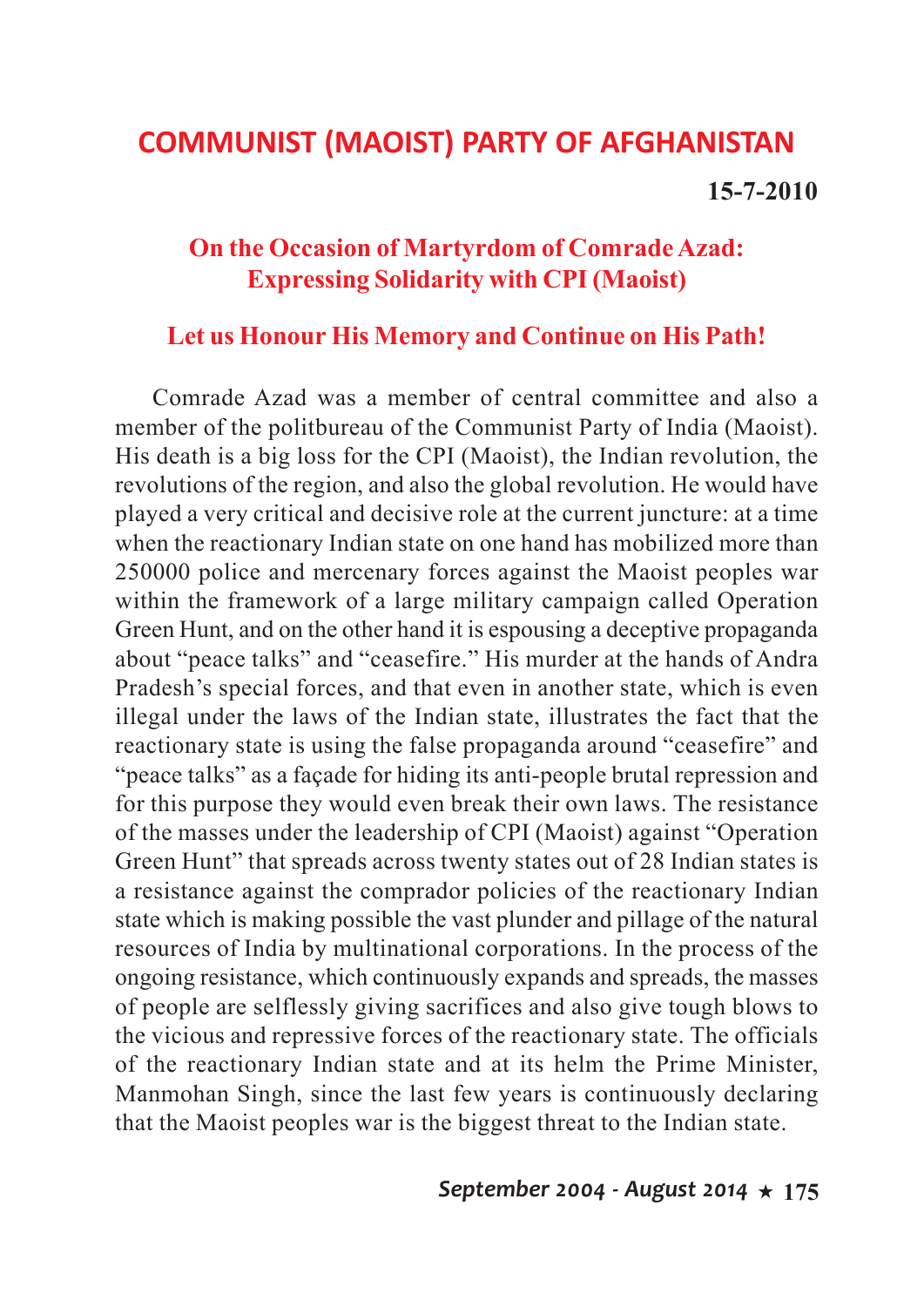The armed struggle and the current peoples war in India that is being led by CPI (Maoist) is the continuation of the Naxalite uprising that began a few decades ago in that country. Now this revolutionary war has spread across the vast and populous country and directly affects the lives of hundreds of millions of Indian masses, the martyrdom of comrade Azad, as one of the central and top leaders of the movement is considered an important success for the reactionary and atrocious Indian armed forces. But, among the hundreds of millions of the revolutionary Indian masses, there are many more 'Azads' and many other 'Azads' will join the battle. The people's war in India can and should successfully overcome this loss and continue ahead until the total victory of the revolution.

Communist (Maoist) Party of Afghanistan on the path of struggle for starting the peoples war in Afghanistan, whose specific character at the current juncture is the people's revolutionary national war of resistance against the imperialist occupiers and their puppet regime will commemorate comrade Azad and expresses its solidarity with CPI (Maoist) and the peoples war in that country on the occasion of this loss.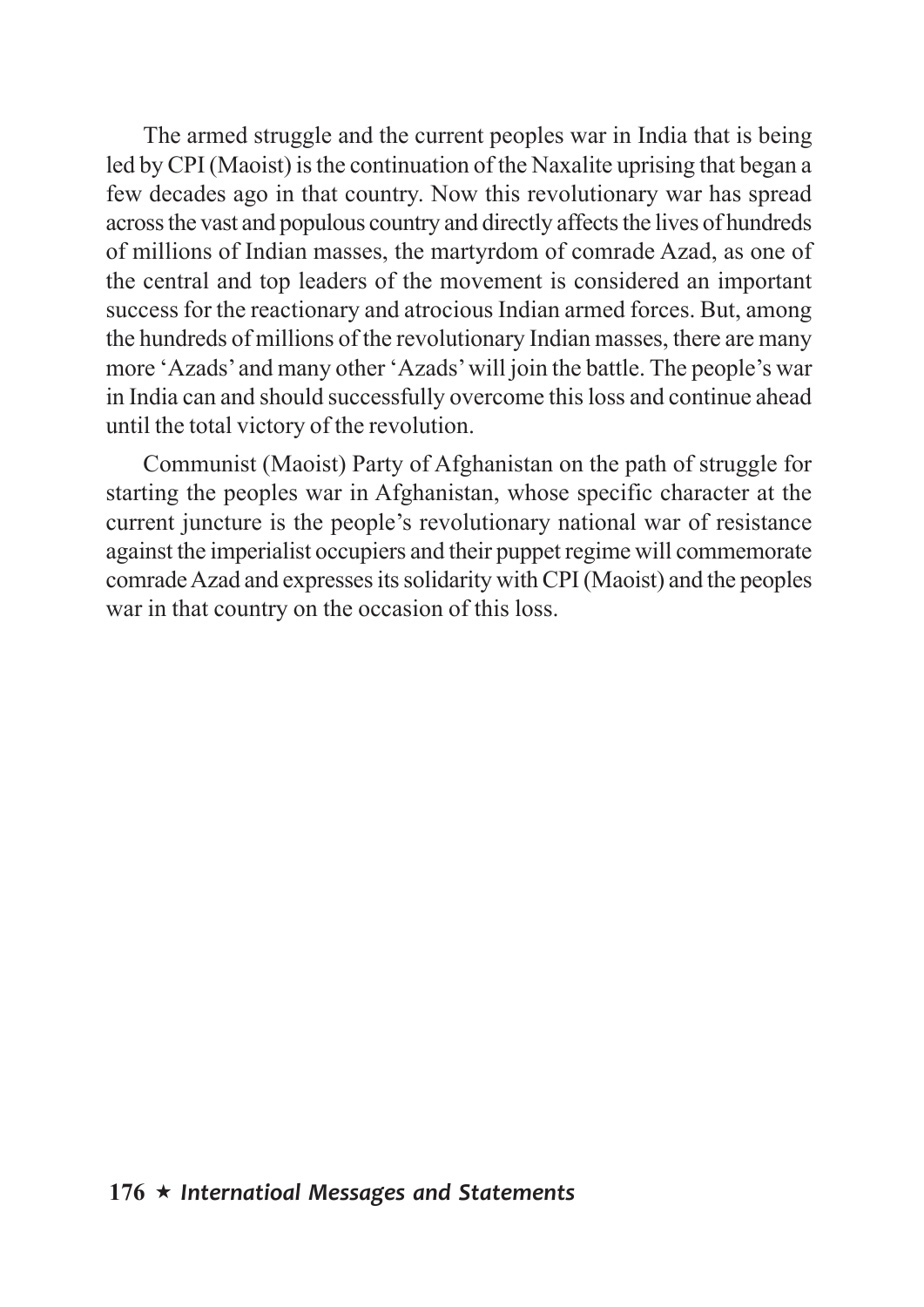# **CPI(M-L) NAXALBARI**

#### **July 2010**

### **Condemn the Murder of Comrade Azad**

Com. Azad (Cherukuri Rajkumar), Central Spokesperson of the Communist Party of India (Maoist) was brutally murdered, along with comrade Hem Pandey (Jitender), by the Andhra Pradesh Special Branch police, after arresting them around 11 am on the 1st of July from Nagpur in Maharashtra. As usual the police have concocted a story of an armed encounter during the night of 1st-2nd July. The bodies of the slain comrades were taken to the jungles of Adilabad District in Andhra Pradesh in order to prop up this 'encounter scene'.

This illegal arrest, torture and killing once again underlines the murderous nature of the Indian state and the scant value it attaches to its own laws and constitution. According to law, the AP police have no authority whatsoever to make an arrest in another State without prior information to its concerned court, in this case in Nagpur, Maharashtra. The arrested had to be first produced in a Nagpur court before taking them to AP. But when the murders were reported, all the media pundits, upper courts and MPs, usually very vocal about 'respect for law', were careful to keep this blatant violation away from public debate. This is not the first incident where the AP Special police, trained by the hated Mossad, have made illegal arrests and killed revolutionaries in various places outside their State. Obviously they have been given the green light by the rulers in New Delhi to do as they wish. All those who are genuinely concerned about the state of affairs in the country should step forward to build up a consistent and powerful resistance to this killer regime.

Comrade Azad was playing an admirable role as spokesperson in these days of enormous mispropaganda by the enemy. His death is particularly painful blow to the Indian revolution. We dip the red flag in honour of these valiant sons of the people, offer condolences to their families and express solidarity with the Communist Party of India (Maoist) in this loss.

> **Krantipriya Spokesperson, CPI(ML)NAXALBARI**

*September 2004 - August 2014* **177**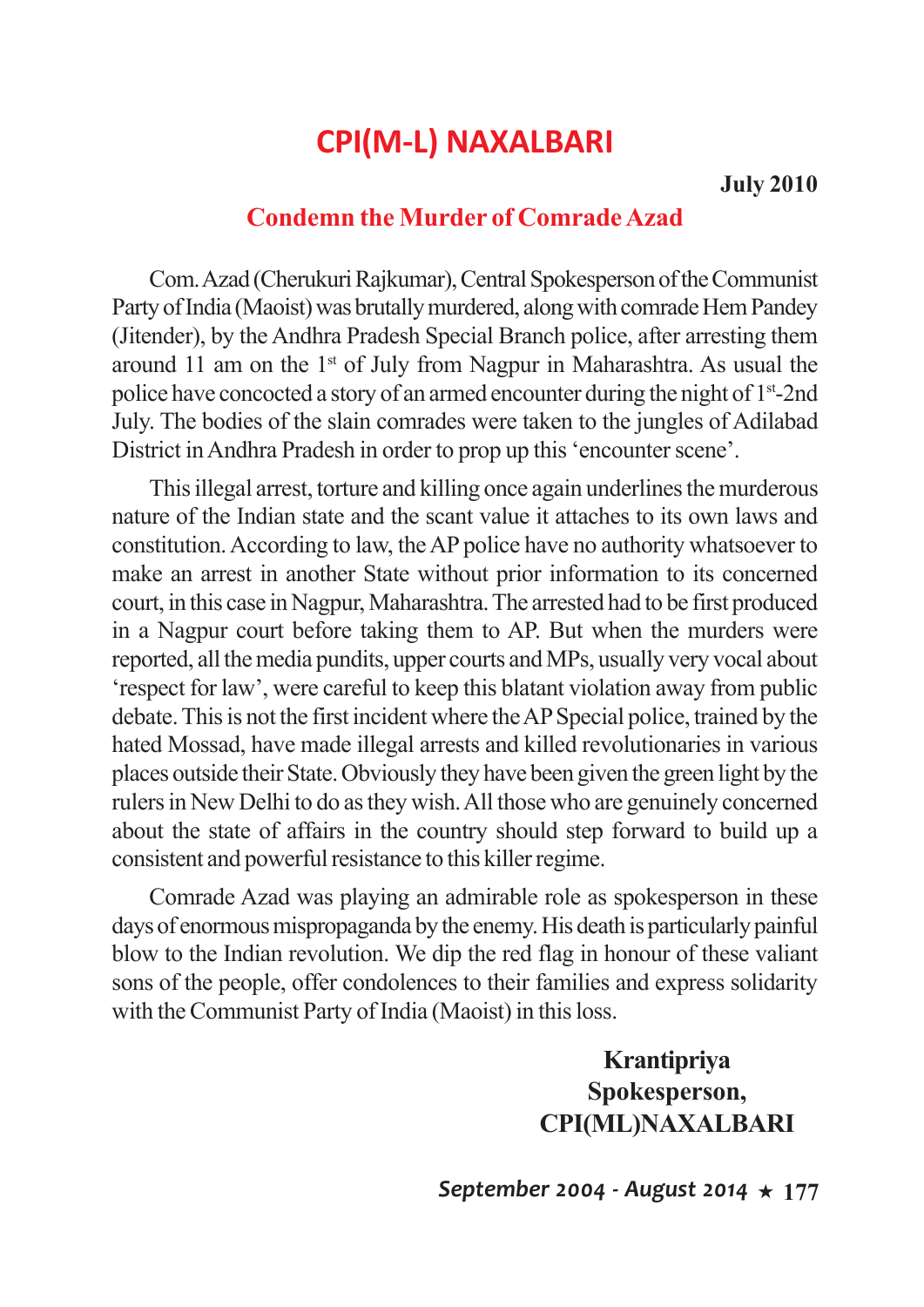# **TURKIYE KOMUNIST PARTISI/MARKSIST/LENINIST (COMMUNIST PARTY OF TURKEY/MARXIST-LENINIST)**

**July 2010**

## **To, Central Committee Communist Party of India (Maoist)**

We have been informed that on July 1, 2010, comrade Cherukuri Rajkumar (Azad), member of the Central Committee and Politburo of the Communist Party of India (Maoist) has been assassinated by the Andra Pradesh military forces together with Hem Pandey, who was accompanying him.

On behalf of the Central Committee of the TKP/ML, the party cadres and its fighters, we extend our heartfelt condolences to your Party's Central Committee, its cadres and fighters for the martyrdom of comrade Azad, the spokesperson of CPI(Maoist). Comrades, your loss is our loss; your anger is our anger!

At a time when the imperialist-capitalist system and the reactionaries in the world have launched a broad and intense attack against all progressives, revolutionaries, and the oppressed people and nations in the world that also specially target Marxist-Leninist-Maoists, the vital liberating struggle that the comrades of the CPI (M) are waging brings great hope to the oppressed people and nations in the world and is cause for much fear in the camp of our enemy.

Such immense struggles also bring along big losses, because, the struggle for democracy, independence and socialism can only advance through much self-sacrifice and hardship. Your heroic history is the best example for this. Until today thousands of comrades have generously with unhesitant attitude of dedicating their lives to the struggle in India, become red hopes of the international proletariat. For this reason, the liberating struggle that you waging is being followed with great interest and concern around the world. This of course, increases your tasks and the burden of responsibilities.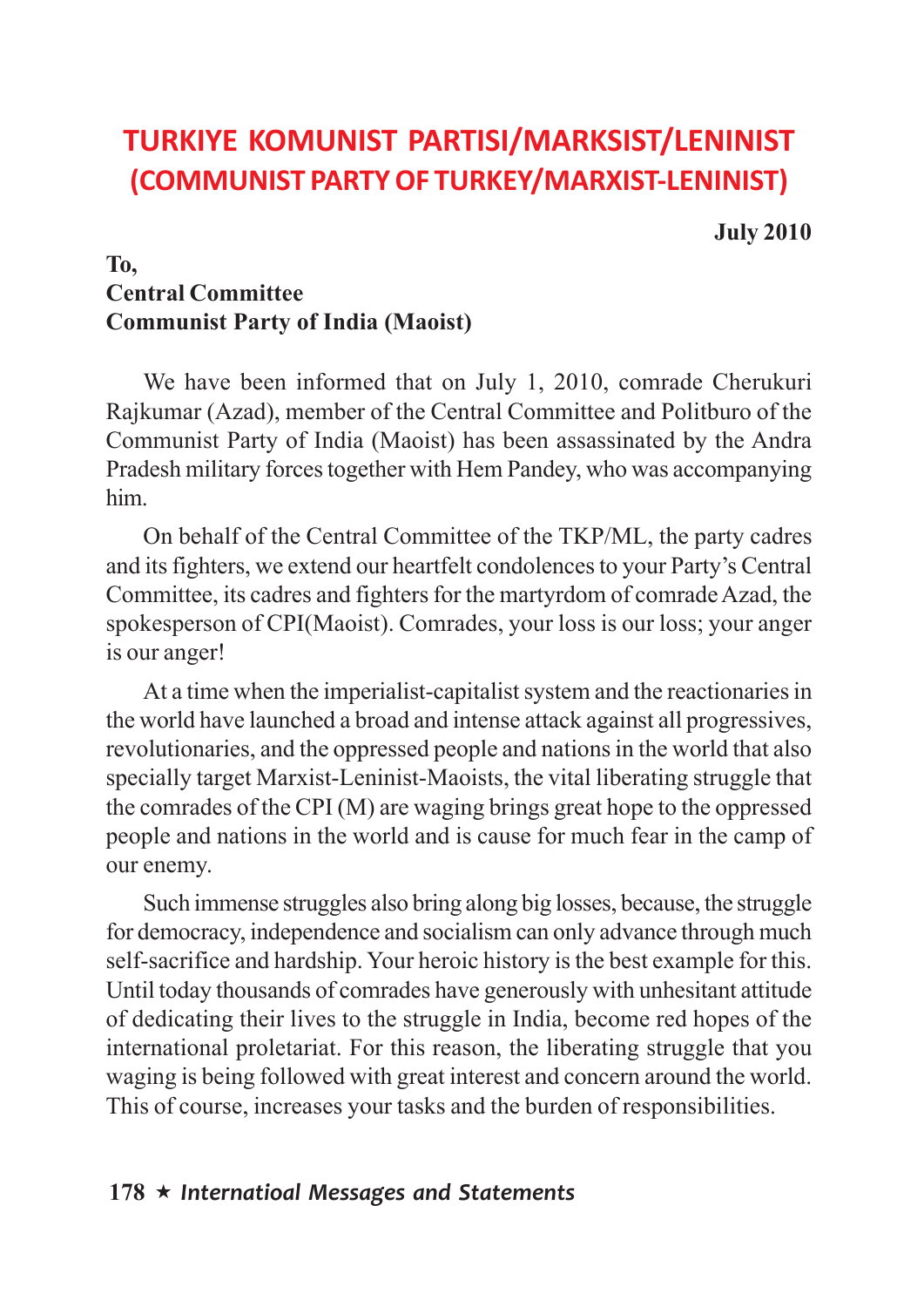The martyrdom of comrade Azad, at a time of increasing tasks and responsibilities is specially a big loss. The present situation demands much courage in order to take new leaps forward. It demands from all of us to continue to wage a steady and determined war. In this path our martyrs symbolize our dedication and self sacrifice that guarantees our victory. Our biggest remembrance of our martyr's is to realize their ideals. We are certain that you the comrades of the CPI (Maoist) will observe your historical responsibilities towards the heroic martyrs of the international proletariat.

With this belief and historical responsibility, we salute your Party's Central Committee, its cadres and fighters with our most fraternal feelings and wish you much success.

The militant of the international proletariat and heroic leader, comrade Azad, will continue to live in our struggle!

*Long live International Solidarity! Down with the fascist Indian state! Down with imperialism and all reactionaries!*

## **TKP/ML Central Committee**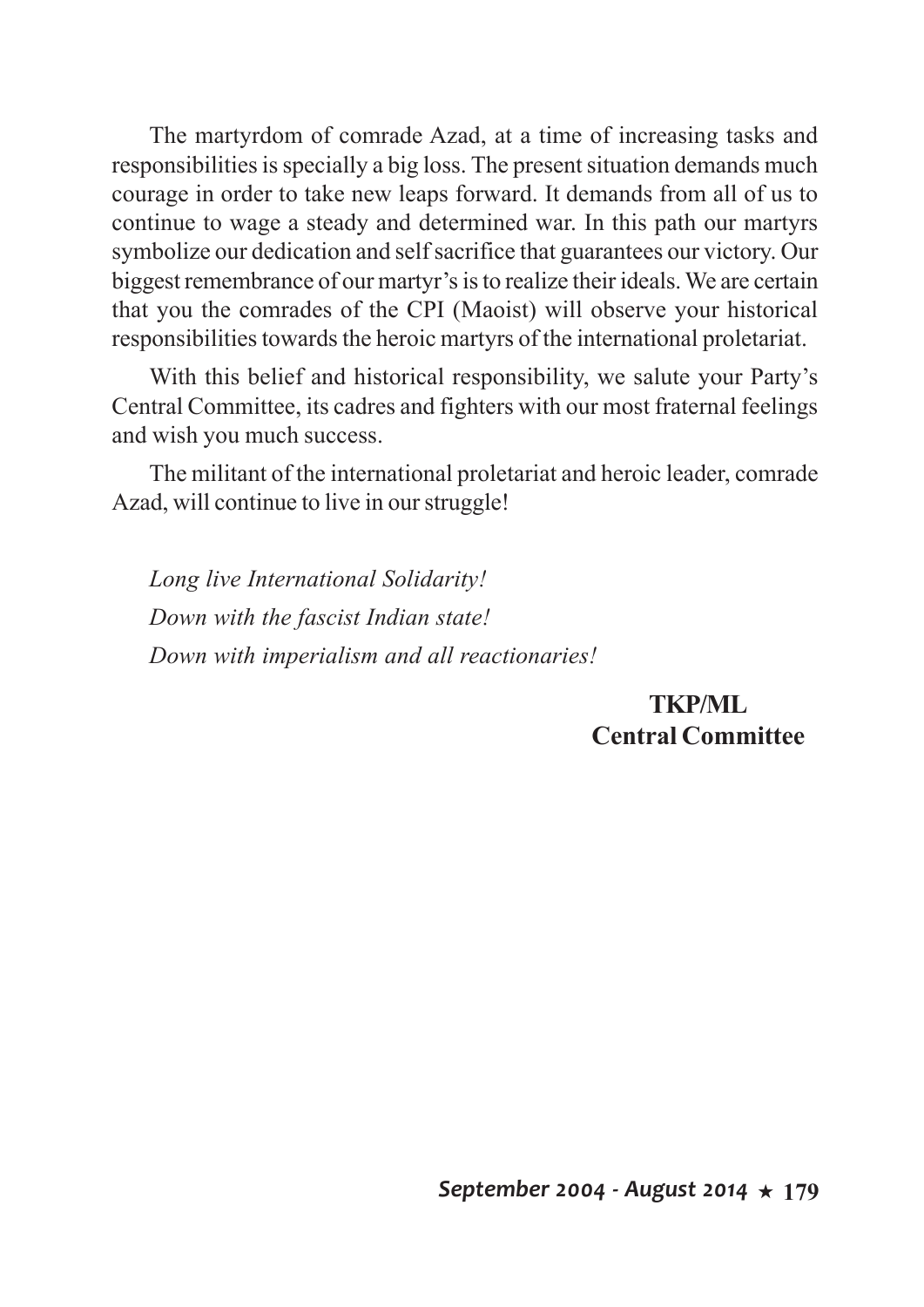# **MAOIST COMMUNIST PARTY OF FRANCE**

## **Assassination of Comrade Azad by Indian State**

The 1st of July, Comrade Azad, Polit Bureau member and spoke- person of the CPI (Maoist), along with Comrade Hem Pandey, were murdered by the indian state's armed forces.

Police says that it was an "encounter". We know too well that the socalled "encountered" between revolutionary leaders and police always end with the revolutionary leader dying with a bullet in the head or in the back...

We associate ourselves with the Communist Party of India (maoist) and with all the oppressed people of India in memory of Comrade Azad and Comrade Hem Pandey.

*Long live martyrs Comrade Azad and Comrade Hem Pandey! Long live Indian revolution!*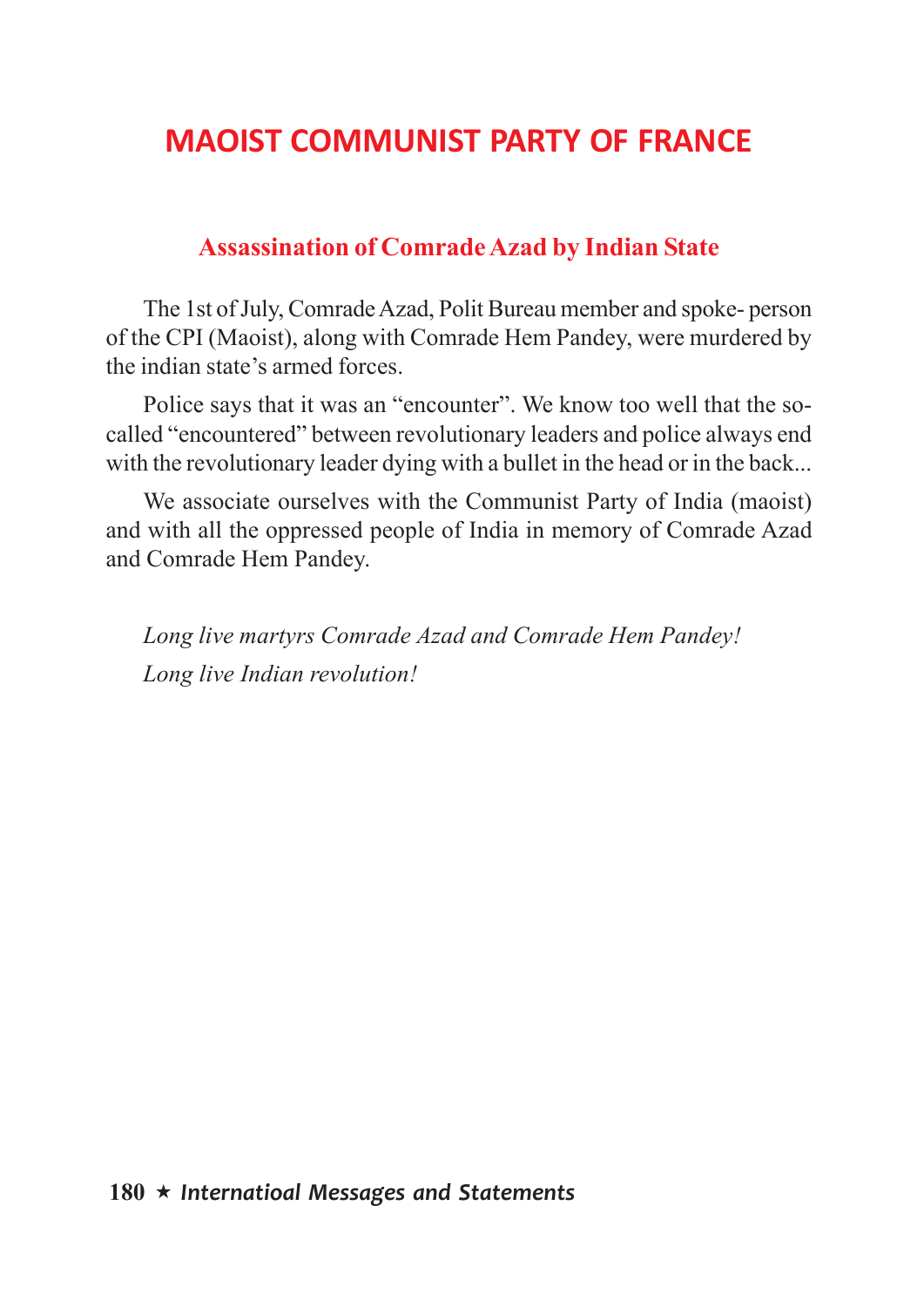# **PROLETARIAN PARTY OF EAST BENGAL (MAOIST UNITY GROUP)/BANGLADESH**

#### **1-8-2010**

### **Statement Condemning the Murder of Comrade Azad and Comrade Hem Pandey by the Indian State**

We are deeply shocked at the news of murder of comrade Azad along with com. Hem Pandey by the Indian expansionist state. We express our anger and hatred against this monster that is not only killing Indian revolutionaries and masses but also Bangladeshi people in the border.

They must be punished for their crime!

Indian Maoists are our big inspiration who stood up in resistance when leaders of the Communist party of Nepal (Maoist) surrendered to imperialism.

Indian regime is that coward who tells lie and make false stories to hide their crime. So do their Bangladeshi junior partner. They don't have the courage to say the truth.

Comrade Azad is a glorious son of India. We express our best sympathy to the Communist Party of India (Maoist) and the families of martyred comrades.

We need a direct coordination with Communist party of India (Maoist).

We want a joint fight against the Indian and Bangladeshi state.

Long live Indian revolution!

*Long live Bangladeshi revolution!*

#### **Polas**

**On behalf of the provisional leading body of the Maoist Unity Group of the Proletarian Party of East Bengal, PBSP (MUG)/Bangladesh**

*September 2004 - August 2014* **181**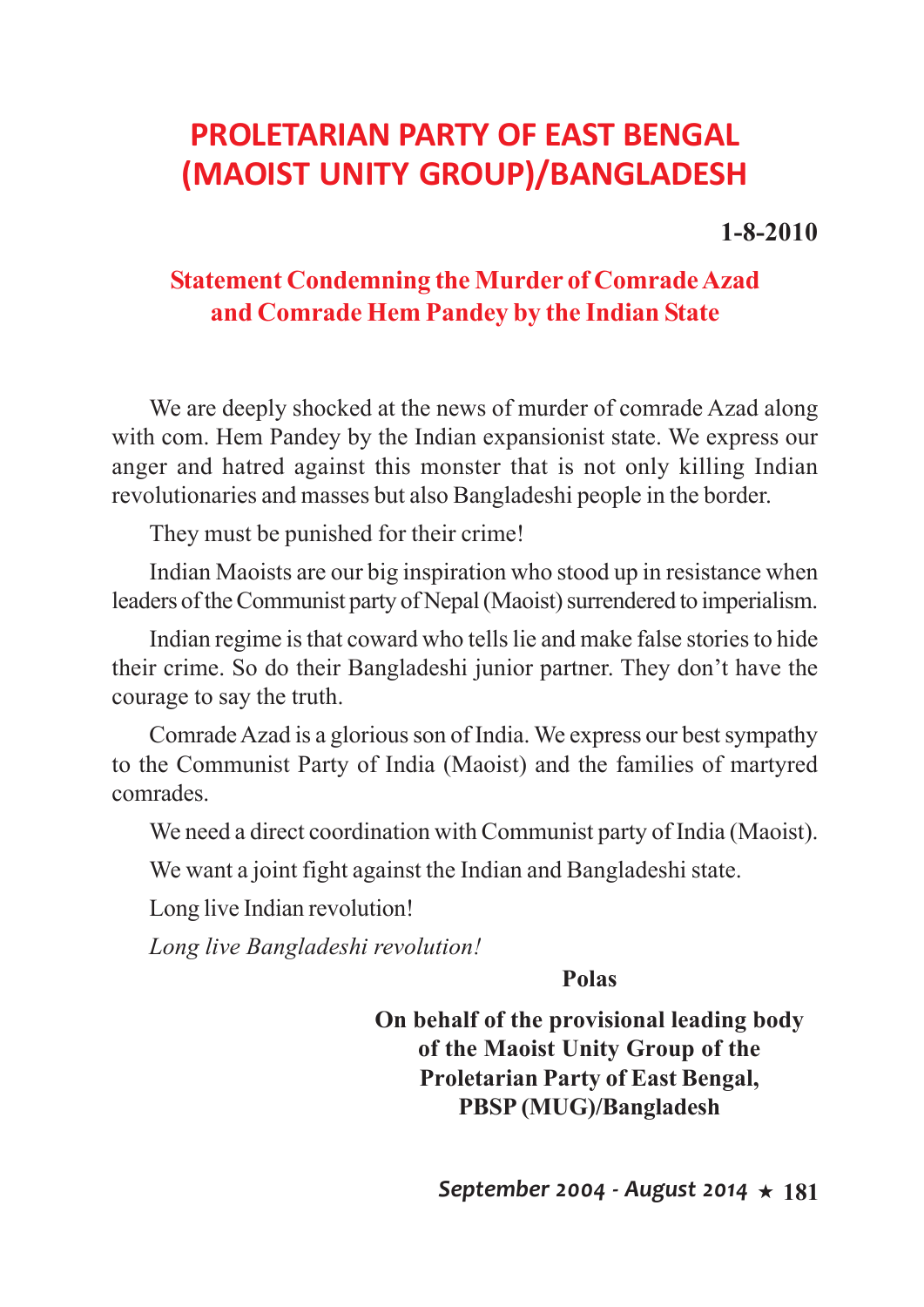## **KANGLEIPAK COMMUNIST PARTY**

#### **3-11-2010**

### **KCP Supports the 24-Hour All India Bandh Call of the CPI(Maoist)**

Kangleipak Communist Party will extend unconditional support to the 24 hours All India Bandh on 8th November called by our fraternal group Communist Party of India (Maoist) but it can not be effect in Manipur because Manipur is going to celebrate Ningol Chakouba on the same day, a traditional largest festival of Manipuri Society. So KCP apologized for that reason.

India is not the "shining" example of globalization and capitalism its publicists claim. Indeed today there are more Indians living in poverty (456 million) than the entire population of India in 1947 (345 million).

 Independent India inherited a semi-feudal agrarian system from the British. Land ownership was highly concentrated in a few landlords Zamindars and their intermediaries whose main objective was to extract maximum rent, either in cash or kind from peasants. Congress under Nehru, for all its reformist socialist rhetoric and its state capitalist measures, never carried out a radical agrarian reform let alone a rural revolution. It is noteworthy that the most far reaching (though gradual) land reform has been in the states ruled by Communist Party governments or coalitions, i.e. in West Bengal, Manipur and Kerala. Recent studies prove that rural inequalities have increased, rather than decreased. The number of landless laborers has gone up and the top ten percent of landowners monopolizes more land now than in 1951.

But there are strategic weaknesses within the Indian communist movement. The Indian working class and peasantry are struggling to improve their living conditions and demanding social justice, but the reformist leaderships of the CPI and CPM hold them back. The CPI and CPM are both reformist parties, concentrating on parliamentary elections. When in power in different regions they act in the interests of capital against the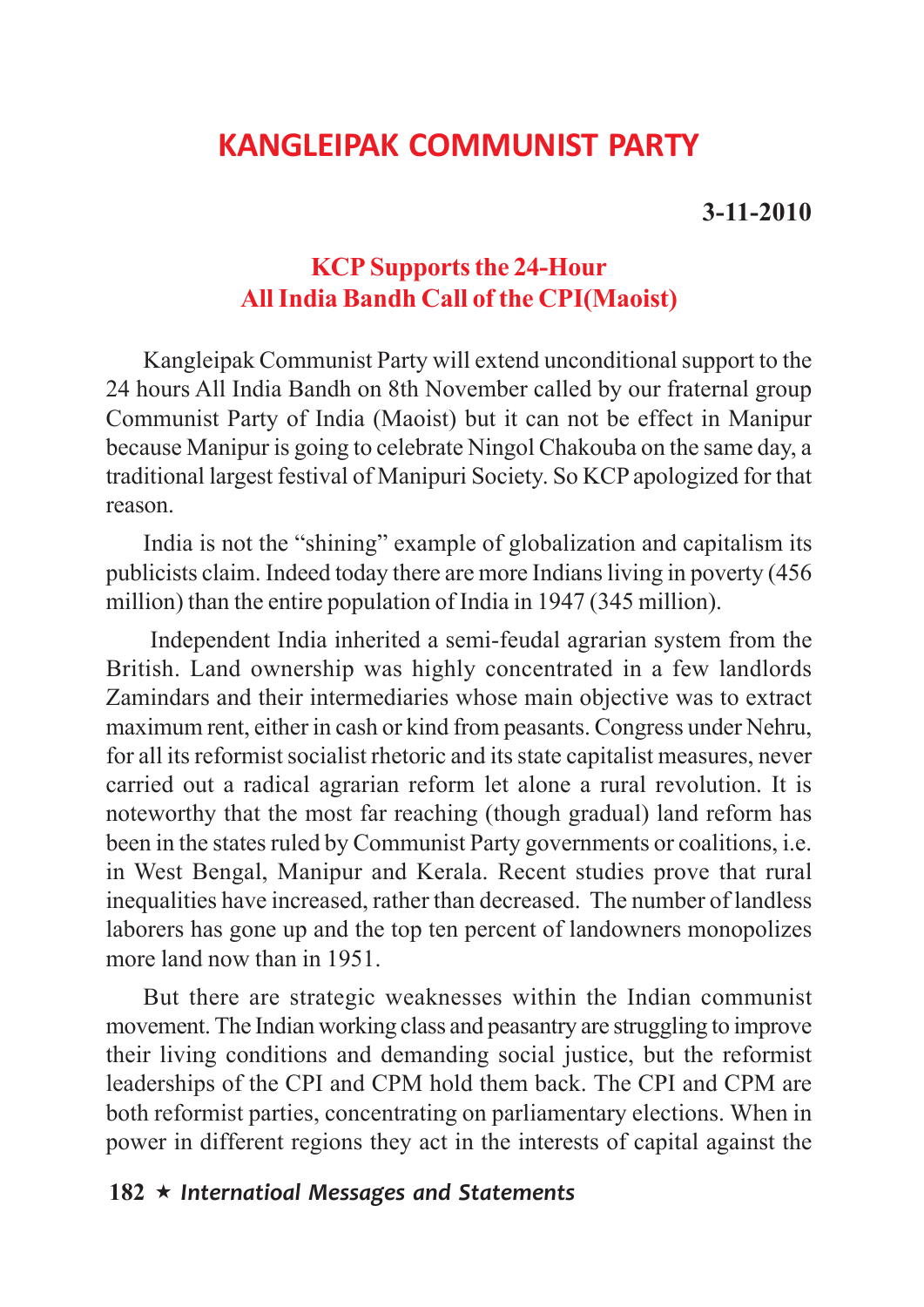interests of the workers and peasantry - most scandalously in West Bengal when the CPM sent in party cadres to intimidate, rape and harass villagers resisting privatization and in Manipur CPI Manipur state Committee directly involved to suppress the Peoples movement against the rape and brutal killing of Thangjam Chanu Manorama. Now the Indian peasantry and working people need an alternative force.

#### **W. Malemnganba Meitei**

**Secretary Publicity and Propaganda Kangleipak Communist Party (KCP) Manipur**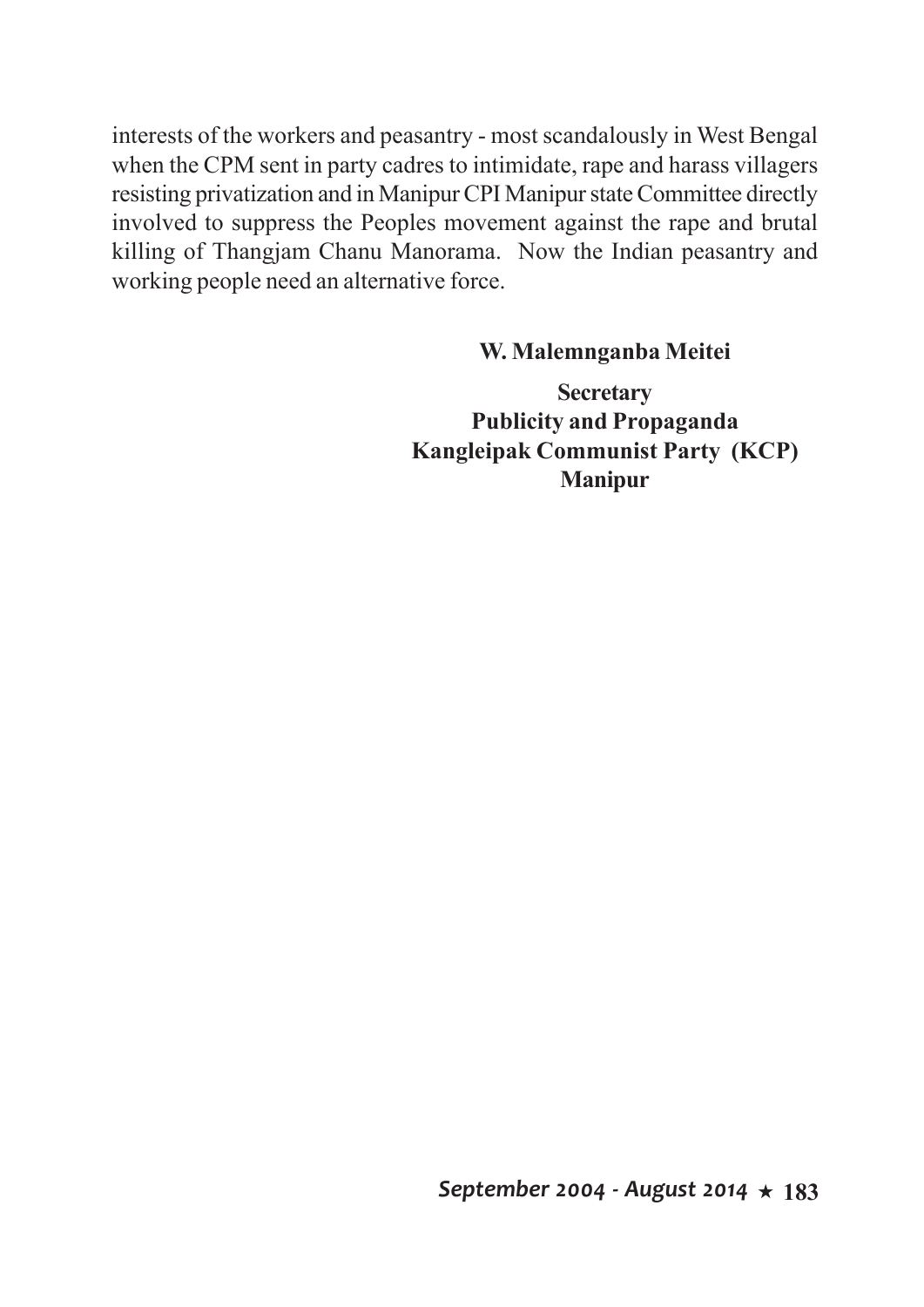# **INTERNATIONAL COMMITTEE IN SUPPORT OF PEOPLE'S WAR IN INDIA (ICSPWI)**

#### **April 2011**

# **Support the People's War in India 2-9 April 2011 - International Week of Support**

In India the people's war is intensifying day by day. Led by Communist Party of India (Maoist), it involves and has the support of millions of poor farmers, women, masses of untoucha- bles, and now controls about ten States of the Confederation of India.

That's a people's war against poverty, feudal capitalistic exploitation, in the regions where most acute are the contradictions produced by the turbulent development of plundering re- sources, caste oppression and exploitation, by the Indian capital linked to imperialism.

With the help and support of the imperialists and especially the American imperialists, the Indian reactionary ruling classes are trying to suffocate the revolutionary movement, carrying out huge atrocities, whose barbarism there is no precedent.

The Indian government on behalf of imperialism describes the People's War as the greatest threat to internal security, and launched against it across the country an unprecedented offen- sive, under the name of "Operation Green Hunt" with a large deployment of ultra-armed tro- ops, Police and paramilitary forces, trying to sow terror and genocide on the peoples of India, through raids, indiscriminate destruction, rapes and mass murders, arrests and disappearances, trying to assassinate the leaders, as occurred with Comrade Azad, a top Maoist leaders of the CPI(M). All this with the illusion of drowning in blood the struggle of a people for liberation.

But the Indian popular masses unite in the People's War, giving rise to large protests and strikes against rising prices, corruption and state terrorism.

The imperialist governments, the United States, Europe, Russia, and their mass media support the criminal action of the Indian government; but in these countries also grows complaint and solidarity.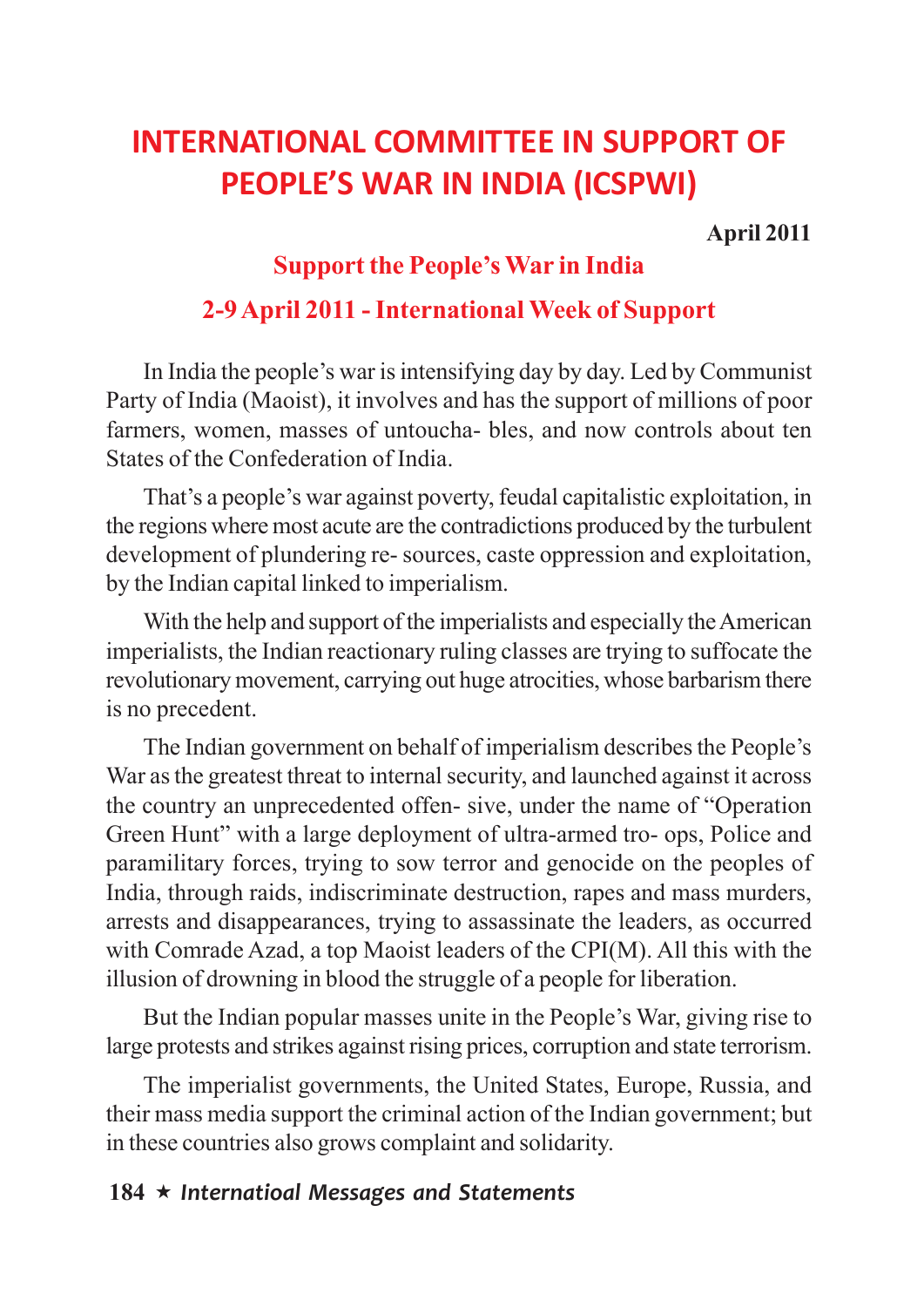The Indian masses, led by the Communist Party of India (Maoist), are writing an historical page in the class struggle in the current world.

The development of people's war in India confirms that the revolution today is the main trend in the world and that Maoism plays the role of command and leadership in the new wave of world revolution against the imperialism in crisis.

The proletariat of the whole world realizes that the advancement of people's war in India calls into question not only the balance of power in the south Asian region but also in the disposition of the imperialist world system.

The International Committee in support of the People's War launches a great international campaign, to be conducted in all forms, in most number of countries as possible, through a week of action, from 2nd to 9th April 2011.

This campaign is and must be the expression of proletarian internationalism and advance- ment of the unity of the international proletariat, of revolutionaries, democratic forces and the oppressed nations and peoples around the world.

#### **International Committee in Support of People's War in India**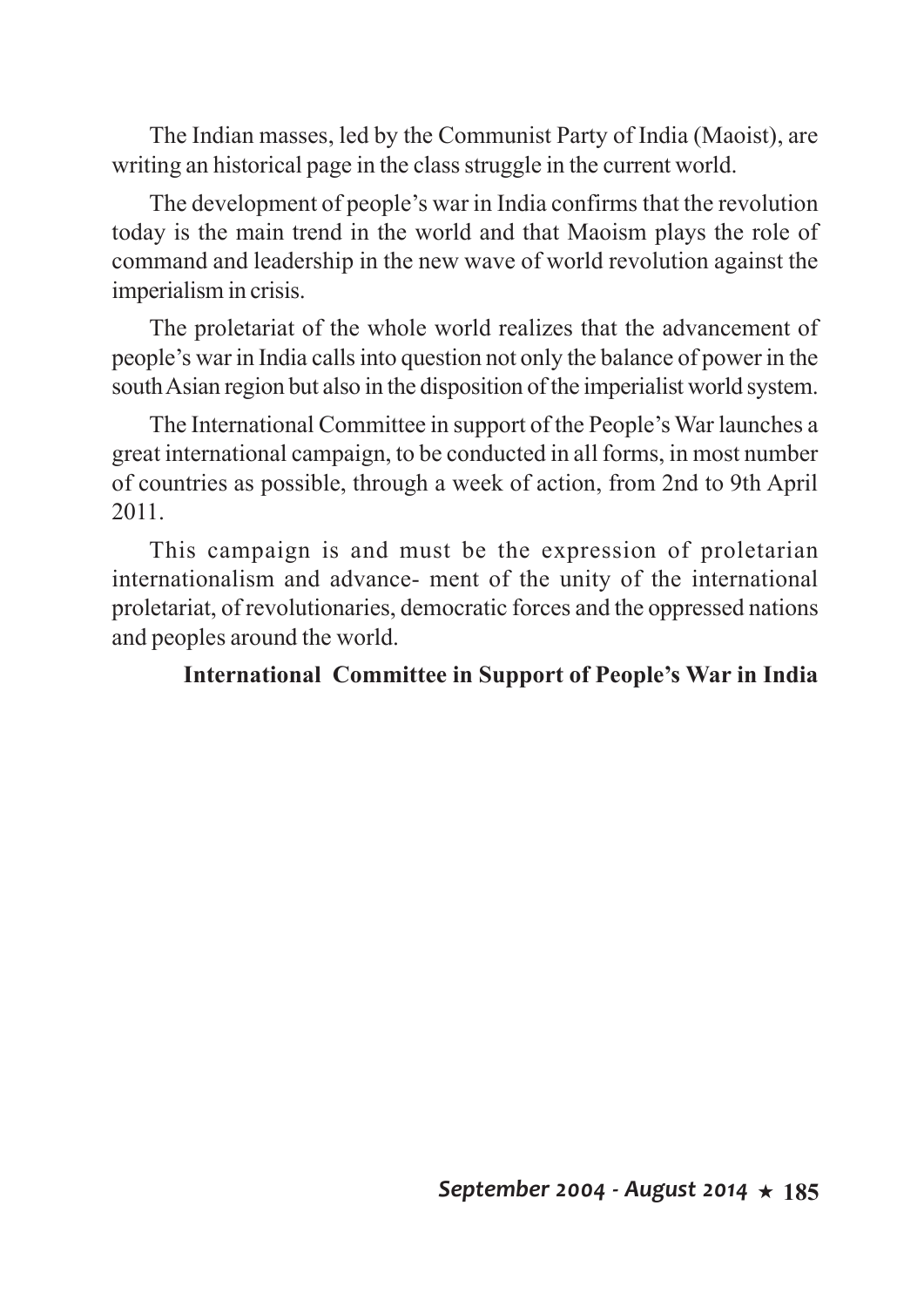# **REVOLUTIONARY INTELLECTUAL–CULTURAL FORUM, NEPAL**

**4-4-2011**

### **Let us Condemn the State Terror on the Oppressed People of India by Indian Reactionary Government!**

#### **Let us Unite in Support of the Great People's War of India!**

First of all we would like to express our strong solidarity to the International Campaign in support of People's War in India.

At present, a new type of people's movement and political upsurges are in rapid action worldwide. Especially the movements and upsurges of Arab Africa and Asian countries have made the imperialism restless and they have created a great revolutionary enthusiastic situation and inspiration in favor of oppressed people. Worldwide, there has been a mass upsurge in favor of Marxism and once again it has proved the relevance, importance, and indispensability of Marxism–Leninism and Maoism.

Now, the Marxists of all countries are uniting to make maximum effort and to accelerate the Maoist movement of a new type in a new way. They want to move the Maoist movement rapidly ahead in the revolutionary direction. Recent upsurges have prepared a revolutionary atmosphere to form Maoist parties in the Arab and African worlds. In the European context, the Maoists of Italy have done tremendous work in this field. And we all know that the Indian revolutionary people have raised the flag of the Great People's War to accelerate the People's War in the dynamic leadership of the Communist Party of India (Maoist).

We all know that the Indian expansionist is exercising the neo–colonialist attitude upon the neighboring countries in the name of democracy. And it is suppressing the national libration movement of the Indian people. India is the number one enemy of the people of Southeast Asia. These days, under the leadership of Maoist Party, the oppressed people of India are challenging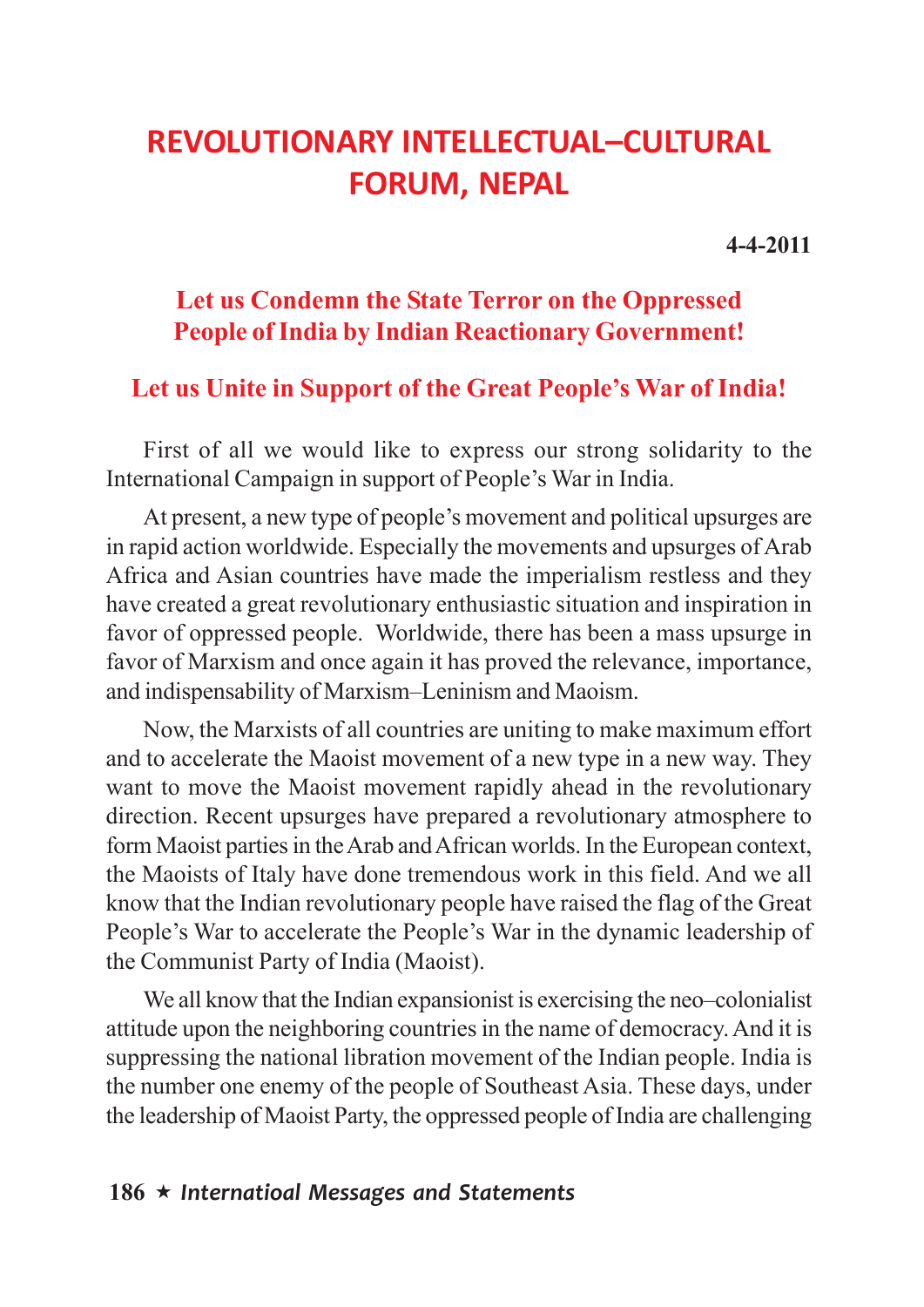the so called regional super power. This challenge has given to the people of the whole world a great optimistic and enthusiastic inspiration.

The Great Peoples War of India is not only the concerning issue of Indian people. In fact, it has a worldwide importance and value. It is part of the world proletarian movement. The international campaign in support of the People's War in India serves to unite the Marxist-Leninist-Maoist communists and the revolutionary forces internationally. In this regard we condemn the state terror and war loaded by Indian reactionary regime to the people of India. And we stand up in support of the Great People's War of India.

This is the week of the worldwide campaign in support of the Indian People's War. The people of Italy are in the forefront in this campaign and we would like to express our strong solidarity with them. We request all, especially the intellectuals and cultural activists, to express their solidarity to support the campaign for the Great People's War of India.

#### **Marxism–Leninism–Maoism Zindabad !**

#### **New Democratic Revolution Zindabad !**

#### **The Great People's War of India Zindabad !**

**Rishi Raj Baral**

#### **Convenor**

#### **Revolutionary Intellectual–Cultural Forum, Nepal**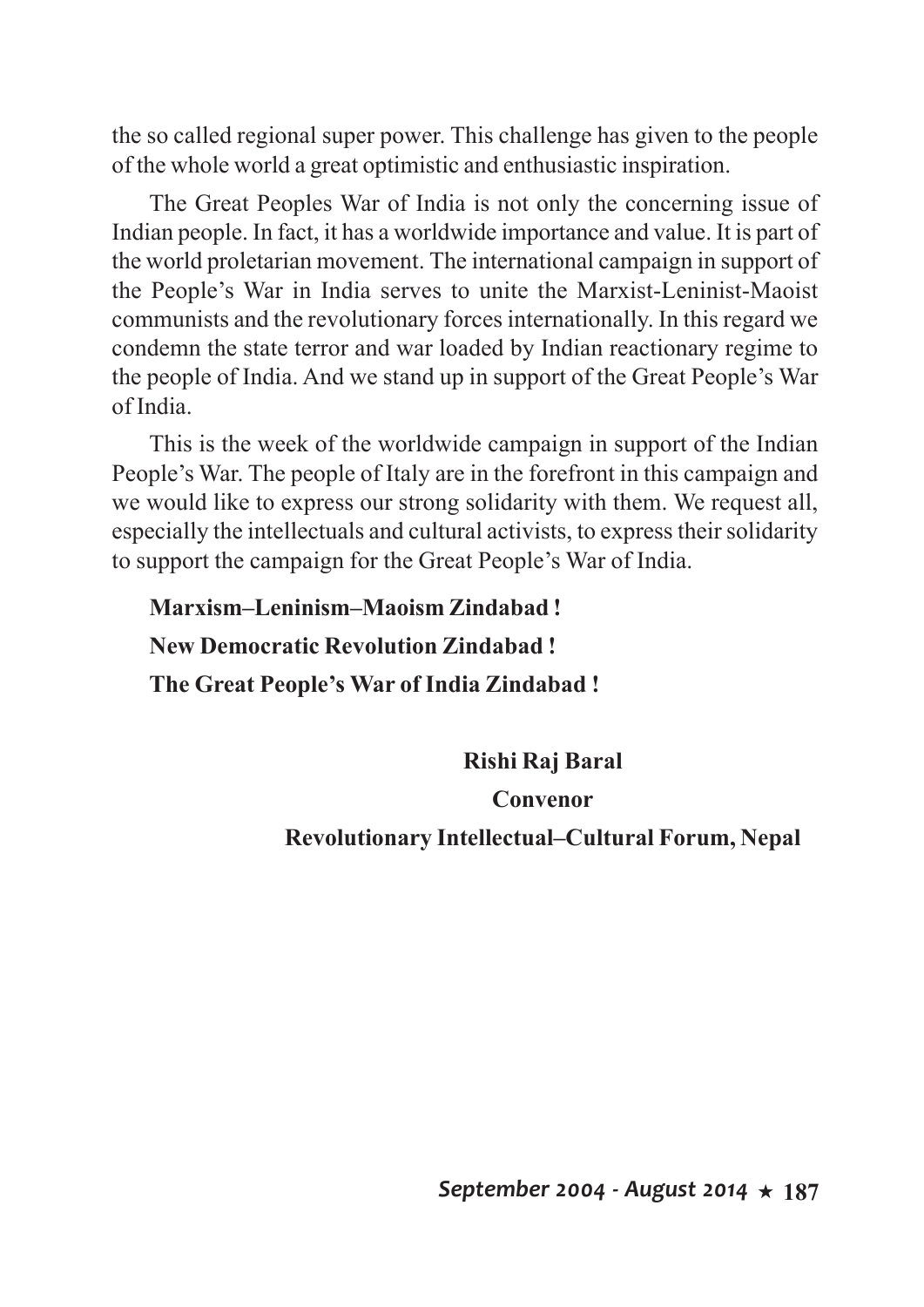# **BRAZILIAN CENTER OF SOLIDARITY TO THE PEOPLES (CEBRASPO) & BRAZILIAN ASSOCIATION OF PEOPLE'S LAWYERS (ABRAPO)**

#### **30-04-2011**

#### **Statement on the Illegal Detention of Political Prisoners in India**

The Cebraspo (Brazilian Center of Solidarity to the Peoples) and ABRAPO (Brazilian Association of People's Lawyers) strongly reject the arrest of three members of the Central Committee of Communist Party of India (CPI-Maoist) - Vijay Kumar (Jaspal), Varanasi Subramaniam (Saroj), Jhant Mukherjee - along with three dwellers - Rishi Shyam, Aniruddha Rishidev and Mohammad - all taken into custody after a joint operation of the Special Task Force (STF) police in Bihar, Andhra Pradesh SIB and central intelligence agencies, last April 29, in Basalgaon, Katihar district.

Urges the immediate presentation of the six detainees before a legal court, duly accompanied by lawyers chose by themselves - according to the legal procedures and the rights of Indian people.

It is unacceptable that, event after 24 hours of arrest, Indian police continues to deny the arrests, as well as the presentation of prisoners. This only increases the overall concern for the life and physical integrity of all detainees, which is the direct responsibility of the Indian state.

*Down the illegal detention of Vijay Kumar (Jaspal), Varanasi Subramaniam (Saroj), Jhantu Mukherjee along with three villagers by the Bihar police!*

*Demand the immediate production of the six before a Court of Law! Safeguard the lives and rights of the six political prisoners!*

> **In solidarity CEBRASPO ABRAPO**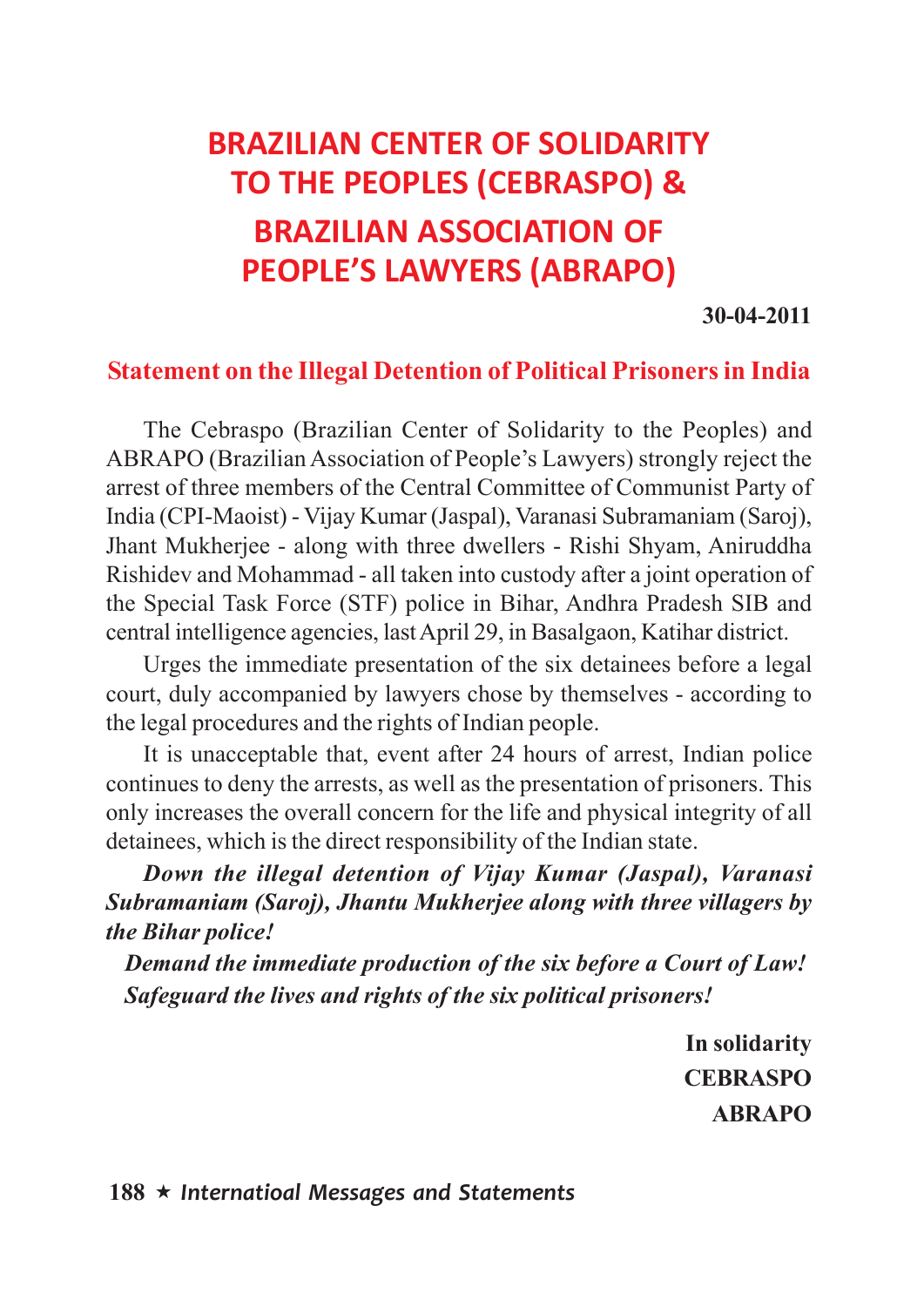# **REVOLUTIONARY INTELLECTUAL–CULTURAL FORUM, NEPAL**

#### **26-11-2011**

### **Red Salute To Comrade Kishanji!**

It is a matter of deep sorrow that the reactionary Indian government has murdered Comrade Kishanji alias Malloujula Koteswara Rao, Politbuto Member of CPI (Maoist), in a fake encounter in Burishol forest area, west Midnaport District, Jangalmahal, West Bengal on 24 November 2011. He was a leading figure and spokesperson for CPI (Maoist). According CPI (Maoist) statement issued to the media, Kishanji was arrested and tortured and then brutally killed.

Comrade Kishan is not unknown to us. We have already published his interviews in Nepalese magazines. In this moment, our Revolutionary Cultural-Intellectual Front strongly condemns the cold-blooded murder of Comrade Kishanji – a true revolutionary hero of the oppressed people of India. And we urge to all intellectuals and cultural activists of this region to denounce this cowardly killing of Comrade Kishanji by the Indian reactionary forces.

In a famous article ' Serve the People', Comrade Mao has mentioned:

"Though death befalls all men alike, it may be weightier than Mount Tai or lighter than a feather." To die for the people is weightier than Mount Tai, but to work for the fascists and die for the exploiters and oppressors is lighter than a feather."

*Yes, it is true* Comrade Kishanji died for the people, and his death is indeed weightier than Mount Everest. *From the bottom of our hearts we express our Red Salute to the people's hero Comrade* Kishanji.

The Indian reactionary government has murdered Comrade Kishanji, but not his ideology. They can't kill Marxism-Leninism and Maoism. The movement will continue, the revolution will continue.

We know the reactionary government of Nepal, an Indian Puppet government led by Baburam Bhattarai and coward Prachand, a new avatar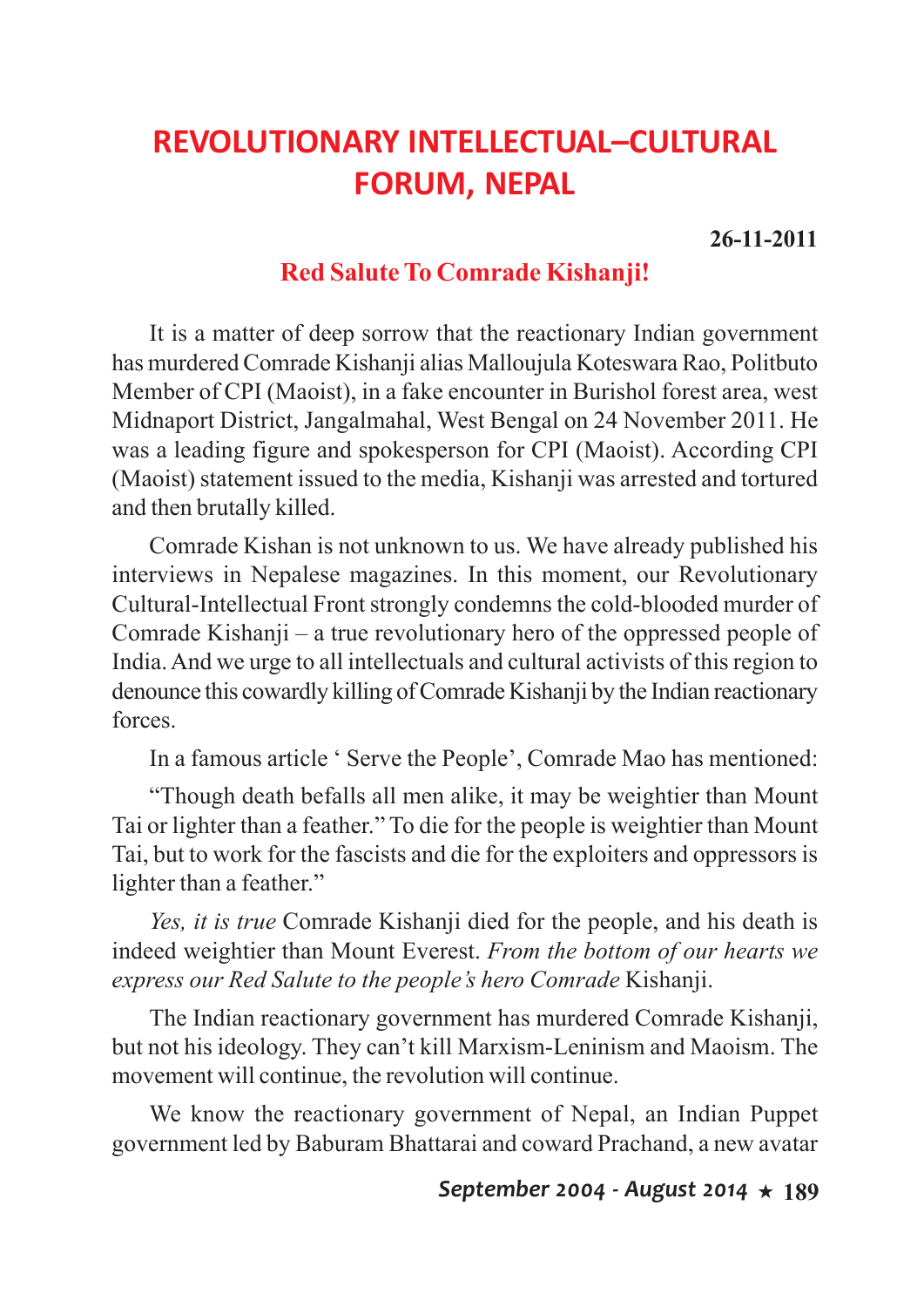of Samanta (Feudal) will not denounce it. Now they are turned into the real traitor of Indian expansionism. But we the revolutionary intellectuals and the political activists who fought ten years People's War and who are still fighting for the people's liberation, are always with the brave communist fighters of India, oppressed people of India. In fact, the hundreds of millions of oppressed people of the world, who dream of liberation, are always with the oppressed people of India. The red flag of revolution will not be bent down. The long march of revolution will not be stopped. Let us march ahead.

**Rishi Raj Baral**

# **Convener : Revolutionary Cultural-Intellectual Forum Kathmandu, Nepal**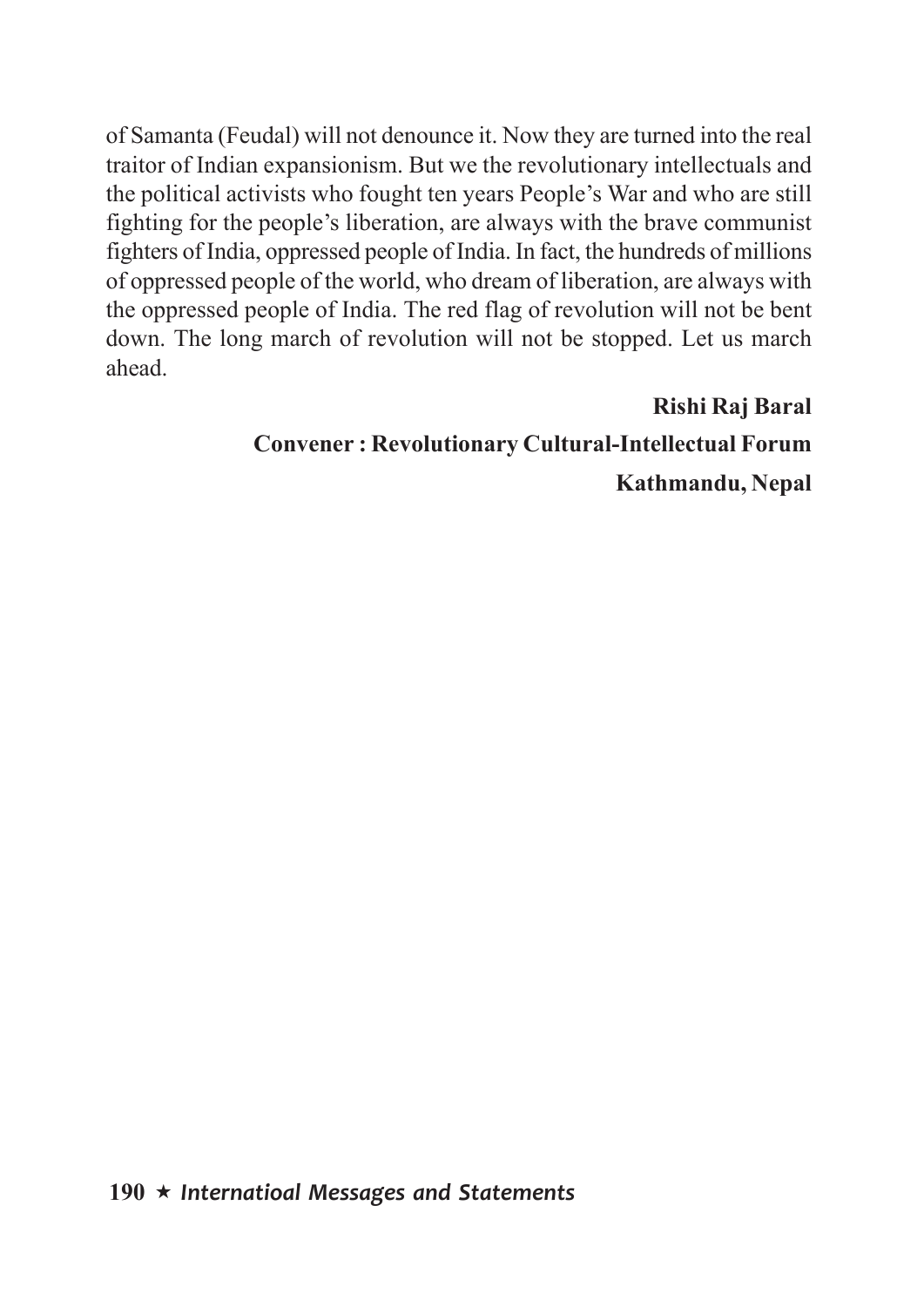# **COMMUNIST PARTY OF GREECE (M-L)**

#### **28-11-2011**

#### **Dear comrades,**

On behalf of the cadres as well as the rank and file members of the Communist Party of Greece (Marxist-Leninist) we express our condolences for the cold-blooded murder and planned assassination of c. Kishanji alias Mallojula Koteswara Rao, Politburo Member of CPI (Maoist) on 24 November 2011. We strongly condemn the murderous Indian state which, once more, manifested its barbarous character against any revolutionary fighting to defend people's rights and social liberation. This murder comes a few months after the torture and killing of c. Azad, another high cadre of CPI (Maoist) and exposes the hate but also the fear of the Indian reactionary establishment for the development of people's struggle all over India.

Greek communists will by all means express their solidarity through their own struggle against imperialism and reactionary forces, promoting our common tasks for a revolutionary change and a socialist future.

> **Political Bureau Communist Party of Greece (Marxist-Leninist)**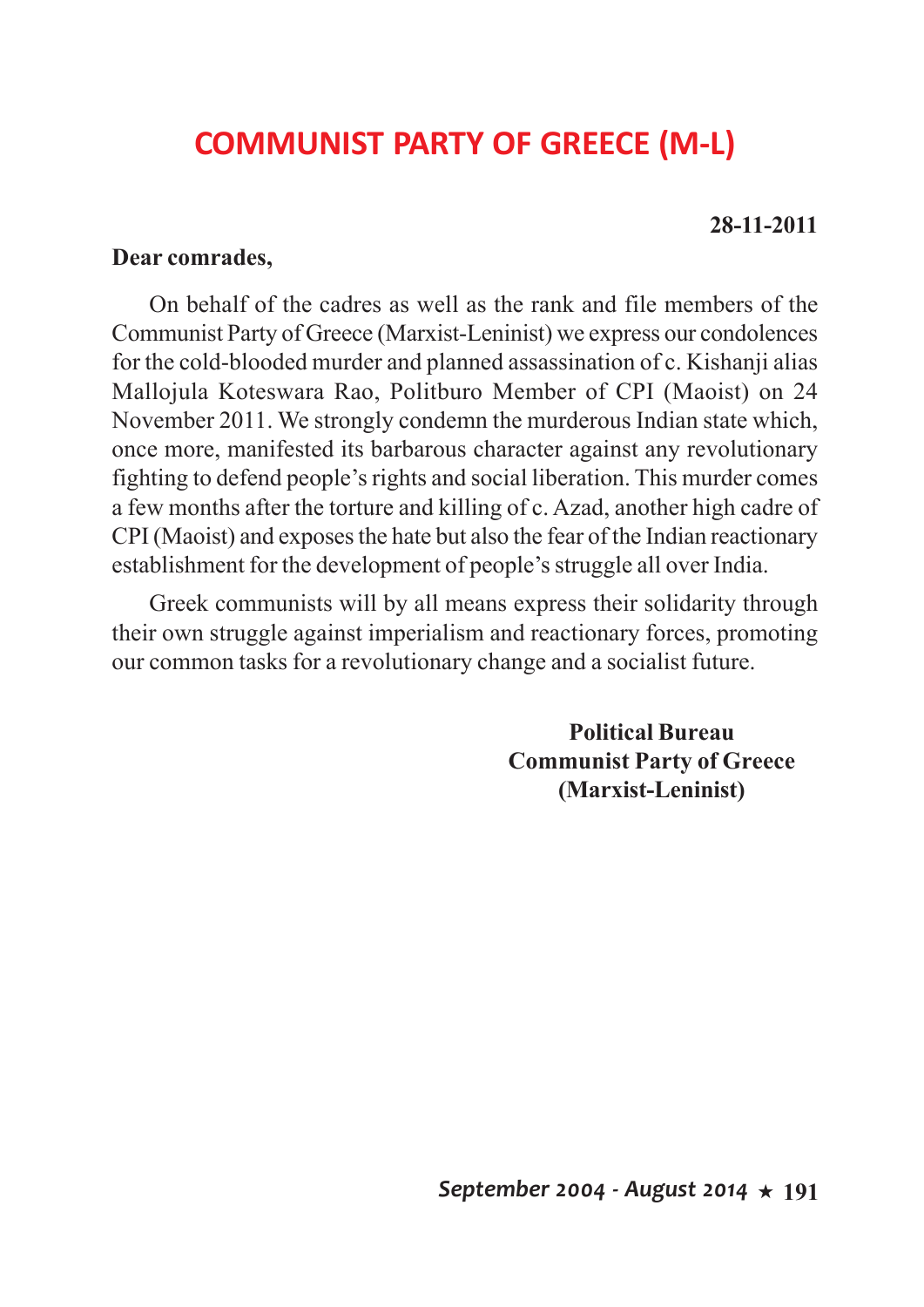# **COMMUNIST PARTY OF GREECE (M-L)**

### **PRESS BUREAU**

**28-11-2011**

### **Eternal Honor to Comrade Koteswara Rao**

#### **Solidarity to the Struggle of CP of India (Maoist)**

With sorrow and anger we learned officially from the Communist Party of India (Maoist) about the brutal murder of the leading cadre of the Indian revolutionary communist movement Mallojula Koteswara Rao, member of the Politburo of CPI (Maoist) on November 24, 2011. Comrade Rao, known by the millions of revolutionary Indian peasants and poor as Kisenji, was murdered in cold blood by the special forces of the Indian criminal state, after chasing him in a forest area of West Bengal. Despite the claims of the police that he was killed in an armed encounter, all evidence show that he was murdered after being caught and tortured.

The hate of the Indian state was so great that it put restrictions in his funeral so that it might not become mass mobilization. Comrade Rao was a leading personality and had guided great struggles of the peasants, the dalits and the indigenous people in eastern India, he was the inspirator of resistance and great popular movements of Singhur, Nandigram and Lalghar that have shook irreparably the government of W. Bengal and had a great influence on the movements in all of India. A militant fighter since fifteen, Rao, took part in the great uprising of Telangana, Andhra Pradesh in 1969. He was a child of a poor family in the Indian countryside and he devoted his whole life till his death to the cause of the revolution. He was the protagonist in the unification of the two great organizations of the naxalite movement and the formation of the CP India (Maoist) in 2004. He was the organizer of the political and military successes of the guerrilla movement in the whole of Eastern India, the famous "red corridor".

For all these reasons comrade Rao was one of the main targets of the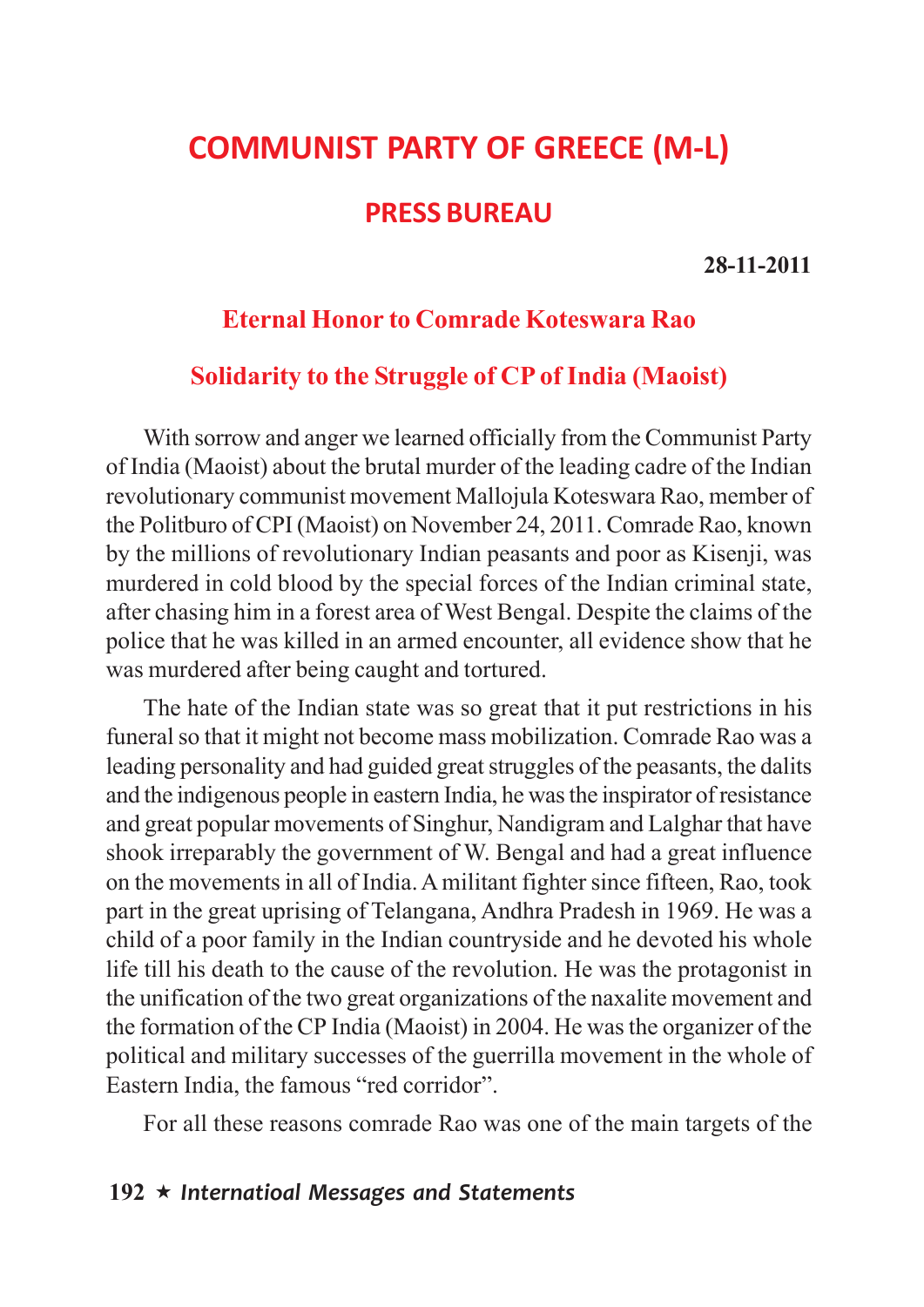criminal head hunters of the Indian regime during the so called operation "Green Hunt". The target of this genocidal operation is the uprooting of the revolutionary movement with mass killings, village burnings, population transfer and other brutalities. The murder of comrade Rao is one in many targeted killings of leading cadres in recent years aiming at the beheading of the revolutionary movement. There human losses that are heavy as a mountain and the loss of comrade Rao is such one to the millions of poor workers and peasants of India. That is why the reactionary regime of India and its propaganda media are rejoicing all these days. Unfortunately for them there are thousands of fighters like comrade Rao in India who are ready to take his place in the struggle for a society of justice and freedom.

The Communist Party of Greece (marxist-leninist) sends its warm condolences and solidarity to the comrades of the CP India (Maoist), to all popular resistance movements and the family of comrade Rao. It condemns the criminal Indian regime that supports the interests of an oligarchic minority against the hundreds of millions of poor popular masses. We stress our solidarity to the revolutionary movement of the Indian people, a revolutionary movement that is in the forefront of the revolutionary struggles of the people of Asia for social and national liberation.

> **Press Bureau CP of Greece (m-l) Athens**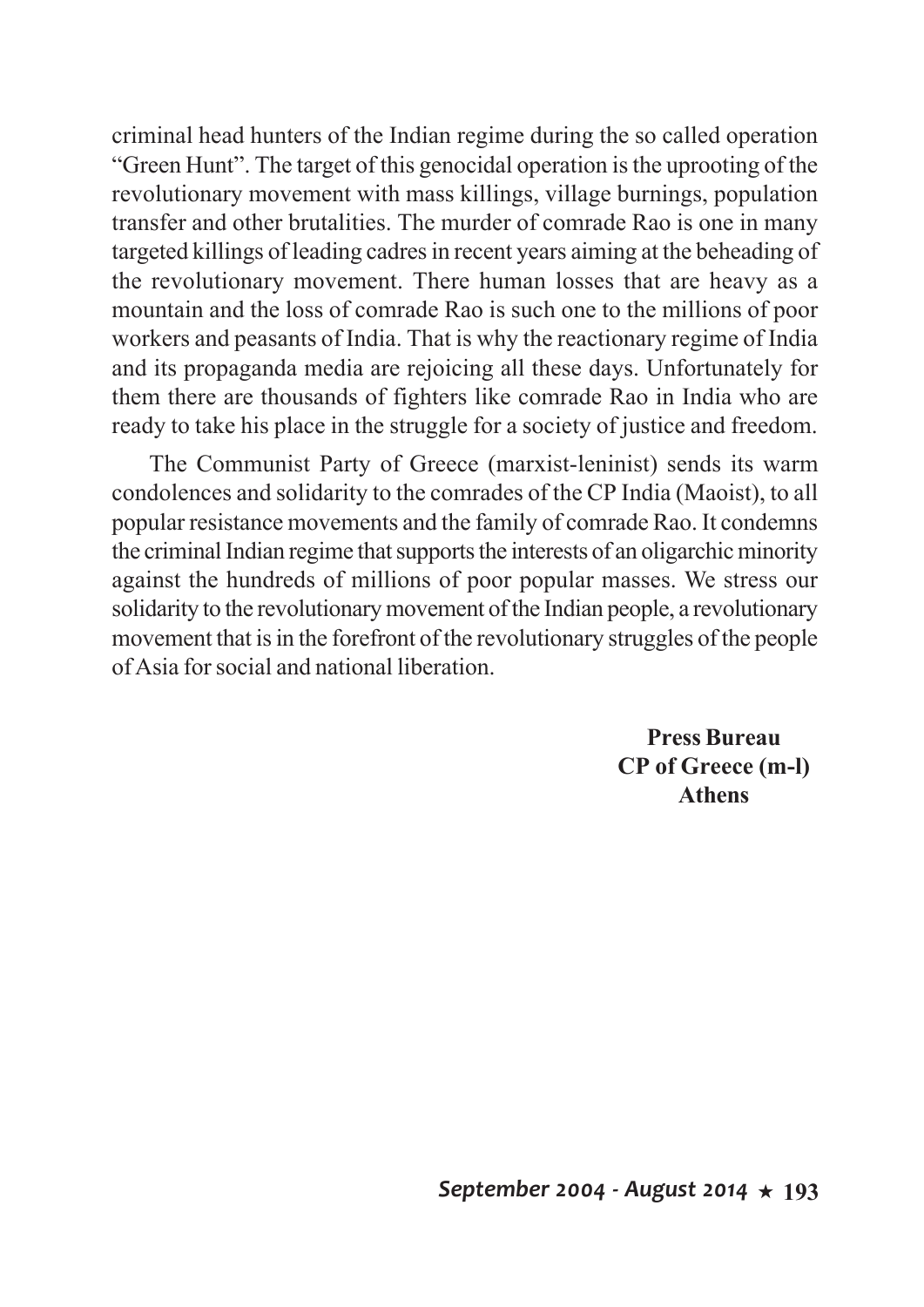# **PARTIDO COMUNISTA DEL ECUADOR (COMMUNIST PARTY OF ECUADOR)**

**28-11-2011**

### **Comrade Kishenji: Luz Roja De Una Nueva Aurora**

Macabro regocijo sienten el imperialismo norteamericano y las clases dominantes de la India por el asesinato a base de torturas de un gran dirigente cmunista del PCI (Maoista), el camarade KISHENJI, integrante del Buro Politico y Militar del Partido.

Creen vanamente que podran detener la vigorosa luch armada del pueblo hindu porque asesinen a uno u otro dirigente. Podran en ultima instancia retrasar un poco la caida del sistema de opresion, pero no evitaria, eso es ley inexorable de la Historia.

La sangre derramada del camarade Kishenji, aunque causa profundo dolor a millones de trabajadores y revolucionarios en el mundo, esta sirviendo para abonar el largo camino a la liberacion de los pueblos de la India; ninguna sangre revolucionaria se derrama en vano, pues cuando los objetivos son claros y los metodos cientificos, "toda semilla fervorosamente sembrada fructificara centuplicada".

Desde Ecudaor enviamos nuestra sentida nota de pesar revolucionario a los camaradas del PCI (Maoista), a los combatientes y luchadores de la India.

Los grandes maestros del marxismo nos ensenaron que el proletariado, los pueblos y sus dirigentes tienen que entregar inevitablemente una cuota de sangre, sufrimientos y carcel para poder derrumbar los muros de la reaccion y avanzar hacia un nuevo mundo, nueva sociedad y nueva vida. El camarada KISHENJI ha pagado esa cuota con su propia vida, no solo ahora, sino desde que en los anos 70 ingreso a las filas de la rebelion popular, dando su vida a los propositos de liberacion del pueblo, vivendo en la clandestinidad, en medio de los combates y la construccion del Nuevo poder en las Bases de Apoyo, forjando comunistas y combatientes.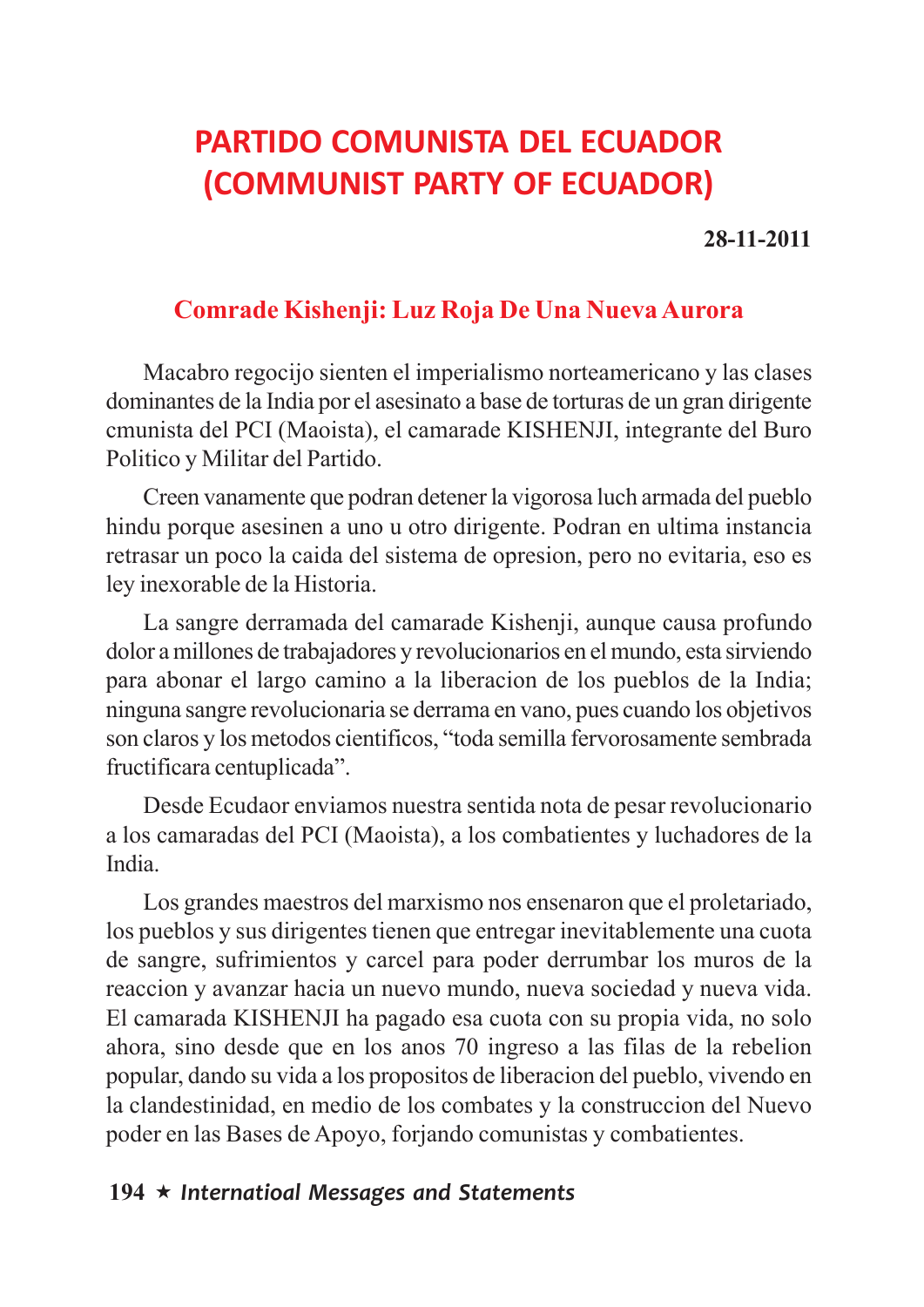El vacio dejado por KISHENJI poco a poco sera Benado con los nuevos dirigentes que proceso revolucionario funeral pese a las prohibiciones y la cruenta represion de la policia en su cludad natal.

La despedida y homenaje que rendimos y rendiremos a KISHENJI asi como a todos los comunistas y revolucionarios caidos en la lucha del pueblo, sera bregar todos los dias para que avance la lucha revolucionaria en nuestro propio pais, venciendo grandes dificultades y problemas, contra viento y marea, fusionandonos con el pueblo y sus luchas, combatiendo al revisionismo sin tregua, levantando el internacionalismo proletario, guiando la lucha de los oprimidos hacia el poder.

"Todos los hombres han de morir, pero la muerte puede tender distintos significados; morir por el pueblo tiene mas peso que una montana, morir por los fascistas tiene menos peso que una pluma" Mao Tse Tung

#### *GLORIA ETERNA A LOS HEROES DEL PUEBLO!*

#### *VIVA LA GUERRA POPULAR EN LA INDIA, PERU, FILIPINAS Y TURQUIA!*

#### *QUE EL SIGLO XXI SEA EL SIGLO DE LAS GUERRAS POPULARES EN TODO EL MUNDO!*

#### **Comite de Reconstruccion Partido Comunista del Ecuador**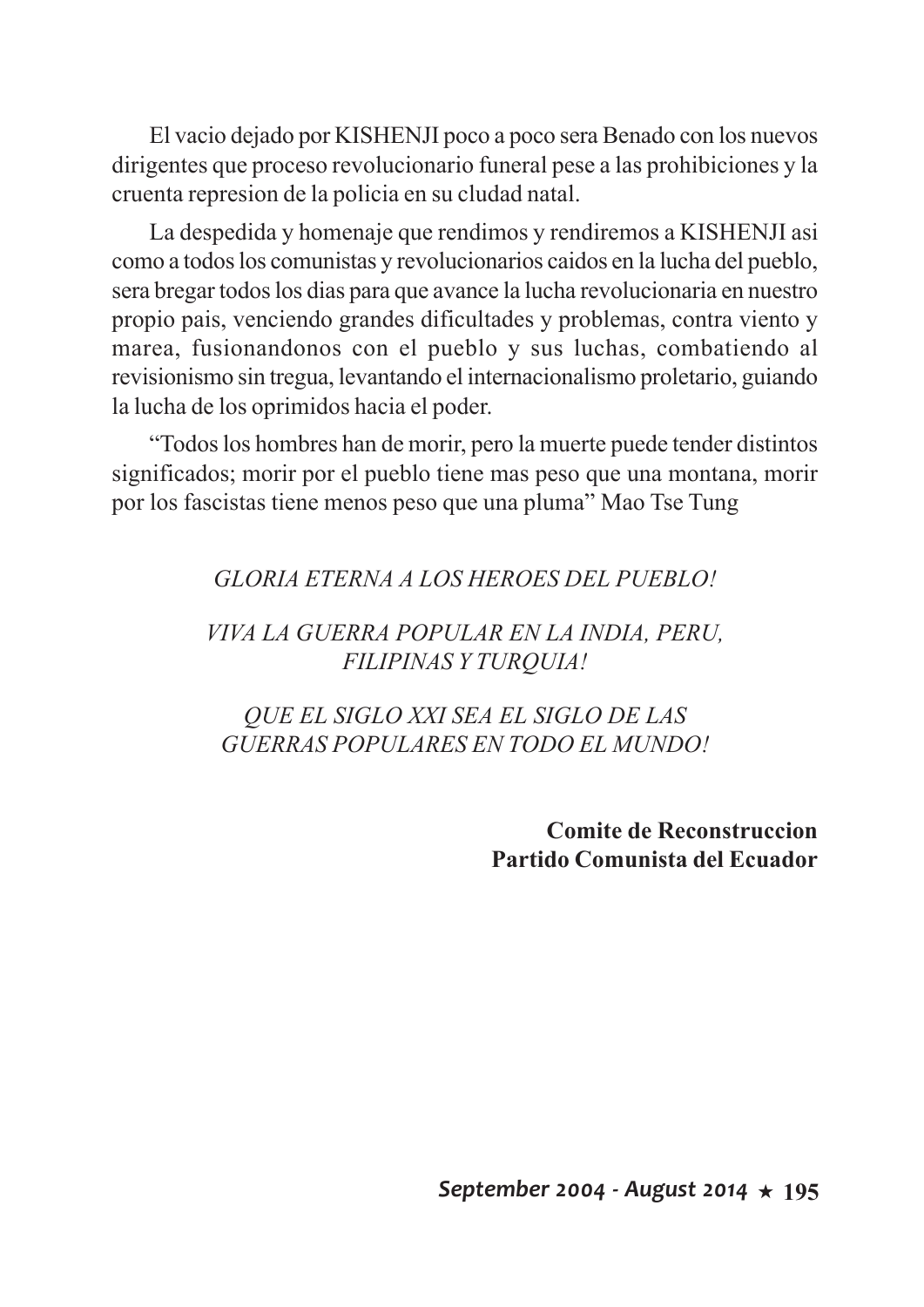### **COMMUNIST PARTY OF THE PHILIPPINES**

#### **1-12-2011**

#### **Statement on Comrade Kishenji's Assassination**

### **The Fascists will Pay for the Murder of Indian Communist Leader**

The Communist Party of the Philippines (CPP) condemns in the strongest terms possible the brutal torture and cowardly murder of Comrade Malloujula Koteswara Rao, popularly known in India as Comrade Kishenji, spokesperson and Politburo Member of the Communist Party of India (Maoist).

The reactionary Indian government claims that Comrade Kishenji was killed in an encounter in the Burishol Forest Area in West Midnapore District, Jangal Mahal, West Bengal. According to information provided by the CPIMaoist, Comrade Kishenji was, in fact, negotiating with officials of the West Bengal government when he was treacherously seized and arrested by the fascists.

Comrade Kishenii is a beloved comrade and servant of the Indian people. His brutal murder has unleashed a wave of sorrow and indignation among the oppressed and exploited people of India as well as among the proletariat and peoples of the world.

The imperialists and reactionaries and their fascist lapdogs in India have succeeded in satiating their bloodlust in torturing and murdering Comrade Kishenji. But they will pay for this brutal crime. The Indian people will continue to advance along the revolutionary path of armed resistance and mass struggle.

In the end, the reactionaries will be overthrown and put to justice as the oppressed and exploited stand triumphant in their struggle for national and social liberation.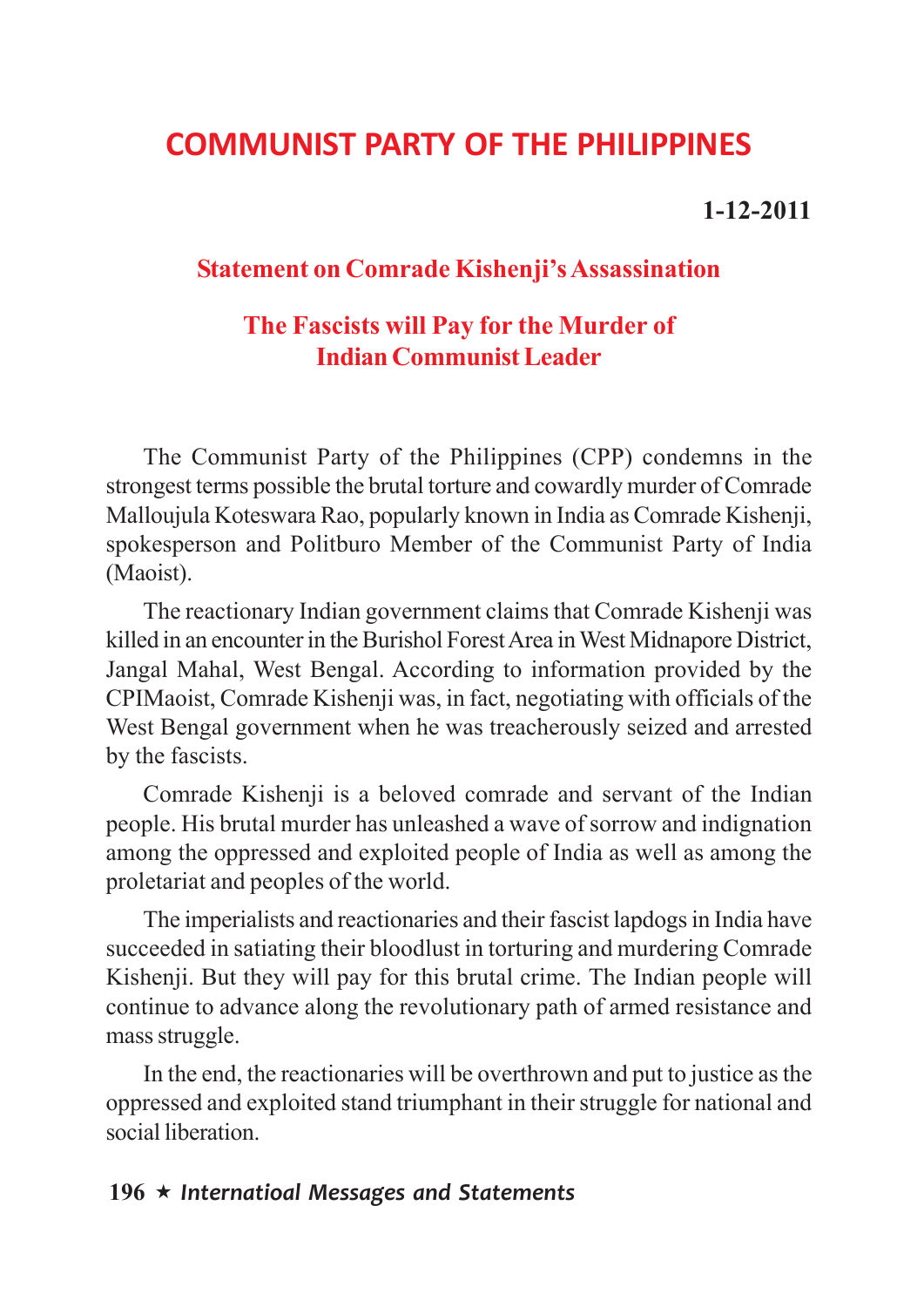# **UNITED COMMUNIST PARTY OF NEPAL (MAOIST)**

**1-12-2011**

#### **Condemn the Murder of Comrade Rao!**

The killing of Comrade Mallojula Koteshwaor Rao 'Kisanji', politburo member and top leader of CPI(Maoist), on 24 November, by Indian armed forces in Burisol forest area of west Midnapur district in West Bengal, has shocked and saddened us. According to the latest information, he was captured on November 23 and was murdered cowardly after his refusal to surrender. That's why, we condemn this fake encounter and demand to the

Central and West Bengal State government to form an independent commission to investigate the killing of comrade Kisanji and to take the action against those criminals, who were involved in the killing. Comrade Rao was one of the main top leaders of CPI(Maoist). He began to provide his political contributions in the Communist Movement, as a student member of 'Radical Student Union', from his birthplace Andhra.

Thereafter, he led the party in Andhra, Bihar, Maharashtra, and West Bengal. He did great effort and provided a great contribution to develop the guerrilla warfare in West Bengal. He was a true leader of international proletariat. On the killing of a top leader like him had dealt a blow to the entire communist movement of India. In this moment of deep sorrow, we express our solidarity with the Comrades of CPI(Maoists) and share our hearty condolence to the comrade Kisanji's relatives.

> **Mohan Baidhya 'Kiran' (Vice Chairman)**

**Ram Bahadur Thapa (Badal) (General Secretary)**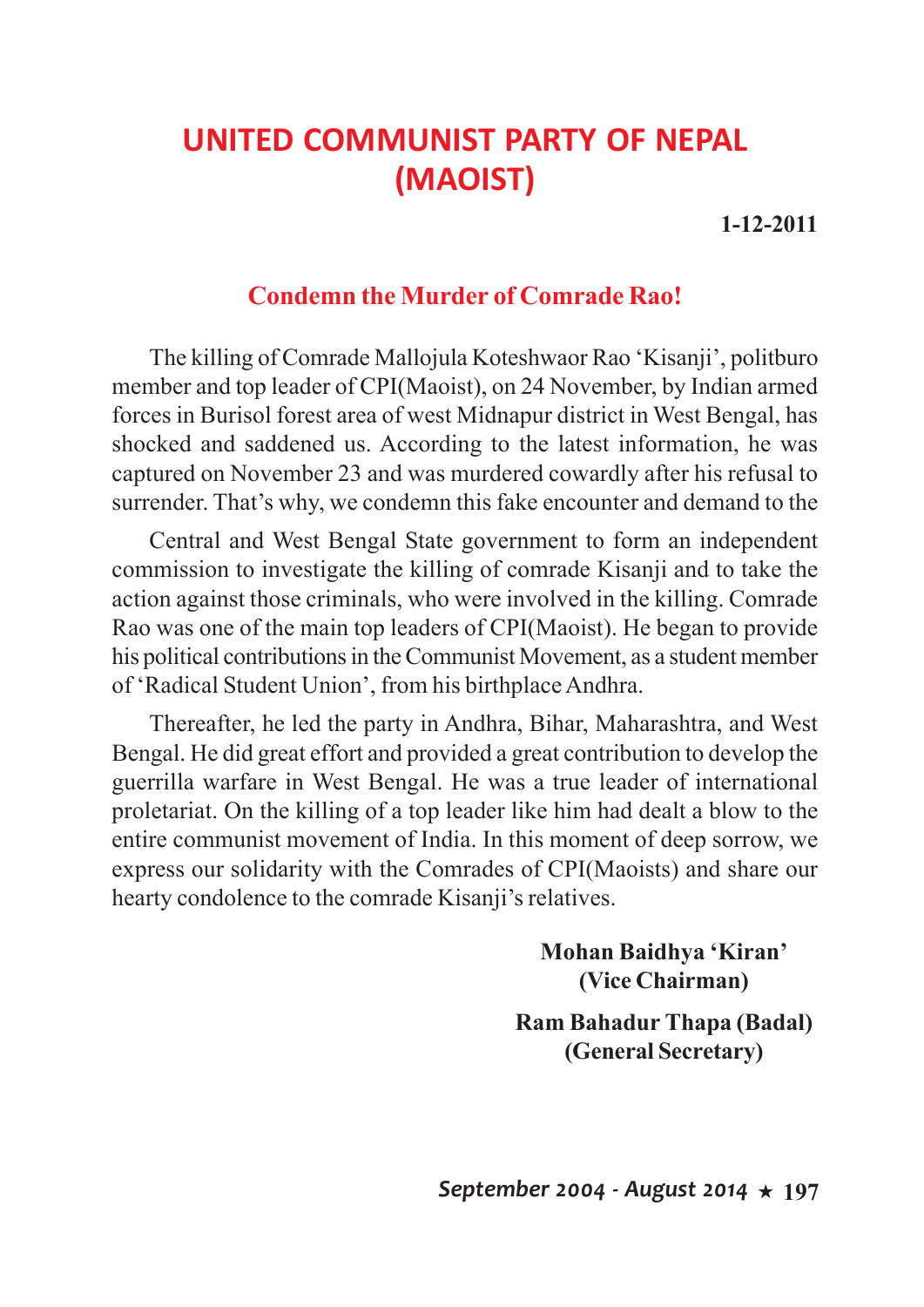# **UNITED COMMUNIST PARTY OF NEPAL (MAOIST)**

**5-12-2011**

#### **Statement of International Bureau**

We are very much shocked by sad news of the murder of Com. Kishenji (Malojula Koteswara Rao), the popular leader of Indian revolutionary people and the movement, Com. Kishenji was arrested and killed by the governmen during his initiation on the peace talk with West Bengal Government. We think this kind of act is a cowardly move. Our party strongly condemns the cold-blooded murder of Com. Kishenji and expresses our heartfelt homage to him.

We feel that assassination of Com. Kishenji, who was a popular leader to the Indian revolutionary people and a tireless revolutionary warrior for the oppressed people, is a heavy loss. Our party appeals to the Indian Government to solve the ongoing process of the revolutionary people's war by respectful peace talk and negotiation, instead of oppression and murders.

> **Krishna Bahadur Mahara In Charge, International Bureau UCPN(M)**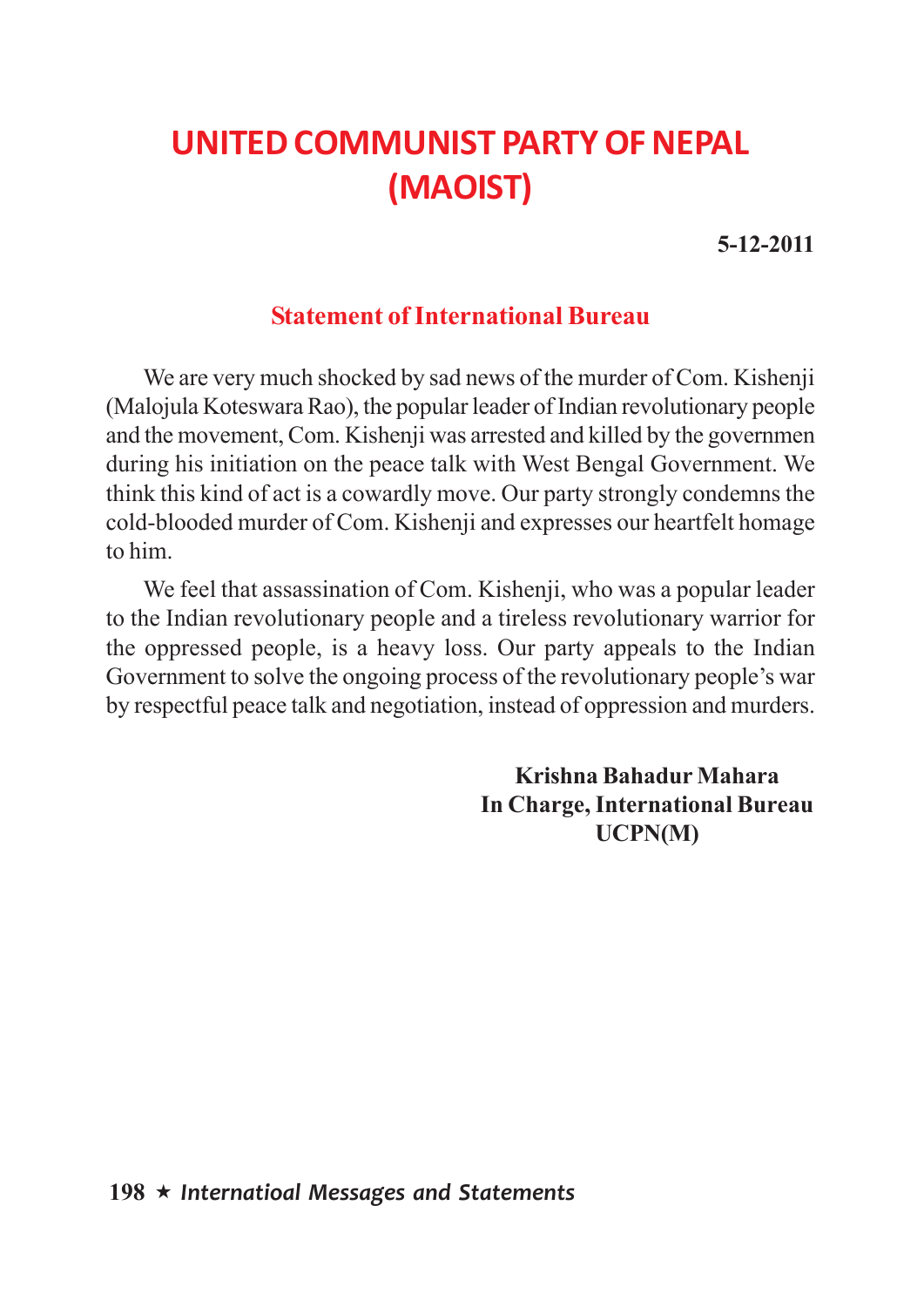# **PROLETARIAN PARTY OF EAST BENGAL (MBRM)**

### **December 2011**

### **The Surge of Mass Rising can't be Stopped by Killing Us**

### **Statement on the Brutal Killing of Indian Maoist Communist Leader Comrade Kishenji**

The Communists guide the oppressed class to the way of freedom, lead them in the struggle of changing their fate. Hence, for the reactionaries, the most favourite option for keeping the oppressed under control is to demolish the communists. It is their design to diminish the onward movement of revolution, which is essential for the oppressed class. In the Indian subcontinent, such a barbaric attitude was first imported by Indira Gandhi and the Congress govt. Later on, it was exported to the neighbouring countries including East Bengal. Sonia Gandhi, daughter-in-law of Indira Gandhi, present leader of the Indian Congress party, is still practising the same reactionary, savage, severe policy of which Comrade Kishenji has been the last victim.

Comrade Kishenji alias Koteshwara Rao was the Polit Bureau member of the Communist Party of India (Maoist). With a goal to establishing neodemocracy, socialism and communism overthrowing the rule of imperialismfeudalism and bureaucratic-capitalism, Comrade Kishenji, both in practice and theory, had been playing a decisive role in the Maoist people's war led by the CPI(M).

Under the leadership of comrade Kishenji, people's war of the Maoists developed in Telengana, Dandakaranya, Bihar, Jharkhand and West Bengal provinces, particularly in the Junglemahal region, shook the base of Indian exploit some ruling class. As a result, the central govt. of India led by wared Sonia-Manmohan and their partner West Bengal state govt. led by Mamata Baneriee, became up and to uproot the Maoists, especially to assassinate one of the top leaders Comrade Kishenji. Consequently, Comrade Kishenji was arrested, tortured in chains and brutally killed in the region of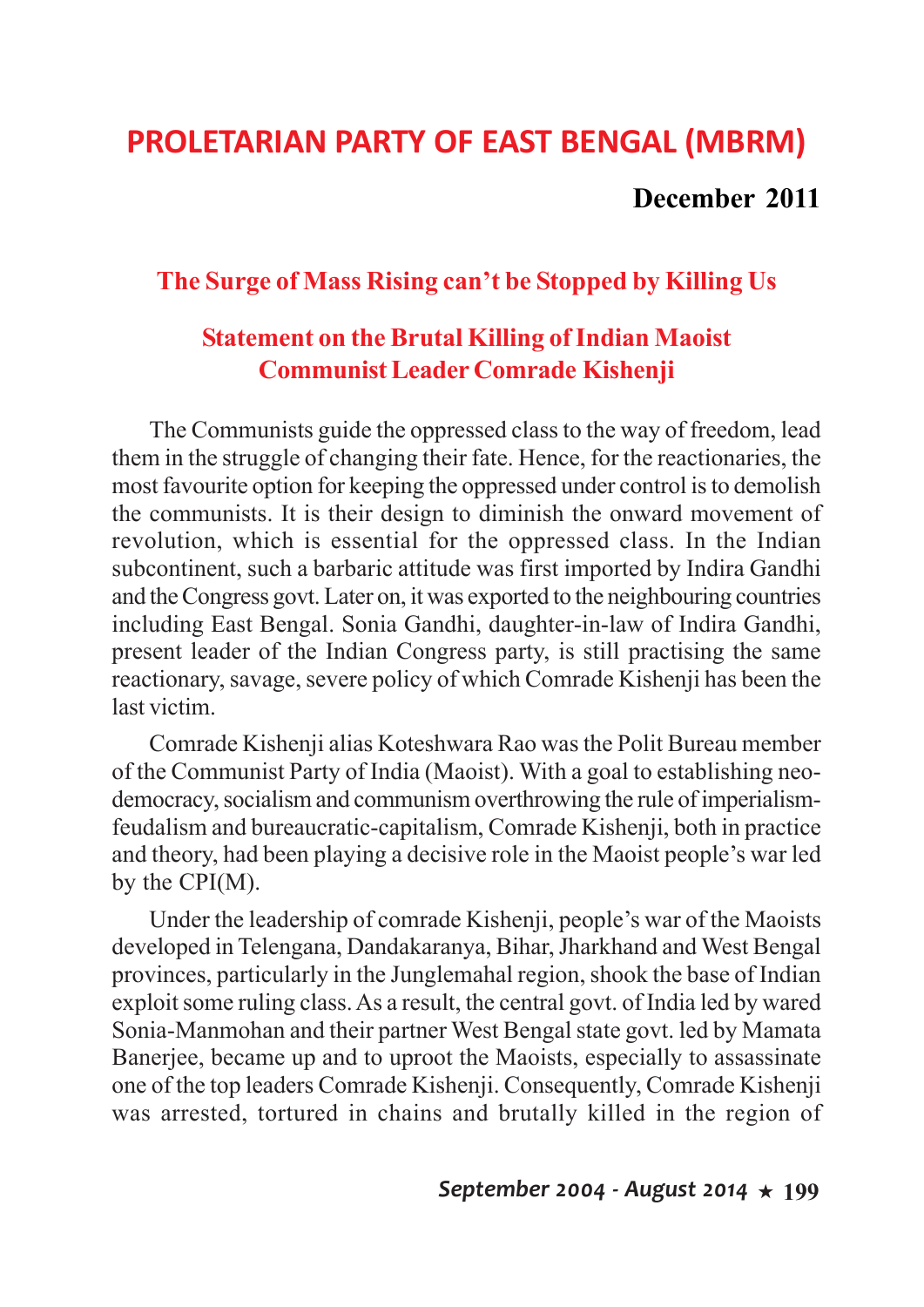Junglemahal on 24 November under the guise of so called encounter.

Comrade Kishenji dreamt of the freedom of the oppressed class. His dream is our own dream. His dream is the dream of the Maoist communists all over the world. Comrade Kishenji had been in the forefront of the worldwide struggle for establishing neo-democracy, socialism and communism overthrowing the rule of imperialism-feudalism and bureaucraticcapitalism. So, the killing of Kishenji is a great loss for the Maoist communists all over the world. And the oppressed class have lost a forerunner of their war.

Like Comrade Kishenii, we too, in our country, are struggling, for establishing neo-democracy, socialism and communism overthrowing the rule of imperialism-feudalism and bureaucratic-capitalism. In this case, Indian reactionary ruling class is one of the biggest enemies to our revolution . So, we consider that, the struggle of the Indian communists against these same enemies, goes in favour of the revolution of our country. For this, the brutal killing of Comrade Kishenji, we are hurt at losing our nearest one. It gives us pain of shedding blood and losing flesh, bone marrow of our own body as we felt at the death of Comrade Siraj Sikder, Comrade Taher Azmi, Comrade Ramkrishna Paul. We are deeply saddened at the death of Comrade Kishenji and expressing severe condemnation of this barbarous killing.

The aim of the reactionaries is to suppress the revolution by committing killing of Comrade Charu Majumder, Comrade Siraj Sikder along with innumerable Maoists. Let their evil design never come true. For this, we have to advance the revolutionary struggle for the implementation of Kishenji's dream, all of our own dream, being united with all the Maoist communists of the world. Thus we have to prove again that, "The surge of mass rising can't be stopped by killing us".

We express our deepest condolence to the CPI (M) and to the bereaved family of Comrade Kishenji and hope that they will recover the loss soon. It is a universal fact that "day and night appear by phases." and "darkness and light substitute each other". In the same way, "triumph shall mount over all the sufferings."

### **Supreme Leading Committee, PBSP**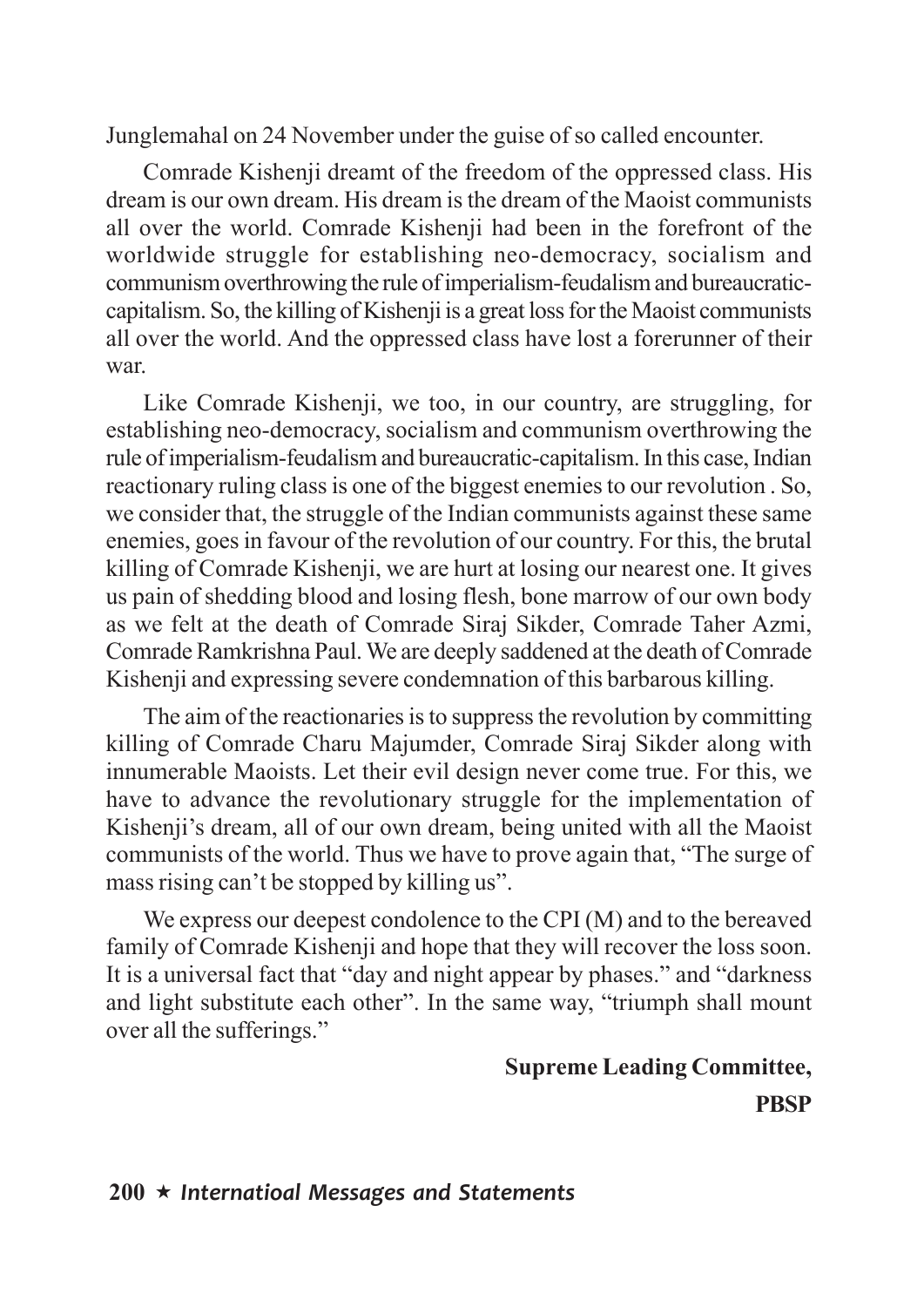# **JOINT STATEMENT OF EIGHT MAOIST ORGANISATIONS**

### **The Movement will Continue, The Revolution will Continue**

We the Communist parties of this planet strongly condemned the brutal killing of Comrade Koteswara Rao alias Kishenji in the Jangalmahal region of West Bengal, in India. This murder hurts in our minds, in our flesh. Communist Party of India (Maoist) has played an important role in world proletarian revolution and so all the genuine communists never forget India, and that is why the murder of Comrade Koteswara Rao alias Kishenji appears as a terrible pain, not only for the Indian revolution, but also for the World Proletarian Revolution.

We the Communist believed that the demise of Comrade Kishenji will make a new approach to unite all the oppress people of this universe. In a famous article "serve the people", Comrade Mao has mentioned: "Though death befalls all men alike, it may be weightier than Mount Tai or lighter than a feather. To die for the people is weightier than Mount Tai, but to work for the fascists and die for the exploiter is lighter than a feather". Yes, it is true Comrade Kishenji died for the people, in his death is indeed weightier than Mount Everest. From the bottom of our hearts we expressed our red salute to the hero of Indian Proletariat Comrade Kishenji.

The Indian reactionary has murdered Comrade Kishenji but not his ideology. They can't kill Marxism-Leninism-Maoism. The movement will continue, the revolution will continue. The Indian People's War is facing a huge counter-insurgency pushed by the Indian counterrevolution and supported by the Imperialist countries. Manipur and its neighboring sister states has been brutalized by imposing the Armed Forces Special Powers Act, 1958 which a non commission officer empower to kill anyone in suspicion and no state body have the right to institute a commission without permission of Indian Home Minister. The act only imposed in North Eastern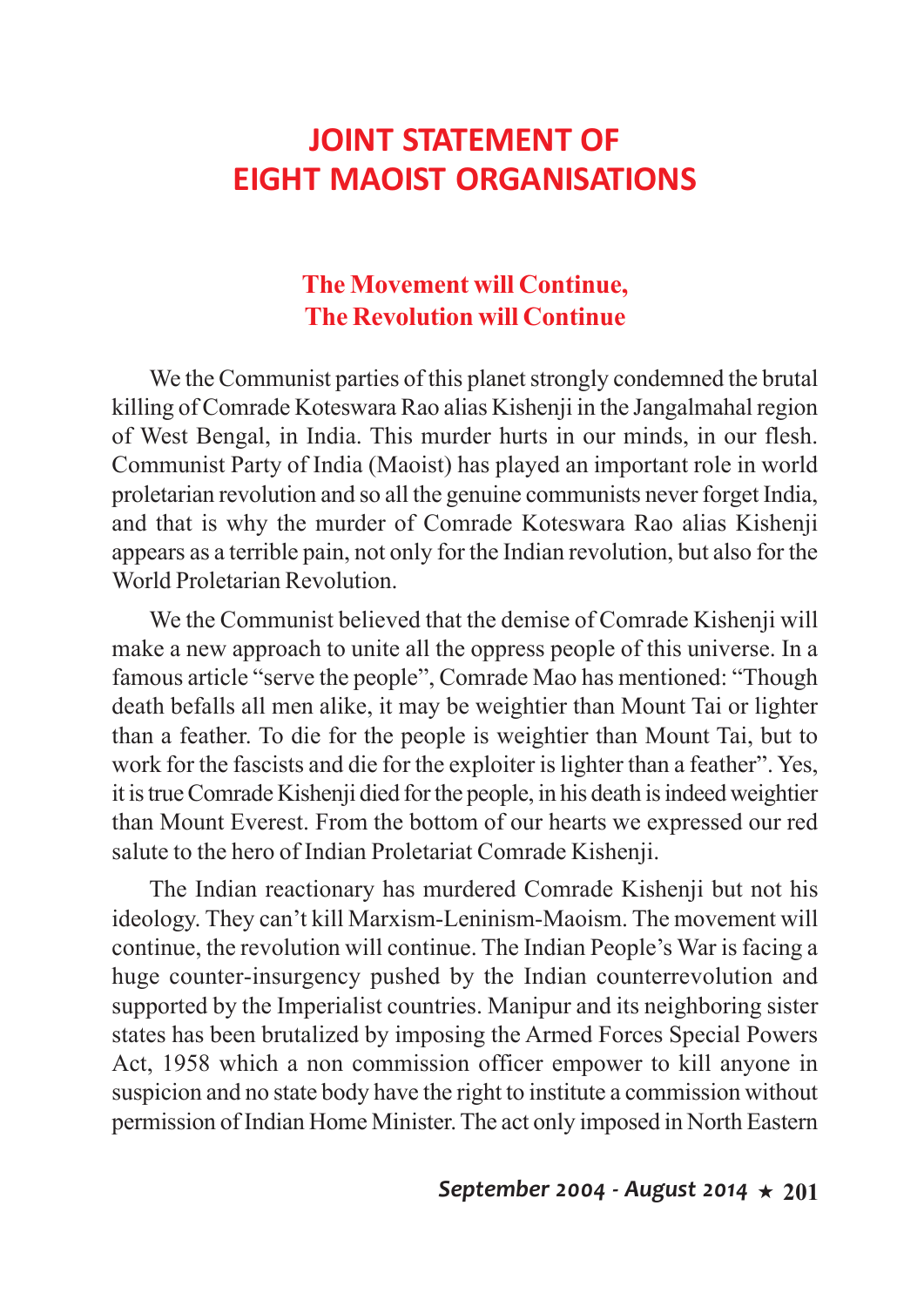states where Indian forcibly annexed into their union and well known Jammu and Kashmir discriminately. Now India have started war against its own people in the name of Operation Green Hunt at Maoist affected area. The degree of the brutality in North east states is too much if anyone compare with any mainland Indian state. The Indian Army racially oppresses the Mongolians race of North East states and Kashmir for being as Islamist people.

**Association for Proletarian Solidarity Italy (ASP) Maoist Communist Party of France (MCF) Maoist Communist Party of Manipur (MCP) Partito Comunista maoista (PCm) Italia Party of the Committees to Support Resistance for Communism (CARC) Revolutionary Communist Party Canada (PCR-RCP Canada) Struggling Workers Union Italy (SLL) Socialist Party, Malaysia**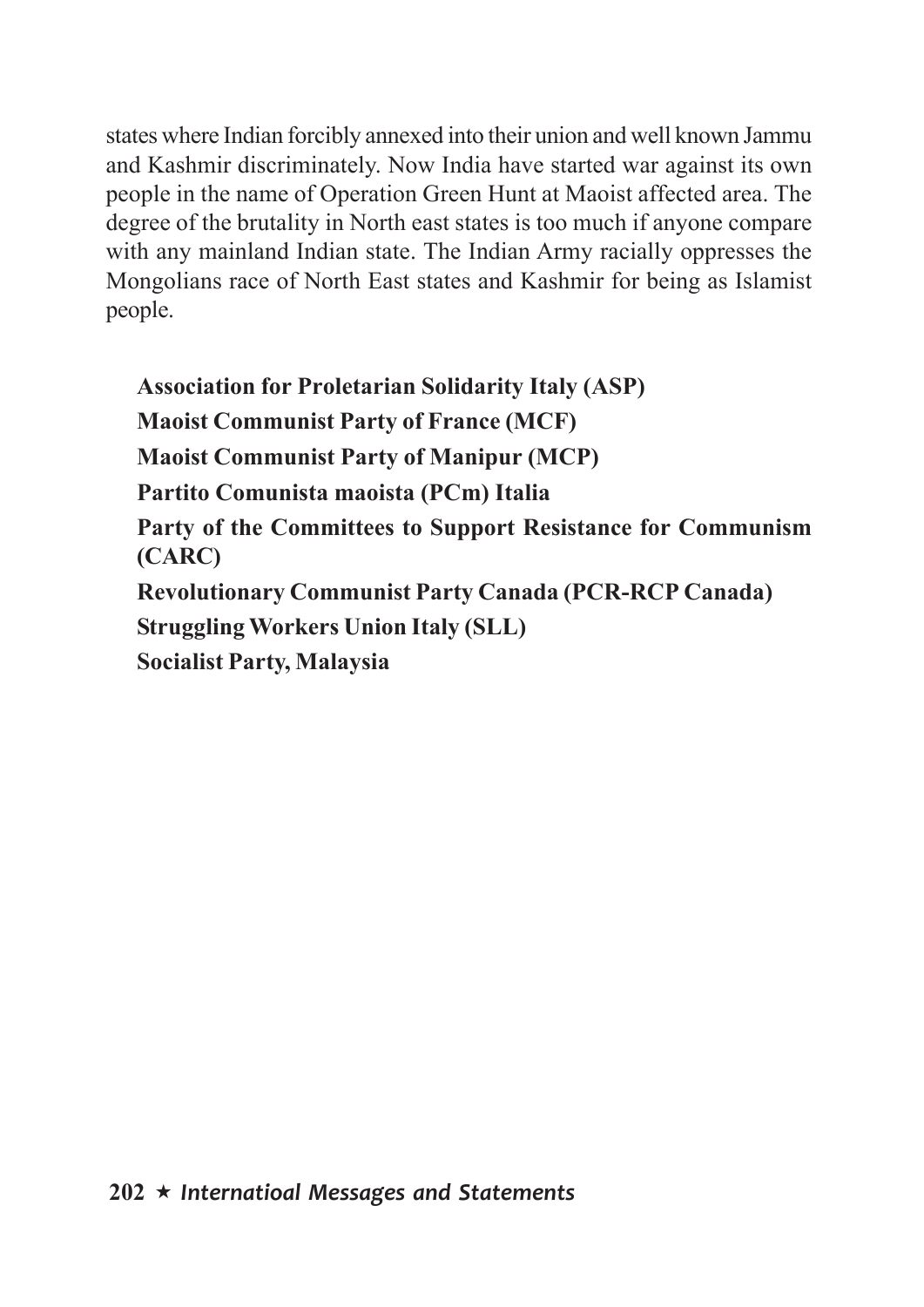# **EZILENLERIN SOSYALIST PARTISI, TURKEY INTERNATIONAL BUREAU**

### **Comrade Kishenji is Immortal!**

Senior member of Communist Party of India-Maoist (CPI-Maoist) Mallojula Koteswara Rao alias Kishenji, who had fought in India for a long time, was slaughtered on 24 of November by Indian forces. We condemn the murderer Indian state.

West Bengal Mayor Mamata Banerjee and fascist Sonia-Manmohan-Pranab-Chidambaram-Jairam Ramesh ruling elite, slaughtered Kishenji after they had captured him alive. Slaughtering of CPI (Maoist) politburo member and leader Mallojula Koteswara Rao in Burisol forest of Midnapore district in West Bengal by Indian security forces, has influenced us deeply as much as it influenced all the revolutionaries around the world.

We express our deep feelings of solidarity for this sad loss of CPI-M and Indian people in particular, and revolutionaries and peoples of the world in general. Kishenji who has taken an important place for CPI-M and his oppressed people, dedicated his life to the liberation of the oppressed. Kishenji was among the leaders of the Indian poor peasantry who fights to protect its land against multinational monopolies. His death is a great loss for the revolutionary movement in the world. No force will be able to suppress the Indian people's just fight for liberation.

*Comrade Kishenji is immortal! Long live world revolution!*

> **International Bureau Ezilenlerin Sosyalist Partisi, Turkey**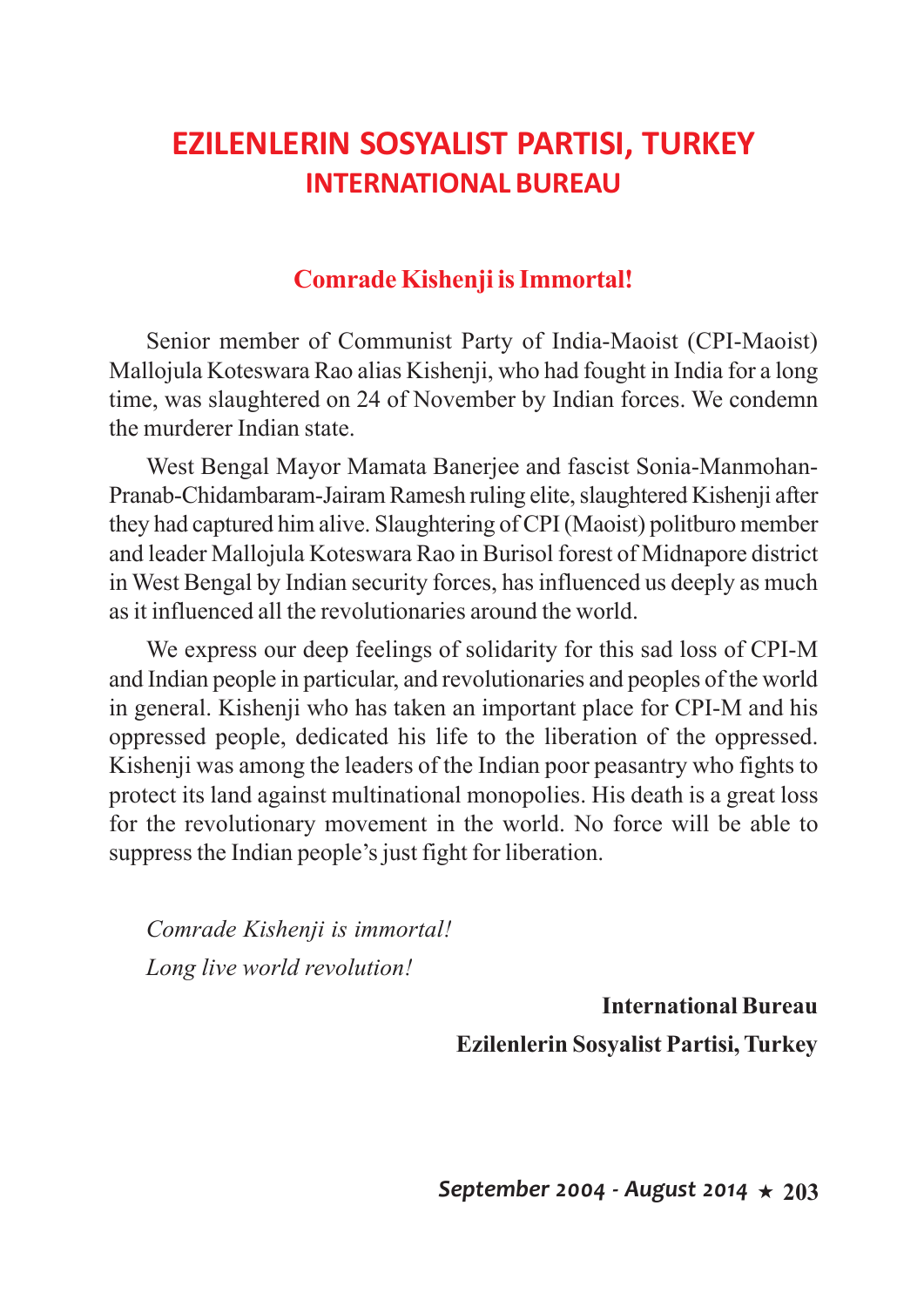## **PCm – ITALY**

#### **December, 2011**

### **People's Heroes are Deathless! Comrade Kishenji Lives in All Proletarian Struggles in the World!**

Our party salutes with rage and sadness the death of a great leader of Indian revolution, comradeKishenji alias Mallojula Koteswara Rao, Politburo Member of CPI (Maoist), murdered by the Indian regime, supported by world imperialism.

Our party unites her hands with CPI (Maoist) in this bad hour. Your struggle, comrades, is our struggle, your loss is our loss.

The ideological, theoretical and practical contribution of comrade Kishenji to CPI(Maoist), the People's War, the proletarian and oppressed people's struggle in India cannot be cancelled. Instead, it is now more shining and its light reaches all corners in the world.

*Now comrades let's transform the pain into strength! Now we redouble the support to people's war in India: Now we intensify the struggle against imperialism in the world; Now we work for proletarian internationalism, for a new proletarian international Marxist-Leninist-Maoist organization; Now we call all the proletarians, revolutionaries, communists in our country to advance in the revolution in our country.*

**PCm – Italy**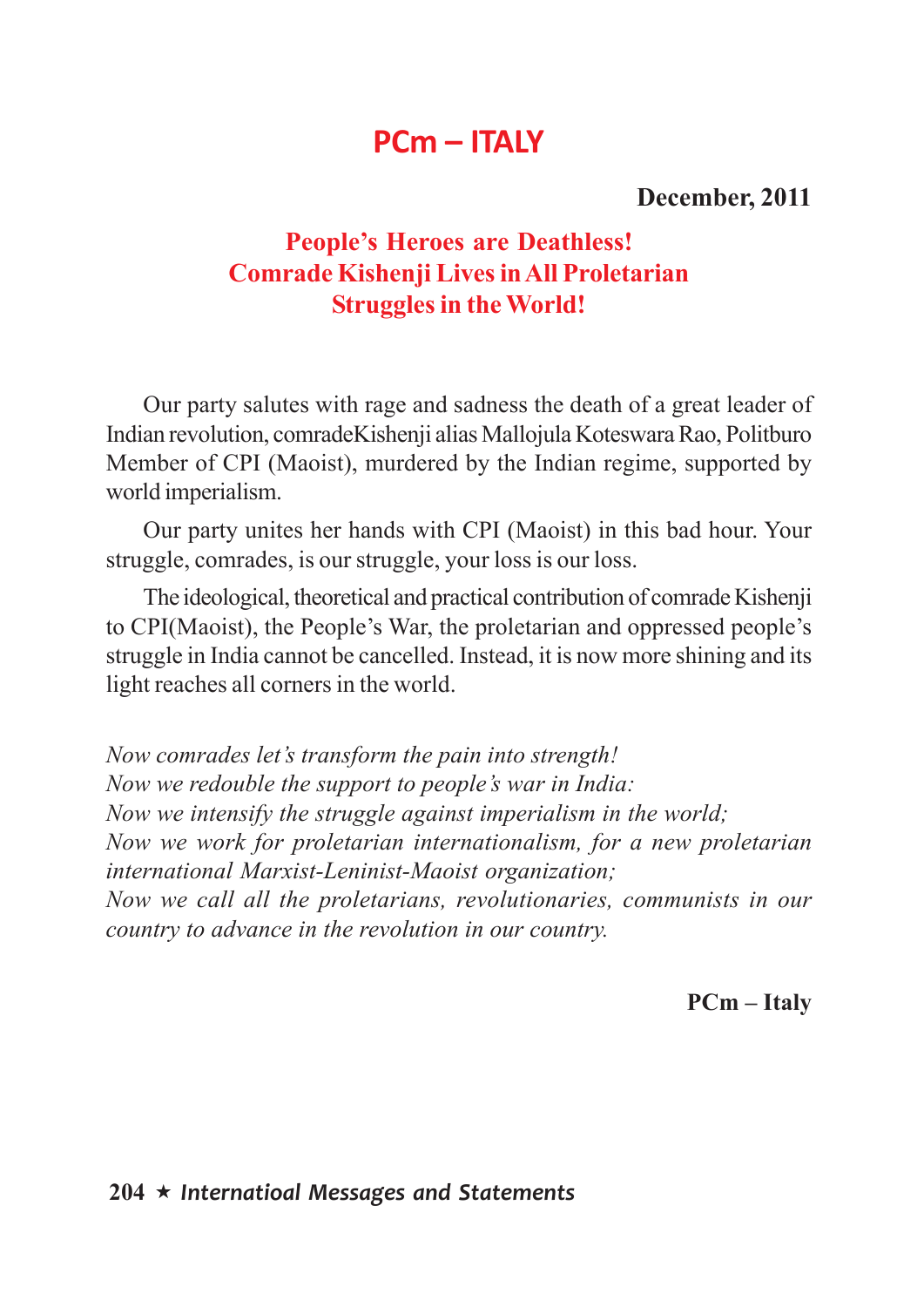# **PARTY OF THE COMMITTEES TO SUPPORT RESISTANCE FOR COMMUNISM (CARC)**

### **December, 2011**

### **Red Homage by the Italian Communist Movement**

The CARC Party, the Association for Proletarian Solidarity, the Struggling Workers Union, organizations united with the (new) Italian Communist Party in building the revolution in Italy, to make our country a new socialist country, join the communist, progressive and democratic forces of the world in condemning the murder of Kishenji, spokesman of the Communist Party of India (Maoist).

Comrade Kishenji was killed on behalf of the fascist India rulers, as happened a year and a half ago, when it was killed Azad, who preceded Kishenji as a spokesman of the party, in collusion with the government of West Bengal.

The Italian communist movement pays homage to the martyrs of the fascist, barbaric and terrorist regime ruling India. They rise alongside all those who struggling for communism against fascism gave their lives as Antonio Gramsci in our country and millions of others in Italy and worldwide did.

Barbarity and fascism cannot win. The new birth of the communist movement cannot be stopped. Marxism-Leninism-Maoism, the revolutionary theory of our time, heirs the best legacy of the first communist movement, overcomes its limits and opens the main road to victory.

We support the resistance of the masses against the Indian war of extermination that the State is waging against them, we support the revolution in India with all forms of solidarity and above all, building the revolution in our country, making the revolution in an imperialist country, and so raising the new wave of proletarian revolution which grows all over the world.

*Glory to Comrade Kishenji !*

 *Long live the International Communist Movement! Long live Marxism-Leninsm-Maoism!*

### **CARC Party, Association for Proletarian Solidarity, Struggling Workers Union**

*September 2004 - August 2014* **205**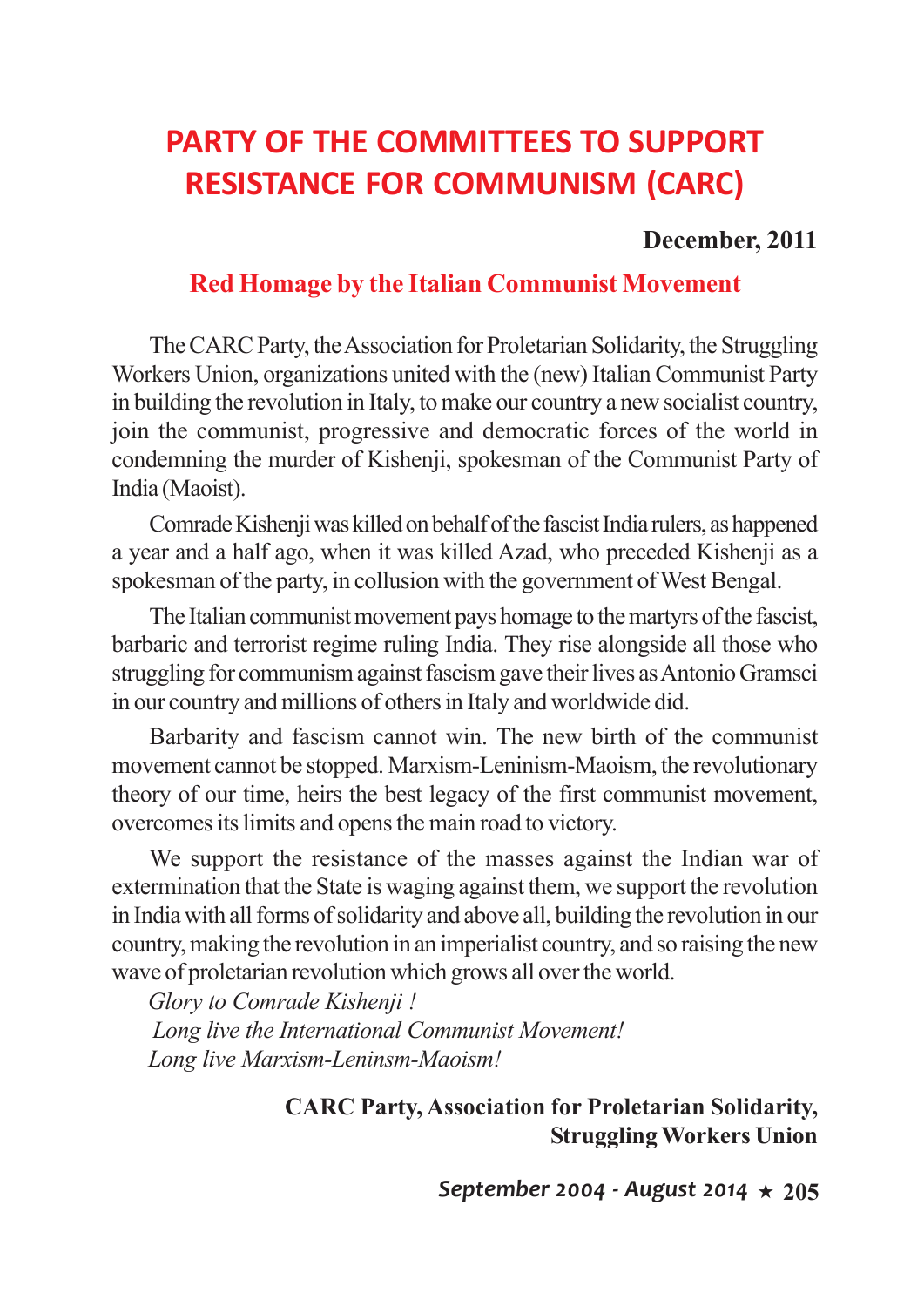# **MAOIST COMMUNIST PARTY OF FRANCE**

We have learnt with sadness the murder of Comrade Kishenii. spokesperson of the CPI-maoist. Kishenji was known to appear in the media showing his back, a gun on the shoulder.

This is a great loss for the revolution in India and for the whole international proletariat.

We send our solidarity greetings to the Communist Party of India – maoist, to the People's Liberation Guerilla Army and to the whole revolutionary mass organizations. We associate ourselves to their sorrow and sadness, that we will transform into revolutionary energy.

*Glory to Kishenji, his memory will empower the revolution ! Long live People's War in India ! Down with the murderous Indian state and its state terrorism operation 'Green Hunt'!*

#### **Maoist Communist Party of France**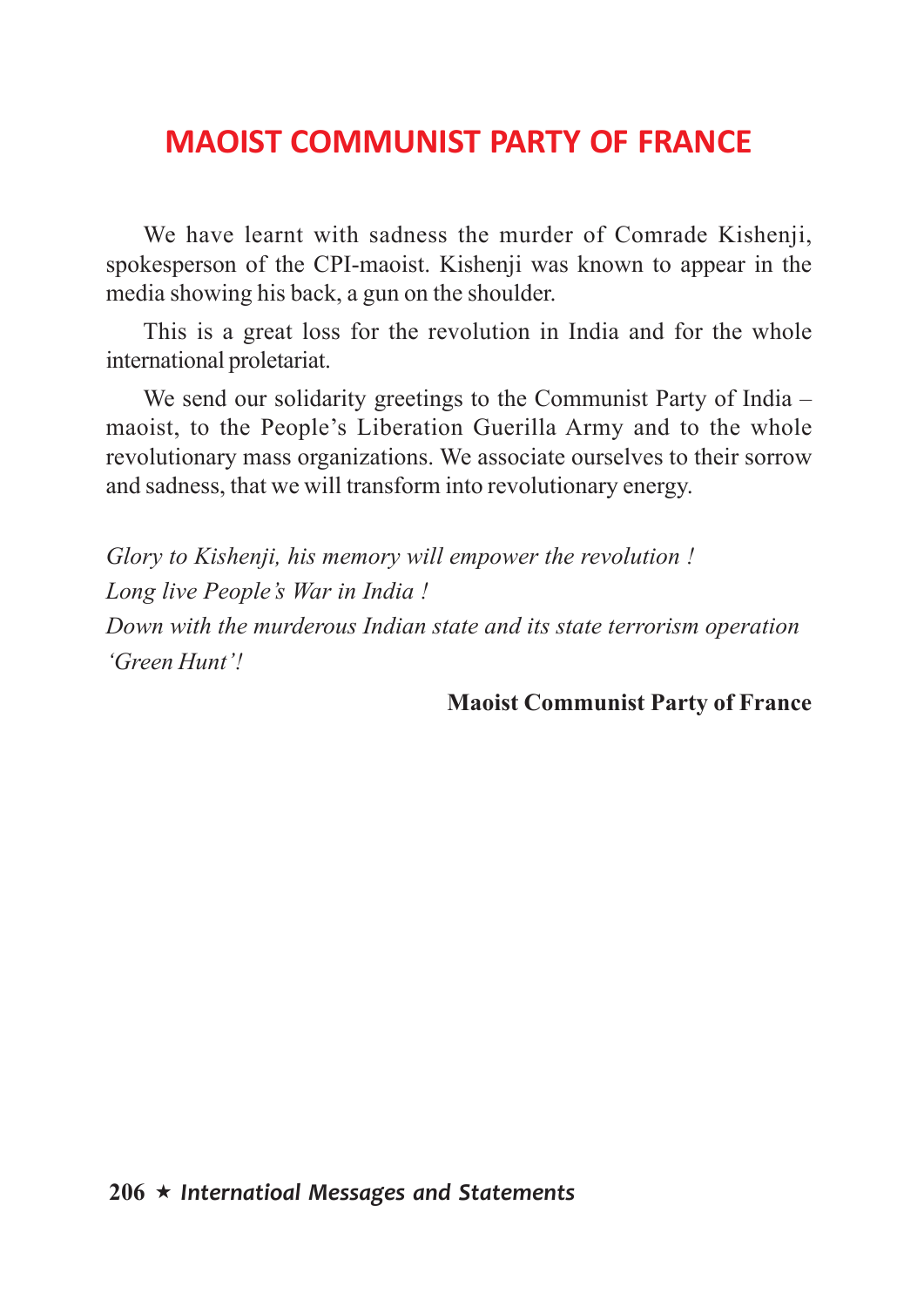# **COMMUNIST (MAOIST) PARTY OF AFGHANISTAN**

**7-12-2011**

### **We Condemn the Conspiratorial Assassination of Comrade Kishenji**

With great sadness we learned that comrade Kishenji, a member of the politburo of the central committee of the Communist Party of India (Maoist), was killed in the combined conspiratorial action of the state government of western Bengal and the central government of India. We strongly condemn this repressive plot of the reactionary rulers of India, who consider themselves the functionaries of the "largest democracy" in the world. This plot illustrates that the democracy of the exploiters is an instrument of repression and murder for the masses and their revolutionary leaders.

The absence of comrade Kishenji is a big loss for the Communist Party of India (Maoist), the entire Indian Maoist movement, the entire south Asian Maoist movement, and also the international Maoist movement. We express our deep sympathy and condolences to CPI (Maoist) and our martyred comrade's family. We hope we all can change comrade Kishenji's bereavement into energy for our struggle and thus immediately be able to fill his empty place. Comrade Kishenji not only had a prominent role in the ranks of the politburo of the CPI (Maoist), but had an important role in the struggles of the entire south Asian region. The martyred comrade had an important role in organizing and carrying forward the activities of **CCOMPOSA** 

The Communist Party of India (Maoist) is leading a people's war in India, whose objective is a new democratic revolution. This peoples' war spreads across large areas of India's territory, and currently is the most widespread and tempestuous peoples' war in the world––which the reactionary Indian state considers the biggest threat for its exploitative and oppressive rule. The reactionary Indian state is the representative of the interests of bourgeois and feudal comprador classes and pursues an expansionist politics in the region; it possesses a capitulationist position visà-vis the imperialists, particularly the American imperialists. Recently

#### *September 2004 - August 2014* **207**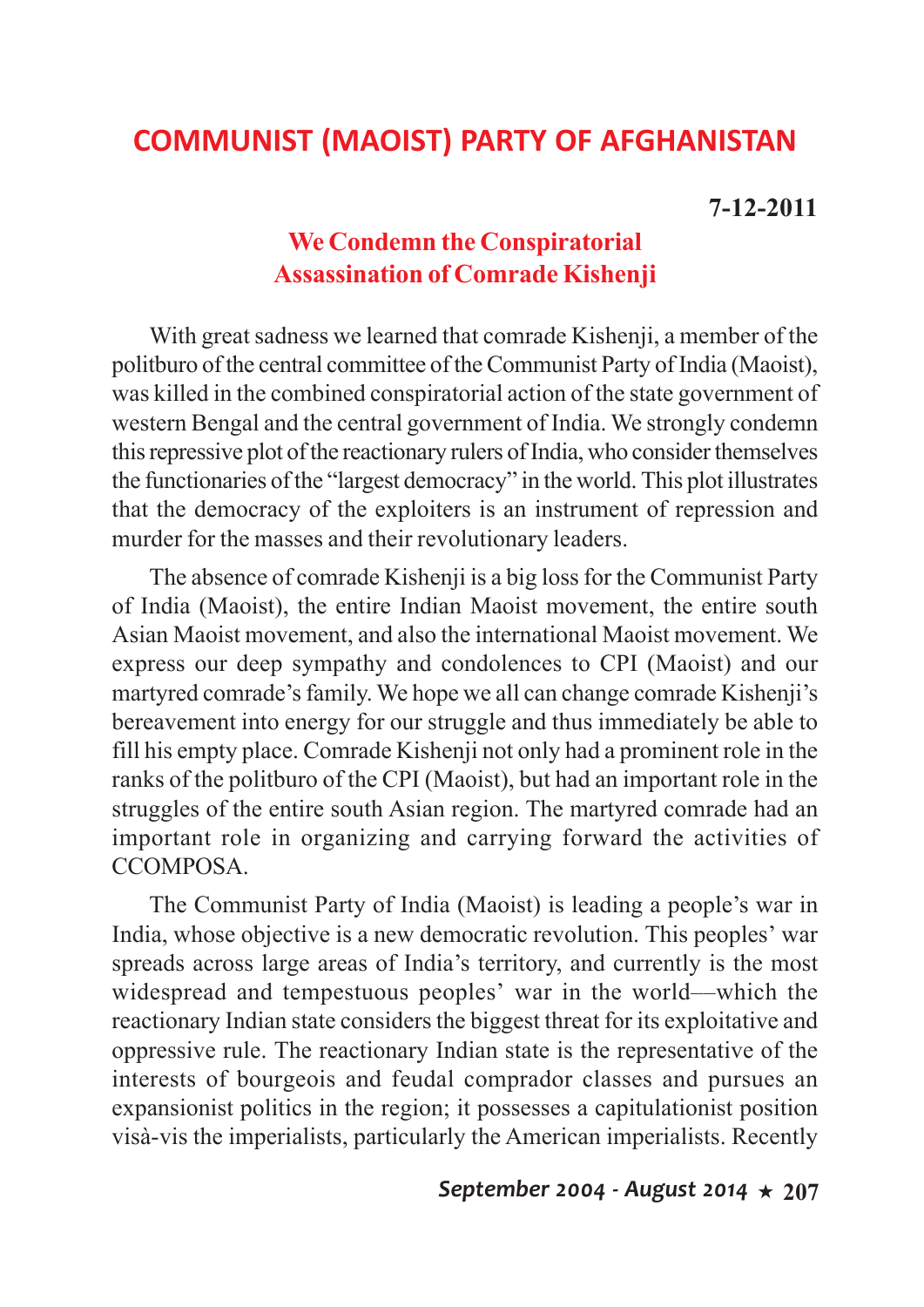Manmohan Singh and Hamid Karzai signed an all-inclusive strategic agreement, which contains a security aspect, between the reactionary Indian state and the Kabul puppet regime. After sealing this agreement, the reactionary Indian state has become the main regional functionary of the occupying war of the American imperialists and their allies in the region; it is now the primary regional supporter of the puppet regime, and thus is in a position of direct enmity with the peoples of our country.

The Communist (Maoist) Party of Afghanistan once again expresses its deep sympathy and condolences on the occasion of comrade Kishenji's death to the comrades of the Communist Party of India (Maoist). We strongly believe that the hundreds of millions of striving revolutionary masses in India have the capacity to endure the aforementioned loss and will continue to expand their revolutionary war.

#### **Communist (Maoist) Party of Afghanistan**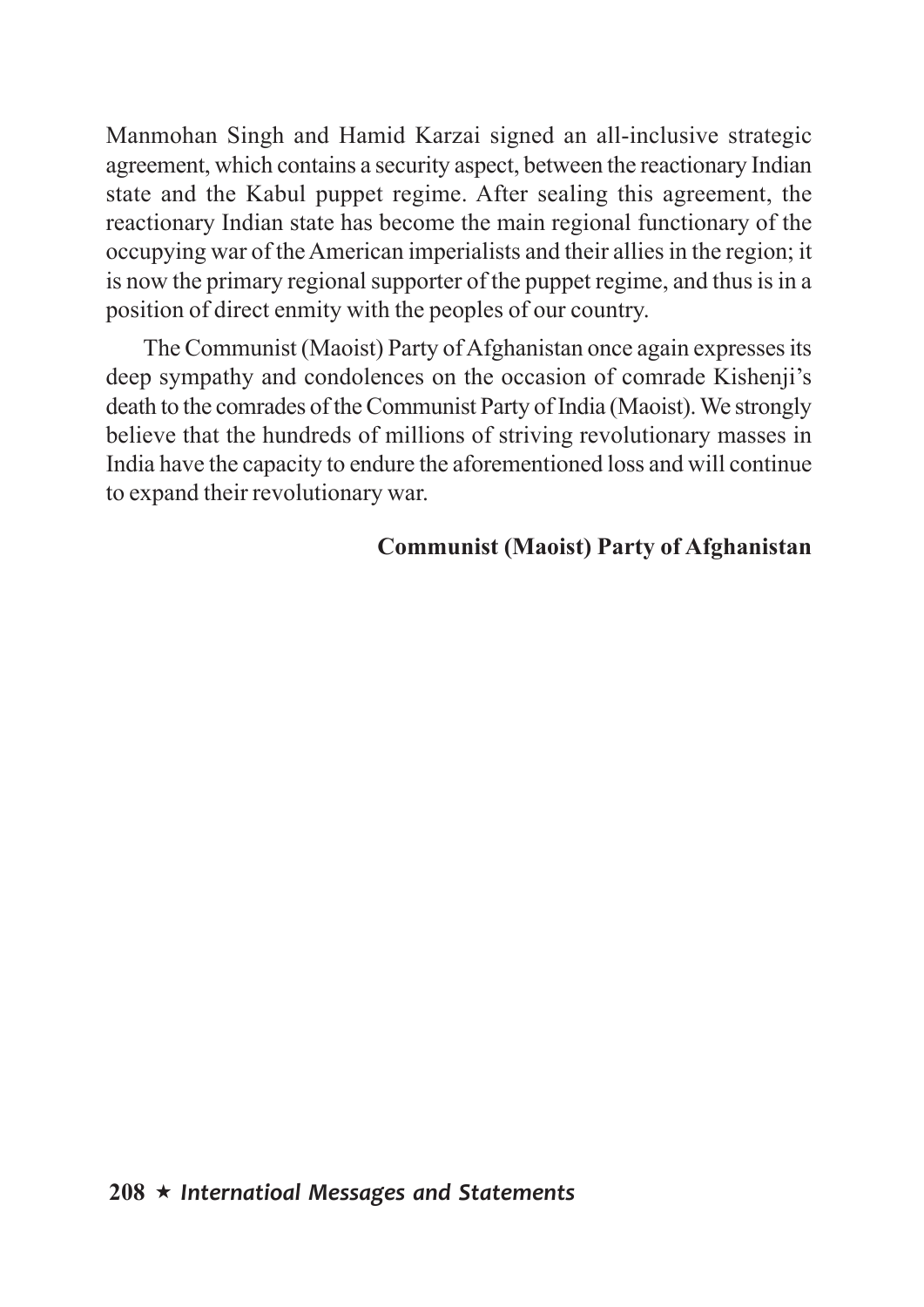# **COMMUNIST PARTY OF NEPAL-MAOIST CENTRAL ORGANISING COMMITTEE**

**24-12-2012**

#### **To Com. Ganapathi, General Secretary, CPI(Maoist)**

#### **Dear Comrade,**

We have the honor to invite you in the forthcoming historic 7th National Congress of the Communist Party of Nepal-Maoist going to be held on January 9-13, 2013 at Kathmandu. This is a historic Congress not only for the reason that it is going to be held after a long period of over two decades, but also due to the fact that it is going to be held at a political situation where we are at the cross road of revolutionary transformation of Nepalese society or returning back to the reactionary state. We are facing a severe blow to our national sovereignty and national independence. The National Congress has responsibility of finding out the solution of the confronting problems.

Our Party attaches high importance to the friendly relation between our two parties and the people of our two countries. We like to invite you cordially to attend or send greetings to the National Congress and express solidarity in our cause and make the historic event a grand success.

#### **With revolutionary greetings!**

**Ram Bahadur Thapa 'Badal' General Secretary Communist Party of Nepal-Maoist**

**Mohan Vaidya 'Kiran**' **Chairman, Communist Party of Nepal-Maoist**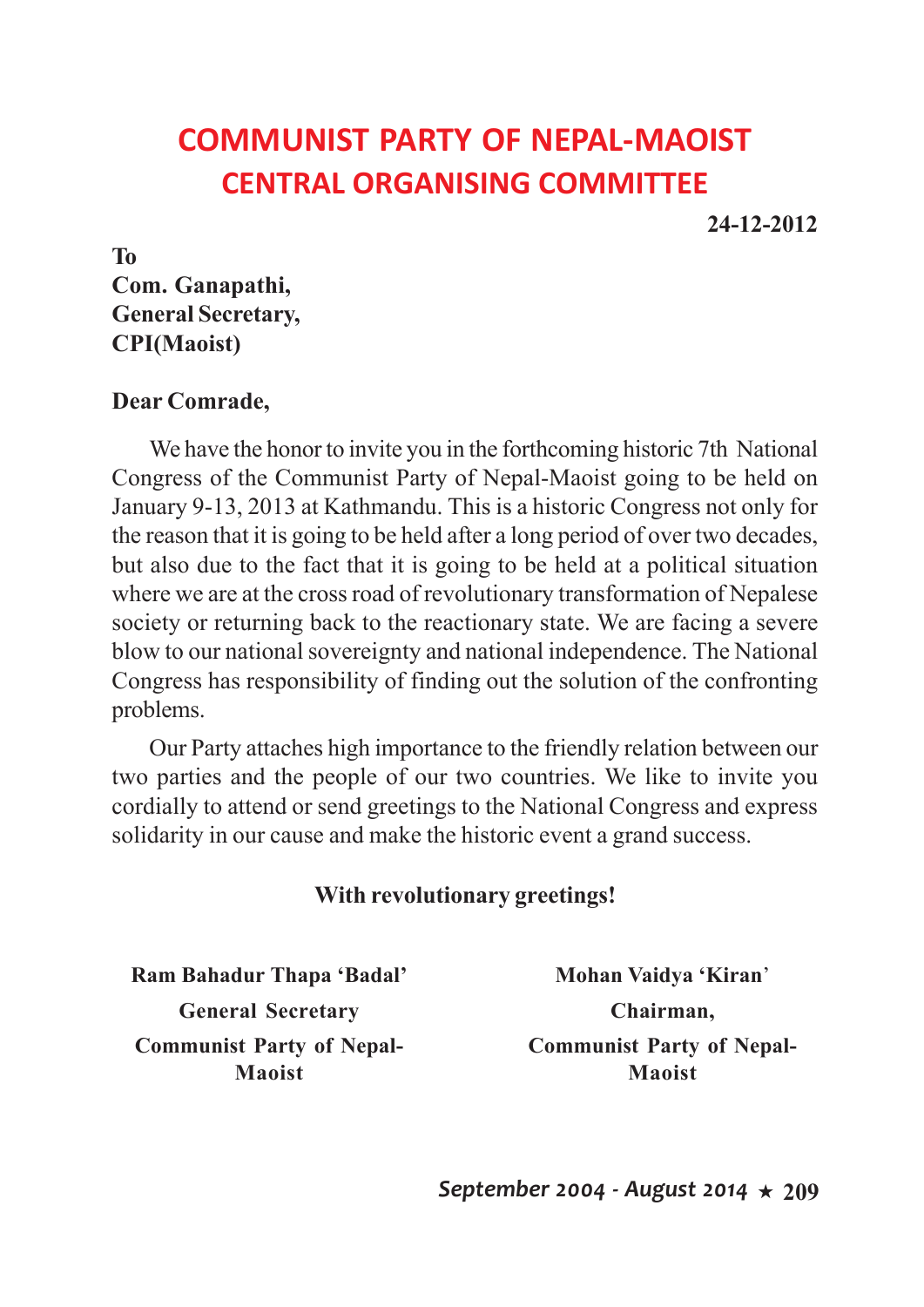# **REVOLUTIONARY COMMUNIST PARTY (CANADA)**

**1-4-2013**

### **To Central Committee Communist Party of India (Maoist)**

#### **Dear Comrades,**

On behalf of the Central Committee and the whole rank and file of our Party, we wish you our warmest revolutionary greetings. It's been a long time since we wished to get in touch with you and we are really happy that we finally managed to do so.

Our Party was created six years ago in January 2007 after a protracted period of ideological and political struggle in Canada to grasp Marxism-Leninism-Maoism and develop a comprehensive programme that now serves as a guideline for the Communists and revolutionary activists in our country.

Despite the fact our forces are still pretty small, we always considered necessary to be involved in the various efforts for regrouping and exchanging with other revolutionary parties and organizations- especially those who uphold Maoism. This is why we engaged in a unity-struggle-unity process with the RIM, a few months before it collapsed. It is for the same reason that we supported the launch of Maoist *Road* as a tool for promoting exchanges between former RIM members and other non-RIM parties.

Supporting the parties and organizations that are already engaged in revolutionary struggle in their respective countries is an important proletarian internationalist task for any revolutionary organization- be it a small preparty formation, a still "novice" party or a well-developed one. In fact, we think that such activity is part of the necessary work for building genuine Maoist parties able to wage revolutionary struggle in their own country.

In a context where the crisis of the capitalist-imperialist system is widening and the people's resistance growing, we think the Maoist forces must make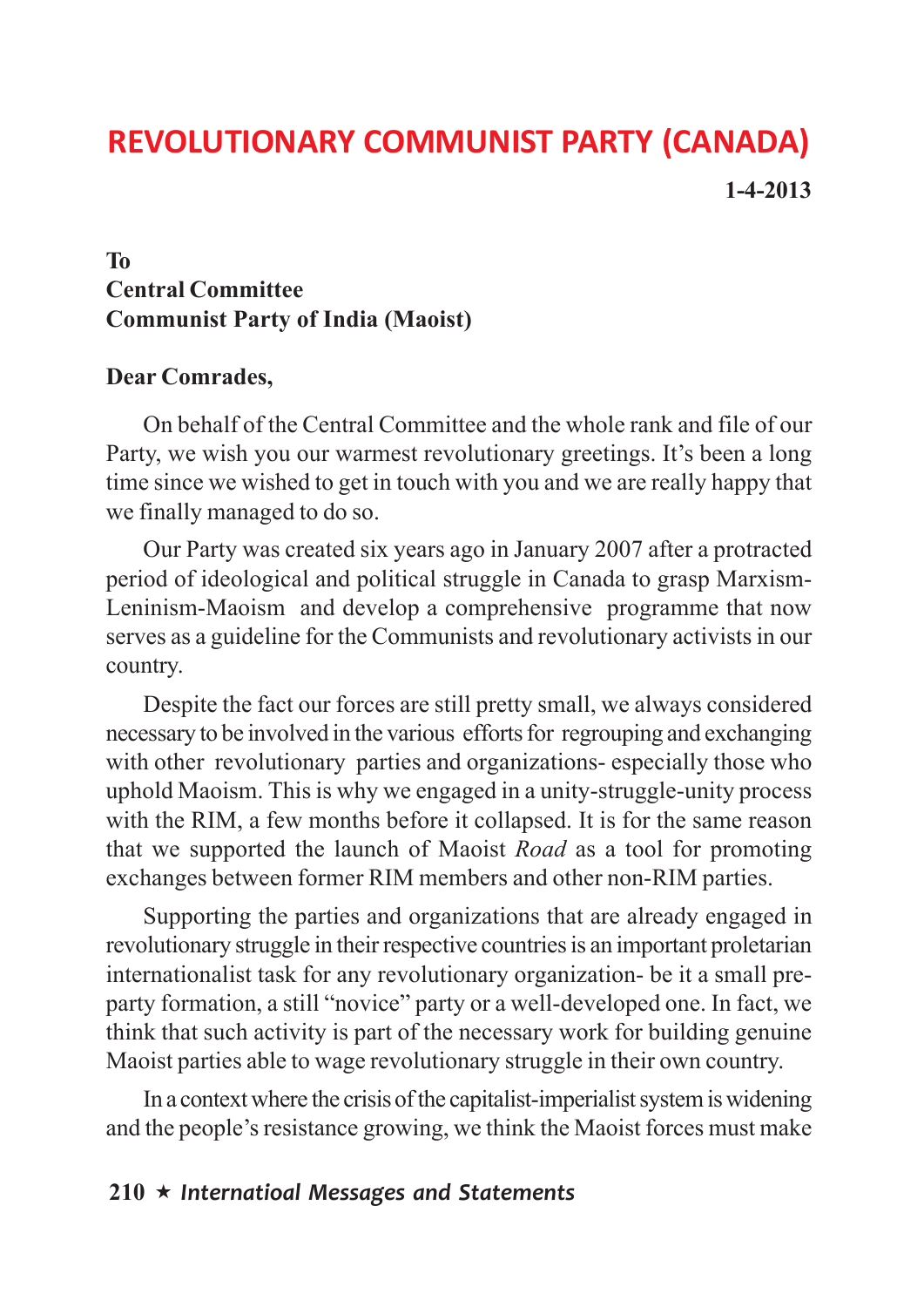a qualitative step forward and face the challenge of waging the revolutionary struggle. They should break with dispers ion and the "wait and see" attitude of too many.

For our part, we are ready and genuinely interested in taking part in any effort to regroup and provide a space of discussion for the various MLM parties and organizations -be it at the level of anti-imperialist struggle or that of party-to-party relationships. There is no usefulness to rush for the creation of a new international center or a new organization that will consider itself as such (as was the RIM): the setting up of an international center will require a very much greater unity than what currently exists within our movement, and such unity can only come from serious and extensive discussions on both the ideological, political and organizational problems our movement is facing. However, there is an urgent need for holding such discussions and exchanges, and we wi!! be happy to modestly contribute to that process.

> **Fred Engler For Central Committee PCR-RCP (Canada)**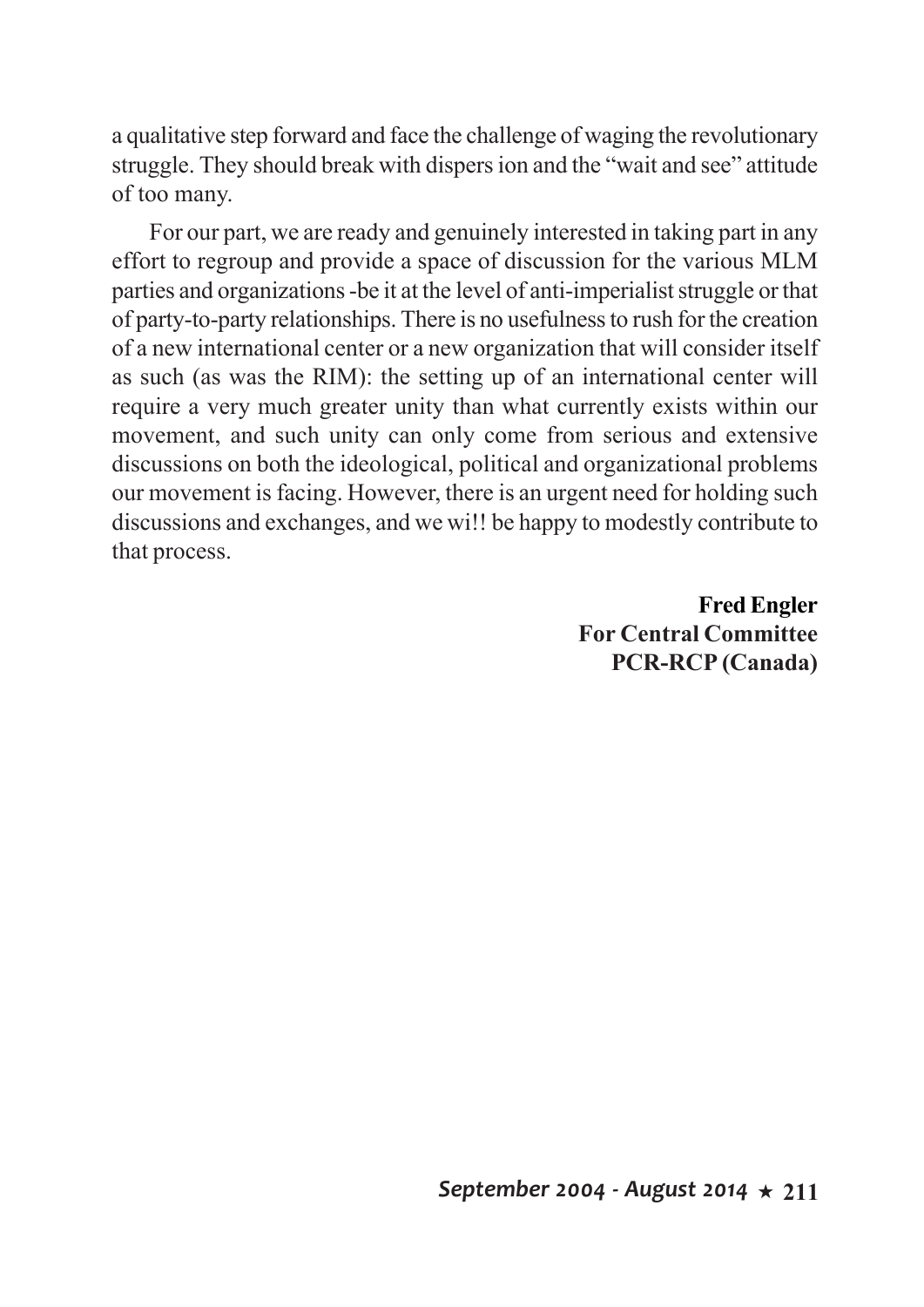# **MAOIST COMMUNIST PARTY, MANIPUR**

**July 2013**

#### **Dear Comrades,**

On the occasion of the International Day of Support for the People's War in India, We on the behalf of the oppress people of Manipur hereby sending the revolutionary Greetings of solidarity to the Communist Party Of India (Maoist) and its People's Liberation Guerrilla Army (PLGA).

#### **Maoist Communist Party, Manipur**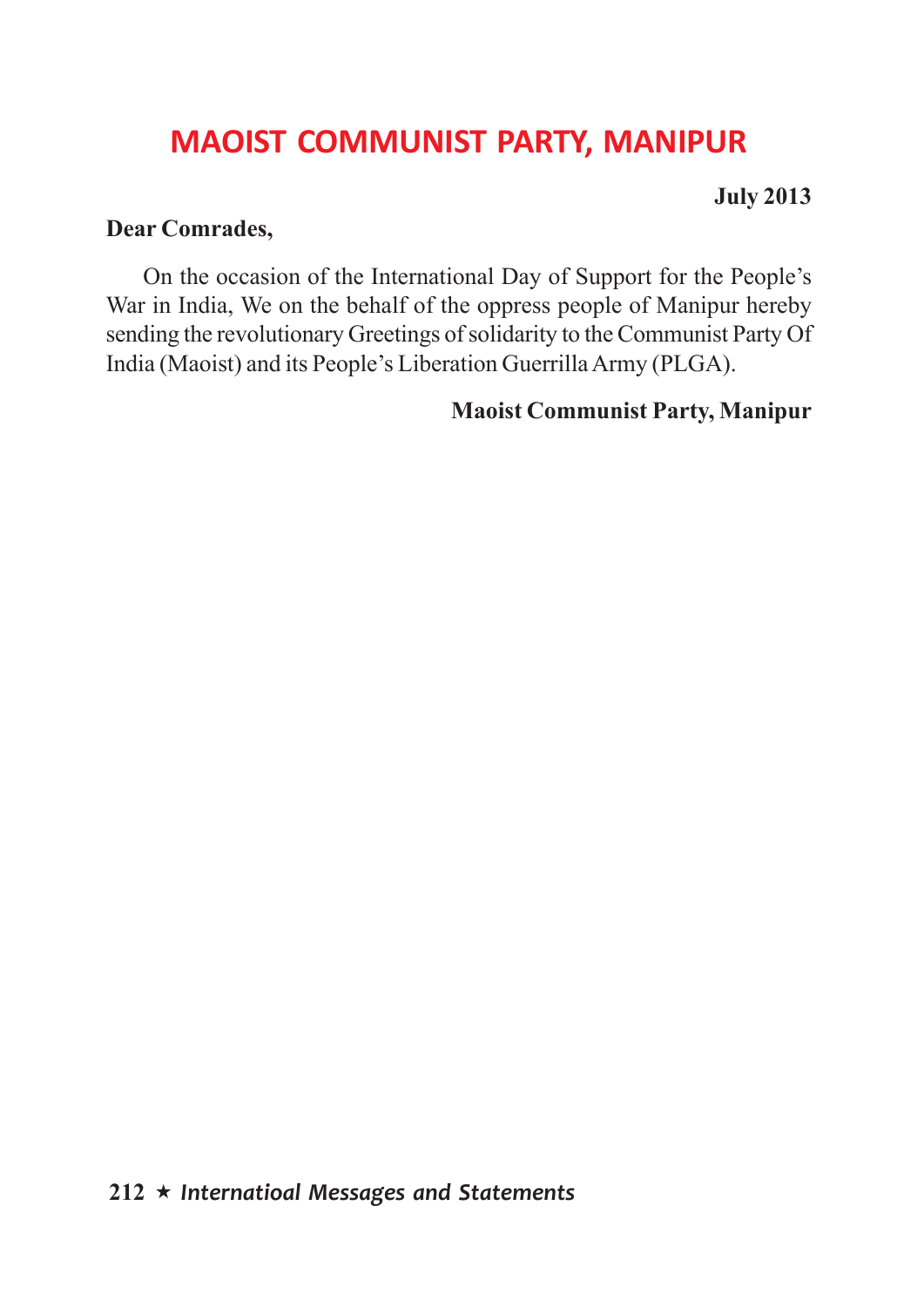# **NATIONAL DEMOCRATIC FRONT OF THE PHILIPPINES (NDFP)**

**July 2013**

### **Message of Solidarity to the People's War in India led by the Communist Party of India (Maoist)**

On the occasion of the International Day of Support for the People's War in India, the National Democratic Front of the Philippines (NDFP) conveys its warmest revolutionary greetings of solidarity and comradeship to the Communist Party of India (Maoist), the People's Guerrilla Liberation Army (PGLA), and the revolutionary masses in India. The NDFP comprises the Communist Party of the Philippines (CPP), the New People's Army (NPA) and 15 other revolutionary allied organizations. We reiterate our firm support for the People's War in India launched and led by the Communist Party of India (Maoist). We are confident that, with the enthusiastic participation and support of the oppressed masses in India, the CPI (Maoist) will win victory against the fascist "War on People" being waged by the Indian reactionaries supported by US imperialism and other imperialist powers..

The regime's "Operation Green Hunt" and other forms of its "War on People" are bound to be defeated by the Indian revolutionary forces led by the CPI (Maoist). As Comrade Ganapathy, Secretary General of CPI (Maoist) has aptly declared, "People who are the makers of history will rise up like a tornado under our party's leadership to wipe out the reactionary blood-sucking vampires ruling our country."

In the Philippines, the Filipino people are also waging a People's War against US imperialism and the local reactionaries of big landlords and compradors. We are fighting against the US-designed fascist counterinsurgency program, deceptively named "Oplan Bayanihan" (Operation Plan Cooperation), which perpetrates gross human rights violations against the peasants, workers, indigenous people, urban poor, women, youth and other sectors of the people. The puppet Aquino regime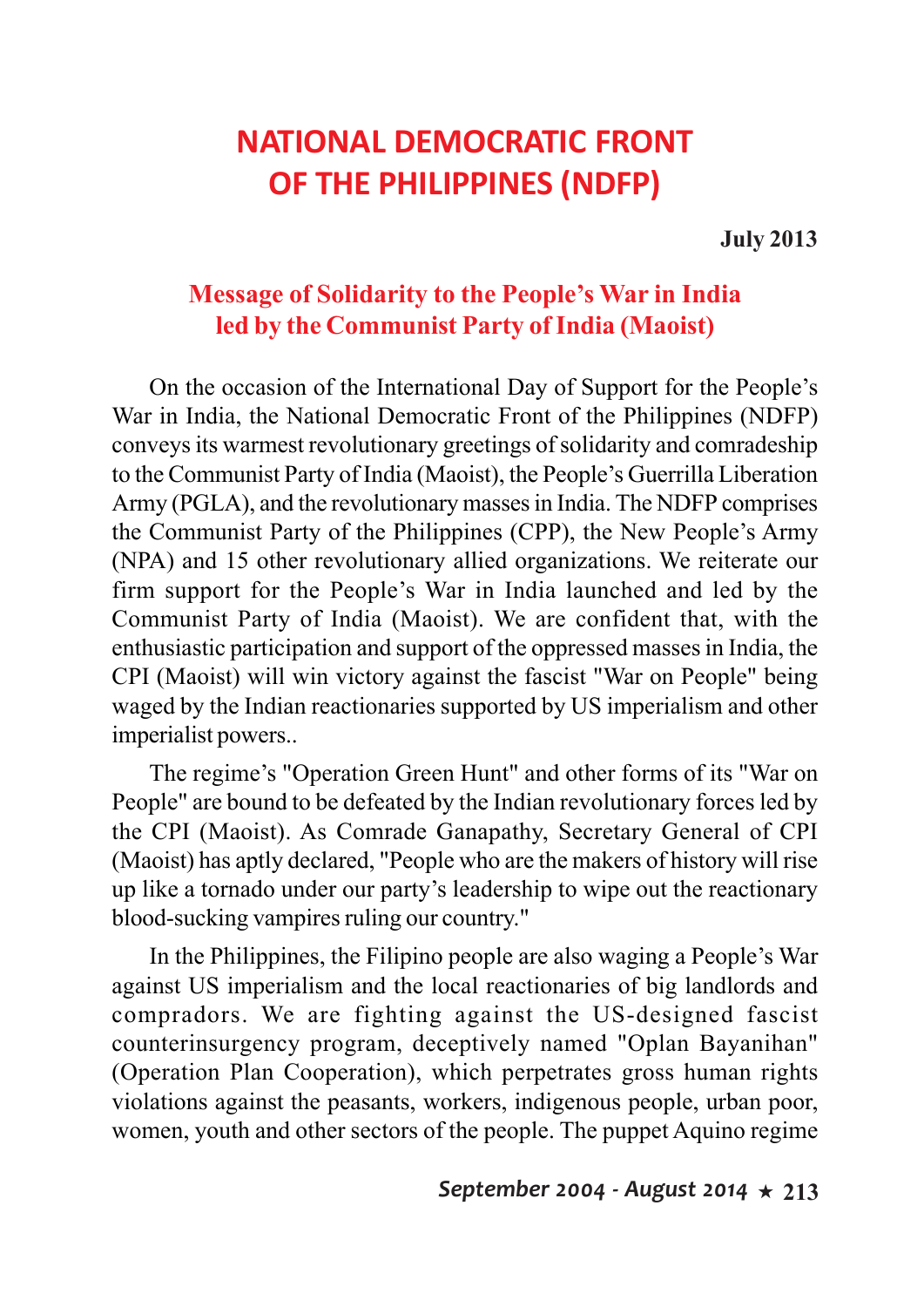carries out the neoliberal policies of liberalization, deregulation, and privatization..The oppressed masses in the Philippines are rising to wage militant struggles led by the CPP.. They participate and enthusiastically support the people's war that is now being carried out in 70 out of 81 provinces of the country.

We take this occasion to render our revolutionary salute to Comrade Azad and all the martyrs of the Indian people's Revolution. They live in the People's War and anti-imperialist and revolutionary struggles in India and in the world. We likewise honor our beloved guerrilla commander and spokesperson of the CPP, Gregorio "Ka Roger" Rosal and other revolutionary martyrs of the Filipino people. .

We salute our comrades-in-arms waging People's War in India! We wish them and the Indian people they lead ever greater victories in their New Democratic Revolution and in establishing the People's Democratic Federal Republic and thereafter the socialist system, Their brilliant victories inspire us and other revolutionary forces in the world.

We take this opportunity to express our very deep appreciation for the week of solidarity last April which the CPI (Maoist) carried out for the CPP and the People's War in the Philippines.

## **National Executive Committee National Democratic Front of the Philippines**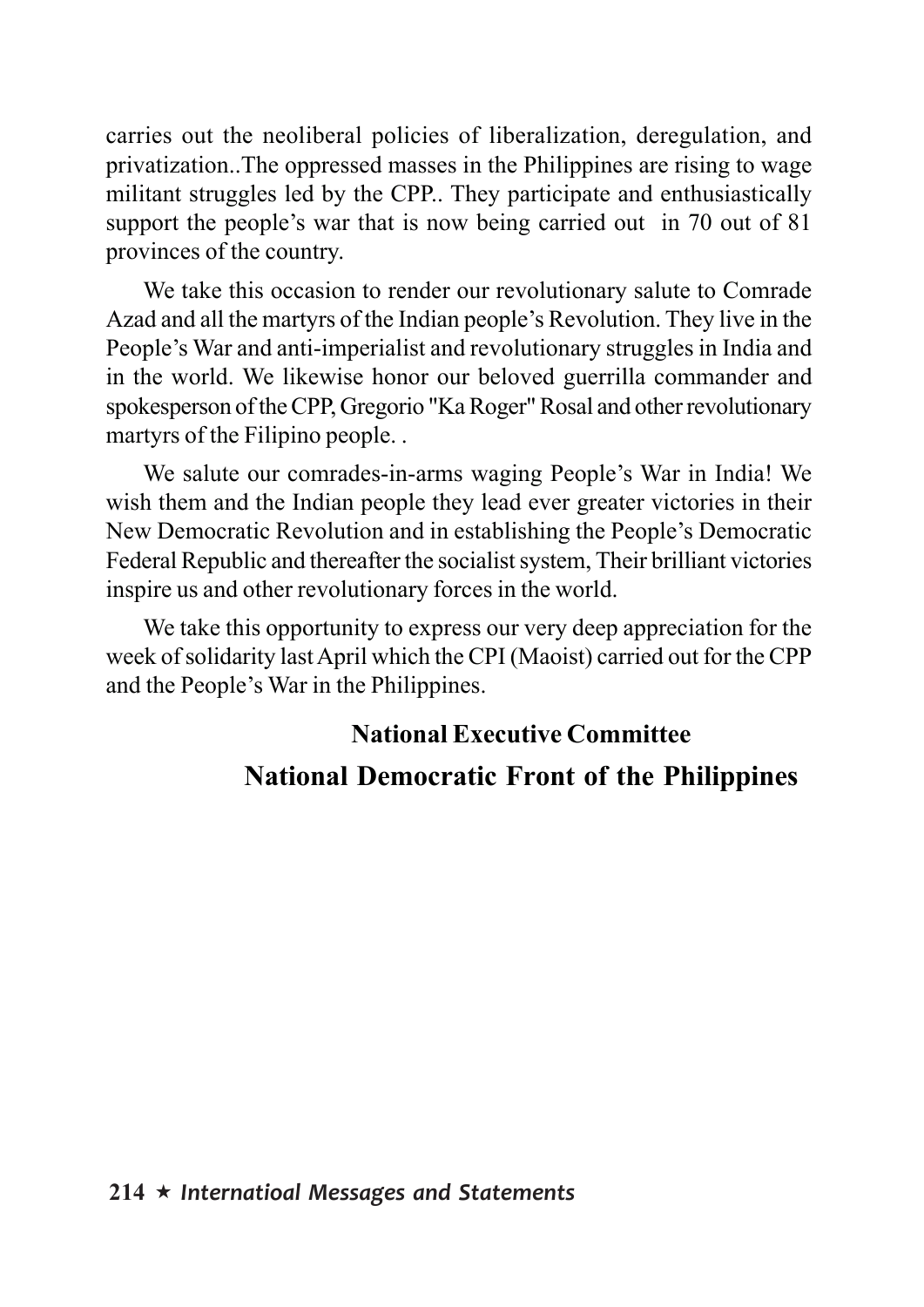# **COMMUNIST PARTY OF THE PHILIPPINES**

**1-7-2013**

### **Communist Party of the Philippines Declares Philippine Solidarity Month for the People's War in India**

The Communist Party of the Philippines (CPP), together with all revolutionary forces in the Philippines, declare July 2013 as Philippine Solidarity Month for the People's War in India. The CPP issues this declaration in unity with the call of democratic and anti-imperialist forces for an international day of support for the people's war in India on 1 July. Let us pay our highest tribute to the heroes and martyrs of the Indian people's revolution, celebrate its victories, and look forward to its further advances in the future.

The CPP calls on all its entire membership, all Red fighters of the New People's Army (NPA) and all revolutionary forces and people under its leadership to carry out educational and cultural activities all throughout the month of July to further deepen the Filipino revolutionary forces' understanding of and solidarity with the people's democratic revolution in India.

Party branches, units of the NPA, chapters of revolutionary mass organizations and governmental departments will devote one or several days of activities during the month of July to carry out such activities as educational discussions, film showings, cultural presentations and mass propaganda undertakings to express solidarity and generat support for the people's war in India.

In launching the Philippine Solidarity Month for the People's War in India, the CPP reciprocates the solidarity week launched by the Communist Party of India (Maoist) or CPI-M last 22-28 April coinciding with the 40th anniversary of the National Democratic Front of the Philippines (NDFP) last 24 April.

Despite the geographical distance and national peculiarities, the people's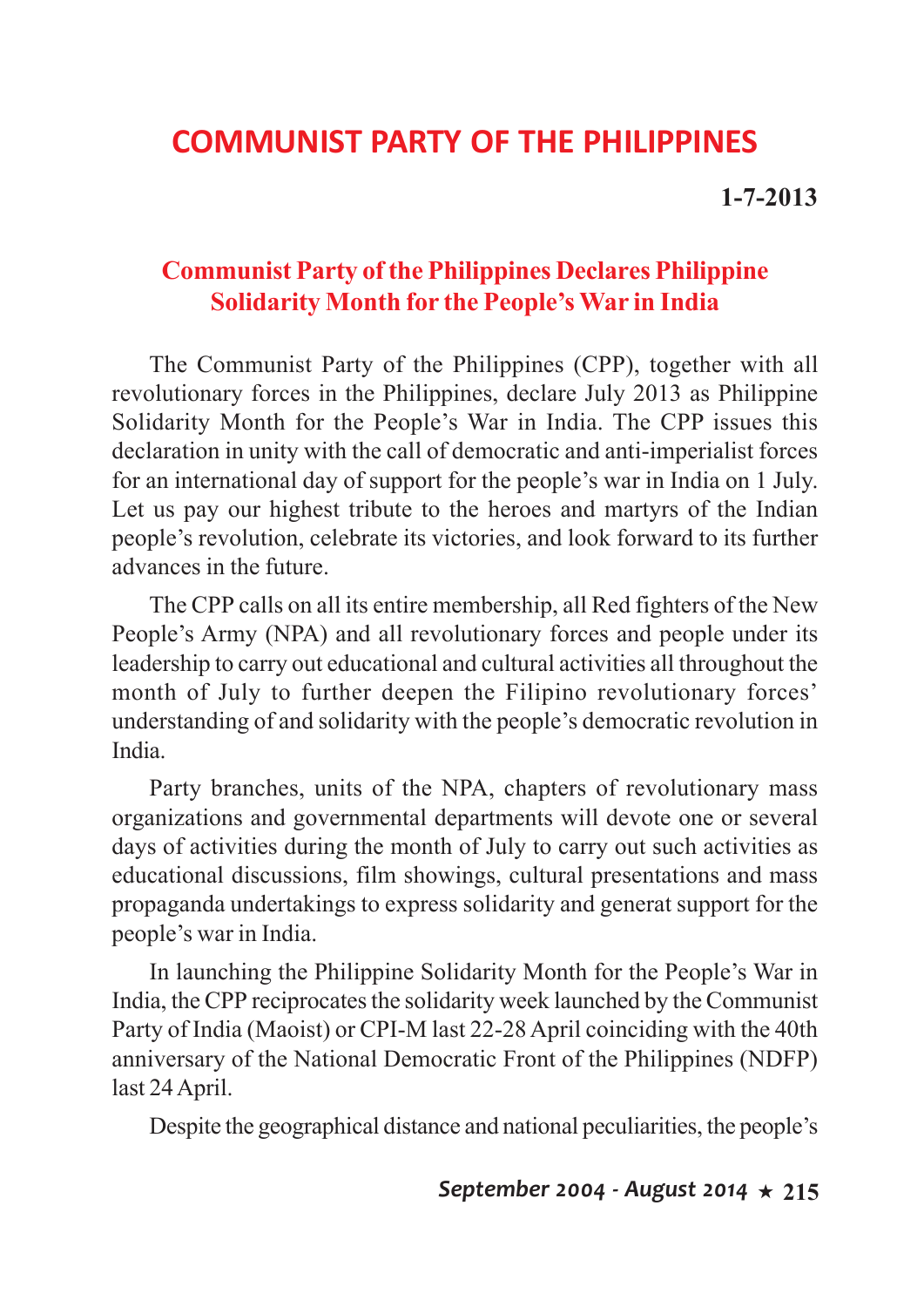war in India and the Philippines share many similarities. Foremost, both people's war are under the leadership of communist parties that adhere to Marxism-Leninism-Maoism and which are deeply rooted among the toiling masses of the people.

Both advance the democratic interests of the peasants and indigenous peoples for land against the land monopolists and the encroachment of foreign mining companies and foreign monopoly capitalist plunderers.

Both advance the democratic struggles of the workers, youth, students, women and other democratic sectors against the exploiters and oppressors.

The CPI-M is at the helm of the People's Liberation Guerrilla Army in the same manner that the CPP leads the New People's Army in the Philippines. Both wage extensive and intensive guerrilla warfare while building the people's organs of democratic political power and waging campaigns to advance the land reform movement. Enjoying widespread support, the PLGA and the NPA continue to expand and accumulate great victories in the field of revolutionary armed struggle.

The people's war in India and the Philippines are both confronted with brutal campaigns of suppression being carried out by the reactionary forces under the direction of the US imperialist government. The Operation Green Hunt of the Indian reactionaries and the Oplan Bayanihan of the Philippine reactionaries both employ the most abominable forms of armed suppression resulting in gross and widespread violations of human rights. Invariably, these acts of suppression are directed against the revolutionary masses in a vain attempt to terrorize the people.

The US imperialists and the reactionaries vilify the revolutionary forces in India and the Philippines as "terrorists." They have, however, failed to stymie the growth of the people's revolutionary movements in India and the Philippines which both have advanced steadily with the deep and broad support of the people. The people's war in India and the Philippines have repeatedly and decisively frustrated the reactionaries' attempts at armed suppression as they firmly adhere to the people's aspirations for democracy.

The Indian and Philippine revolutionary forces both seek and work to help build a broad international anti-imperialist and democratic movement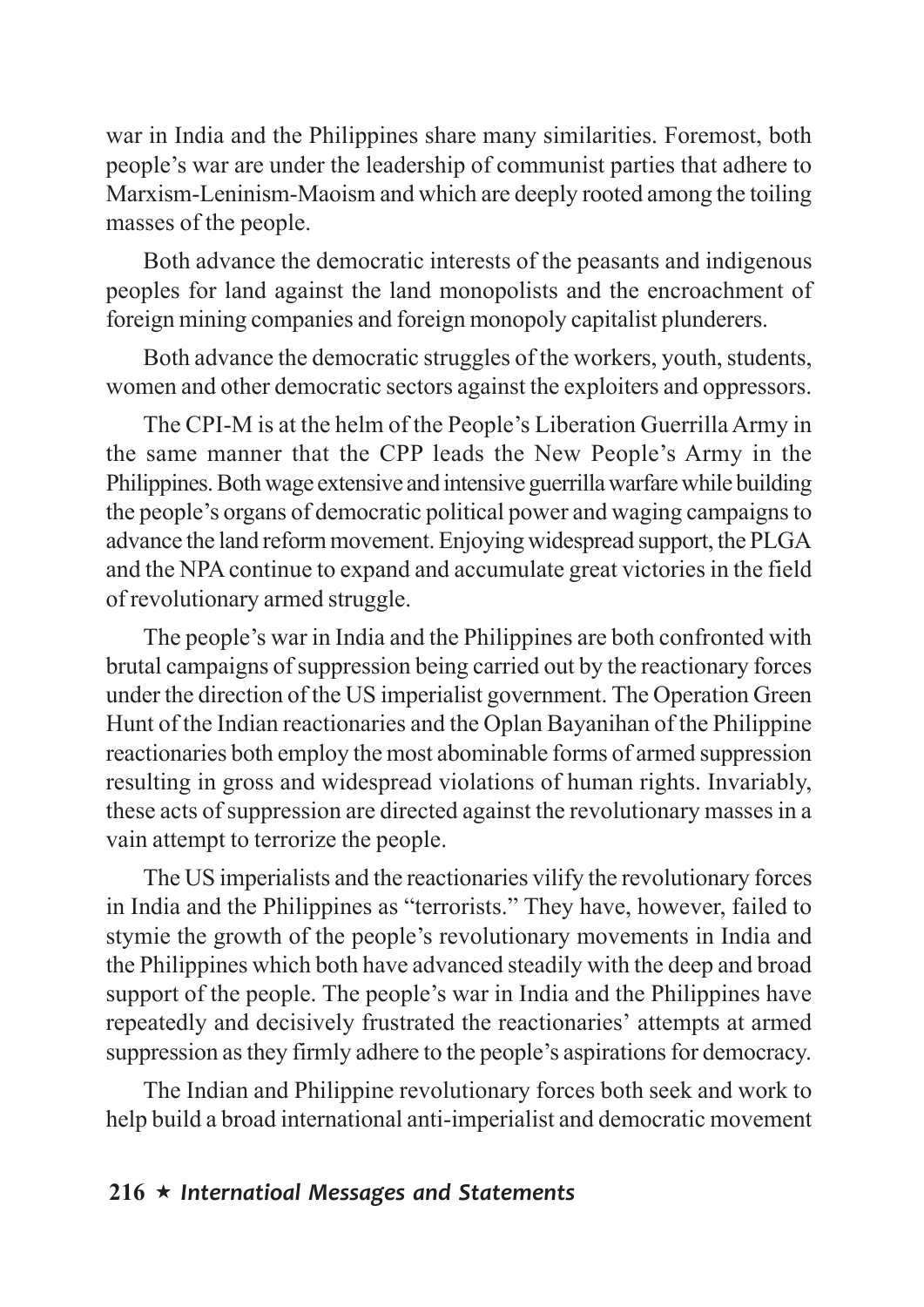to advance the interests of the toiling masses amidst the worsening crisis of the international capitalist system and the bankruptcy of the neoliberal policies. The people's war in India and the Philippines see great potential for revolutionary advancements in the face of the intensification of the exploitation and oppression of peoples in both capitalist and semi-colonial and semi-feudal countries.

The CPP acclaim the CPI-M and all revolutionary forces in India for persevering along the road of people's war. The people's of the world anticipate the growth and great advance of the people's war in India as the people of India continue to rise up and revolt against the oppression and exploitation of the ruling classes and the imperialists. The peoples of the world see the epic dimensions and potentials of the people's war in India to change the face of the earth in a big way, in much the same way that the victory of the revolution in China and Russia altered the international balance of the class struggle.

The Filipino people look forward to the complete victory of the Indian revolution even as they seek to achieve victory in their own homeland. The Filipino and Indian people are serving the interests of the proletariat and peoples around the world by waging people's wars in their homelands and dealing armed blows against the imperialist and their reactionary lackeys. Their advances and victories will indubitably inspire all other peoples of the world to stand up against the imperialists and wage revolution to achieve national and social liberation.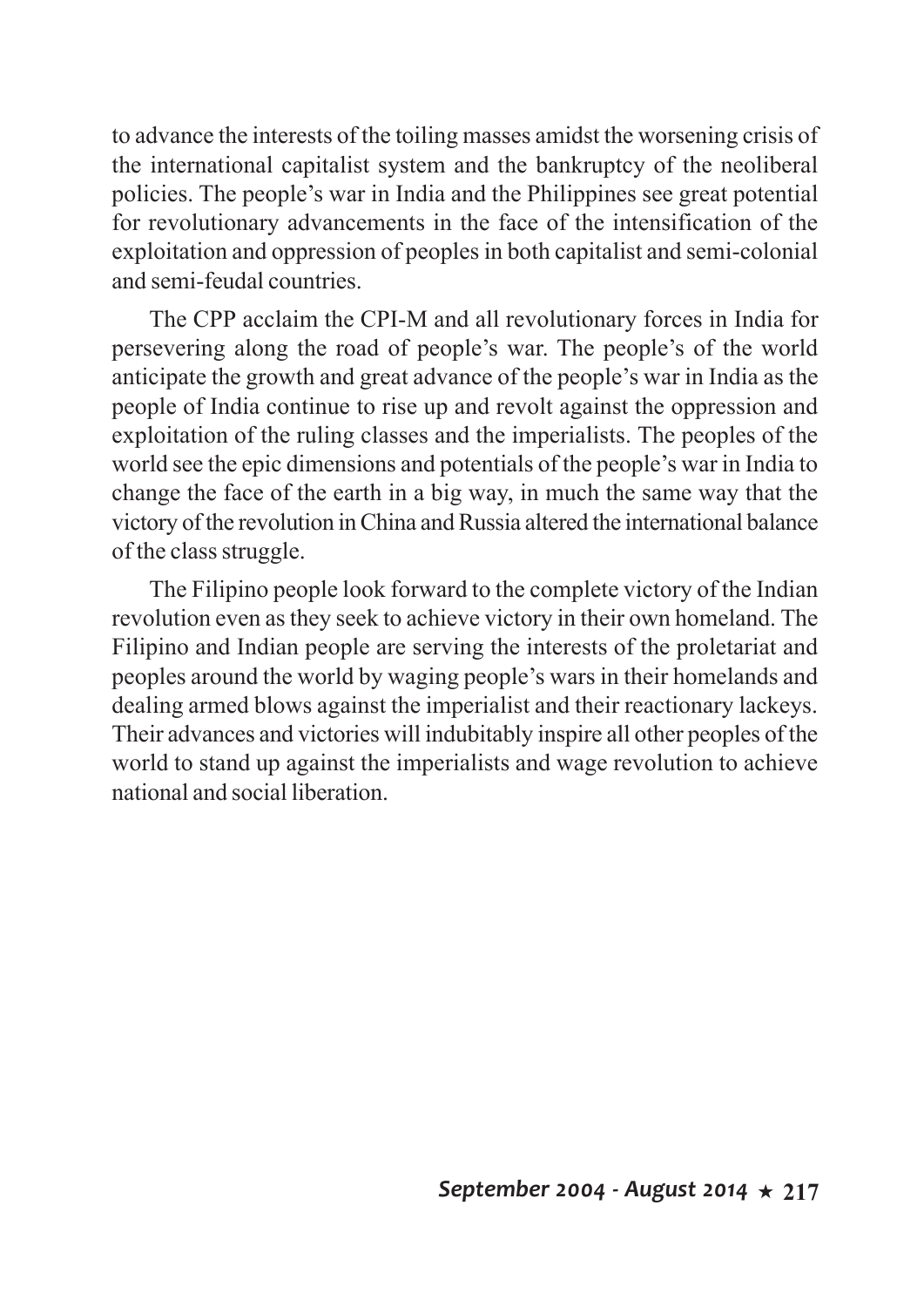# **NATIONAL DEMOCRATIC FRONT OF THE PHILIPPINES**

**21-7-2013**

## **NDFP Condemns Murder of Indian Mass Leader**

The National Democratic Front of the Philippines strongly condemned the brutal slaying on July 5 of Ganti Prasadam by paid goons of the reactionary state of Andra Pradesh in India.

Prasadam was vice president of the Revolutionary Democratic Front and a member of the Committee for the Relatives and Friends of Martyrs in India. He was in Nellore, Andra Pradesh to attend the annual gathering for the martyrs and was visiting an ailing relative when he and his companions were ambushed by a group of goons armed with pistols and sickles. The brutal murder was committed in the fashion of intelligence agents of the Andra Pradesh government.

*(From Ang Bayan, 21-7-2013)*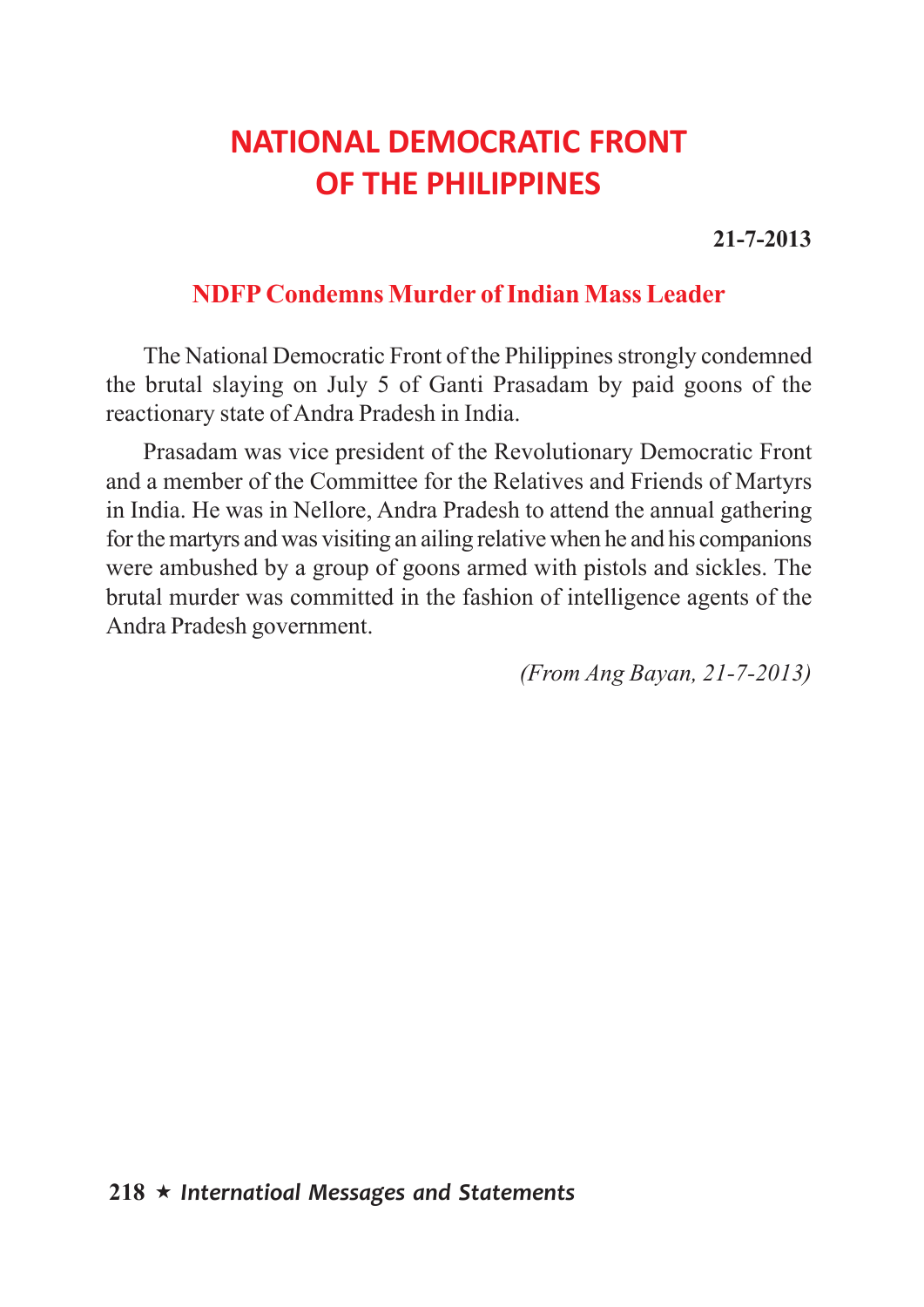# **INTERNATIONAL COMMITTEE TO SUPPORT THE PEOPLE'S WAR IN INDIA**

**21-09-2013**

### **Support People's War in India - Towards New Campaigns, Towards New Conference!**

The real introduction to our meeting is the important document by the CPI(Maoist) signed by com. Ganapathy, greeting the International Conference in Hamburg.

Even if it came in late, it is an important document, that excites us and confirms the line followed by the International Committee has and fulfilled by International Conference in Hamburg was.

The paper contains important indications that the International Committee, in its full autonomy, will follow carrying out its tasks and aims. At the same time we have to pay attention to the call of the Party for "the week of the Martyrs".

Of course, our assessment and immediate mobilization is required for the information we received about repression, killings and arrests of comrades.

The document points out that the democratic campaigns against OGH and the support to the people's are complementary, and then the struggle against OGH has to be part of the activity in support to the PW.

The international conference in Hamburg gave a blow imperialism and, at the same time, understood the need for unity between the international support to the PW in India and the revolutionary tasks in each country.

International conference in Hamburg has developed also the antiimperialist mobilization and the need for a world anti-imperialist front - as pointed out by Indian comrades. The international conference in Hamburg was able to achieve a success thanks to the unity developed in the field between the Maoist forces and the consistent anti-imperialist organizations, both representing the international unity of the struggle of proletarians and peoples.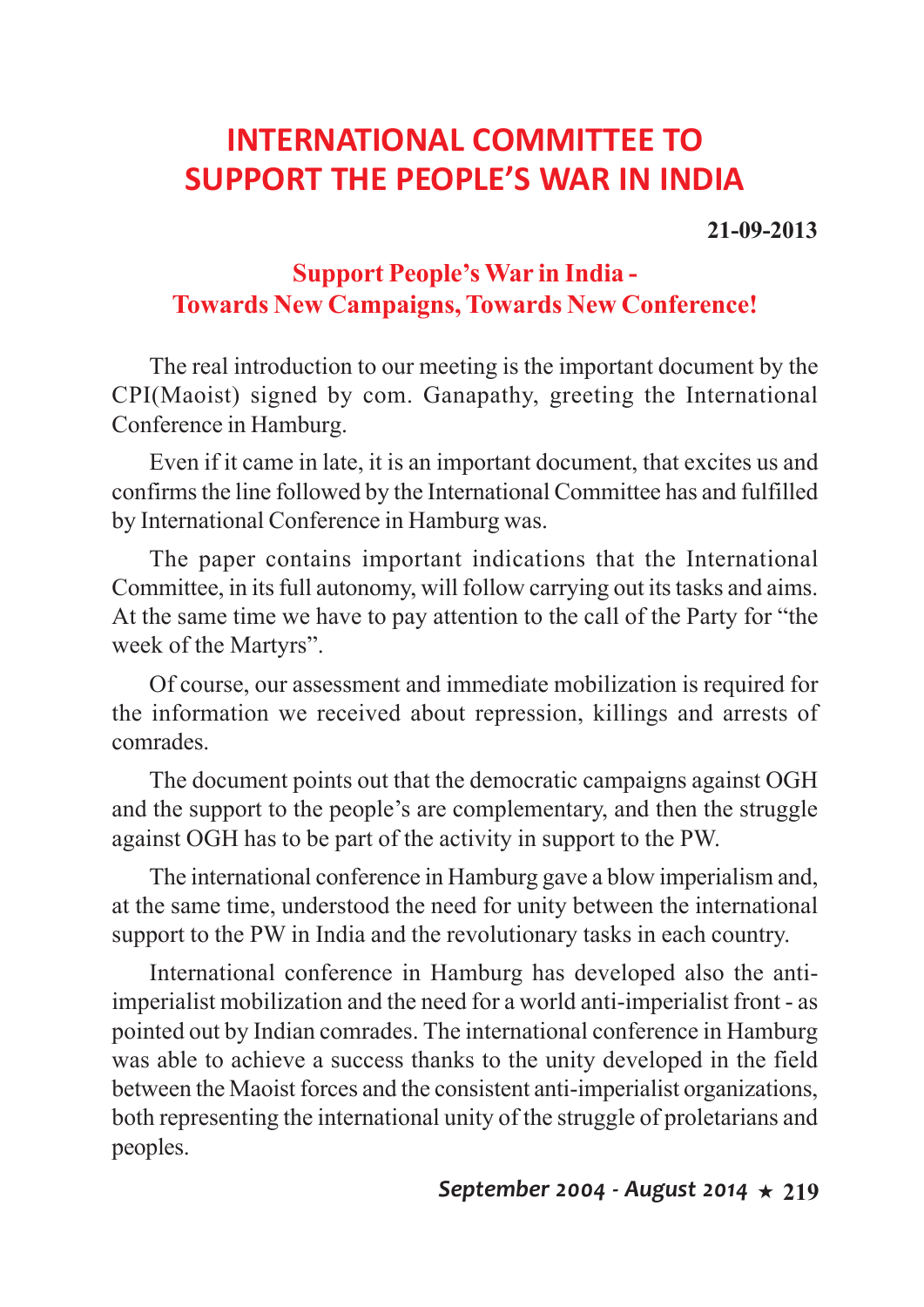The purpose of the International Day of July 1 was to mobilize in actions the forces that had taken part in the International Conference and join other external forces. The date of July 1 , chosen for the anniversary of the martyrdom of Comrade Azad, was preceded by the mighty blow dealt to the Indian state by the attack on 25 May. A blow that had international repercussions and has been rightly welcomed with enthusiasm by the people of the world.

We know that after 25 May the Indian regime and imperialism unleashed a intensified repressive campaign, but the International Day organized by the International Committee had the aim of propagating the strength of the 25 May attack.

The day was a success for the number and quality of the initiatives, but this success is mainly measured by the participation of new forces, particularly the CP of Philippjnes and ILPS. Also significant was the participation of forces that before had attacked the Committee and that they now have made the right choice to take part in the International Day.

Our Bullettin report clearly gives room to this participation, because the aim of the Bulletin is not the self-propaganda, but to show the inclusive strength of the International Day.

The aim of mobilizing in Europe, Latin America and Asia, to make the support for the PW in India visible, not only with statements of solidarity but also with militant actions in each country, according to the possible level, has been fully achieved.....

....But this success goes also beyond the number of actions realized. As they comrades of CPI(Maoist) said, you know friends in the critical moments. While in all the world, inspired by imperialism, they were screaming against the attack of 25 May, and in India was being unleashed an unprecedented onslaught, to see throughout the World such a broad action in support to the PW in India was a blow to imperialism and Indian regime.

What pointed out in the same document about the international conference, we can say for the International Day of July 1: " the forces of the International Conference have dealt a hard blow to imperialism and the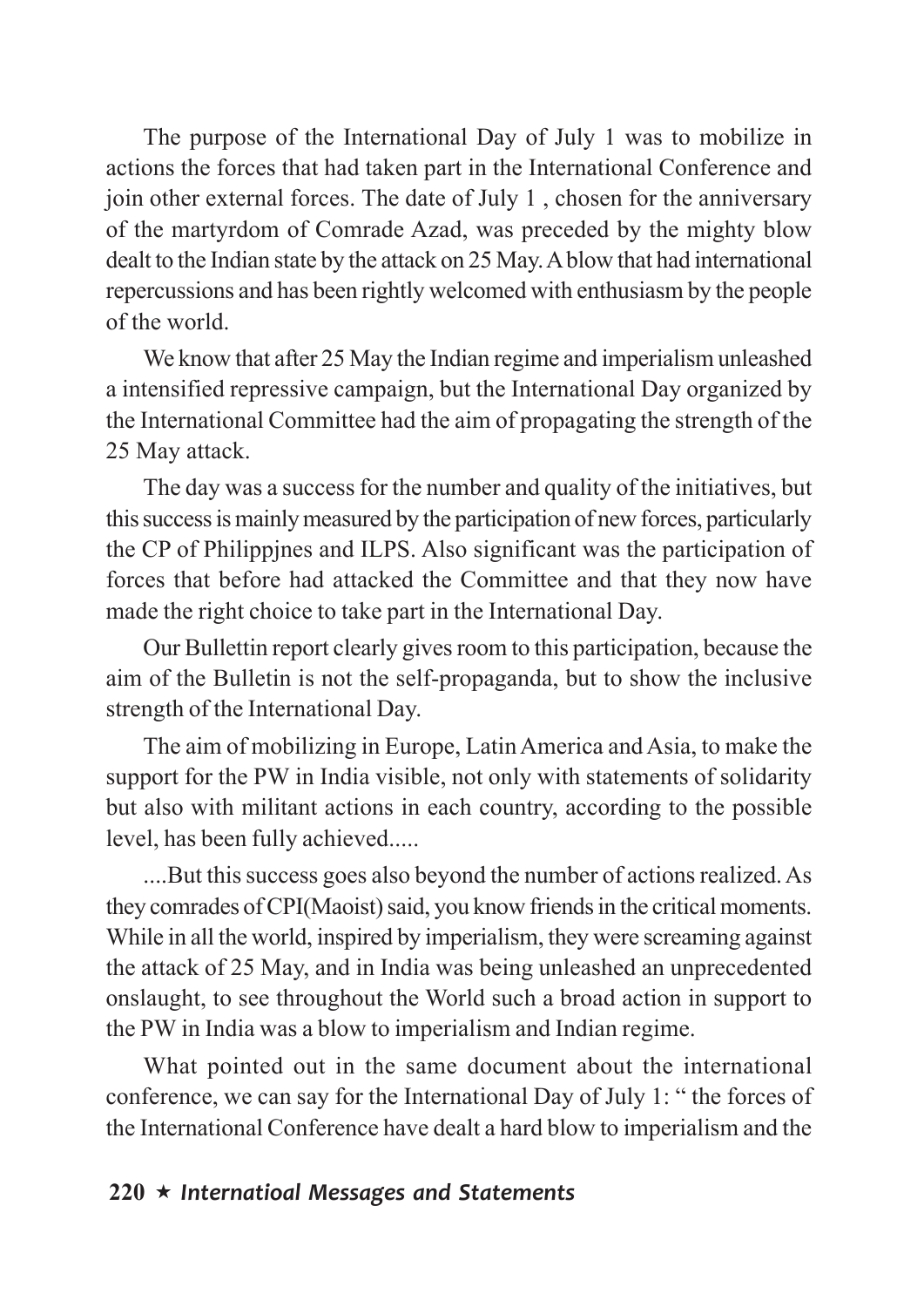Indian ruling classes, filling with hope the great ocean of the oppressed masses<sup>"</sup>

In Hamburg we decided that our action would be continued according to the objective of the international conference: to intensify the struggle as an act of war, as a way to participate in the war against imperialism.

We can not reduce the current situation in India to the issue of repression. In India a people's war is fought as part of the world proletarian revolution, it is today the strongest one, though fortunately not the unique: the people's war advances in the Philippines, as well as is prepared to move forward in other countries.

The International Day once again showed the existence of the International Committee with facts, with the aim of organizing and developing a large movement of solidarity.

The document of CPI(Maoist) emphasizes the importance of the solidarity for Vietnam in the 70s, and how this movement had contributed to the development of other revolutionary movements. We say clearly that the campaign of support is strengthening the revolutionary movement in each country. All the forces that participated in the International Conference, later strengthened themselves in the respective countries, none of them has neglected their national tasks. The organizations attending here and others that have sent messages to this meeting show how the work to advance the revolution has grown internationally after the conference.

Also the need of an anti-imperialist front advanced with the conference and the International Day of 1 July. We all want a front that unites all the forces fighting imperialism in all its aspects and the campaign of support for the PW in India is a strong link and a point of reference for this construction.

The political and ideological value of the campaign is greater of its own practical strength. But it is good not to be triumphalist. It must be said that there are some forces of the International Conference and the International Committee that could have done more. On this we must move forward determined to match the words to facts.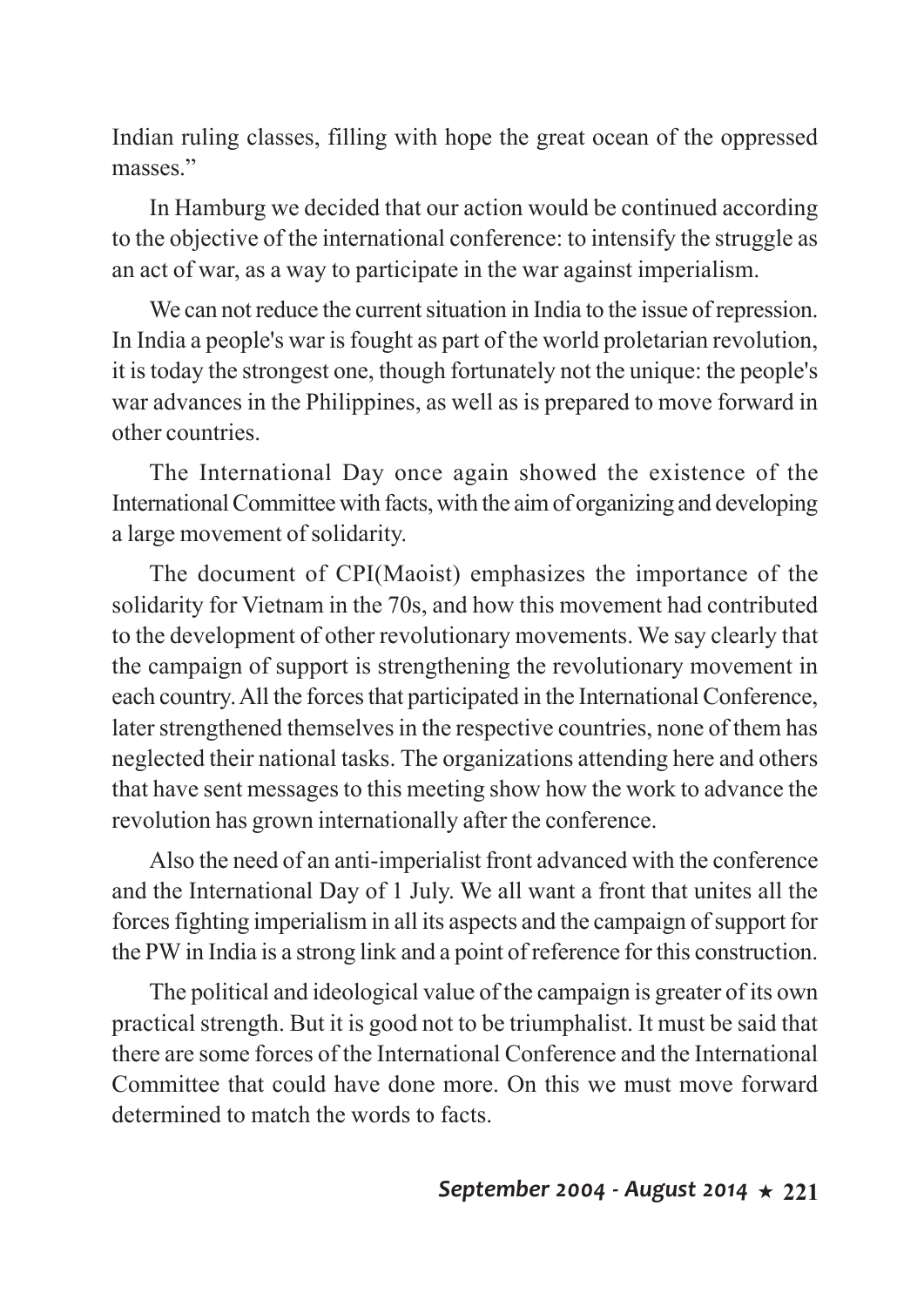So we need to treat the issue of how to continue, to assess both the positive and negative aspects, both the clear achievements and steps forward they are doing in other countries.

It is unnecessary to call always new international days. Our whole action should serve to deal blows to the enemy, harder and significant in the context of the support.

The Committee is inspired by a general line, that lives in the objectives it realizes not for itself but for the PW in India and for the development of revolution all over the world.

Now the international dimension of the campaign must be greater in each country, we need to consolidate the successes. The International Day has provided new indications: the Filipinos comrades have declared a month of solidarity, linked to the development of the class struggle in the country.

The International Committee accepts this method: we should work so that in each country prolonged campaigns are built, defining at national level when and how to realize an event or a series of events by which the campaigns of the International Committee continue.

In order to strengthen the organizational dimension of the Committee, we need a website or blog managed by the Committee, improving the work made by other sites,..., because we need systematic news counterinformation about the PW, as well as about the activities of support by the International Committee and all the forces supporting the PW. We need such a tool and we have to plan the different contributions that can be given to it.

The other important organizational problem is to analyze the situation in each country, in order to see the actual stage of the support, advance in the construction of local committees or table coordination of forces, not related to single campaigns.

This process is not short, we aim to realize within 6 months a new organizational situation that supports the new wave of campaigns on the basis of the forces that exist and can be involved....

When we resume our support we should start, as ever, from the actual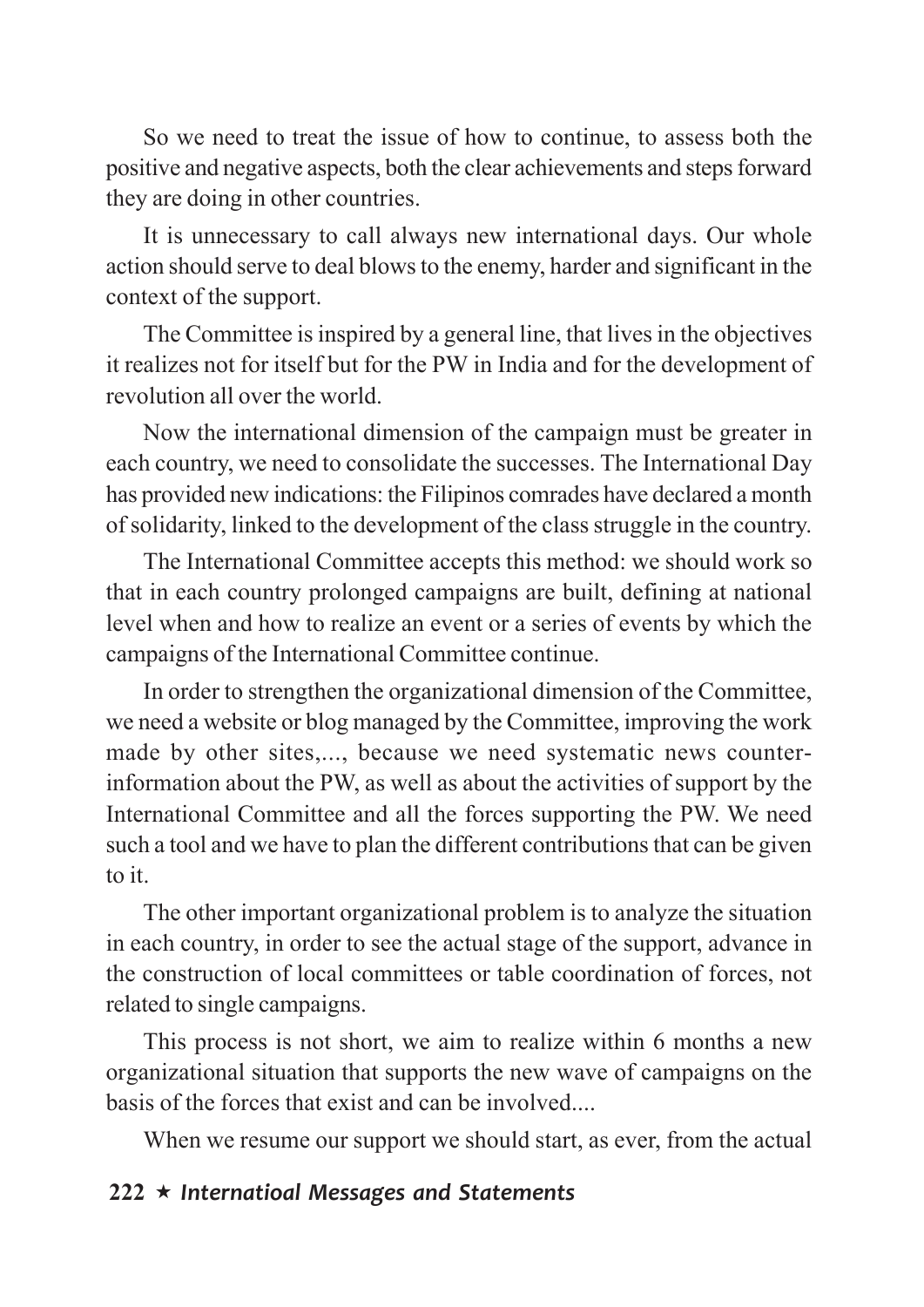situation that develops in India. The repressive action of the Indian State creates problems and difficulties for the PW. In particular it develops a concentration of attacks against intellectuals, students, people who oppose the OGH and vivify the Revolutionary Democratic Front. There are 4,000 political prisoners being tortured in prisons. The orientation of the CPI(Maoist) is to re-launch, also internationally, campaigns for the release of its leaders.

On this we must take a stand quickly and immediately pass to the action: against the persecution of GM Saibata, in defense of the Revolutionary Democratic Front, against the arrests of students, in support of political prisoners.

The International Committee does not just take a stand, but to position should corresponds a type of appropriate action. The particularity of the attack to Saibaba should be explained in all its aspects, it is a step ahead of the Indian regime, its fascist nature. the details of this attack shows what the Indian regime is.

The conference in Hamburg should encourage us in rallying all forces in support of the PW. The idea of the Committee is a new International Conference....to tie it to the new storm that passes in various countries

To hold the Conference in another ountry allows us to collect and join new forces and actions

As the Indian comrades said oh their message: " you realized your international conference in the belly of the beast of imperialism, in Europe …" Today, however, it is limited to think that all actions of solidarity can take place in Europe. We have to go to other countries, to make every region in the world a protagonist of this support. We know that it is difficult to realize there an international conference, that it puts forward problems and a type of participation different from those in Hamburg, but we all understand the importance and the impact that a conference of this type can have....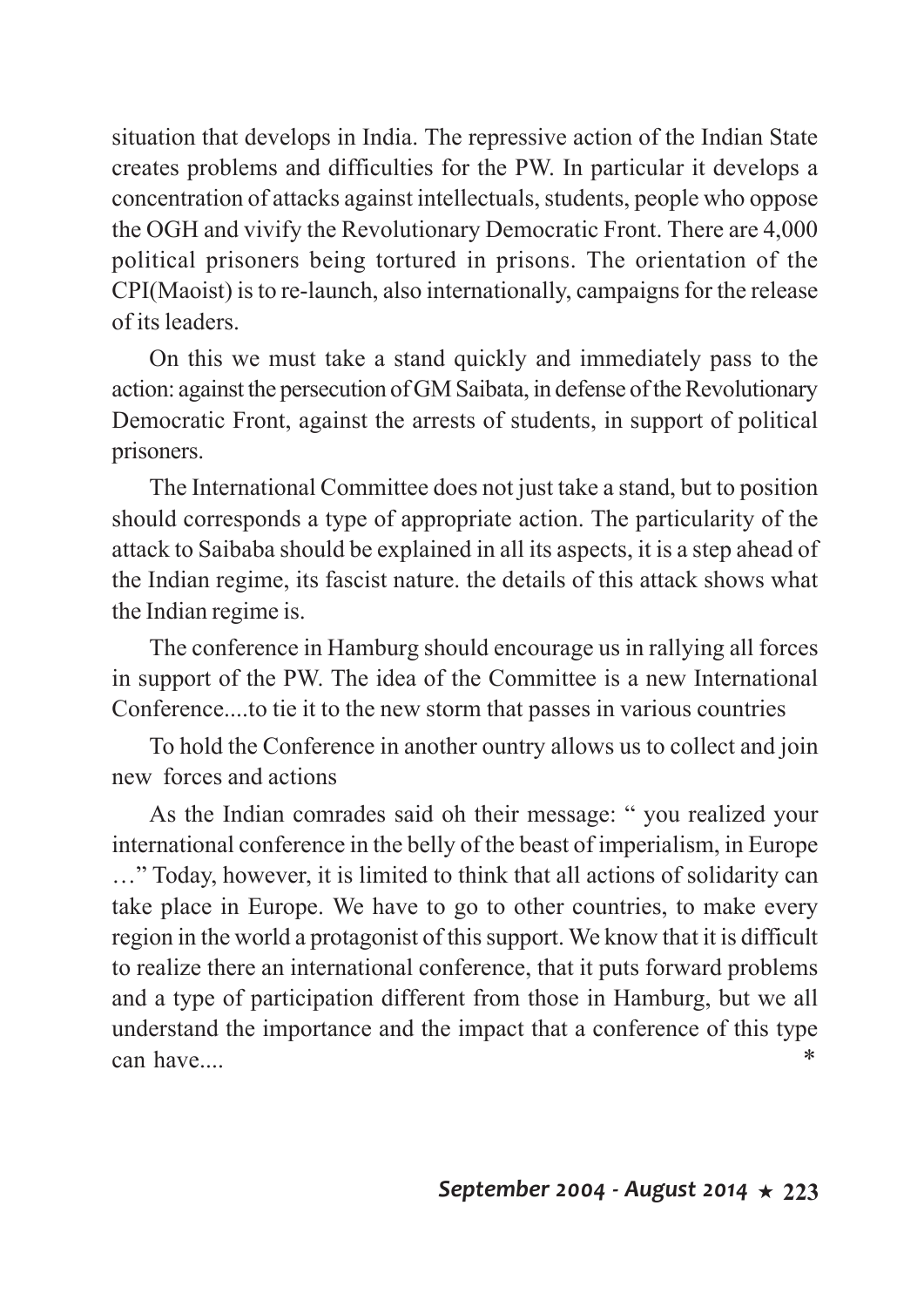# **INTERNATIONAL COMMITTEE TO SUPPORT THE PEOPLE'S WAR IN INDIA**

**25-11-2013**

### **The International Committee to Support People's War in India for G N Saibaba**

#### *The meeting of International Commitee on 21 September launched a campaign in all universities and democratic places in the world !*

#### *Down to the persecution against Professor GN Saibaba, from New Delhi University!*

We strongly condemns the arbitrary action of the Indian forces of repression, in another desperate attempt to silence the voices of dissidence. On Sept. 12, 2013, the house of Professor GN Saibaba, was raided by 50 agents whit the pretext to search "stolen materials".

In the arbitrary operation, the agents prevented Professor Saibaba and his family from go out home, receiving visitors, making and receiving phone calls and contact an attorney. They didn't found any stolen material and went out from Saibaba's house carrying personal belongings of the family, including mobile phones, pen-drives and copies of publications of the Revolutionary Democratic Front of India (RDF), the organization on which Dr. Saibaba is secretary.

The Indian state with its common practices and increasingly recurrent persecution, killings, arbitrary arrests and baseless accusations against the defenders of the people's struggle, try to stop the struggle of a people who will not surrender in the face of intimidation and harassment.

Because of his choice to work in behalf of people, his effort to denounce the Operation Green Hunt, his work as an academic professor, his democratic and committed role on the defense of Indian people in the struggle against oppression, violence and misery, we pay our solidarity and respect to Professor GN Saibaba. We also condemn the fascist Indian state for their crimes against the people and their leaders and declare that the Brazilian people stand in support of the Indian people in their just struggle for national and social liberation.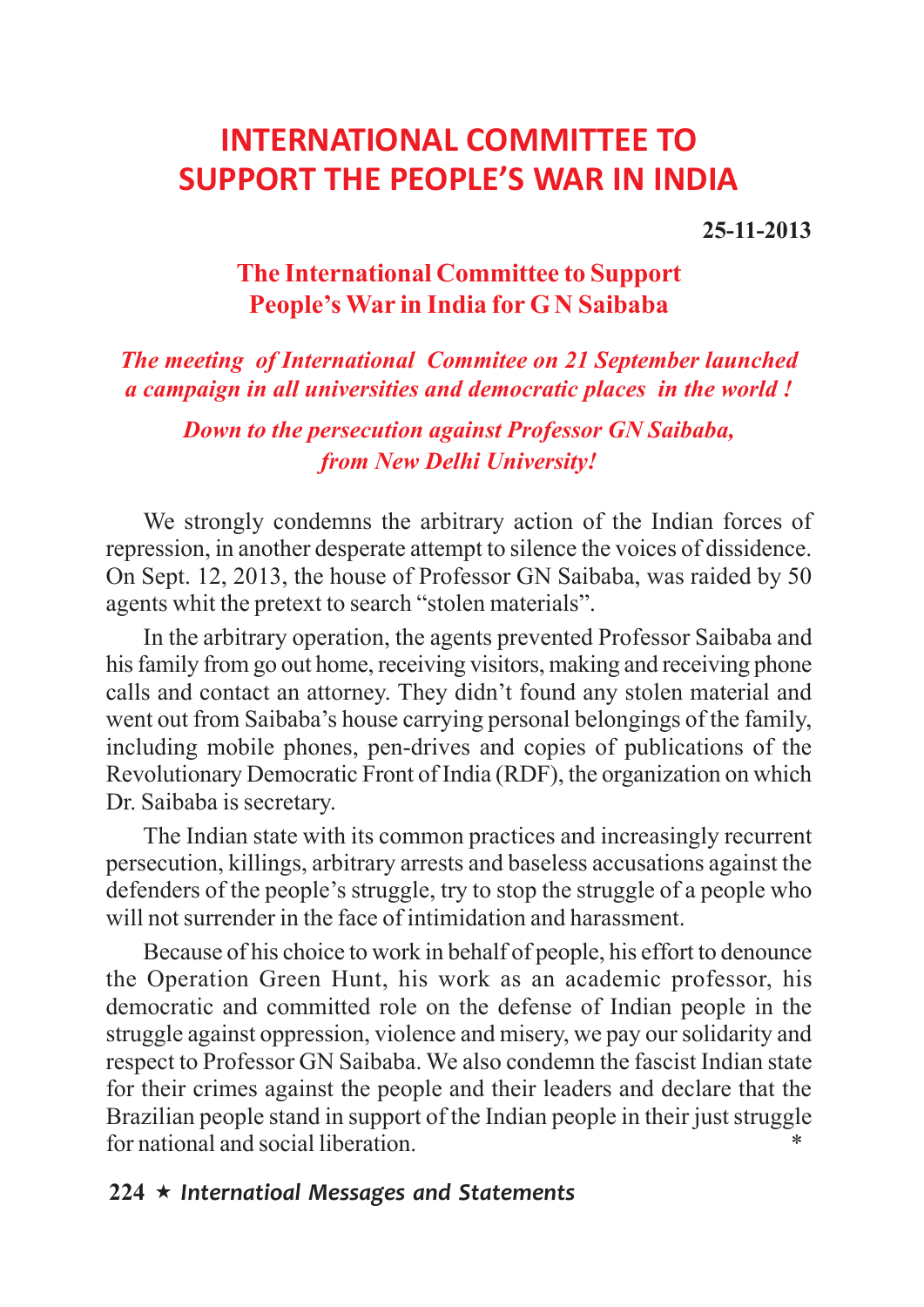# **INTERNATIONAL COMMITTEE TO SUPPORT THE PEOPLE'S WAR IN INDIA**

#### **5-12-2013**

### **25th January 2014 - Great International Day of Solidarity and Struggle with Political Prisoners in India**

#### **Unconditioned Release for All Political Prisoners in India!**

### **25th January 2014 Great International Day of Solidarity and Struggle !**

In India more than 10.000 supposed Maoists are languishing in jails, to them are to be added other thousands of prisoners involved in the national liberation movements (Kashmir, Manipur, etc.) or other democratic movements.

Beside with the leaders, cadres and members of the PLGA, more than the 90% of that number are Adivasi villagers who resisted the forced evacuation; peasants who struggled against the MOUs signed by governments and TNCs to exploit the people and continue the imperialist looting of natural resources; activists of the national minorities organized against the rising threat of Hindu communal fascism; students, intellectuals, artists belonging the RDF and other democratic organizations, guilty of standing on the side of the people facing the war on them waged by the Indian state; people's women,feminists united to rebel against the huge escalation of rapes, committed in part by the armed and police forces and paramilaty fascist squads sponsored by the State, as weapon of the war on people.

In jails the prisoners face every kind of harassment, torture, denial of bails, inhumane living conditions, arbitrary transfers, brutal assaults and punishments of solitary confinement, and often the detained women are raped.

In spite of the fierce condition of detention, prisoners are resisting and struggling with revolutionary spirit and turning the dark jails in which are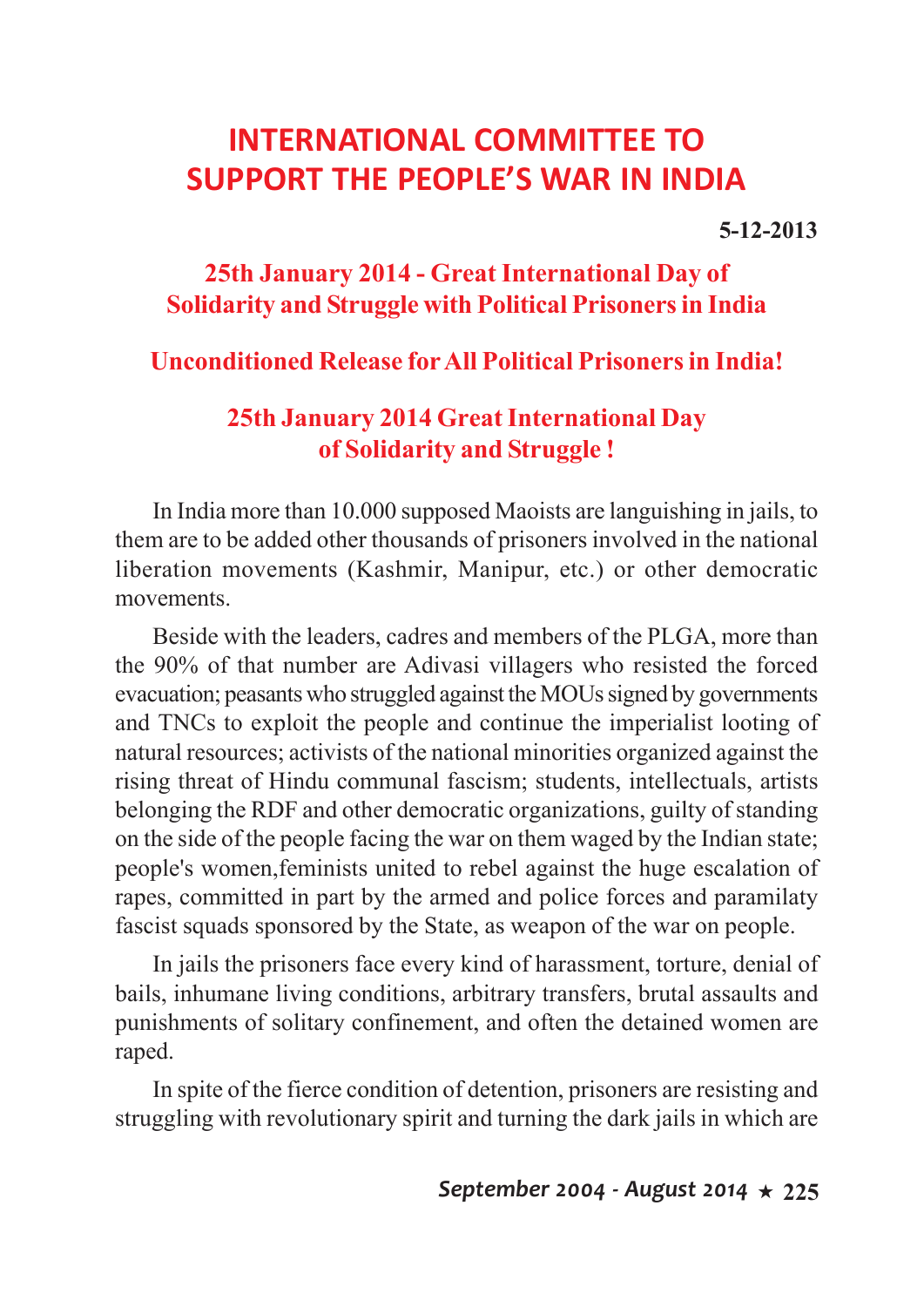confined into a battlefront against the raising fascism in India and the Indian regime.

**The struggle for their unconditioned release is an urgent task for all the solidarity forces and friends of Indian people, and it is integrant part of the support for the victory of their liberation war.**

#### **But all India is more and more turned by the ruling classes into a "prison house of people's movements".**

Since mid-2009, the Indian ruling classes, under the guidance and with the assistance of imperialists, launched the multi-pronged and country-wide offensive called Operation Green Hunt – a war on people to wipe out the Maoist movement and suppress the genuine struggles of the people.

While repression on oppressed masses is the hallmark of any exploiting state and always has been a feature of the Indian State, the Operation Green has surpassed all the previous offensives both in its scale and brutality.

Thousands of revolutionary and democratic mass organizations leaders and members have been assassinated, tortured and put in jails. Blamed under false cases, many of them are facing harsh punishments.

Massacres, gang rapes, looting and destruction of villages by armed forces have become the order of the day.

The Operation Green Hunt – War on People – is supposed aimed to wipe out the Maoist movement but it is in fact it targets and is aimed to suppress any genuine democratic demand of the people, by framing them in cases linked with the CPI (Maoist) according the draconian laws adopted by the central and state governments, that brand people's leaders and strugglers as 'anti-national or terrorists'.

#### **Stop the Operation Green Hunt, stop the War on People !**

**But the liberation war of the masses in India cannot be stopped by the savage repression, rather it extends the political and moral solidarity to the liberation war.**

Many international initiatives and efforts built solidarity with people in India and supported their struggle for liberation, including the great International Conference of Hamburg and the International Days of Actions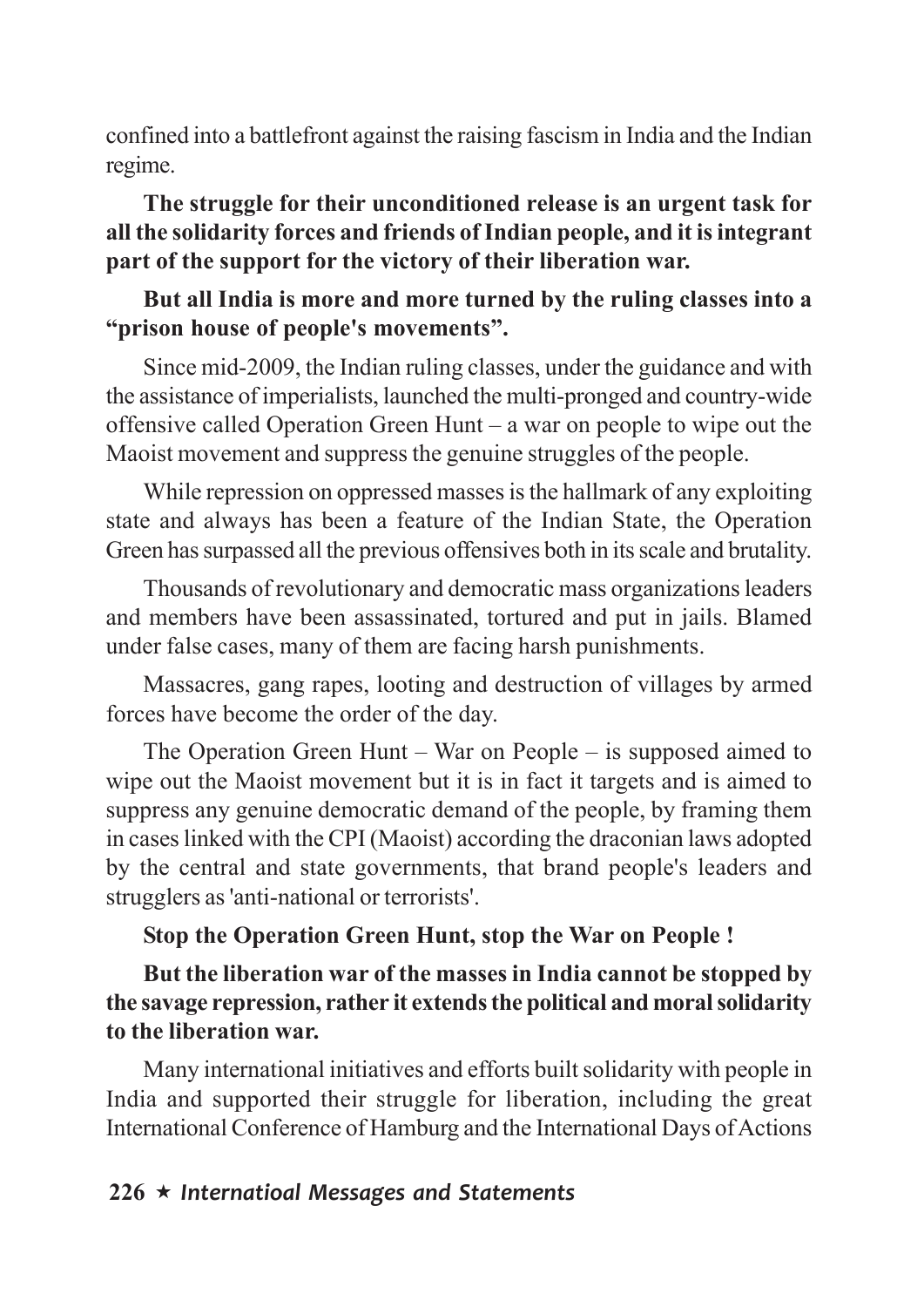organized by the International Committee of Support. These initiatives had impact throughout the world and in India itself, dealt blows to imperialism and the Indian regime, that today reacts urging the governments, first those of EU, to stop the initiatives of solidarity.

It is for this reason that today more than ever it is necessary to further consolidate and extend the solidarity.

Therefore we call to a large **International Day of Solidarity and struggle for the unconditioned release of the political prisoners in India on 25th of January 2014,** to be held everywhere is possible in the world, in all the possible ways decided by the committees and solidarity forces at national level, with **street actions,** that call the masses to participate, and **counter-information actions** and **protests** towards embassies, consulates, offices of the international press and humanitarian organizations etc., to be held during the week before the International Day.

**ICSPWI**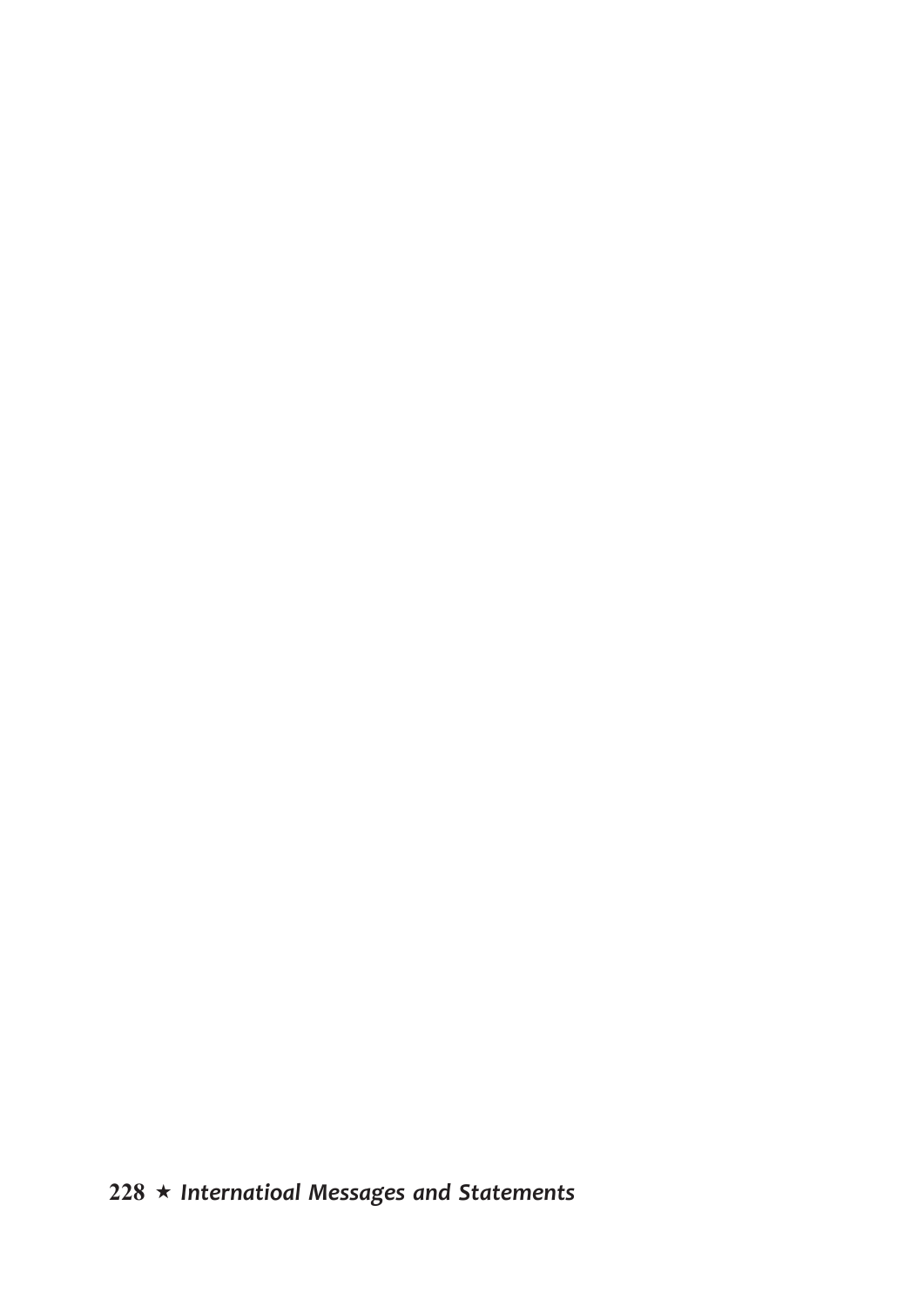# Joint Statements

*September 2004 - August 2014* **229**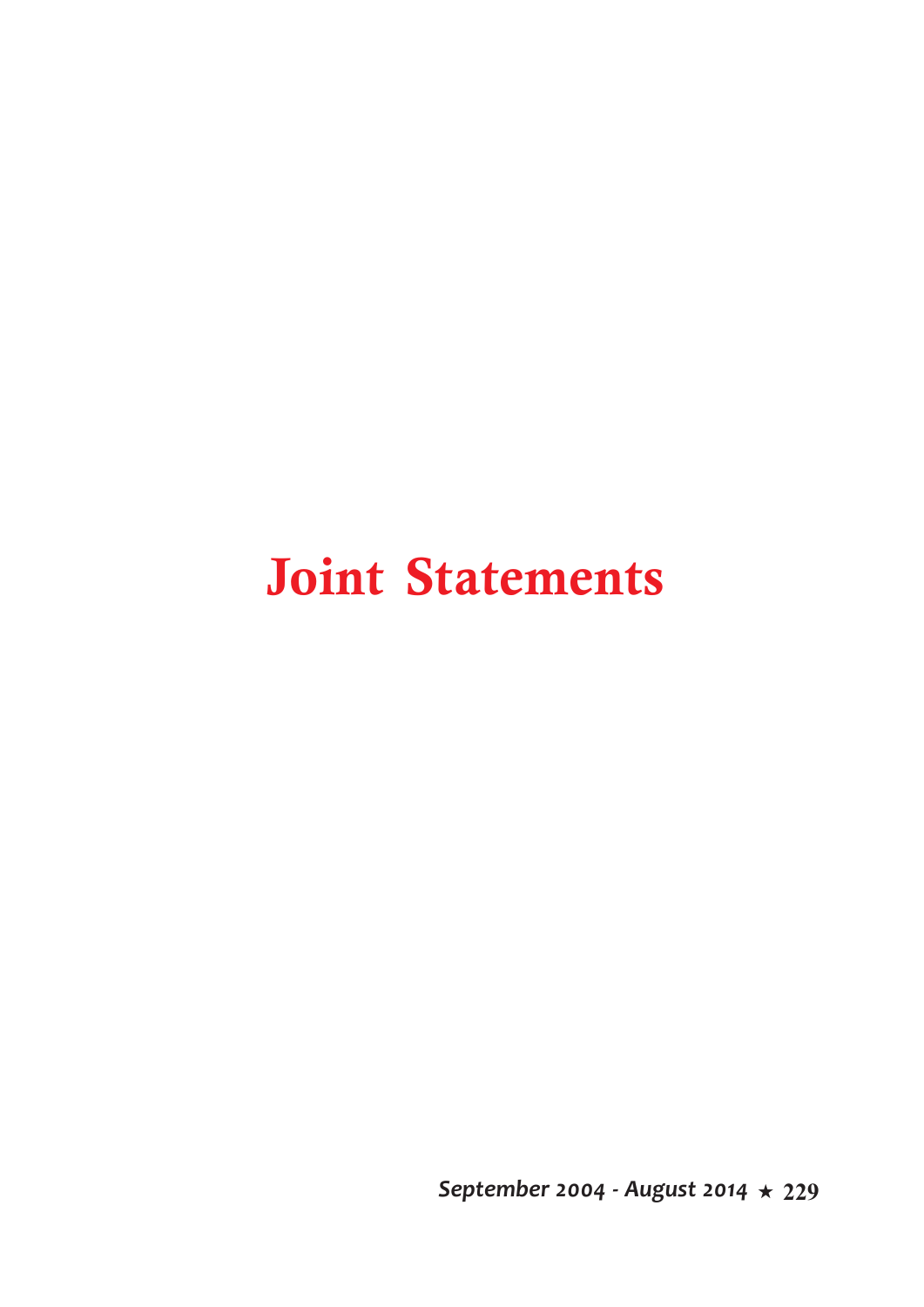# **COORDINATION COMMITTEE OF MAOIST PARTIES AND ORGANISATIONS IN SOUTH ASIA (CCOMPOSA)**

### **Merger of the MCCI & the CPI(ML)[PW] and Birth of the CPI(Maoist)**

It was a historic step forward in the advance of the revolutionary movement in India. The merger of the two largest Maoist parties in the country is of enormous significance for the Indian revolution. With this merger and the formation of the united Communist Party of India (Maoist) the major Maoist forces in the country are now united in a single party. The task yet remains to bring those still out into this new Party, basing on the documents accepted by the CCs of both the parties.

This was the result of the confluence of two major streams of the Indian revolution, that of the CPI(ML) and that of the MCCI, into a mighty river of the CPI(Maoist). Except for a very brief period during 1969-1972, when the CPI(ML) was in existence, this is the first time that the country has a single, unified proletarian party. The CPI/CPM revisionists, have caused enormous damage to the great revolutionary traditions of the Indian people. Though some genuine Maoist forces still remain out of this new Party, the major two streams of the Indian Maoist are now one. The strong desire of the revolutionary ranks and progressive forces of the entire country, together with that of the aspirations of the more conscious sections of the oppressed masses, including the South Asian and International Maoist forces has, at last, been fulfilled. A genuine communist party is at last born on the Indian soil, nurtured by the blood of over 6,000 martyrs. Above all, it is a tribute to the aspirations and hopes of the heroic martyrs, who gave their lives for the cause of the liberation of our country, firstly from despotic British rule, and then from imperialism, feudalism, and Comprador Bureaucratic Capitalism.

Along with this merger the People's Guerrilla Army (PGA), formed on 2nd December 2000 under the leadership of CPI(ML)[People's War], and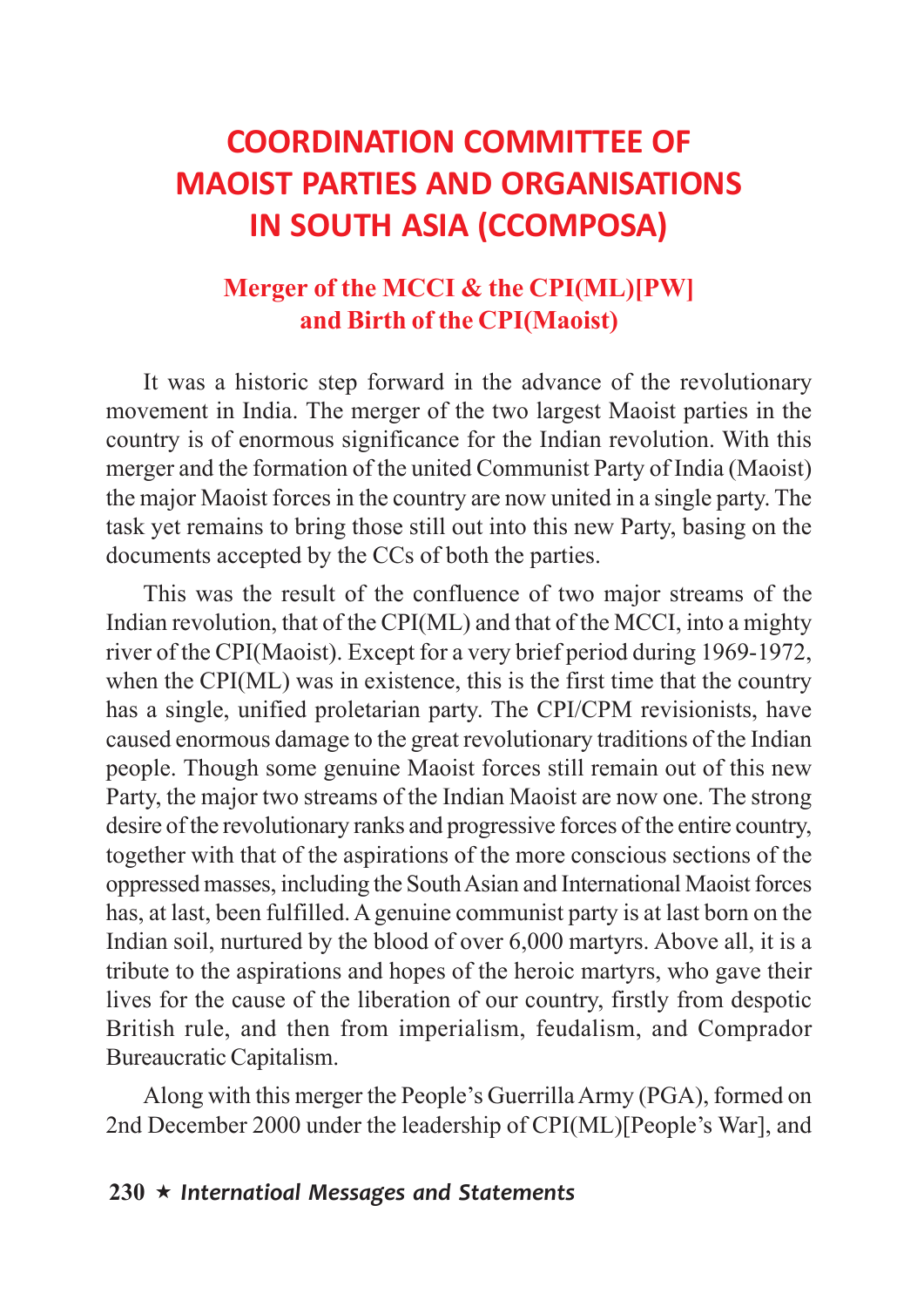the People's Liberation Guerrilla Army (PLGA) formed on 22nd April 2003 under MCCI merged to form the new PLGA. It will continue to observe its raising day on 2nd December 2000 signifying the day when armed forces of the people was formed for the first time in the country and on the first anniversary of the martyrdom of the three Central Committee members of the erstwhile PW leaders, Coms. Shyam, Mahesh and Murali. This will not merely double the strength of the separate parties it will lead to a qualitative leap in the growth of the people's armed forces incorporating the positive aspects of both, thereby increasing the speed of transforming the guerrilla army into a full-fledged PLA (People's Liberation Army). It is these people's armed forces that are the backbone of the Party. With the merger these forces have spread to about seven to eight states of the country with a sizable striking capacity in at least four states.

### **Basis of the Merger**

The merger has been built on a solid political/ideological basis combined with a common practice of focusing on the armed struggle to set up Base Areas. Organisationally too, the two parties have been built with professional revolutionaries as the core and heart of the party. With strict principles for recruitment, as set by the third international, both parties and their committees have been built in the Leninist style as Bolshevised underground parties. This facilitates the organisational merger of the two parties. Together with these, a serious self-critical review of boths past practice and a public selfcriticism for the physical clashes during the period of the "Black Chapter" made the foundation of the unity all the more solid.

But the basis was the five documents thoroughly discussed and passed by the joint CCs of the erstwhile two parties. These were the: MLM DOCUMENT: '*Hold high the bright Red Banner of Marxism-Leninism-Maoism*', the Programme, the Strategy & Tactics, a political resolution on the international and domestic situation, and a Party Constitution.

Then a serious discussion took place on the separate written selfcriticisms of the two erstwhile parties for the period of the "Black Chapter". In short the following self-criticisms have been publicly put forward by both: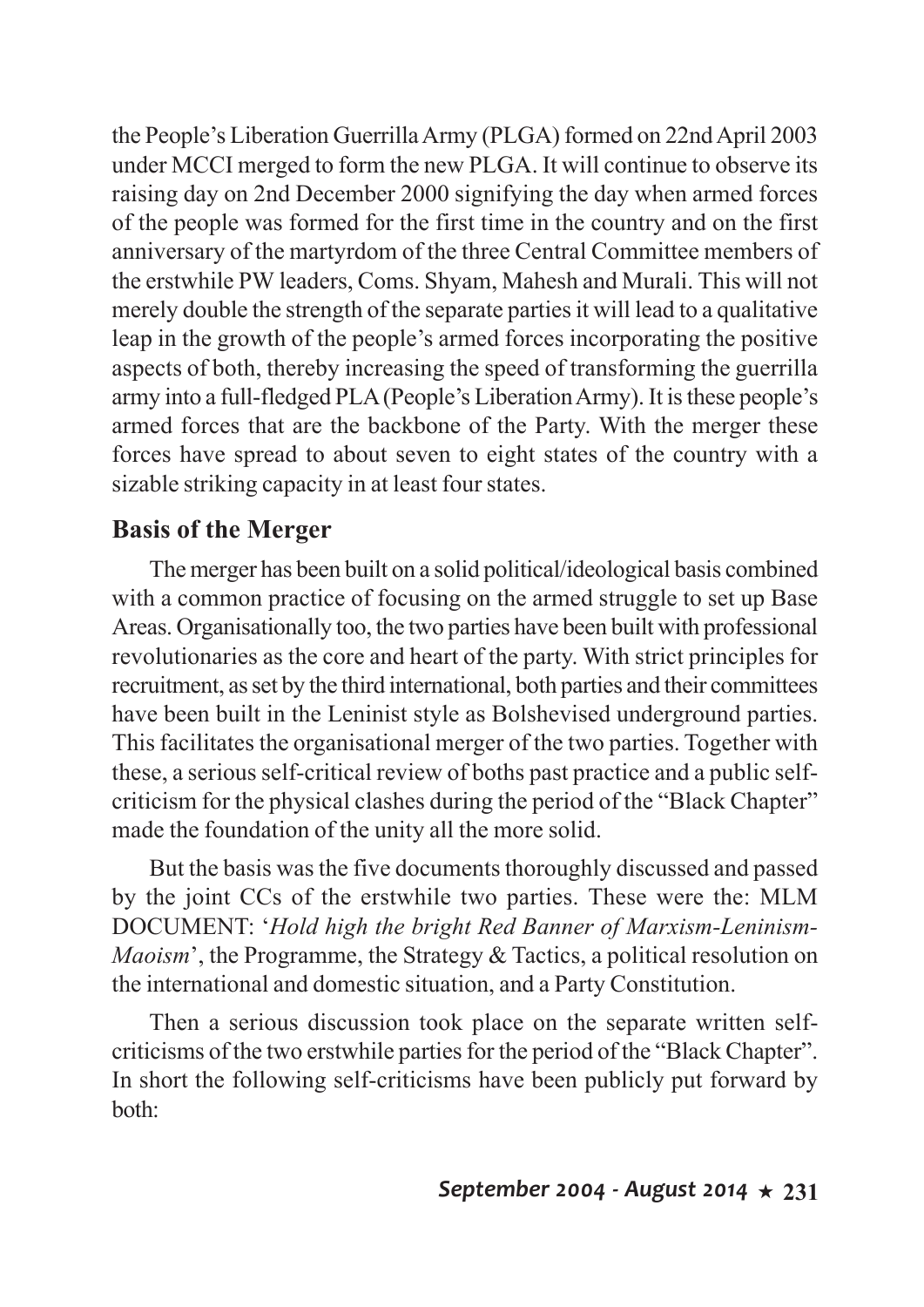MCCI's Self-Criticism put forward 5 major flaws – saying, *"While we said in words the PU (and later the PW) were revolutionary, in practice we treated them as revisionist and reactionary; considering PU and PW as adversaries we concentrated mostly on retaliation; giving wrong arguments sought to trap them in endless debates; we even did some activities that hurt the*

revolutionary image of the PW; and we sought not to accept our faults think that this would lower our image."

These being the major errors of the MCCI, they stated that : *"It resulted from a petti-bourgeois outlook. Due to this trend an arrogant thinking, like 'We are no less than any body', developed. Also we were affected by a sectarian approach, subjectivism and a one-side approach. We express our sorry openly before the entire revolutionary ranks and people and express our deep regrets to the families of the affected."*

CPI (ML)[PW]'s Self-Criticism presented seven points, saying: *"During the period of the Black Chapter we launched killing attacks on our class brothers; in the early 1990s itself the killing of Satyanarayan Singh was a result of our political weakness; giving the call 'Throw out the MCC' was a serious error; our propaganda and articles had an incorrect approach which reflected a wrong assessment of the MCC; we mainly blamed the MCC; we used non-proletarian methods to solve contradictions amongst the people; we became a tail to the sentiments of the rank-and-file."*

**Both organisations expressed their self-criticism, gave their red salutes to the martyred comrades and expressed sorrow to the families of the affected. Both pledged: no matter how sharp the contradictions between them, they will never take up arms against their class brothers; they promised to the masses that such suicidal attacks would ever be repeated; and finally they said they vow to rectify their errors and always persevere to become better proletarian revolutionaries.**

Once these were accomplished and all other details of name, etc were agreed on, the two CCs merged and unanimously elected its general secretary.

(*From CCOMPOSA Bulletin 2004*)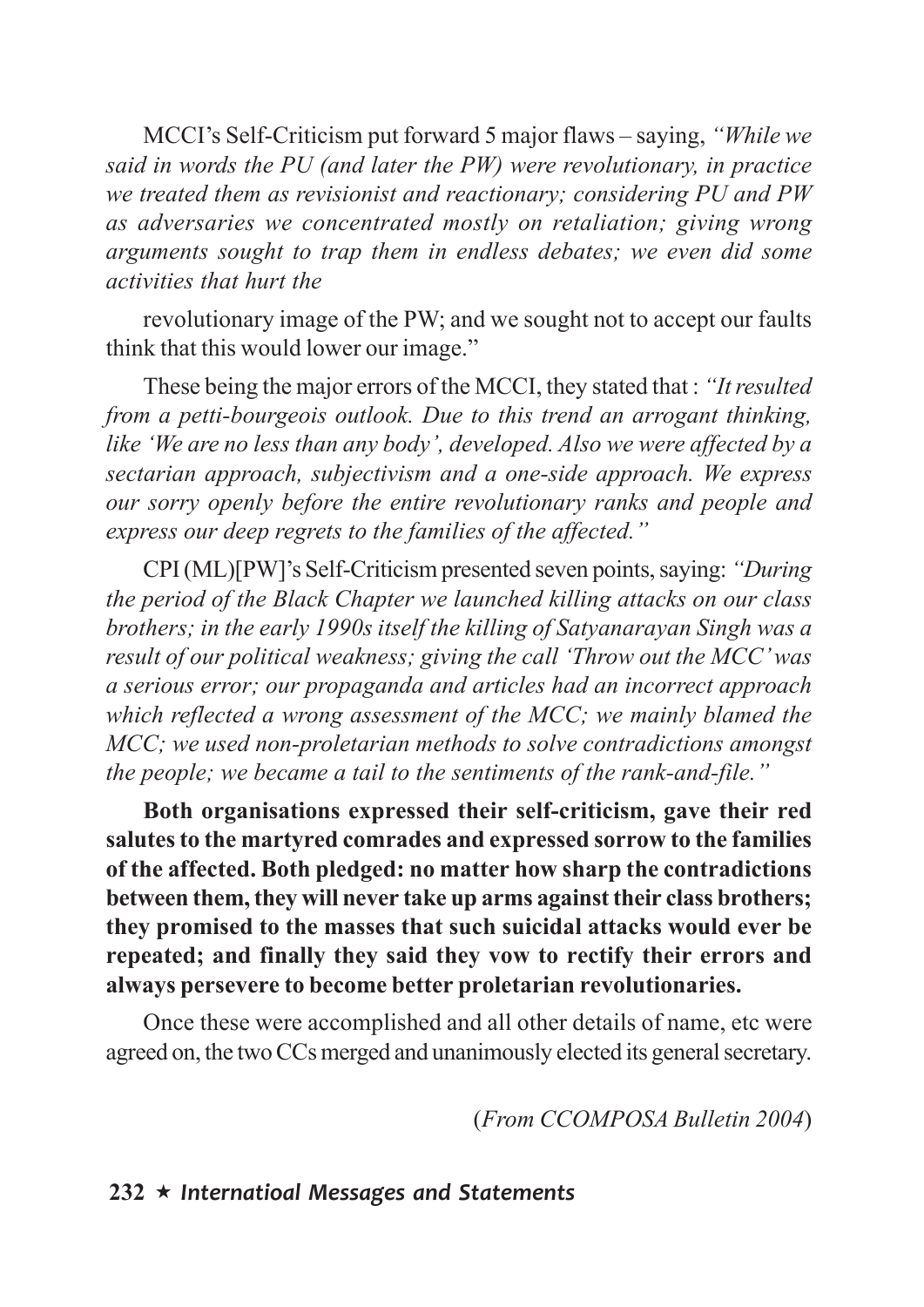# **COORDINATION COMMITTEE OF MAOIST PARTIES AND ORGANISATIONS IN SOUTH ASIA (CCOMPOSA)**

**15-12-2004**

#### **Strengthen the Strategic Offensive of the People's War in Nepal!**

**Uphold the Formation of the Communist Party of India (Maoist)!**

#### **Turn the Countries of South Asia into a Strong Bastion of World Revolution!**

South Asia has entered a momentous period of struggle. Two forces are pitted against each other. On the one hand, the forces fighting for a new world; the revolutionary masses, their heroic struggles, their organisations, with the Maoist parties at the forefront guided by Marxism-Leninism-Maoism. On the other, the forces upholding the old order; reactionary forces; imperialism and its local lackeys, who suck the blood of the masses. Yes, South Asia is a storm centre of the world proletarian revolution.

The People's War in Nepal led by the Communist Party of Nepal (Maoist) has advanced to the strategic offensive, striving for the day when the flag of the first victorious revolution of this century will be hoisted. The masses in their millions are being mobilised and led into battle, well backed by the new political power in the revolutionary base areas covering nearly eighty per cent of the country. In India, two major Maoist parties, the MCCI and the CPI (ML) (PW) have merged to form the Communist Party of India (Maoist), thus strengthening the grounds for further advancing the People's War already spread over a significant part of the country. This is an important event not only for the Maoist revolutionaries and masses in India or of this region but for the entire movement. In Bangladesh, the Maoist parties are extending their People's Wars to new areas. In various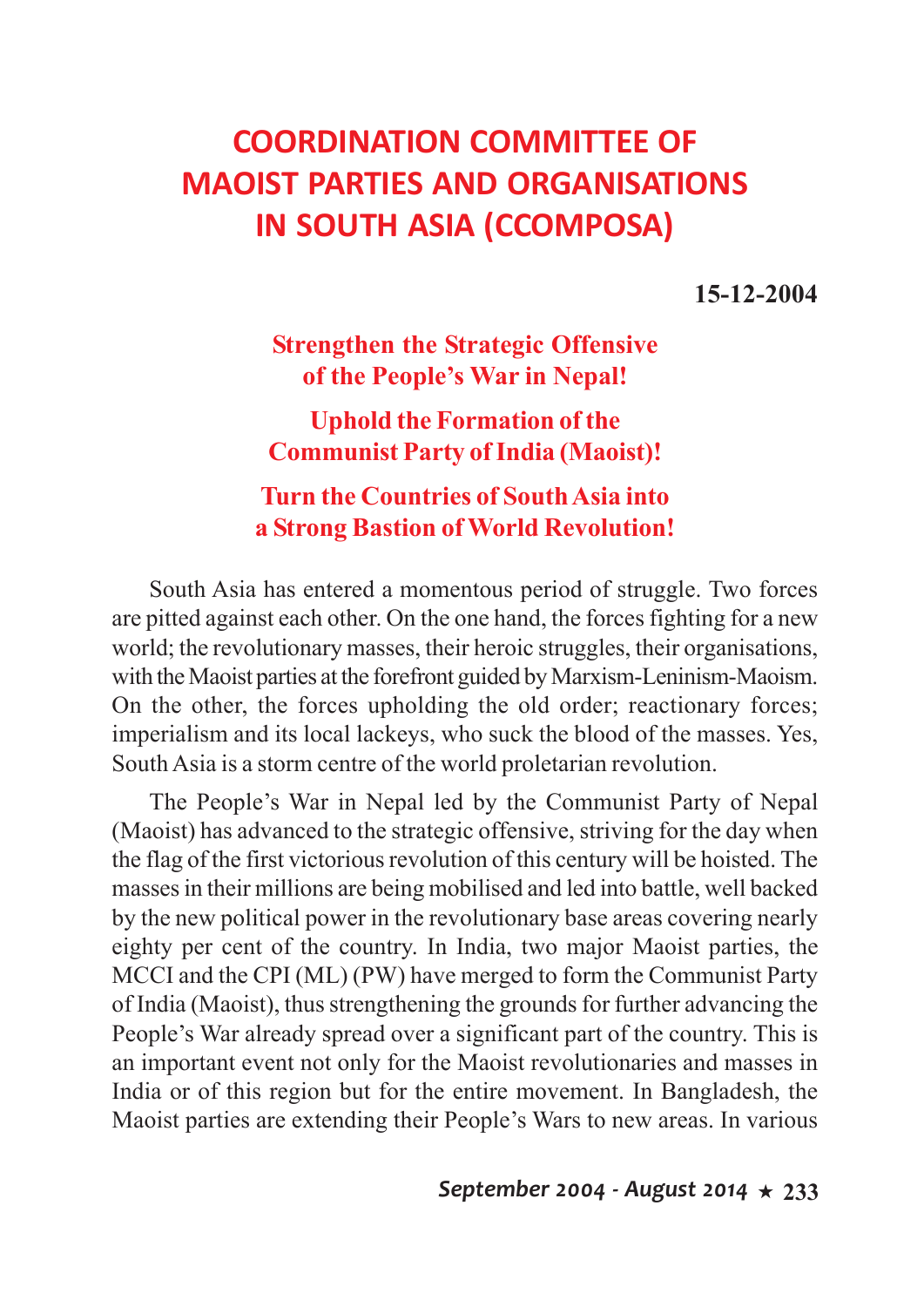countries of South Asia, the masses are stepping up their struggles against imperialist globalisation, against the hideous misery caused by the inhuman oppression and exploitation of imperialism and the compradorbureaucratic bourgeois, feudal ruling classes. Oppressed nationalities continue to fight, armed and otherwise, for their right of self-determination.

The imperialists, particularly the US imperialists, have been increasing their stranglehold and military involvement in the countries of the region. Over the past years, military intervention through the sending of officers and arms to Nepal has been stepped up. Imperialism, particularly US imperialism, and their agent Indian expansionism are the common enemies of the peoples of South Asia. Apart form its interference in Nepal, Indian expansionism has pushed its army deep into Bhutan to crush the liberation struggle in Asom, terrorise the Bhutanese masses rising to struggle and encircle the Nepalese revolution. It is now conducting a campaign near and within the Myanmar border to crush the Manipuri liberation struggle. It bullies and threatens neighbouring countries. Now, the Indian government, led by the Congress and propped up by the revisionists, is preparing to wage an undeclared war against the Nepali people, to save the genocidal Gyanendra regime from impending doom. It has started joint operations with the mercenary army of the regime through joint patrolling. The Indian state has already illegally imprisoned or deported top leaders and activists, including comrades Kiran and Gaurav, of the CPN (Maoist) and is increasing repression against revolutionary Nepali mass organisations in India. In India itself, the UPA government has imposed a new black law, more vicious than the repealed POTA.

Picking up the counter-revolutionary plans designed by the previous NDA government led by the BJP, it is preparing to unleash terror and genocide to crush the Maoists and the revolutionary masses led by them. In all the countries of South Asia the reactionary governments are savagely attacking struggling forces, not even sparing public rallies or peaceful demonstrations. Brutal torture, 'disappearing' and false encounters go on.

Revolutionaries in India and Bangladesh have been sentenced to death.

Yes, imperialism, the Indian expansionist state and other reactionary states of this region are desperately trying to stamp out the fires of revolution,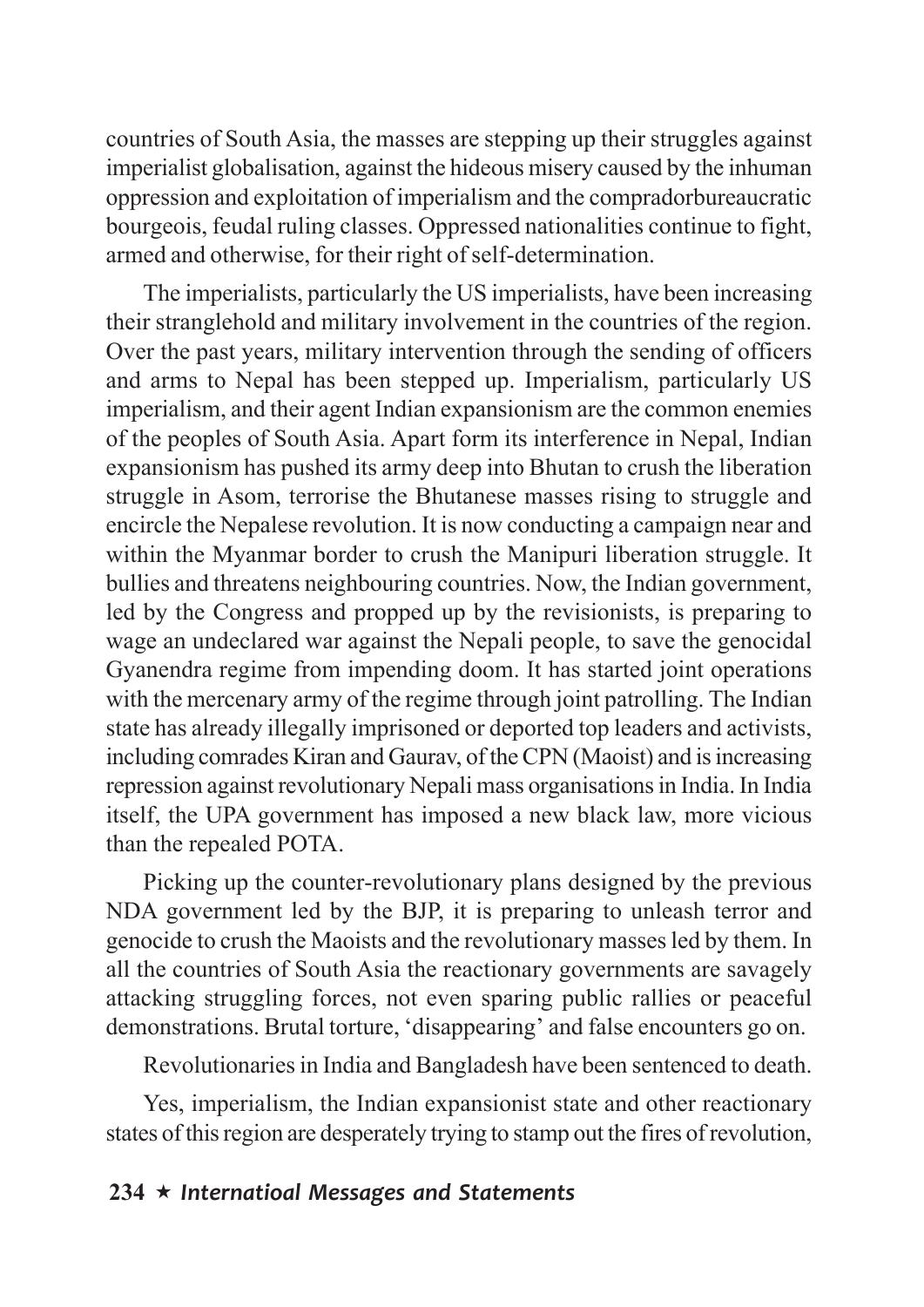rebellion and resistance. They are marshalling all their forces. We too must build stronger bonds of unity and dare to attain greater heights. Resistance and struggle against imperialism is sharpening all over the world. We, in South Asia, can and must give a powerful push and direction to this growing tide of revolt. We must strengthen and spread the People's Wars and initiate new ones. We must turn the countries of South Asia into a strong bastion of world revolution.

*The time is ours! Seize it!*

*Fight Indian expansionist intervention in the neighbouring countries, particularly Nepal!*

*Fight for the release of political prisoners!*

*Fight for the repeal of death sentence against revolutionaries in India and Bangladesh!*

*Advance People's War all over South Asia!* .

### **Co-ordination Committee of Maoist Parties and Organisations of South Asia (CCOMPOSA)**

#### **Constituents:**

1) PBSP (CC) [Bangladesh] 2) CPEB (ML)Red Flag [Bangladesh] 3) BSD (ML) [Bangladesh] 4) PBSP (MPK) [Bangladesh) 5) CPI (Maoist) [India] 6) CPI-ML(Naxaibari) [India] 7) RCCI (MLM) [India] 8) CPN (Maoist) [Nepal] 9) CCP (Maoist) [Sri Lanka]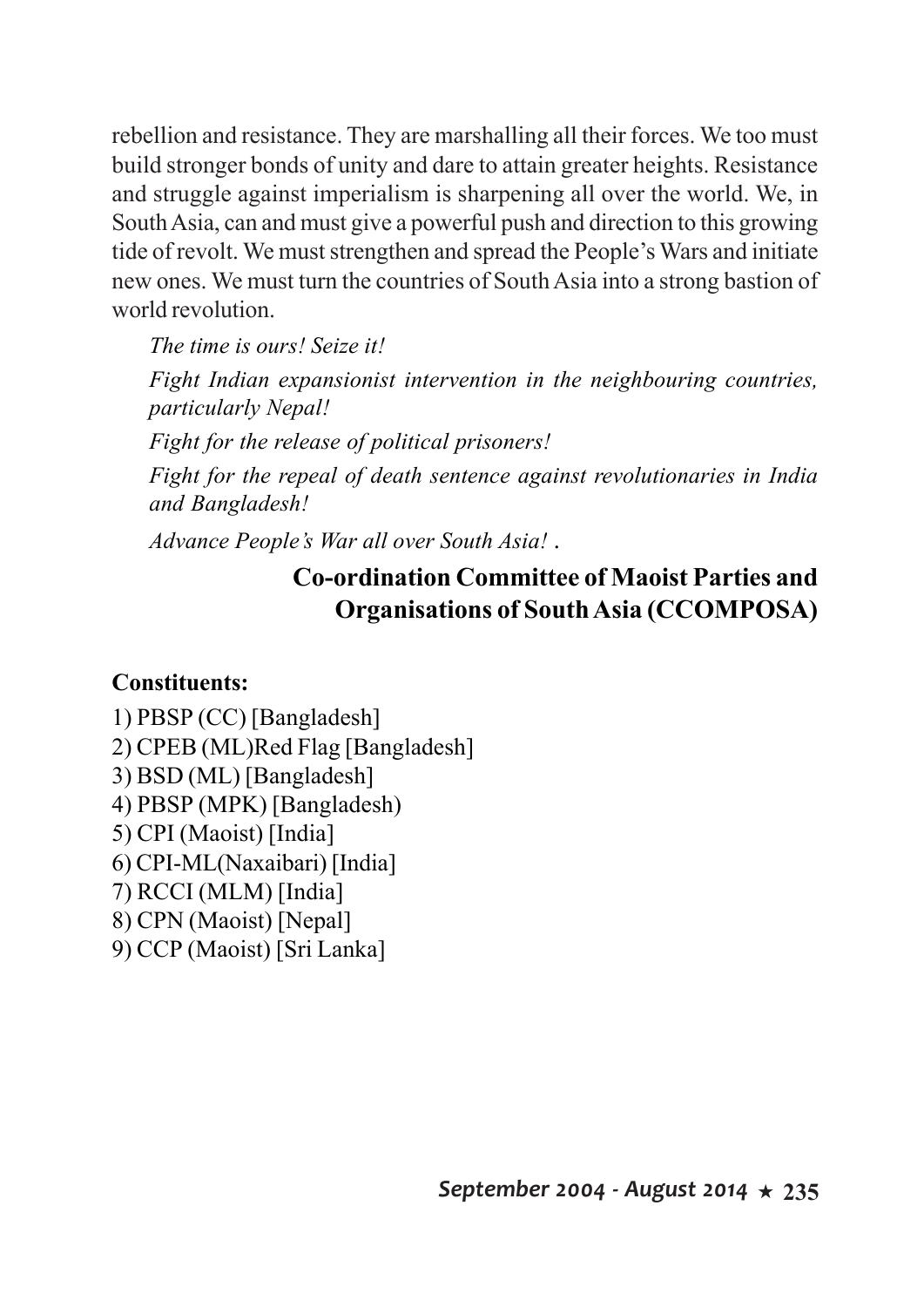# **COMMUNIST PARTY OF NEPAL (MAOIST) COMMUNIST PARTY OF INDIA (MAOIST)**

**1-9-2005**

### **Condemn the Fascist Attack of Feudal Tyrant Gyanendra upon the Revolutionary People of Nepal !**

### **Condemn the Fascist Attack of Indian Ruling Classes on the Revolutionary Leaders and Masses of India !**

A semi-colonial and semi-feudal Nepal, which was hardly known 10 years before by its name and geographical location in the globe, has now become a focal point of keen attention the world over. On the one hand, the establishment of people's power all across the vast countryside of Nepal by way of the people's war, waged under the leadership of CPN (Maoist) for the last ten years, and one year of strategic offensive in particular, has become a source of inspiration for the oppressed all over the world and, on the other, it has become a deadly ideological and political threat for imperialism, particularly the US imperialism and its puppet regimes, including India.

Gyanendra Shahi, a hated smuggler and the ringleader of the palace massacre, by usurping absolute power through a coup on February 1, 2005, is not only massacring the revolutionary masses across the country but also repressing brutally the parliamentary political parties, journalists, civil societies, students, human rights activists and intelligentsia who raise their voice against the royal military fascism. US imperialism, the main enemy of the oppressed people all over the world, and Indian expansionism are trying to prop up their puppet Gyanendra and his royal mercenary gangsters by providing arms, ammunition, logistics and money in different pretexts.

In India, the reactionary expansionist ruling classes have stepped up their countrywide coordinated campaign of brutal suppression of the people's war led by the CPI(Maoist) ever since the merger of the MCCI and CPI(ML)[PW] in September last. They are propagating continuously about the Ógrave dangerÔ posed by the long Red Corridor of armed struggle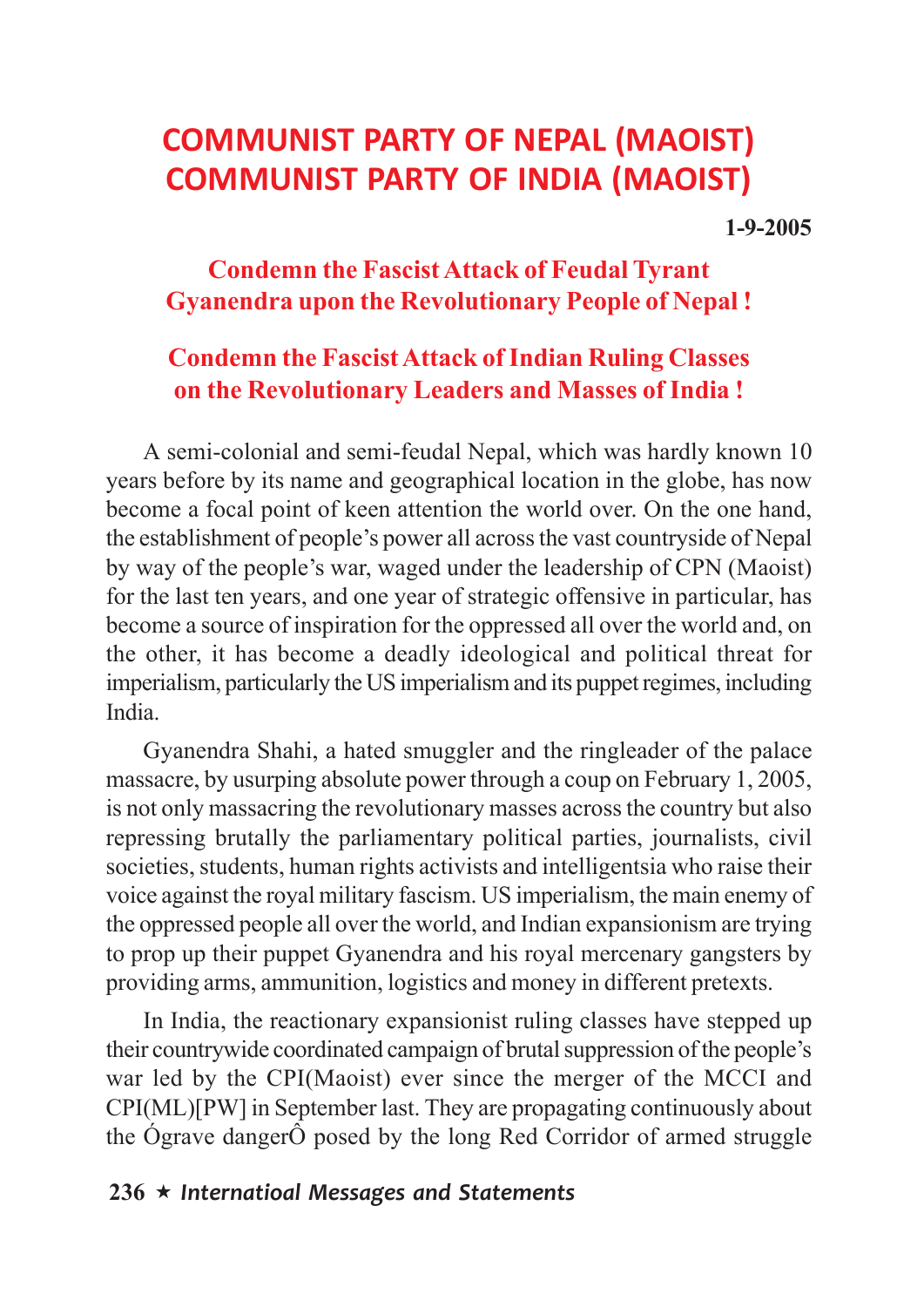stretching from the Base Areas in Nepal up to the guerrilla zones of Andhra Pradesh or the so-called Compact Revolutionary Zone. They have initiated a phenomenal increase in the central repressive forces to tackle the Naxalites, undertaken massive modernization and special training of the forces, and are using helicopters where necessary, along with a package of so-called reforms to wean away the masses from the fold of the Maoists. The democratic voice of the people is suppressed and the fundamental rights guaranteed by the Indian Constitution are trampled underfoot in the vast areas of armed struggle and nationality movements. The ruling classes have also stepped up the attacks against every form of democratic struggle and anti-imperialist movements.

In this situation, we the undersigned two Maoist parties solemnly appeal to the entire oppressed masses, the world over, and Nepal and India in particular, to raise voice against every evil design of imperialism and expansionism to repress the revolutionary cause of the oppressed people in Nepal and India. And we pledge to fight unitedly till the entire conspiracies hatched by the imperialists and reactionaries are crushed and the people's cause of Socialism and Communism are established in Nepal, India and all over the world.

# **Condemn the Massacre of the Maoist Revolutionaries by the Fascist Turkish State!**

### **Support the Ongoing people's War in Turkey !!**

We are very much distressed by the news that the fascist Turkish regime, the lackey of the US imperialism, massacred 17 Maoist revolutionaries, including the general secretary, comrade Cafer Cang<sub>i</sub>z, of the Maoist Communist Party [Turkey-North Kurdistan] (MKP), in Mercan in the Dersim region of Turkey, on the 16/17 of June 2005. We condemn this contemptible act of cold-blooded murder in which the people's great leaders and fighters sacrificed their lives for the cause of new democratic revolution, socialism and communism, in Turkey, as part of the world proletarian revolution.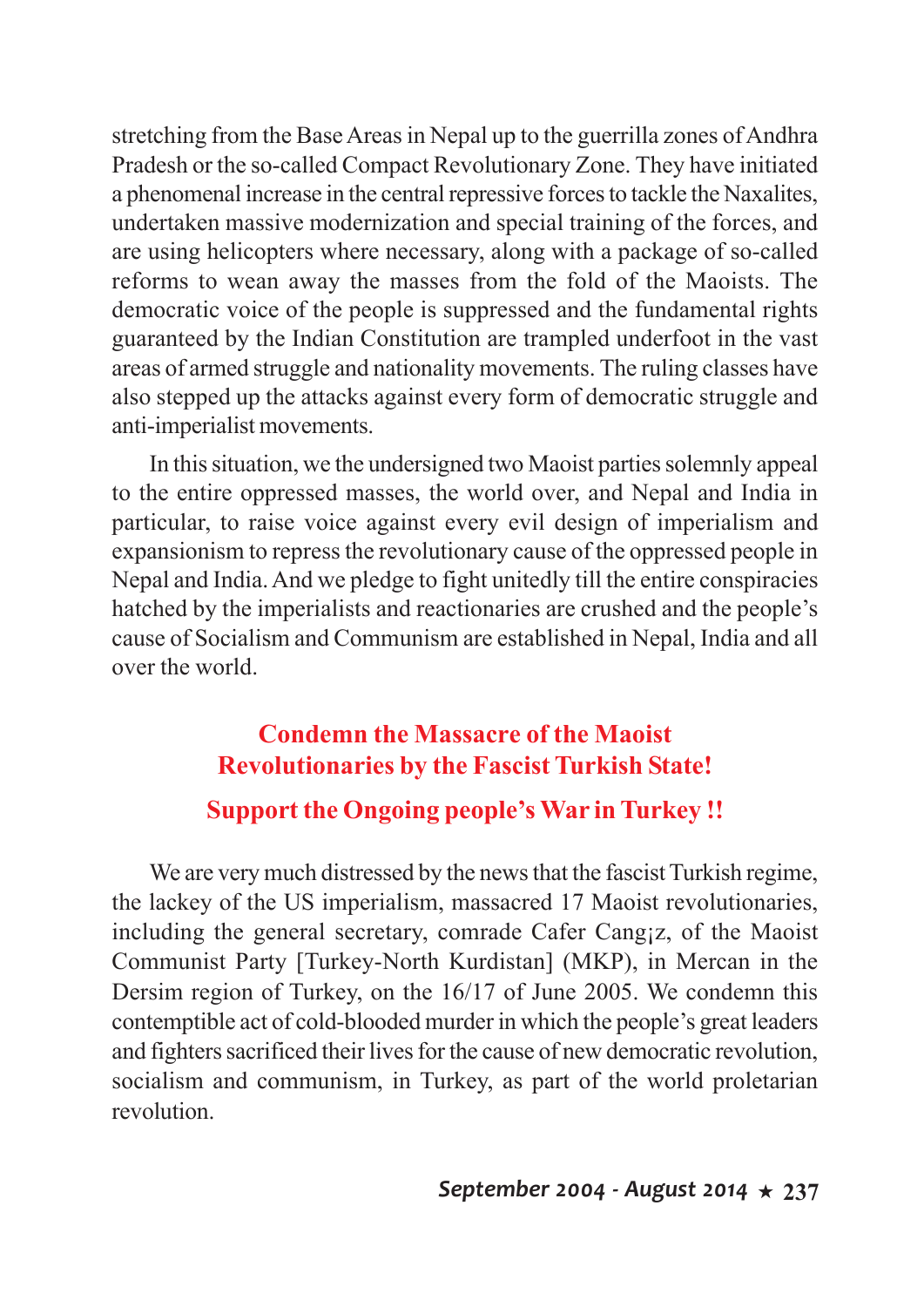However challenging the task may be the firm grasp of Marxism-Leninism-Maoism and its creative application can defeat the class enemies and the system that nurtures them, imperialism. At this painful moment, we appeal to the revolutionary masses of the people in Turkey and the relatives of those martyrs to transform this distress and grief into revolutionary wrath against the class enemies and their master, imperialism led by the US imperialism, and to unite under the banner of Marxism-Leninism-Maoism, firmly held by the Maoist Communist Party [Turkey-North Kurdistan] (MKP). In this period of grief and distress, we firmly pledge to extend our support in all ways to the MKP and the revolutionary people it is leading in order to accomplish the unfinished task, the martyred heroes have left upon the shoulder of our class, internationally.

**Ganapathy General Secretary Central Committee Communist Party of India (Maoist) Prachanda Chairman Central Committee Communist Party of Nepal (Maoist)**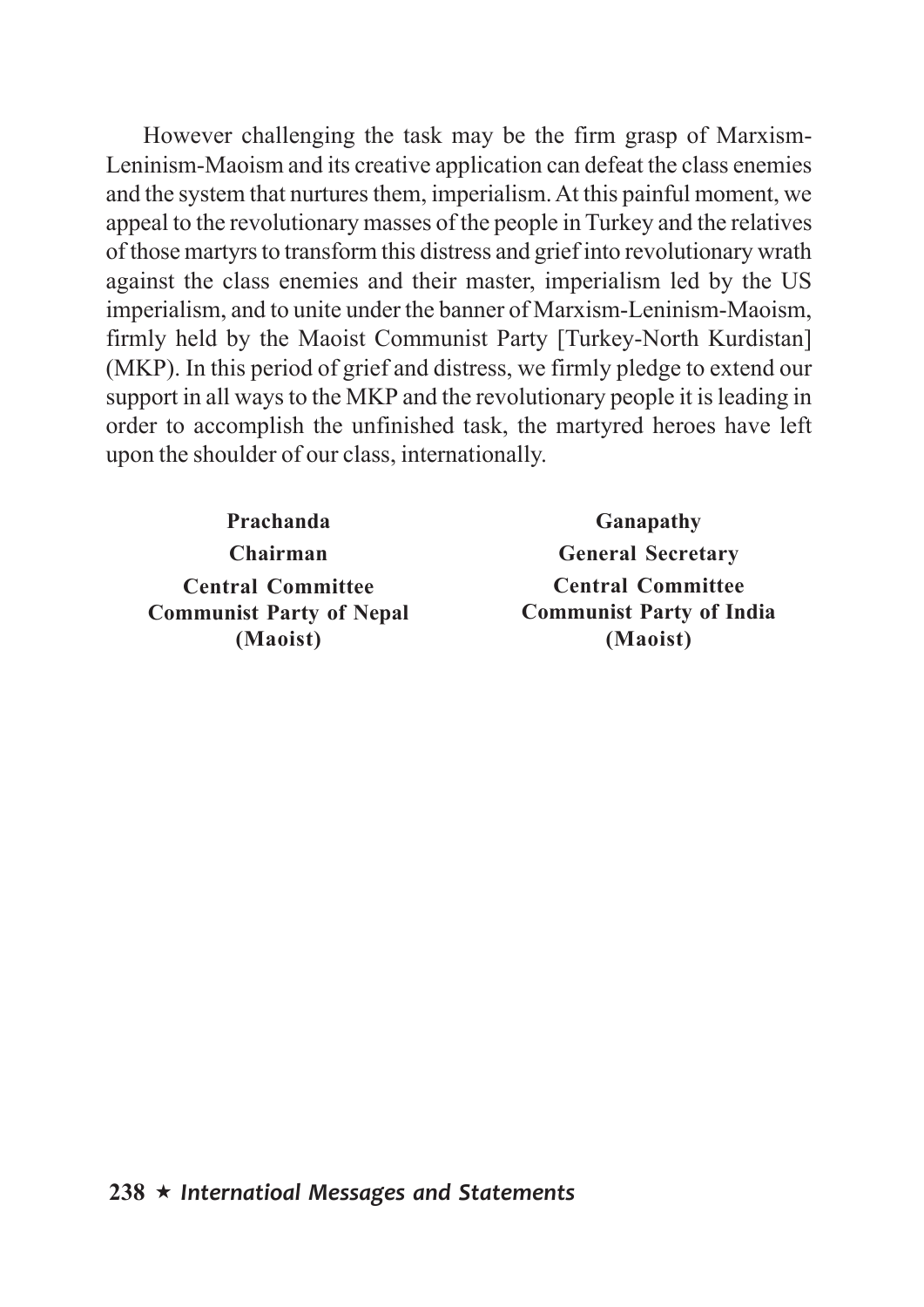# **COORDINATION COMMITTEE OF MAOIST PARTIES AND ORGANISATIONS IN SOUTH ASIA (CCOMPOSA)**

**30-11-2005**

#### **Condolence Statement**

The Co-ordination Committee of Maoist Parties and organizations Of South Asia (CCOMPOSA) expresses its heartfelt condolence at the sudden and unfortunate demise of our dear Comrade Karan Singh on 30<sup>th</sup> October 2005. He was suffering from cerebral malaria-jaundice combination and was in comma for 3 days. It saddens our heart to have lost a great revolutionary who always strived to uphold the principles of M-L-M.

CCOMPOSA pays its red homage to Karan Singh. He played an important role in the initiation, formation and development of CCOMPOSA, which came into existence in 2001, being a leader of RCCI (Maoist).

His active participation in the effort to unite all revolutionary forces of South Asia is exceptional and unforgettable. He firmly and genuinely believed in the necessity of ideological and political unity of all revolutionary forces and the unity of all workers of the world to fight against all the reactions, feudalism and imperialism.

As a member of the RIM Committee, his Party upheld the ideals of RIM and showed great commitment in the international podium. A veteran leader of the Communist Party of India, he contributed to the development of revolutionary M-L-M in India. It was under his leadership that the RCCI (Maoist) unified with the MCC in 2002. He also played an important role, ideologically and politically, in bringing about the historic merger of PW and MCC.

The demise of our invaluable comrade KS is a great loss for the entire MLM family, in South Asia and indeed the whole world. We share this grief with his family and friends, his Party and the entire revolutionary camp.

Comrade KS will continue to encourage us and inspire us in striving to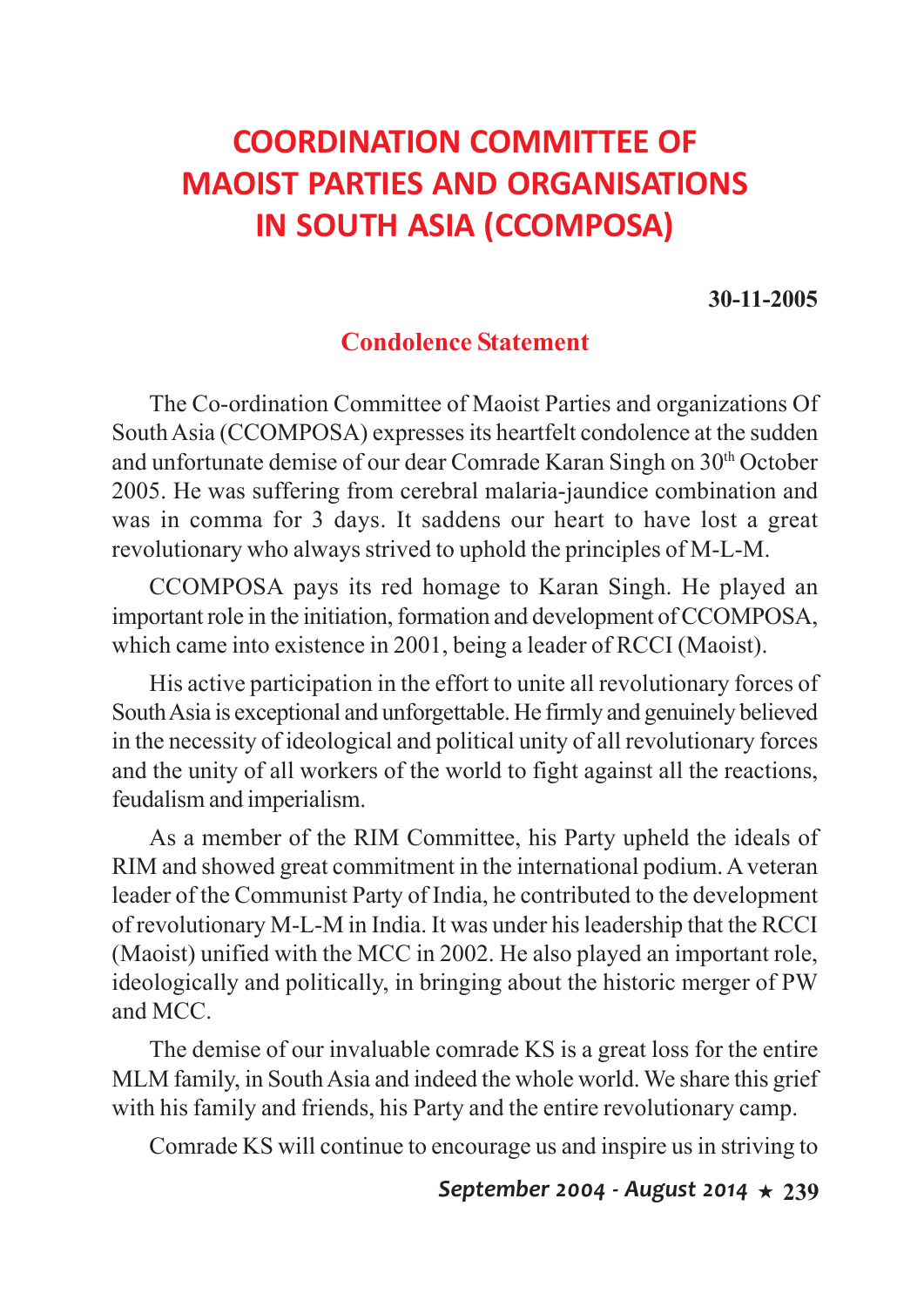achieve socialism and communism, the ideals which he stood for throughout his life. He will forever live in the hearts and minds of the oppressed that he dedicated his life.

*Let us all uphold his ideals! Let us keep the lamp burning! Long live the unity of revolutionary forces of South Asia! Red Salute to our dear Comrade Karan Singh!*

> **Coordination Committee of Maoist Parties and Organisations of South Asia (CCOMPOSA)**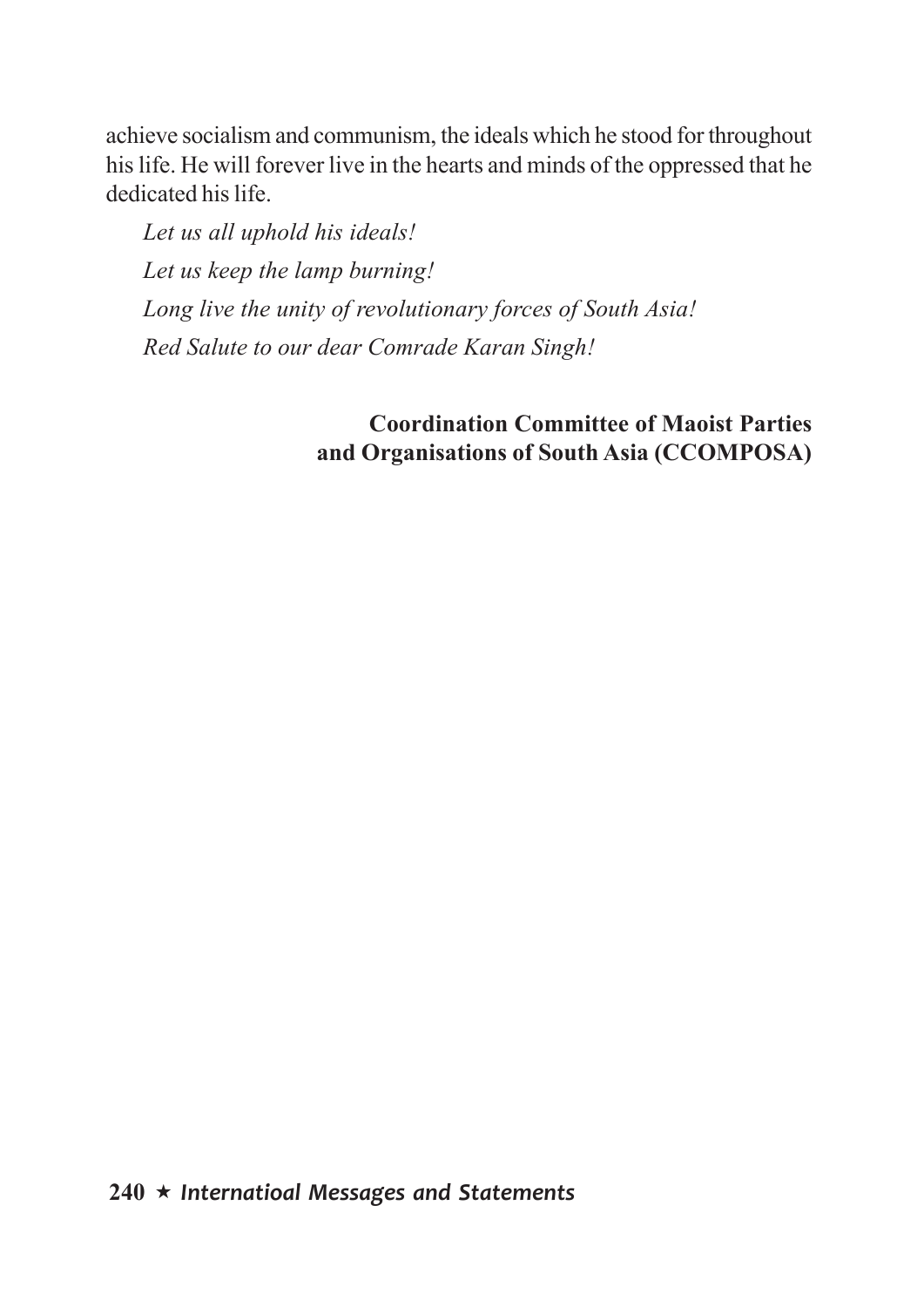# **COMMUNIST PARTY OF THE PHILIPPINES COMMUNIST PARTY OF TURKEY/MARXIST-LENINIST**

**2-12-2005**

**To Comrade Ganapathy General Secretary, Central Committee Communist Party of India (Maoist)**

#### **Dear Comrade Ganapathy,**

Red salutes from the Central committees of the Communist Party of the Philippines and the Communist Party of Turkey/Marxist-Leninist!

We wish to respond to your letters dated November 6, 2004 and September 5, 2005 as well as to the accompanying letter of comrade v dated November 6, 2005.

We appreciate highly the historic merger of the CPI (People's War) and the MCCI. We congratulate your Party wholeheartedly for this great achievement. We consider this an outstanding victory in advancing the new democratic revolution in India and in inspiring the proletariat and people of the world to intensify the revolutionary struggle against imperialism and reaction. We therefore, fully understand the reasons why your Party could not join us in preparing the second international seminar on people's war last year.

We regard your Party as indispensably one of the core of three parties in the international seminar on people's war since 1998. Thus, we have delayed the holding to this seminar since last year. We are happy that your Party is now resolutely and actively working for the realization of the seminar in your region.

We are in full agreement that the aforesaid three parties continue to act as the core and to take the initiative in preparing the seminar. In a previous letter earlier this year, we proposed to you the program of activities of the seminar. We continue to propose this, subject to your Party's approval and amendment.

Maoist parties waging or preparing to wage people's war are to be invited to attend the forthcoming seminar on their own account. They may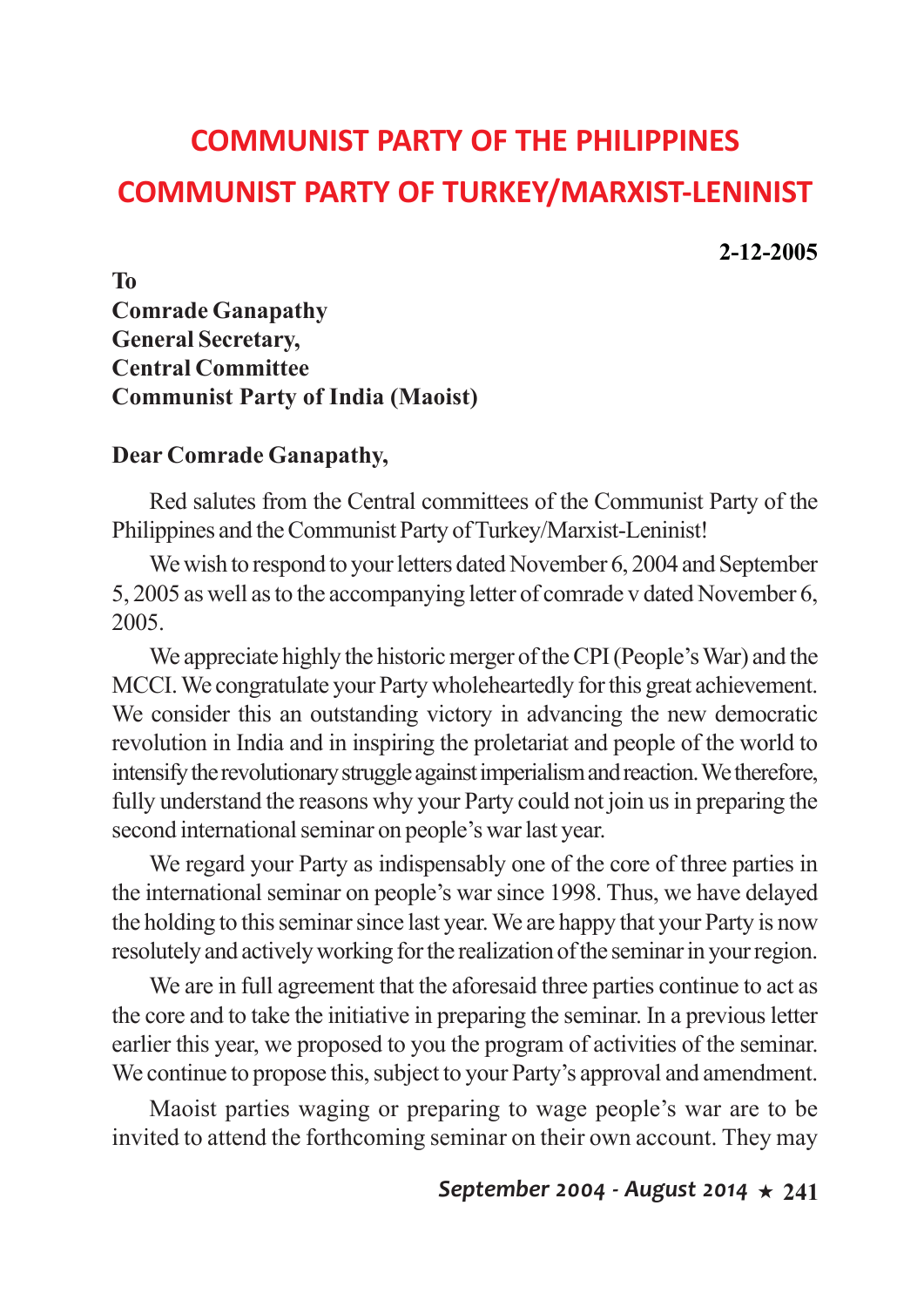belong to RIM but should attend as individual parties. it is not necessary for the RIM to attend because the parties attending can be represented directly by their own delegations. The attendance of the RIM will only complicate the relations of the parties in the seminar and will not contribute to the solution of the complex problems facing the relations of Maoists parties and organizations.

In this connection, the seminar should take precedence over any conference in which the RIM is presumed to have a weight heavier that any of the equal and independent parties attending.

In accordance with the foregoing paragraph, we welcome the communist Party of Nepal (Maoist) to join the core of the seminar. The three core parties of the International seminar on PW can invite it as an additional core member and request it to perform the functions related to the realization of the next seminar, on its own account, the CPN(Maoist) is an outstanding Party that has proven its mettle in people's war. It would be a brilliant addition to the core. In accordance with this letter, we seek a meeting with the Europe-based representative of CPN (Maoist), in conjunction with your meetings with the same within your region.

We agree with you that the seminar be held in the last week of February next year. The number of delegations does not have to be large. Thus, the personnel, material, technical and security requirements shall be relatively less difficult and less prone to exposure to the enemy. It suffices that the delegation of an attending Party is anywhere from a minimum of one to a maximum of three. But of course, the host Party will be responsible for much of the requirement.

We desire to make closer and stronger our comradely relations, as communist fighters, in the spirit of proletarian internationalism!

#### **With warmest regards,** *B* **For the Central Committee, Communist Party of the Philippines** *M* **For the Central Committee, Communist Party of Turkey/Marxist-Leninist**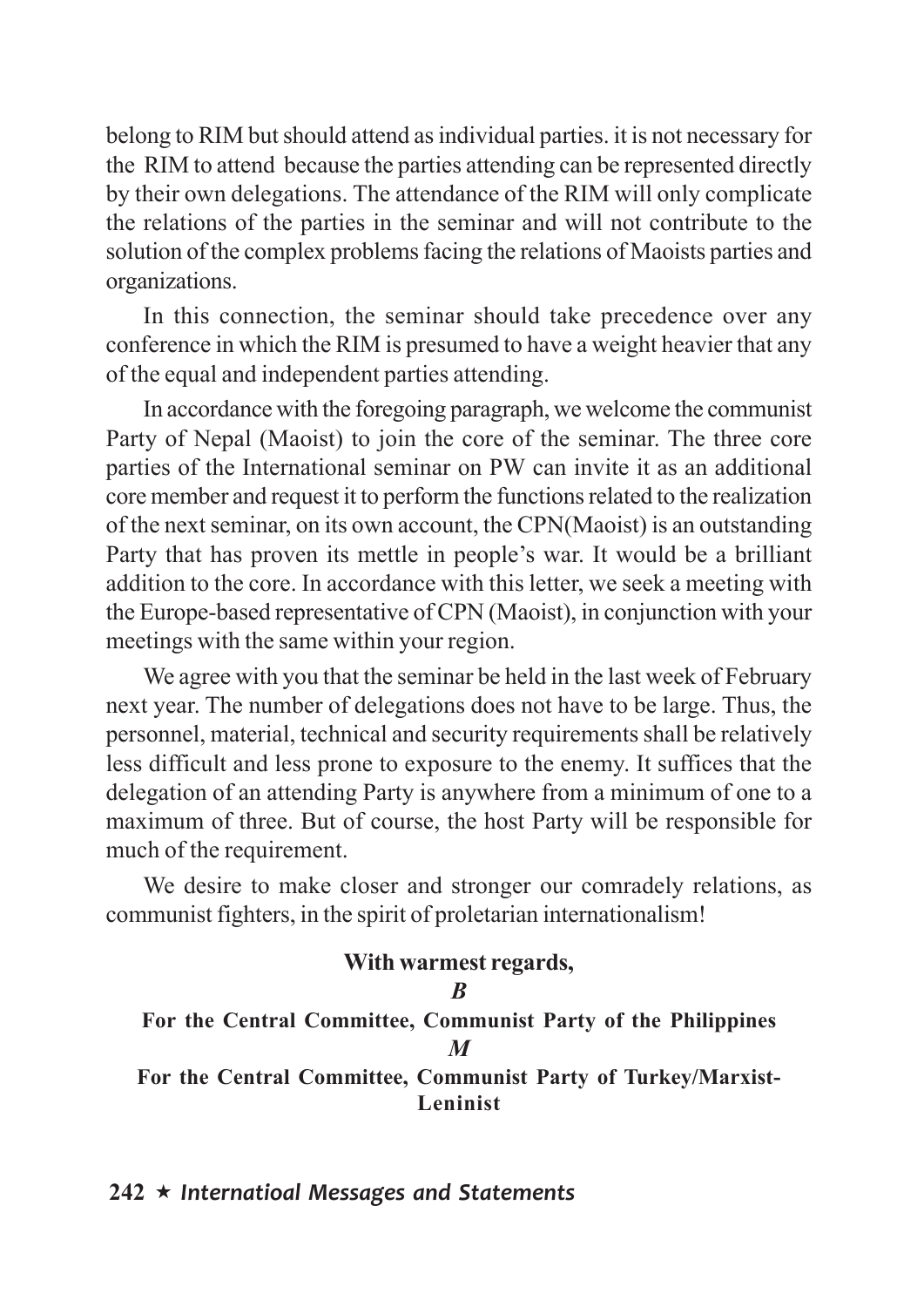# **COORDINATION COMMITTEE OF MAOIST PARTIES AND ORGANISATIONS IN SOUTH ASIA (CCOMPOSA)**

**26-12- 2005**

#### **Stop State Terror Against Maoists In India !**

### **Demand Immediate Release of Comrades Sunil Roy, Gaurav, Kiran & Others**

We, the Maoist Parties of South Asia strongly condemn the State terror on the people of India, particularly their vanguard, the CPI(Maoist). Ever since the merger of the two parties, the MCCI and CPI(ML)[PW] {both members of the CCOMPOSA} and the formation of the united CPI(Maoist), the Central and State governments of India have been unleashing maniacal terror against it. We strongly condemn this and warn that the greater the repression the greater will be the people.s wrath.

It is now many months that the Indian government has been illegally detaining senior leader and politburo member com Sunil Roy. In spite of his advanced age and poor health they are treating him like an ordinary criminal. Com. Sunil Roy (publicly known as Com. Shome) is not only a respected leader of the Indian revolutionary movement he was also known internationally, being one of the important members of the CCOMPOSA. In addition they also continue to illegally incarcerate senior leaders and politburo members of the CPN(Maoist), comrades Kiran and Gaurav and many other Nepalese Maoists.

The CCOMPOSA demands the unconditional and immediate release of these senior leaders and all other political prisoners of South Asia illegally being detained in Indian prisons.

Besides, it has recently come to our notice from the media that the Indian rulers have been unleashing a most brutal and barbaric campaign, in the name of Salwa Judum, against the tribals of Bastar (Chhatisgarh) who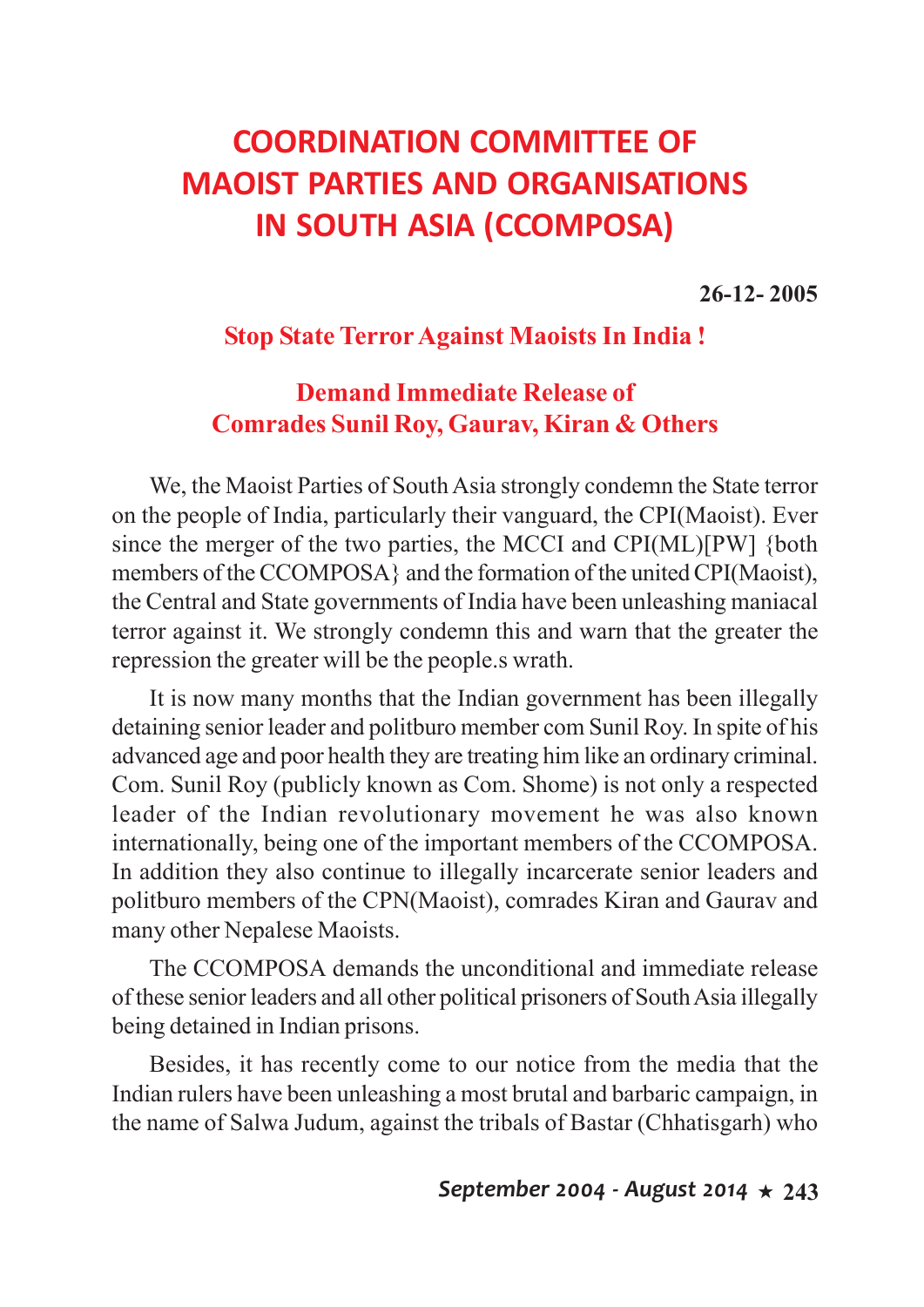are under the leadership of the Maoists. It is reported the paramilitary and lumpen forces led by an MLA have been resorting to terror of unspeakable nature killing, burning, and looting. It is reported over 100 tribals have been killed and not even women and children have been spared. Their heads are being severed and stuck on their own houses to create terror. Over 30 young women have been gang-raped and six of them killed. 40 villages have been burnt down and villagers gathered and kept in Vietnamese-style strategic hamlets. The terror is reported to be going on till today. It is reminiscent of British rule in India.

The CCOMPOSA demands the immediate end to this terror, the restoration of human rights in the region, and strict action against all those responsible.

It is known that the Indian rulers, backed by their imperialist masters, have resorted to such terror not only in India but other countries of South Asia in the past like Sri Lanka, Bangladesh and also against the nationality movements of Kashmir and the North-East. The methods adopted go against all civilized norms and will breed hatred against the Indian rulers in the entire region.

CCOMPOSA demands the immediate end to the terror in Chattisgarh and a public enquiry by an international tribunal into the so-called Salwa Judum going on since the past five months.

#### **Coordination Committee of Maoist Parties and Organisations of South Asia (CCOMPOSA)**

- 1) PBSP(CC)[Bangladesh]
- 2) PBSP (MPK)[Bangladesh]
- 3) BSD (ML) [Bangladesh]
- 4) CPEB (ML) [Bangladesh]
- 5) CPC (Maoist) [Sri Lanka]
- 6) CPI-ML (Naxalbari) [India]
- 7) RCCI(MLM)[India]
- 8) CPN(Maoist) [Nepal]
- 9) CPI(Maoist) [India]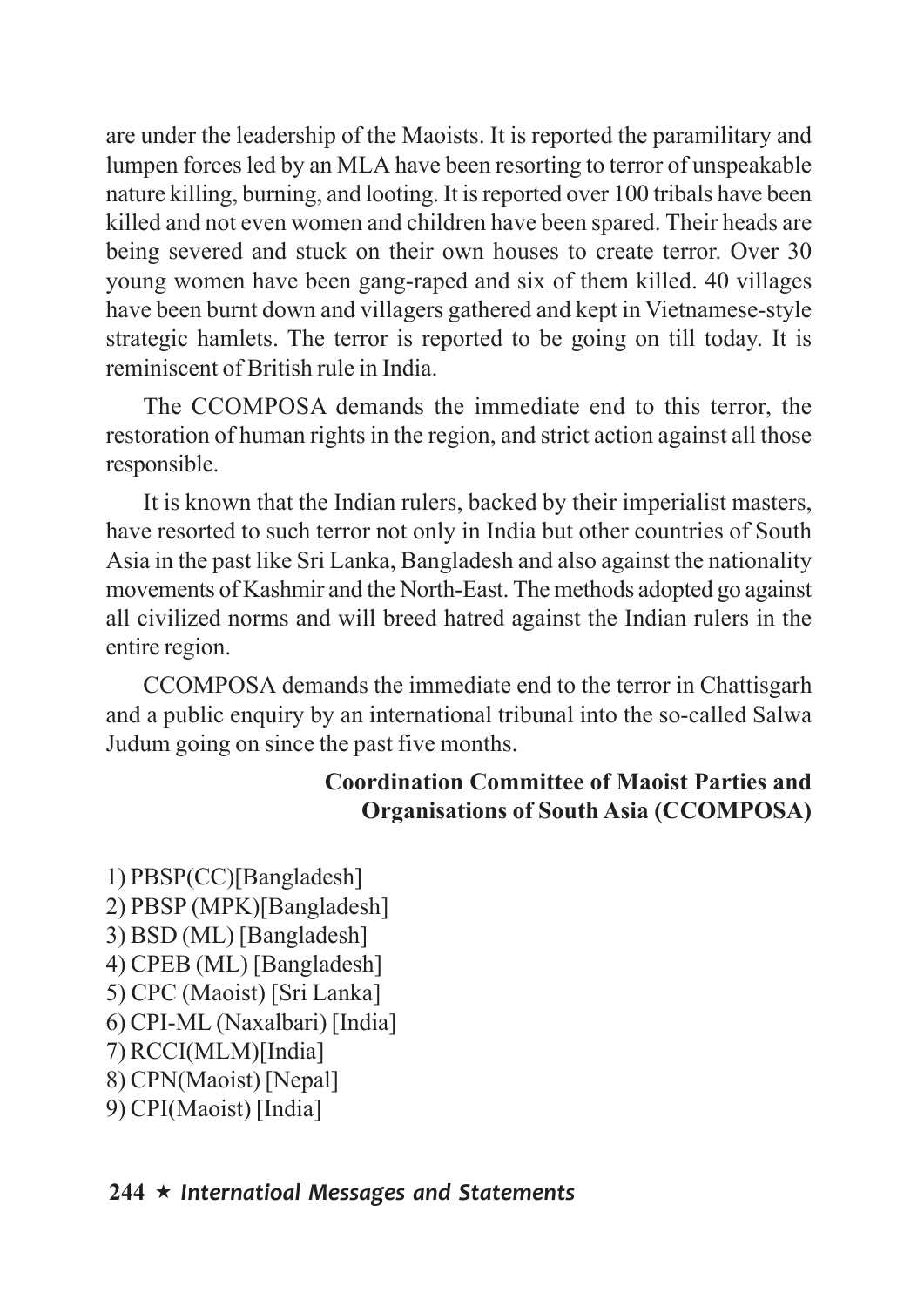# **COORDINATION COMMITTEE OF MAOIST PARTIES AND ORGANISATIONS IN SOUTH ASIA (CCOMPOSA)**

**16-12-2006**

#### **Kick Bush out of South Asia!**

#### **Stop Imperialist, Particularly US Intervention in South Asia!!**

#### **Smash Imperialism, Particularly US, and All their Lackeys in South Asia!!!**

George W. Bush, the No.1 International terrorist and the greatest enemy of the world people, plans to visit South Asia in the month of March this year. The visit of this world's biggest rowdy to our country is only meant to further tighten the grip of the US Super Power over the countries of South Asia. The immediate aim of Bush's visit is to coerce and to win support for its blood-bath in Iraq and Afghanistan and for its war mongering policies all over the world. The organisations of the CCOMPOSA calls upon the people of South Asia to oppose the visit of this international gangster and prevent his entry by all means at their disposal.

Using the pretext of 9/11 attacks on the World Trade Centre and the Pentagon, this big bully, egged on by the oil lobby and the military-industrial complex in the US, had unleashed the bloodiest wars of this century by invading Afghanistan and Iraq and creating unending gory blood-baths. He has threatened to attack Iran, Syria, North Korea and several other countries in the world. He had openly supported the bloody terrorist attacks by the Israeli Zionist rulers against Palestinian civilians, massacring even women, children and the old-aged in so-called acts of retribution. He had fomented disturbances in Venezuela, Bolivia and other countries of Latin America. In the name of containing terrorism he had launched attacks on "targets" in other countries such as the missile strike in Damadola in the Bajur tribal region of Pakistan on January 13 this year that killed 13 civilians. He is openly blackmailing countries such as India to vote against Iran in the

#### *September 2004 - August 2014* **245**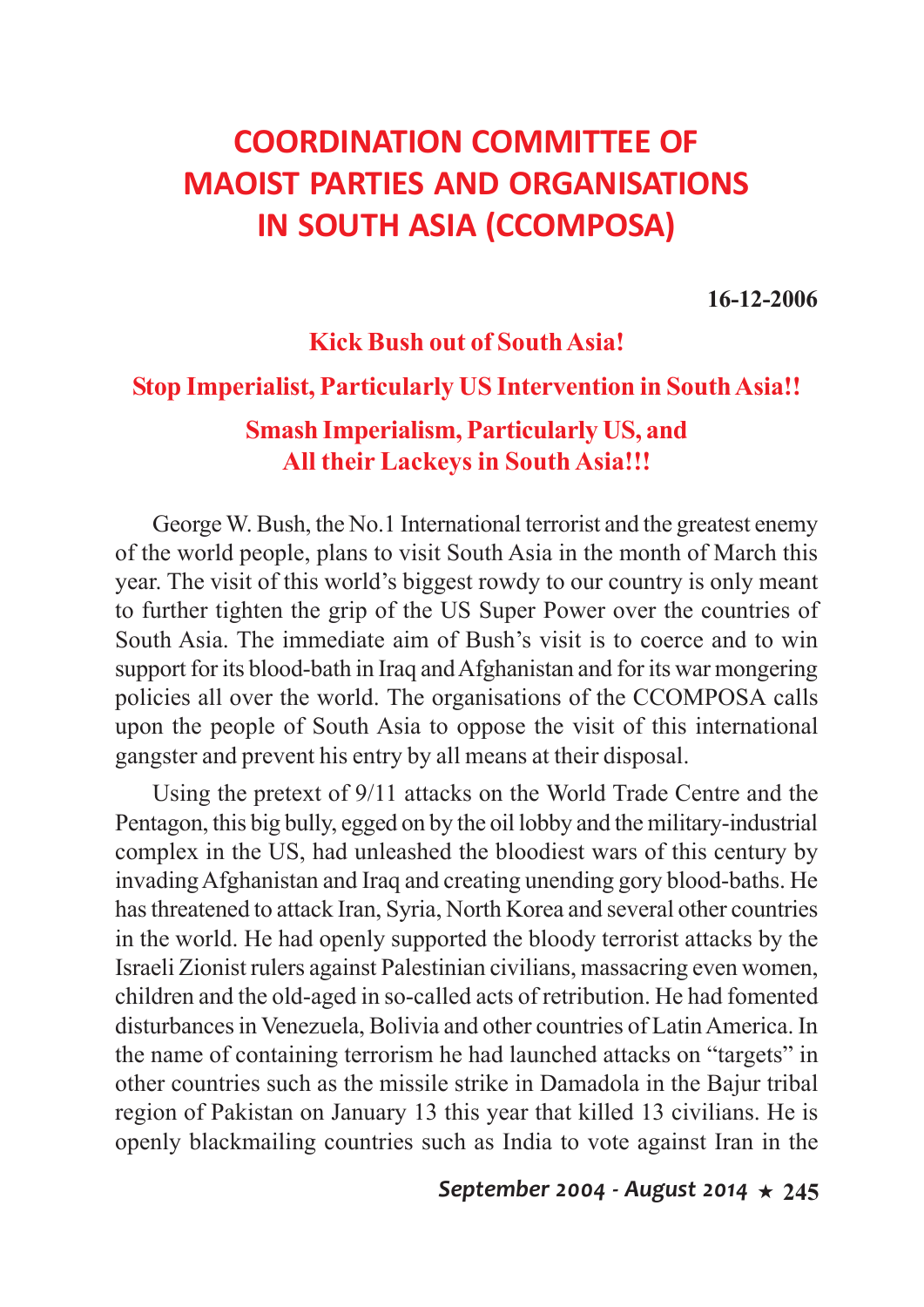International Atomic Energy Agency (IAEA). The Indian government is being pressurised to abandon its plans of investing in Syrian oil project jointly with China.

In the name of fighting Islamic terrorism and, duping the people by aggressively propagating CIA-fabricated lies, the US imperialists led by Bush has unleashed heinous attacks on the Muslim people all over the world. This global terrorist has either outlawed, or declared as terrorist, several Maoist Parties such as the CPN(M) in Nepal, CPP in the Philippines, CPI(Maoist) in India, and provided massive aid to the reactionary regimes in these countries to enact fascist repression on revolutionary and democratic movements. Such is the real aim behind the so-called war on terrorism led by Bush and other imperialist chieftains.

The US imperialists are to be seen directly intervening in all the countries of South Asia, whether it be India or Pakistan, or Nepal, Bangla Desh or Sri Lanka. They have spread their tentacles far and wide — not only in the sphere of their economies but also politically, socially, culturally. The comprador ruling classes of these countries are prostrating before this international gangster and betraying the interests of their country and people. These lackeys are the worst enemies of their own people. They sell the country's and people's interests for a few crumbs from the imperialist table.

We the Maoist organisations of South Asia call on the people of the region to mobilise on a huge scale against the Bush visit; smash their lackeys in the region who are laying out the red carpet for this demonic criminal; and unite firmly with each other against their common enemy.

### **- Coordination Committee Of Maoist Parties and Organisations of South Asia (CCOMPOSA)**

PBSP (CC) [Bangladesh] 2 ) PBSP (MPK)[Bangladesh] 3) BSD (ML) [Bangladesh] 4)CPEB (ML) [Bangladesh] 5)CPC (Maoist) [Sri Lanka] 6) CPI(Maoist) [India] 7) CPI-ML (Naxalbari) [India] 8) RCCI (MLM) [India] 9) CPN (Maoist) [Nepal]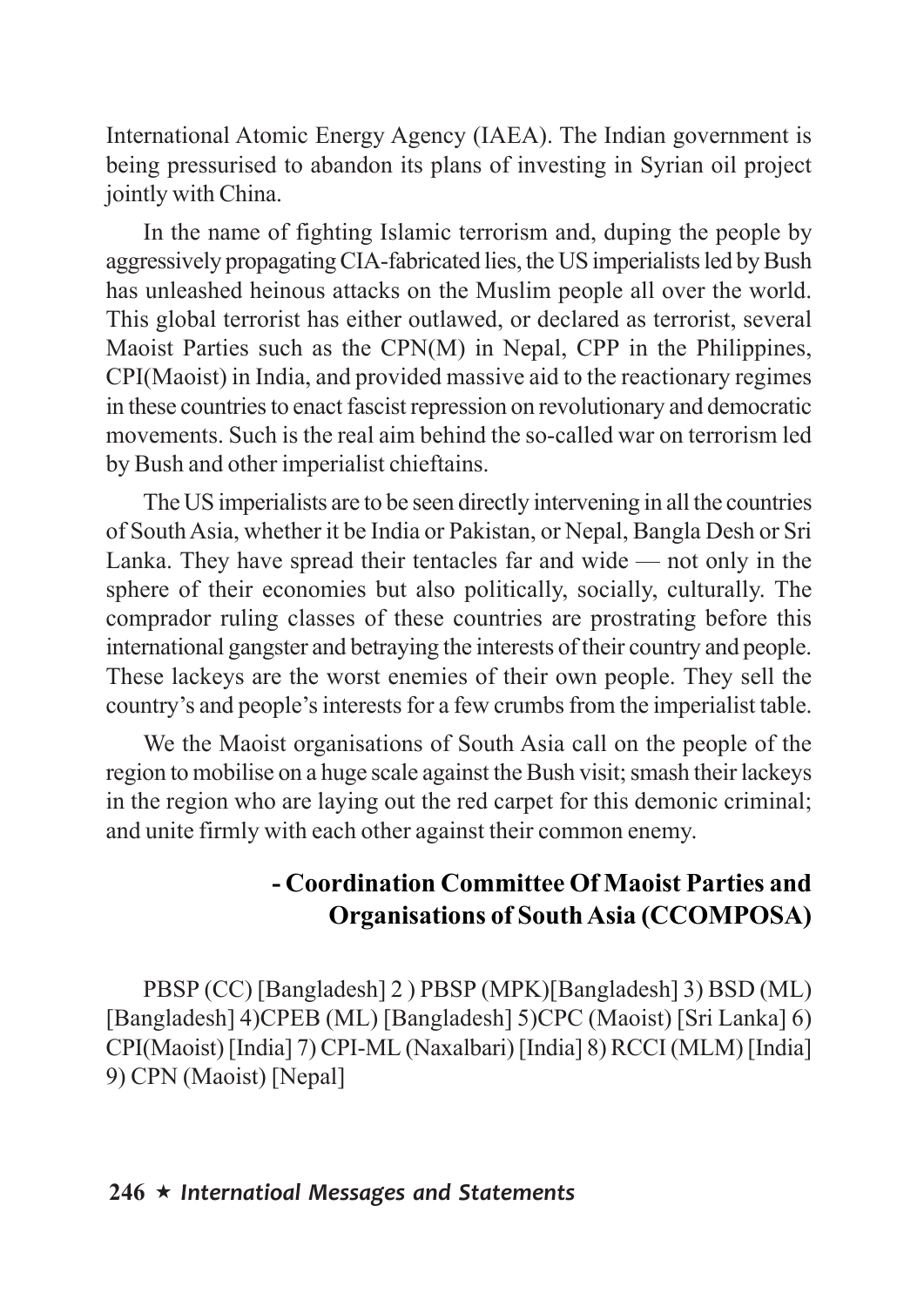# **COMMUNIST PARTY OF INDIA (MAOIST) COMMUNIST PARTY OF THE PHILIPPINES COMMUNIST PARTY OF TURKEY/MARXIST-LENINIST COMMUNIST LEAGUE OF INDONESIA**

**February 2006**

### **4-Party Proposal to Celebrate the Historic Milestones in Struggle against Modern Revisionism Since 1956**

We, the undersigned, hereby propose to all Marxist-Leninist-Maoist parties and organizations to celebrate the 50th anniversary of the struggle against modern revisionism and to undertake activities for the purpose of renewing our commitment to pursue this struggle, which started in 1956 in opposition to the revisionist content of the 20th Congress of the Communist Party of the Soviet Union (CPSU) in February 1956.

The struggle against modern revisionism reached a new and higher level when the Great Proletarian Cultural Revolution began in May 1966. But alas, since the death of Comrade Mao in September 1976, we have been confront-ed with the betrayal of socialism and the restoration of capitalism in China. We are challenged to uphold Marxism-Leninism-Maoism, combat modern revisionism and its evil consequences and achieve greater victories in fulfilling the historic mission of proletariat to achieve socialism.

In the 20th Congress of the CPSU, the Soviet revisionist clique headed by Khrushchov repudiated the fundamentals of Marxism-Leninism and the revolution-ary achievements of Comrade Stalin under the pretext of opposing "personali-ty cult". It unveiled the phenomenon of modern revisionism in opposition to pro-letarian dictatorship and put the Soviet Union on the road of capitalist restoration.

It propagated bourgeois populism with the notions of "party of the whole people" and "state of the whole people" and bourgeois pacifism with the notions of "peaceful transition," "peaceful competition" and "peaceful coexistence". It used modern revisionism to undermine and subvert the

#### *September 2004 - August 2014* **247**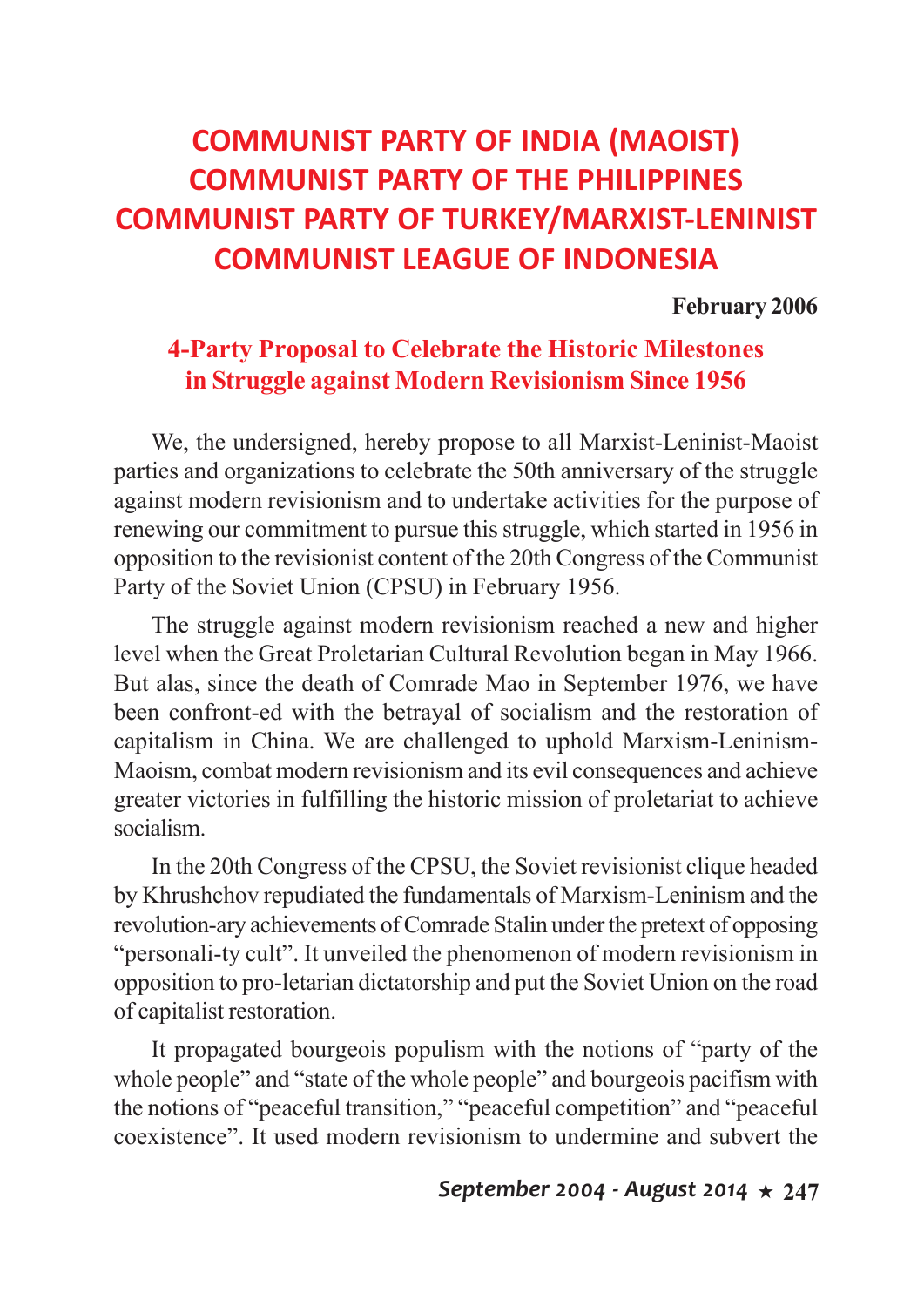international communist movement. It pushed "peaceful coexis-tence" as the general line to oppose proletarian internationalism and to attack the international communist movement and the national liberation movements.

Under the leadership of Comrade Mao Zedong, the Chinese Communist Party promptly issued in April 1956 the editorial of the People's Daily, "On the Historical Experience of the Dictatorship of the Proletariat". This defended the theory and practice of Marxism-Leninism against the line of modern revisionism. It denounced the revisionists for sowing con-fusion in the international communist mov-ement and generating disorder and uprisings against the socialist cause in Poland, Hungary and elsewhere in Eastern Europe.

The delegation of the Chinese Communist Party pursued the antirevisionist line in the Moscow meetings of communist and workers' parties in 1957 and 1960. Thereafter, it proceeded to the criticism and repudiation of the growing phenome-non of monopoly bureaucrat capitalism and social imperialism during the long regime of Brezhnev. Monopoly bureaucrat capitalism masqueraded as socialism while the bureaucrats and businessmen connived to steal from the state sector. In international relations, the Soviet revisionists engaged in socialist phrase-mongering and in the practice of imperialism.

Comrade Mao did not rest content with the critique of modern revisionism as it arose and grew in the Soviet Union and in the other countries of the Soviet bloc. He examined and analyzed the growth of modern revisionism in China, arising from both homegrown factors and external influences. Thus, he launched the Great Proletarian Revolution in order to carry out the theory of continuing revolution under proletarian dictatorship. This is to combat revisionism, prevent the restoration of capitalism and consolidate socialism.

For as long as Comrade Mao was alive, he was able to lead the Chinese proletariat and people from victory to victory in the Great Proletarian Cultural Revolution against tremendous odds and against powerful adversaries. But soon after his death, the enemies of the Chinese proletariat and people made a coup and reversed his proletarian revolutionary line in carrying out socialist revolution and construction. Since then, China has increasingly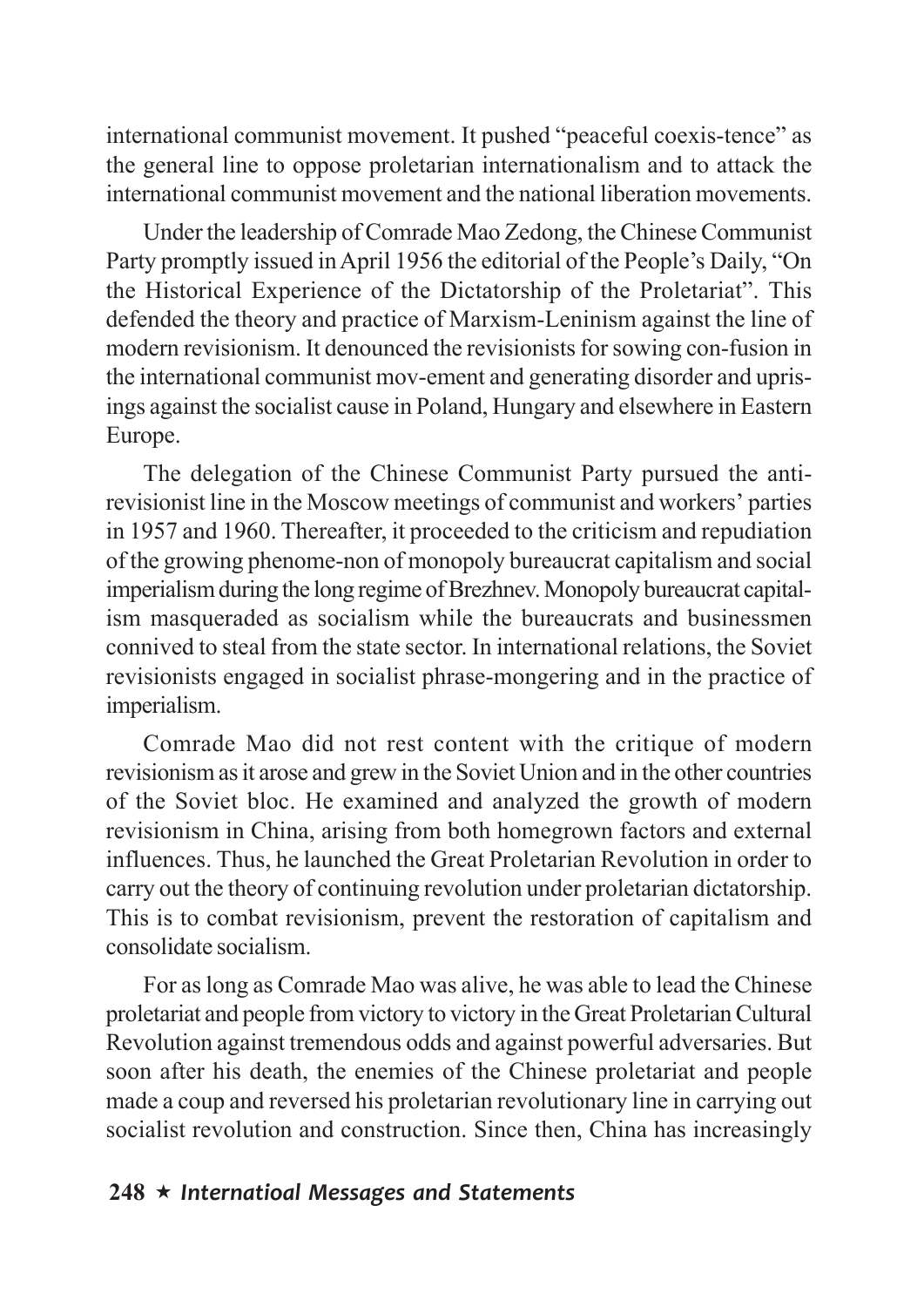taken the road of capitalist restoration.

The full restoration of capitalism in China vindicates the teaching of Comrade Mao that socialism is lost when the revisionist line prevails within the ruling communist or workers' party and that eventually the bourgeoisie within the party and state succeeds in unleashing a coup and overthrowing the proletariat. Comrade Mao has bequeathed to us a legacy by which we can combat and defeat modern revisionism and by which we can revive and further develop the forces of socialism.

For the entire year of 2006, we must undertake general campaigns and specific activities of theoretical and political education. We must confront the problem of modern revisionism as the most venomous enemy of the revolution-ary cause of socialism. We must reaffirm the written works and practical efforts of Comrade Mao and all other proletarian revolutionaries to uphold Marxism-Leninism and combat modern revision-ism. We must defend the achievements of Comrade Stalin and Comrade Mao in socialist revolution and construction.

We must reaffirm Comrade Mao's revolutionary theory and practice of continuing revolution under proletarian dictatorship through the Great Proletarian Cultural Revolution. We must condemn the betrayal of socialism and of Comrade Mao's proletarian revolutionary line by the Chinese capitalist roaders. We must combat the varied revisionist tendencies that deviate from the scientific essence of Marxism-Leninism-Maoism and its concrete application to revolutionary practice. We can do so by countering not only the traditional revisionist trends, classical and modern, but also various later trends, like Hoxaism and Trotskyism, which carry a revisionist content behind the ultra-Left appearance,

We must renew our determination and efforts to carry out the historic mission of the proletariat, which is to carry out socialist revolution and construction. All the evils that have beset the former revisionist-ruled countries should drive us to uphold Marxism-Leninism-Maoism against modern revisionism and to pur-sue the revolutionary cause of socialism.

Upon the temporary success of modern revisionism against Marxism-Leninism and the dictatorship of the proletariat, monopoly capitalism headed by US imperialism has been able to launch the worst attacks against the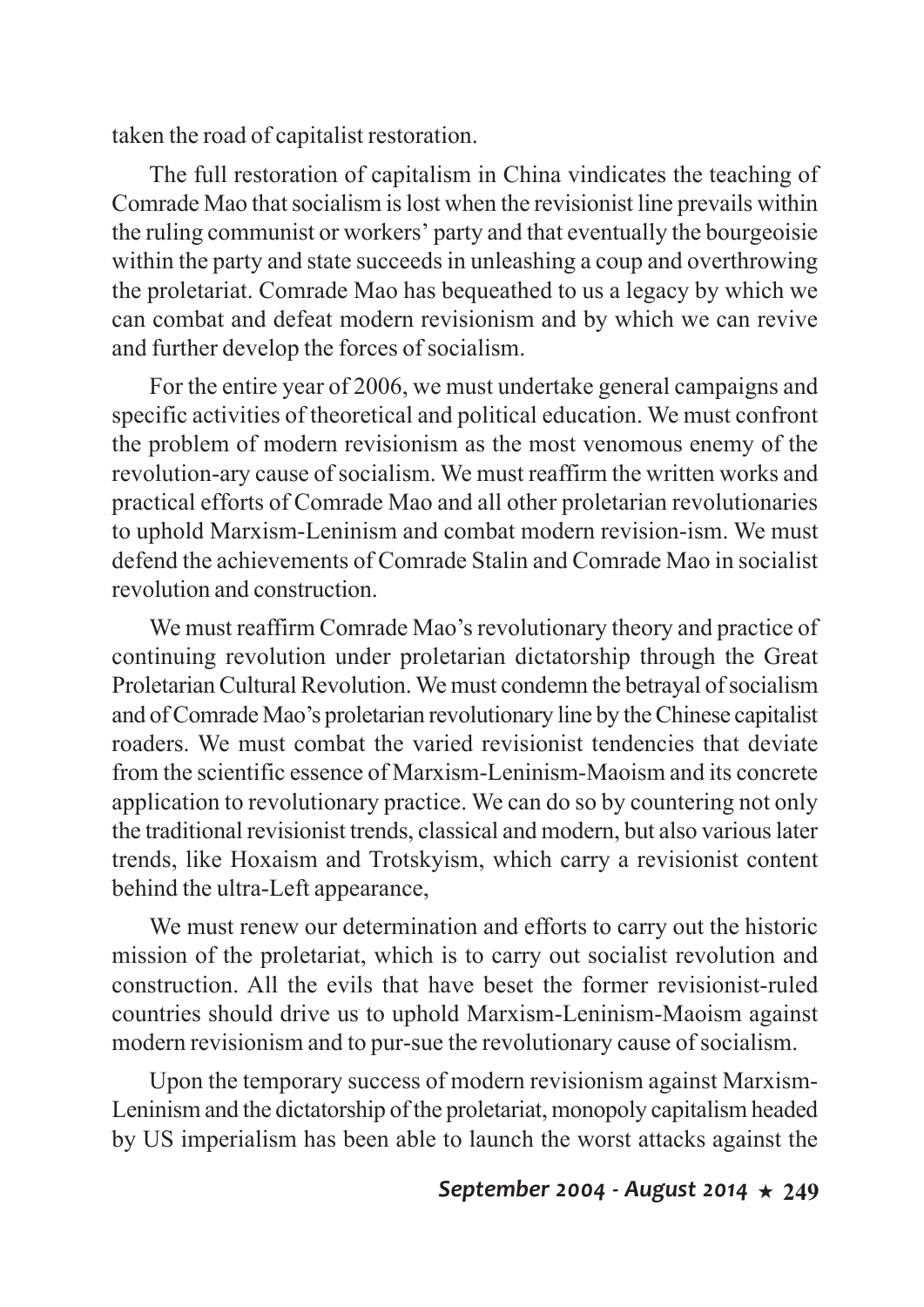proletariat and the oppressed peoples, such as "free market" globalization, racism, repression and wars of aggression. In response to the escalation of oppression and exploitation, the proletariat and people are intensifying their resistance through armed struggle and other forms of resistance.

It is the internationalist duty of Marxist-Leninist-Maoist parties to unite and to arouse, organize and mobilize the proletariat and people in their respective countries and in the world at large in the struggle for national liberation, democracy and socialism against imperialism, revisionism and reaction. By celebrating the 50 years of struggle against modern revisionism, we renew our commitment to persevere in the revolutionary struggle and strive to win ever greater victories under the guidance of Marxism-Leninism-Maoism

*Uphold, defend and advance the teachings of Marx, Engels, Lenin, Stalin and Mao! Carry forward the revolution against imperialism, revisionism and reaction! Glory to the Great Proletarian Cultural Revolution! Long live proletarian internationalism! Long live Marxism-Leninism-Maoism!*

Initial Signatories:

**Communist Party of India (Maoist) Communist Party of the Philippines Communist Party of Turkey/Marxist-Leninist Communist League of Indonesia**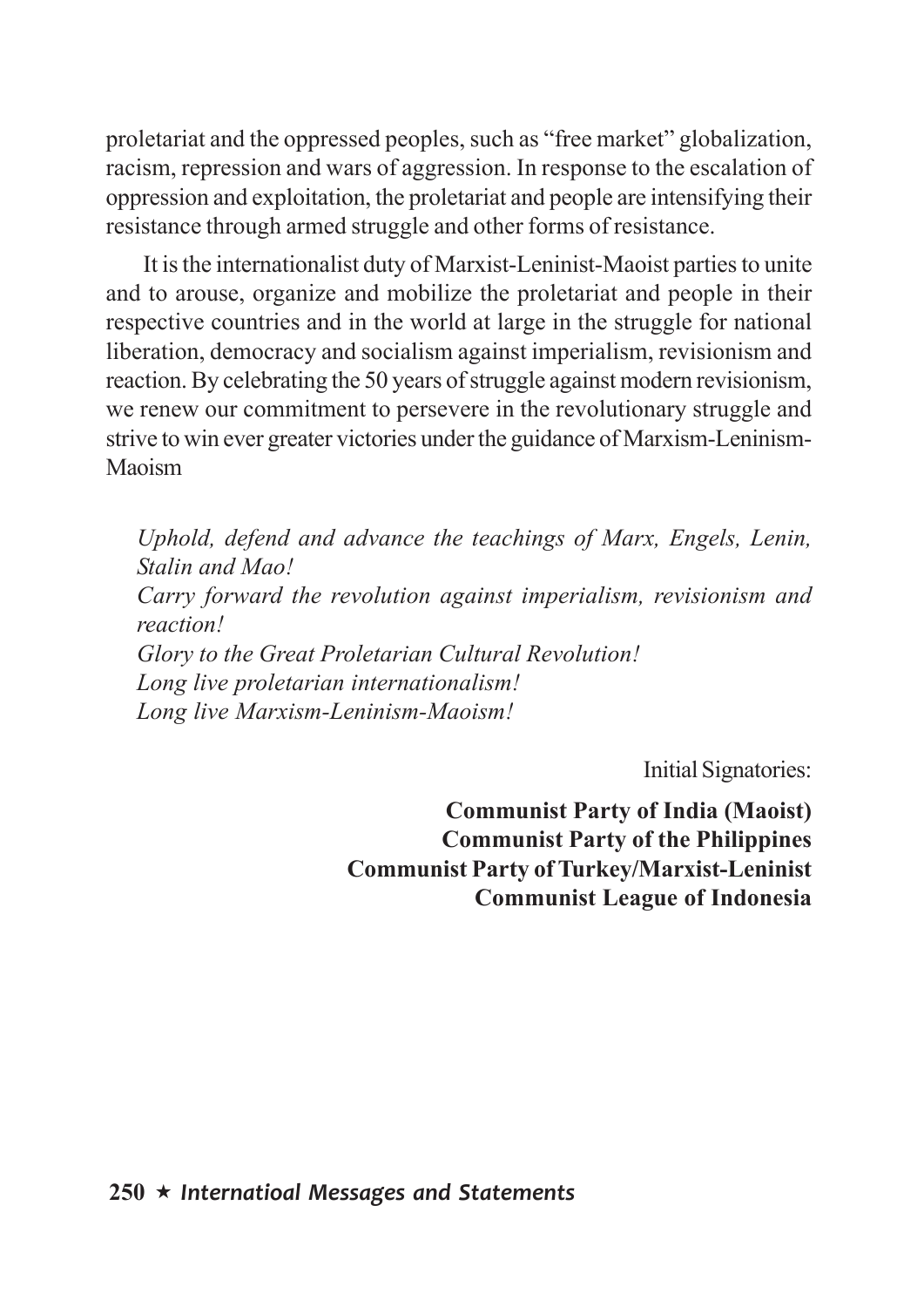# **COMMUNIST PARTY OF NEPAL (MAOIST) COMMUNIST PARTY OF INDIA (MAOIST)**

**8-8-2006**

#### **Joint Press Statement**

#### **On Recent Debates**

The Communist Party of Nepal(Maoist) and the Communist Party of India(Maoist) jointly re-assert their firm commitment to proletarian internationalism, mutual fraternal relations, on the basis of MLM. All tactical questions being adopted in the respective countries are the sole concern of the parties operating there. Both parties will seek to learn from the positive experiences of the other party as also the experiences of the Maoists who comprise the ICM.

While doing so we shall continue debates on ideological, political and strategic issues on which we differ in the true democratic traditions of the international communist movement. These debates and discussions will take place bilaterally and also, occasionally, publicly. Such differences are inevitable as struggles in the sphere of ideas are inevitable in a class society, which, as Engels said, is a reflection of the class struggle in society. Lately a section of the media has tried to blow out of proportion differences that have been expressed by the two parties publicly. It is in the interests of the reactionaries that Maoists divide and split continuously. It is then no wonder that a section of the media has sought to exaggerate the differences in India and Nepal.

The two parties once again re-assert their firm unity in the spirit of proletarian internationalism while continuing healthy debates and discussions on issues on which we differ.

#### **On Lebanon**

The CPN(Maoist) and CPI(Maoist) jointly condemn the brutal attack of the America-backed Israeli regime against the people of Lebanon. In the name Of attacking the guerrilla resistances they have resorted to mass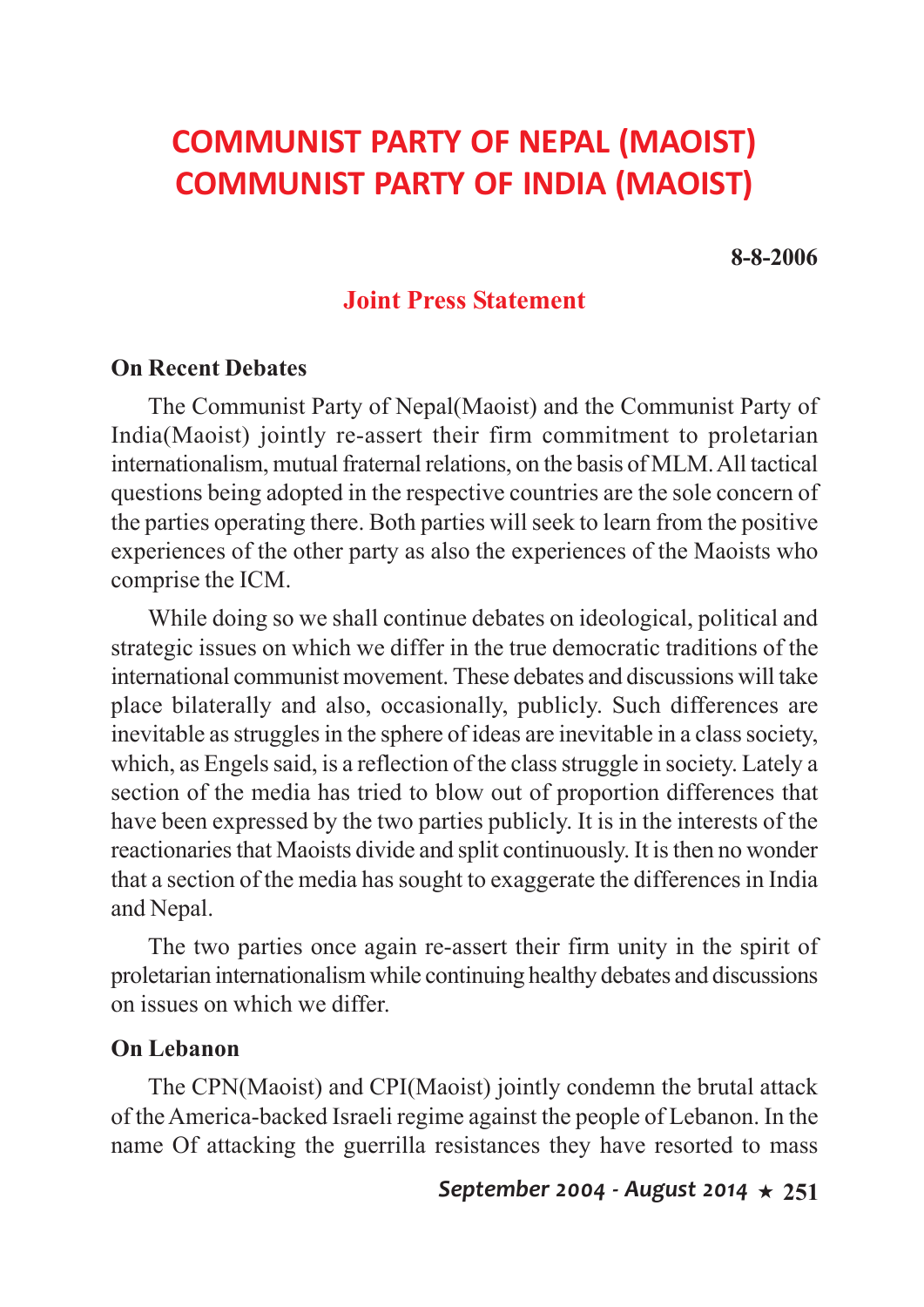massacre, killing about 1,000 and displacing 25% of the population of Lebanon. The Zionist genocidal regime, acting as the front paw of the US imperialists, is becoming more and more fierce throughout the world, and this is yet another adventure against an independent country.

Not satisfied by being bogged down in Iraq and Afghanistan, the US stooges are facing stiff resistance in Lebanon. The attack on Lebanon is fraught with great dangers as the forces fighting there have the strong backing of Syria and Iran. If the war escalates it can engulf the entire West Asia.

Even in South Asia the US imperialists are more and more openly intervening in the countries of the region. Particularly in Nepal and India they have been directly intervening in the suppression of the Maoist movements. As part of their direct intervention the US officers have themselves been training the RNA and even entering every sphere of society to subvert the ongoing anti-monarchial movement. In India the US diplomats have been openly visiting Chhattisgarh and the military-run jungle warfare camp as part of their plans to suppress the Maoists.

We, the Maoist parties of Nepal and India strongly condemn the blatant aggression of Lebanon and call for the immediate withdrawal of all Israeli troops and an end to the bombing of civilian targets by the Zionists. The two parties also call for the immediate end to the interference by the US in the internal affairs of Nepal and India and the other countries of South Asia.

| <b>Azad</b>        | <b>Satva</b>       |
|--------------------|--------------------|
| Spokesperson       | <b>CCM</b>         |
| <b>CPI(Maoist)</b> | <b>CPN(Maoist)</b> |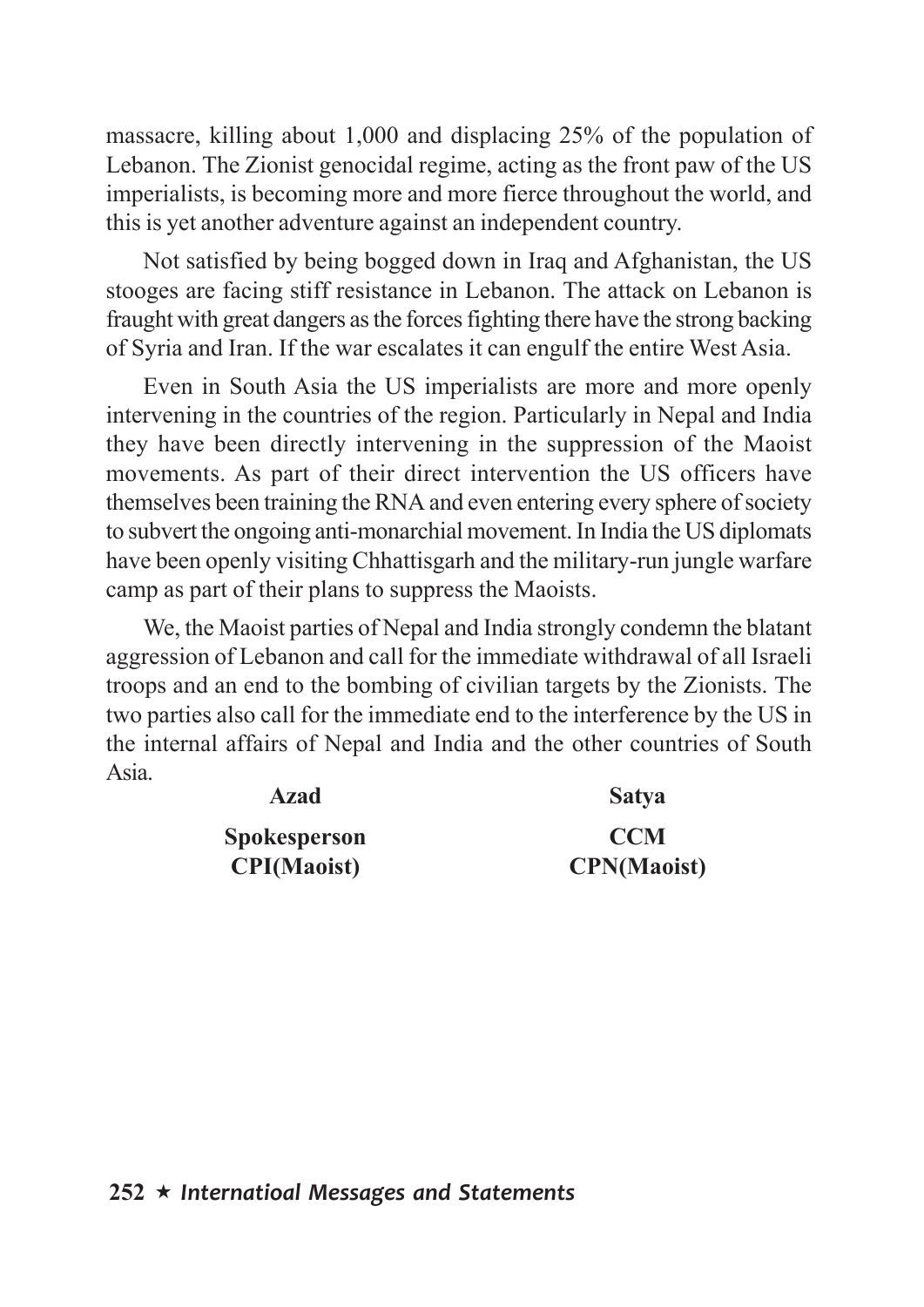# **COORDINATION COMMITTEE OF MAOIST PARTIES AND ORGANISATIONS IN SOUTH ASIA (CCOMPOSA)**

**18-8-2006**

### **Press Release of the 4th Conference of the CCOMPOSA**

CCOPOSA has successfully completed its 4th conference recently in August 2006. This conference was held in a situation where the U.S., the foremost enemy of the people of the world, and its lackeys are carrying forward their all out onslaught on the masses through out the world and the oppressed masses are valiantly fighting against it. Though it turned Iraq and Afghanistan into regions of horrifying butchery, the heroic resistance of the masses has already bogged it down forcing it to seek a safe way out. The valiant people of Lebanon and Palestine are fighting out the Zionist murderers who are backed by the U.S. In South Asia, U.S. hatched-up conspiracies with India expansionism to kill

the New Democratic Revolution in Nepal has been blocked and the revolution continues, giving rise to a wider and powerful upsurge against the hated monarchy and gaining new victories. Elsewhere in India and Bangladesh masses are scaling new heights on the torturous road of revolution though the fascist and reactionary ruling classes are killing

hundreds of brave sons and daughters of revolution. Particular mention must be made of the brutal Salwa Judum campaign in Dandakaranya (India) which has been successfully beaten back by the Maoists. In Bhutan the budding Maoist movement has courageously taken up the task of mobilising the masses for revolution.

In July, one of the founding member of CCOMPOSA com. Kamrul Master of Communist Party of East Bengal (Marxist-Leninist) Red Flag [CPEB(ML) Red Flag] was arrested and cold bloodedly murdered by the Bangladeshi ruling classes. Another founding member com: Sunil Roy of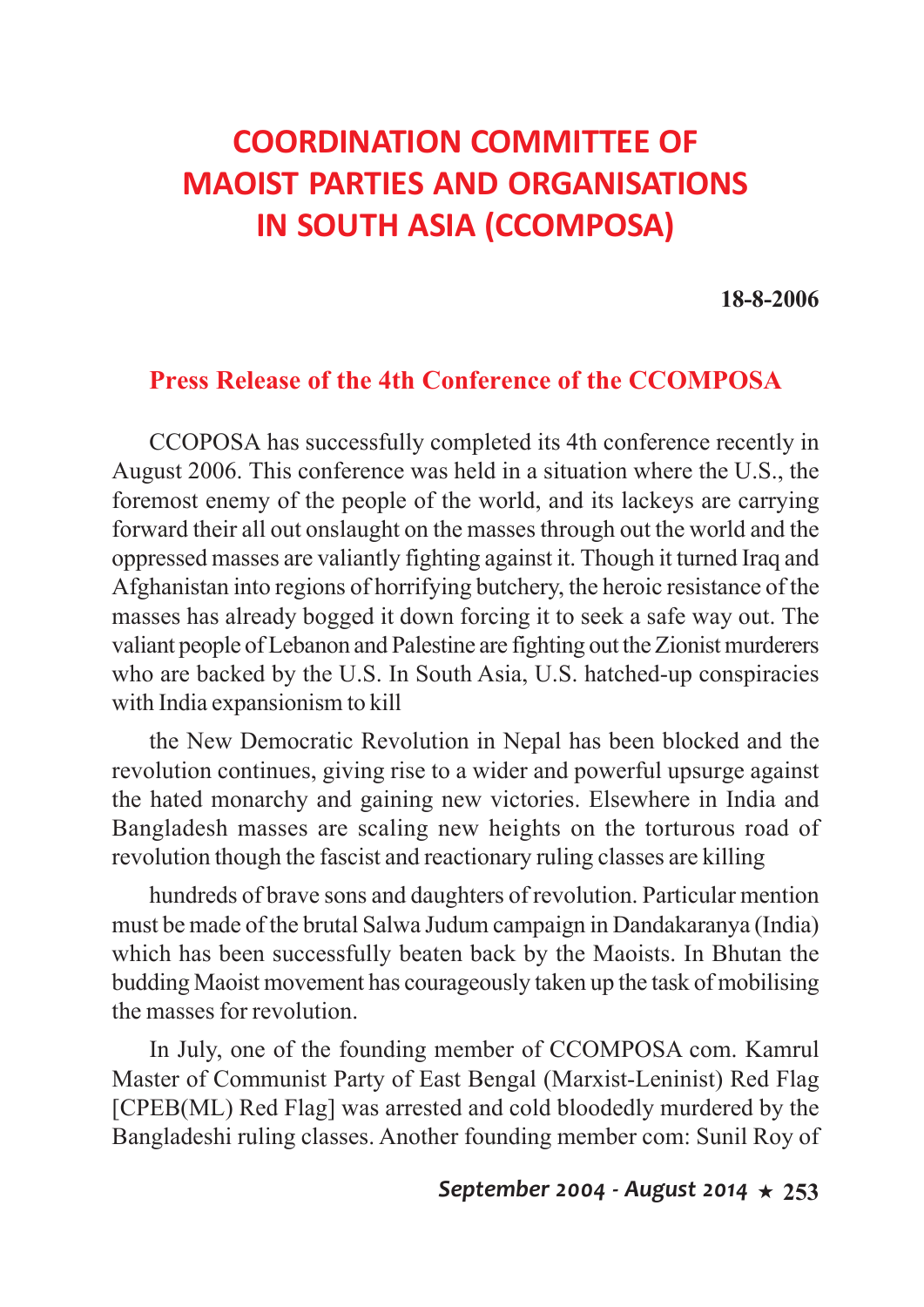CPI(Maoist) is imprisoned. In the 2 years since the last CCOMPOSA Conference more than 1300 Maoists have laid down their lives for the cause of revolution.

The conference started by paying homage to martyrs, among them another of its founder memebers, com: Karam Singh of the CPI(Maoist). Its discussions reflected the revolutionary struggles taking place and the determination to forge ahead.

The conference has decided to enhance co-ordination and co-operation among the Maoist forces in its various fields of activity among the broad masses of South Asia. It resolved to fight against India's expansionist designs in South Asia under imperialist guidance. In its resolutions the conference paid homage to martyrs, condemned the cold blooded murders of revolutionaries and repressive campaigns against struggling people, called on the people and join the movement for the release of political prisoners, condemned US and Indian expansionist conspiracies in Nepal, exposed the sham reforms of the Bhutan King, and declared solidarity with the people of Lebanon and Palestine. It called on the oppressed peoples of South Asian countries to join the struggles against Indian expansionism and imperialism, particularly against the main enemy US imperialism and turn South Asia into a flaming field of revolutionary struggles.

- **(1) Proletarian Party of Purba Bangla-CC [Bangladesh]**
- **(2) Communist Party of East Bengal (ML)(Red Flag) [Bangladesh]**
- **(3) Bangladesher Samyobadi Dal(Marxist-Leninist) [Bangladesh]**
- **(4) Communist Party of Bhutan (Marxist-Leninist-Maoist) [Bhutan]**
- **(5) Communist Party of India (Maoist) CPI(Maoist) [India]**
- **(6) Communist Party of India (Marxist-Leninist) Naxalbari [India]**
- **(7) Communist Party of India (Marxist-Leninist-Maoist) [India]**
- **(8) Communist Party of Nepal (Maoist) [Nepal]**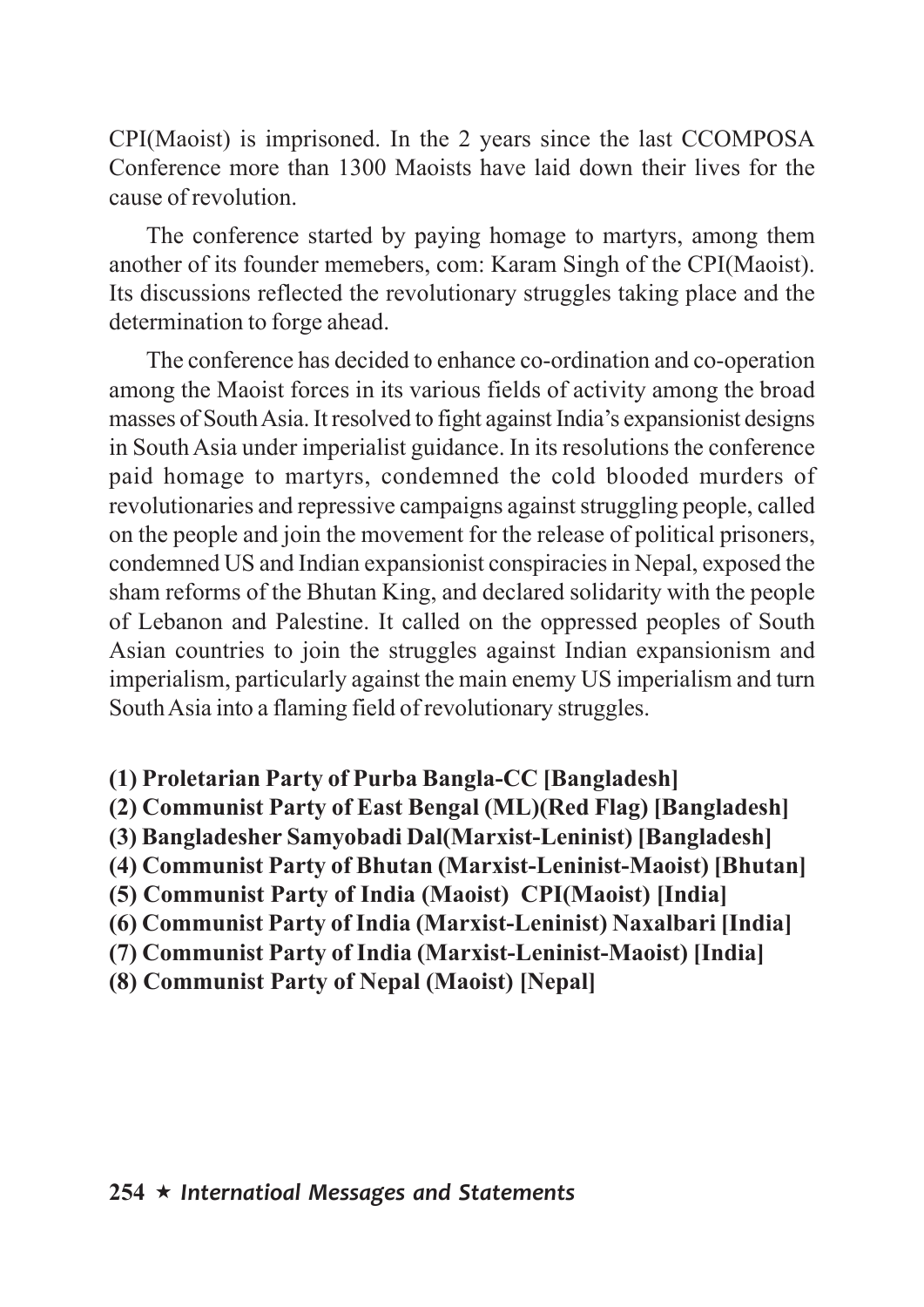## **INTERNATIONAL SEMINAR - NEPAL**

### **December 2006**

## **Draft Resolution from the International Seminar Held in Nepal in December 2006**

This International Seminar is taking place at a time when the imperialists are going into a deeper crisis and US imperialism is getting bogged down in their wars of aggression facing blows by the peoples of these countries as witnessed in Iraq and Afghanistan. The situation is developing where the genuine communists, the Maoists, have the opportunity to make great advances throughout the world.

We do recognize that at this juncture the communist forces of the world are weak and strengthening the Maoist parties in the ICM is a major task to advance the revolution under the leadership of the proletarian parties in the varied countries of the world.

In order to do this we, the Maoist Parties and Organisations from the various countries of the world, resolve to:

1) Build closer ties amongst the genuine Maoists worldwide through regular bilateral contact and multilateral meetings on the basis of Marxism-Leninism-Maoism

2) Advance the peoples' wars and revolutions in our respective countries

3) To be in the forefront of all anti-imperialist struggles of the world and thereby give effective leadership to the growing worldwide antiimperialist movements

4) Jointly undertake studies of the changes taking place in the international situation to further refine our tactics.

5) Jointly undertake studies of the histories of earlier revolutions, particularly of Russia and China, and the internationals to draw lessons and thereby refine our methods and forms of struggle and organization to advance the revolution to higher levels.

6) Issue joint statements from time to time on international events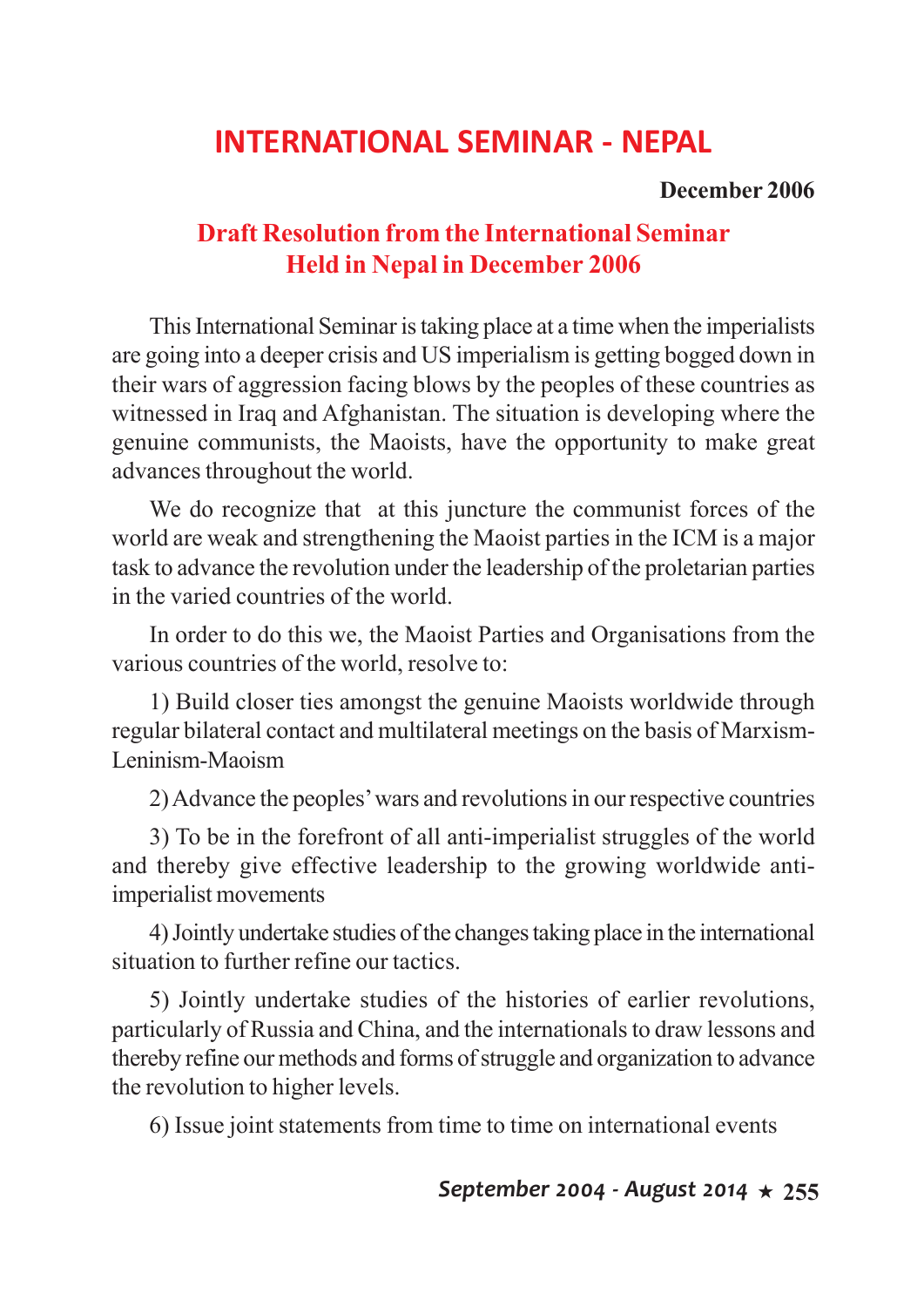7) Develop proletarian internationalism on a deeper basis and specifically assist the great Nepal revolution for the consummation of the New Democratic Revolution.

We call on all genuine Maoists worldwide to come closer and make Himalayan efforts to step by step minimize their differences on the basis of MLM and thereby act as the true vanguards of the international proletariat.

#### **Sd/-**

- 1) Proletarian Party of Purba Bangla-CC; PBSP (CC) [Bangladesh]
- 2) Communist Party of East Bengal(ML)(Red Flag); CPEB (ML)(Red Flag) [Bangladesh]
- 3) Bangladesher Samyobadi Dal(Marxist-Leninist) BSD(ML) [Bangladesh]
- 4) Communist Party of Bhutan (Marxist-Leninist-Maoist) CPB(MLM)
- 5) Comminist Party of India (Maoist); CPI(Maoist)
- 6) Communist Party of India (Marxist-Leninist) Naxalbari CPI-ML (Naxalbari) [India]
- 7) Communist Party of India (Marxist-Leninist-Maoist) CPI(MLM)[India]
- 8) Communist Party of Nepal (Maoist); CPN(Maoist) [Nepal]
- 9) Communist Party of Iran(MLM)
- 10) Communist Party of Afghanisthan(Maoist)
- 11) MKP(Turkey)
- 12) Communist Party of (Philippines)
- 13) ..... (Italy)
- 14) RK(Revolutionary Communists) (Germany)
- 15) PBSB(RUG), Bangladesh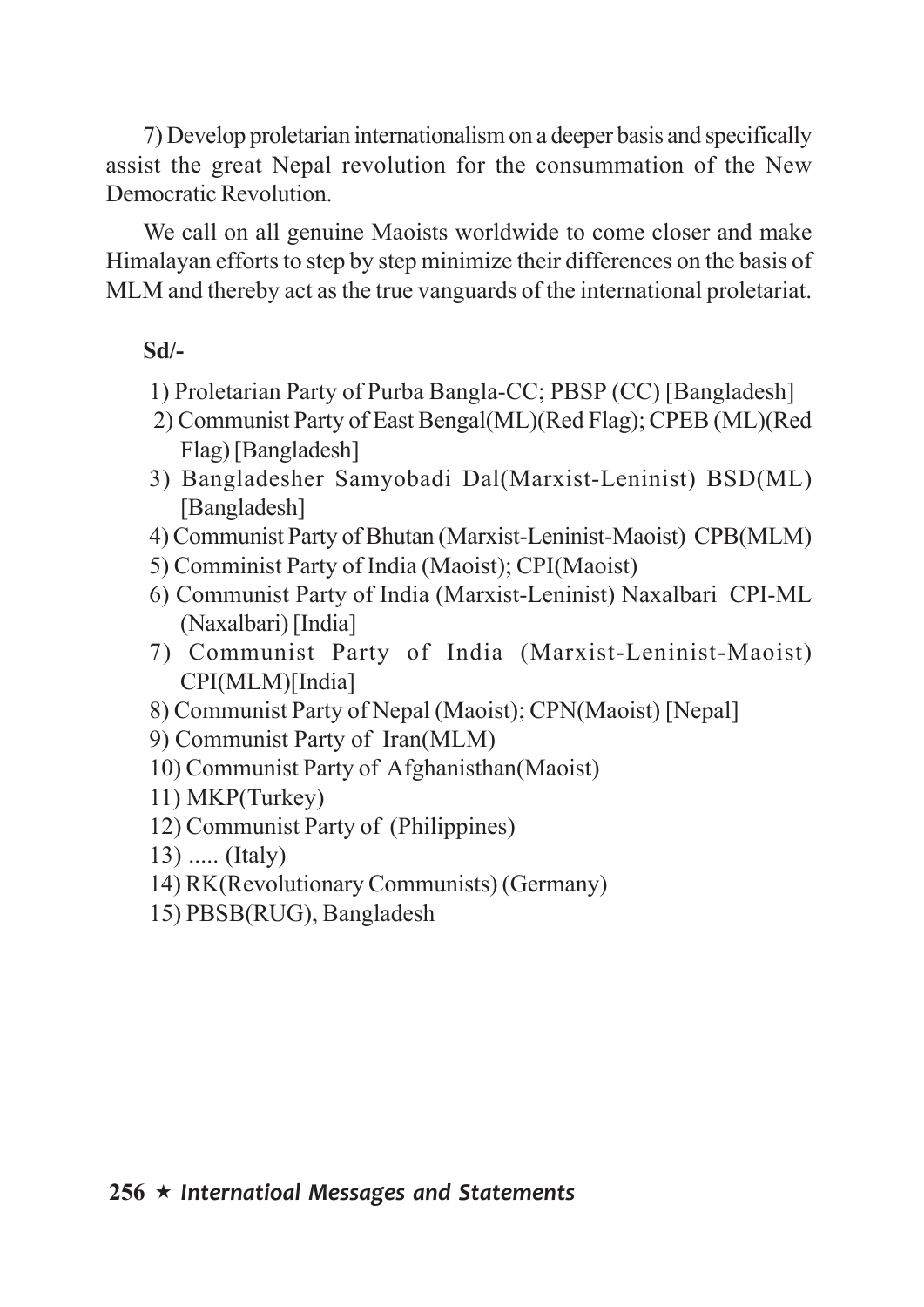# **COORDINATION COMMITTEE OF MAOIST PARTIES AND ORGANISATIONS IN SOUTH ASIA (CCOMPOSA)**

**7-1-2007**

## **US Imperialism: Hands off South Asia !**

### **People of South Asia, Arise & Kick Out US & their Lackeys!**

Recently US imperialism has not only increased its financial penetration of the countries of South Asia they directly and blatantly interfere in the internal affairs of the country, both politically and militarily. Now ambassadors are openly intervening in various hot spots of the countries and military advisors are training puppet forces for counter-insurgency against the struggling people of the region. In Nepal the notorious Moriarty openly intervenes in the internal affairs of Nepal against the Maoists.

In Pakistan from the beginning the US military has been directly involved for years; in Nepal US military advisors have been training the RNA troops and they back the monarchy and are trying to disrupt the on going process involving the Maoists; in Bangladesh the US has conducted military exercises and earlier directly visited Maoist areas of terror by the Bangla Bhai and now directly and openly intervening in the ongoing elections; and in India recently high level military exercises have been conducted between the forces of the two countries, US consulate officials have personally visited Chattisgarh in the counter-insurgency operations against the Maoists, an FBI office has been opened in Delhi, direct training has been given to counter-insurgency forces in jungle warfare schools, signed a high-level nuclear deal with the US and the Indian expansionists are fast becoming the front paw of US imperialist intervention in the region.

Earlier the intervention used to be subtle, now it is crude, blatant and aggressive. Ever since imperialist globalization the imperialists, particularly the US imperialists, have been aggressively pushing finance capital into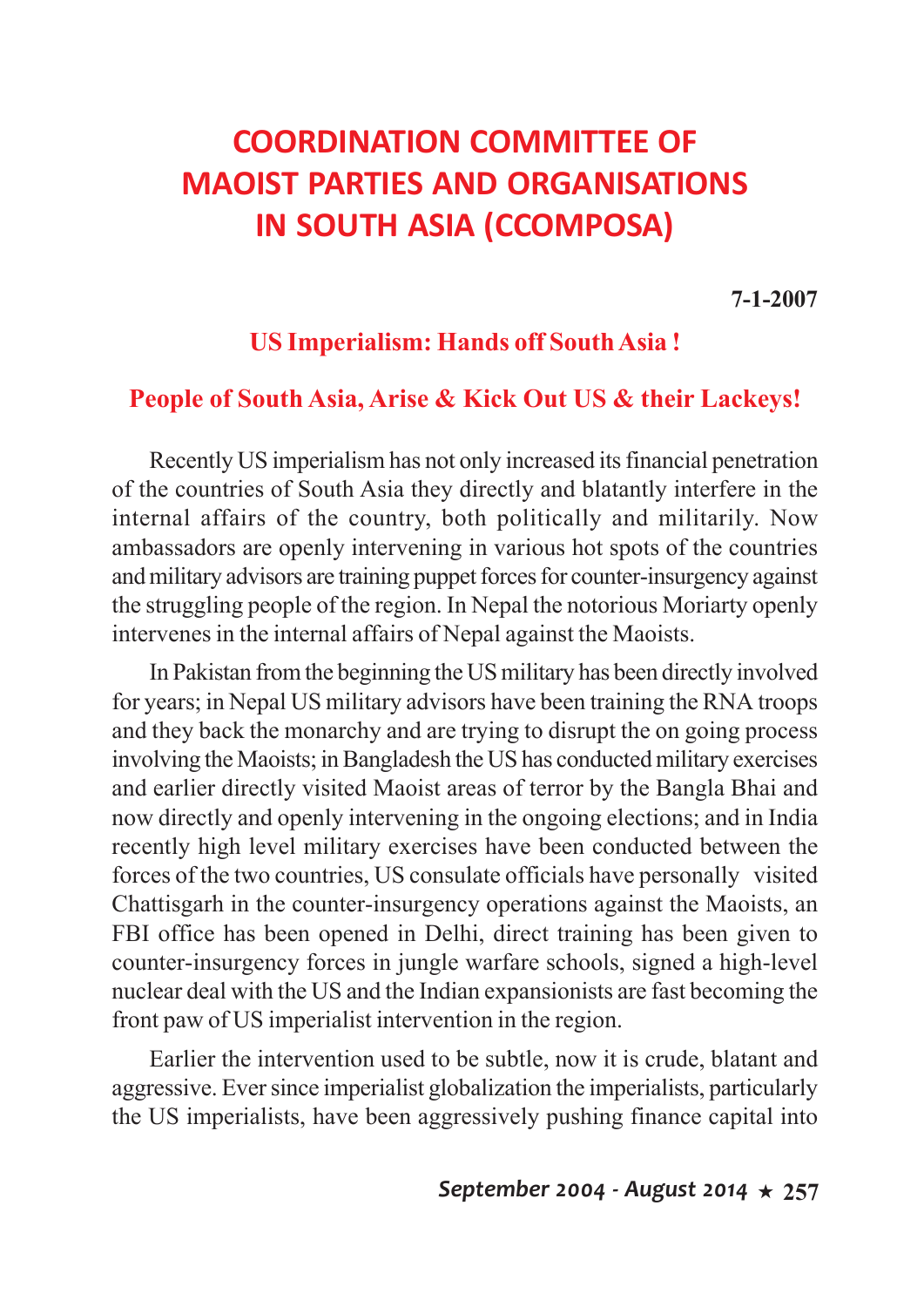every single sphere of the economies of the respective countries. They have utilized the multilateral agencies like the IMF, World Bank and WTO to change laws, regulations and policies to suit imperialist interests. Together with this massive onslaught of finance capital have come greater and greater domination, control and interference of countries of South Asia by US imperialism.

It is this growing intervention in the countries of South Asia that is creating havoc with the lives of the people and by ganging up with the local reactionary ruling classes they push the fascist policies and terrorist forms of rule in all these countries.

We call on the people of all countries of South Asia to resist this US onslaught on their respective countries and smash all their traitorous lackeys within these countries. We call on the oppressed people of South Asia to build further bonds of unity to jointly fight US intervention in the region and their local reactionary rulers.

- 1) Proletarian Party of Purba Bangla-CC; PBSP (CC) [Bangladesh]
- 2) Communist Party of East Bengal(ML)(Red Flag); CPEB (ML)(Red Flag) [Bangladesh]
- 3) Bangladesher Samyobadi Dal(Marxist-Leninist) BSD(ML) [Bangladesh]
- 4) Communist Party of Bhutan (Marxist-Leninist-Maoist) CPB(MLM)
- 5) Comminist Party of India (Maoist); CPI(Maoist)
- 6) Communist Party of India (Marxist-Leninist) Naxalbari CPI-ML (Naxalbari) [India]
- 7) Communist Party of India (Marxist-Leninist-Maoist) CPI(MLM)[India]
- 8) Communist Party of Nepal (Maoist); CPN(Maoist) [Nepal]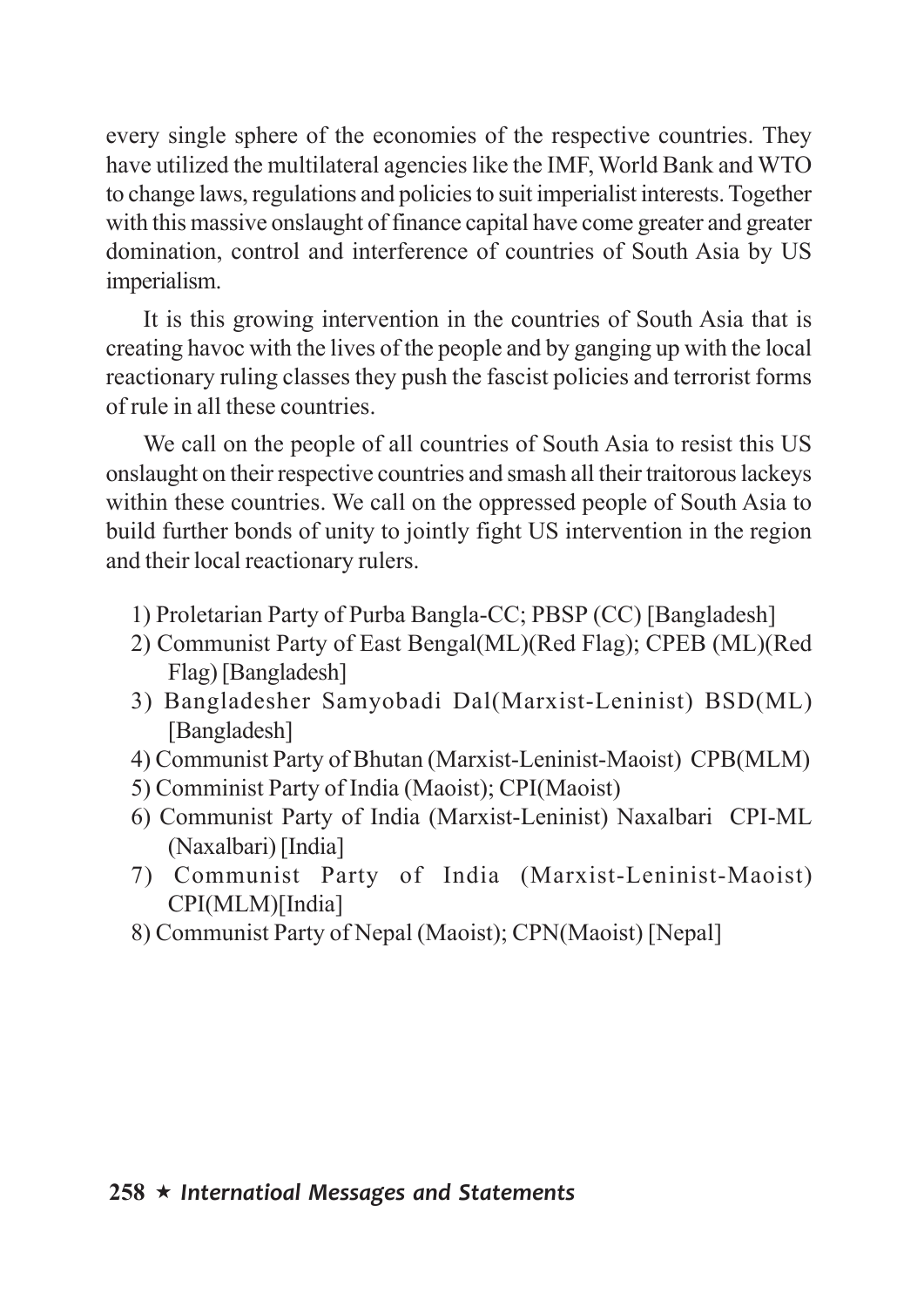# **COORDINATION COMMITTEE OF MAOIST PARTIES AND ORGANISATIONS IN SOUTH ASIA (CCOMPOSA)**

**25-6-2007**

## **CCOMPOSA Calls on the Peoples of South Asia to Oppose the Growing Intervention of Indian Rulers and US Imperialists in South Asian Countries**

The Indian rulers seek total domination of the countries of South Asia acting as the gendarme of the US in this region. At the recently held SAARC Summit it went so far as to propose a South Asia Parliament seeking to undermine even the existing limited sovereignty of the South Asian countries. Earlier they had proposed a common currency for the region to further consolidate their economic hegemony in the region. At the SAARC Summit it continued to push SAFTA {South Asian Free Trade Association) in order to dominate the markets of the region and allow the unhindered free flow of goods made in India {mostly by the big comprador houses and the TNCs} to all countries of South Asia.

CCOMPOSA CALLS for the disbanding of SAARC and the setting up genuine forums of people to people relations between the countries of South Asia.

In addition the US has been aggressively and blatantly intervening in the internal affairs of all countries of South Asia. Their ambassadors are acting as de-facto extra-constitutional powers dictating terms and making open statements. Not only that they are directly involved in the counterinsurgency operations and are in the forefront to push for fascist measures against the struggling people of the region.

Lately, the Indian rulers, backed by the US, have been even more crudely intervening in the internal affairs of neighboring countries and even more crudely crushing the national aspirations for self-determination of the Kashmiri, Naga, Manipuri, Assamese, etc people.

In Nepal, the Indian ruling classes have been playing an active role to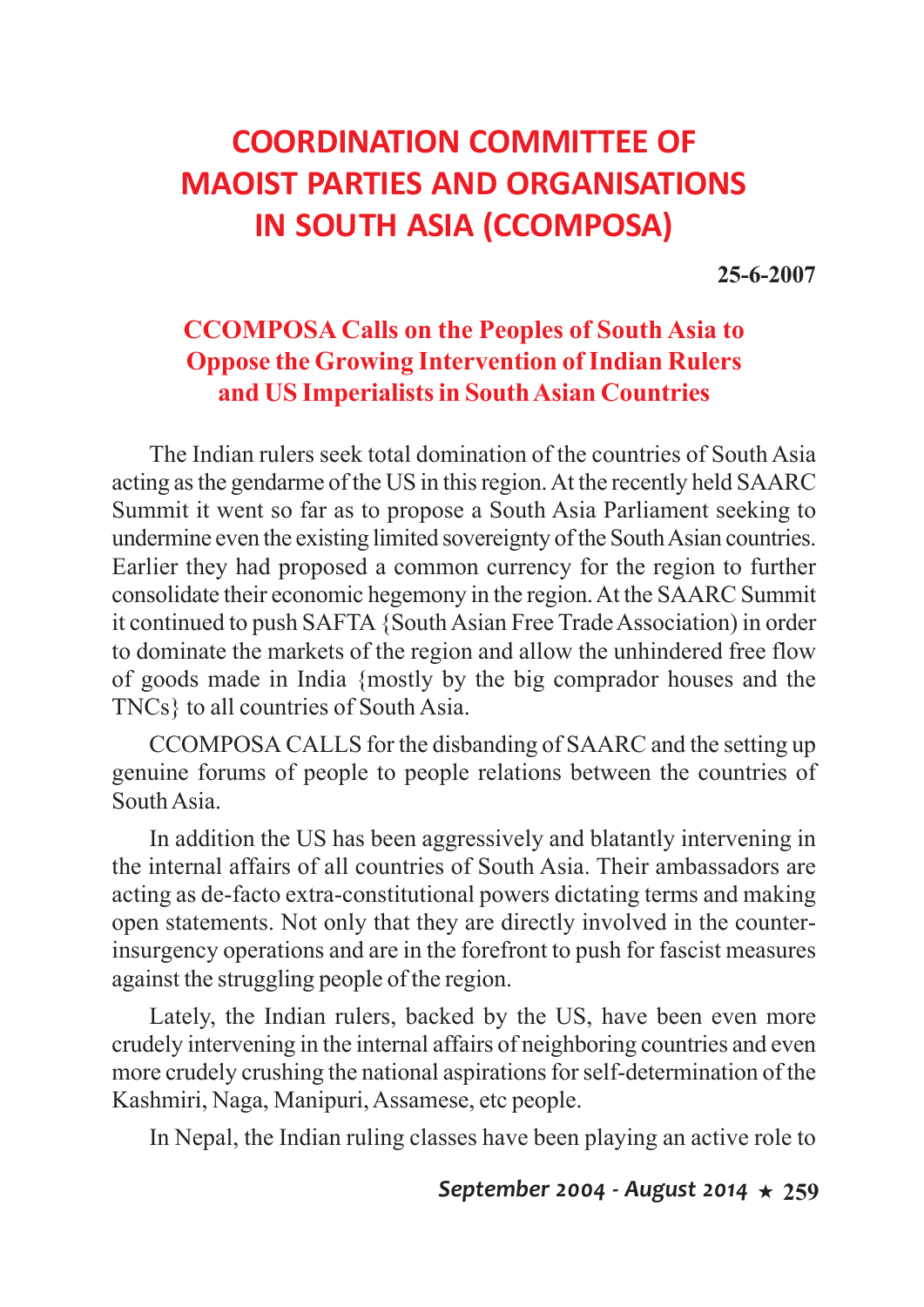diffuse the democratic aspirations of the Nepalese people and prop up the reactionary elements after isolating the Maoists. They have been instigating the Madheshi people of the Terrai against the Maoists, in league with the Nepalese monarchy. Hindu fundamentalists have been particularly active in setting up vigilante gangs to murder activists as happened in Gaur where 28 Maoists were killed. Recently these gangs murdered a Central Committee member of YCL {Young Communist League} in the Terrai region together with another comrade. The Indian ambassador has, of late, been pro-active, roaming in the interiors of Nepal offering large sums of money for schools, hospitals, roads, etc in order to wean away the masses from the influence of the Maoists. In addition the Indian para-military have fired on and killed the Bhutani refugees of Nepali origin, residing in Nepali camps, from returning to their motherland and have been fully involved in the US conspiracy to transport 60,000 refugees to the West as some modern day form of slave labour. The US imperialists and Indian rulers have been working together to prop up the reactionaries and neutralize the Maoists. CCOMPOSA strongly condemns the role of the Indian rulers and US in Nepal and demands that they stop meddling in the affairs of Nepal and the India people bring to justice the murderous gangs operating across the Nepalese border.

In Bangladesh the Indian rulers have utilized the present army-backed caretaker government to push through massive deals for Indian big comprador houses. They have sought to help the Tatas to make massive investments there and lately the Mittals have signed a gigantic deal in the energy sector of Bangladesh. The Indian ambassador has been actively acting in the country together with the US ambassador in the dealings between the various political parties and the caretaker government. CCOMPOSA demands that the large natural wealth of poverty stricken Bangladesh be utilized for the development of their own country and people and not robbed by Indian compradors and the US imperialists.

In Sri Lanka they openly threatened the government when it sought arms from China and Pakistan. The Indian rulers have already imposed humiliating free-trade agreements on Sri Lanka. They have also surreptitiously been assisting the Sri Lanka government to crush the just aspirations of the Tamil people for a Tamil Elam. CCOMPOSA demands the scrapping all these unequal agreements and supports the just struggle of the Tamil people for their self-determination from the jack-boots of the Sri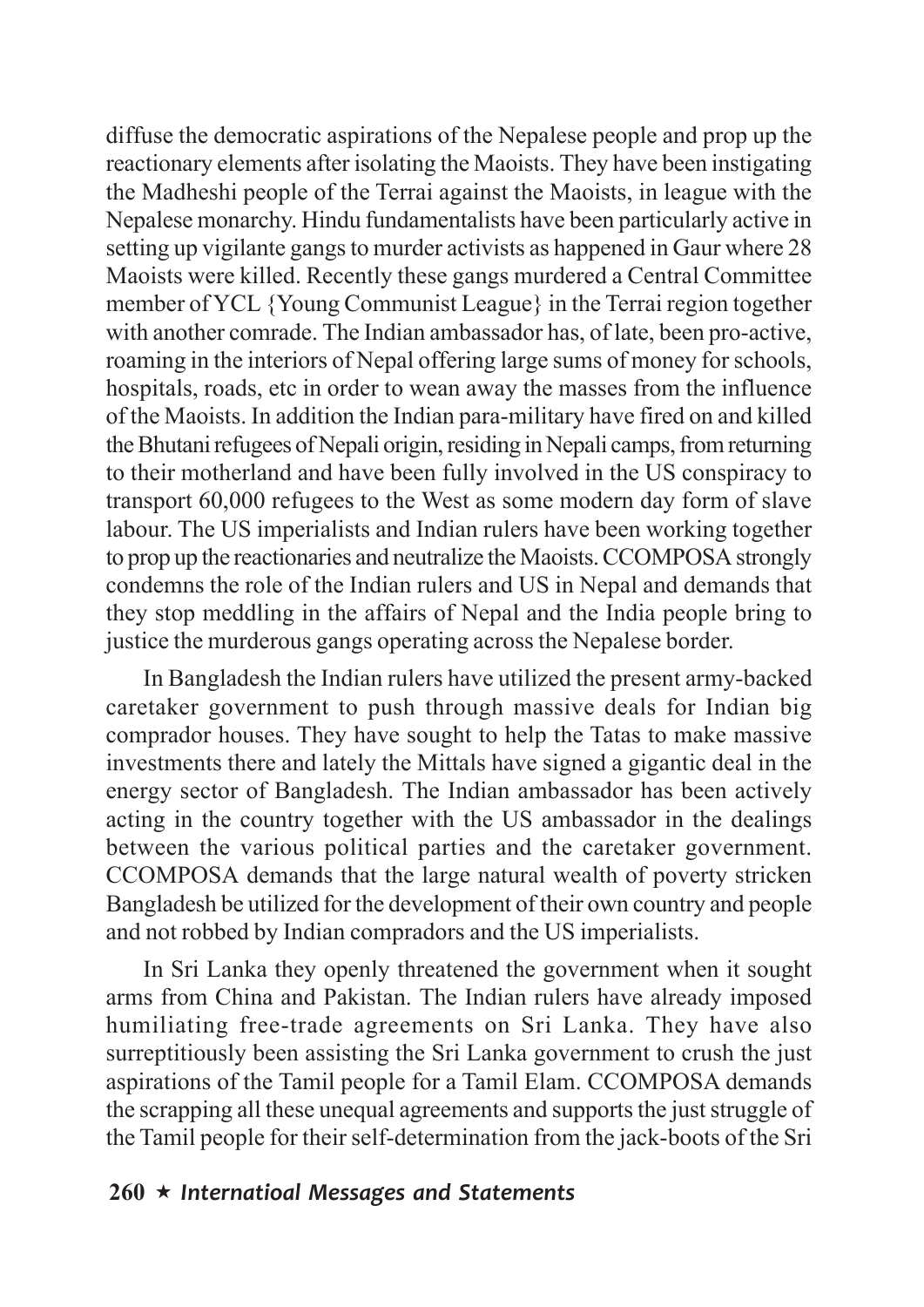Lankan ruling classes.

In addition the Indian rulers continue to maintain and tighten their vicelike grip over the small countries of the region like Bhutan, Malldives, etc and continue their attempts to bully Pakistan utilizing the Kashmir card. Particularly they continue to forcibly maintain the oppressed nationalities within Indian hegemony. Not only does the Indian army of occupation crush their just demands with utmost brutality, they have been pitting one section of the people against the other to drown their just struggles in oceans of blood. This is to be seen in Nagaland, Manipur, Assam, Kashmir and elsewhere. Besides the Indian rulers have launched a genocidal campaign to crush the revolutionary movement in India itself, massacring hundreds in Chhatisgarh under the banner od Salwa Judum and killing in fake encounters throughout the country. CCOMPOSA condemns these brutal fascist attacks and demands that the people of the oppressed nationalities be allowed to determine their own future and the immediate and total withdrawal of Indian army and para-military forces from all these regions.

South Asia has become a burning cauldron of revolutionary, democratic and nationality movements. CCOMPOSA supports all these just movements and calls on the peoples of the countries and nations of South Asia to unite against their common enemy, the Indian expansionism; to kick the US imperialists out of the region, and intensify their struggle against all reactionaries in the region.

- **(1) Proletarian Party of Purba Bangla-CC [Bangladesh]**
- **(2) Communist Party of East Bengal (ML)(Red Flag) [Bangladesh]**
- **(3) Bangladesher Samyobadi Dal(Marxist-Leninist) [Bangladesh]**
- **(4) Communist Party of Bhutan (Marxist-Leninist-Maoist) [Bhutan]**
- **(5) Communist Party of India (Maoist) CPI(Maoist) [India]**
- **(6) Communist Party of India (Marxist-Leninist) Naxalbari [India]**
- **(7) Communist Party of India (Marxist-Leninist-Maoist) [India]**
- **(8) Communist Party of Nepal (Maoist) [Nepal]**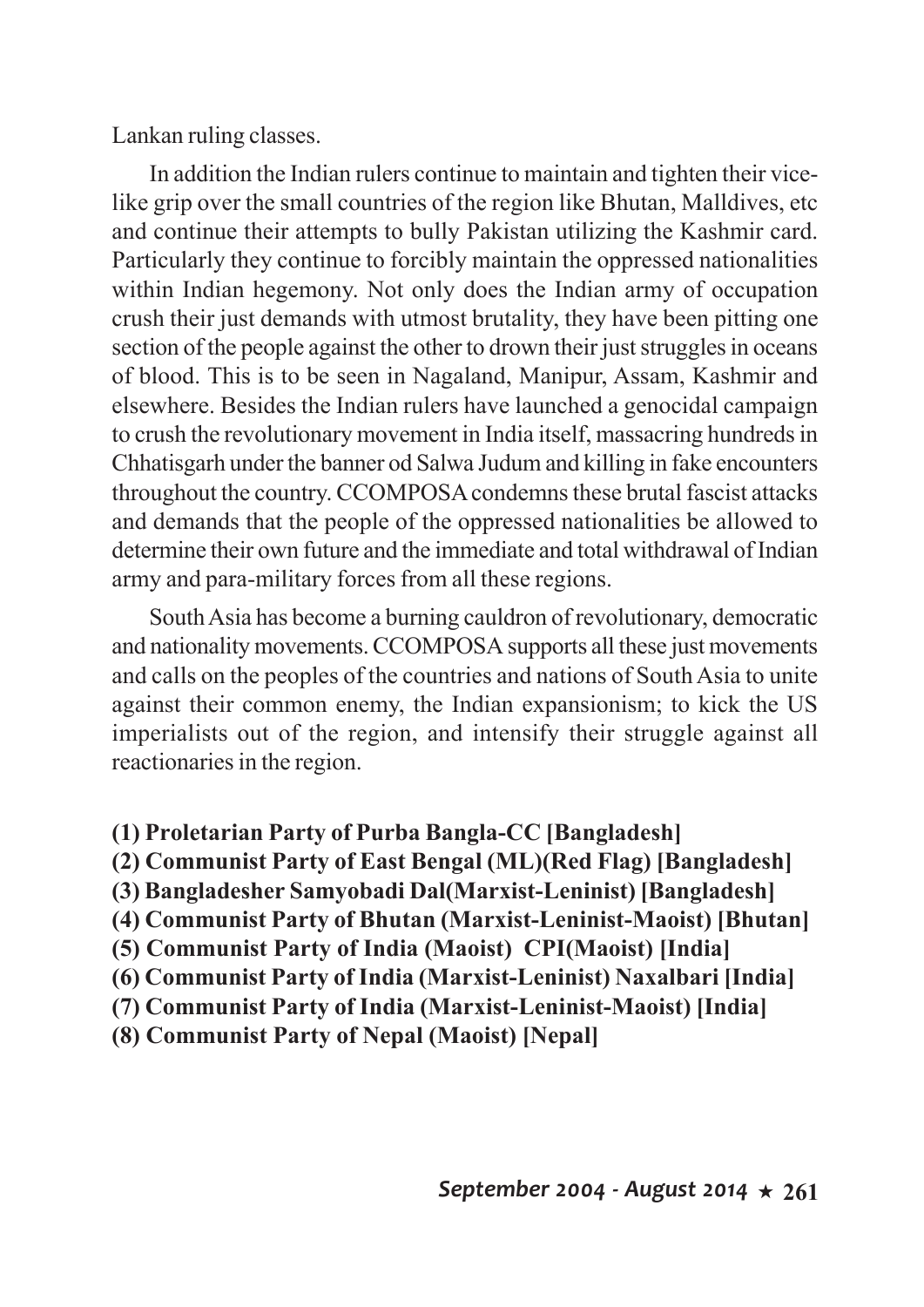## **JOINT DECLARATION**

## **Declaration to Reaffirm the Significance and Relevance of the Anti-revisionist Struggle and the GPCR**

We, the undersigned Marxist-Leninist, Mao Zedong Thought and Marxist-Leninist-Maoist parties and organizations, hereby issue this declaration to reaffirm the significance and relevance of the struggle against modern revisionism starting, in 1956 in opposition to the revisionist content of the 20th Congress of the Communist Party of the Soviet Union (CPSU) in February 1956, leading to the Great Proletarian Cultural Revolution from 1966 to 1976 and continuing after the bourgeoisie seized power in China in 1976. We do so after one year of activities celebrating the 50th anniversary of the anti-revisionist struggle and renewing our commitment to pursue this struggle.

We honor and pay the highest respect to Comrade Mao Zedong for leading the Communist Party of China (CPC) and all Marxist-Leninist parties in the struggle against modern revisionism. He promptly caused the publication of the editorial of the *People's Daily*, "On the Historical Experience of the Dictatorship of the Proletariat" in April 1956 in response to the 20th Congress of the CPSU. In this Congress the Khrushchov revisionist clique repudiated in February 1956 under the pretext of opposing "personality cult" the fundamentals of Marxism-Leninism and the great revolutionary achievements of the Party of Lenin and Stalin in building socialism, fighting fascism and leading the international communist movement for more than 30 years.

The actions of the Soviet revisionists headed by Khrushchov laid bare the phenomenon of modern revisionism in opposition to the proletarian dictatorship and put the Soviet Union on the road of capitalist restoration. They reorganized the Soviet Party the state, the economy and the cultural institutions in order to subvert Marxism-Leninism and the socialist system.

They opposed the dictatorship of the proletariat and propagated bourgeois populism with the notions of "party of the whole people" and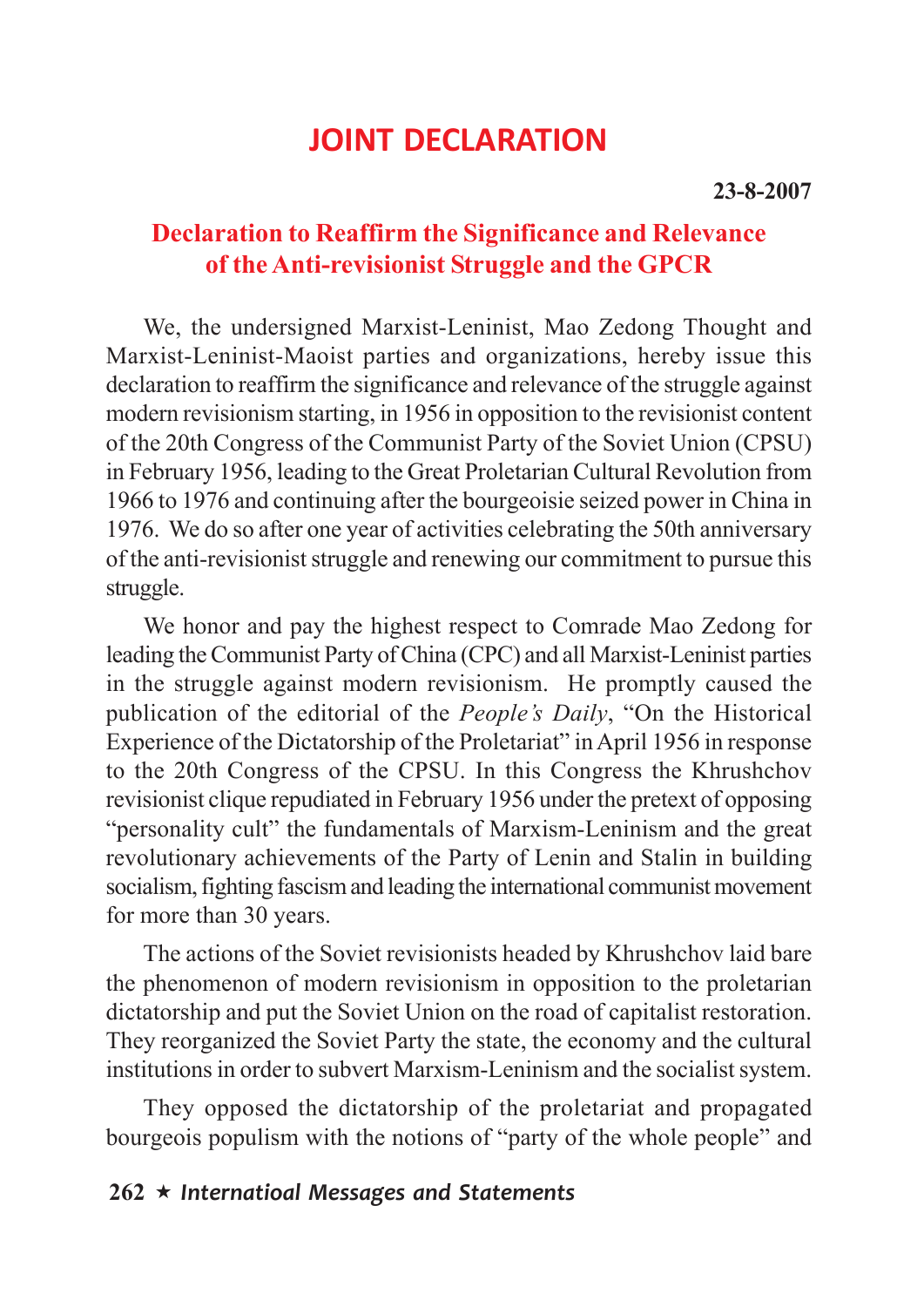"state of the whole people" and bourgeois pacifism with the notions of "peaceful transition," "peaceful competition" and "peaceful coexistence". They undertook to undermine the international communist movement and pushed "peaceful coexistence" as the general line to oppose proletarian internationalism and to attack the international communist movement and the national liberation movements.

Revisionism destroyed all the formerly socialist countries. It transformed these into colonies of social imperialism, deprived the revolutionary world movement of its revolutionary center, destroyed revolutionary parties and brought confusion, division and liquidationism into the international communist and working class movement. It had a corroding effect on the proletarian class struggle and the anti-imperialist struggle and led to defeats involving heavy losses. The process of the international proletarian revolution has been set back for decades.

There are ideological, political, socio-economic and cultural causes of modern revisionism. The major causes include deviation from materialist dialectics, abandonment or waning of the proletarian class stand and class struggle, worship of outdated or revisionist Soviet examples and the degeneration of a great number of bureaucrats and intellectuals due to their petty bourgeois social conditions and ways of thinking, which are the gateway to modern revisionism as full bourgeois ideology.

Hankering for personal privileges, nepotism, careerism, abuse of power, enrichment and other forms of self-interest, those afflicted with the petty bourgeois mode of thinking gain the upper hand among the leading functionaries in the party, state, economy and cultural institutions and give rise to modern revisionism as bourgeois ideology and as a platform for bourgeois policies.

Comrade Mao defended the theory and practice of Marxism-Leninism against the line of modern revisionism. He denounced the revisionists for sowing confusion in the international communist movement and generating disorder and uprisings against the socialist cause in Yugoslavia, Poland, Hungary and elsewhere in Eastern Europe.

Under the direction of Comrade Mao, the delegation of the CPC pursued the anti-revisionist line in the Moscow meetings of the communist and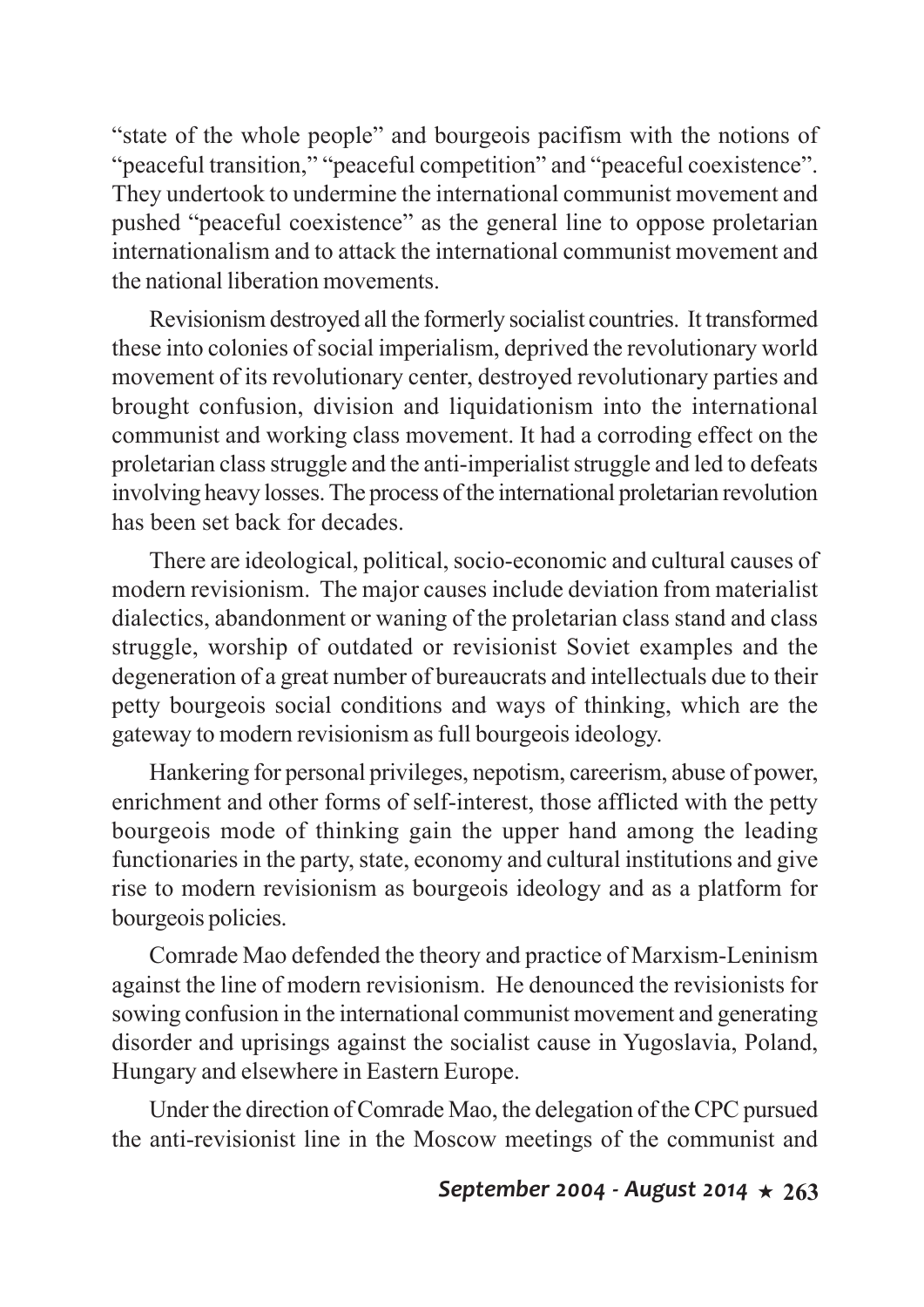workers' parties in 1957 and 1960. Thereafter, the Marxist-Leninists led by the CPC launched an international ideological struggle on a comprehensive range of issues against the modern revisionists centered in the Soviet party.

Further on, the Marxist-Leninists led by Comrade Mao proceeded to the criticism and repudiation of the phenomenon of monopoly bureaucrat capitalism and social imperialism during the long regime of Brezhnev. Monopoly bureaucrat capitalism masqueraded as socialism while the bureaucrats and businessmen connived to steal from the state sector. In international relations, the Soviet revisionists engaged in socialist phrasemongering and in the practice of imperialism.

Comrade Mao did not rest content with the critique of modern revisionism as it had arisen and grown in the Soviet Union and in the other countries of the Soviet bloc. He examined and analyzed the growth of modern revisionism in China, arising from both homegrown factors and external influences. Thus, he united the leading anti-revisionist revolutionaries in the CPC, who rallied forces to launch the Great Proletarian Cultural Revolution in May 1966 in order to carry out the theory of continuing revolution under proletarian dictatorship. This is to combat revisionism, prevent the restoration of capitalism and consolidate socialism.

The theory and practice of continuing revolution under the dictatorship of the proletariat through the GPCR constituted a new and higher stage in the development of Marxism-Leninism. It posed a series of problems in the building of socialism, for a whole historical epoch in transition from capitalism to communism, and brought up the basic principles and methods for solving said problems, involving the existence of classes and class struggle in socialist society, the relations of the social base and superstructure, the mass line, cultural revolution, revolution and production, succession by the youth, leadership in the factories and communes and the formation of the organs of political power.

Many of these issues were not understood or could not have been understood through the decades of socialism in the Soviet Union. The launching of the GPCR reflected an understanding and summation of that Soviet experience, and was an unprecedented political mobilization of the masses against revisionism, this time in the CPC.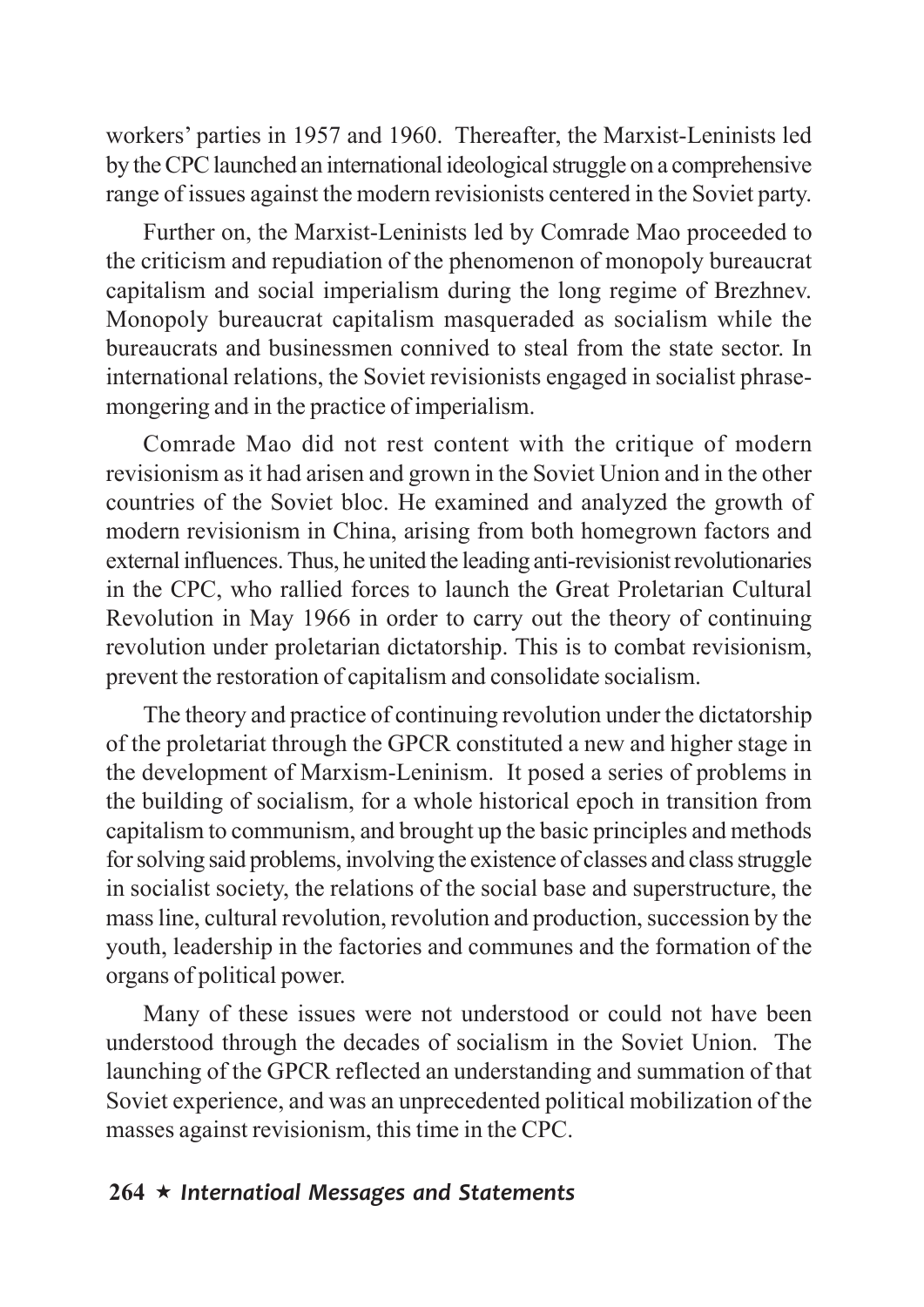Comrade Mao successfully led the Chinese proletariat and people from victory to victory in the Great Proletarian Cultural Revolution against tremendous odds and against powerful adversaries. But soon after his death, the enemies of the Chinese proletariat and people made a coup and reversed his proletarian revolutionary line in carrying out socialist revolution and construction. Since then the new bourgeois rulers in China have launched the most brutal attacks against the Chinese workers and peasants. While they have continued to claim the title of the "Communist Party of China", they in fact, are now the worst oppressors and exploiters and abusers of the Chinese people.

There are manifestations of China's all-round retrogression and degradation to the status of being a big-comprador neocolonial adjunct of the US and other imperialist powers. China has completely tied itself to the policy of imperialist globalization pushed by the US and other imperialist powers. But China is also trying to become a relatively autonomous imperialist power, extending its economic investment and political influence on a world scale in places such as Africa, Latin America and Asia. It is reminiscent of a generally backward and poor but imperialist Russia before the Bolshevik revolution.

The full restoration of capitalism in China and in the former Soviet bloc countries vindicates the teaching of Comrade Mao that socialism is lost when the revisionist line prevails within the ruling communist or workers' party and that eventually the bourgeoisie within the party and state succeeds in unleashing a coup and overthrowing the proletariat.

Comrade Mao has bequeathed to us a legacy with which we can combat and defeat modern revisionism and with which we can revive and further develop the forces of socialism. We are alert to and oppose the continuing dangers of revisionism, modern revisionism and other forms of opportunism.

We reaffirm Comrade Mao's revolutionary theory and practice of continuing revolution under proletarian dictatorship through the Great Proletarian Cultural Revolution. We condemn the betrayal of socialism and of Comrade Mao's proletarian revolutionary line by the Liu Shaoqi-Deng Xiaoping clique and the new Chinese bourgeoisie.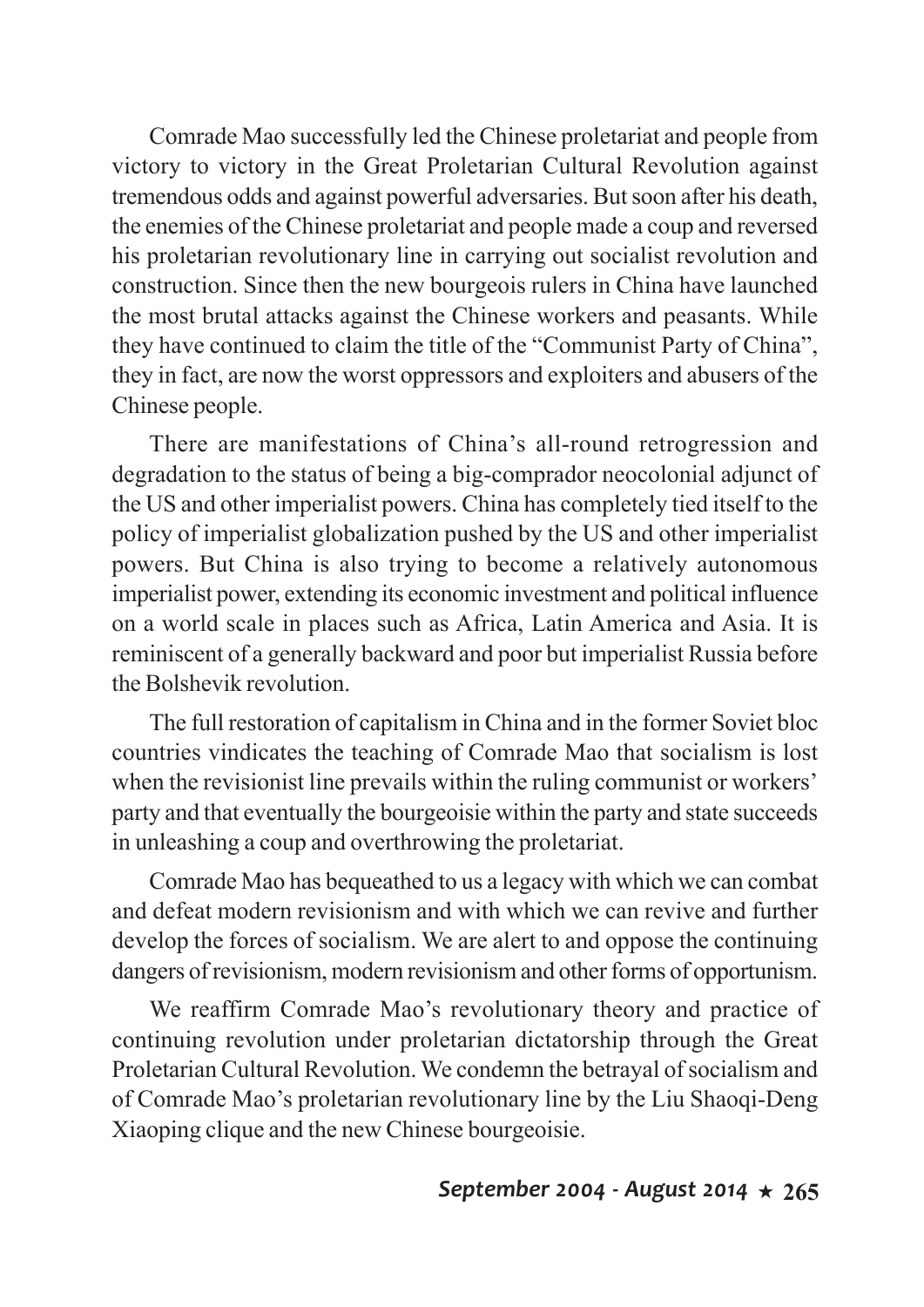We renew our determination and efforts to carry out the historic mission of the proletariat, which is to carry out a new-democratic and socialist revolution and construction. All the evils that have beset the former revisionistruled countries drive us to uphold Marxism-Leninism-Maoism against modern revisionism and to pursue the revolutionary cause of socialism.

Upon the temporary success of modern revisionism against Marxism-Leninism and the dictatorship of the proletariat, monopoly capitalism headed by US imperialism has been able to launch the worst attacks against the proletariat and the oppressed peoples, such as "free market" globalization, racism, repression and wars of aggression. In response to the escalation of oppression and exploitation, the proletariat and people are intensifying their resistance through armed struggle and other forms of resistance.

It is not enough to defend Marxism-Leninism and Maoism in order to generate a new upswing in the struggle for genuine socialism. The international Marxist-Leninist and working class movement must draw the lessons from the defeat of socialism by revisionism and from the successes of the 50 years of struggle against revisionism.

The building of Marxist-Leninist parties world-wide, the overcoming of the fragmentation, the strengthening proletarian revolutionary parties closely linked to the masses and their international revolutionary collaboration are the essential ideological, political and organizational preconditions for the liberation of humankind.

It is the internationalist duty of Marxist-Leninist-Maoist parties to unite and to arouse, organize and mobilize the proletariat and people in their respective countries and in the world at large in the struggle for national liberation, democracy and socialism against imperialism, revisionism and reaction. We renew our commitment to persevere in the revolutionary struggle and strive to win ever greater victories under the guidance of Marxism-Leninism-Maoism.

*Uphold, defend and advance the teachings of Marx, Engels, Lenin, Stalin and Mao! Reaffirm Marxism-Leninism-Maoism against modern revisionism!*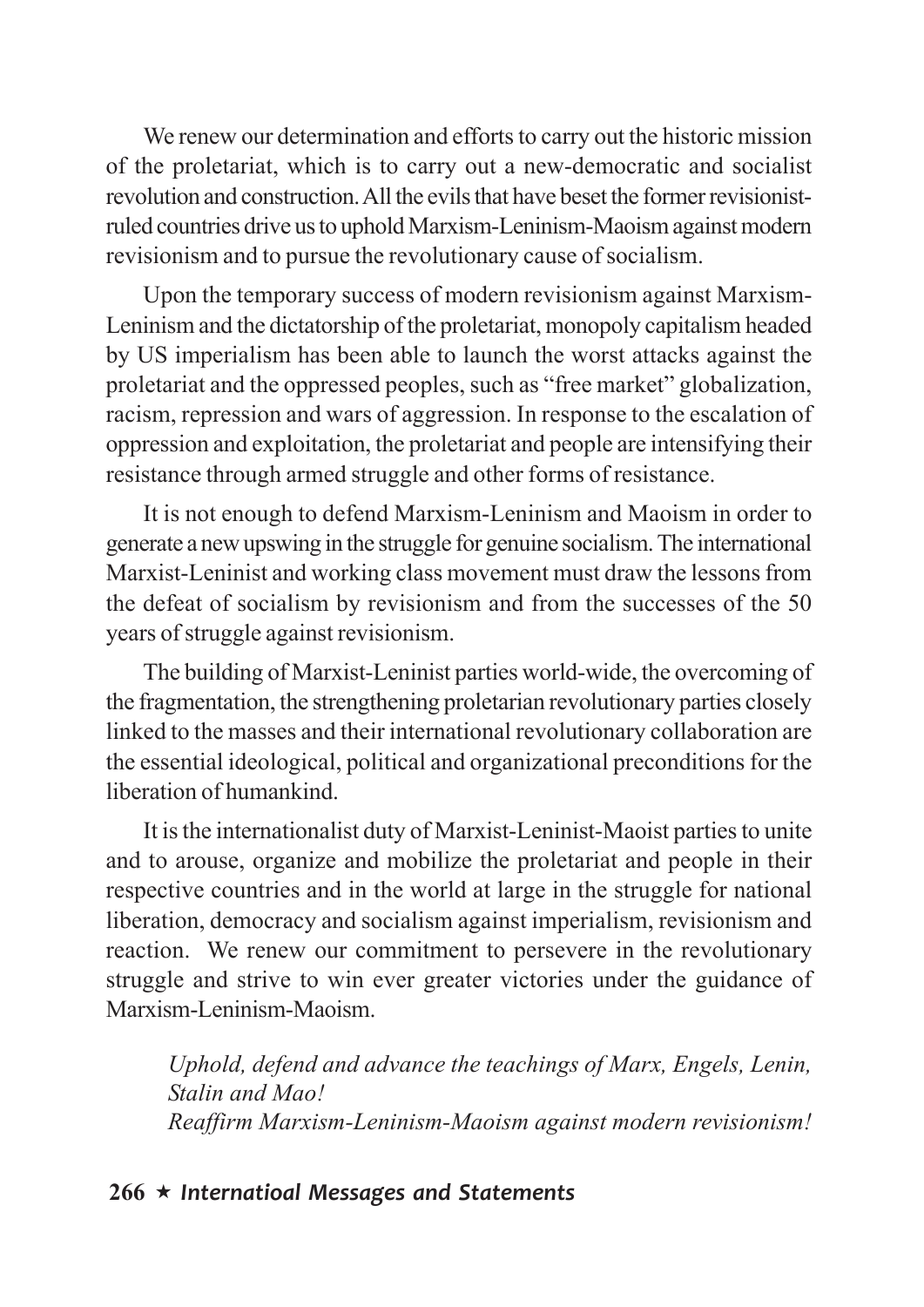*Carry forward the revolution against imperialism, revisionism and reaction! Glory to the Great Proletarian Cultural Revolution! Long live all Marxist-Leninist-Maoist parties! Long live proletarian internationalism! Long live Marxism-Leninism-Maoism!*

## **Signatories:**

Afghanistan: Marxist-Leninist Organization of Afghanistan Argentina: Revolutionary Communist Party of Argentina\* Belarus: Revolutionary Communist Group 'Red Wedge' Bolivia: Communist Party (Marxist-Leninist-Maoist) of Bolivia Brazil: Communist Party of Brazil (Red Fraction) Colombia: Colombia Communist Party - Maoist Germany: Marxist-Leninist Party of Germany Greece: Communist Party of Greece-ML Greece: Communist Organization of Greece India: Communist Party of India (Maoist) Indonesia: Communist League of Indonesia Iran: Ranjbaran Italy: Committee to Support Resistance for Communism (CARC) Luxembourg : Communist Organization of Luxemburg Moldova: Maoist Anti-Imperialist Circle Netherlands: Group of Marxist-Leninists / Rode Morgen Panama: Communist Party (Marxist-Leninist) of Panama Peru: Communist Party of Peru (ML) Philippines: Communist Party of the Philippines\*\*\* Russia: Russian Maoist Party South Africa: Communist Party of South Africa (ML) Turkey: Communist Party of Turkey/Marxist-Leninist (TKP/ML) United States: MLM Revolutionary Study Group\*\*\*\* Uruguay: Revolutionary Communist Party of Uruguay (*Note: Any signatory may qualify its agreement on any point in this declaration with an annotation*)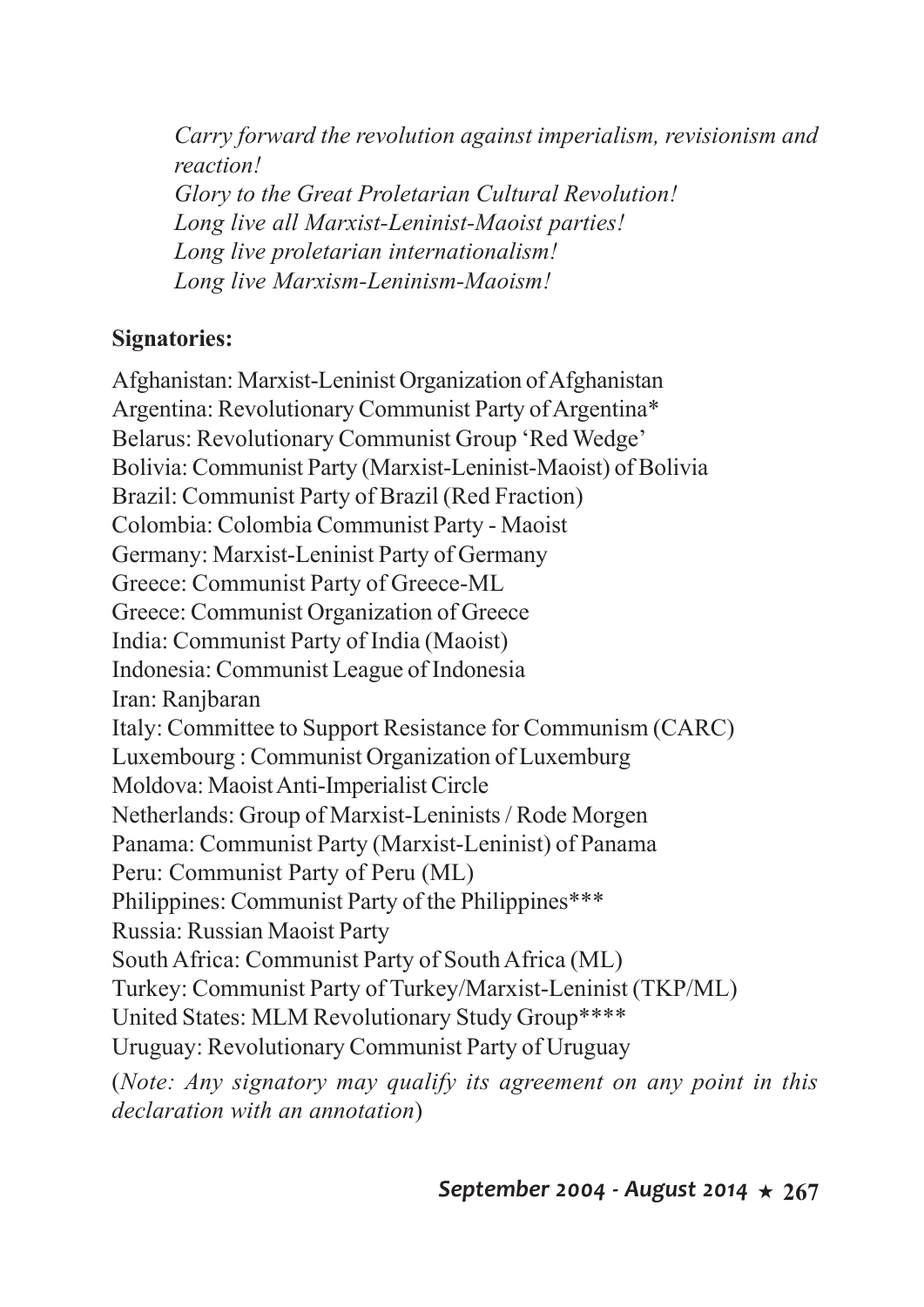\* Revolutionary Communist Party of Argentina considers: (1) that the bourgeoisie seized power in China during the 12th Plenum of the Central Committee of the Communist Party of China in December 1978 rather than in 1976 (see 1st paragraph); and (2) that China today is an imperialist country (see 15th paragraph).

\*\*\* Communist Party of the Philippines regards the Communist Party of China ( CPC ) as the Marxist-Leninist center of the international communist movement in the period after the Communist Party of the Soviet Union became revisionist and before the CPC itself became revisionist (see 5th paragraph).

\*\*\*\* MLM Revolutionary Study Group ( United States ) regards the final goal to be communism worldwide — not socialism, which is the transitional period between capitalism and communism (See paragraph 24). Also, during this transitional period, the enemy of the dictatorship of the proletariat is the new bourgeoisie, which arises from the contradictions of socialism and is concentrated by those in party leadership who are taking the capitalist road (old habits and petty bourgeois thinking among the masses are utilized by this new bourgeoisie, but such features are not the cause of revisionism) (See paragraphs 6 and 7). And MLM RSG regards the "rise to power of revisionism as the rise of the bourgeoisie" and the defeat of the proletariat — not as the beginning of capitalist restoration in a corrupted socialist state. (See paragraphs 2, 4, 8, and 10).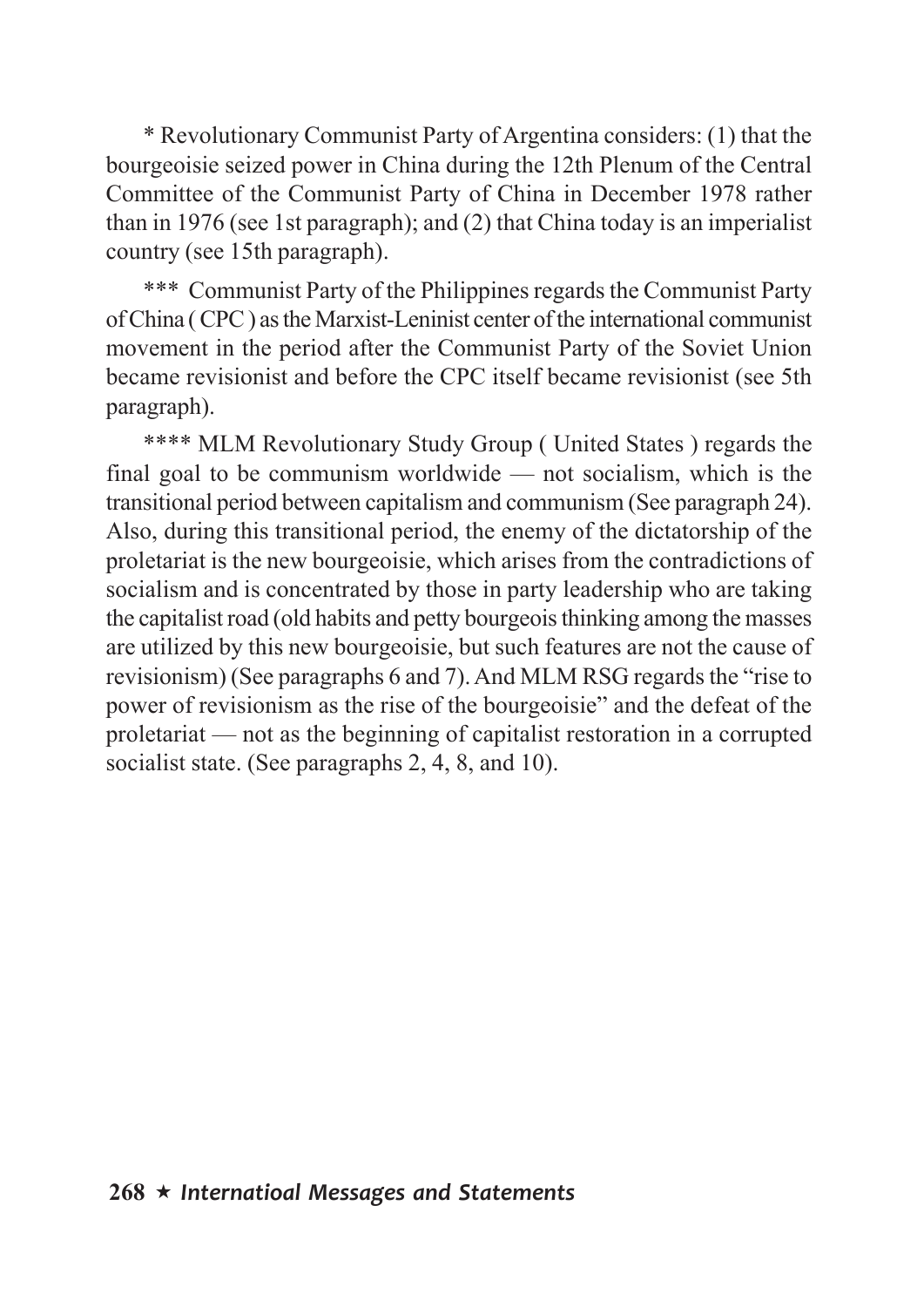# **COMMUNIST PARTY OF INDIA (MAOIST) REVOLUTIONARY PEOPLE'S FRONT (RPF)**

**22-10-2008**

## **Joint Declaration**

A two days joint meeting was held between the CPI (Maoist) and the Revolutionary People's Front (RPF) at the Council Head Quarters of the Revolutionary People's Front on 21-22 October 2008. At that meeting, both sides have unanimously condemned the hegemonic capitalist design of the Indian regime and have agreed to consolidate the mutual understanding and friendship, further more agreed firmly to stand hand in hand to overthrow the common enemy, the present Indian reactionary regime and to gain political goals of the respective two Parties.

The CPI (Maoist) strongly condemned the annexation of Manipur by the Dominion of India, which was done under the instigation of reactionary Indian Congress led by Gandhi, Nehru and Sardar Patel and their hegemonic and colonial designed. The so-called Merger Agreement of Manipur with the Dominion of India was, indeed, illegal and unconstitutional. The very verdict was given by the two days convention on Manipur Merger Agreement held at GM Hall, Imphal, on 22-29 October 1993. Now it becomes the voice of the people of Manipur.

A revolutionary movement was born under the leadership of Comrade Hijam Irabot to liberate Manipur from the yoke of the British remnant India style Black Raj. As a continuation of liberation struggle and a total revolution, the Revolutionary People's Front has been struggling for their political rights to self-determination. Therefore, the CPI (Maoist) upholds the true nature of the revolutionary movement in Manipur and support the liberation struggle recognizing the sovereignty of Manipur.

Moreover, the Revolutionary People's Front stands and supports the revolutionary movement of the CPI (Maoist) as well. The downtrodden proletariat Peoples of all over India are facing the suppression and subjugation of the reactionary regime of India since the departure of the British Raj from the Indian soil. Under the new leadership of Comrade Charu Majumdar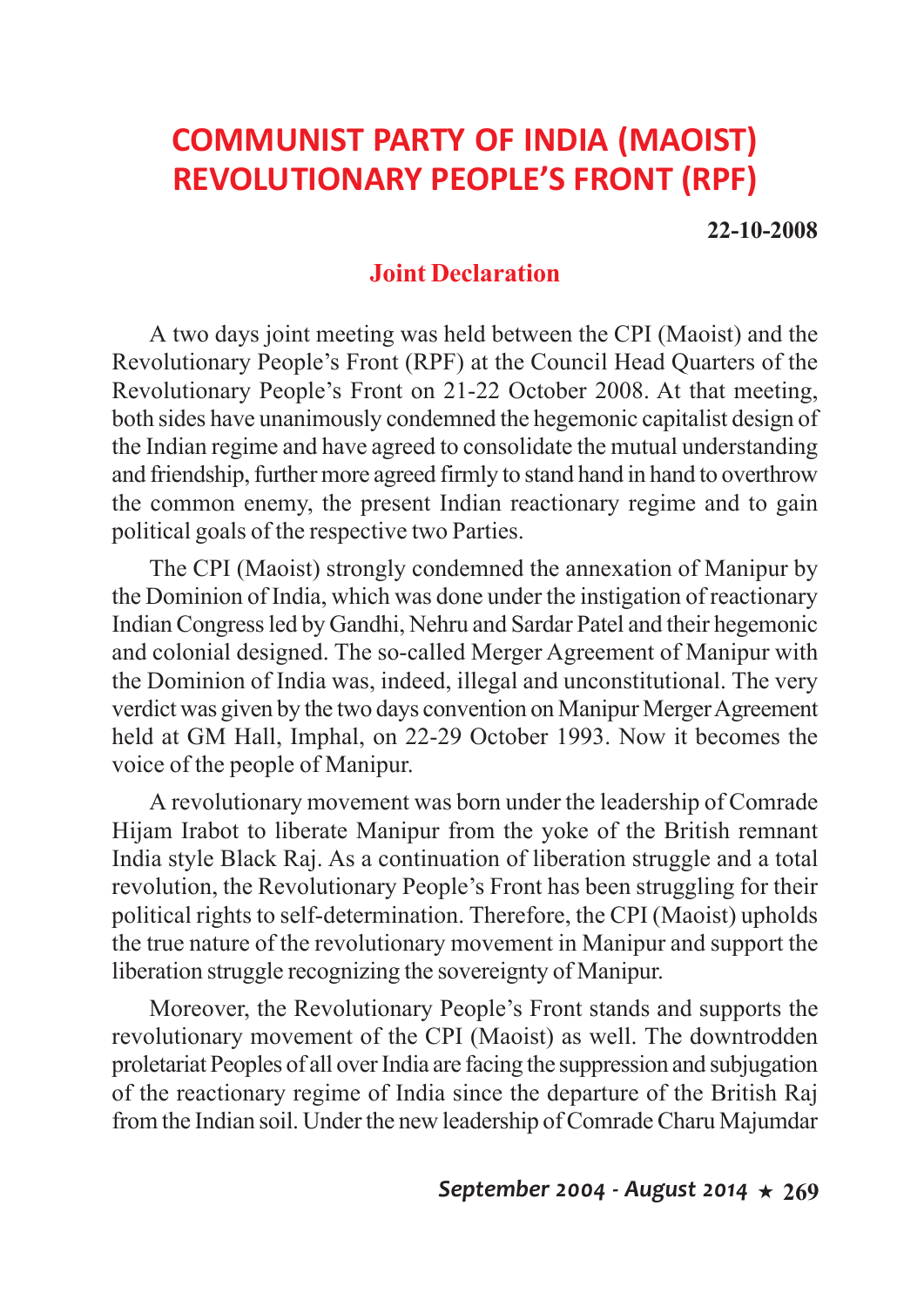and Comrade Kanhai Chatterjee two streams of revolutionary movement was founded in 1969 to give the Indian people the rights to political emancipation. Comrade Charu Majumdar was assassinated by the repressive Indian regime in the police custody and Comrade Kanhai Chatterjee embraced martyrdom in 1982 suffering from kidney failure. In 2004, the two revolutionary streams, CPIML (People's War) and MCC (Maoist Communist Centre) merged and formed one new Party – The Communist Party of India (Maoist). Following the footsteps of the two founder leaders, the CPI (Maoist) is still struggling arms in hand to overthrow the Indian reactionary regime and to bring the victory of the Indian people.

The Revolutionary People's Front firmly believes that the general Indian peoples are not our enemy. In fact, they are under privileged and downtrodden people who are gravely suffering under the semi-feudal, semicolonial regime of India.

### **Joint Declaration:**

Today, the 22nd days of October 2008, after having a thorough discussion, session for two consecutive days, in every aspect of the two organizations the Communist Party of India (Maoist) and the Revolutionary People's Front, unanimously declare the following agreement:

1. That, both sides will honour and support the Sovereignty of the two countries (the Sovereignty of India and the sovereignty of Manipur).

2. That, both sides will extend full morale and political support to each other in the liberation struggles to overthrow the common enemy, the Indian reactionary and oppressive regime, respectively.

3. That, both sides deem to recognize and honour the historically endorsed territorial integrity of the two countries viz. Manipur and India.

**Aloke**

**S Gunen**

**Political Bureau Member On behalf of CPI (Maoist)**

**Secretary General On behalf of R P F**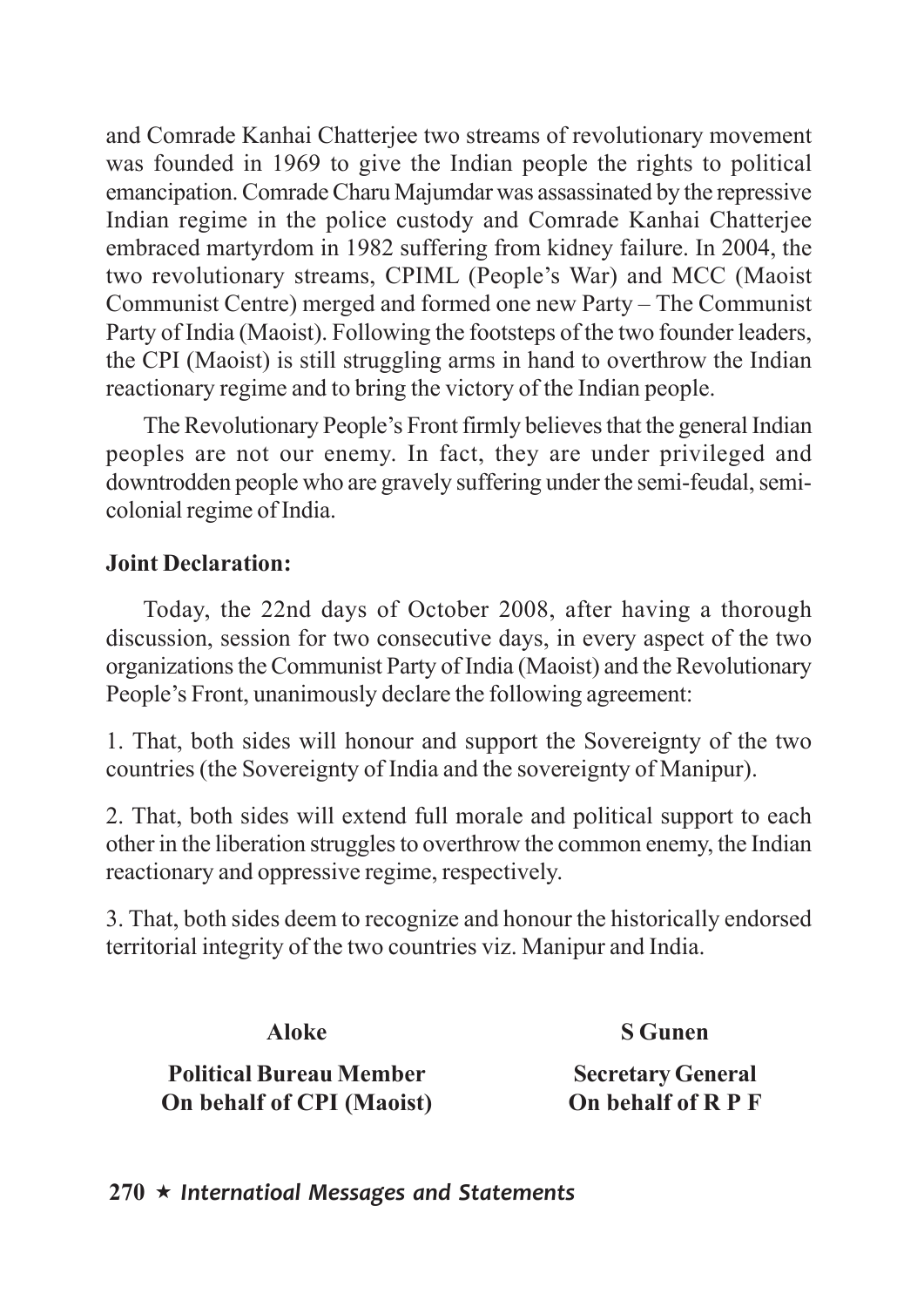# **CONFEDERATION OF WORKERS FROM TURKEY (ATIK)**

**5-2-2010**

## **On Protest Actions and Statements in Front of Indian Embassies in Europe**

*Today with the initiative of ATIK (Confederation of Workers from Turkey) in various cities in Europe Den Haag, London, Vienna, Bern and Frankfurt protest actions in front of the India Embassy' were held. The protest's were against the "Operation Green Hunt" which was first initiated in November 2009 by the Indian state, especially in very poor areas. Until now, there are reports in the international media reporting about the violation of the most fundamental human rights. In the statement it says:*

"With the military operation **"Green Hunt",** the Indian government has lunched a broad repressive and brutal **"annihilation offensive"** against the people. In the poorest regions in India, with the military operation **"Green Hunt",** the Indian government has launched a broad repressive and brutal **"annihilation offensive"** against the people. In the poorest regions in India the legitimate people upraising with the support of the ethnic minorities against this adversity, gains more and more sympathy worldwide

"In those areas in where the peoples' movement is the strongest, valuable resources were found, resources that the Indian government wants to sell to the multinational cooperations- and even if only partlyhas sold some of it, between the closure of the contracts and the big money are the poor, isolated tribes and revolutionaries "Naxalites", who wage an organized, successful uprise against this situation. Or as the Indian progressive writer Arundhati Roy says **"the government doesn't give the people anything else then violence and disrespect. And now they want to take away from them the last thing that they have, their land".**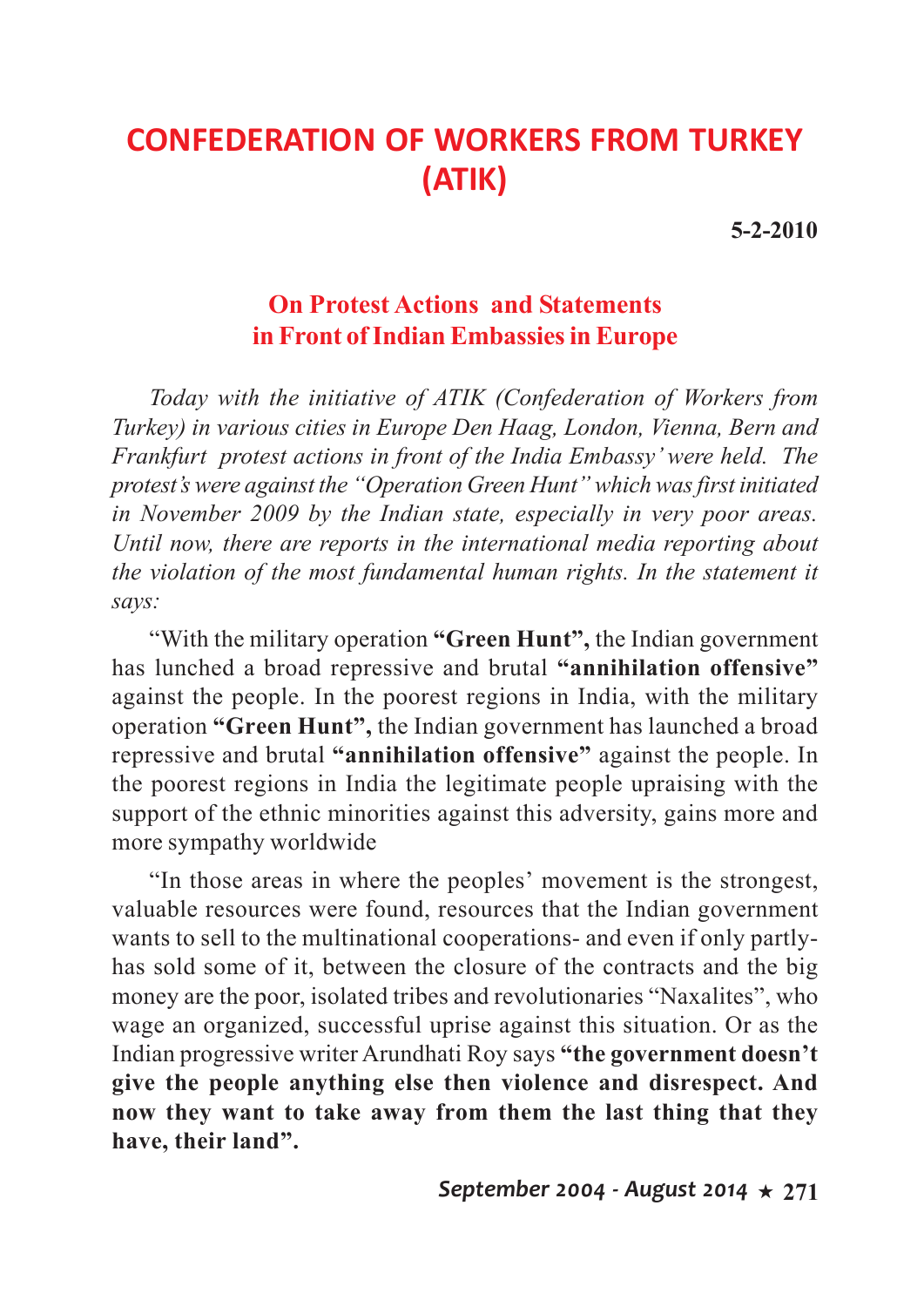"For this reason we oppose the operation "Green Hunt" and the repression policies of the India government. We demand an immediate end of the operations, banishing, torture and release of all political prisoners in India. We are in solidarity with the just rebellion of the Indian people for social liberation and self determination of the indigenous people like the Adivasis"

These protests and solidarity actions were supported by different democratic migrant organizations and political parties. The primal supporters of this call are:

**Platform of Democratic Mass Organizations-Europe (DEKÖP-A) ATIK (Confederation of Workers from Turkey in Europe) ADHK (Confederation For Democratic Rights in Europe) YASANACAK DÜNYA Magazine AvEG-Kon (Confederation Of The Oppressed Migrants In Europe) YEK-KOM (Föderation der kurdischen Vereine in Deutschland)**

**MLPD Rhein-Main region (rhs@mlpd.de), BIR-KAR Frankfurt**

*These organizations declare their unlimited solidarity with the Naxalite Liberation Movement and the Adivasi people and that the protests will continue until this repression in India will finally come to an end.*

*Long Live International Solidarity!*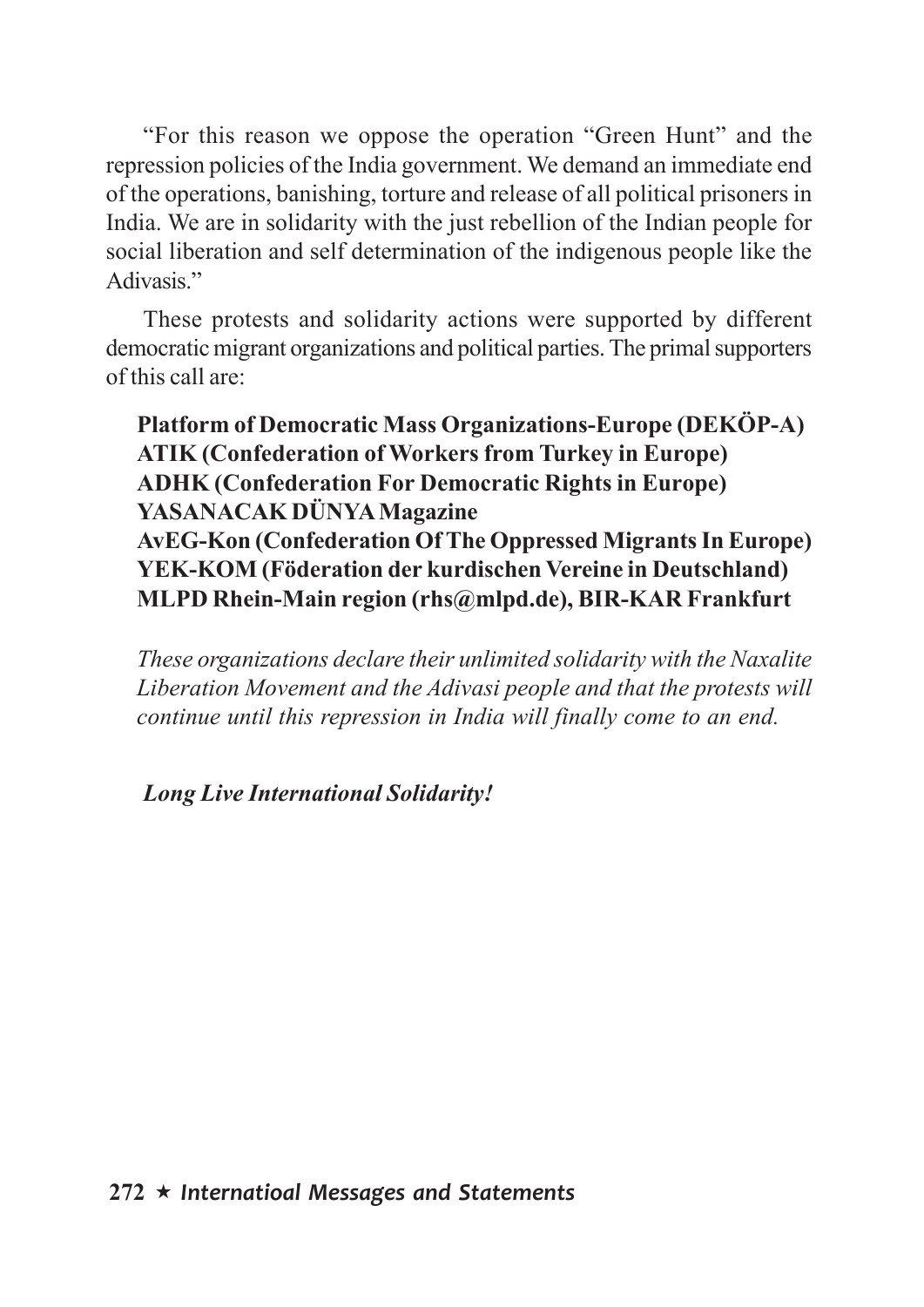# **COORDINATION COMMITTEE OF MAOIST PARTIES AND ORGANISATIONS IN SOUTH ASIA (CCOMPOSA)**

**1-5-2010**

## **Unite to Oppose the Unprecedented Brutal War – Operation Green Hunt-by the Indian reactionary rulers against Maoist revolutionaries and the oppressed people of India!**

## **Hail the heroic resistance by the revolutionary people of India led by the CPI(Maoist) to the most barbaric attack unleashed by the Indian State in the interests of the imperialists and a tiny elite of parasitic corporate plunderers!!**

**The reactionary rulers of India have unleashed the cruelest war on the oppressed toiling people, particularly the indigenous adivasi masses inhabiting the vast region stretching from West Midnapore-Purulia-Bankura in West Bengal to North Andhra and North Telangana. The waron the poorest of poor of India is called the Operation Green Hunt. The troop mobilization in this region is mind-boggling. The total number of central forces is over 66,000 and the state's police forces deployed for the anti-Maoist operations in the seven states of Chhattisgarh, Jharkhand, Orissa, West Bengal, Bihar, Maharashtra and Andhra Pradesh is close to two hundred thousand. Thus almost a quarter of a million troops of the central and state governments are engaged in military operations against the Maoists and the indigenous people. This number is more than the US troops deployed in Iraq and Afghanistan or the combined armies of Sri Lanka and Nepal.** Encompassing over a third of the territory of India, it is the biggest ever war zone in the Indian sub-continent till date that surpasses the total area and populations of several countries in the world.

Everywhere in this vast war zone one finds police and paramilitary camps; fortified stations and concrete bunkers with heavily armed uniformed personnel aiming at whoever comes their way; construction of airstrips and helipads on a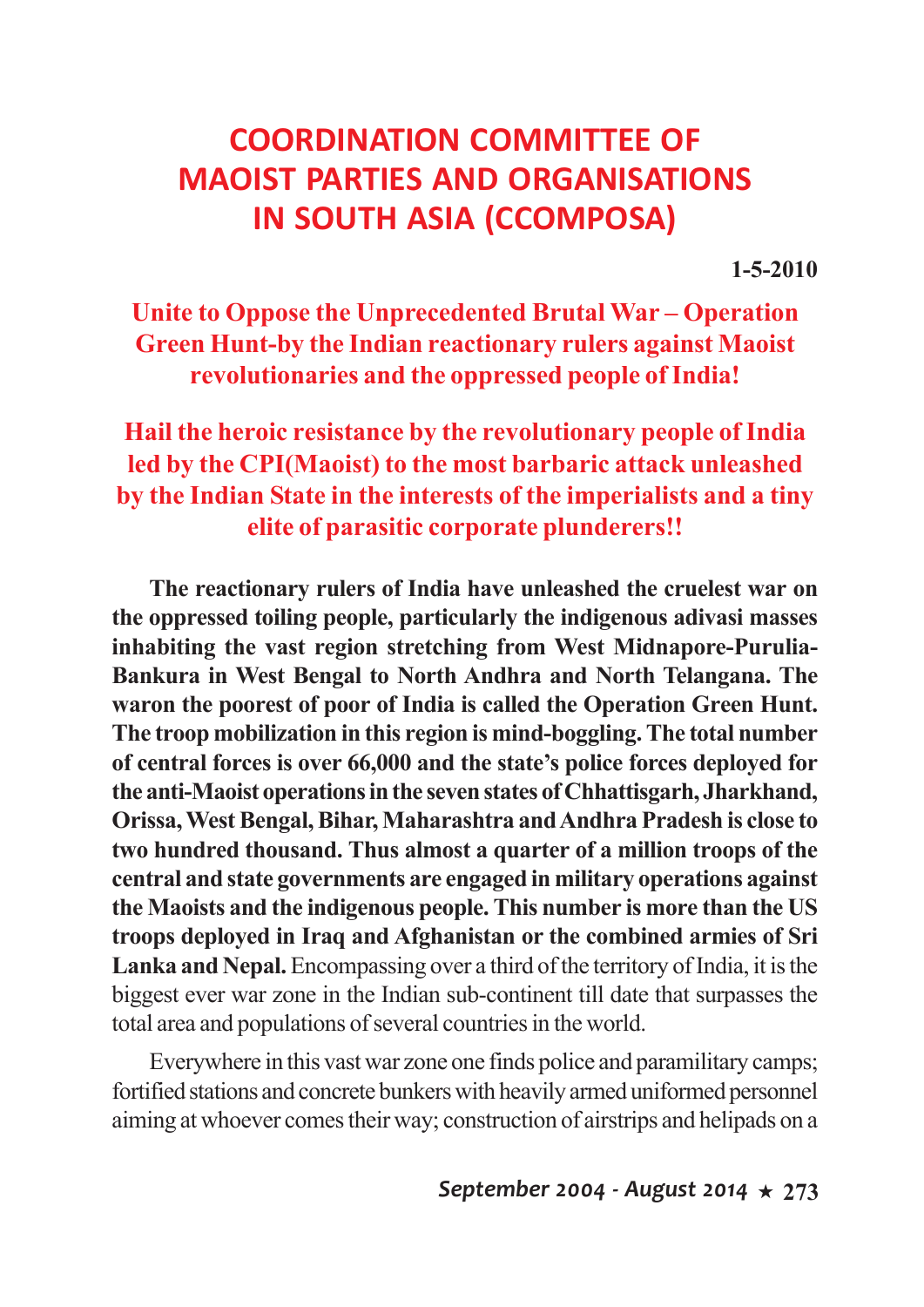war-footing; mine-proof and bullet-proof vehicles; jungle warfare schools; laying of roads, communication towers and school buildings for accommodating the swarming hordes of policemen; and helicopters hovering over the forests for air-dropping the central forces and preparing satellite imagery of the region; conspicuous presence of the Indian Army for imparting training and giving logistical support; and such other war- related activity.

On the other side are hundreds upon hundreds of empty villages evacuated by the inhabitants after being burnt down by the police or fearing brutal attacks by the invading mercenaries of the Indian State. Everywhere one finds coldblooded murders of men, women and children; abductions and illegal detention of innocent adivasis for indefinite periods; mutilation of the dead bodies and refusal to hand over the dead to their kith and kin; rapes and gruesome murders of hapless women; burning of food grains and destruction of property; closing down weekly bazaars and preventing adivasis from going to markets to fetch their minimum needs; occupation of schools and all government and panchayat buildings by the police forces depriving children of education; in short, leading to conditions of genocide of the indigenous people of India. Despite being a signatory to the Geneva Convention and other International Conventions, Indian government shows the least concern for implementing the provisions of these Conventions and violation has become the general rule. The Indian Constitution too has become a scrap of paper signifying absolutely nothing for the vast masses in the war zone. The rulers are using the Constitution and the rhetoric of "rule of law" as a fig-leaf for perpetrating the worst violations of human rights. The arson and mayhem, death and destruction, caused by the armed goons sent by the Indian State mock at the so-called democracy of India. These crimes against the people under the direct supervision of the Union Home Minister Chidambaram are comparable to the crimes of the Nazis under Hitler, or the crimes of a Pinochet in Chile, or the military dictatorships in Latin America of the 70s and 80s.

**This unprecedented cruel attack on the Maoist revolutionaries and the poorest of the poor is being carried out with the twin-objective of destroying the emerging alternative models of people's power in the form of organs of revolutionary people's power in the remote countryside that have also become alternative models of genuine development basing on people's needs on one hand; and snatching away the lands, forest wealth**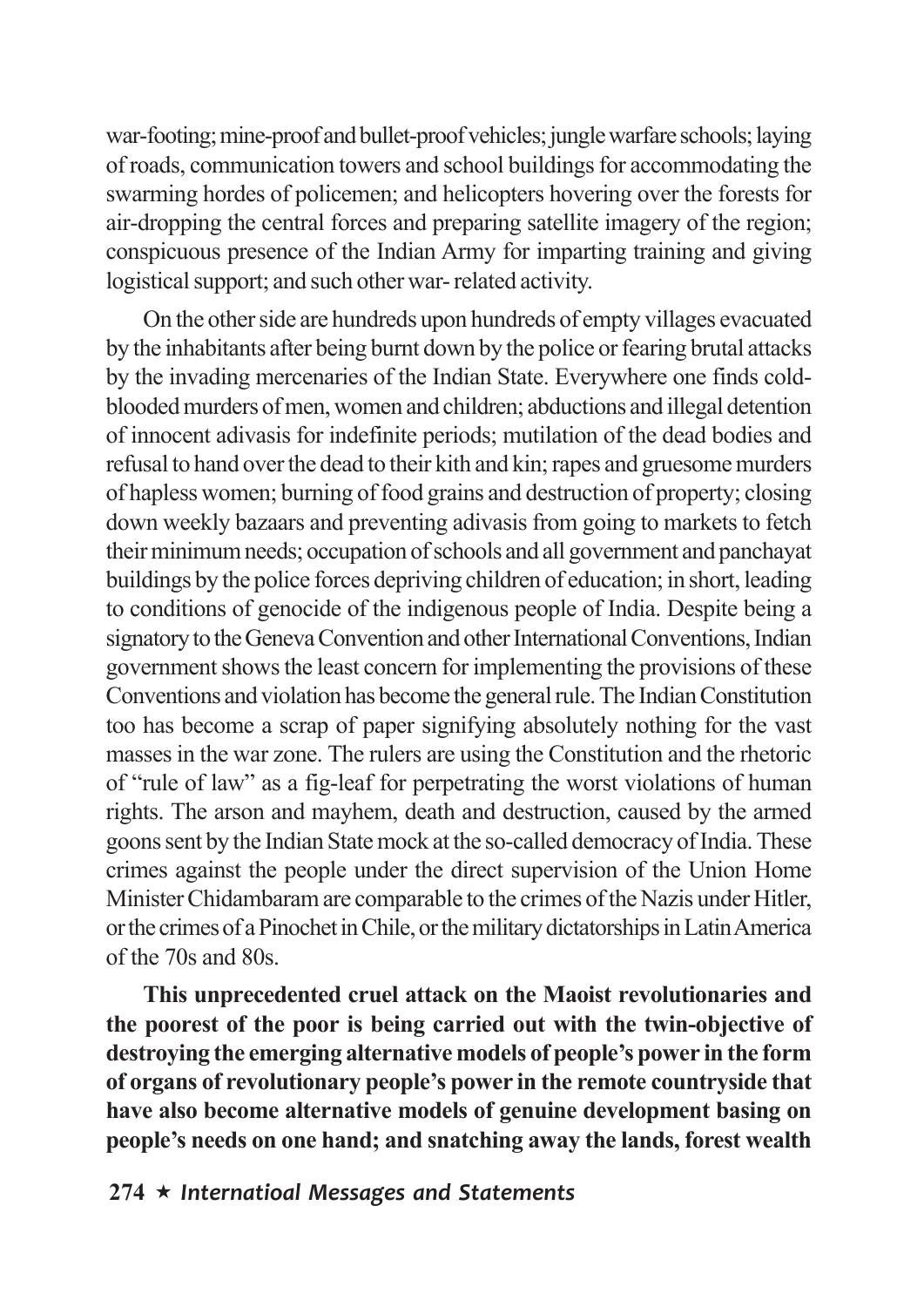**and mineral wealth of this vast region on the other. Towards this end, MOUs worth around Rs. 35 lakh crore have been signed with various imperialist companies and the comprador corporate houses of India by just three state governments of Chhattisgarh, Jharkhand and Orissa.**

Today the deepening global economic crisis has a devastating impact on the Indian economy due to its total dependence and servitude to the imperialists. To offset the effects of the crisis the international capitalist class is keen on seeking new pastures for ensuring profits. Its eyes are set on the alluring abundant cheap raw materials and other natural resources in the adivasi regions. Some of these regions remain hitherto unexploited due to the presence of Maoist revolutionaries and militant resistance from the masses.

The all-out war unleashed by the imperialists and the reactionary rulers of India is not only to eliminate the Maoist revolutionaries who are providing leadership to the people's struggles but also to crush every form of democratic movement and suppress every form of dissent in the name of a looming Maoist threat. This McCarthyism practiced by the Indian State under the Sonia-Manmohan-Chidambaram gang is leading to a fascist atmosphere in all spheres and bringing into one's mind the bitter days of Emergency under the same fascist Congress party.

The CCOMPOSA warns the Indian ruling classes that no revolution can be crushed by the brute force however they appear to be mightier today. It is people and people that who can decide the history. All unjust wars are destined to face their waterloos. Indian ruling classes have thrust this brutal war to facilitate the smooth plunder to the Indian compradors and Imperilists. People raise like toranadoes and smash this counter revolutionary offensive. More Dantewadas are bound to happen.

The CCOMPOSA calls upon the people of entire South Asia to rally against this unjust war, thrust upon the indigenous people and the Maoist

revolutionaries, by the imperialist-backed Indian State. Let us express our solidarity to the fighting people of India, particularly in the vast Maoist guerrilla zones and guerrilla bases where the people led by PLGA are waging heroic battles against the massive armed offensive of the enemy. Indian expansionism is the common enemy of the people of all countries of South Asia. Defending the Maoist movement in India, the organs of revolutionary people's power or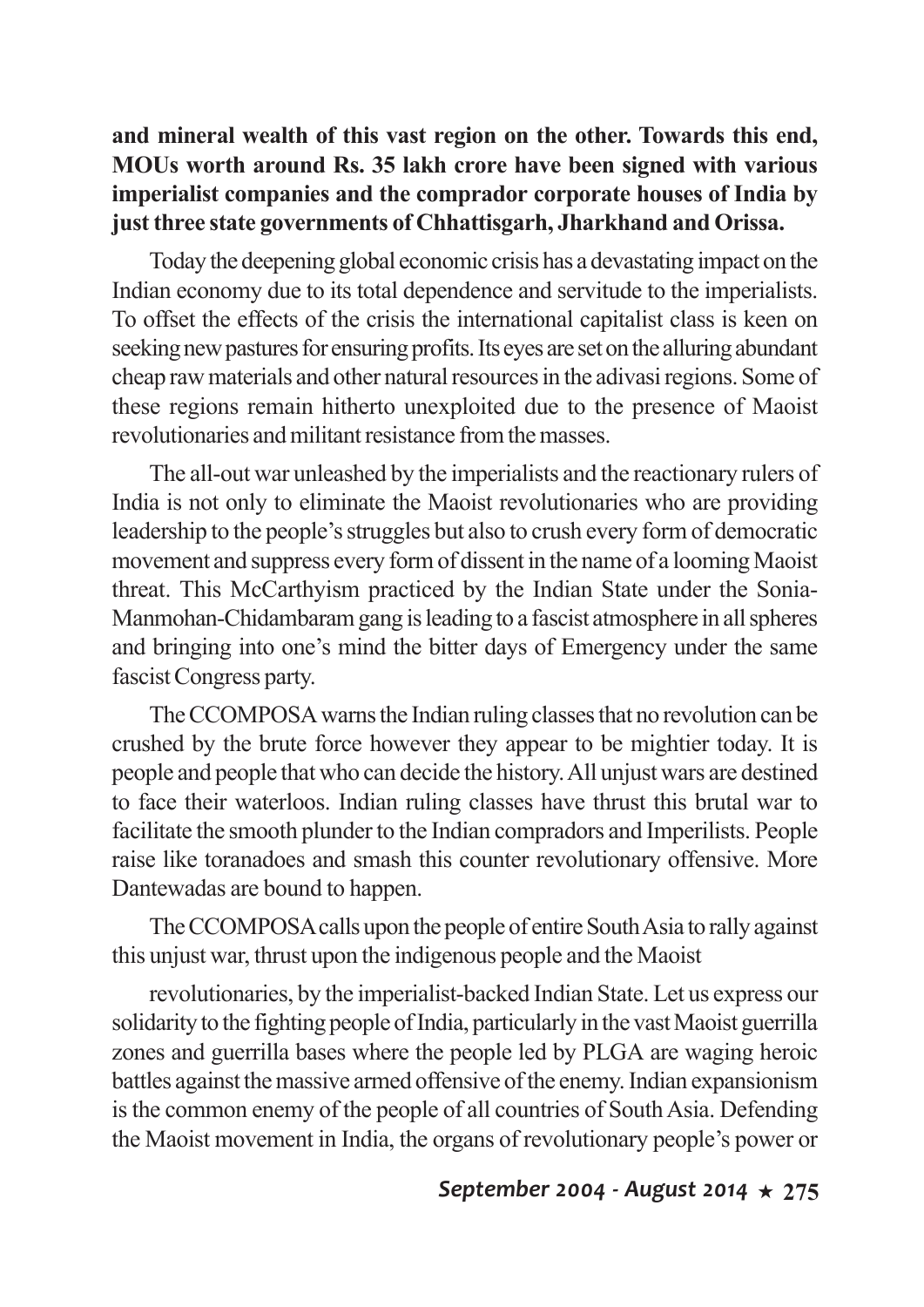the embryonic forms of people's democratic governments and condemning the blood-bath unleashed by the rulers on the people is a foremost task before all revolutionary, democratic forces and the people of entire South Asia.

Let us transform South Asia having one quarter of the world population, into a grave-yard for imperialism, particularly American imperialism and Indian expansionsim!

Let us unite to defeat the imperialist-sponsored blood-bath in the Maoist areas in India and strengthen the ongoing people's war by extending support in multifarious forms!

- *· Oppose the Counter revolutionary War The Operation Green Hunt-by the Indian reactionary rulers !!*
- *· The war is unleashed by the Indian State in the interests of the imperialists and parasitic corporate plunderers!!*
- *· Hail the heroic resistance by the revolutionary people of India led by the CPI(Maoist) to this brutal war !!*
- *· Let us unite to defeat the imperialist-sponsored blood-bath in the Maoist areas in India and strengthen the ongoing people's war by extending support in multifarious forms!*
- *· Let us transform South Asia into a grave-yard for imperialism, and Indian expansionism!*

**Promod Convenor, Standing Committee CCOMPOSA**

### **Constituent Parties:**

United Communist Party of Nepal (Maoist), Poorba Bangladesh Sarvahara Party (CC), Communist Party of East Bengal (ML) Red Flag, Communist Party of Bhutan (MLM), Communist Party of India (MLM), Communist Party of India (ML) (Naxalbari), Communist Party of India (Maoist)

**May Day, 2010**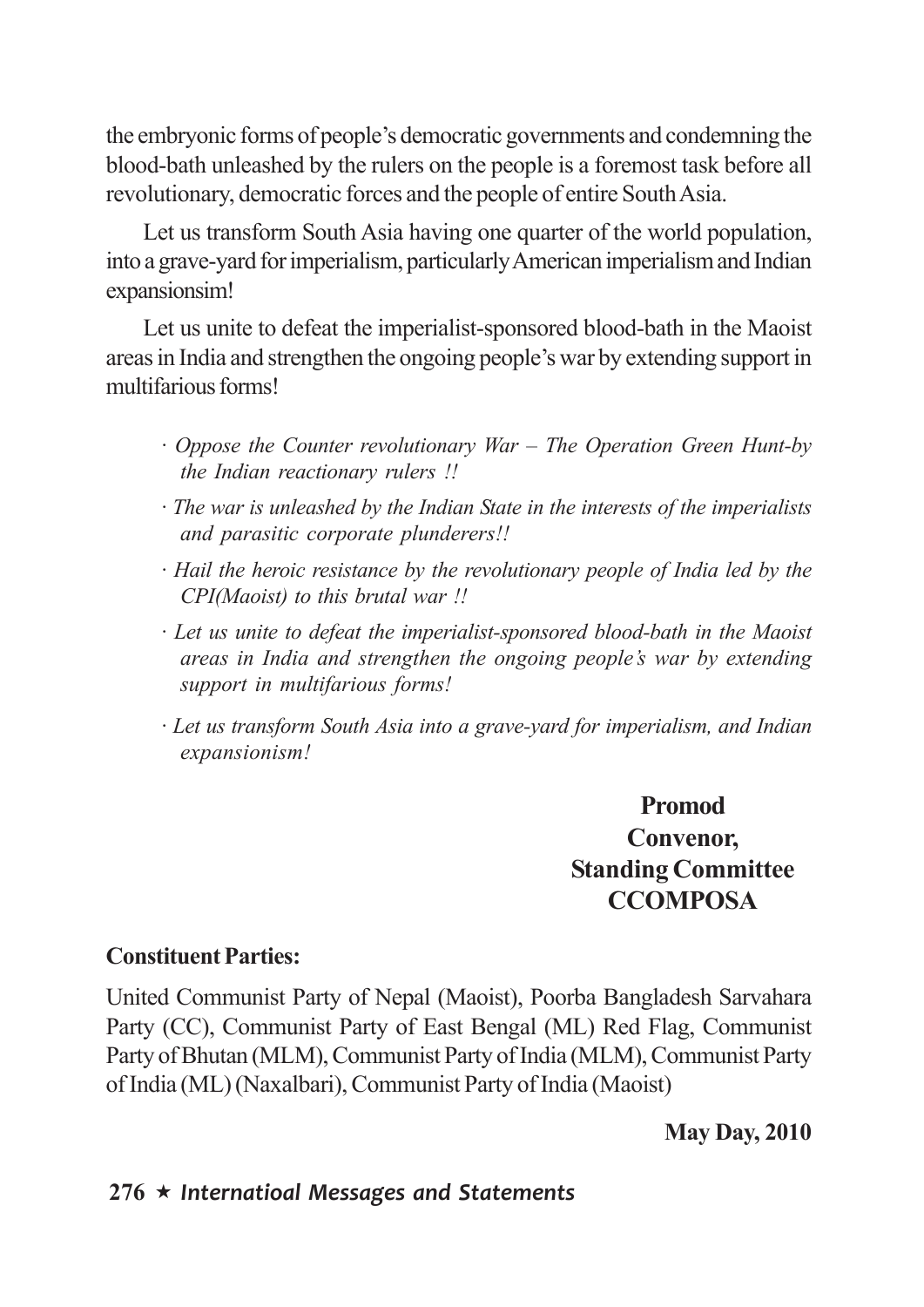# **COMMUNIST PARTY OF INDIA (M-L) NAXALBARI MAOIST COMMUNIST PARTY OF FRANCE MAOIST COMMUNIST PARTY - ITALY MAOIST COMMUNIST PARTY-TURKEY/ NORTH KURDISTAN REVOLUTIONARY COMMUNIST PARTY-CANADA**

**1-5-2010**

## **Joint May Day Statement**

Internationalist May day !

From the Workers and Proletarian Uprising to the Proletarian Revolution!

 The crisis of the imperialist system goes on with is impact on the proletarians and the masses throughout the world. The imperialist bourgeoisies in the world take advantage of the crisis to restructure the capitalism on a world scale, to "improve" in the interest of their classes for their profits.

 For the oppressed people: hunger and poverty; for the proletarians in the imperialist countries, increasing unemployment, cost of living, sackings, closing factories, precariousness.

This also feeds the inter-imperialist contradictions for the control on the world market and the strategic geo-political regions. This raises and pushes the factors of the inter-imperialistic and reactionary wars in the world.

 For the people in the world, imperialist wars of aggression, invasions, neo-colonialism.

 For the proletarians, police State, modern fascism, racist laws, oppression of youth and women.

 The working class and oppressed peoples need more and more revolutionary organizations to advance and strengthen itself and a revolutionary strategy to overthrow the bourgeoisie (and all ruling classes) and seize the power.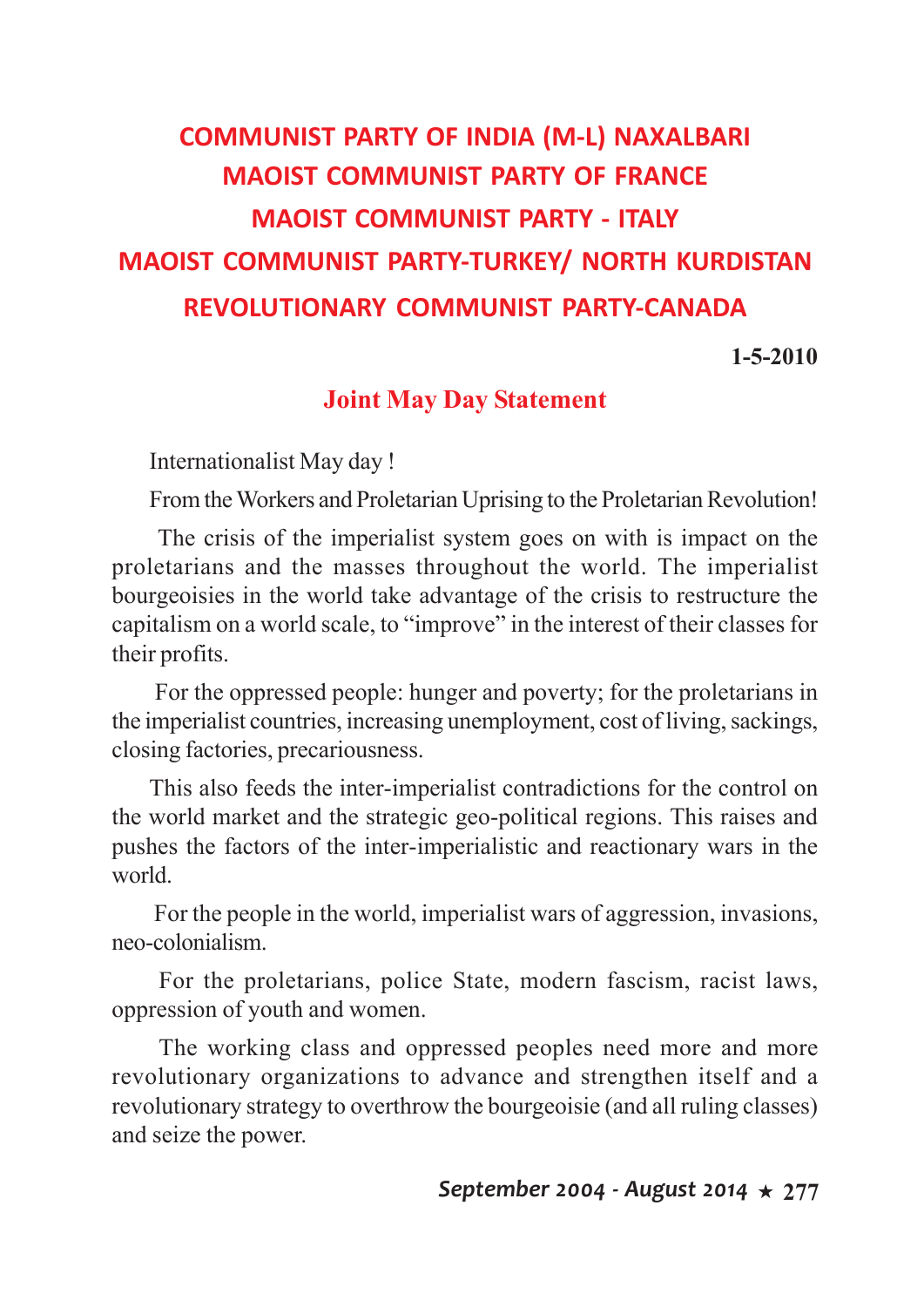Until the proletarian and oppressed will not be in power, it is an illusion to think that its destiny can get better!

 The workers struggles and more generally the struggles of the people against all aspects of imperialist 'globalization' as the privatizations of the education, for the regularization of the migrants, against the police repression, etc. - develop in opposition to this system that does not give to the majority of the people any perspective but exploitation, oppression and poverty. In France we could see several resolute struggles as well as in other countries. In these workers' struggles, the base (affiliated to union or not) is opposed to the officials unions' chiefs, which are reformist and conciliatory.

 These struggles must be coordinated, generalized and raised in the framework of a revolutionary perspective of overthrowing the reactionary governments and bourgeois States for the proletarian seizure of the power.

 This will not occur spontaneously. We must build in all countries the revolutionary tools, the new party of the working class, the new type communist party, the Maoist Communist Party, based on the revolutionary Marxist-Leninist-Maoist theory and the summing up of the historic experience of the communist movement !

Today the Maoist Communist Party has the goal to advance in its construction in the fire of the class struggle, closely linked to the masses, for the socialist or new democratic revolution, with the strategy of the people's war reaching its peak with the seizure of power, in accordance with the conditions of each country, to build a new society, without crisis, exploitation, oppression, poverty, to advance to socialism, toward the class less communist society.

To strengthen the Maoist Communist Parties, where they exist, and to build them, where they do not, is the task of all the proletarians, all those are struggling in the different fronts and want to give themselves the tools to overthrow the system.

Support the people's war in India, support the revolution in Nepal!

The people's war in Peru experiences a new advance under the leadership of the Communist Party of Peru and goes on in the Philippines, Turkey and, particularly, in Asia.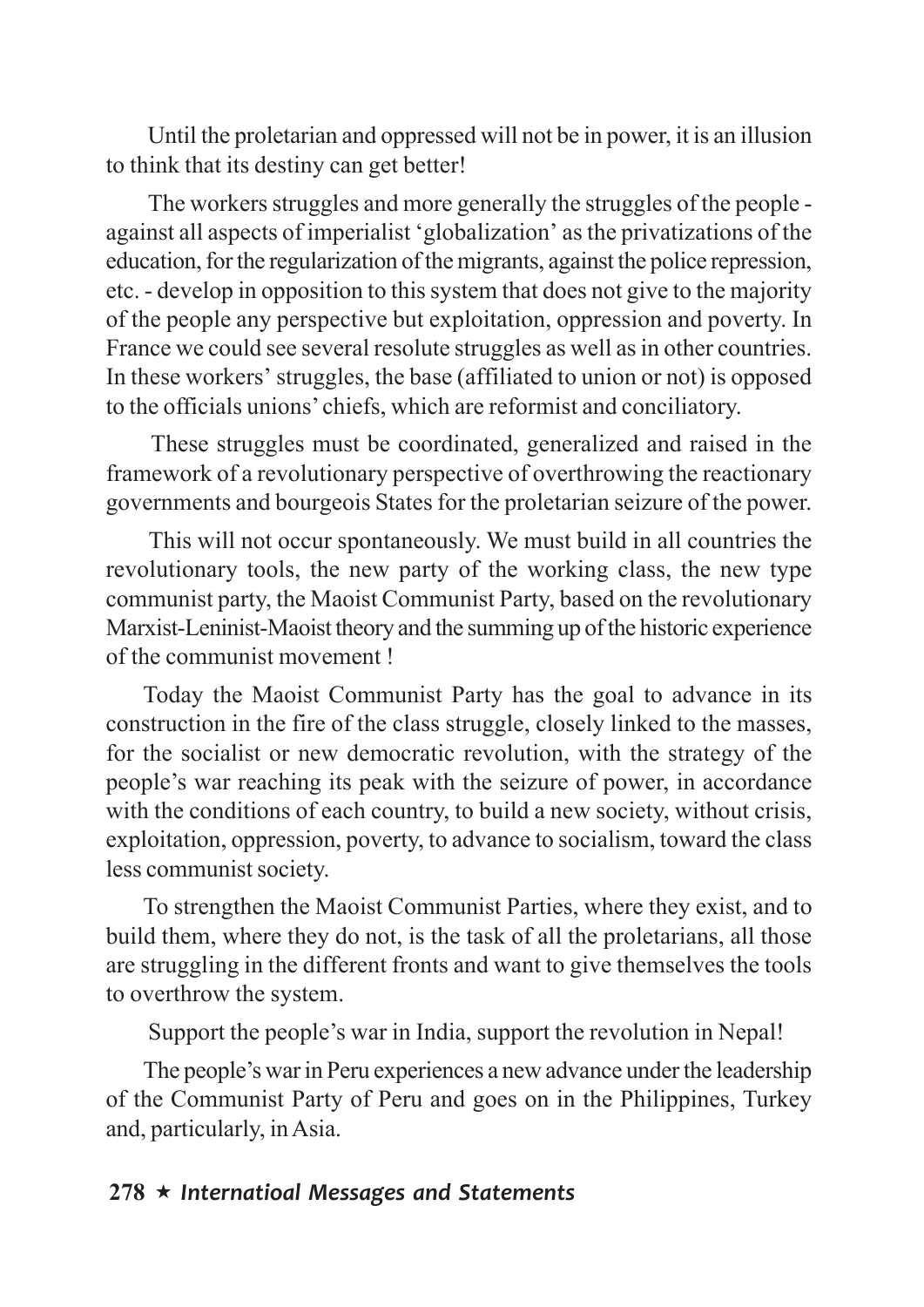In India, the people's war led by the Communist Party of India (Maoist) progresses fighting back against the government ban and the massive military offensive against the revolutionaries and the masses of India, the operation called "Green Hunt". But the armed people effectively resist and gain an even larger support throughout the country.

Our task is to practice proletarian internationalism, support this struggle and make it known.

In Nepal the situation evolves more and more toward the clash between the revolutionary camp, led by the Unified Communist Party of Nepal (Maoist), and the reactionary camp.

After a 10-years-long people's war and 4 years of peace process the country is at the border of a new decisive clash. Who will lead the country, whether the bourgeois or the people's camp, depends on who will win this conflict. At the same time, there is the danger of a foreign intervention of the India supported by US. We must support the revolution in Nepal because it opposes the imperialism.

*Long Live the Internationalist Mayday ! Long Live the Proletarian Internationalism !*

*Let's Strenghten the construction of Maoist Communist Parties !*

*Long Live the Unity of Struggle of the Proletarians and the Oppressed People against Imperialism in Crisis !*

*For a New Unity of the International Communist Movement based on Marxism-Leninism-Maoism !*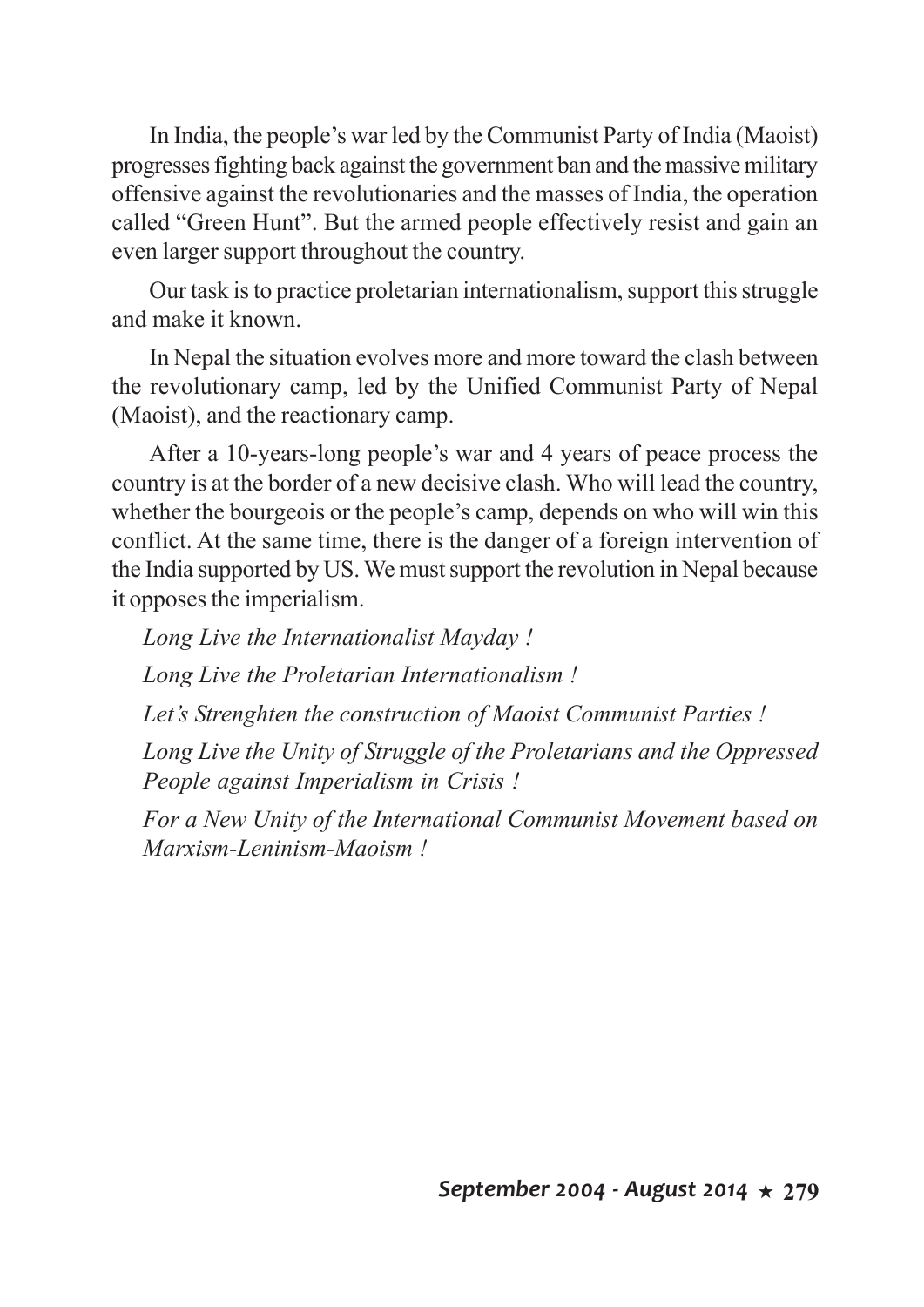# **MAOIST COMMUNIST PARTY – FRANCE MAOIST COMMUNIST PARTY – ITALY MAOIST COMMUNIST PARTY–TURKEY/NORTH KURDISTAN REVOLUTIONARY COMMUNIST PARTY – CANADA COMMUNIST PARTY OF INDIA (ML) NAXALBARI**

#### **28-7-2010**

### **Support People's War in India!**

In India an impetuous people's war against the Indian bourgeoisie and the imperialism is developing and spreading more and more in nearly one third of the districts of the country. It is not simply a guerilla waged by few thousands of fighters, coming from the castes and tribal areas of the country. It is a real people's war, led by the Party of the proletariat of India, the Communist Party of India (Maoist), in which are involved – or is supported by – millions of poor peasants, women, "untouchables, " fighting to free themselves and it has already took big areas throughout a dozen of states of the Indian Federation.

The people's war began where the root of the riot, the poverty, the tribal and capitalistic exploitation, the caste oppression, the plundering of the natural resources were deeper and therefore the contradictions brought by the Indian capitalism ruled by the imperialism were sharper. Today this people's war is winning masses of young people, students, democratic and revolutionary intellectuals also in the cities and gains attention and support over the world.

Against the people's war, the Indian State, supported by the imperialists, launched a giant repressive offensive called "Green Hunt," a real manhunt that hits the poor masses in India as animals to exterminate. The Indian State launched an internal military offensive against the people, waged by hi-tech-armed troops, police units and paramilitary militias, in order to spread terror and genocide in the villages, with raids, crop destroying, massive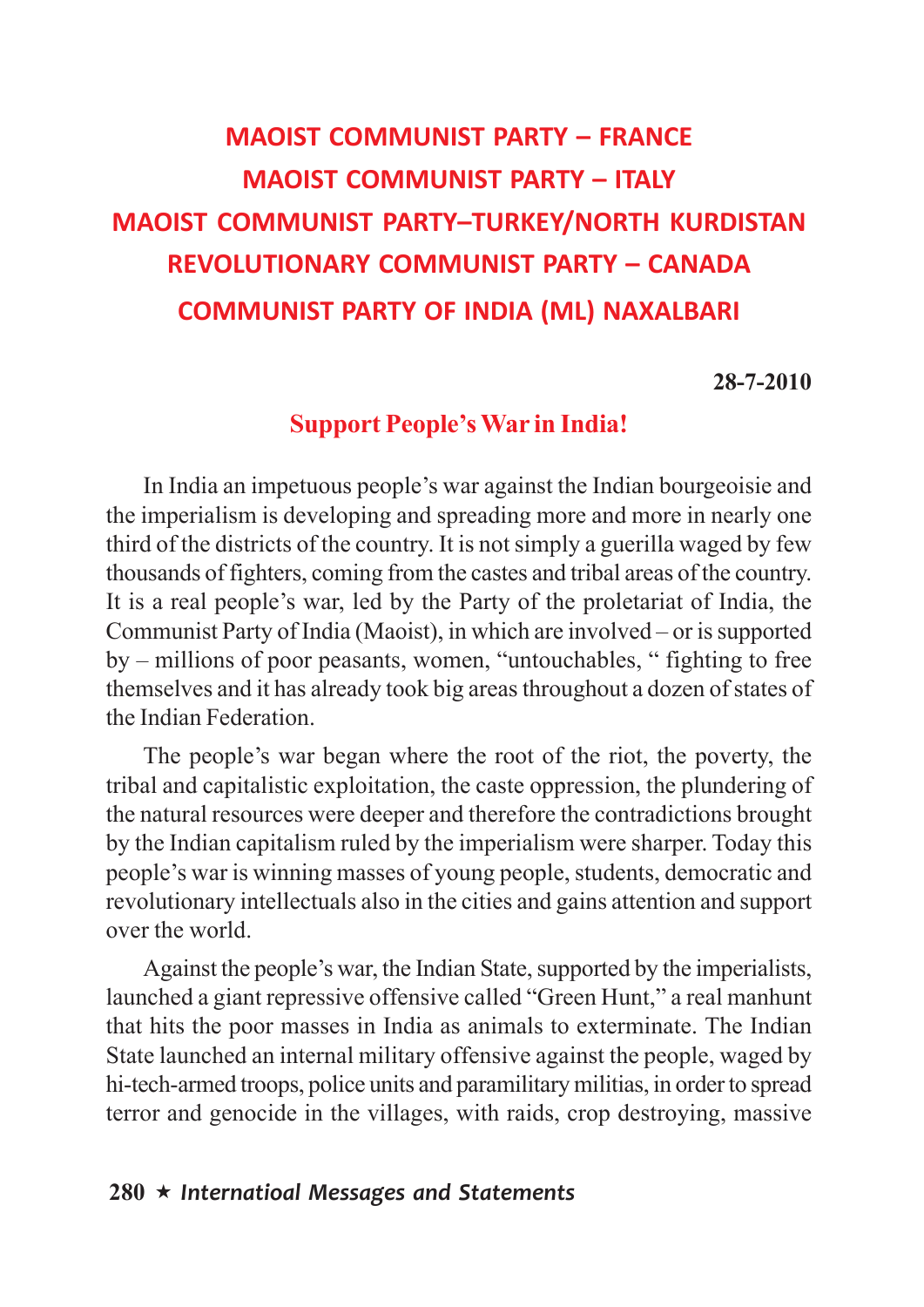rapes and killings, selective murders, mass detentions and disappearing – like the recent genocide offensive occurred in Sri Lanka against the Tamil people and liberation movement.

All this with the illusion to drown in blood the struggle of the people for their liberation, with the silent/consent of the imperialist governments of US, Europe, Russia, and their mass-media. The crimes of the Indian State found the internal opposition of a wide front of intellectuals – including the prominent representative of the world anti-globalization movement, the writer Arundhati Roy. And in all countries of the world political activists denounced those crimes and mobilized to stop "Green Hunt."

A world campaign of information and solidarity has been launched by ICAWPI (International Campaign Against War on the People in India). But we need more than the condemnation of the crimes of the counter-revolution in India. The masses led by the Communist Party of India (Maoist) are writing a historical chapter of the class clash in the world between, on one side, the imperialism and the reactionary bourgeoisies and, on the other side, the proletariat and the people of the world. The development of the people's war in India is a new proof that the revolution is the main tendency in the world today.

It shows again that Maoism, the Marxism-Leninism of our era, is the command and guide of the world revolution against the imperialism in crisis.

The vanguard proletarians must understand that the advance of the people's war in India seriously questions the strength balance, not only in the South-Asian region but also on a world scale. That is why we, Maoist and revolutionary parties and organizations, launch a big campaign of support and call to form an International Committee of Support to organize conferences, meetings, demonstrations in various countries, particularly in the heart of the imperialist beast.

### **With people's war in India towards the victory!**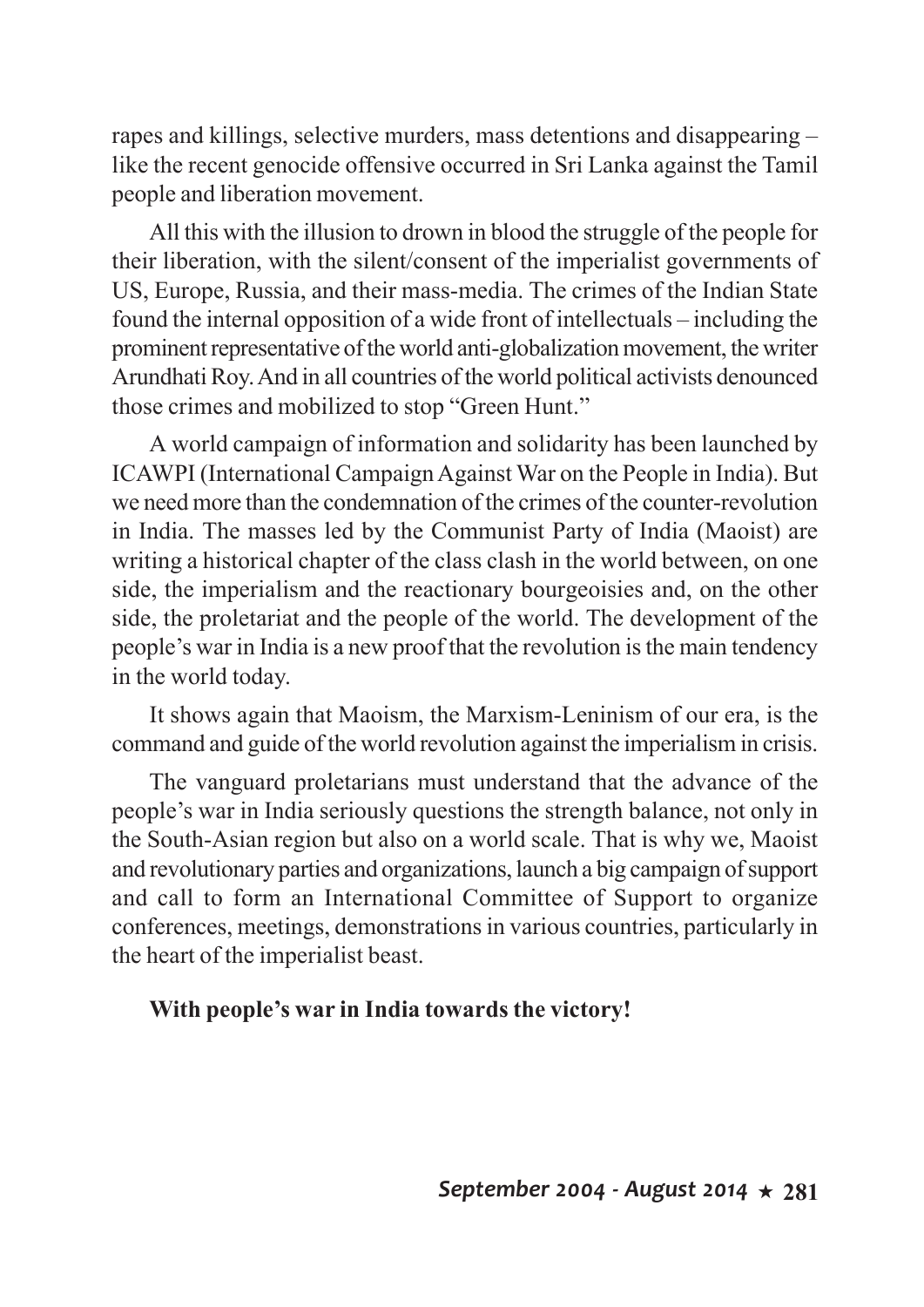# **COORDINATION COMMITTEE OF MAOIST PARTIES AND ORGANISATIONS IN SOUTH ASIA (CCOMPOSA)**

#### **23-03-2011**

### **Press Release of CCOMPOSA**

The 5th Conference of the Co-ordination Committee of Maoist Parties and Organisations of South Asia (CCOMPOSA) was successfully completed in early March. The delegates took up analysis of the current political situation in order to identify its main features. They noted the fall out of the global crisis, the devastations it has caused among the masses, the wave of struggles in imperialist citadels triggered by the crisis and the recent series of popular upsurges in Arab countries, apart from developments in South Asia such as the successful withstanding of Maoists in India of the state's counter-revolutionary offensive. The Conference observed that "though in an uneven way, the objective situation all over the world, including in the imperialist countries, is developing favourably for revolution. The main trend of revolution is strengthened. In comparison to the favourably developing objective situation and its demands, the subjective strength of the Marxist-Leninist-Maoist parties still lags. Nevertheless, greater attraction of people towards Marxism and socialism all across the world is a very positive sign."

As observed in the Political Resolution it adopted, "This Conference is being held when the Indian new democratic revolution continues to confront the serious challenge of "Operation Green Hunt" launched by Indian state. While the initial victories in beating back this 'war on the people', politically as well as militarily, give better conditions to the revolutionaries, the gravity of the challenges they face remains. The revolution in Nepal is at the crossroads. The powerful potential of great victory exists along with the serious danger of harsh defeat. Imperialism and Indian expansionism are openly intervening in Nepal to destroy the revolution and is directly instigating the ruling classes for this. People all over the world look up to the Maoists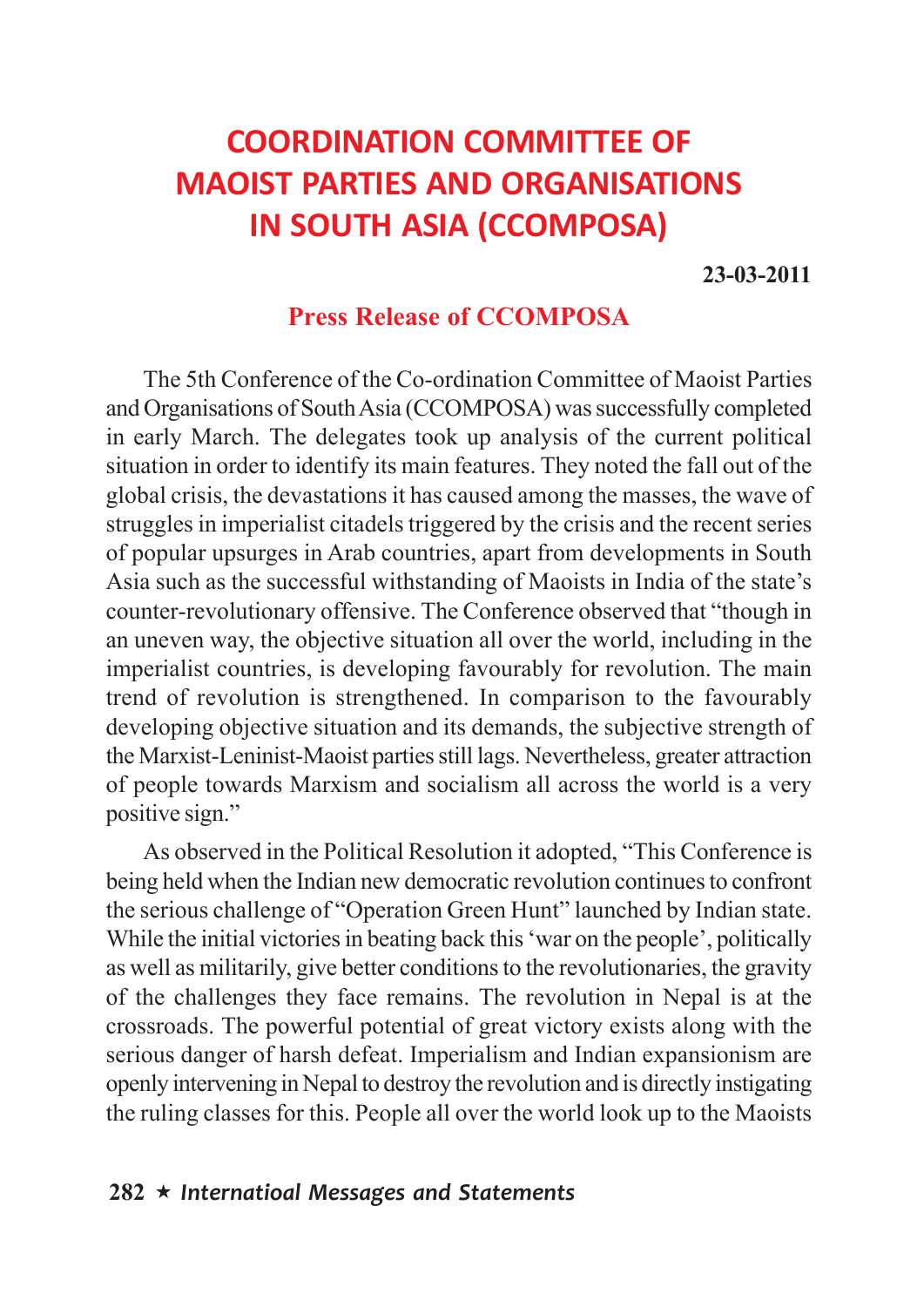in Nepal to break out of all domestic and external conspiracies and advance determinedly towards the completion of new democratic revolution. Notwithstanding vigorous attempts on the part of revolutionaries, the people's wars in Bangladesh and Bhutan have yet to cut through enemy repression and develop it to a higher level. Maoist revolutionaries of Afghanistan are engaged in preparation of people's war amid US occupation. In Sri Lanka the task of reorganising the Maoist party is still on the agenda. All this shows the challenges faced by the Maoists of this region in the present juncture. Guided by Marxism-Leninism-Maoism, the unity among the constituents of CCOMPOSA and their joint activities will surely strengthen the revolutionary struggles and initiatives going on in the different countries of South Asia and be a catalyst in facing up to these challenges and seizing the opportunities. This has a significance going far beyond the boundaries of South Asia."

It concluded, "Seize power where it is possible, develop ongoing people's wars to higher levels, prepare and initiate people's war where parties exist and build up parties where they don't - this should be the working orientation of Maoist revolutionaries. It is a declared fact that CCOMPOSA has been formed to unite the Maoist revolutionaries of South Asia and fight Indian expansionist hegemony and imperialism in the region. Apart from accomplishing its responsibility in this region, CCOMPOSA, as a part and parcel of the international communist movement, must discharge its internationalist duties to further the cause of world proletarian revolution. South Asia is ripe for new democratic revolution. Let all of us strive to develop ongoing people's wars, initiate new ones, accomplish new democratic revolution in our respective countries and establish South Asia as a strong base area of the world proletarian revolution. This and only this is the way the Maoist revolutionaries in South Asia can contribute to the advance to socialism and communism and thereby fulfil their proletarian internationalist duty."

The Conference called upon all Maoist forces in South Asia to join the CCOMPOSA and strengthen it and thus further advance in the common aim of making South Asia a blazing center of world revolution.

CCOMPOSA condemns the aerial attack of Libyan cities by the US,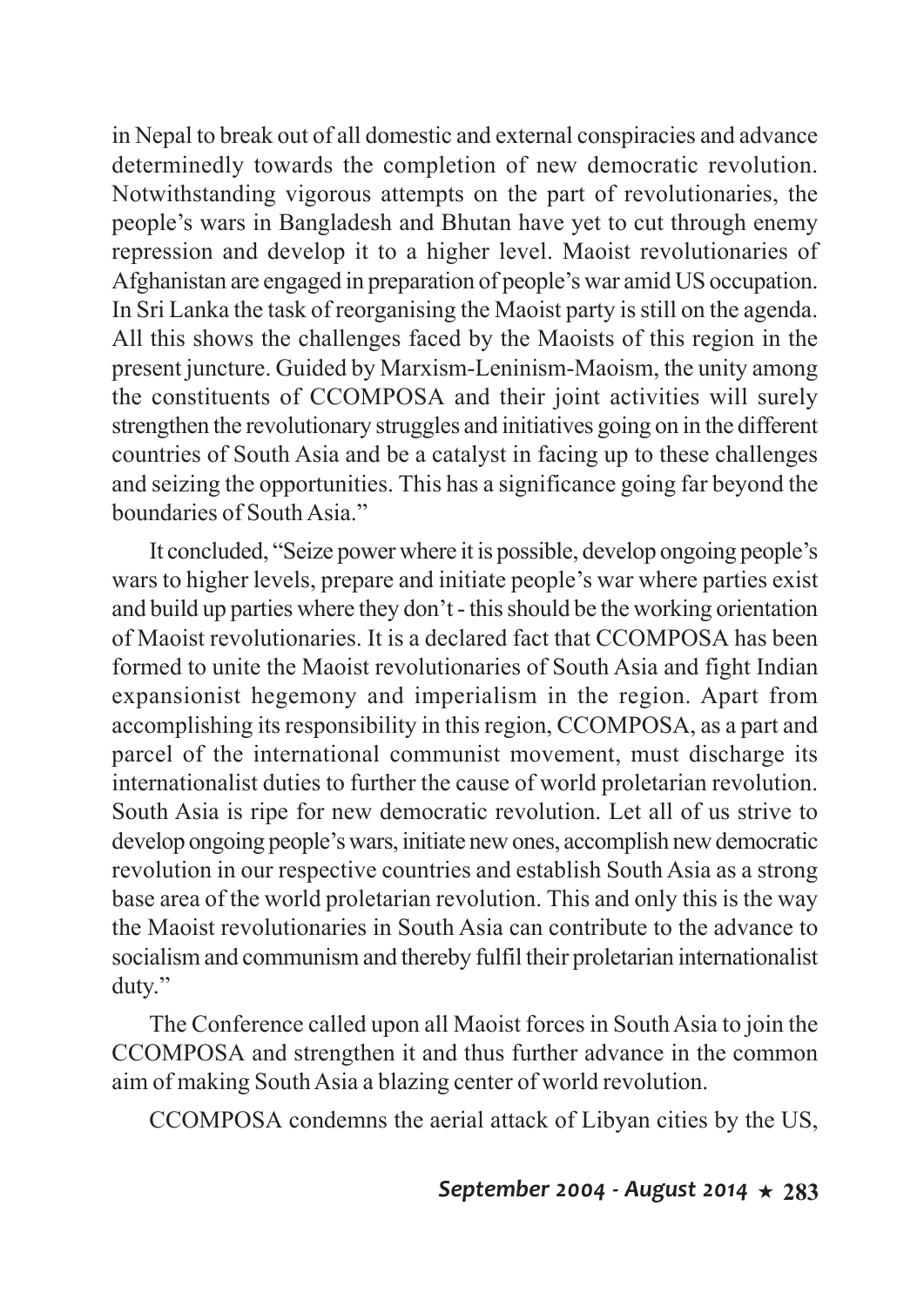French and British defence forces in the garb of implementation of "no fly zone" by the United Nations Security Council Resolution no. 1973. The recent history is replete with vivid memories how the attempts to implement of "no fly zone" were escalated into a full war of occupation in Iraq resulting in colossal human tragedy. The war preparations in the name of "Operation Odyssey Dawn" by these blood sucking imperialists show that they are determined to do another Iraq in Libya. CCOMPOSA is confident that Libyan as well Arab people understand the designs of these imperialists that it is not the Libyan people's interest behind the war frenzy, but the precious oil that is driving these plunderers in toppling Gaddafi's regime. The compradore Indian government, instead of standing against the Imperialist attempts of interference in the ongoing civil war in Libya, by firmly opposing the Resolution, played a role of cunning fox, by abstaining in the voting.

### **Dil Bahadur**

### **Standing Committee,**

**Co-ordination Committee of Maoist Parties and Organisations of South Asia**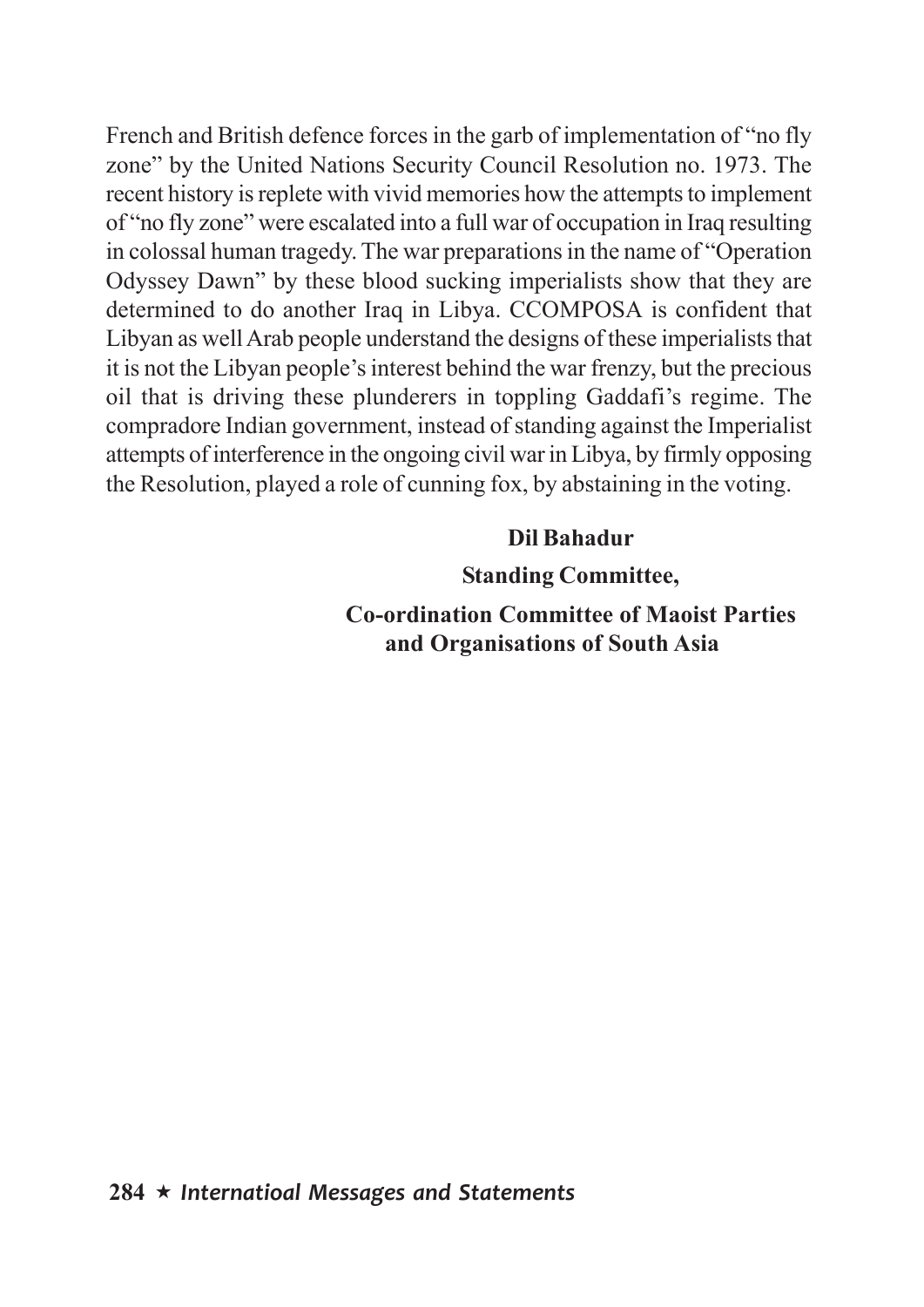# **JOINT MAY DAY STATEMENT - 2011**

**May Day 2011**

## **Internationalist May Day**

### **People want revolution!**

### **Proletarians want the Party for revolution!**

### **Comunists want internationalism and a new international organization!**

This year's May Day comes at a time of unprecedented protests and uprisings all around the world.In the Arab world and Persian Gulf, the youth, the proletarians and the broad masses took to the streets and toppled or tried to topple, one after the other, the dictatorial regimes subservient to imperialism.

In the heart of the imperialist countries, working class struggles, general strikes, rebellions of students and youth are opposing the policy of reactionary governments and the development of a modern fascism aimed at shifting the burden of the crisis on to the backs of the masses, bringing layoffs, job insecurity, intensification of exploitation and attacks on education, health care and basic social services.

Struggles and rebellions are ranging from China to the USA, from Russia to Latin America. Particularly in Afghanistan and Iraq, imperialism, mainly U.S. imperialism, is suffering blows that prevent it from realizing its plans of occupation, invasion and geo-strategic control on important areas of the world. Its plans to sanctify Zionist occupation in Palestine through sell-out leaders have been checked.

People's wars are the strategic reference for the proletarians and peoples of the world.

The people's war in India successfully withstands unprecedented attacks by the enemy and is able to expand and advance. The people's war in Peru persists and recuperates. The people's war in the Philippines advances. In Turkey, revolutionary struggles led by the Maoists advance along the people's war strategy. In other countries of South Asia it is being prepared, for initiations and new advances.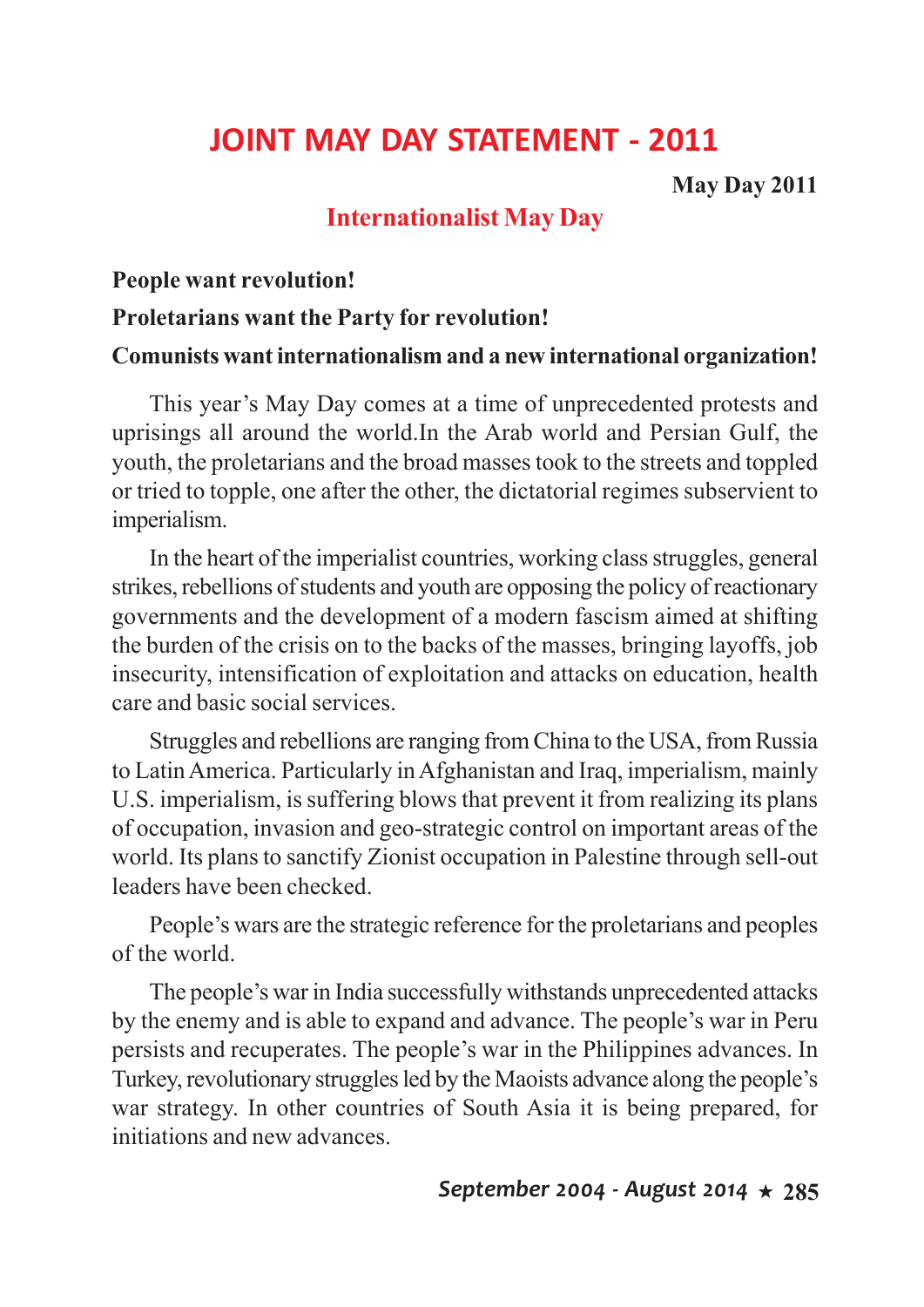In Nepal, 10 years of people's war have created the conditions for the advancement of Nepali revolution. This revolution is now at a complex crossroads and must be supported against the counter-revolution waged by internal and external enemies as well as against the reformists who try to undermine it from within.

The protracted people's war is necessary to defeat the enemy both in countries oppressed by imperialism and the imperialist countries themselves, according their own specificities.

It represents a new and sharpening phase of the class struggle that expresses the revolutionary aspirations of the proletariat and the world peoples.

All this indicates that the main contradiction at the world level is that between imperialism and oppressed people, while the contradiction between the proletariat and the bourgeoisie and as well as of inter-imperialist contradictions are sharpening. In the context of the spreading crisis, the revolution emerges more and more clearly as being the main trend in the current world.

The economic crisis of imperialism, far from being resolved, widens and deepens according to the laws of uneven development and as a result of the contention on the world market and the tendency towards a maximal extortion of surplus value. The "financialization" of the economy— the main immediate cause of the crisis — tends to reject any control. The use of surpluses from China's, India's and Brazil's economies can't ensure more than a temporary recovery, which opens the door to new and even more distressing crisis.

The struggling and uprising proletarians and popular masses demand the building of revolutionary parties at the height of the current clash of classes; and that process of organization is developing.

We need communist parties based on Marxism-Leninism-Maoism able to lead the class struggle in all fields and aimed at seizing the political power without which it is not possible for the proletarians to overthrow the capitalist and imperia- list system.

Maoist Communists strive to answer this need for a scientific and decided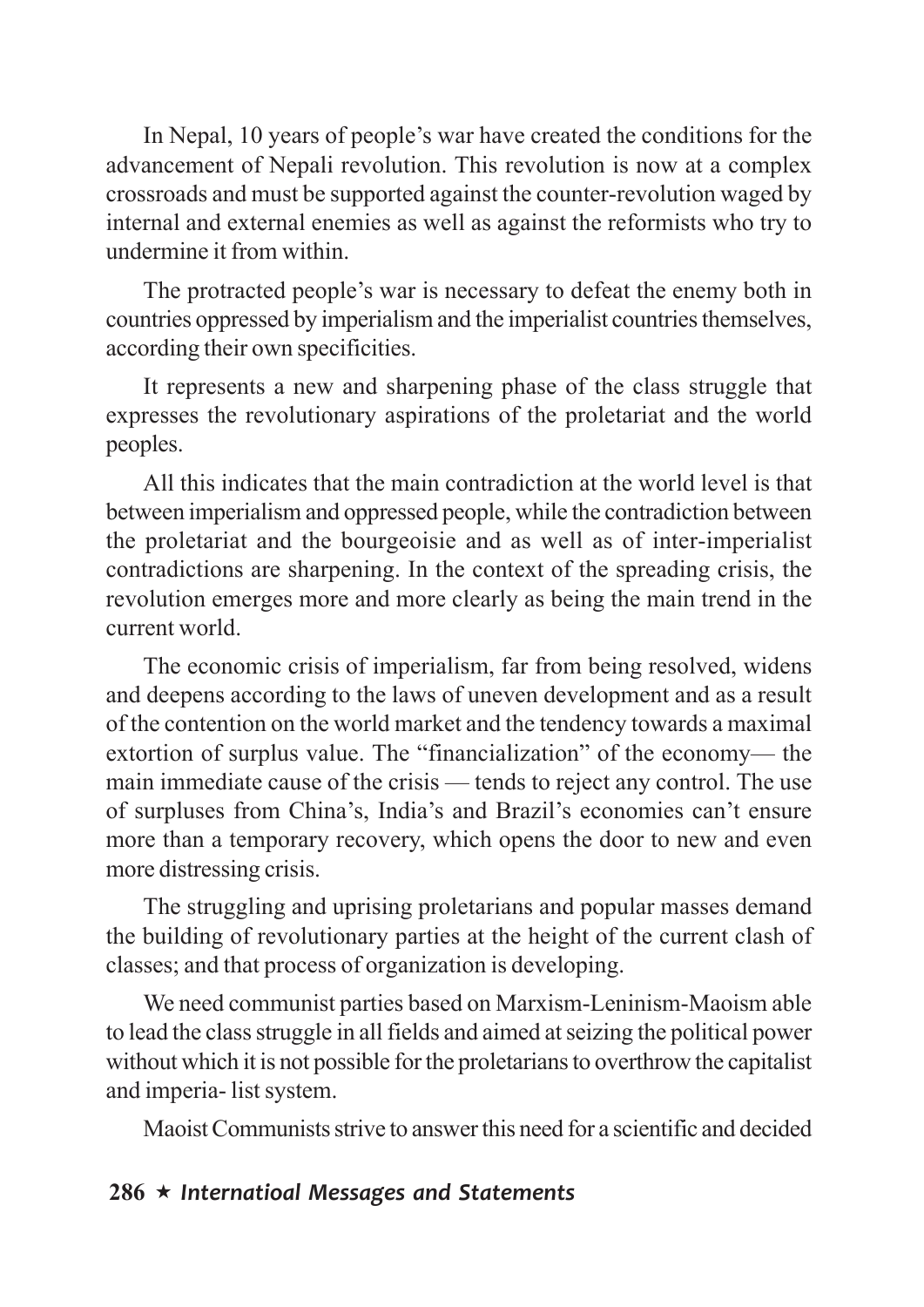leadership for the proletarian class struggle, by fighting all kinds of revisionist, reformist and dogmatist deviations. Our class can rely on the huge amount of experience through 140 years of struggles and revolutions, from the birth of the Glorious Paris Commune through the peaks of the October Revolution, the Chinese revolution and the Great Proletarian Cultural Revolution. We must learn from both our victories and defeats, as well as from our mistakes.

Within that wave of struggles, uprisings and people's wars, Marxist-Leninist-Maoist communists should put proleta- rian internationalism into practice in order to unite proletarian struggles and those of the oppressed peoples against imperialism in crisis and remain firmly united with masse, as they make history.

Communists must achieve a new unity of the international communist movement based on Marxism-Leninism-Maoism and build the international organization that we need today.

## **Imperialism has no future!**

## **The future belongs to communism!**

*Communist Party of India (Maoist); Maoist Communist Party; Italy, Maoist Communist Party, France; Maoist Communist Party, Turkey and North Kurdistan; Revolutionary Communist Party, Canada; Communist Party of India (ML) Naxalbari; Unified Communist Party of Nepal (Maoist); Communist Party of Bhutan (MLM); Committee of Poeple's Struggle "Manolo Bello", Galiza, Spain; Maoist Communist Movement in Tunisia*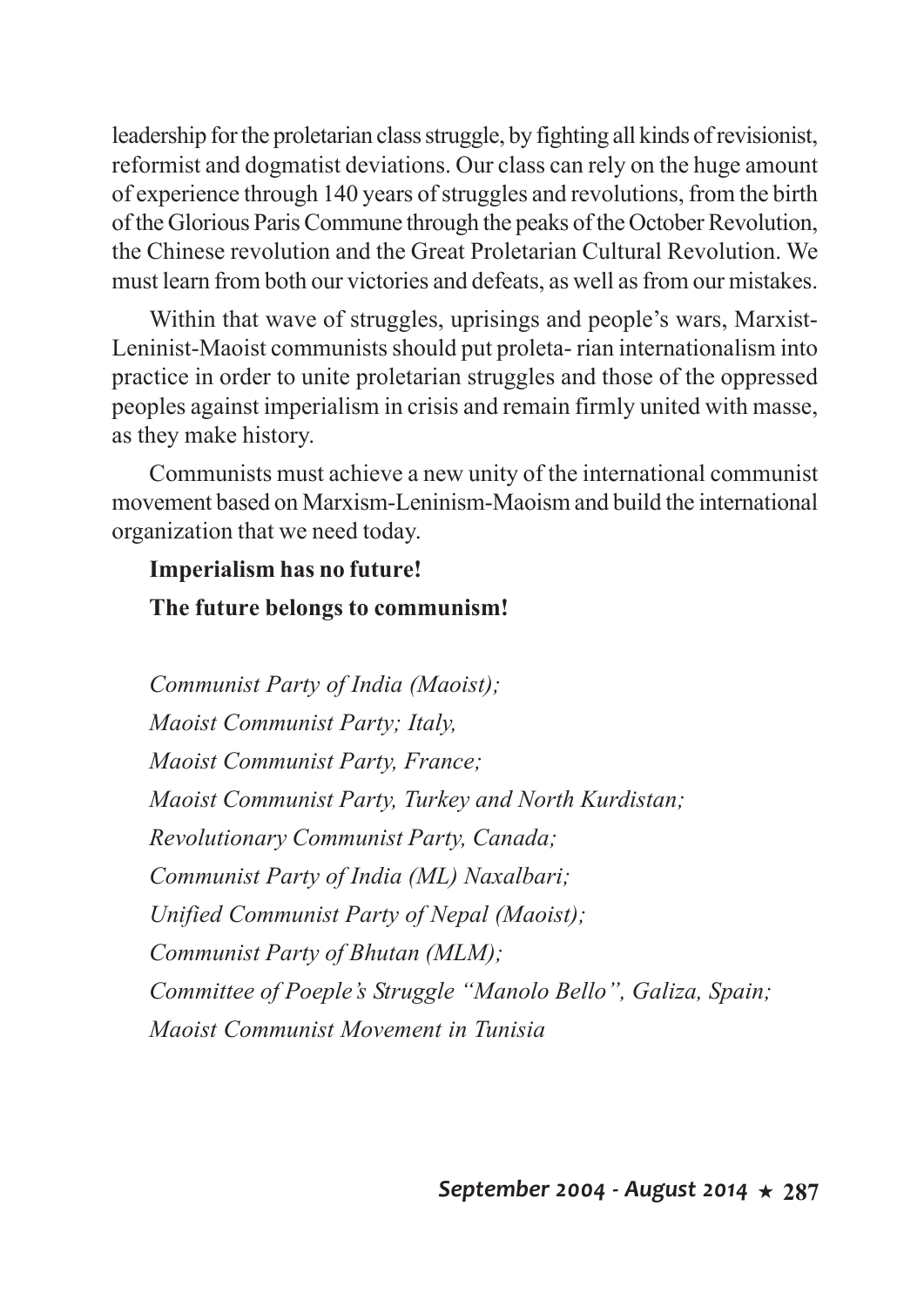# **MAY FIRST INTERNATIONALIST JOINT DECLARATION 2014**

**1-5-2014**

### *Another May Day Comes…*

Another May Day comes, in a world where the misery and deprivation suffered by billions of people is immensely aggravated by the prolonging crisis of the imperialist system. Millions have been thrown out of jobs. Social security is cut down. Growing price rise further depresses living standards. Medical treatment and higher education become atrociously expensive. Meanwhile the perpetrators of this merciless system workout even more vicious anti-people measures, all the while obnoxiously flaunting their swelling wealth and boasting of billionaire lists.

Another May Day, where immigrant workers are forced to labour as slaves, where the trafficking of women and children continue to increase in staggering proportions, where women continue to suffer the brutality of rape and murder no matter whether its 'backward' Afghanistan or 'advanced' USA, where minorities are isolated and suppressed, where the youth are hounded and persecuted, where the demand for something as minimal as fair wages and living conditions is cut down with bullets and imprisonment.

Another May Day, in the midst of environmental devastations caused by the blind pursuit of profit, in the midst of the rapidly widening chasm of inequality within each society and between imperialist and oppressed countries.

Oppression and exploitation generates resistance. And this resistance grows. This world is witness to the growing wave of class struggles and popular rebellions in country after country. This is a world of turmoil. A wide range of forces are being propelled into struggle against the system. The grooming of the streets is no doubt insufficient for a radical break, for the building of a new society. But it opens up tremendous opportunities for connecting with a whole new generation and winning them over to the revolutionary mission of communism. It paves the way to revolution. This is principal. It must be firmly grasped.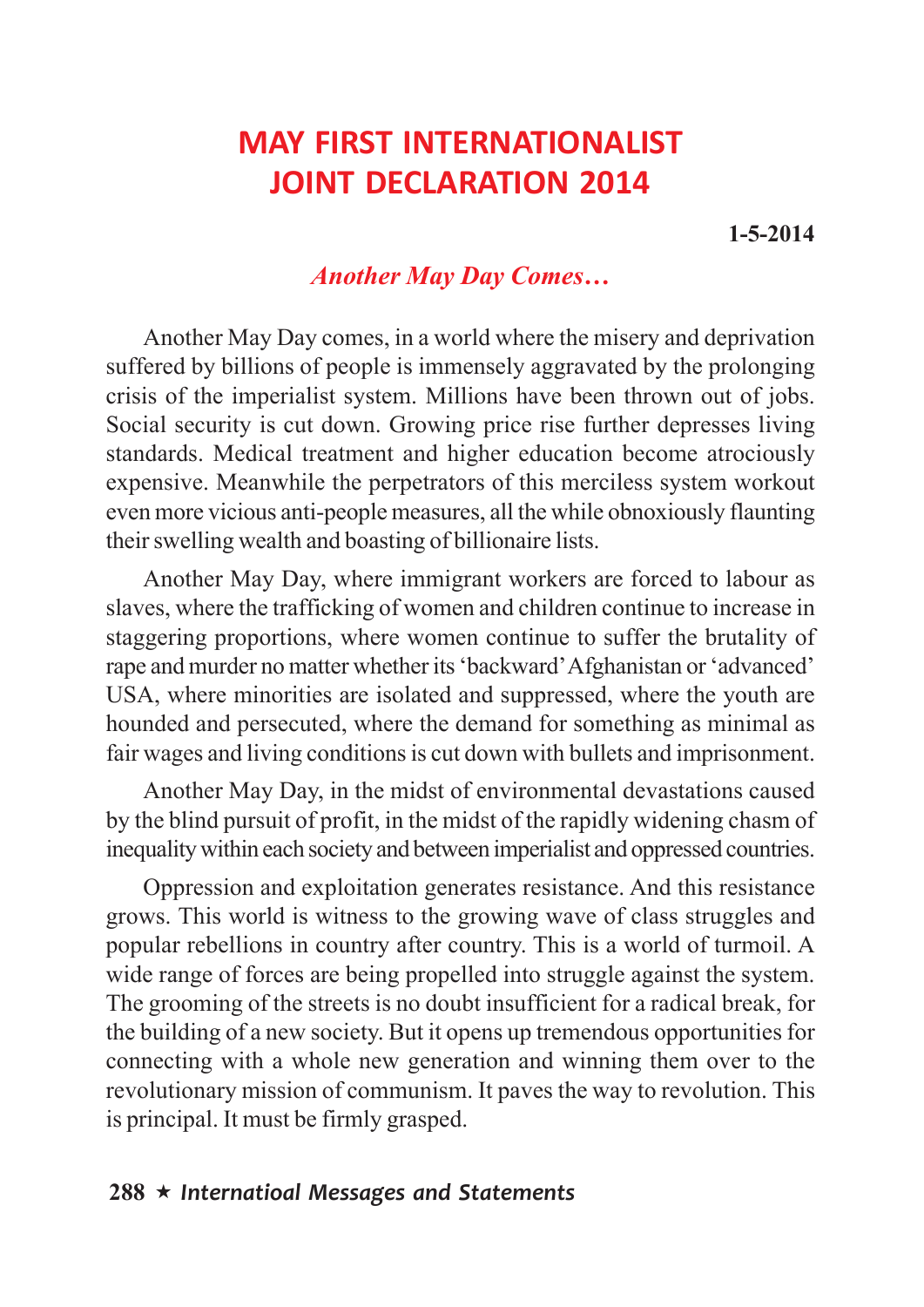Just a decade or so ago, the existence of the proletariat itself was questioned. Class struggle was declared redundant and considered to be replaced by movements of 'multitudes'. Today the world is marked by repeated occasions of militant workers struggles, not just in countries like India or China, but even more so in the citadels of imperialism. There is every reason for this. For all the tall talk of the technical wonders of the 21st century, whether in the killing fields of the garment industry in Bangladesh, the slave labour camps of Qatar, the labour barracks in China, or the sweat-shops of imperialist countries, the conditions in which the vast majority of proletarians labour are as atrocious as those of the 18th century. Meanwhile, explicitly oppressive methods of control and ever increasing workloads in the modern centres of wage slavery increasingly suffocate the proletarians.

At a different dimension, the ravages of globalisation have deeply marked the oppressed countries. Privatisation and liberalisation have wiped whole sectors of employment and small business. Working conditions, already bad, have become unbearable. This was aggravated by the global crisis. In inverse proportion to the worsening of living conditions of the vast majority, corruption and profit taking by the rulers have reached astronomic peaks. While the miseries of the people multiply, the rulers obstinately pursue grandiose projects eying the fat cuts they will get.

All of this underlies the repeated outbursts of rebellion seen in the world. Business cannot go on as usual. In a certain sense this is true of the imperialists and their lackeys too. Their growing contention amply indicates this.

Another May Day comes, in a world crying out for revolution, for communism; a day for the class conscious proletariat and their vanguard, the Maoists, to take stock of the world transforming mission of the proletariat and the great traditions of proletarian internationalism.

Today there is no socialist country. Not even a government that can be broadly qualified as progressive, pro people. There is much, much, to be done. But there are also factors that give strength and confidence in pursuing the world emancipatory mission of the proletariat ? the clarity of Marxism-Leninism-Maoism and the deepening of the struggle against revisionism of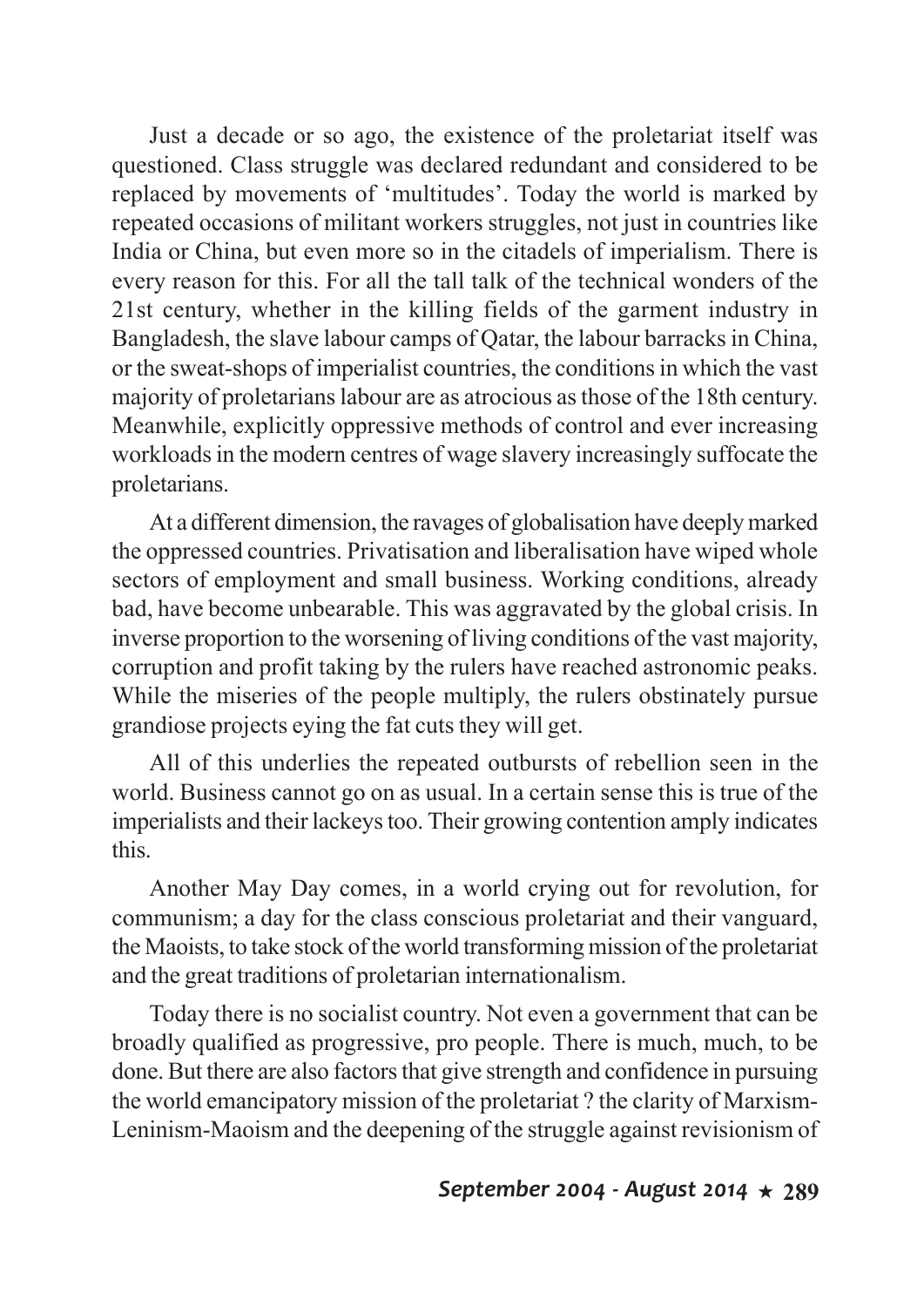all hues including those of the Prachanda-Bhattarai clique and Avakianism, the wave of struggles seen all over the world, the people's wars in India and the Philippines and its reorganisation or preparation in some other countries, the strengthening of internationalist ties and activities among Maoist parties and organisations.

Building on these strengths, the Maoists must creatively develop forms of organisation suitable for orienting the rebellious energy of the streets towards revolution, with the building and strengthening of Maoist parties at its center. They must take up the task of building an international organisation of Maoist parties and organisations. This must be the core of an organised international anti-imperialist front of the proletarians and oppressed peoples. Thus the Maoists will be able to establish and develop Marxism-Leninism-Maoism, realise a new unity of the international communist movement, place it at the van of worldwide people's struggles and fully unleash and realize the revolutionary potential of the present world.

*Imperialism has no future! The future belongs to communism! Proletarians and oppressed people of all countries, unite! Down with imperialism and all its watchdogs! Long live proletarian internationalism! Long live world proletarian revolution!*

**Committee for Building a Maoist Communist Party of Galicia-Spanish state, Communist (Maoist) Party of Afghanistan, Communist Party of India (Maoist), Democracy and Class Struggle - British State, Great Unrest WSRP - Wales British State, Long March Towards Communism (Spain), Maoist Communist Group - USA, Maoist Communist Movement Tunisia, Maoist Communist Party France, Maoist Communist Party Italy, Maoist Communist Party - Turkey North Kurdistan, Maoist Revolutionary League - Sri Lanka, Revolutionary Communist Party (PCR-RCP Canada), Revolutionary Praxis - United Kingdom, Serve the People - Communist League of Norway, Servir Le Peuple - Sheisau Sorelh - Occitany - French State, Worker's Voice – Malaysia.**